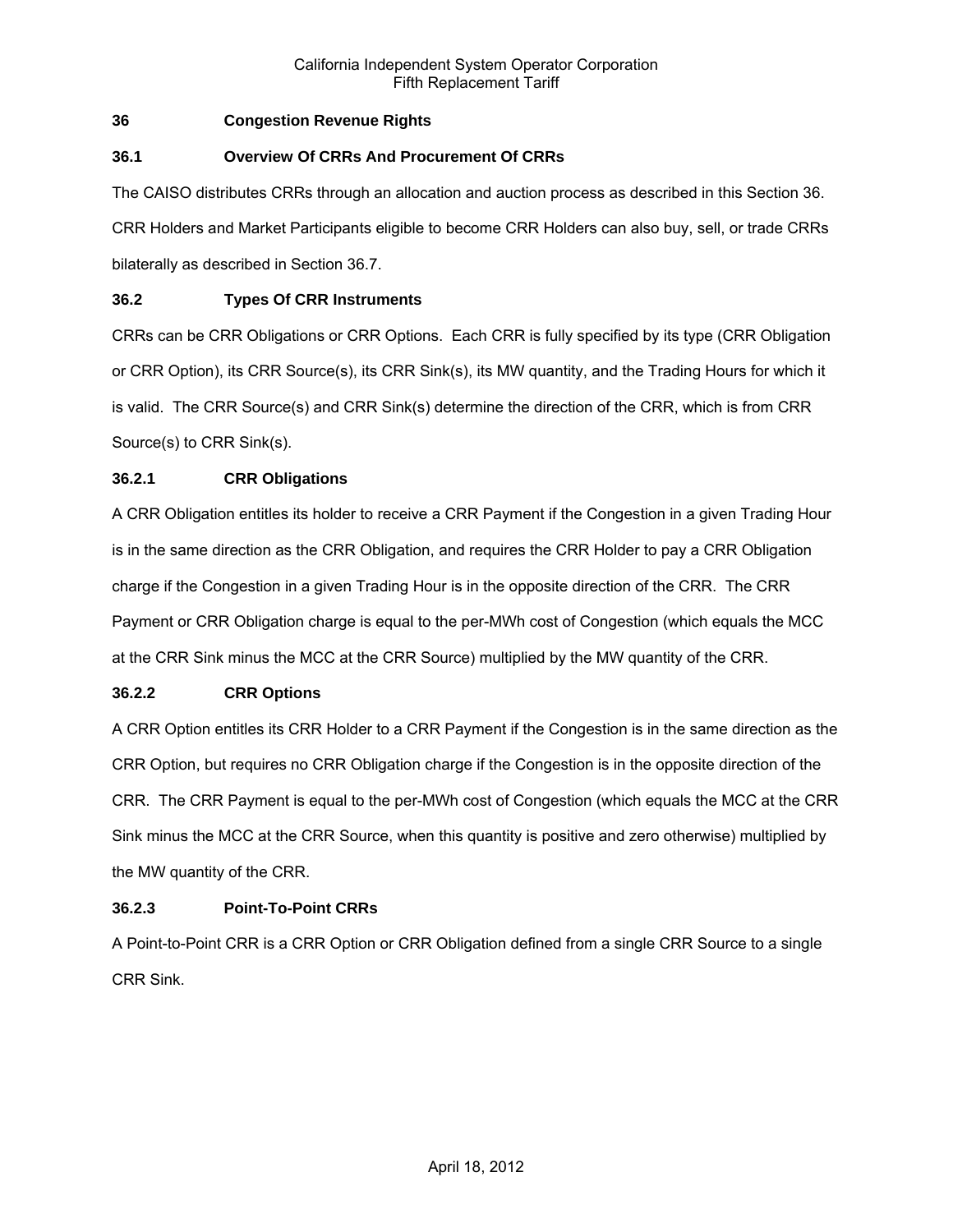# **36.2.4 [NOT USED]**

# **36.2.5 Monthly CRRs**

Monthly CRRs have a term of one month, are differentiated by time of use periods (on-peak and offpeak), and are available through the monthly CRR Allocation and CRR Auction processes in advance of each month.

### **36.2.6 Seasonal CRRs**

Seasonal CRRs have a term of three months, and are differentiated by the different time of use periods (on-peak and off-peak) for each day within a season. Seasonal CRRs are made available through the annual CRR Allocation and CRR Auction processes conducted each year prior to the year in which the Seasonal CRR applies.

# **36.2.7 Long Term CRRs**

Long Term CRRs have a term of ten years. Long Term CRRs are seasonal and are differentiated by the different time of use periods (on-peak and off-peak) for each day within a season. When Long Term CRRs are nominated and allocated they apply to the same season and time of use period for each year of the ten-year term and represent binding ten-year commitments by the CRR Holders that hold Long Term CRRs. Long Term CRRs are nominated and allocated to LSEs in Tier LT that is one tier in the sequence of tiers in the annual CRR Allocation process. Long Term CRRs are not available through the CRR Auction.

# **36.2.8 Full Funding Of CRRs**

All CRRs will be fully funded; provided however, that full funding of CRRs will be suspended if a System Emergency as described in Section 7.7.4, an Uncontrollable Force as described in Section 14, or a Participating TO's withdrawal of facilities or Entitlements from the CAISO Controlled Grid as described in Section 36.8.7 leaves the CAISO with inadequate revenues.

# **36.3 CRR Specifications**

# **36.3.1 Quantity**

CRRs are distributed and settled in no less than one-thousandth of a MW denomination.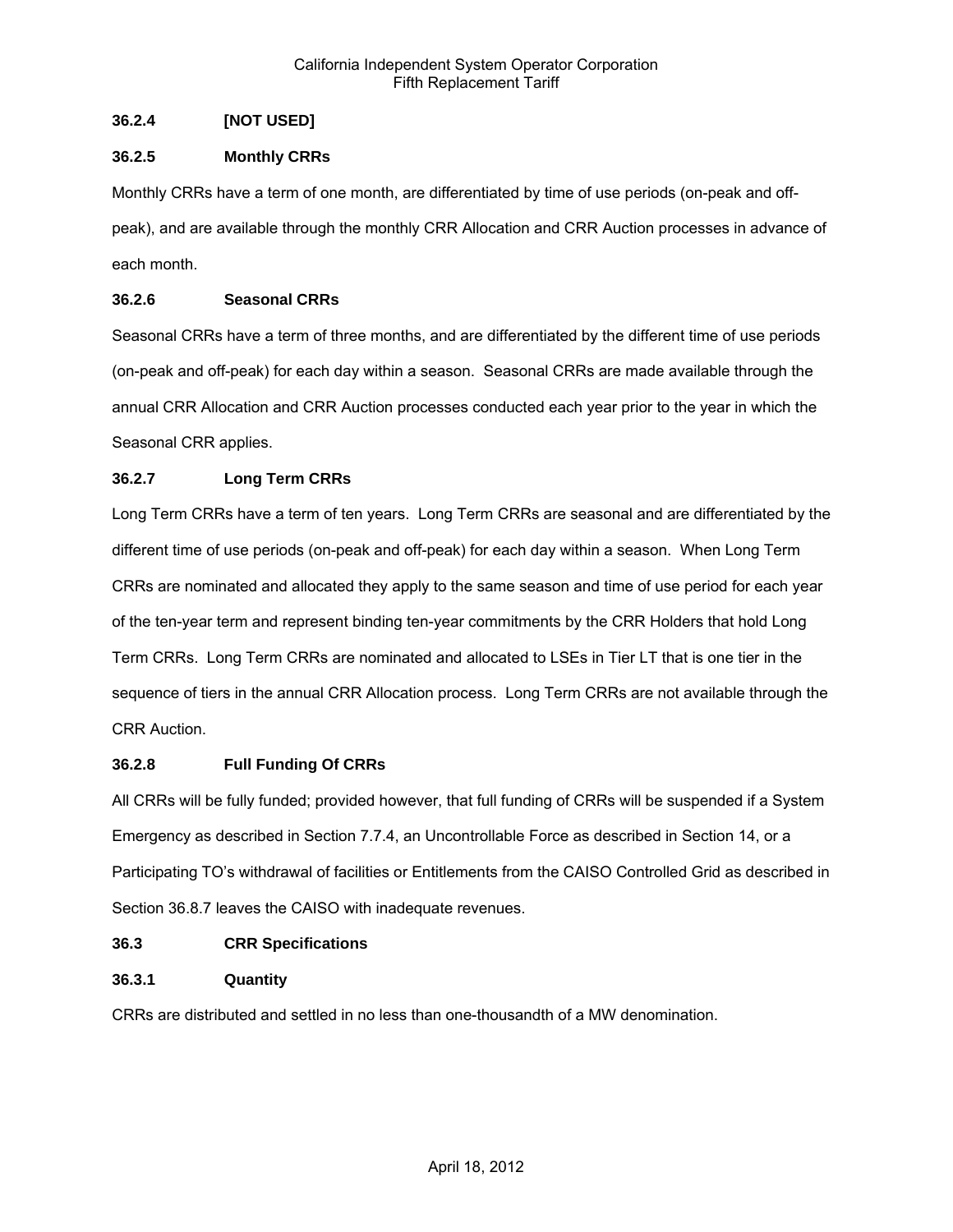### **36.3.2 Term**

CRRs are Monthly CRRs, Seasonal CRRs, Long Term CRRs or Merchant Transmission CRRs. For CRR purposes, the applicable seasons are conventional calendar quarters as defined in the Business Practice Manual.

### **36.3.3 On-Peak And Off-Peak Specifications**

CRRs are defined either for on-peak or off-peak hours as specified by the CAISO in the applicable Business Practice Manuals consistent with the WECC standards at the time of the relevant CRR Allocation or CRR Auction.

# **36.4 FNM For CRR Allocation And CRR Auction**

When the CAISO conducts its CRR Allocation and CRR Auction, the CAISO shall use the most up-to-date DC FNM which is based on the AC FNM used in the Day-Ahead Market. The Seasonal Available CRR Capacity shall be based on the DC FNM, taking into consideration the following, all of which are discussed in the applicable Business Practice Manual: (i) any long-term scheduled transmission Outages, (ii) OTC adjusted for any long-term scheduled derates, (iii) a downward adjustment due to TOR or ETC as determined by the CAISO, and (iv) the impact on transmission elements used in the annual CRR Allocation and Auction of (a) transmission Outages or derates that are not scheduled at the time the CAISO conducts the Seasonal CRR Allocation or Auction determined through a methodology that calculates the breakeven point for revenue adequacy based on historical Outages and derates, and (b) known system topology changes, both as further defined in the Business Practice Manuals. The Monthly Available CRR Capacity shall be based on the DC FNM, taking into consideration: (i) any scheduled transmission Outages known at least thirty (30) days in advance of the start of that month as submitted for approval consistent with the criteria specified in Section 36.4.3, (ii) adjustments to compensate for the expected impact of Outages that are not required to be scheduled thirty (30) days in advance, including unplanned transmission Outages, (iii) adjustments to restore Outages or derates that were applied for use in calculating Seasonal Available CRR Capacity but are not applicable for the current month, (iv) any new transmission facilities added to the CAISO Controlled Grid that were not part of the DC FNM used to determine the prior Seasonal Available CRR Capacity and that have already been placed in-service and energized at the time the CAISO starts the applicable monthly process, (v) OTC adjusted for any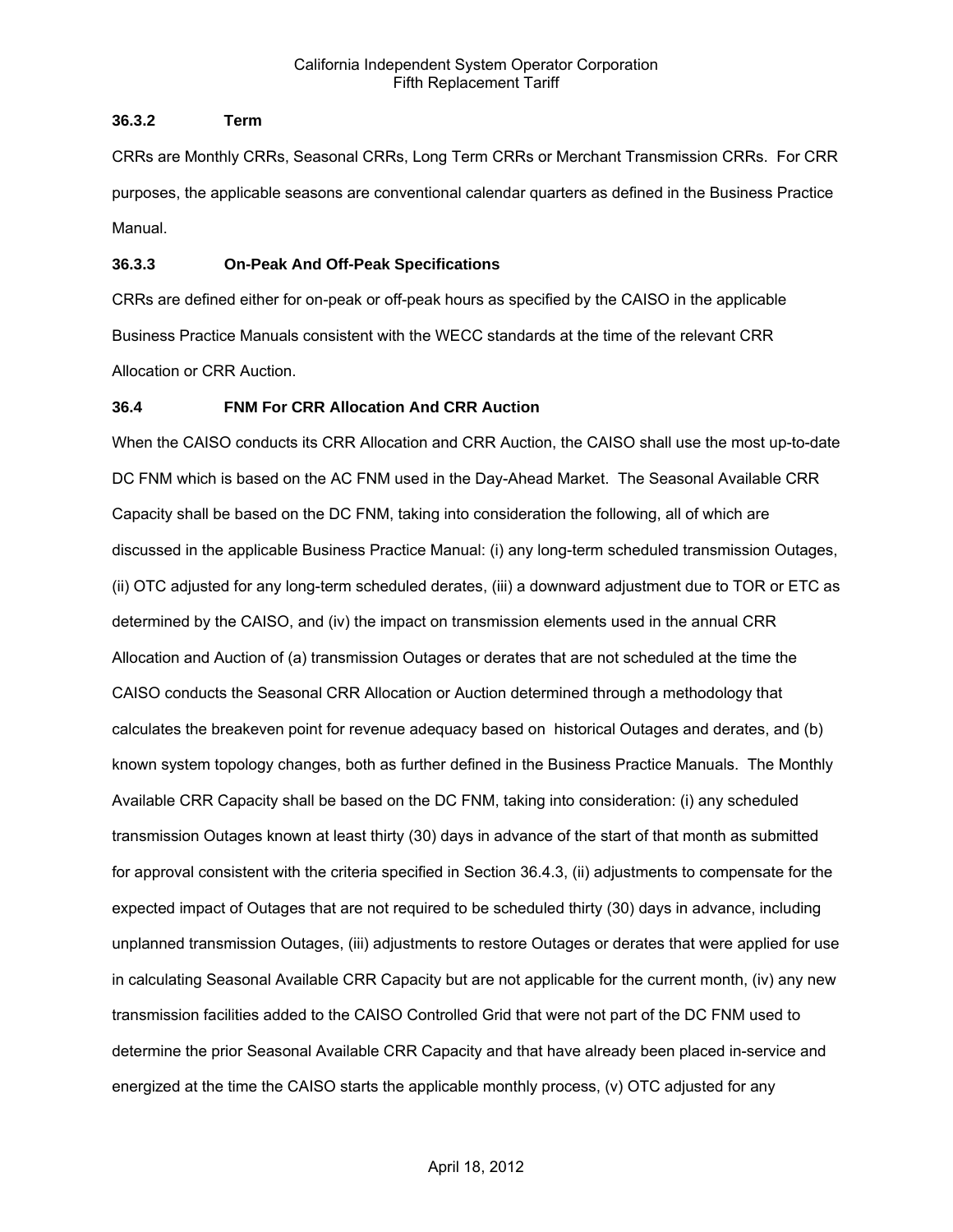scheduled derates or Outages for that month, and (vi) a downward adjustment due to TOR or ETC as determined by the CAISO. For the first monthly CRR Allocation and CRR Auction for CRR Year One, to account for any planned or unplanned Outages that may occur for the first month of CRR Year One, the CAISO will derate all flow limits, including Transmission Interface limits and normal thermal limits, based on statistical factors determined as provided in the Business Practice Manuals.

### **36.4.1 Transmission Capacity For CRR Allocation And CRR Auction**

With the exception of the Tier LT, the CAISO makes available seventy-five percent (75%) of Seasonal Available CRR Capacity for the annual CRR Allocation and CRR Auction processes, and one hundred percent (100%) of Monthly Available CRR Capacity for the monthly CRR Allocation and CRR Auction processes. The CAISO makes available sixty percent (60%) of Seasonal Available CRR Capacity in the Tier LT. Available capacity at Scheduling Points shall be determined in accordance with Section 36.8.4.2 for the purposes of CRR Allocation and CRR Auction of CRRs that have a CRR Source identified at a Scheduling Point. Before commencing with the annual or monthly CRR Allocation and CRR Auction processes, the CAISO may distribute Merchant Transmission CRRs and will model those as fixed injections and withdrawals on the DC FNM to be used in the allocation and auction. These fixed injections and withdrawals are not modified by the Simultaneous Feasibility Test. Similarly, before commencing the annual or monthly CRR Allocation and CRR Auction processes, the CAISO will model any previously allocated Long Term CRRs as fixed injections and withdrawals on the DC FNM to be used in the CRR Allocation and CRR Auction. These fixed injections and withdrawals are not modified by the Simultaneous Feasibility Test, which will ensure no degradation of previously allocated and outstanding Long Term CRRs due to the CRR Allocation and CRR Auction processes. Maintaining the feasibility of allocated Long Term CRRs over the length of their terms also is accomplished through the transmission planning process in Section 24.1.3.

### **36.4.2 Simultaneous Feasibility**

The annual and monthly CRR Allocation processes release CRRs to fulfill CRR nominations as fully as possible subject to a Simultaneous Feasibility Test. To the extent that nominations are not simultaneously feasible, the nominations are reduced in accordance with the CRR Allocation optimization formulation until simultaneous feasibility is achieved. The CRR Allocation optimization formulation,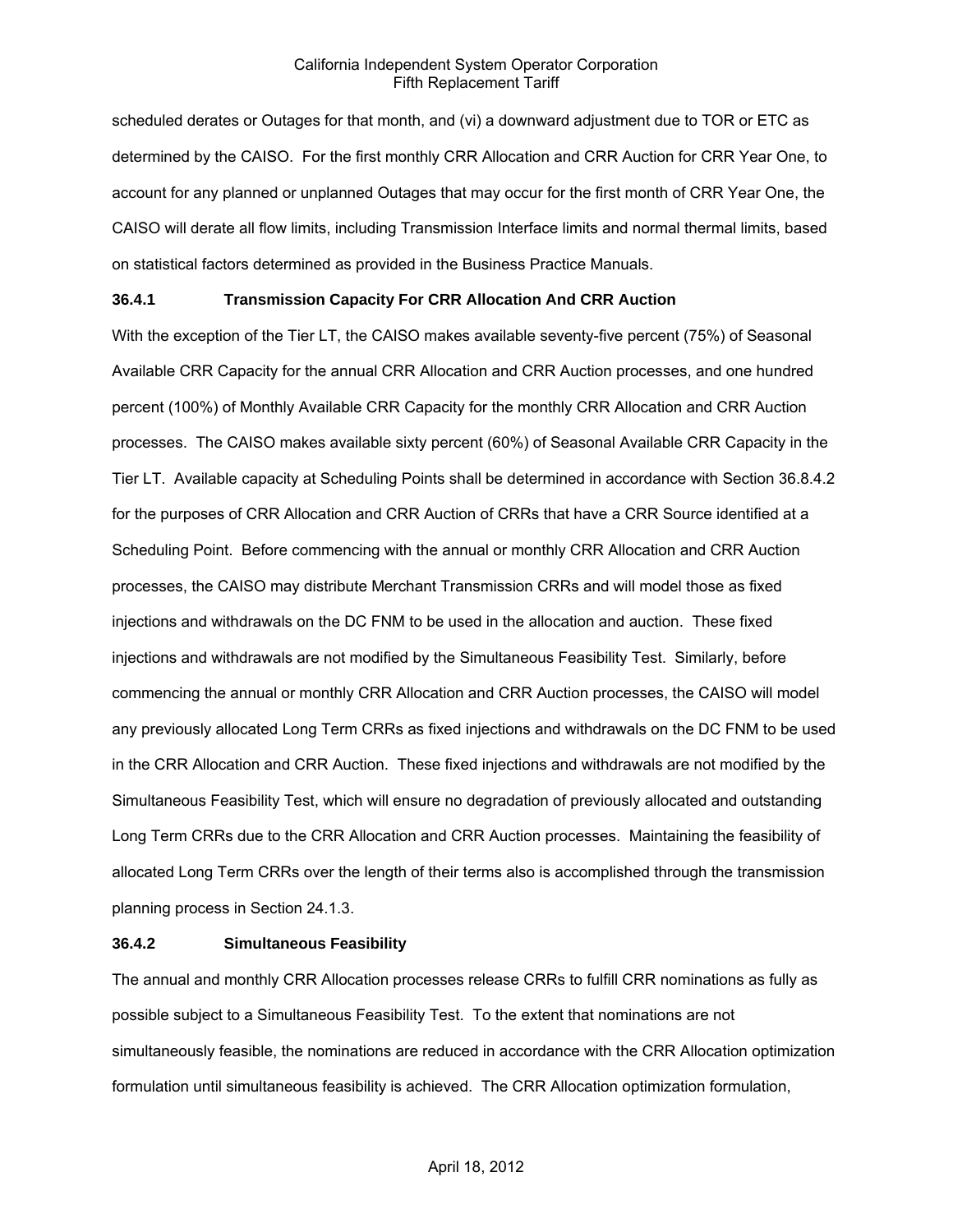detailed in the Business Practice Manuals, utilizes a weighted least squares objective function that applies pro-rated reductions in flows on a binding constraint based on squares of the Power Transfer Distribution Factor of each CRR nomination for the binding constraint. In addition to the adjustments in Section 36.4.1, the Simultaneous Feasibility Test for each CRR Allocation considers:

- (a) CRRs representing ETCs, Converted Rights and any TOR capacity that was not captured in the adjustments described in Section 36.4, which the CAISO deems necessary to prevent the Congestion Settlement of ETCs, Converted Rights, and TORs from causing revenue inadequacy of allocated and auctioned CRRs;
- (b) In the case of the monthly CRR Allocation, the CRRs already released for that month in the annual CRR Allocation and Auction; and,
- (c) The CRRs allocated in previous CRR Allocation tiers as described in Sections 36.8.3.1 through 36.8.3.6.

The CAISO will be responsible for submitting CRR nominations associated with ETC and Converted Rights Self-Schedules. These nominations will be Point-to-Point CRR nominations. The priority weights for these Point-to-Point CRR nominations will be given a higher value than the proxy bids associated with the nominations submitted by the CRR Allocation participants, if they are included in the same market run.

In the event that transmission Outages and derates modeled for the monthly CRR Allocation and CRR Auction render previously issued Seasonal CRRs infeasible, the CAISO will increase the transfer capacity on the overloaded facilities just enough to render all Seasonal CRRs issued for the month feasible without creating any additional capacity beyond what is needed for the feasibility of the Seasonal CRRs. The CAISO will announce these adjustments to the market prior to conducting the monthly CRR Allocation and CRR Auction so that Candidate CRR Holders can take these facts into consideration in preparing their nominations and bids.

# **36.4.3 Outages That May Affect CRR Revenue; Scheduling Requirements**

As provided in Section 9.3.6.3.2, Outages that may have a significant effect upon CRR revenue adequacy must be submitted for approval no less than thirty (30) days in advance of the first day of the month in which the Outage is proposed to begin. Outages that may have a significant effect upon CRR revenue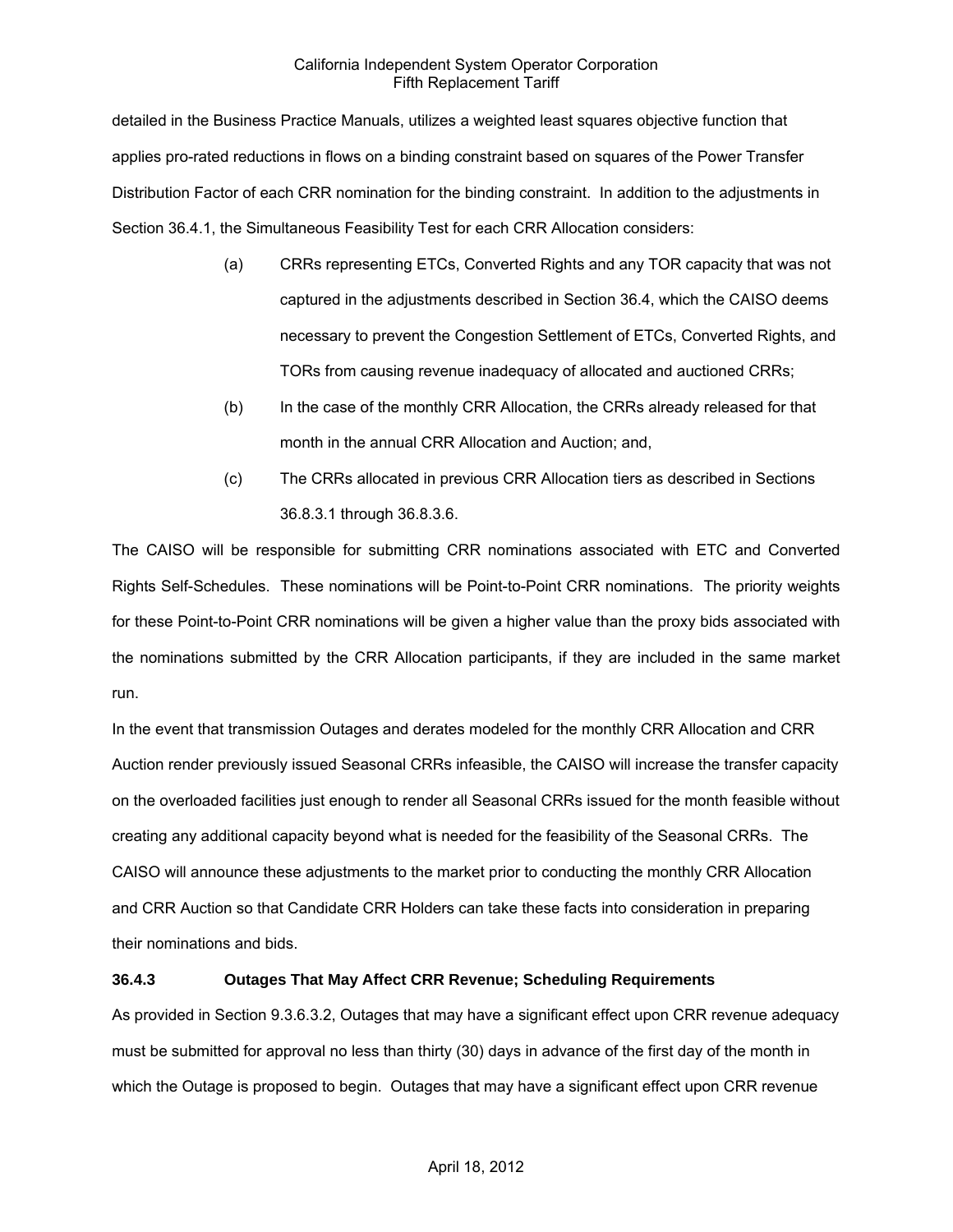adequacy are defined in terms of the type of facility and the planned duration of the Outage. Outages of the types of transmission facilities described below that extend beyond a twenty-four (24) hour period must be submitted for CAISO approval consistent with this 30-day advance submittal requirement. The types of transmission facilities on the CAISO Controlled Grid to which this 30-day advance submittal and approval requirement applies consist of transmission facilities that:

- (a) are rated above 200 kV; or
- (b) are part of any defined flow limit as described in a CAISO Operating Procedure; or
- (c) were out of service in the last three (3) years and for which the CAISO determined a special flow limit was needed for real-time operation.

A list of the transmission facilities that satisfy criteria (b) and (c) above is provided in the Operating Procedures. The list will be initially created in collaboration with the respective Participating TOs and will be reviewed by the CAISO in collaboration with the Participating TOs on an annual basis and revised as appropriate; provided, however, that the CAISO will ultimately determine the lines that are included in the list. The list will be reviewed by the CAISO on an annual basis and revised as appropriate. The following types of Outages need not be submitted for approval within this thirty-day time frame and will not be designated as Forced Outages if they otherwise comply with the requirements in Section 9.3.6: (1) Outages previously approved by CAISO that are moved within the same calendar month either by the CAISO or by request of the Participating TO; and (2) Outages associated with CAISO-approved allowable transmission maintenance activities during restricted maintenance operations as covered in CAISO Operating Procedures.

# **36.5 Candidate CRR Holder And CRR Holder Requirements**

Any entity that holds or intends to hold CRRs must register and qualify with the CAISO and comply with the other terms of this Section, regardless of whether they acquire CRRs by CRR Allocation, CRR Auction, the Secondary Registration System, or are assigned CRRs for Load Migration.

### **36.5.1 Creditworthiness Requirements**

All CRR Holders and Candidate CRR Holders must comply fully with all creditworthiness requirements as provided in Section 12 and Section 12.6 and as further developed in the applicable Business Practice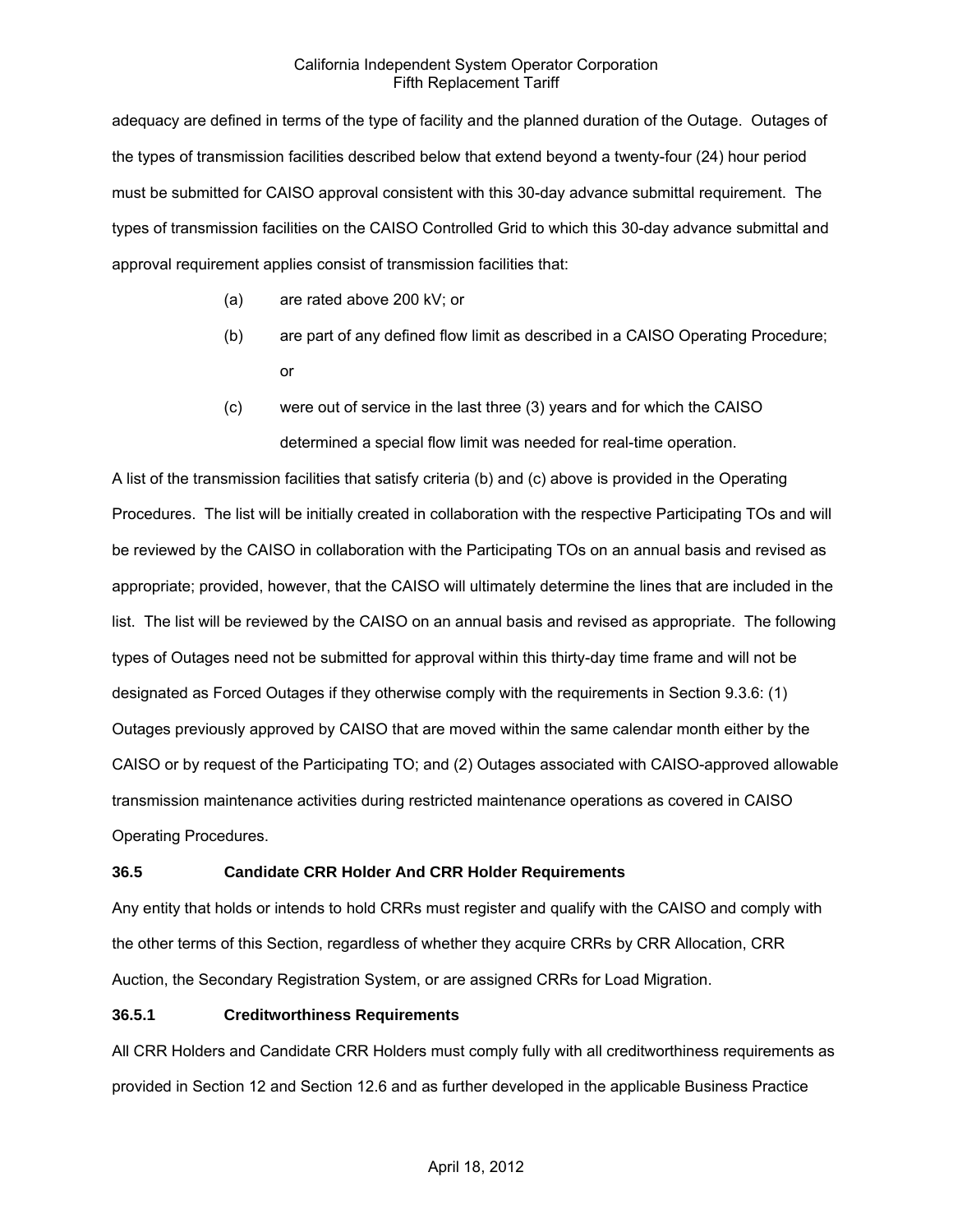Manuals. The amount of available credit for participating in a CRR Auction cannot exceed the entity's Aggregate Credit Limit as provided in Section 12.

### **36.5.2 Required Training**

CRR Holders and Candidate CRR Holders must attend a training class at least once prior to participating in the CRR Allocations or CRR Auctions. The CAISO may update training requirements annually or on an as-needed basis. Unless granted a waiver by the CAISO, Candidate CRR Holders and CRR Holders shall at all times have in their employment a person, or have obtained the services of a third party or consultant, that has attended the CAISO's CRR training class and shall notify the CAISO as soon as practicable of a change in such status.

**36.6 [NOT USED** 

# **36.7 Bilateral CRR Transactions**

### **36.7.1 Transfer Of CRRs**

# **36.7.1.1 General Provisions of CRR Transfers**

A CRR Holder may sell or otherwise transfer CRRs in increments of at least one-thousandth of a MW. Sales or other such transfers must be for at least a full day term consistent with the on-peak or off-peak specification of the CRR. The transferee may be any entity that is a Candidate CRR Holder or a CRR Holder consistent with the CAISO Tariff and the applicable Business Practice Manuals. All CRRs that are so sold or otherwise transferred by the CRR Holder continue to be subject to the relevant terms and conditions set forth in the CAISO Tariff and the applicable Business Practice Manuals.

# **36.7.1.2 Specific Provisions for Transfer of Long Term CRRs**

A CRR Holder that holds Long Term CRRs may sell or transfer through the Secondary Registration System MW portions and temporal segments of a Long Term CRR corresponding to the current calendar year as well as the calendar year covered by the most recently completed annual CRR Allocation. For such sales or transfers the Long Term CRR will be subject to the same limits on granularity that apply to Seasonal CRRs and Monthly CRRs, as specified in Section 36.7.1. A CRR Holder that holds Long Term CRRs may not transfer or sell through the Secondary Registration System any temporal segment of a Long Term CRR beyond the calendar year covered by the most recently completed annual CRR Allocation. For temporal segments beyond the year covered by the most recently completed annual CRR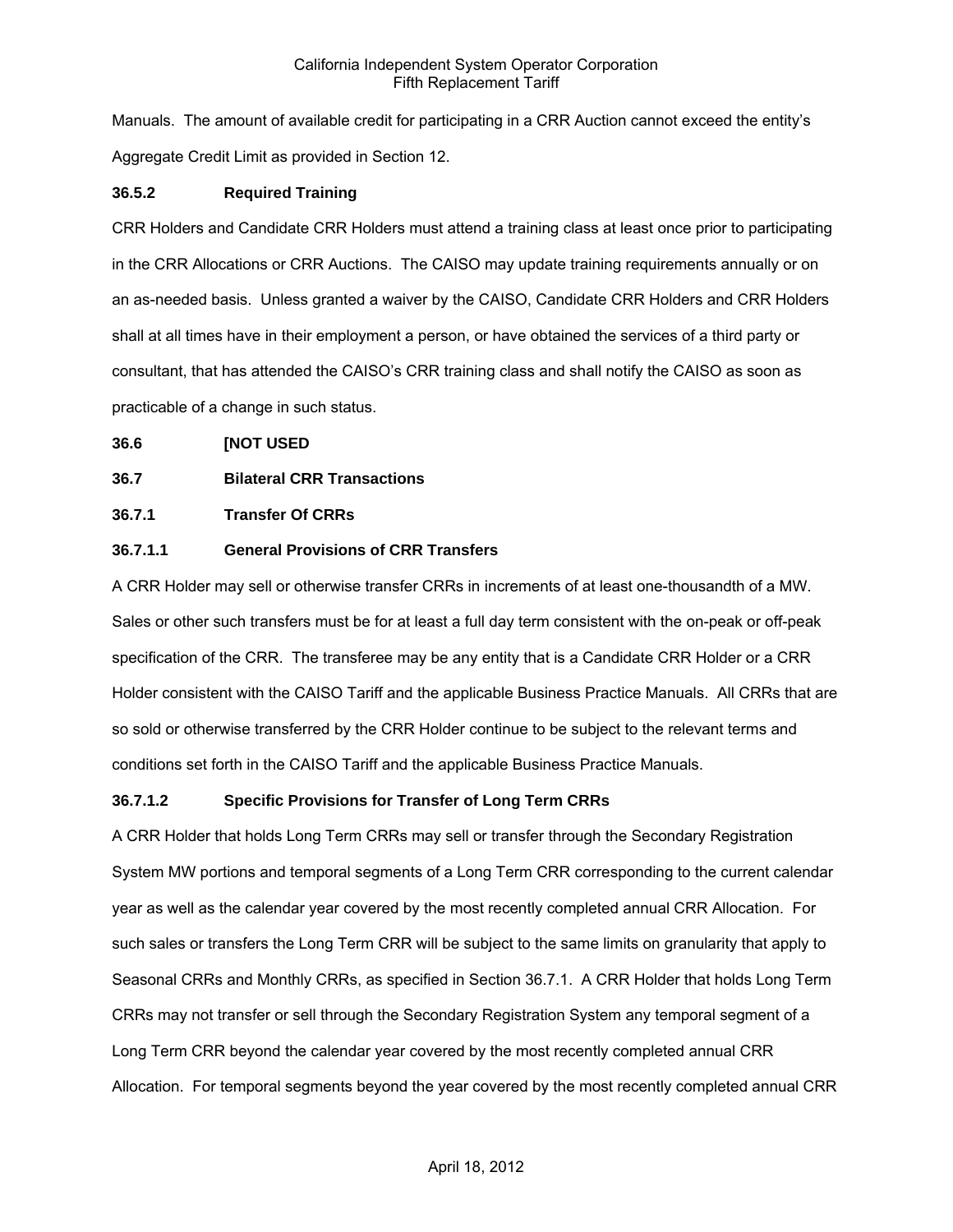Allocation, the CRR Holder to whom a Long Term CRR was originally allocated remains the holder of record of the entire Long Term CRR for CAISO Settlement purposes. Allocated Long Term CRRs represent binding ten-year commitments by a CRR Holder that holds Long Term CRRs and may not be terminated or otherwise modified by the CRR Holder prior to the end of the Long Term CRR's ten-year term.

# **36.7.2 Responsibility Of The CAISO**

The CAISO provides Market Participants a Secondary Registration System to facilitate and track CRR bilateral transactions. The bulletin board of the Secondary Registration System enables any entity that wishes to purchase or sell CRRs to post that information.

### **36.7.3 CRR Holder Reporting Requirement**

CRR Holders must report to the CAISO by way of the Secondary Registration System all bilateral CRR transactions consistent with the terms of this CAISO Tariff and the Business Practice Manuals. Both the transferor and the transferee of the CRRs must register the transfer of the CRR with the CAISO using the Secondary Registration System at least five (5) Business Days prior to the effective date of transfer of revenues associated with a CRR. The CAISO shall not transfer any Settlement related to any CRR until such time that the CRR transfer has been successfully recorded through the SRS and the transferee has met all the creditworthiness requirements as specified in Section 12 and Section 12.6. Both the transferor and transferee shall submit the following information to the Secondary Registration System: (i) the effective start and end dates of the transfer of the CRR; (ii) the identity of the transferor; (iii) the identity of the transferee; (iv) the quantity of CRRs being transferred; (v) the CRR Sources and CRR Sinks of the CRRs being transferred; and (vi) time of use period of the CRR. The transferee must meet all requirements of CRR Holders, including disclosure to the CAISO of all entities with which the transferee is affiliated that are CRR Holders or Market Participants as defined in Section 36.5.

### **36.8 CRR Allocation**

The CAISO allocates CRRs to Load Serving Entities serving Load internal to CAISO Balancing Authority Area, including MSS Operators as described in Section 36.10, as well as Qualified OBAALSEs. All CRRs allocated under the terms of this Section 36.8 will be CRR Obligations.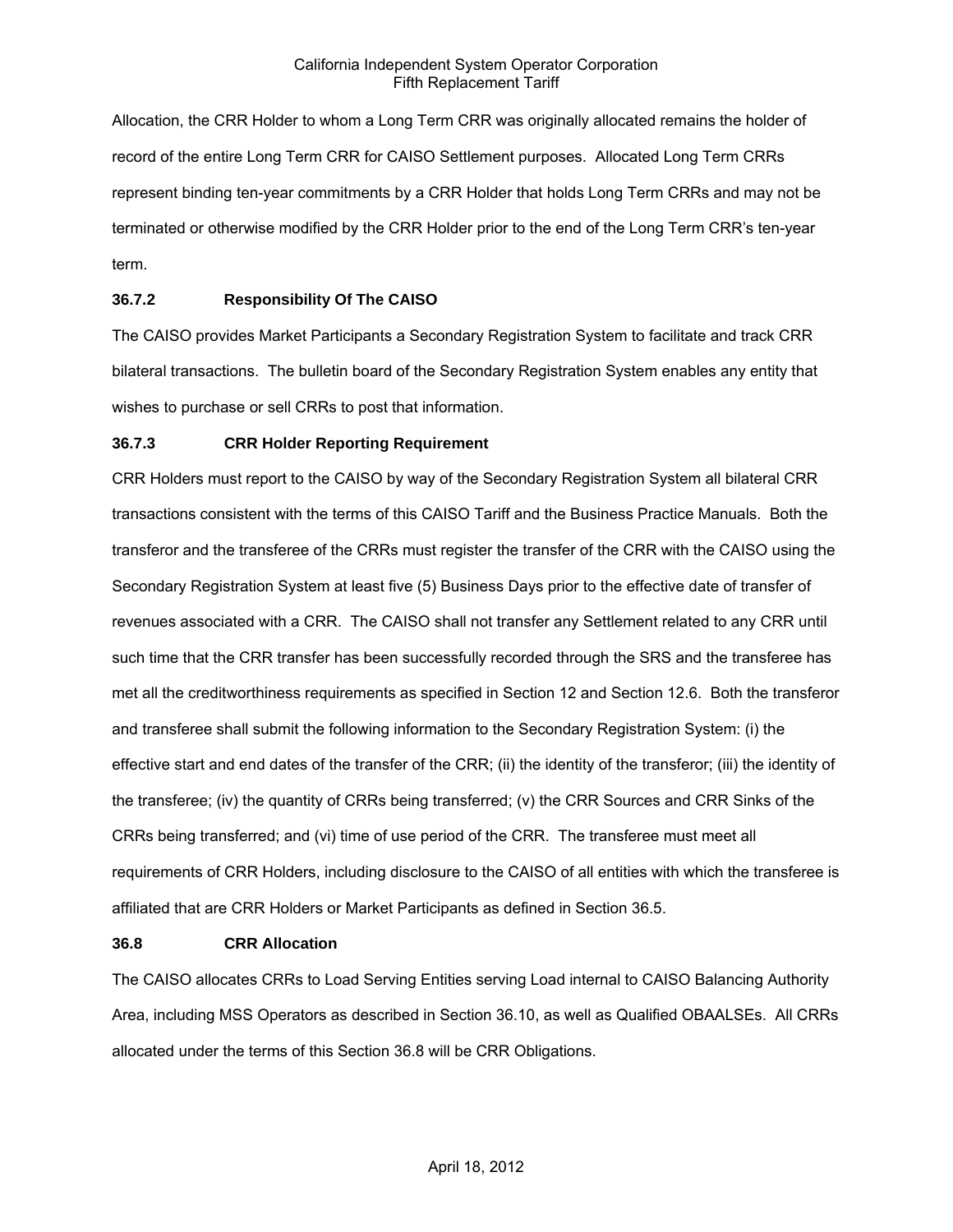### **36.8.1 Structure Of The CRR Allocation Process**

The CAISO conducts an annual CRR Allocation: (i) once a year for the entire year for Seasonal CRRs; and (ii) once a year for the ten-year term of Long Term CRRs. The annual CRR Allocation releases Seasonal CRRs and Long Term CRRs for four seasonal periods. The CAISO also conducts monthly CRR Allocations twelve times a year in advance of each month. Within each annual and monthly CRR Allocation process the CAISO performs distinct allocation processes for each on-peak and off-peak time of use specification. The CRR Allocation process for CRR Year One is a distinct process that differs from subsequent CRR Allocations as described in Sections 36.8.3.1 and 36.8.3.2. Each CRR Allocation procedure is based on nominations to the CAISO by LSEs or Qualified OBAALSEs eligible to receive CRRs. The CAISO performs adjustments to the Seasonal CRRs and Long Term CRRs allocated to LSEs as necessary to reflect Load Migration between LSEs, as described in Section 36.8.5. A timeline of the CRR Allocation and CRR Auction processes is contained in the BPMs.

#### **36.8.2 Load Eligible For CRRs And Eligible CRR Sinks**

Any entity that wishes to participate in the CRR Allocation process must provide information that demonstrates that it has an obligation to serve load. An LSE's eligibility for allocation of CRRs is measured by the quantity of Load that it serves that is exposed to Congestion Charges for the use of the CAISO Controlled Grid as determined in Sections 36.8.2.1 and 36.8.2.2. An OBAALSE's eligibility for allocation of CRRs is also measured by the quantity of load that it serves that is exposed to Congestion Charges for the use of the CAISO Controlled Grid as determined in Section 36.9.3. For LSEs, the information necessary may include, but is not limited to, Settlement Quality Meter Data or relevant documents filed with the California Energy Commission. For OBAALSEs, the necessary information may include, but is not limited to, historical tagged Real-Time Interchange Export Schedules and historical load data reflecting the load they serve that is exposed to Congestion Charges for the use of the CAISO Controlled Grid. In addition, each such OBAALSE shall support its data submission with a written sworn affidavit by an executive authorized to represent the OBAALSE attesting to the accuracy of the data, and the CAISO will have the right to audit the raw data and calculations used to develop the submitted data set. An LSE serving internal Load is eligible for CRRs up to its Seasonal CRR Eligible Quantity or Monthly CRR Eligible Quantity, which is derived from its Seasonal CRR Load Metric or Monthly CRR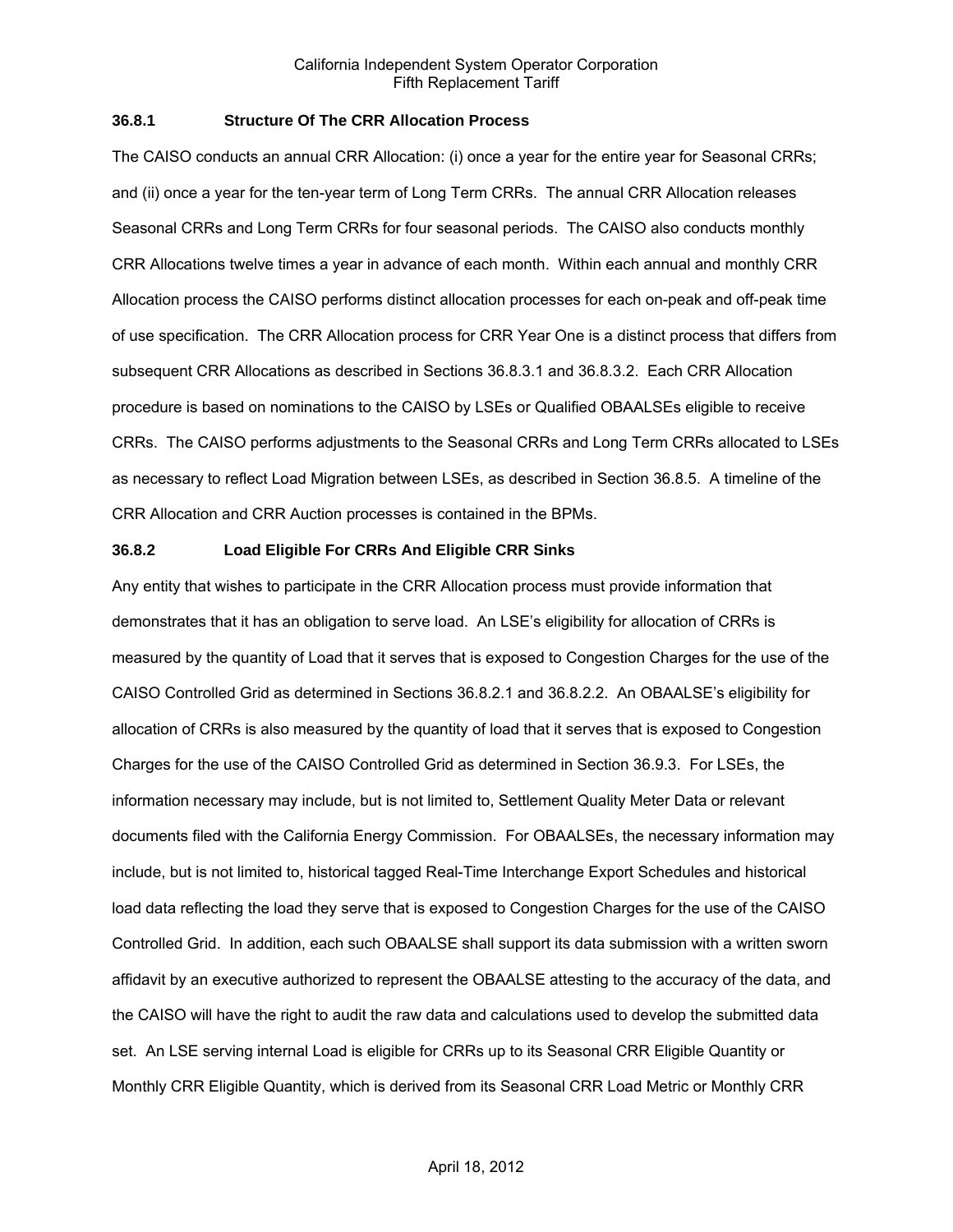Load Metric as described in Sections 36.8.2.1 and 36.8.2.2, respectively. Seasonal CRR Eligible Quantities and Monthly CRR Eligible Quantities for Qualified OBAALSEs are determined as provided in Section 36.9.3. These quantities are calculated for each LSE or Qualified OBAALSE separately for each combination of season and time of use period for the annual CRR Allocation process, and for each time of use period for each monthly CRR Allocation process, and for each CRR Sink at which the eligible LSE serves Load or the Qualified OBAALSE exports Energy from the CAISO Balancing Authority Area. MSS eligibility for CRRs will account for net or gross MSS Settlement in accordance with Section 4.9.13.1. If the MSS Operator elects net Settlement, LSEs for such MSS Load shall submit CRR Sink nominations at the MSS LAP. If the MSS elects for gross Settlement, LSEs for such MSS Load shall submit CRRs Sink nominations at the applicable Default LAP. Load that is Pumped-Storage Hydro Units but is not Participating Load may be scheduled and settled at a PNode or Custom Load Aggregation Point and therefore LSEs for such Load shall submit CRR Sink nominations at the applicable PNode or Custom Load Aggregation Point. Load that is a Participating Load that is also aggregated is scheduled and settled at a Custom Load Aggregation Point that is customized specifically for such Load and, therefore, LSEs for such Participating Load shall submit CRR Sink nominations at the Custom Load Aggregation Point. Load that is Participating Load is scheduled and settled at an individual PNode, and therefore LSEs for such Load shall submit CRR Sink nominations at the applicable PNode. Load that is non-Participating Load, is not Pumped-Storage Hydro Units, and is not Load associated with ETCs, TORs, or MSS Operators that elects net Settlement, is scheduled and settled at the Default LAP. Therefore, LSEs for such Load shall submit CRR Sink nominations at their assigned Default LAP or Default LAPs if the Load they serve is located in more than one Default LAP. In tier 2 and tier 3 of the annual process and tier 1 and tier 2 of the monthly process, such LSEs may also submit CRR Sink nominations at a Sub-LAP of their assigned Default LAP. The CAISO will make available, prior to the beginning of the CRR Allocation process but no later than thirty (30) days before the date on which the Candidate CRR Holders or CRR Holders will be required to submit their nominations for the CRR Allocation, a list of allowable CRR Sinks to be used in the allocation. The allowable CRR Sinks will be consistent with the applicable CRR FNM. In the event that unforeseen changes to network conditions arise after the thirty-day release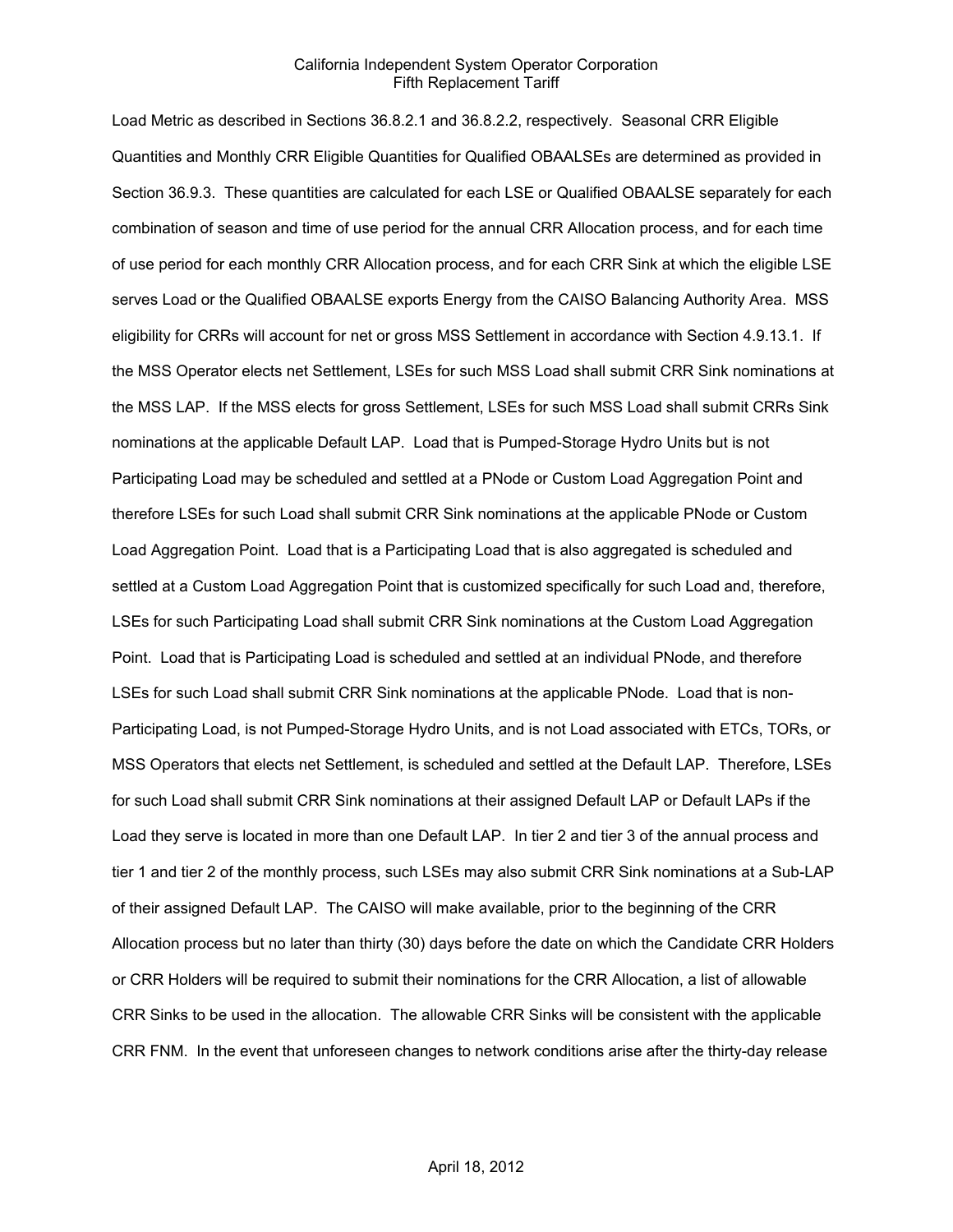of the list of allowable CRR Sinks and warrant revisions to that list, the CAISO will provide updates to the list prior to the closing of nominations for the CRR Allocation.

### **36.8.2.1 Seasonal CRR Eligible Quantity**

The CAISO constructs Load duration curves by season and time of use periods for the annual CRR Allocation process for each LSE based on the LSE's submission to the CAISO of its historical hourly Load data for the prior year, for each LAP within which the LSE serves Load. For load that is subject to variable and difficult-to-predict hydrological conditions, the LSE has the option to submit the load's five-year rolling average historical hourly load data and the CAISO will use the submitted five-year average data for constructing the load duration curves. Once the LSE has exercised this option, the LSE must continue to submit five-year rolling average historical hourly load data for the annual CRR Allocation process in subsequent years. An LSE's Seasonal CRR Load Metric for each season and time of use period is the MW level of Load that is exceeded only in 0.5% of the hours based on the LSE's historical Load data. In the event that the LSE has lost or gained net Load through Load Migration during the course of the prior year, the historical Load data will be adjusted to reflect the loss or gain in accordance with the applicable BPM. The CAISO calculates an LSE's Seasonal CRR Eligible Quantity by first subtracting from that LSE's Seasonal CRR Load Metric the quantity of Load served by its TORs, ETCs, and Converted Rights to form the LSE's Adjusted Load Metric, and then multiplying the result by 0.75.

### **36.8.2.2 Monthly CRR Eligible Quantity**

### **36.8.2.2.1 Based on Load Forecast**

Each month, LSEs whose Load forecasts are verifiable in accordance with Section 36.8.6 will submit hourly Load forecast data for the relevant month. Each month the CAISO will use the LSE's submitted hourly Load forecast data for the relevant month to calculate two Load duration curves (one on-peak and one off-peak Load duration curve for the applicable month) to form the basis for monthly allocations for each CRR Sink in which the LSE serves Load. Each LSE's submitted hourly forecast data should reflect any Load growth that is not due to Load Migration as well as the effect of net Load Migration for that LSE. The Monthly CRR Load Metric for such Load is the MW level of Load that is exceeded only in 0.5% of the hours based on the LSE's submitted Load forecast. The CAISO will calculate an LSE's Monthly CRR Eligible Quantity by subtracting from that LSE's Monthly CRR Load Metric the quantity of Load served by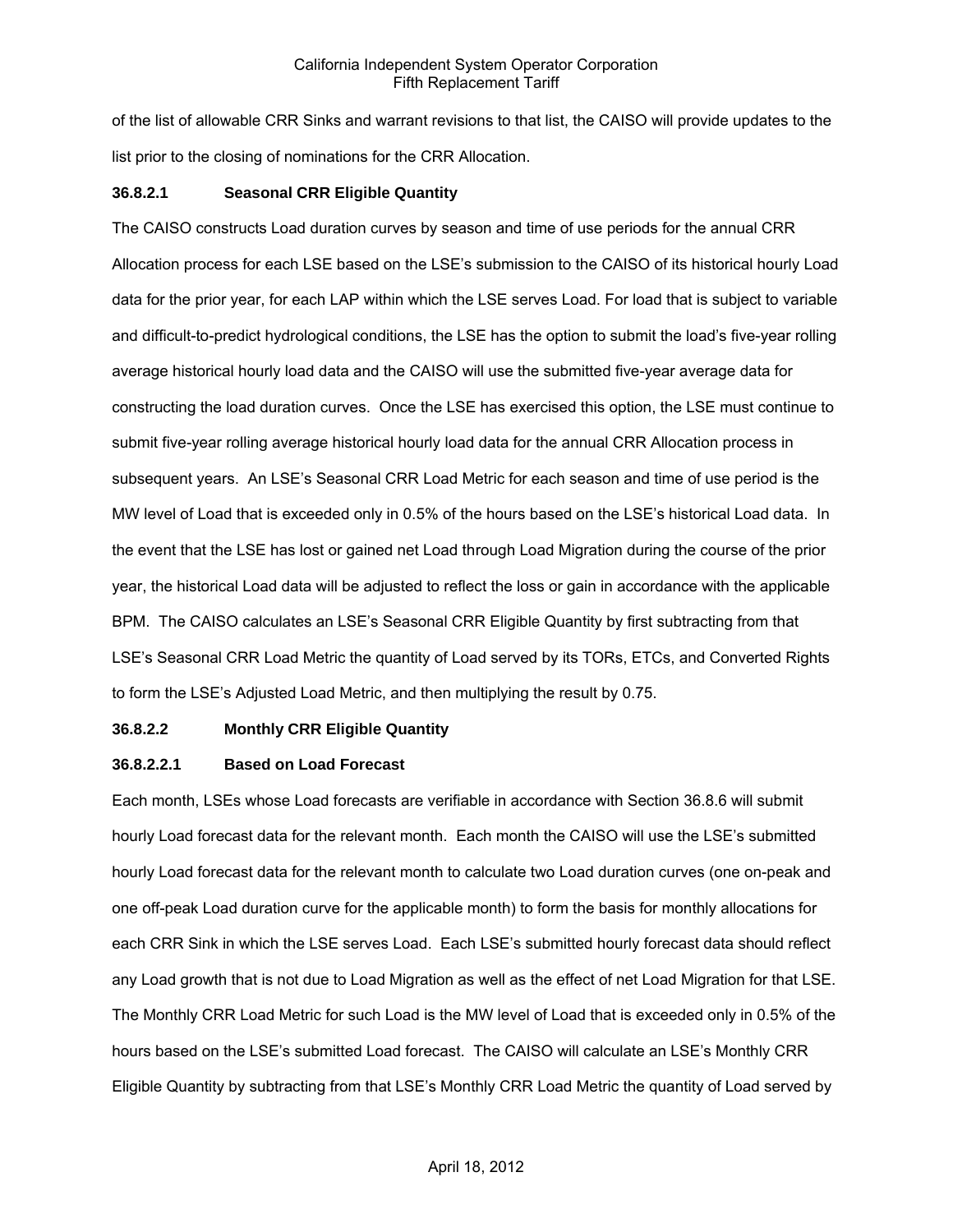its TORs, ETCs, and Converted Rights. In addition the CAISO will adjust the LSE's Monthly CRR Eligible Quantity, if such an adjustment is determined to be necessary pursuant to Section 36.8.6.

#### **36.8.2.2.2 Based on Historical Load Data**

An LSE that serves Load that is eligible for CRRs but for which its Load forecast is not verifiable in accordance with Section 36.8.6 shall, each month, submit to the CAISO five (5) years of prior hourly historical Load data for that Load for the same applicable month. Such LSE may submit fewer years of historical data for that Load if granted a waiver by the CAISO because five (5) years of such Load data does not exist. Each month the CAISO will use the LSE's submitted hourly historical Load data for the relevant month to calculate two (2) Load duration curves for each year of historical Load data (one onpeak and one off-peak Load duration curve for the applicable month) for each CRR Sink in which such Load is located. For each Load duration curve, the CAISO will calculate the MW level of Load that is exceeded only in 0.5% of the hours. The CAISO will calculate an LSE's Monthly CRR Eligible Quantity for each on-peak and off-peak period for such Load by averaging the 0.5% exceeded values for all years of submitted historical data, and then subtracting the quantity of Load served by its TORs, ETCs, and Converted Rights.

#### **36.8.3 CRR Allocation Process**

#### **36.8.3.1 Annual CRR Allocation for CRR Year One**

The annual CRR Allocation process for CRR Year One consists of a sequence of four (4) tiers for each season and time of use period (on-peak and off-peak). Each tier will feature a SFT applied to the CRR nominations submitted by eligible LSEs or Qualified OBAALSEs, the results of which are provided by the CAISO to the respective LSEs or Qualified OBAALSEs prior to the LSEs or Qualified OBAALSEs submitting their nominations to the next tier. Allocations of CRRs in each tier are considered final once they are provided by the CAISO to the respective LSEs or Qualified OBAALSEs. After each tier, LSEs or Qualified OBAALSEs will have an amount of time as specified in the Business Practice Manual after their receipt of the results of each tier to submit their nominations for the next tier, if there is one. The annual CRR Allocation allows LSEs or Qualifed OBAALSEs to submit nominations for Seasonal CRRs up to their Seasonal CRR Eligible Quantities for each season of the relevant year, each time of use CRR Sink as provided in Sections 36.8.3.1.1, 36.8.3.1.2 and 36.8.3.1.4. The annual CRR Allocation also allows LSEs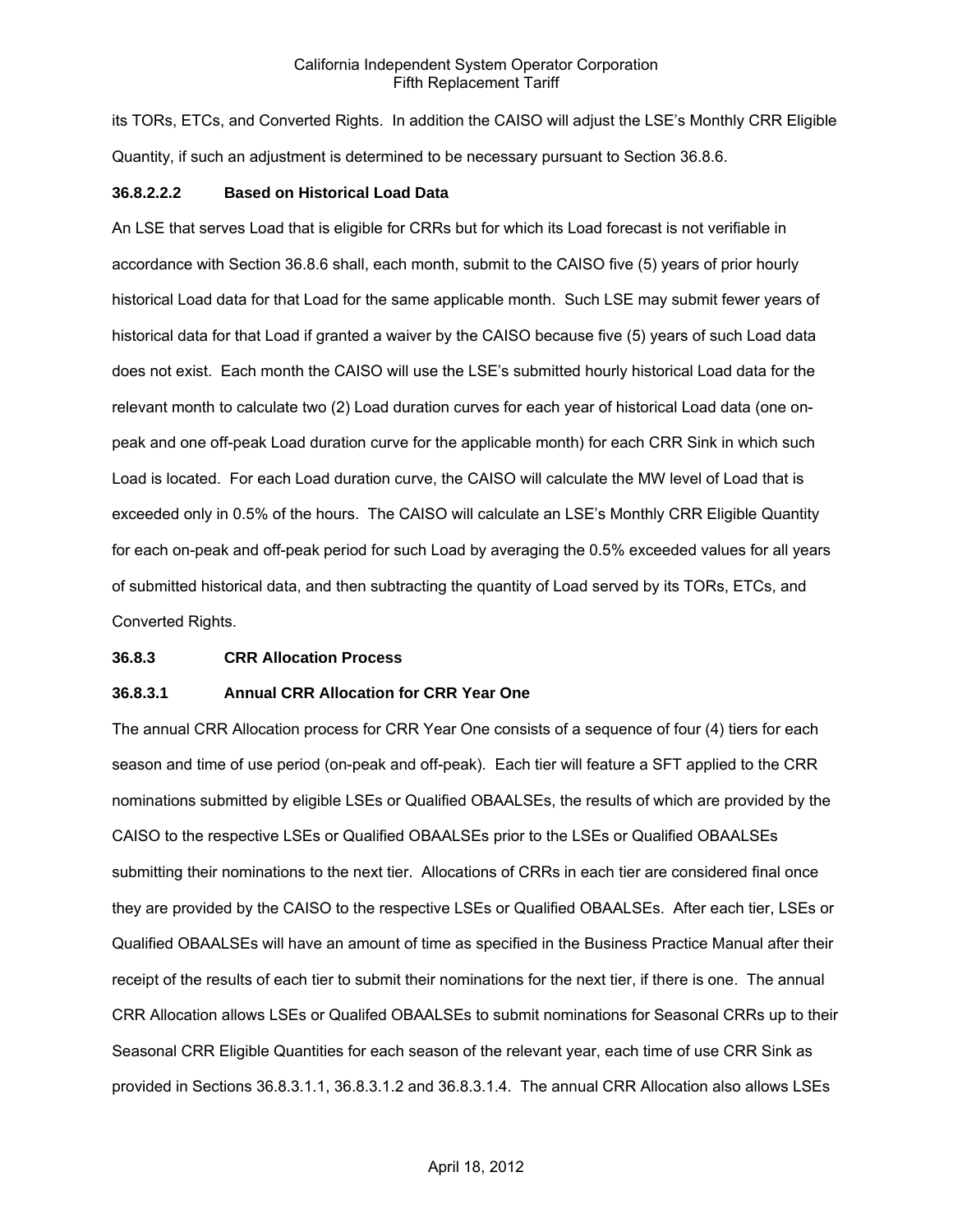to submit nominations for Long Term CRRs up to twenty percent (20%) of their Adjusted Load Metric for each season, time of use period and each LAP; except that an LSE that demonstrates that more than twenty percent (20%) of its Adjusted Load Metric is covered by a combination of long-term procurement arrangements of ten (10) years or greater and ownership of Generation resources is able to submit nominations for a greater amount as specified in Section 36.8.3.1.3. As provided in Section 36.8.3.1.3.2, the annual CRR Allocation allows a Qualified OBAALSE to submit nominations for Long Term CRRs up to fifty percent (50%) of its Adjusted Load Metric for each season, time of use period and Scheduling Point provided that the Qualified OBAALSE demonstrates that all of its nominated Long Term CRR Sources are covered by a combination of long-term procurement arrangements of ten (10) years or greater and ownership of generation resources. The annual CRR Allocation for CRR Year One will be conducted in the following sequence of tiers:

**36.8.3.1.1** Tier 1. In tier 1, an LSE or a Qualified OBAALSE may nominate and the CAISO will allocate to the LSE or a Qualified OBAALSE Seasonal CRRs up to fifty percent (50%) of its Seasonal CRR Eligible Quantity for each season, time of use period and CRR Sink. An LSE or a Qualified OBAALSE can nominate Seasonal CRRs sourced at Trading Hubs in accordance with the LSE's or Qualified OBAALSE's verified CRR Sources. In running the SFT the CAISO shall disaggregate the Seasonal CRR nominations sourced at Trading Hubs as described in Section 36.8.4.1. All allocated CRRs that result from such disaggregation will be Point-to-Point CRRs each of whose CRR Source is a Generating Unit PNode that is an element of the Trading Hub.

**36.8.3.1.2** Tier 2. In tier 2, an LSE or a Qualified OBAALSE may nominate and the CAISO will allocate to the LSE or Qualified OBAALSE Seasonal CRRs up to seventy-five percent (75%) of its Seasonal CRR Eligible Quantity for each season, time of use period and CRR Sink, minus the quantity of CRRs allocated to that LSE or Qualified OBAALSE in tier 1. An LSE or a Qualified OBAALSE can nominate Seasonal CRRs sourced at Trading Hubs in accordance with the LSE's or Qualified OBAALSE's verified CRR Sources. In tier 2 an LSE or a Qualified OBAALSE with a verified Trading Hub CRR Source may nominate up to seventy-five (75%) of the Adjusted Verified CRR Source Quantity for that Trading Hub, minus the total MW quantity of Point-to-Point CRRs the LSE or Qualified OBAALSE was allocated in tier 1 as a result of its tier 1 nomination of CRRs sourced at that Trading Hub. In running the SFT the CAISO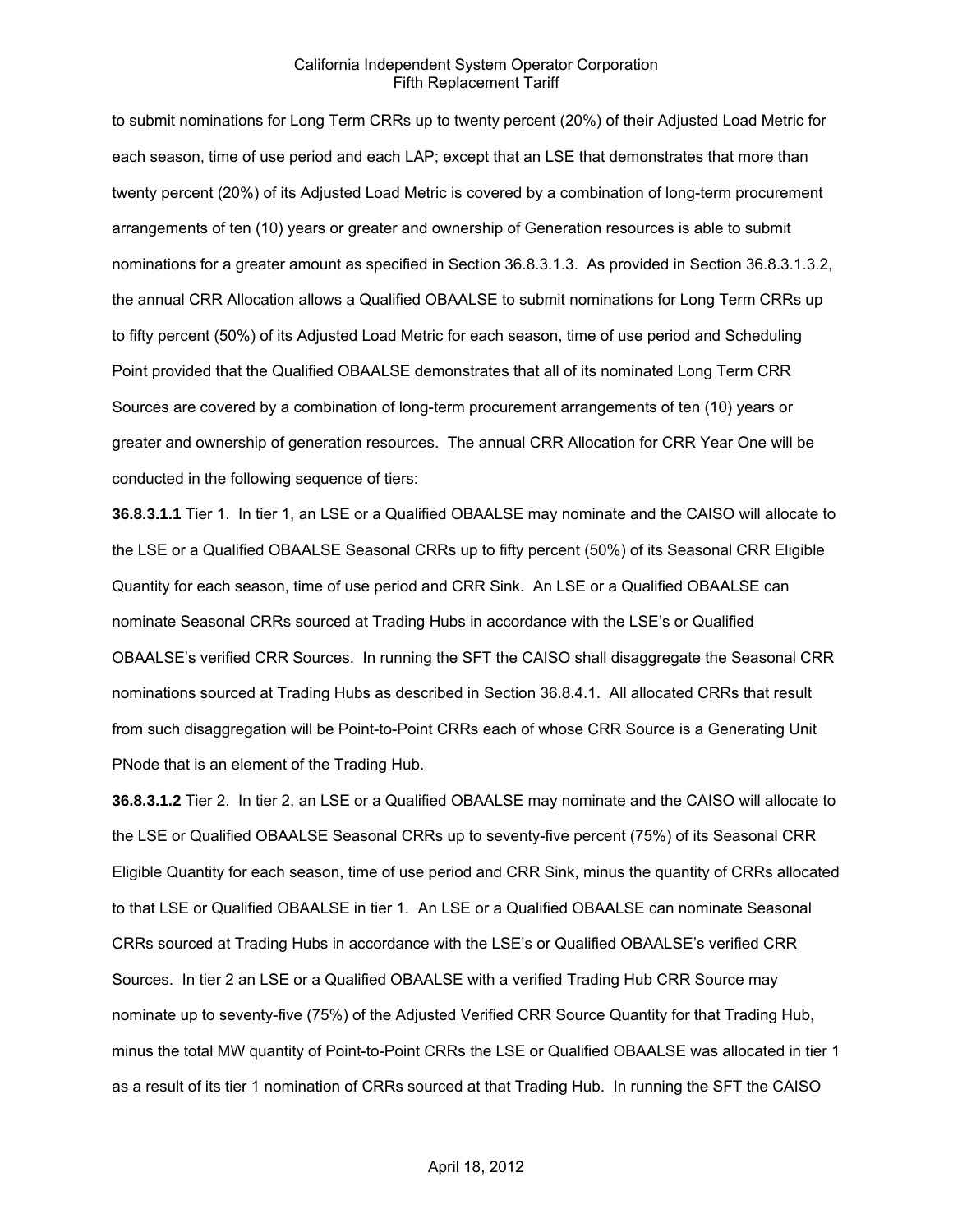shall disaggregate the Seasonal CRR nominations sourced at Trading Hubs as described in Section 36.8.4.1. All allocated CRRs that result from such disaggregation will be Point-to-Point CRRs each of whose CRR Source is a Generating Unit PNode that is an element of the Trading Hub. **36.8.3.1.3** Tier LT. Tier LT will follow tier 2 for CRR Year One. In Tier LT, an LSE or a Qualified OBAALSE may nominate Long Term CRRs from the Seasonal CRRs allocated in tiers 1 and 2 as provided in this Section 36.8.3.1. The cleared Point-to-Point CRRs awarded in tier 1 and tier 2 that resulted from disaggregated CRR nominations sourced at a Trading Hub may not be nominated in Tier LT in CRR Year One. Any Point-to-Point CRRs awarded as a result of disaggregated CRR nominations sourced at a Trading Hub, as described in Section 36.8.4.1, must be nominated as Trading Hub CRRs as described in this Section 36.8.3.1.3. In running the SFT the CAISO shall disaggregate the Seasonal CRR nominations sourced at Trading Hubs as described in Section 36.8.4.1. All allocated Long Term CRRs that result from such disaggregation will be Point-to-Point CRRs each of whose CRR Source is a Generating Unit PNode that is an element of the Trading Hub.

#### **36.8.3.1.3.1 Tier LT for LSEs**

The quantity of Seasonal CRRs that an LSE can nominate as Long Term CRRs is limited to twenty percent (20%) of the LSE's Adjusted Load Metric, except that an LSE that can demonstrate that more than twenty percent (20%) of its Adjusted Load Metric is covered by a combination of long-term procurement arrangements of ten (10) years or greater and ownership of Generation resources is able to submit nominations for a greater amount as provided in this section. Such demonstrations shall be provided by the requesting LSE to the CAISO through the submission of a written sworn declaration by an executive employee authorized to represent the LSE and attest to the accuracy of the data demonstration. As necessary, the CAISO may request, and such LSE must produce in a timely manner, documents in support of such declaration. If the LSE has demonstrated that more than twenty percent (20%) of its Adjusted Load Metric is covered by a combination of long-term procurement arrangements of ten (10) years or greater and ownership of Generation resources, the amount of Long Term CRRs that it may nominate is equal to the minimum of: (i) the sum of the owned resources and long-term procurement arrangements of ten (10) years or more and (ii) fifty percent (50%) of the LSE's Adjusted Load Metric.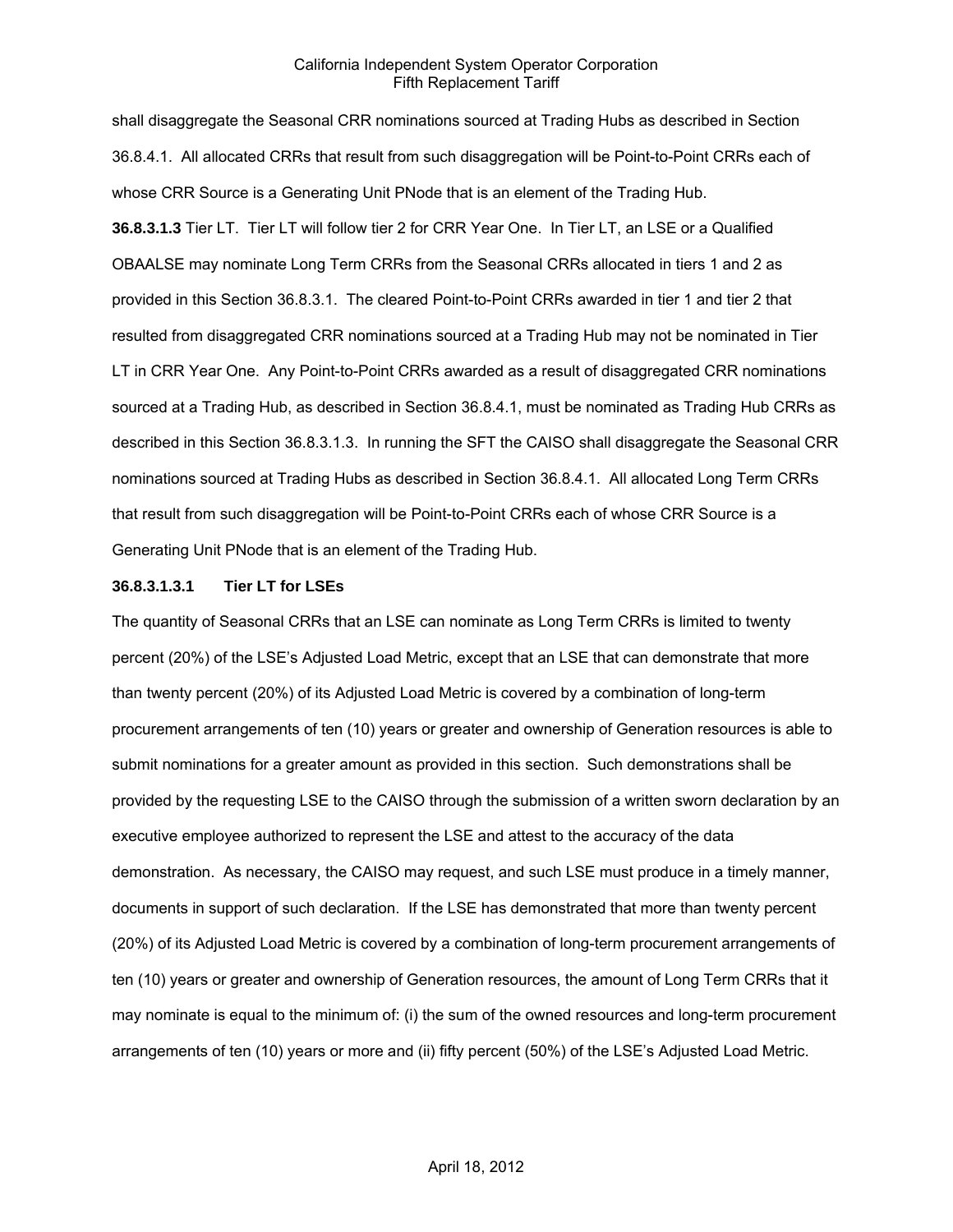If an LSE's combination of long-term procurement arrangements of ten (10) years or greater and ownership of generation resources is greater than twenty percent (20%) of its Adjusted Load Metric and the LSE nominates more than twenty percent (20%) of its Adjusted Load Metric as Long Term CRRs, then the CRR Sources for all of the LSE's Long Term CRR nominations must be sources associated with its demonstrated long-term procurement arrangements of ten (10) years or greater or its owned generation resources. Subject to the maximum quantities described above in this Section 36.8.3.1.3.1, an LSE can nominate CRRs sourced at a Trading Hub in Tier LT up to the total MW amount of the Pointto-Point CRRs the LSE was allocated in tiers 1 and 2 as a result of its disaggregated tier 1 and 2 nominations of CRRs sourced at that Trading Hub. Subject to the maximum quantities described above in this Section 36.8.3.1.3.1, an LSE can nominate CRRs sourced at a Trading Hub in Tier LT up to the total MW amount of the Point-to-Point CRRs the LSE was allocated in tiers 1 and 2 as a result of its disaggregated tier 1 and 2 nominations of CRRs sourced at that Trading Hub.

#### **36.8.3.1.3.2 Tier LT for Qualified OBAALSEs**

A Qualified OBAALSE may submit nominations for Long Term CRRs up to fifty percent (50%) of its Adjusted Load Metric for each season, time of use period and Scheduling Point. The Qualified OBAALSE must demonstrate that all of its nominated Long Term CRRs are supported by a combination of long-term procurement arrangements of ten (10) years or greater and ownership of generation resources. Such demonstrations shall be provided by the requesting Qualified OBAALSE to the CAISO through the submission of a written sworn declaration by an executive employee authorized to represent the Qualified OBAALSE attesting to the accuracy of the data demonstration. As necessary, the CAISO may request, and such Qualified OBAALSE must produce in a timely manner, documents in support of such declaration.

#### **36.8.3.1.3.3 Tier LT SFT**

After receiving nominations for Long Term CRRs from LSEs and Qualified OBAALSEs, the CAISO will run SFTs to ensure the feasibility of the nominated Long Term CRRs for the remaining nine years of the ten-year term of the Long Term CRR. The SFT runs in Tier LT will test the feasibility of only the Long Term CRR nominations and will not include in the analysis those Seasonal CRRs allocated in tiers 1 and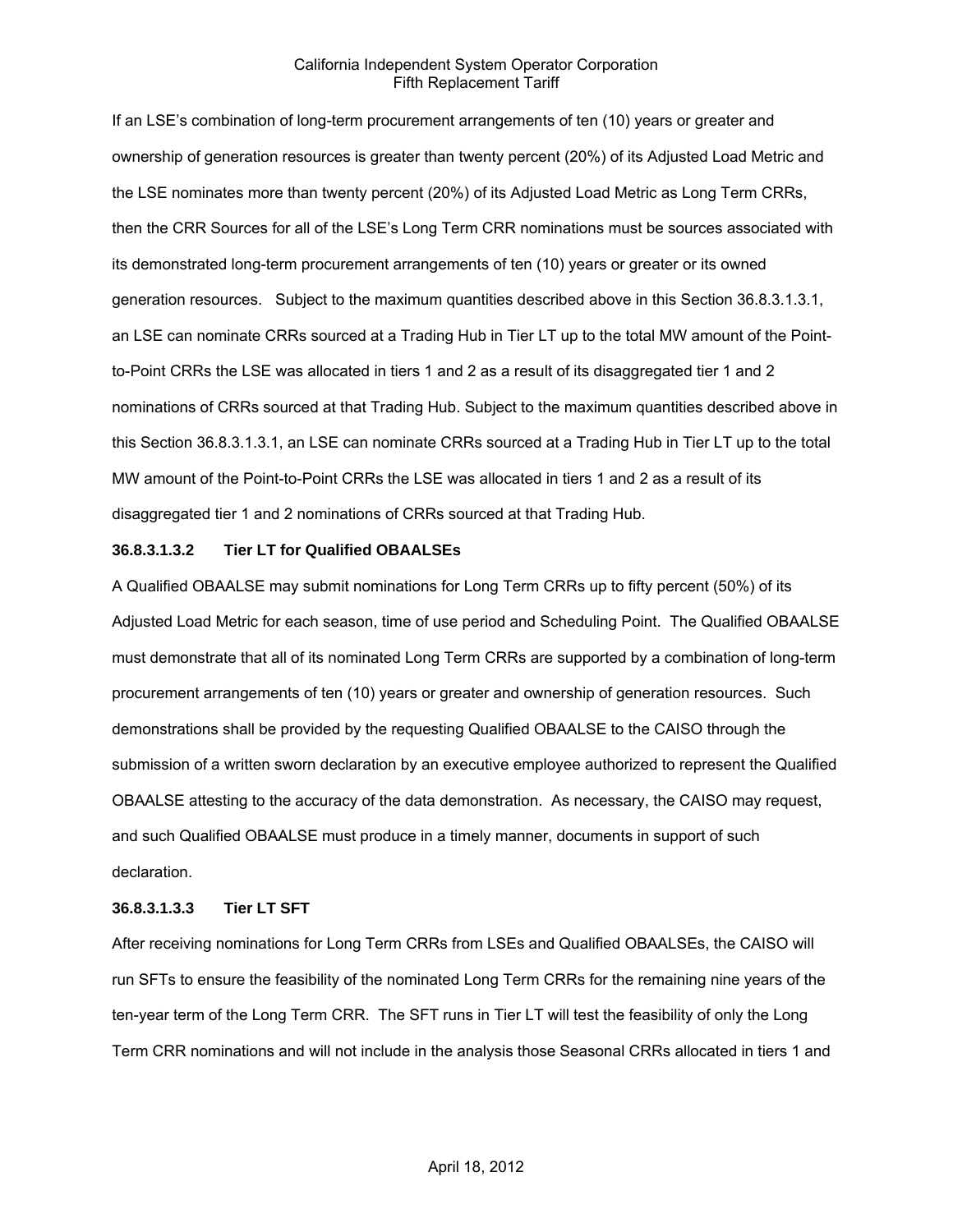2 that are not nominated as Long Term CRRs. The quantity of Long Term CRRs that can be allocated for any season and time of use period must be feasible for the entire ten-year term of the Long Term CRR. As a result of the Tier LT SFT runs, Long Term CRR nominations may not be fully allocated; however, such a result will not affect the CRR Year One validity of the Seasonal CRR allocated in tiers 1 and 2. The CAISO will inform the nominating entity of the results of the Tier LT SFTs before the deadline for submission of the tier 3 nominations.

**36.8.3.1.4** Tier 3. In tier 3, an LSE or a Qualified OBAALSE may nominate and the CAISO will allocate to the LSE or Qualified OBAALSE Seasonal CRRs up to one hundred percent (100%) of its Seasonal CRR Eligible Quantity for each season, minus the quantity of CRRs allocated to that LSE or Qualified OBAALSE in tiers 1 and 2. In tier 3, Sub-LAPs will be eligible CRR Sinks provided that the Sub-LAP is within the nominating LSE's Default LAP. An LSE or a Qualified OBAALSE can nominate Seasonal CRRs sourced at Trading Hubs. In running the SFT the CAISO shall disaggregate the Seasonal CRR nominations sourced at Trading Hubs as described in Section 36.8.4.1. All allocated CRRs that result from such disaggregation will be Point-to-Point CRRs each of whose CRR Source is a Generating Unit PNode that is an element of the Trading Hub. A Qualified OBAALSE can only nominate CRRs from its verified CRR Sources as provided in Section 36.8.3.4.

### **36.8.3.2 Monthly CRR Allocation for CRR Year One**

The monthly CRR Allocation in CRR Year One shall consist of a sequence of two (2) tiers for each time of use period (on-peak and off-peak). The monthly CRR Allocation will distribute Monthly CRRs to each LSE or Qualified OBAALSE up to one hundred percent (100%) of its Monthly CRR Eligible Quantity, minus CRRs allocated to that LSE or Qualified OBAALSE in the annual CRR Allocation for the relevant month and time of use period. The monthly CRR Allocation for CRR Year One will be conducted as follows:

**36.8.3.2.1** Tier 1. In tier 1 of the monthly CRR Allocations, an LSE or a Qualified OBAALSE may nominate and the CAISO will allocate to the LSE or Qualified OBAALSE Monthly CRRs up to fifty percent (50%) of the difference between its Monthly CRR Eligible Quantity and the quantity of Seasonal CRRs and previously allocated Long Term CRRs that apply to that month and time of use period. An LSE or a Qualified OBAALSE can nominate Monthly CRRs sourced at Trading Hubs in accordance with the LSE's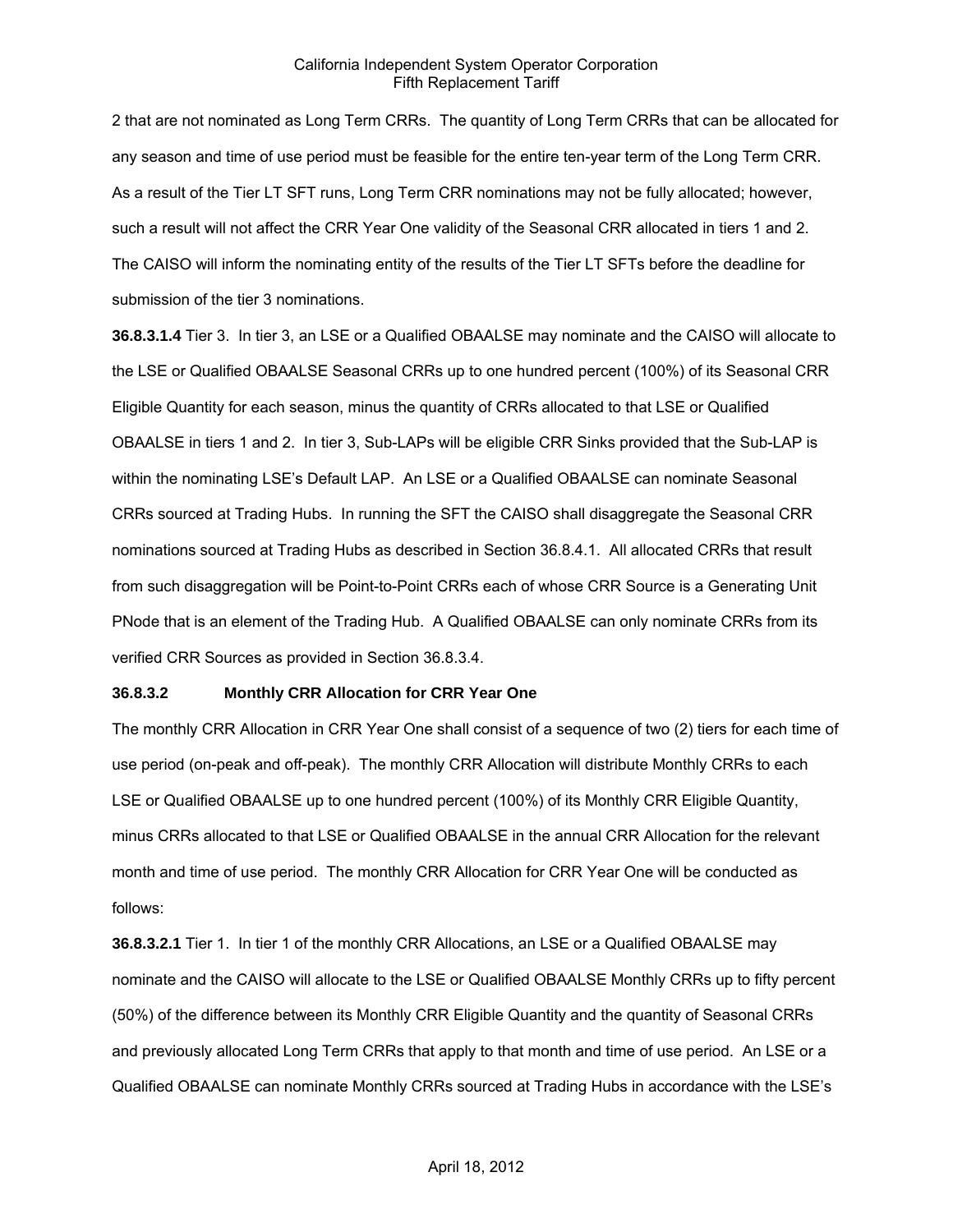or Qualified OBAALSE's verified CRR Sources. In running the SFT the CAISO shall disaggregate the Monthly CRR nominations sourced at Trading Hubs as described in Section 36.8.4.1. All allocated CRRs that result from such disaggregation will be Point-to-Point CRRs each of whose CRR Source is a Generating Unit PNode that is an element of the Trading Hub.

**36.8.3.2.2** Tier 2. In tier 2 of the monthly CRR Allocations, an LSE or a Qualified OBAALSE may nominate and the CAISO will allocate to the LSE or Qualified OBAALSE Monthly CRRs up to one hundred percent (100%) of the difference between its CRR Eligible Quantity and the quantity of Seasonal CRRs and previously allocated Long Term CRRs that apply to that month and time of use period, minus the quantity of CRRs the entity was allocated in tier 1 of the CRR Year One monthly CRR Allocation. An LSE or a Qualified OBAALSE can nominate Monthly CRRs sourced at Trading Hubs. In running the SFT the CAISO shall disaggregate the Monthly CRR nominations sourced at Trading Hubs as described in Section 36.8.4.1. In tier 2 of the monthly CRR Allocation, Sub-LAPs will be eligible CRR Sinks provided that the Sub-LAP is within the nominating LSE's Default LAP. A Qualfied OBAALSE can only nominate CRRs from its verified CRR Sources as provided in Section 36.8.3.4.2.

#### **36.8.3.3 [NOT USED]**

### **36.8.3.4 Source Verification**

Source verification is required for LSE CRR nominations in tiers 1 and 2 of the CRR Year One annual allocation process and in tier 1 of each CRR Year One monthly allocation process. Source verification is required for all Qualified OBAALSE CRR nominations in all tiers of all CRR Allocation processes.

### **36.8.3.4.1 CRR Year One Source Verification for LSEs**

In CRR Year One, nominations for tier 1 and tier 2 of the annual CRR Allocation and tier 1 of the monthly CRR Allocations must be source verified for all LSEs. Prior to the beginning of the CRR Allocation process but no later than thirty (30) days before the date on which the Candidate CRR Holders or CRR Holders will be required to submit their nominations for the CRR Allocation, the CAISO will make available a list of allowable CRR Sources to be used in the CRR Allocation. The allowable CRR Sources will be consistent with the applicable CRR FNM. In the event that unforeseen changes to network conditions arise after the thirty-day release of the list of allowable CRR Sources and warrant revisions to that list, the CAISO will provide updates to the list prior to the closing of nominations for the CRR Allocation. An LSE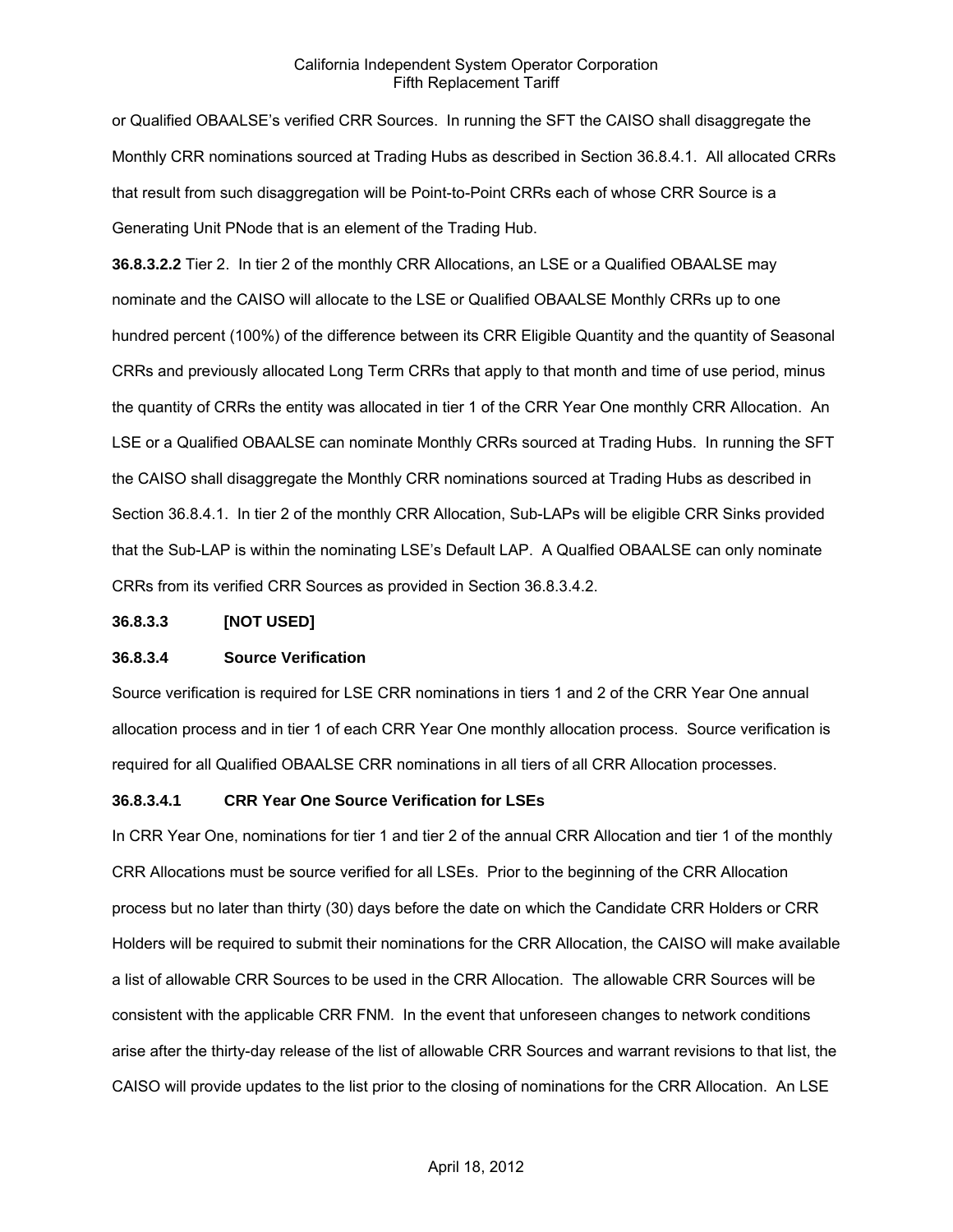must demonstrate that it could actually submit Bids, including Self-Schedules and Inter-SC Trades, for Energy from the locations to be nominated as CRR Sources to serve its Load either through ownership of, or contractual rights to receive Energy from, the relevant Generating Units, or a contract to take ownership of power at the relevant source, such as a Trading Hub or a Scheduling Point. For the second, third and fourth quarters of calendar year 2008 for CRR Year One, in conducting its source verification the CAISO will use data for the period beginning April 1, 2006 and ending December 31, 2006. For the first quarter of calendar year 2009 for CRR Year One, the CAISO will use data for the period beginning January 1, 2007 and ending March 31, 2007 as the basis for verification. Such demonstrations shall be provided by the requesting LSE to the CAISO through the submission of a written sworn declaration by an executive employee authorized to represent the LSE and attest to the accuracy of the data demonstration. As necessary, the CAISO may request, and such LSE must produce in a timely manner, documents in support of such declaration.

### **36.8.3.4.2 Source Verification for Qualified OBAALSEs**

All CRR nominations by Qualified OBAALSEs must be source verified. A Qualified OBAALSE's source verification will be based on its legitimate need showing as specified in Section 36.9.1.

### **36.8.3.4.3 Calculation of Verified CRR Source Quantity**

The Verified CRR Source Quantity associated with each verified CRR Source for a particular LSE or Qualified OBAALSE will be: (i) for an owned generation resource the PMax of the unit multiplied by the LSE's or Qualified OBAALSE's ownership share; (ii) for a contract with a generation resource, the hourly MWh of Energy specified in the contract averaged over all hours of the relevant time of use period, but no greater than the PMax of the unit; or (iii) for a contract that delivers Energy to a Trading Hub or Scheduling Point, the hourly MWh of energy specified in the contract for delivery from the supplier to the LSE or Qualified OBAALSE at the Trading Hub or Scheduling Point, averaged over all hours of the relevant time of use period. Energy contracts submitted by an LSE to demonstrate that the LSE can submit Bids, including Self-Schedules and Inter-SC Trades, for Energy from the nominated CRR Sources to serve its Load must be at least one month in duration. Energy contracts submitted by a Qualified OBAALSE to demonstrate that the Qualified OBAALSE can submit Bids, including Self-Schedules and Inter-SC Trades, for Energy from the nominated CRR Sources to serve its Load must be at least one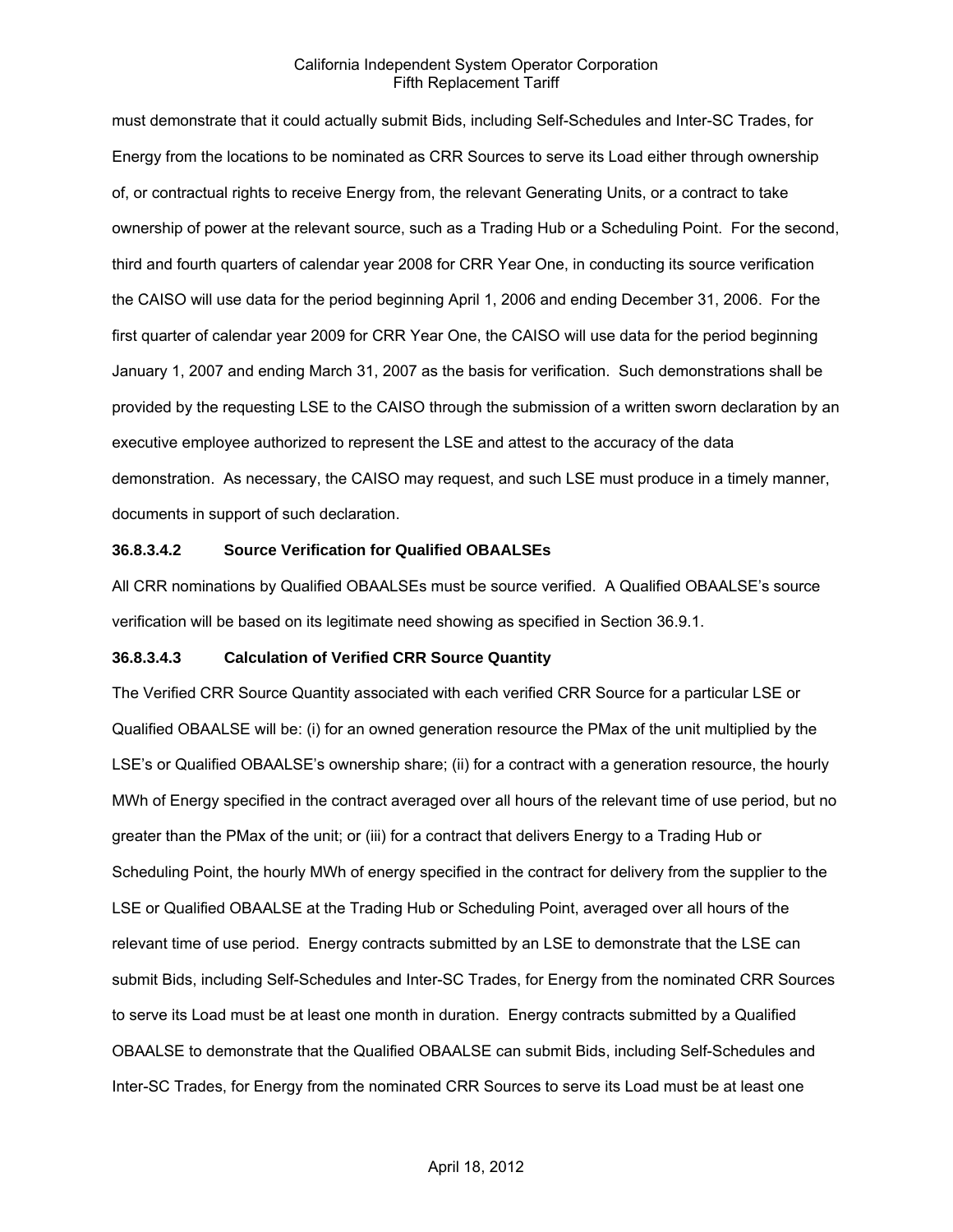month in duration to support nominations of Monthly and Seasonal CRRs, and at least ten (10) years in duration to support nominations of Long Tem CRRs. Nominations of CRRs for which the CRR Source is a Scheduling Point must be source verified in accordance with Section 36.8.4.2.

### **36.8.3.4.4 Calculation of Adjusted Verified CRR Source Quantity**

For nominations by an LSE and a Qualified OBAALSE, except for a Qualified OBAALSE's nomination of Long Term CRRs, the CAISO will consider a contract that covers a portion of a season (but not less than one month) to be acceptable verification, with the adjustment described below, for the entire season for which a CRR is nominated. The CAISO will also consider a contract not less than one month in duration that covers portions of two consecutive months to be acceptable verification, with the adjustment described below, for both of the months that are partially covered. In such cases, for a contract that covers only a portion of the season or month for which the LSE or Qualified OBAALSE wishes to nominate source-verified CRRs, the CAISO will calculate an Adjusted Verified CRR Source Quantity, which equals the Verified CRR Source Quantity times the ratio of the number of days covered by the contract for a particular month or season to the total number of days in that month or season, consistent with the time of use period of the CRRs being nominated. Contracts submitted by a Qualified OBAALSE to support nomination of Long Term CRRs must be at least ten (10) years in duration and cover the entire season of the Long Term CRR being nominated, and therefore the Adjusted Verified CRR Source Quantity calculation does not apply to such nominations.

### **36.8.3.5 Annual CRR Allocation Beyond CRR Year One**

The annual CRR Allocation for years beyond CRR Year One consists of a sequence of four (4) tiers for each season and time of use period (on-peak and off-peak). Allocations of CRRs in each tier are considered final once they are provided by the CAISO to the respective LSEs or Qualified OBAALSEs. After each tier, LSEs or Qualified OBAALSEs will have an amount of time as specified in the Business Practice Manual after their receipt of the results of each tier to submit their nominations for the next tier, if there is one. The annual CRR Allocation will allow LSEs or Qualified OBAALSEs to submit nominations up to their Seasonal CRR Eligible Quantities minus the quantity of previously allocated Long Term CRRs for each season of the relevant year, each time of use period and each CRR Sink at which they serve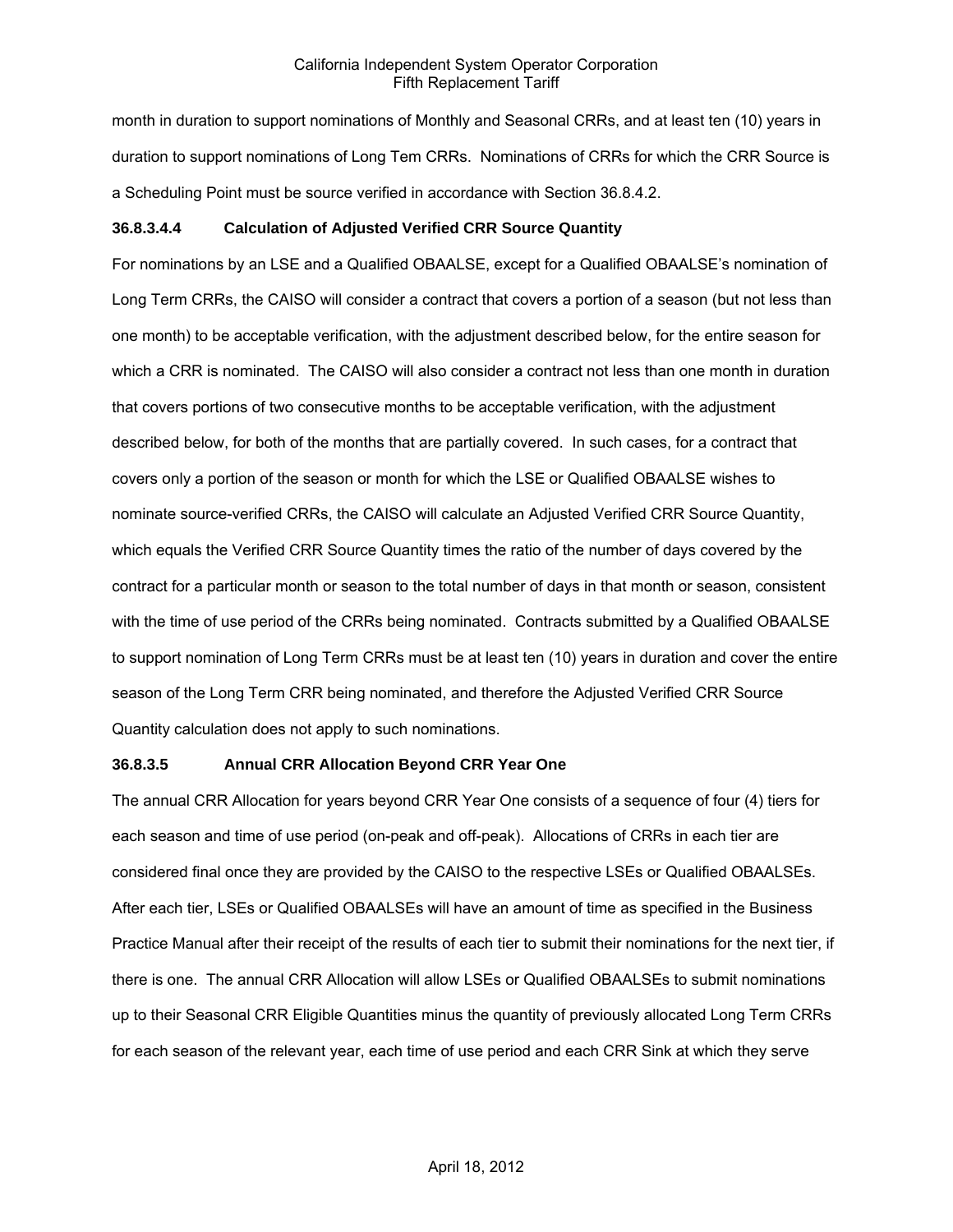Load. Annual CRR Allocations for years beyond CRR Year One will be conducted in the following sequence of tiers:

#### **36.8.3.5.1 Tier 1 – Priority Nomination Process**

Tier 1 of the annual CRR Allocation in years beyond CRR Year One will be a Priority Nomination Process through which CRR Holders may nominate some of the same CRRs that they were allocated in the immediately previous annual CRR Allocation process. As provided in Section 36.8.3.4.2, nominations by a Qualified OBAALSE in the PNP are subject to source verification. In all annual CRR Allocations after CRR Year One, an LSE or a Qualified OBAALSE may make PNP nominations up to the lesser of: (1) twothirds of its Seasonal CRR Eligible Quantity, minus the quantity of Long Term CRRs allocated in the immediately preceding Seasonal CRR Allocation for each season, time of use period and CRR Sink for that year; or, (2) the total quantity of Seasonal CRRs allocated to that LSE in the previous annual CRR Allocation, minus the quantity of previously allocated Long Term CRRs for each season, time of use period and CRR Sink, and minus any reduction for net loss of Load or plus any increase for net gain of Load through retail Load Migration as described in Section 36.8.5.1. In addition, an LSE's or Qualified OBAALSE's nomination of any particular CRR Source-CRR Sink combination in the PNP may not exceed the MW quantity of CRRs having that CRR Source and CRR Sink that the LSE or Qualified OBAALSE was allocated in the previous annual CRR Allocation, reduced by the MW quantity of those Long-Term CRRs with the same CRR Source and CRR Sink that were awarded in the prior year's Long-Term CRR allocation, for the same season and time of use period, and in the case of an LSE, adjusted for net Load loss or gain resulting from Load Migration as described in Section 36.8.5.2.2. An LSE or a Qualified OBAALSE may nominate CRRs awarded with a CRR Source at the Trading Hubs in the PNP. CRRs whose CRR Sink is a Sub-LAP are not eligible for nomination in the PNP. A CRR whose CRR Sink is a Custom LAP or PNode is eligible for nomination in the PNP. PNP Eligible Quantities are not affected by secondary transfers of CRRs, except as performed by the CAISO to reflect Load Migration as described in Section 36.8.5. That is, with the exception of transfers to reflect Load Migration: (i) an LSE or a Qualified OBAALSE may nominate in the PNP a CRR it was allocated in the prior annual CRR Allocation even though it transferred that CRR to another party during the year, and (ii) an LSE or a Qualified OBAALSE may not nominate in the PNP a CRR that it received through a secondary transfer from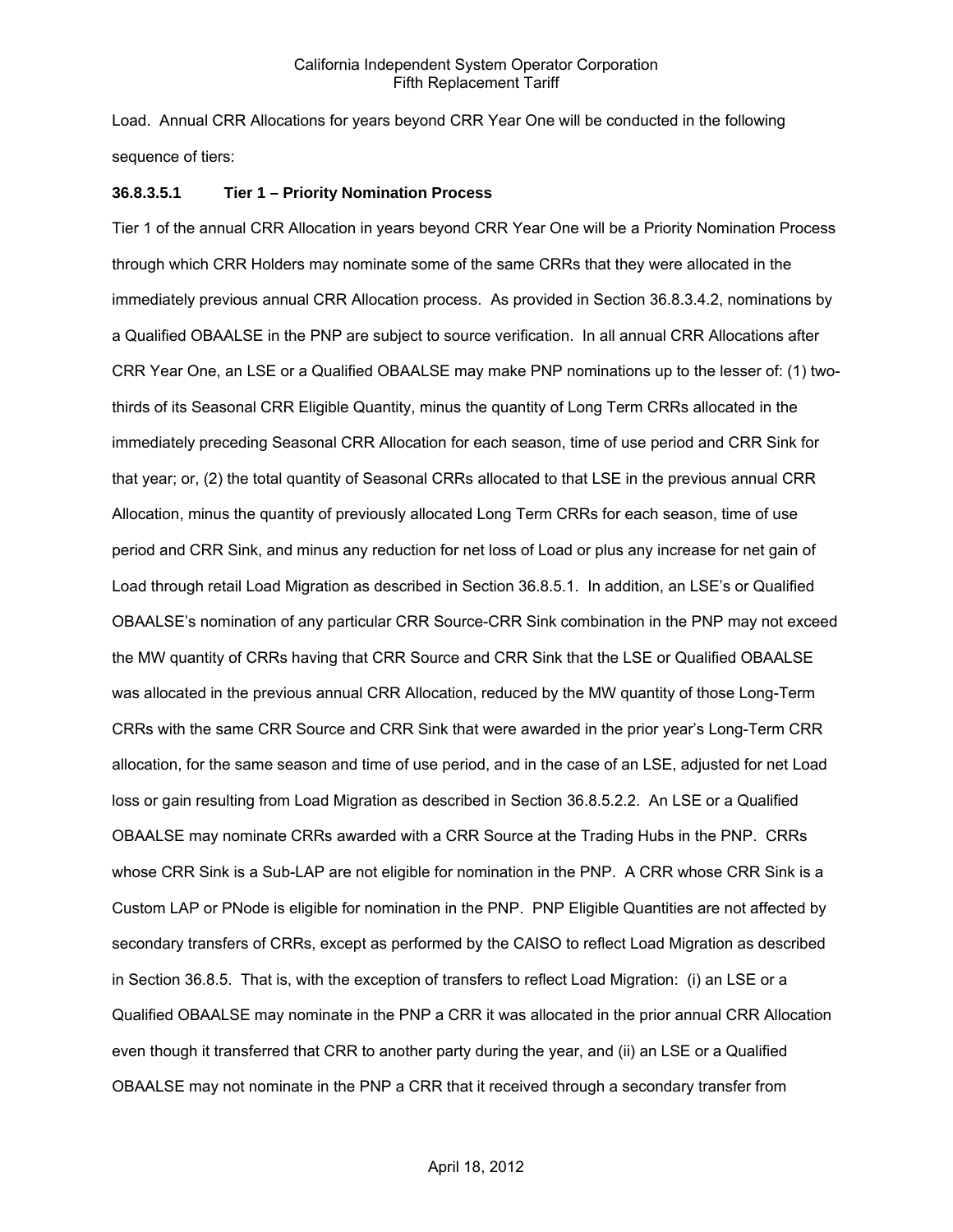another party. CRRs received through a CRR Auction are not eligible for nomination in the PNP. CRRs received as Offsetting CRRs to reflect Load Migration are not eligible for nomination in the PNP. The maximum quantity of CRRs that an LSE or a Qualified OBAALSE may nominate in the PNP is fifty (50) percent of its Adjusted Load Metric, minus any previously allocated Long Term CRRs that are valid for the term of the CRRs being nominated. The CAISO does not guarantee that all CRR nominations in the PNP will be allocated. The CAISO will conduct an SFT to determine whether all CRR nominations in the PNP are simultaneously feasible. If the SFT determines that all priority nominations are not simultaneously feasible, the CAISO will reduce the allocated CRRs until simultaneous feasibility is achieved.

#### **36.8.3.5.2 Tier LT**

In years subsequent to CRR Year One, Long Term CRRs will be allocated as provided in this section.

### **36.8.3.5.2.1 Tier LT for LSEs**

In Tier LT of CRR Year Two, an LSE may nominate Long Term CRRs from any of the Seasonal CRRs it was allocated in the PNP up to a maximum of thirty percent (30%) of the its Adjusted Load Metric, minus the quantity of previously allocated Long Term CRRs that are valid for that year; except that the LSE may nominate Long Term CRRs in amounts greater than thirty percent (30%) but no more than fifty percent (50%) of its Adjusted Load Metric if the LSE demonstrates that more than thirty percent (30%) of its Adjusted Load Metric is covered by a combination of long-term procurement arrangements of ten (10) years or greater and ownership of Generation resources. Such demonstrations shall be provided by the requesting LSE to the CAISO through the submission of a written sworn declaration by an executive employee authorized to represent the LSE and attest to the accuracy of the data demonstration. As necessary, the CAISO may request, and such LSE must produce in a timely manner, documents in support of such declaration. If the LSE has demonstrated that more than thirty percent (30%) of its Adjusted Load Metric is covered by a combination of long-term procurement arrangements of ten (10) years or greater and ownership of Generation resources, the amount of Long Term CRRs that it may nominate is equal to the minimum of: (i) the sum of the owned resources and long-term procurement arrangements of ten (10) years or more, minus the quantity of previously allocated Long Term CRRs that are valid for that CRR year, and (ii) fifty percent (50%) of the LSE's Adjusted Load Metric, minus the quantity of previously allocated Long Term CRRs that are valid for that CRR year. In CRR Year Three,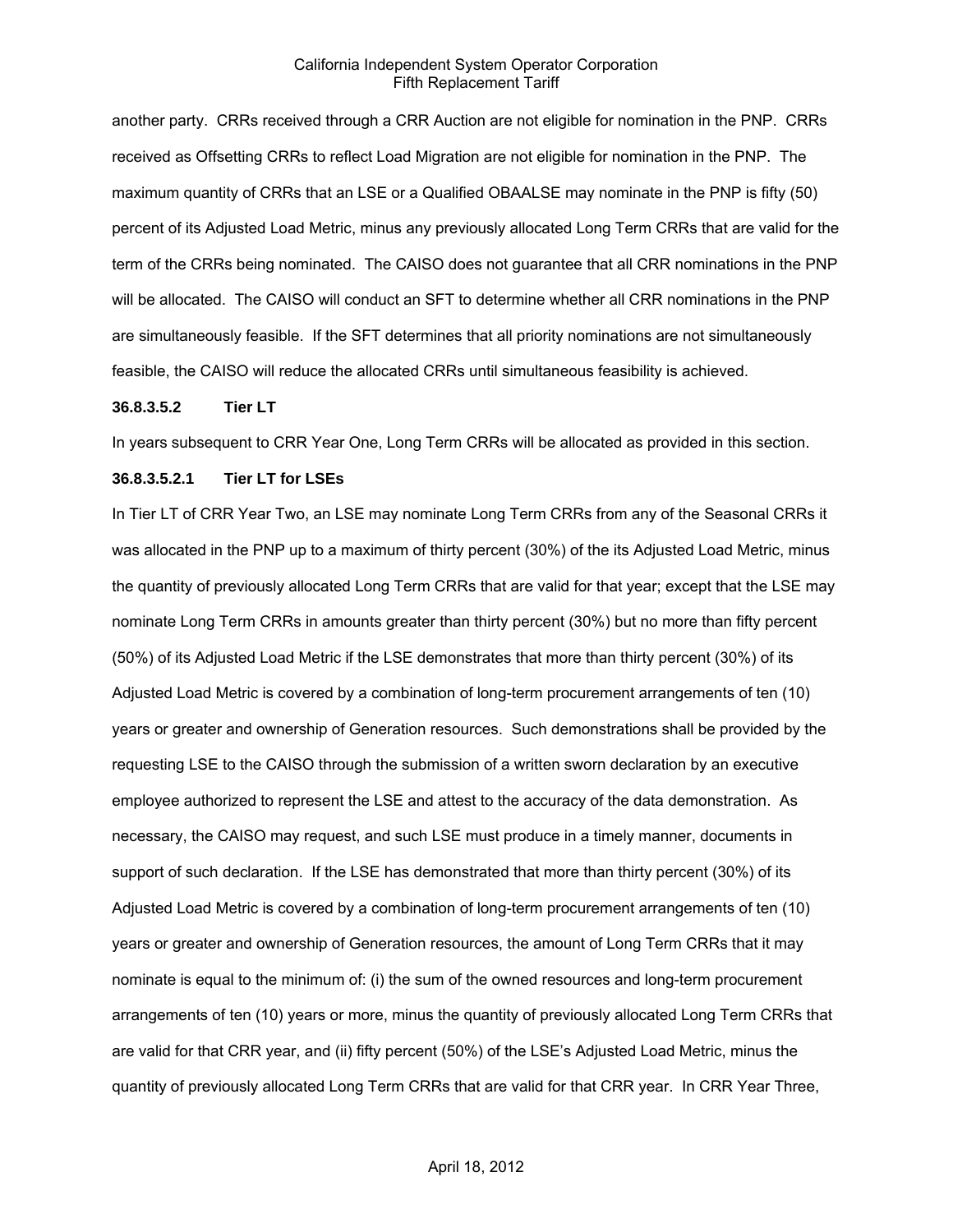the limit on Long Term CRR nominations will increase by ten percent (10%) to forty percent (40%) of the eligible entity's Adjusted Load Metric but shall not exceed fifty percent (50%) of the Adjusted Load Metric. In CRR Year Three, an LSE may exceed the forty percent (40%) limit on Long Term CRR nominations if it demonstrates that its Adjusted Load Metric is covered by a combination of long-term procurement arrangements of ten (10) years or greater and ownership of Generation resources. The amount of Long Term CRRs that it may nominate is equal to the minimum of: (i) the sum of the owned resources and long-term procurement arrangements of ten (10) years or more, minus the quantity of previously allocated Long Term CRRs that are valid for that CRR year, and (ii) fifty percent (50%) of the LSE's Adjusted Load Metric, minus the quantity of previously allocated Long Term CRRs that are valid for that CRR year. In CRR Year Four and all subsequent years, an LSE may nominate Long Term CRRs from any of the Seasonal CRRs allocated in the PNP up to the maximum of fifty percent (50%) of its Adjusted Load Metric, minus the quantity of previously allocated Long Term CRRs that are valid for that year.

### **36.8.3.5.2.2 Tier LT for Qualified OBAALSEs**

A Qualified OBAALSE may submit nominations for Long Term CRRs up to the portion of its Adjusted Load Metric for which it has demonstrated coverage by a combination of long-term procurement arrangements of ten (10) years or greater and ownership of generation resources, up to a maximum of fifty percent (50%) of its Adjusted Load Metric for each season, time of use period and Scheduling Point, minus the quantity of previously allocated Long Term CRRs that are valid for that CRR year. Such demonstrations shall be provided by the requesting Qualified OBAALSE to the CAISO through the submission of a written sworn declaration by an executive employee authorized to represent the Qualified OBAALSE and attest to the accuracy of the data demonstration. As necessary, the CAISO may request, and such Qualified OBAALSE must produce in a timely manner, documents in support of such declaration. Contracts submitted in support of OBAALSE nominations of Long Term CRRs must cover the entire season of the Long Term CRR being nominated.

#### **36.8.3.5.2.3 Tier LT SFT**

After receiving nominations for Long Term CRRs, the CAISO will run SFTs to ensure the feasibility of the nominated Long Term CRRs for the remaining nine years of the ten (10) year term of the Long Term CRR. The SFT run in Tier LT will test the feasibility of only the Long Term CRR nominations and will not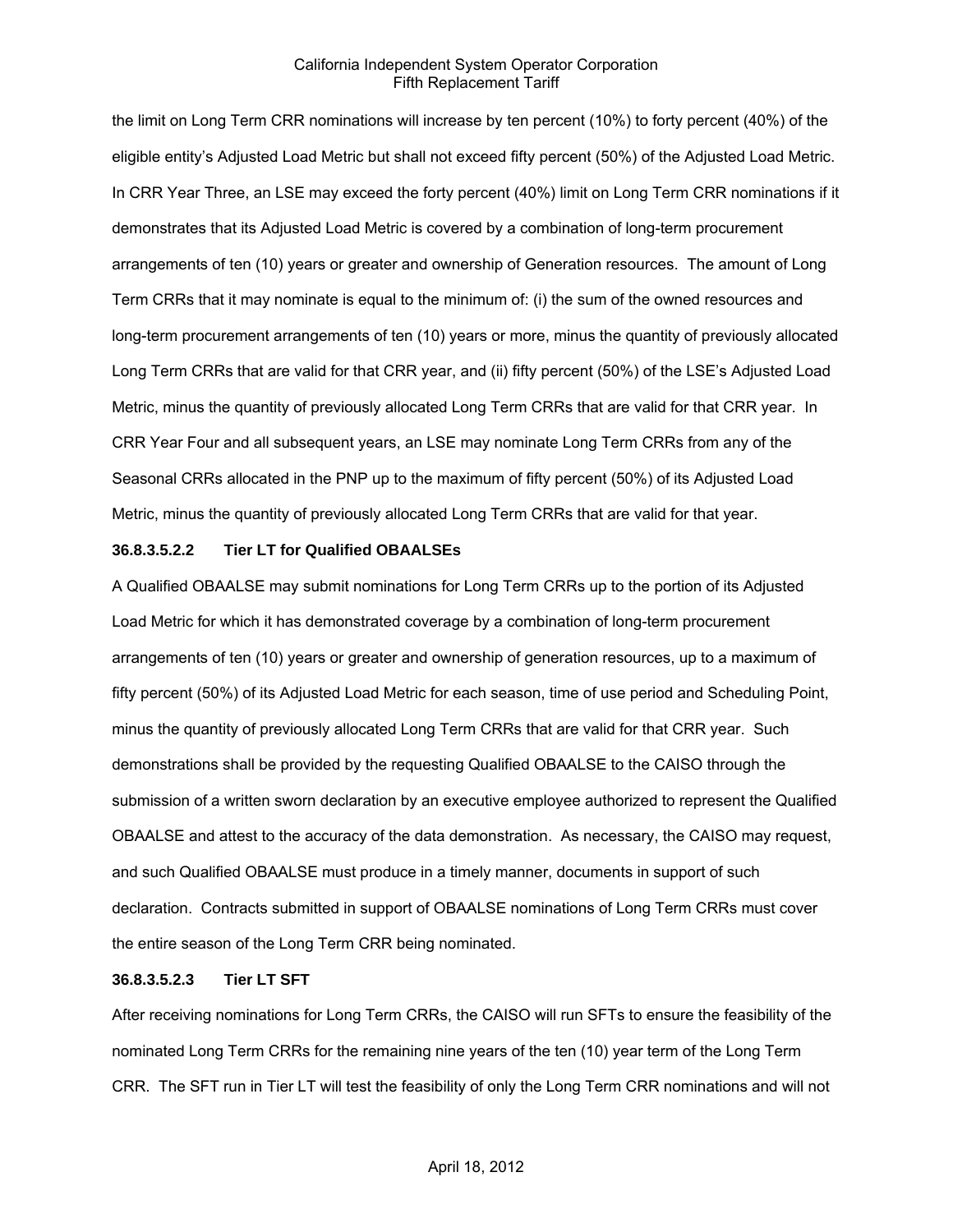include in the analysis those Seasonal CRRs allocated in the PNP that were not nominated as Long Term CRRs. The quantity of Long Term CRRs that can be allocated for any season and time of use period must be feasible for the entire ten (10) year term of the Long Term CRR. As a result of the Tier LT SFT runs, Long Term CRR nominations may not be fully allocated; however, such a result will not affect the validity of: (i) the Long Term CRRs allocated in previous years, or (ii) the Seasonal CRRs allocated in the PNP. The CAISO will inform nominating eligible entities of the results of the Tier LT SFTs before the deadline for submission of the tier 2 nominations.

**36.8.3.5.3 Tier 2** In tier 2 of the annual CRR Allocation, the CAISO will allocate Seasonal CRRs to each LSE and Qualfied OBAALSE up to two-thirds of its Seasonal CRR Eligible Quantity for each season, time of use period and CRR Sink, minus the quantity of: (i) CRRs allocated to that LSE or Qualified OBAALSE in tier 1, and (ii) Long Term CRRs previously allocated to it that are valid for the CRR term currently being allocated. In tier 2 of the annual CRR Allocation, Sub-LAPs will be eligible CRR Sinks provided that the Sub-LAP is within the nominating LSE's Default LAP. An LSE or a Qualified OBAALSE can nominate Seasonal CRRs sourced at Trading Hubs. In running the SFT the CAISO shall disaggregate the Seasonal CRR nominations sourced at Trading Hubs as described in Section 36.8.4.1.

**36.8.3.5.4 Tier 3.** In tier 3 of the annual CRR Allocation, the CAISO will allocate Seasonal CRRs to each LSE or Qualified OBAALSE up to one hundred percent (100%) of its Seasonal CRR Eligible Quantity for each season, time of use period and CRR Sink, minus the quantity of: (i) CRRs allocated to that LSE or Qualified OBAALSE in tiers 1 and 2, and (ii) Long Term CRRs previously allocated to that eligible entity that are valid for the CRR term currently being allocated. In tier 3 of the annual CRR Allocation, Sub-LAPs will be eligible CRR Sinks provided that the Sub-LAP is within the nominating LSE's Default LAP. An LSE or a Qualified OBAALSE can nominate Seasonal CRRs where the CRR Source is a Trading Hub. In running the SFT the CAISO shall disaggregate the Seasonal CRR nominations sourced at Trading Hubs as described in Section 36.8.4.1.

# **36.8.3.5.5 Alternatives for Renewal of Long Term CRRs and for the Transition of Expiring ETCs and Converted Rights to Long Term CRRs**

Eligible entities may, in the final year of a Long Term CRR, nominate the identical CRR Source, CRR Sink, and MW terms of the expiring Long Term CRR in the PNP conducted that year, subject to any applicable quantity limitations specified in this Section 36. An eligible entity with an Existing Transmission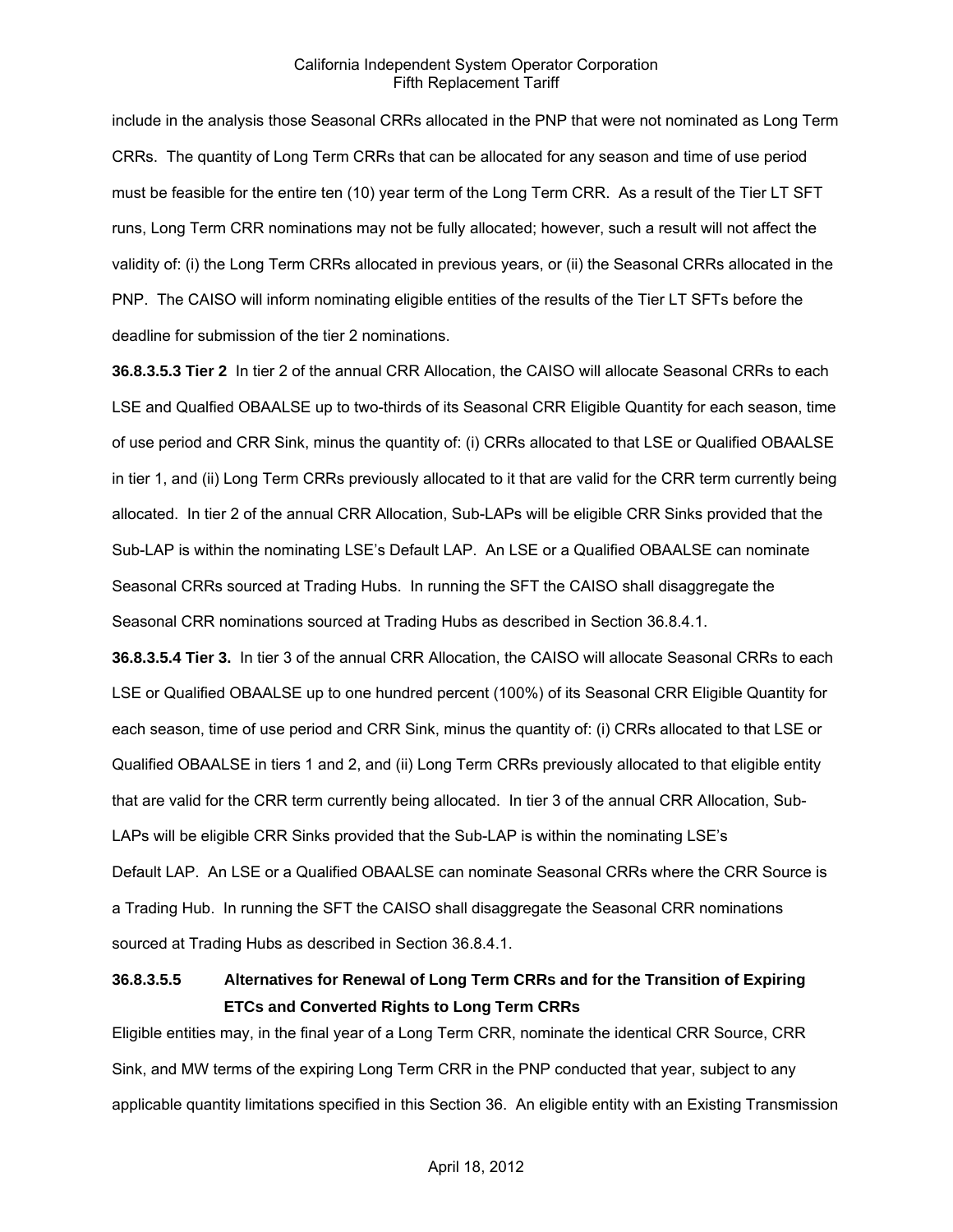Contract or Converted Rights that expire by the start of the year for which the CRR Allocation process is conducted may participate in the PNP as if its Existing Transmission Contract or Converted Rights sources and sinks were previously allocated Seasonal CRRs, subject to any applicable quantity limitations specified in this Section 36. In either case, if Seasonal CRRs are awarded to an LSE or a Qualified OBAALSE in the PNP based on its nomination of its expiring rights, such entity may then nominate those Seasonal CRRs in Tier LT of the same year's annual CRR Allocation process, subject to any applicable quantity limitations specified in this Section 36. Alternatively, CRR Holders of expiring LT CRRs, expiring Existing Transmission Contracts or expiring Converted Rights may bypass the tier 1 Priority Nomination Process and nominate their expiring rights as Long Term CRRs in Tier LT one year prior to the year of expiration, subject to any applicable quantity limitations specified in this Section 36. This alternative allows the holder of the expiring rights to nominate Long Term CRRs in the first Tier LT SFT in which the capacity corresponding to the expiring rights becomes available for the full nine (9) year period of the Tier LT SFT. For any entity who elects this alternative and obtains an allocated Long Term CRR, the length of the renewed Long Term CRR (or initial Long Term CRR in the case of expiring Existing Transmission Contracts or expiring Converted Rights) will be nine (9) years, corresponding to the years included in the Tier LT SFT.

#### **36.8.3.6 Monthly CRR Allocation Beyond CRR Year One**

 The monthly CRR Allocation shall consist of a sequence of two (2) tiers of allocations for each time of use period (on-peak and off-peak). The monthly CRR Allocation will distribute Monthly CRRs and will allow an LSE and a Qualified OBAALSE to nominate CRRs up to one hundred percent (100%) of its Monthly CRR Eligible Quantity, minus the total of any Seasonal CRRs allocated in the annual CRR Allocation, and minus any holdings of Long Term CRRs that are valid for the month and time of use of the CRRs being nominated. All CRR nominations by Qualified OBAALSEs must be source verified. **36.8.3.6.1** Tier 1 In tier 1 of the monthly CRR Allocations, each LSE or Qualified OBAALSE may nominate Monthly CRRs up to one-hundred percent (100) of the difference between its Monthly CRR Eligible Quantity and the total of any Seasonal CRRs allocated in the annual CRR Allocation and any holdings of Long Term CRRs that are valid for the month and time of use of the CRRs being nominated. An LSE or a Qualified OBAALSE can nominate Monthly CRRs where the CRR Source is a Trading Hub.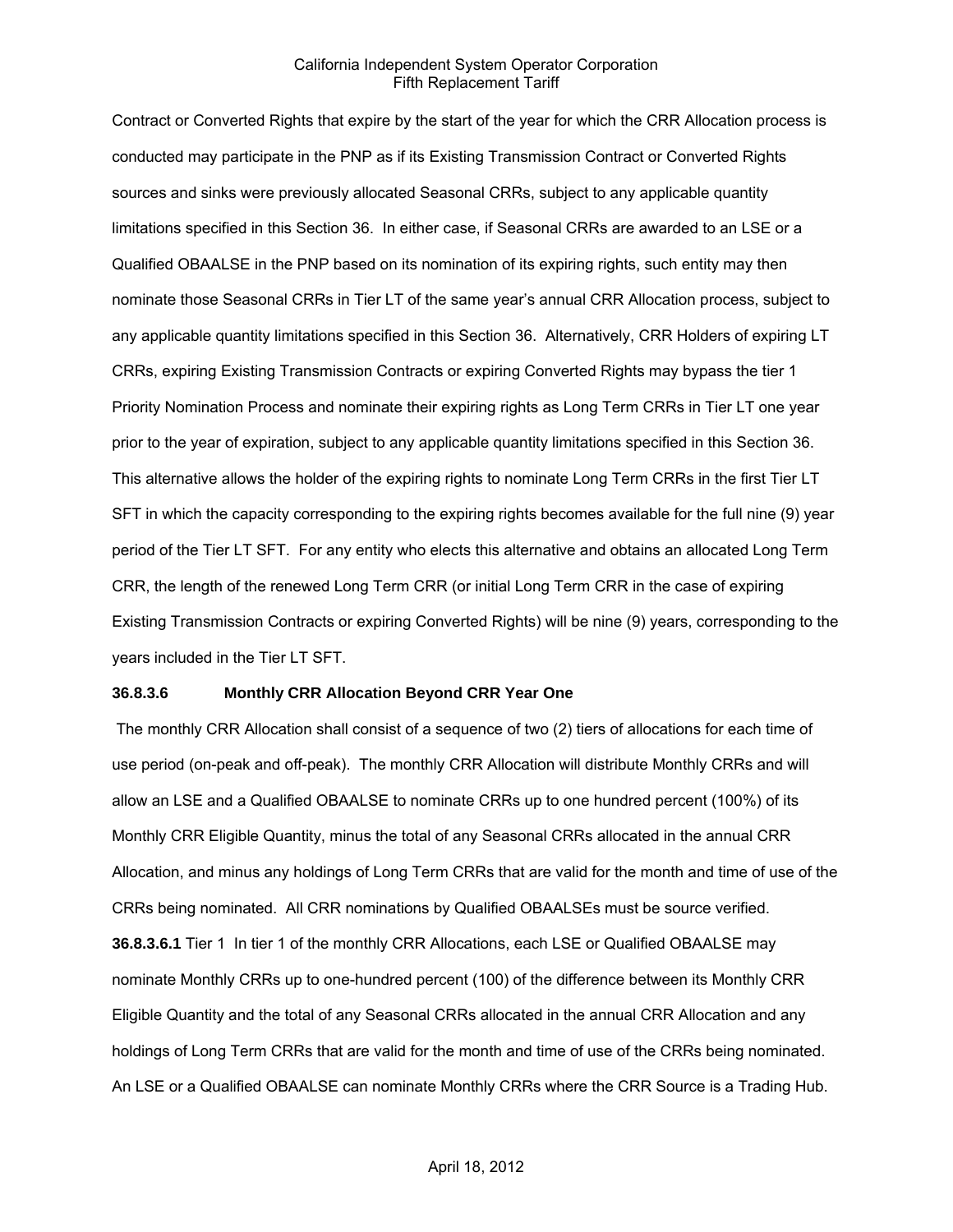In tier 1 of the monthly CRR Allocation, Sub-LAPs will be eligible CRR Sinks, provided that the Sub-LAP is within the nominating LSE's Default LAP. In running the SFT the CAISO shall disaggregate the Monthly CRR nominations sourced at Trading Hubs as described in Section 36.8.4.1. **36.8.3.6.2** Tier 2. In tier 2 of the monthly CRR Allocations, each LSE or Qualified OBAALSE may nominate Monthly CRRs up to one hundred percent (100%) of the difference between its Monthly CRR Eligible Quantity and the total of any Seasonal CRRs allocated in the annual CRR Allocation and any holdings of Long Term CRRs that are valid for the month and time of use of the CRRs being nominated, minus the quantity of CRRs allocated to that LSE or Qualified OBAALSE in tier 1 of the current monthly CRR Allocation. In tier 2 of the monthly CRR Allocation, Sub-LAPs will be eligible CRR Sinks, provided that the Sub-LAP is within the nominating LSE's Default LAP. An LSE or a Qualified OBAALSE can nominate Monthly CRRs sourced at Trading Hubs. In running the SFT the CAISO shall disaggregate the Monthly CRR nominations sourced at Trading Hubs as described in Section 36.8.4.1.

#### **36.8.4 Eligible Sources For CRR Allocation**

In the CRR Allocation processes for Seasonal CRRs, Monthly CRRs, and Long Term CRRs, nominated CRR Sources can be either PNodes (including Scheduling Points) or Trading Hubs, except that a Proxy Demand Resource cannot be a nominated CRR Source in a CRR Allocation process. An LSE or a Qualified OBAALSE may nominate up to one hundred percent (100%) of its Adjusted Verified CRR Source Quantities for Seasonal or Monthly CRRs in the combined tiers of the annual and monthly CRR Allocation processes as provided in this Section. For tiers 1 and 2 of the annual CRR Allocation in CRR Year One, an LSE may nominate CRRs from each of its verified CRR Sources in a quantity no greater than seventy-five percent (75%) of the Adjusted Verified CRR Source Quantity corresponding to each verified CRR Source. The LSE may then use tier 1 of the monthly CRR Allocations in CRR Year One to nominate up to the full one hundred percent (100%) of the Adjusted Verified CRR Source Quantity corresponding to each verified CRR Source. In tiers 1, 2 and 3 of the annual CRR Allocation in each year in which it participates, a Qualified OBAALSE may nominate CRRs from each of its verified CRR Sources in a quantity no greater than seventy-five percent (75%) of the Adjusted Verified CRR Source Quantity corresponding to each CRR Source. The Qualified OBAALSE may then use tiers 1 and 2 of the monthly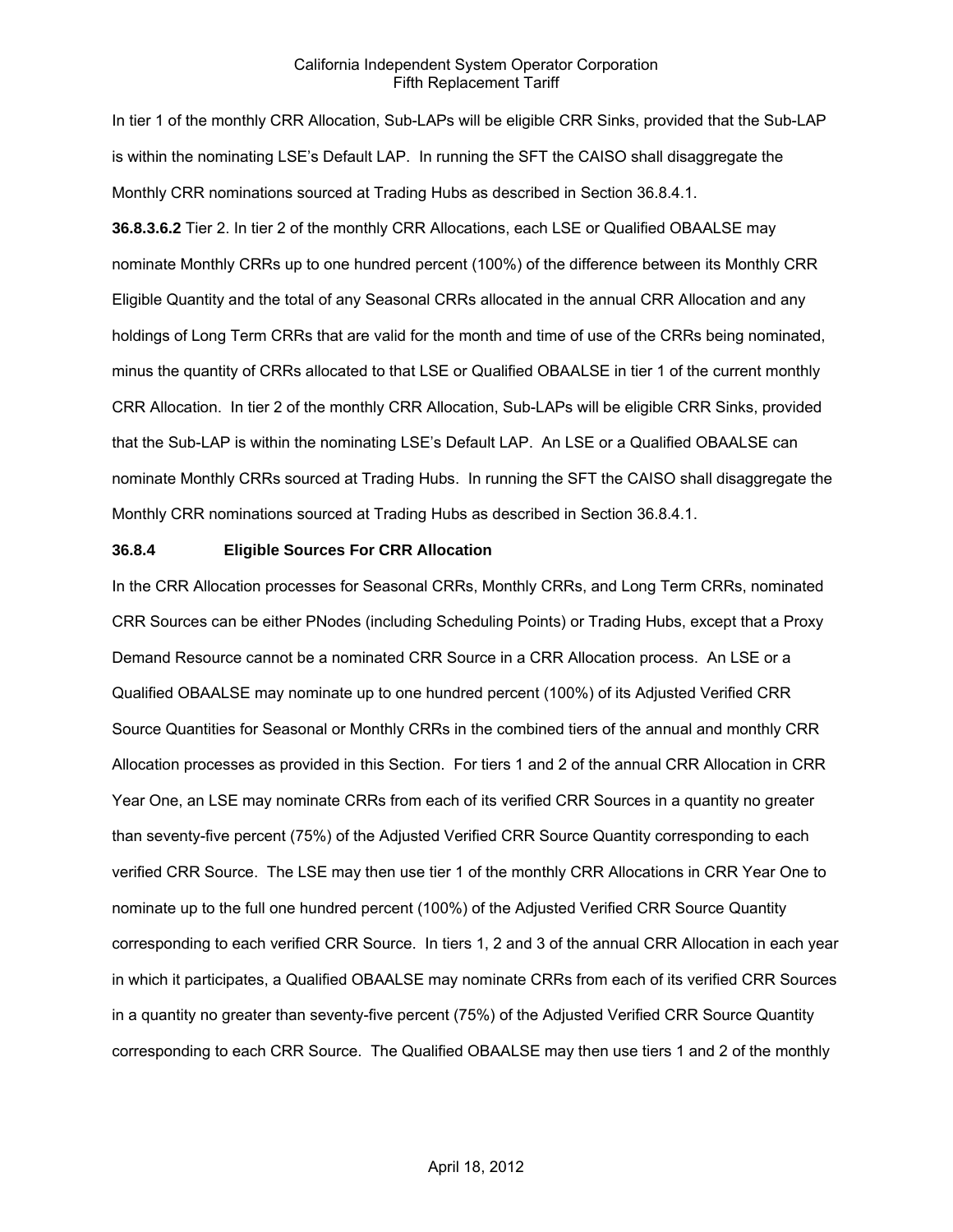CRR Allocations in the same year to nominate up to the full one hundred percent (100%) of the Adjusted Verified CRR Source Quantity corresponding to each verified CRR Source.

### **36.8.4.1 CRRs with Trading Hub Sources**

For purposes of the CRR Allocation processes the CAISO shall disaggregate CRR nominations with Trading Hub CRR Sources into Point-to-Point CRR nominations each of whose CRR Source is a Generating Unit PNode that is an element of the Trading Hub. In performing this disaggregation the MW quantity of each Point-to-Point CRR nomination will equal the MW quantity of the CRR nomination multiplied by the weighting factor of the corresponding Generating Unit PNode in the defined Trading Hub. The disaggregated, individual Point-to-Point CRRs will be used by the CAISO in conducting the SFTs for the nominated CRRs. In CRR years other than CRR Year One, an LSE may nominate in the PNP any Point-to-Point CRRs it was allocated the previous year as a result of Seasonal CRR nominations with Trading Hubs as CRR Sources, and may then nominate those Seasonal CRRs awarded in the PNP as Long Term CRRs in Tier LT. In CRR Year One, an LSE that was allocated individual Pointto-Point CRRs in tiers 1 and 2 as a result of nominating CRRs sourced at a Trading Hub must nominate CRRs sourced at Trading Hubs in Tier LT in accordance with Section 36.8.3.1.3.1. For Qualified OBAALSEs, all nominated CRR Sources must be source verified as specified in Section 36.9.1. Any Long Term CRRs allocated by the CAISO as a result of nominations of CRRs sourced at Trading Hubs will be Point-to-Point CRRs each of whose CRR Sources is a Generating Unit PNode that is an element of the Trading Hub. After Trading Hub CRRs are allocated in each annual and monthly CRR Allocation process, the CAISO shall combine the allocated CRRs into a Trading Hub CRR and issue counterflow CRRs to the holders of Trading Hub CRRs as necessary to maintain simultaneous feasibility. CRR Holders of such combined Trading Hub CRRs will be eligible to renew these Trading Hub CRRs in the Priority Nomination Process of the subsequent seasonal CRR Allocation process as described in this Section 36.8.4.1 and Section 36.8.3.5.1.

#### **36.8.4.2 Import CRRs**

An LSE or a Qualified OBAALSE may nominate Seasonal, Monthly or Long Term CRRs whose CRR Source is a Scheduling Point in the annual and monthly CRR Allocation in accordance with this Section.

### **36.8.4.2.1 Scheduling Points as CRR Sources for LSEs in CRR Year One**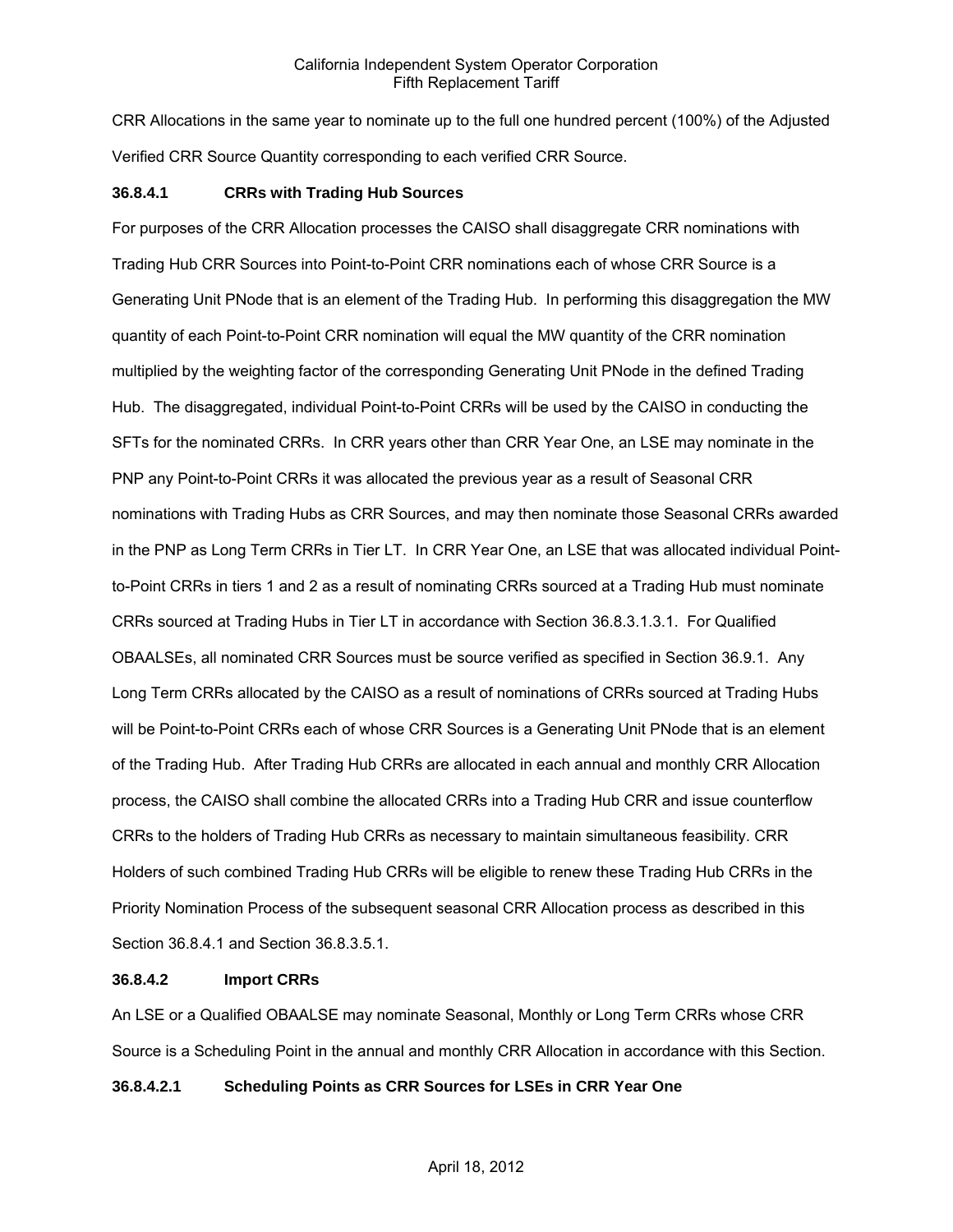In CRR Year One, in tiers 1 and 2 of the annual CRR Allocation process an LSE may nominate Seasonal CRRs whose CRR Source is a Scheduling Point to the extent that it can demonstrate to the CAISO that, for the verification period stated in Section 36.8.3.4, it owned or was a party to a contract with a System Resource, and that it or the counter-party to the contract had procured appropriate transmission from the applicable transmission provider outside the CAISO to the Scheduling Point. In addition, also in tiers 1 and 2 of the annual CRR Allocation in CRR Year One, all LSEs eligible to nominate CRRs under this Section 36.8 may nominate as CRR Sources, without any verification, shares of the residual import CRR capacity at each Scheduling Point that remains after the completion of the CRR Source verification process. Each LSE's share of the residual import CRR capacity will be calculated as follows. Starting with the total capacity at each Scheduling Point that is available in the DC FNM for the annual CRR Allocation and CRR Auction processes, the CAISO will calculate the residual amount of capacity that remains at each Scheduling Point after subtracting the capacity accounted for by those Scheduling Point CRR Sources submitted by LSEs for verification that have been verified. The CAISO will then set aside fifty percent (50%) of this residual amount at each Scheduling Point for the annual CRR Auction, and will allow LSEs to nominate pro rata shares of the other fifty percent (50%) in proportion to their Seasonal CRR Eligible Quantities. In each monthly CRR Allocation during CRR Year One, CRR Source verification will be required in tier 1 as in the annual CRR Allocation process. Following the verification process, the CAISO will calculate and set aside for the monthly CRR Auction fifty percent (50%) of the import capacity that remains at each Scheduling Point after accounting for the verified Scheduling Point CRR Source submissions to the monthly process and the annual CRR Allocation and CRR Auction results for that month, and will allow LSEs to nominate in tier 1 Monthly CRRs with CRR Sources at each Scheduling Point in quantities up to their pro rata shares of the other fifty percent (50%) in proportion to their Monthly CRR Eligible Quantities.

#### **36.8.4.2.2 Scheduling Points as CRR Sources for LSEs Beyond CRR Year One**

In the annual CRR Allocation processes subsequent to CRR Year One, there will be no special provisions regarding CRR Sources at Scheduling Points in tiers 1 and 2 for LSEs. For tier 3 the CAISO will calculate and set aside for the annual CRR Auction fifty percent (50%) of the import capacity at each Scheduling Point that remains after the tier 1 and tier 2 CRR Allocations and after considering any previously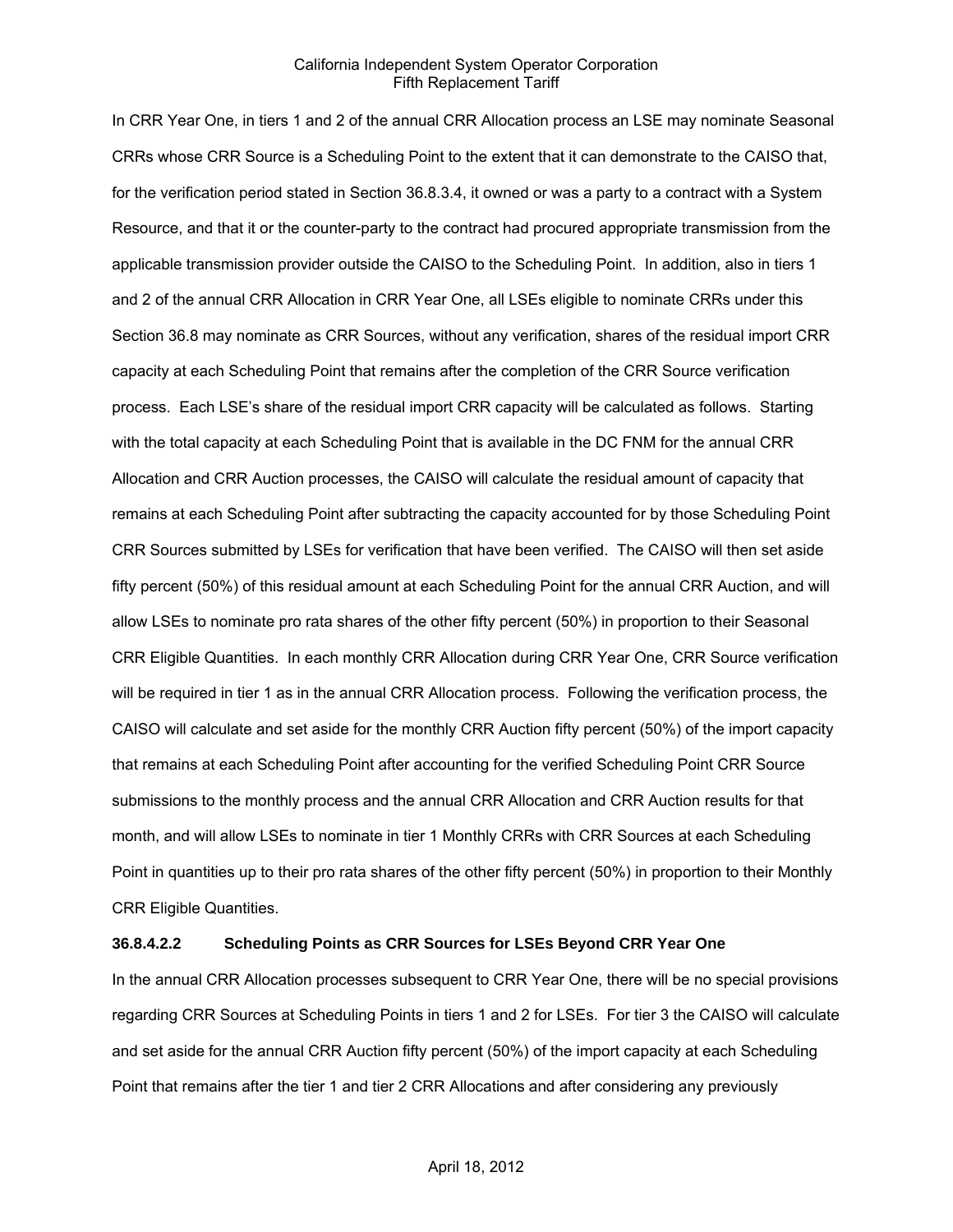allocated Long Term CRRs that are valid for that month as described in Section 36.4.1. In the monthly CRR Allocation processes subsequent to CRR Year One there will be no special provisions regarding CRR Sources at Scheduling Points in tier 1 for LSEs. For tier 2 the CAISO will calculate and set aside for the monthly CRR Auction fifty percent (50%) of the import capacity that remains at each Scheduling Point after accounting for the annual CRR Allocation and CRR Auction results for that month, any previously allocated Long Term CRRs that are valid for that month, and the results of tier 1 of the monthly CRR Allocation.

### **36.8.4.2.3 Scheduling Points as CRR Sources for Qualified OBAALSEs**

In the annual CRR Allocation process a Qualified OBAALSE may nominate CRRs whose CRR Source is a Scheduling Point to the extent it meets the requirements of Section 36.9.1.

### **36.8.5 Load Migration Between LSEs**

The CAISO shall track Load Migration between LSEs through Load Migration data provided to the CAISO by each UDC, MSS Operator or other entity that provides distribution serve to customers. Load Migration will be reflected in the hourly Load data and Load forecasts used by the CAISO to calculate the CRR Load Metrics and Seasonal CRR Eligible Quantities and Monthly CRR Eligible Quantities for each LSE, in accordance with procedures set forth in the applicable Business Practice Manual. Load Migration will be reflected in appropriate adjustments to each affected LSE's Seasonal CRR Eligible Quantities and Monthly CRR Eligible Quantities in subsequent annual and monthly CRR Allocations, as well as its PNP Eligible Quantities in the next annual CRR Allocation. LSEs that hold Seasonal CRRs or Long Term CRRs and that lose or gain Load through Load Migration must comply with Section 36.8.5.3 regarding the transfers of current CRR holdings to reflect Load Migration.

### **36.8.5.1 Tracking of Load Migration by CAISO**

The CAISO will implement all appropriate adjustments due to Load Migration on a monthly basis. In order to enable the CAISO to track Load Migration and determine the appropriate adjustments, each UDC, MSS Operator, and other entity that provides distribution service to customers will provide to the CAISO the number of end-use customers that migrated in each of the customer classes in their service area. The end-use customer information provided to the CAISO by such parties shall be calculated based on the following details on each customer that migrates between LSEs: (i) customer identification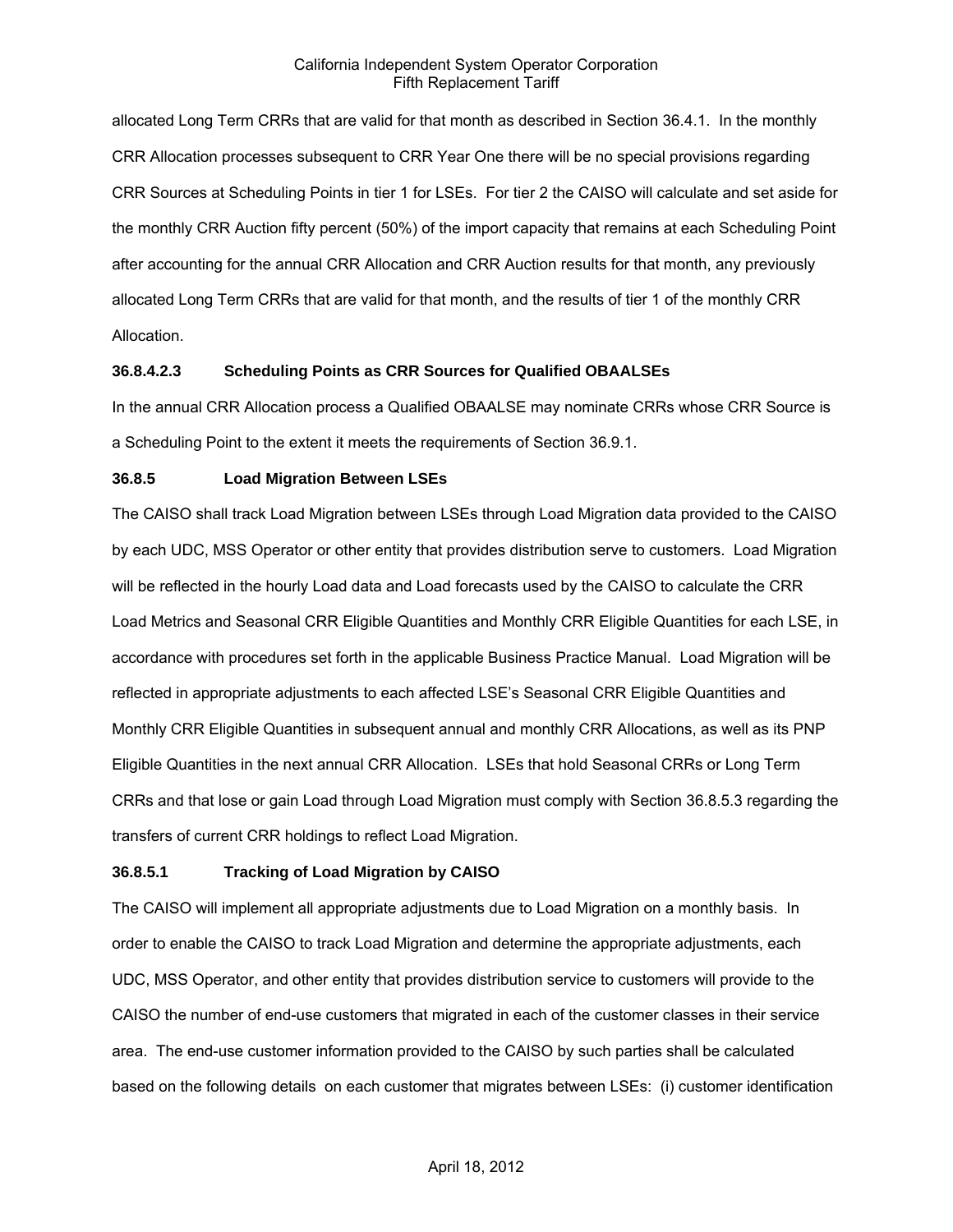information, (ii) information to establish the customer's retail customer class, (iii) the original and new LSEs serving the customer, (iv) the effective date of the Load Migration, and (v) the most recent twelve (12) months of billing data for the customer. Each UDC, MSS Operator and other entity that provides distribution service to customers will retain the details of the underlying calculations unless as requested by the CAISO pursuant to the dispute resolution process discussed in Section 36.8.5.7. The migration information provided to the CAISO by the parties shall consist of the number of customers served by each LSE in each retail customer class as of the start of each month, multiplied by the average consumption by customers in each retail customer class. Further details regarding the methodology used by the UDCs, MSSs, and other entities that provide distribution service to customers, to calculate this migration information to be supplied to the CAISO is set forth in the applicable Business Practice Manual. The CAISO will receive information from each UDC, MSS Operator, and other entity providing distribution service on an ongoing daily basis, and will perform the calculations for any appropriate adjustments due to Load Migration on a monthly basis. New CRRs allocated due to Load Migration in accordance with Section 36.8.5.3 will be made effective on the first day of the first month, following the CAISO's performance of the calculations, in which the Load Migration is effective by the first of the month.

### **36.8.5.2 Adjustments to CRR Eligible Quantities to Reflect Load Migration**

An LSE who loses or gains net Load through Load Migration in a given year will have its Seasonal CRR Eligible Quantities in the next annual CRR Allocation reduced or increased, respectively, in proportion to the net Load lost or gained through Load Migration. In addition, an LSE that loses Load through Load Migration in a given year will have its PNP Eligible Quantities reduced in proportion to the gross amount of Load lost through Load Migration. An LSE that gains Load through Load Migration in a given year will have its PNP Eligible Quantities increased in proportion to the amount of Load gained through Load Migration.

### **36.8.5.3 Adjustments to Current CRR Holdings to Reflect Load Migration**

Because in between CRR Allocations each LSE can both lose Load and gain Load between itself and multiple other LSEs, the CAISO will calculate and perform appropriate adjustments to current CRR holdings for each pair of LSEs affected by Load Migration to reflect the net amount of Load that migrated between those two LSEs during each Load Migration tracking period and for each LAP in which the LSEs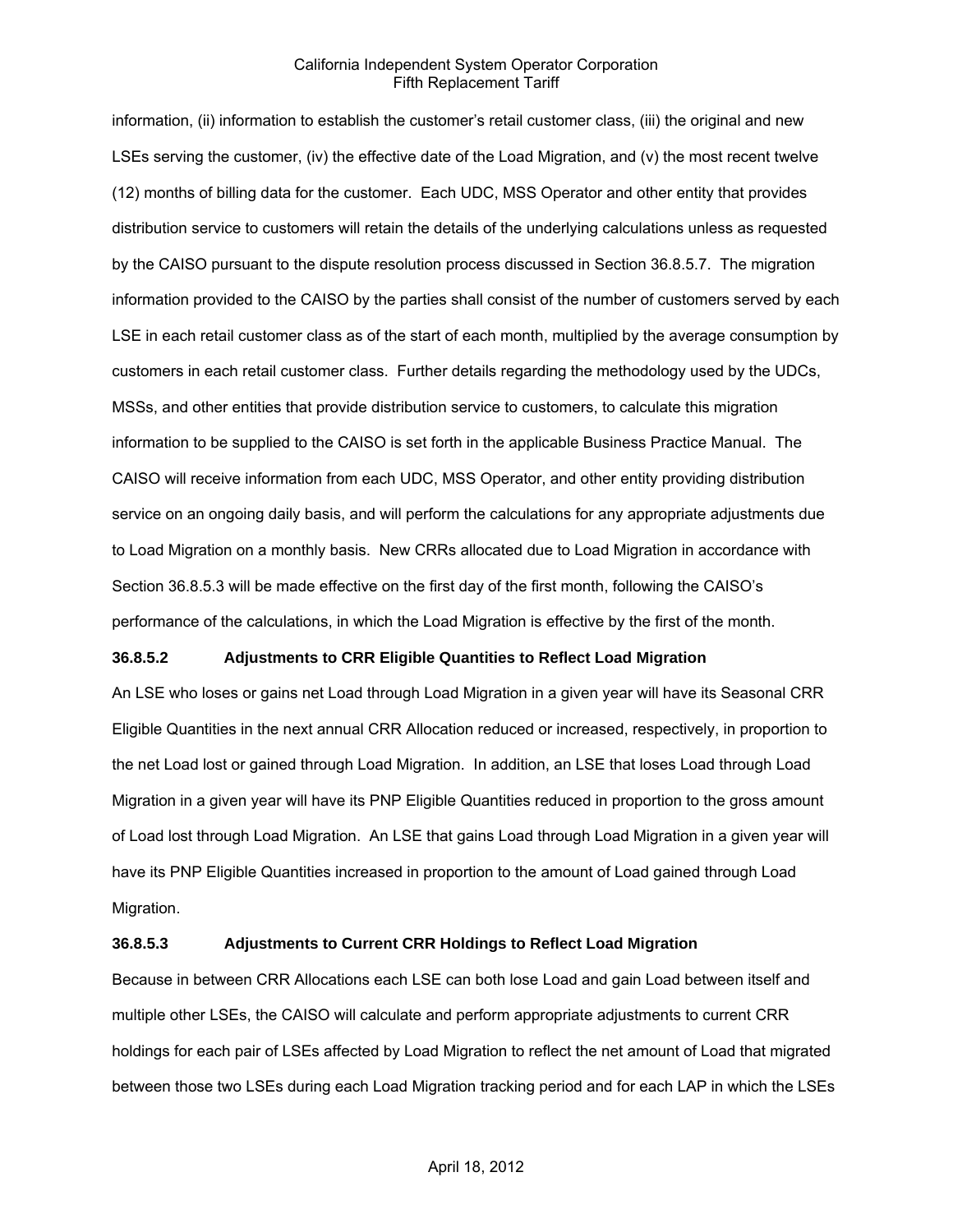serve Load. The CAISO will perform such calculations in accordance with the appropriate Business Practice Manual, and will perform the adjustments by creating and allocating equal and opposite sets of new CRRs for each pair of LSEs affected by Load Migration. The net Load gaining LSE of the pair will receive a set of new CRRs that match the CRR Sources and CRR Sinks of all the Seasonal CRRs and Long Term CRRs previously allocated to the net Load losing LSE of the pair, in MW quantities proportional to the net amount of the net Load losing LSE's Load that migrated to the net Load gaining LSE of the pair within each LAP in which the LSEs serve Load. The net Load losing LSE of the pair will receive a set of new Offsetting CRRs. After the assignment of Offsetting CRRs, the net Load losing LSE will still hold the CRRs it held before it was assigned the Offsetting CRRs. The Load gaining LSE may nominate its new Seasonal CRRs in the Priority Nomination Process of the next annual CRR Allocation process. The net Load losing LSE may not nominate in the Priority Nomination Process either: (i) the Seasonal CRRs corresponding to the new CRRs allocated to the Load gaining LSE, or (ii) the Offsetting CRRs allocated due to Load Migration. An LSE to which the CAISO allocates new CRRs to reflect Load Migration must be either a Candidate CRR Holder or a CRR Holder and meet all requirements applicable to such entities.

#### **36.8.5.4 Load Migration and Compliance with CAISO Credit Requirements**

To the extent that the credit requirements of an LSE as specified in Section 12 are updated by the allocation of new CRRs to reflect Load Migration, the CAISO will do the following. For new CRRs that result in net charges to the affected LSE over a Settlement period these charges will appear on the LSE's Settlement Statement irrespective whether the LSE has met the updated credit requirement. For new CRRs that result in net payments to the affected LSE over a Settlement period and that LSE has not met the updated credit requirements affected by the allocation of new CRRs to reflect Load Migration, the CAISO shall withhold payment until those updated credit requirements are met. At the end of each Settlement period, if the LSE has not met the updated credit requirements resulting from Load Migration CRR transfers, the CAISO will add any net payments that accrued to the transferred CRRs to the CRR Balancing Account to be included in the daily clearing of the CRR Balancing Account, and those net payments will no longer be recoverable by the LSE. The CAISO may place new allocated CRRs into CRR Auctions if the non-compliance with credit or applicable Financial Security requirements is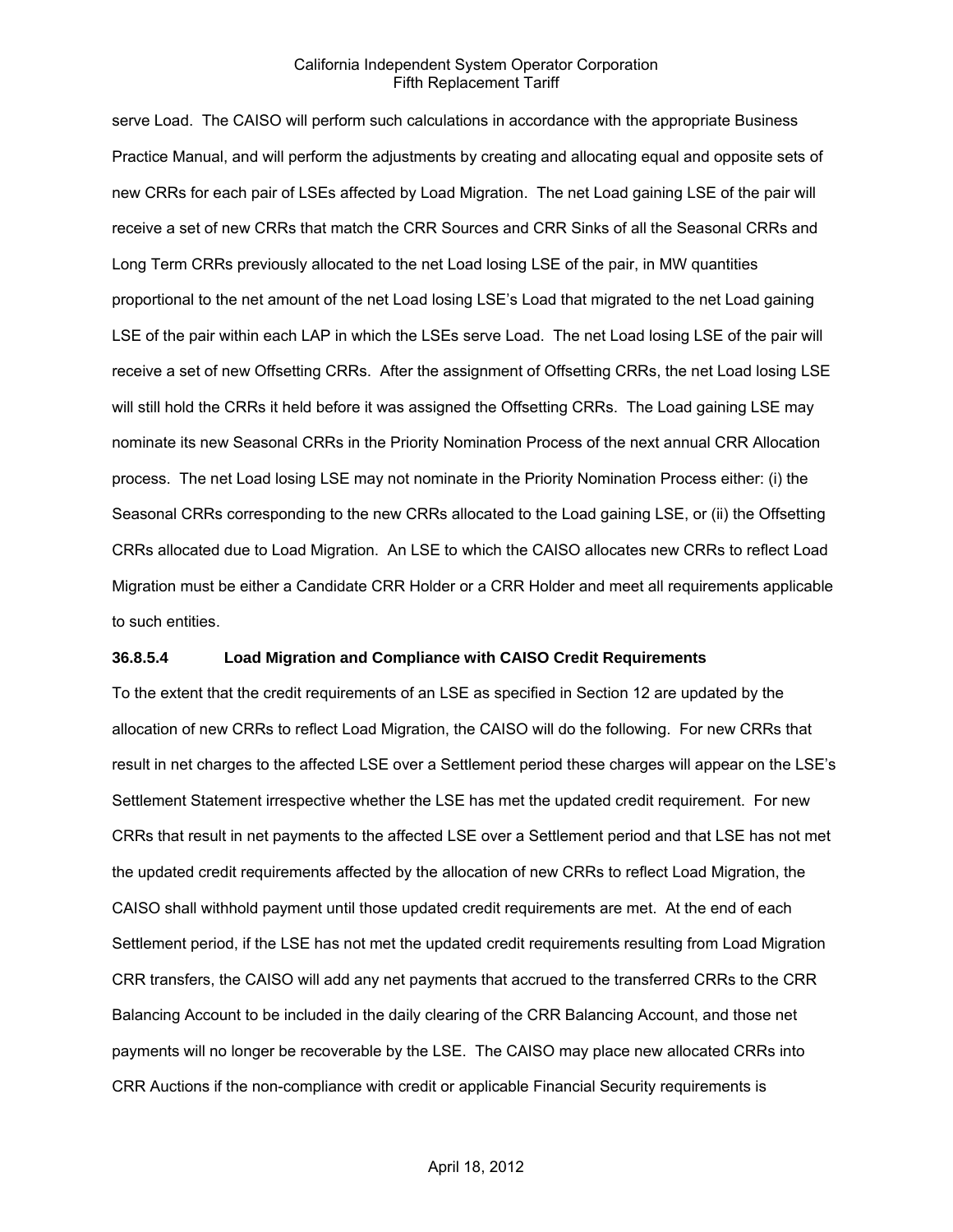persistent. In the event that the Load gaining LSE is not a CRR Holder or Candidate CRR Holder at the time the Load Migration process takes place, then the Load Migration CRRs will not be transferred to that load gaining LSE and will not be financially settled. Instead, the unclaimed Load Migration CRRs will be absorbed within the CRR Balancing Account for the duration of the term of the Load Migration CRRs. In addition, the LSEs affected by the Load Migration will not be eligible to nominate the transferred CRRs in subsequent Priority Nomination Tiers.

### **36.8.5.5 Load Migration Adjustment for CRR Year One**

For the CRR Year One CRR Allocation process, the CAISO will account for the cumulative Load Migration that takes place between the beginning of the CRR Year One CRR Allocation process and the first date that the Day-Ahead Market is operational as a single adjustment as described in the Business Practice Manuals.

# **36.8.5.6 Load Migration Reflected in the Monthly CRR Allocation Process**

An LSE who loses or gains net Load through Load Migration must reflect that loss or gain in the monthly Load forecasts it submits to the CAISO for determining its monthly CRR Eligible Quantities for future monthly CRR Allocations.

# **36.8.5.7 Dispute Resolution Mechanism Regarding Load Migration Data Transfers**

The CAISO shall provide the Load migration information referred to in Section 36.8.5.1 to the affected load-gaining or load-losing LSE. The data received by each affected LSE will be limited to the count of customers for which it is the load-gaining LSE, and the count of customers for which it is the load-losing LSE. The affected LSEs shall contact the CAISO and the UDC, MSS or other entities that provide distribution service to customers that calculate this migration information, of any dispute regarding the load migration data provided to the CAISO no later than four calendar days after the affected LSE has received the load migration data. In the event that the affected LSE and UDC, MSS or other entity that provide distribution service to customers, are unable to resolve the LSE's disagreement, the LSE and UDC, MSS, or other entity that provides distribution service to customers, will submit the dispute to the CAISO. During the consultations with the CAISO concerning the dispute, the CAISO may request the data specified in Section 36.8.5.1, on which the load migration data is based and may request explanations of the disputed data from the disputing parties. In the event that the CAISO needs to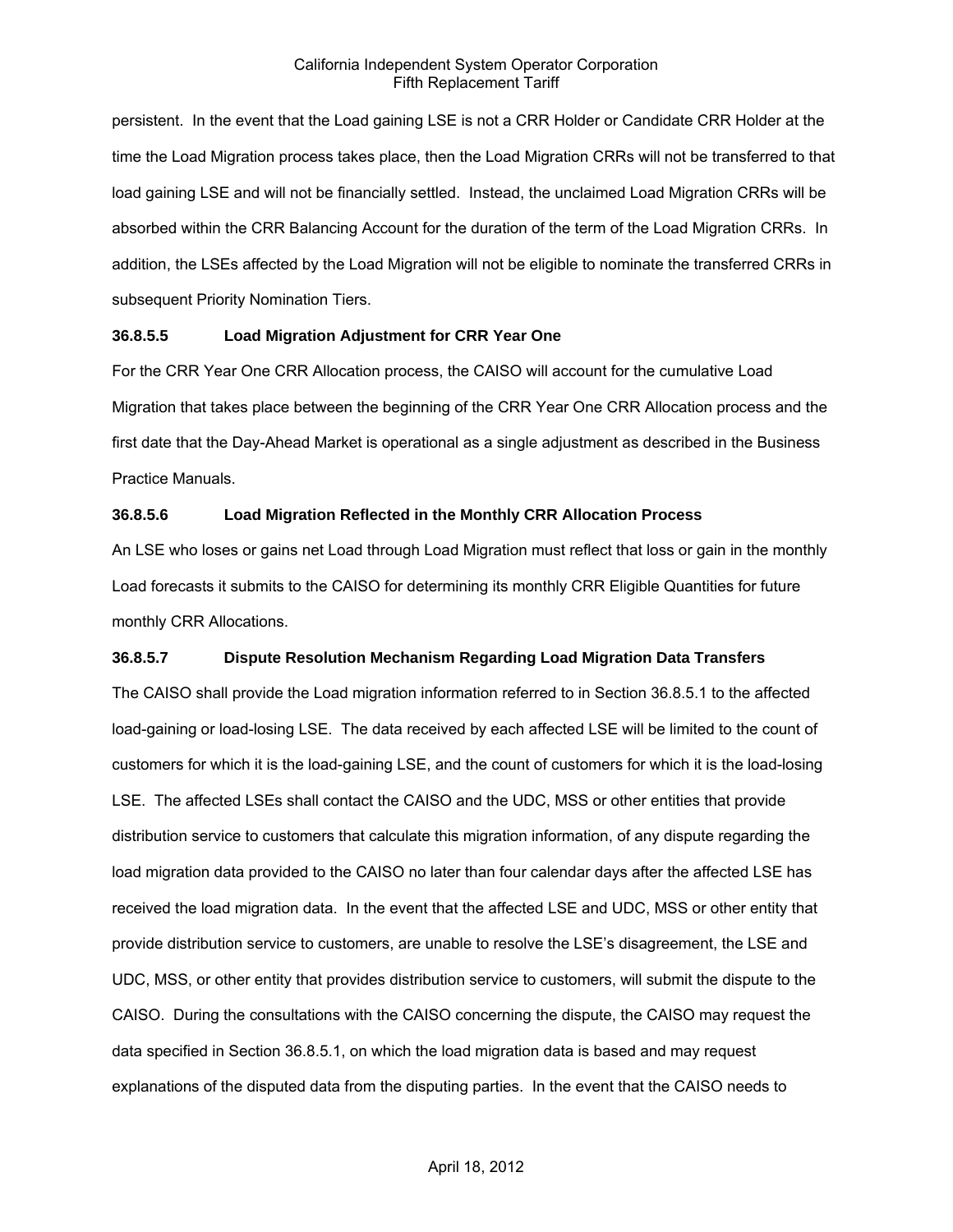receive and review the relevant data, the CAISO will purge the data after the resolution of the dispute. In the event that the affected parties cannot agree to a resolution of the dispute prior to the expiration of the fourth calendar day after the data was provided to the load-gaining or load-losing LSE by the CAISO, the CAISO will decide either to: (1) recalculate, to the extent feasible, the aggregated count of transferring customers and proceed with the subsequent steps based on that calculated amount; or (2) proceed with the amounts provided by the UDC, MSS or other entity that provides distribution service to customers. Nothing in this section should be construed to restrict the affected parties from seeking the dispute resolution mechanism available under Section 13; provided however, that in the interim the CAISO may proceed with the CRR processes defined in the CAISO Tariff based on the load migration amounts provided by the UDC, MSS or other entity that provides distribution service to customers. If the CAISO later determines that the resolution of the dispute requires a modification of the load-gaining or loadlosing LSE's rights, the CAISO will make the appropriate adjustments in any of the upcoming CRR Allocations, but will not make any retroactive adjustments to the load-gaining or load-losing LSE's rights.

#### **36.8.6 Load Forecasts Used To Calculate CRR MW Eligibility**

The CAISO will work closely with appropriate state and Local Regulatory Authorities and agencies to ensure that historical Load data and Load forecasts used to establish Seasonal CRR Eligible Quantities and Monthly CRR Eligible Quantities as provided in Section 36.8.2 are consistent with the Load data and Load forecasts used to establish resource adequacy requirements. For the purpose of this consistency assessment, the CAISO will consider the most current available Load data and Load forecasts submitted by the LSE to the applicable state, Local Regulatory Authorities and agencies, subject to the CAISO's ability to perform the consistency assessment and any necessary adjustments pursuant to Sections 36.8.2.1 and 36.8.2.2 within the CRR production time line as specified in the applicable Business Practice Manual.

#### **36.8.7 Reconfiguration of CRRs**

#### **36.8.7.1 Long Term CRRs And PTO Withdrawal From CAISO Controlled Grid**

In the event a Participating TO gives the required notice and withdraws facilities or Entitlements from the CAISO Controlled Grid, the CAISO will reconfigure Long Term CRRs as necessary to reflect the CAISO Controlled Grid after the withdrawal. After reconfiguration, the CAISO will run SFTs on the reconfigured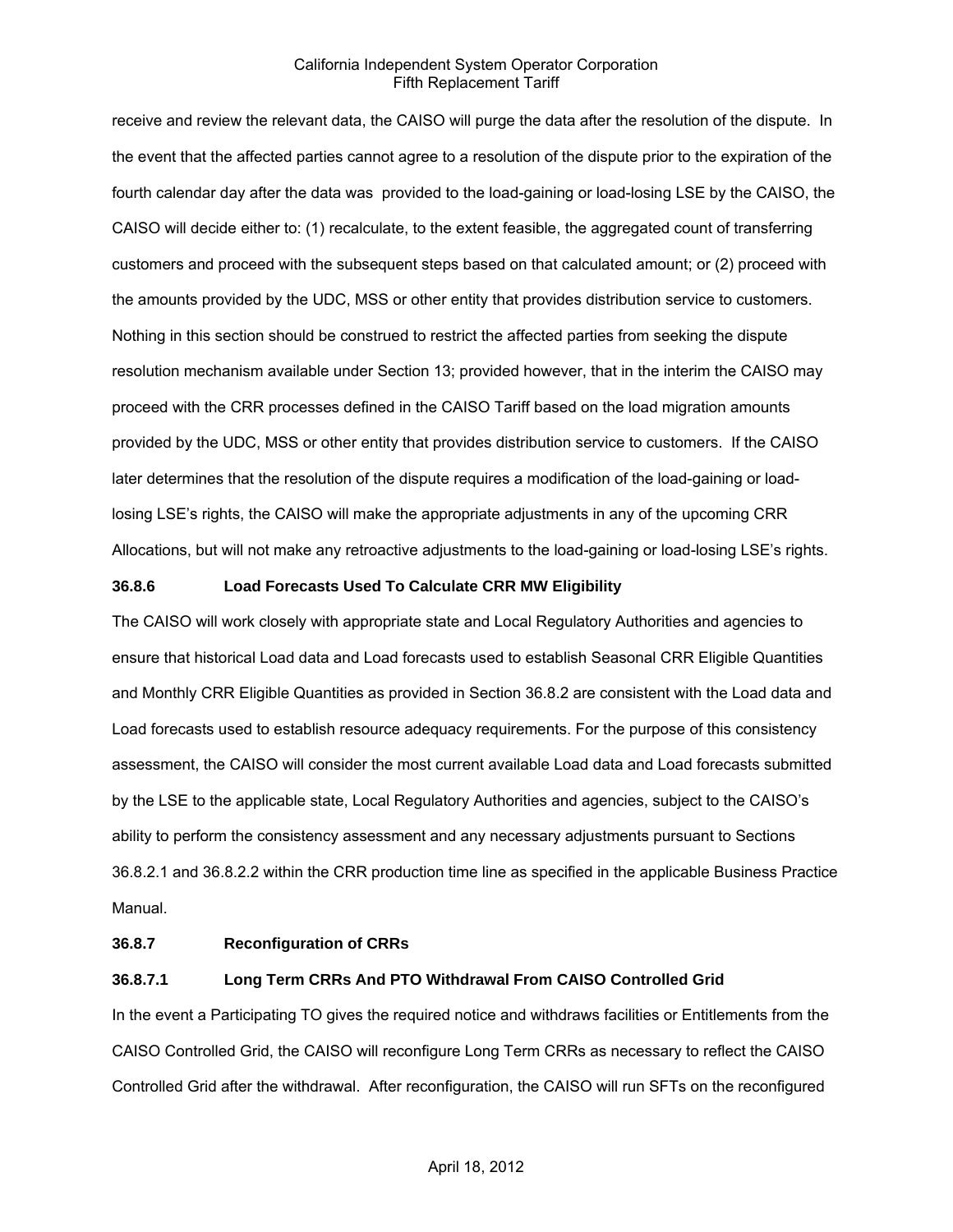Long Term CRRs and, if necessary, reduce some of the reconfigured Long Term CRRs to ensure their feasibility. If the CRR Source and CRR Sink for an allocated Long Term CRR both are located within a departing Participating TO Service Territory, the Long Term CRR would expire on the effective date of the Participating TO's withdrawal.

#### **36.8.7.2 Changes in Topology of the ISO Transmission Grid**

In the event that the CAISO experiences changes to the CAISO Controlled Grid within the term of outstanding annual CRRs, the CAISO will reconfigure outstanding Seasonal CRRs, as necessary, to reflect the changes to the CAISO Controlled Grid. After reconfiguration, the CAISO will run SFTs on the reconfigured Seasonal CRRs and, if necessary, reduce some of the reconfigured Seasonal CRRs to ensure their feasibility. If the CRR Source and CRR Sink for an allocated Seasonal CRR both are located within a departing Participating TO Service Territory, the Seasonal CRRs would expire on the effective date of the Participating TO's withdrawal.

The Priority Nomination Tier eligibility for the affected CRR Holders will be based on the MW quantity of the reconfigured Seasonal CRRs after ensuring the CAISO has conducted the Simultaneous Feasibility Test.

### **36.9 CRR Allocation To OBAALSEs**

OBAALSEs who wish to nominate and be allocated CRR Obligations in the same annual and monthly CRR Allocation processes described in Section 36.8 may do so subject to the provisions of this Section 36.9 and if such OBAALSEs are qualified and registered as Candidate CRR Holders or CRR Holders. An OBAALSE may participate in the CRR Allocation processes and be allocated CRRs to the extent that: (1) such OBAALSE makes a showing of legitimate need for the CRRs nominated as provided by Section 36.9.1; (2) such OBAALSE pre-pays or commits to pay the appropriate Wheeling Access Charge in the amount of MWs of CRRs nominated as provided in Section 36.9.2; (3) the external load for which CRRs are nominated will be exposed to CAISO Congestion charges because it is not served by Supply resources other than exports from the CAISO Balancing Authority Area; (4) the external load for which CRRs are nominated is not served through an ETC, TOR or Converted Rights by which it has been designated as eligible to receive the reversal of Congestion charges; (5) such OBAALSE complies with the verification requirements in Section 36.9.4; and (6) the nominated CRRs clear the relevant SFTs. An OBAALSE that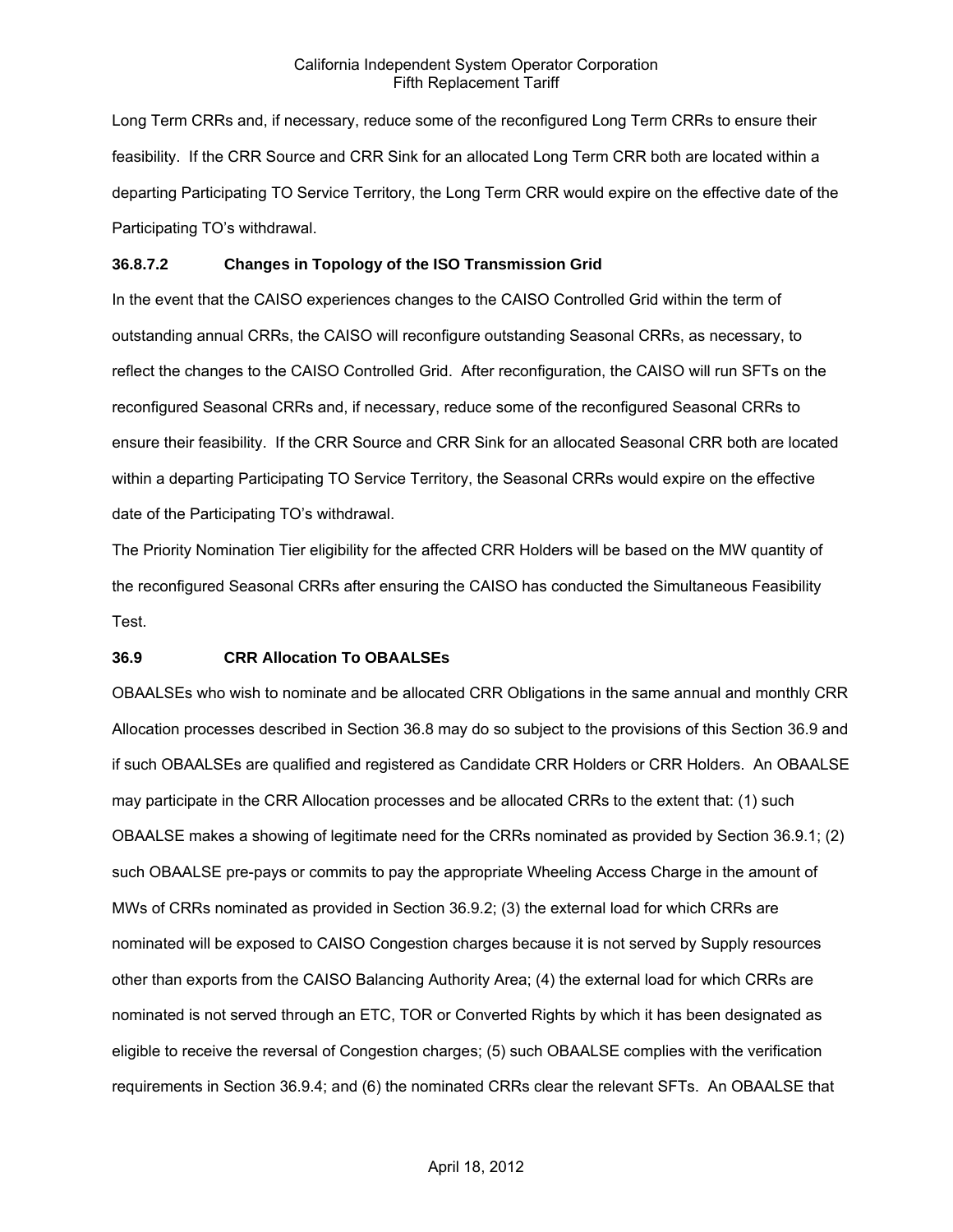participates in the CRR Allocation processes will be subject to the applicable rules governing the tiered structure of these processes. All CRRs allocated under the terms of this Section 36.9 will be CRR Obligations.

#### **36.9.1 Showing Of Legitimate Need**

An OBAALSE must make a showing to the CAISO of legitimate need to enable the CAISO to verify the CRR Sources it wants to nominate. All CRR nominations by OBAALSEs in all CRR years must be source verified based on the showing of legitimate need. The CAISO's verification of legitimate need will be based on demonstration by the OBAALSE of an executed Energy contract from a Generating Unit or System Resource that covers the time period of the CRRs nominated, or ownership of such Generating Unit or System Resource. For such CRR Sources the showing of legitimate need must be made for each CRR term for which the OBAALSE wants to nominate CRRs in a timely manner prior to the start of the relevant annual or monthly CRR Allocation process. For CRR Sources that will be verified based on generating resources located outside the CAISO Balancing Authority Area, a Scheduling Point must be nominated as the corresponding CRR Source. Generating resources located outside of the CAISO Balancing Authority Area to be used by the OBAALSE to verify a Scheduling Point as a CRR Source must not be located within the OBAALSE's own Balancing Authority Area. The Verified CRR Source Quantity and Adjusted Verified CRR Source Quantity corresponding to any CRR Source nominated by an OBAALSE will be calculated in accordance with Section 36.8.3.4, with the modification that for an OBAALSE these quantities will be calculated for each CRR Allocation process in which the Qualified OBAALSE wants to participate, consistent with the requirement for ongoing source verification based on a forward showing in conjunction with the OBAALSE's annual showing of legitimate need. For a CRR Source that is a Scheduling Point, pursuant to the legitimate need showing requirement, an OBAALSE must demonstrate that it has procured the appropriate transmission service from the transmission provider outside the CAISO Balancing Authority Area to the Scheduling Point that the OBAALSE intends to nominate as a CRR Source for the term of the CRR being nominated. Such demonstrations shall be provided by the OBAALSE to the CAISO through the submission of a written sworn declaration by an executive employee authorized to represent the OBAALSE and attest to the accuracy of the data demonstration. As necessary, the CAISO may request, and such OBAALSE must produce in a timely manner, documents in support of such declaration.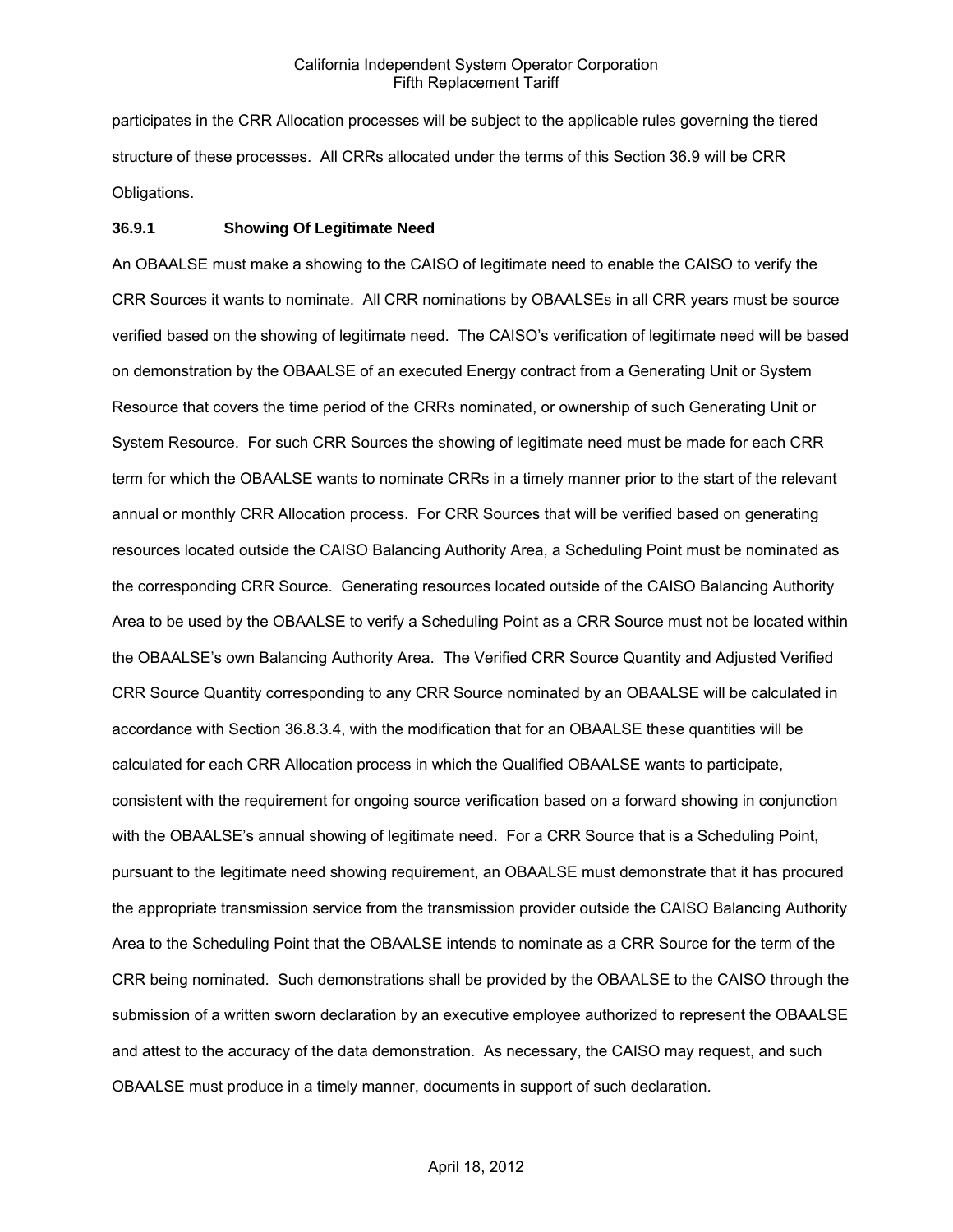### **36.9.2 Prepayment Of Wheeling Access Charges**

#### **36.9.2.1 Prepayment of Wheeling Access Charges for Allocated CRRs**

An OBAALSE will be required to prepay relevant Wheeling Access Charges, to be calculated as described in this section and further specified in the Business Practice Manual, for the full term of the Monthly CRRs, Seasonal CRRs and Long Term CRRs it intends to nominate in order to participate in the CRR Allocation processes and be allocated CRRs. To be eligible for the allocation of Seasonal CRRs or Monthly CRRs the OBAALSE must submit the full required prepayment and have it accepted by the CAISO prior to the OBAALSE's submission of nominations for the relevant annual or monthly CRR Allocation, except as provided below in Section 36.9.2.2. To be eligible for nominations of Long Term CRRs, the OBAALSE must submit the full prepayment and have it accepted by the CAISO prior to the OBAALSE's submission of nominations of Long Term CRRs in Tier LT, except as provided below in Section 36.9.2.2. For each MW of Monthly CRR, Seasonal CRR or Long Term CRR to be nominated the nominating OBAALSE must prepay one MW of the relevant Wheeling Access Charge, which equals the per-MWh WAC that is associated with the Scheduling Point the OBAALSE intends to nominate as a CRR Sink and that is expected at the time the CRR Allocation process is conducted to be applicable for the period of the CRR nominated, times the number of hours comprising the period of the CRR nominated as further specified in the applicable Business Practice Manual.

#### **36.9.2.2 Eligibility for Prepayment of WAC on an Annual or Monthly Basis**

An OBAALSE deemed creditworthy pursuant to the requirements of Section 12 may elect to prepay the determined WAC responsibility on a monthly basis for the Seasonal CRRs or Long Term CRRs that it seeks to be allocated, provided that such OBAALSE has demonstrated a commitment to pay the required WAC for the entire term of the CRRs sought by submitting to the CAISO a written sworn statement by an executive that can bind the entity. In order to be eligible for this option, the OBAALSE must submit and the CAISO must accept this sworn statement prior to the applicable CRR Allocation process in which the OBAALSE intends to nominate a CRR. An OBAALSE choosing to pay on a monthly basis shall make its monthly payments on a schedule specified in the applicable Business Practice Manual. An OBAALSE deemed creditworthy pursuant to the requirements of Section 12 may also elect to prepay its determined WAC responsibility associated with an allocated Long Term CRR on an annual basis, provided that such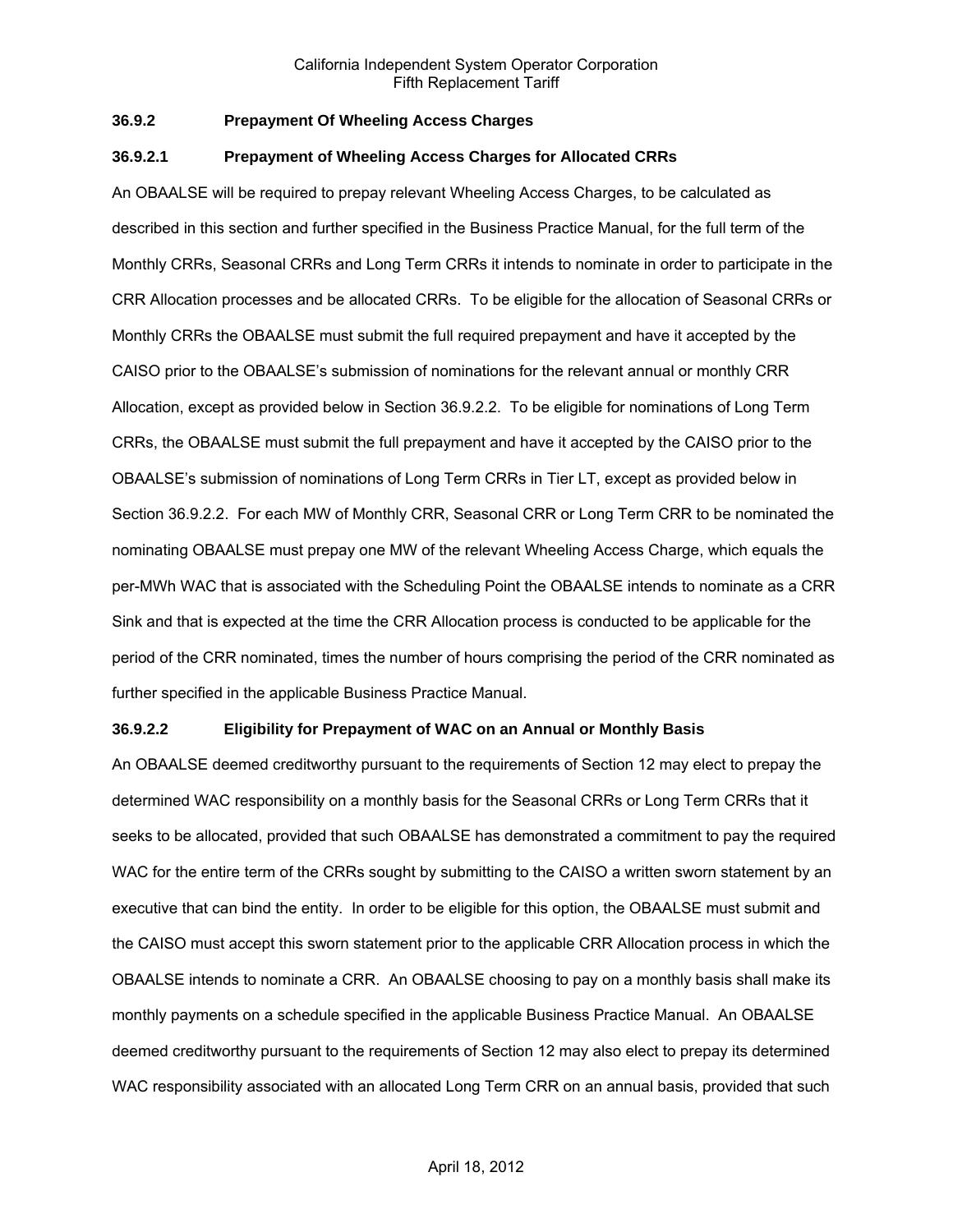OBAALSE has demonstrated a commitment to pay for the entire term of the Long Term CRRs sought by submitting to the CAISO and the CAISO accepting a written sworn statement by an executive that can bind the entity. An OBAALSE choosing to pay such WAC obligation on an annual basis shall make its payment each year on a schedule specified in the applicable Business Practice Manual.

### **36.9.2.3 Refund of Prepaid WAC for Unallocated CRRs**

To the extent that an OBAALSE prepays a quantity of the WAC and is not allocated the full amount of CRRs nominated, WAC prepayment for CRRs not allocated will be refunded by the CAISO within thirty (30) days following the completion of the relevant CRR Allocation process.

#### **36.9.3 CRR Eligible Quantities**

The CAISO will calculate the Seasonal CRR Eligible Quantities and Monthly CRR Eligible Quantities for OBAALSEs as described in Section 36.8.2 with the following modifications. The OBAALSE must submit two (2) sets of hourly data from which the CAISO will construct Load duration curves for determining the Seasonal CRR Eligible Quantities and Monthly CRR Eligible Quantities. One set of hourly data must reflect the OBAALSE's historical hourly exports at the Scheduling Point that is the CRR Sink of the nominated CRRs. The historical hourly exports shall be based on the tagged Real-Time Interchange Export Schedules for the OBAALSE. An OBAALSE that wishes to nominate multiple Scheduling Points as CRR Sinks in the CRR Allocation process will have distinct CRR Eligible Quantities for each nominated Scheduling Point, and prior to each annual CRR Allocation process must submit historical hourly export data at each such Scheduling Point from which the CAISO will calculate the associated CRR Eligible Quantities. The second set of hourly data must reflect the prior year's hourly metered Load for the end-use customers the OBAALSE served outside the CAISO Balancing Authority Area and that were not served from sources other than exports from the CAISO Balancing Authority Area. The OBAALSE's Seasonal and Monthly CRR Eligible Quantities will be based on the lesser of (1) the total historical hourly export data for all Scheduling Points submitted as CRR Sinks, and (2) the hourly metered load for the external end-use customers served by the OBAALSE and that were not served from sources other than exports from the CAISO Balancing Authority Area. An OBAALSE also must demonstrate that it has firm transmission rights pursuant to the tariffs of intervening transmission providers from its Scheduling Point sink to the end-use customers in the OBAALSE's Balancing Authority Area. The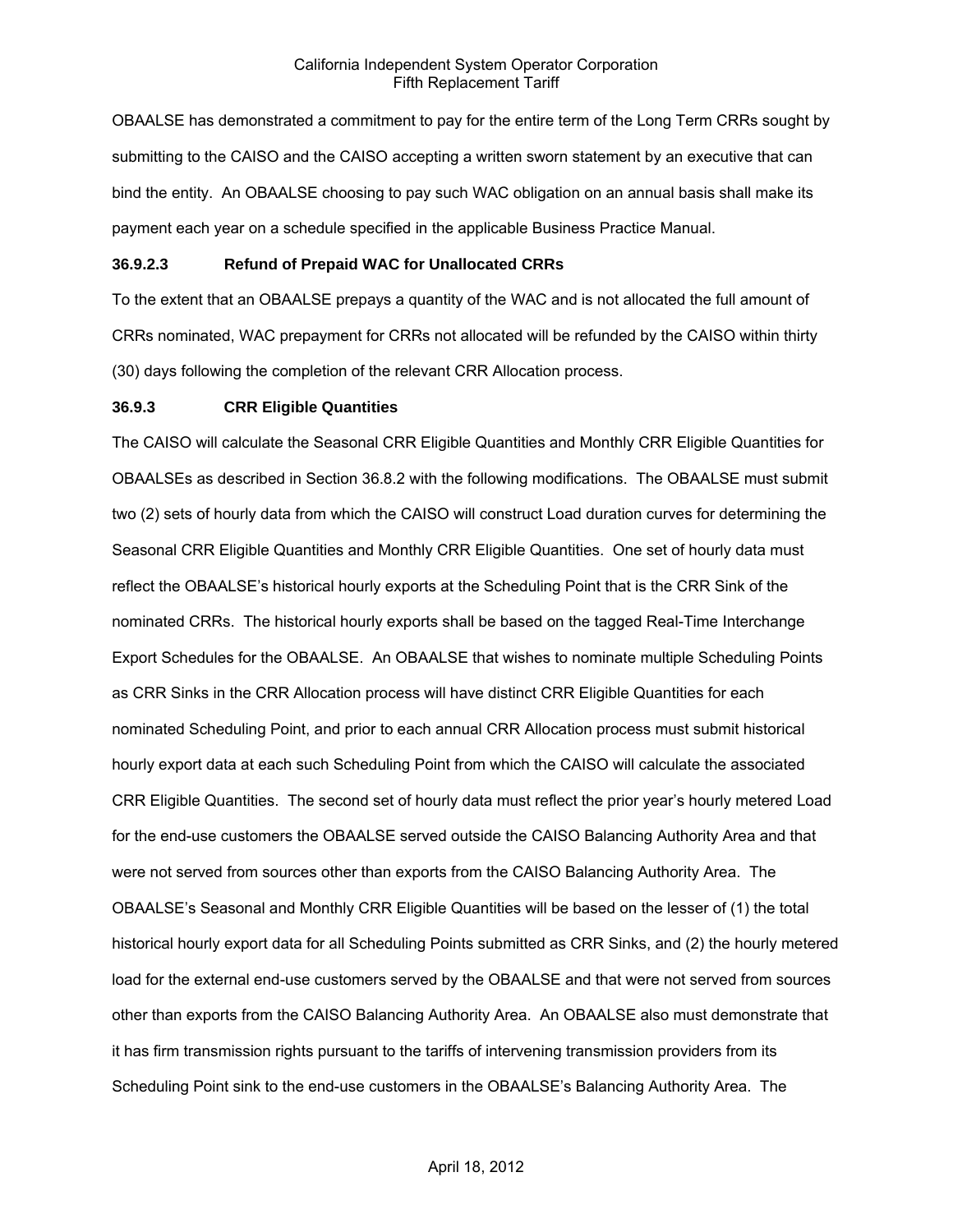OBAALSE shall support its data submission and the demonstration of transmission rights to its end-use customers with a sworn affidavit by an executive employee authorized to represent the OBAALSE and attest to the accuracy of the data and demonstration. As necessary, the CAISO may request, and such OBAALSE must produce in a timely manner, the raw data and calculations used to develop the submitted data set and the demonstration of transmission rights to its end-use customers.

### **36.9.4 Eligible CRR Sources And Sinks**

Eligible CRR Sources will be the PNodes of the Generating Units or Scheduling Points for which the OBAALSE has made a legitimate need showing as described above in Section 36.9.1. Eligible CRR Sinks will be the Scheduling Points for which the CAISO has established Seasonal and Monthly CRR Eligible Quantities as described in Section 36.9.3. An OBAALSE nominating CRRs having CRR Sources internal to the CAISO Balancing Authority Area will be limited to seventy-five percent (75%) of each of its corresponding Adjusted Verified CRR Source Quantities in all tiers of the annual CRR Allocation process in CRR Year One and in subsequent years. An OBAALSE nominating CRRs having CRR Sources external to the CAISO Balancing Authority Area will be limited to seventy-five percent (75%) of each of its corresponding Adjusted Verified CRR Source Quantities in all tiers of the annual CRR Allocation process in CRR Year One. In CRR years subsequent to CRR Year One, the OBAALSE may renew previously allocated CRRs having external CRR Sources, subject to the applicable quantity limitations and other requirements specified in this Section 36.

#### **36.9.5 Priority Nomination Process**

CRRs allocated pursuant to this Section 36.9 shall be eligible for nomination in the Priority Nomination Process to the extent that the requirements of this Section 36.9 are met at the time of the relevant CRR Allocation.

## **36.10 CRR Allocation To Metered Subsystems**

An MSS Operator that elects gross Settlement may participate in the CRR Allocation processes and be allocated CRR Obligations. An MSS Operator that elects net Settlement may participate in the CRR Allocation processes and be allocated CRRs, except that its Seasonal CRR Eligible Quantities and Monthly CRR Eligible Quantities will reflect its net Load and its allocated CRRs will use MSS-LAPs as CRR Sinks. The MSS Operator will be required to submit to the CAISO the appropriate hourly historical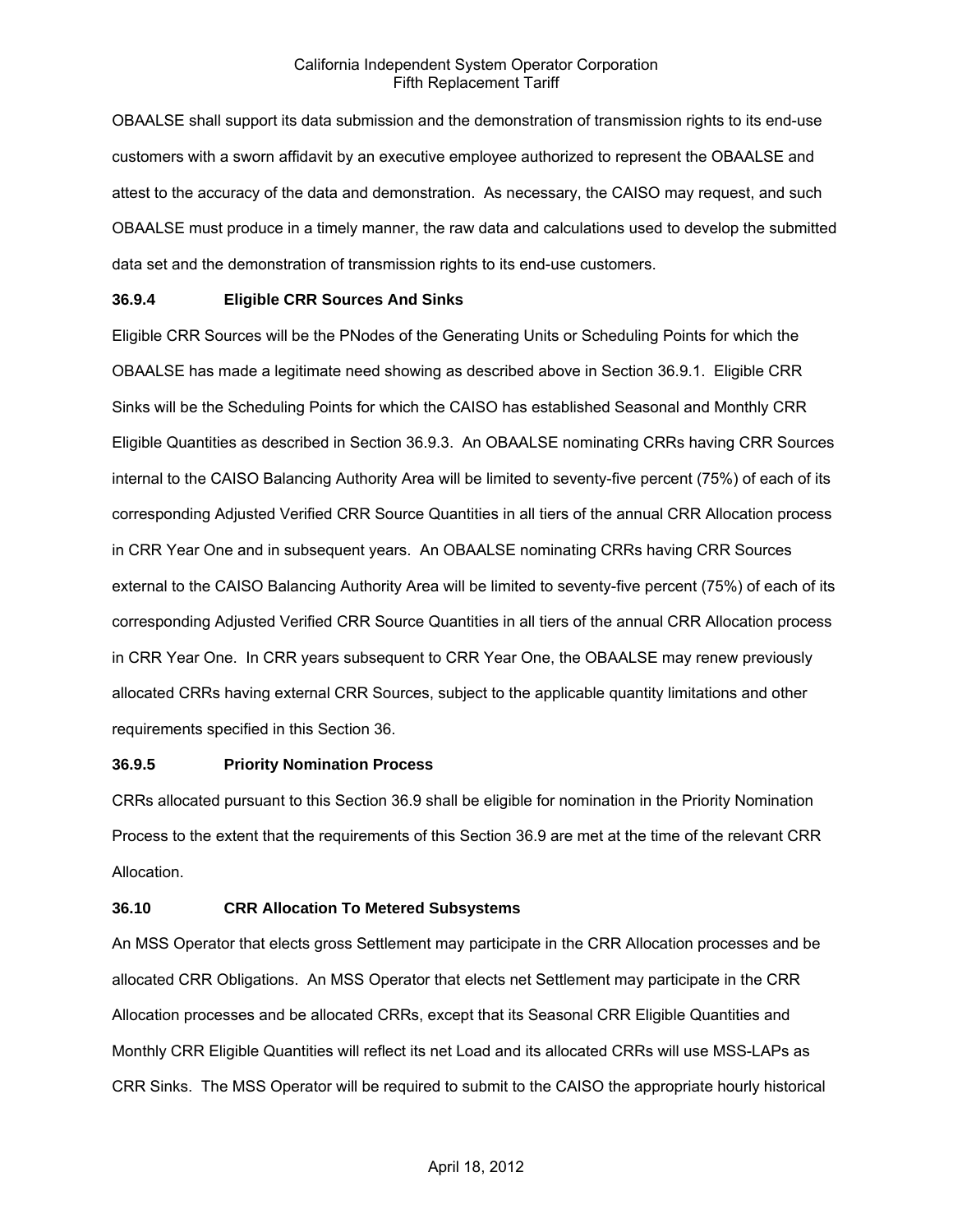net Load data and net Load forecast data from which the CAISO will construct net Load duration curves to determine the Seasonal CRR Eligible Quantities and Monthly CRR Eligible Quantities.

## **36.11 CRR Allocation To Merchant Transmission Facilities**

Project Sponsors of Merchant Transmission Facilities who turn such facilities over to CAISO Operational Control and do not recover the cost of the transmission investment through the CAISO's Access Charge or WAC or other regulatory cost recovery mechanism may be allocated, at the Project Sponsor's election, either CRR Options or CRR Obligations that reflect the contribution of the facility to grid transfer capacity as determined below.

## **36.11.1 Eligibility For Merchant Transmission CRRs**

The Project Sponsor of a Merchant Transmission Facility shall be entitled to receive Merchant Transmission CRRs as determined in accordance with this Section 36.11. A Merchant Transmission CRR allocated through this process is effective for thirty (30) years or for the pre-specified intended life of the Merchant Transmission Facility, whichever is less. Merchant Transmission CRRs represent binding commitments for thirty (30) years or for the pre-specified intended life of the Merchant Transmission Facility, whichever is less. The binding commitment by a CRR Holder that holds Merchant Transmission CRRs may not be terminated or otherwise modified by the CRR Holder prior to the end of the term of the Merchant Transmission CRR.

## **36.11.2 Procedure For Allocating Merchant Transmission CRRs**

No less than forty-five (45) days prior to the in-service date of a Merchant Transmission Facility, the Project Sponsor of the facility will inform the CAISO of the In-Service Date of the facility and that the Project Sponsor will be requesting Merchant Transmission CRRs associated with the Merchant Transmission Facility. The CAISO will complete the Merchant CRR Allocation after the In-Service Date of the facility and will allocate Merchant Transmission CRRs whose payment stream will be retroactive back to the In-Service Date.

## **36.11.3 CRRs Allocated To A Transmission Facility Project Sponsor**

## **36.11.3.1 Nominations of Merchant Transmission CRRs**

The Project Sponsor of a Merchant Transmission Facility must submit nominations for Merchant Transmission CRRs at least twenty-one (21) days prior to the In-Service Date of the facility. The Project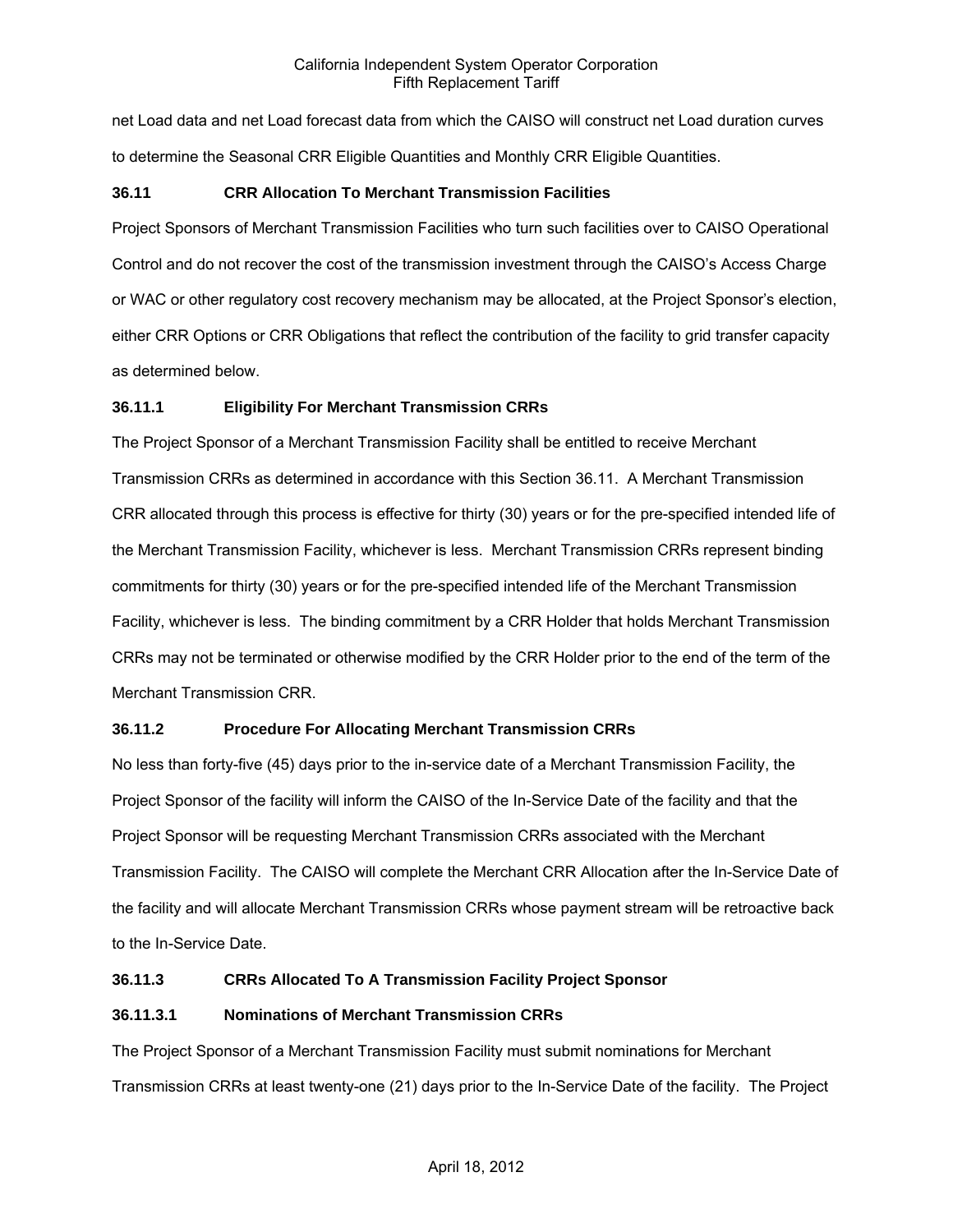Sponsor may nominate up to five (5) individual, Point-to-Point CRRs for each of the two (2) on-peak and off-peak time of use periods. Each of the individual, point-to-point nominations must specify: (i) a single CRR Source location; (ii) a single CRR Sink location, (iii) a MW quantity; (iv) a time of use period (onpeak or off-peak); and (v) a CRR type, either CRR Options or CRR Obligations.

#### **36.11.3.2 Methodology to Determine Merchant Transmission CRRs**

The CAISO shall determine the incremental Merchant Transmission CRRs associated with a Merchant Transmission Facility pursuant to this Section 36.11.3.2. The determination will include an assessment of the simultaneous feasibility of the incremental Merchant Transmission CRRs and all other outstanding CRRs. The CAISO will determine the feasible incremental Merchant Transmission CRRs using a threestep process.

#### **36.11.3.2.1 Step One: the Capability of the Existing Transmission System**

In step one the CAISO will determine the base CRR capability of the system using a Simultaneous Feasibility Test that incorporates as Fixed CRRs all existing Encumbrances through the end of the CRR year for which the annual CRR Allocation and CRR Auction processes have already been conducted, including Encumbrances for the month covered by the most recently conducted monthly CRR Allocation and CRR Auction processes. This analysis will determine the extent to which the nominated Merchant Transmission CRRs are feasible on the existing transmission system absent the Merchant Transmission Facility. As a result of this analysis, the CAISO will create temporary test CRR Options to reserve grid capacity that the Project Sponsor of the Merchant Transmission Facility is not eligible to receive. The temporary test CRR Options will have the same CRR Source and CRR Sink pairs as the Merchant Transmission CRR nominations submitted by the Project Sponsor.

#### **36.11.3.2.2 Step Two: Mitigation of Impacts on Existing Encumbrances**

In the second step, the CAISO will add the proposed Merchant Transmission Facility to the DC FNM and run a SFT using the Fixed CRRs. The second step will ensure that the addition of a Merchant Transmission Facility does not negatively impact any existing Encumbrances through the end of the CRR year for which the annual CRR Allocation and Auction process for Annual CRRs has already been conducted, including encumbrances for the month covered by the most recently conducted monthly CRR Allocation and CRR Auction processes. For any impacts identified in this step the Project Sponsor of the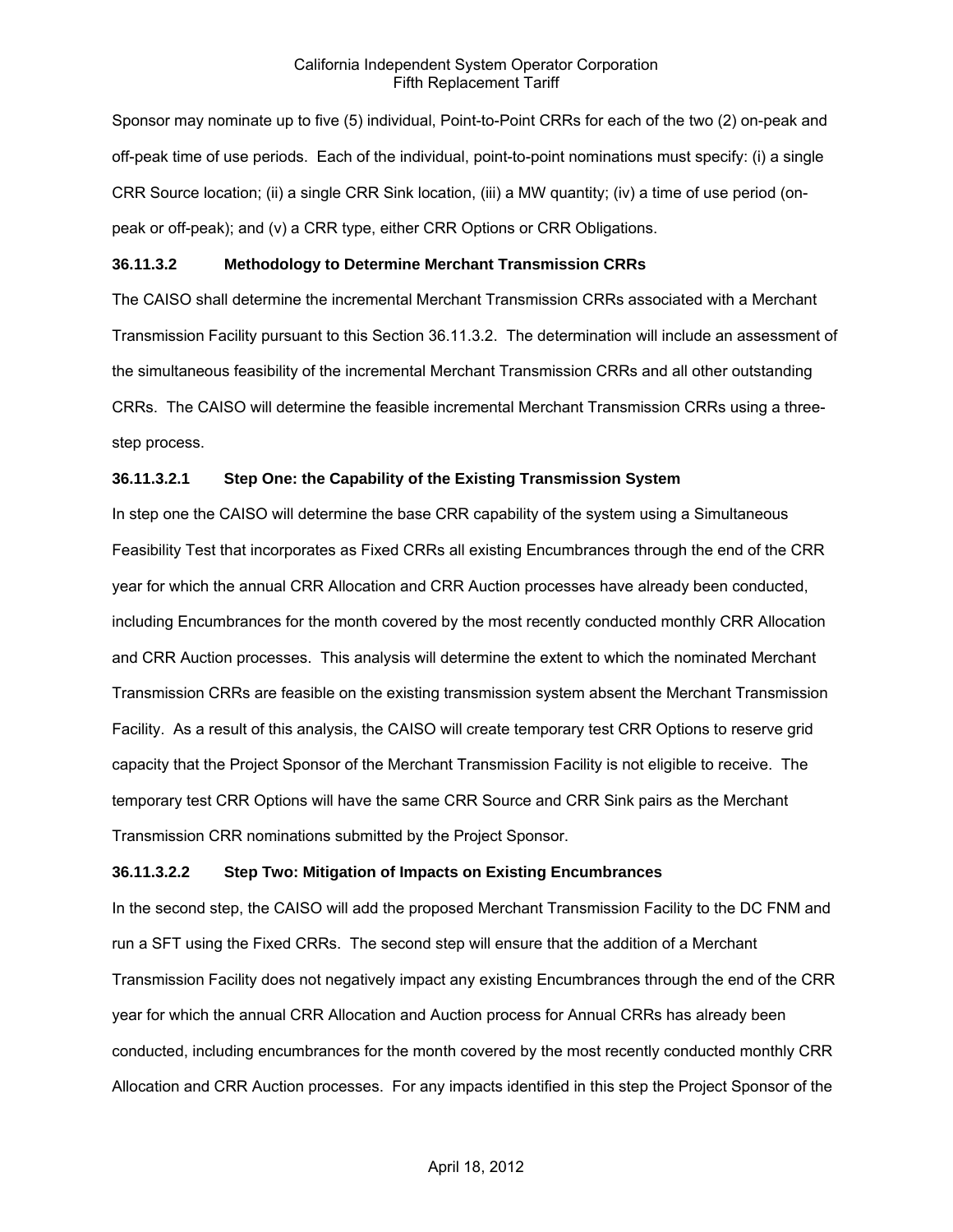Merchant Transmission Facility will be required to mitigate the impacts for the same period. The mitigation can include having the Project Sponsor of the Merchant Transmission Facility hold counterflow CRRs that maintain the feasibility of the existing encumbrances over the same period.

### **36.11.3.2.3 Step Three: the Incremental Merchant Transmission CRRs**

In the third step, the CAISO will determine the Merchant Transmission CRRs to be allocated to the Project Sponsor of the Merchant Transmission Facility. The CAISO will determine the capability of the system to award incremental Merchant Transmission CRRs using a DC FNM that incorporates the proposed Merchant Transmission Facility. The CAISO will conduct separate SFTs for each time of use period. For each time of use period, the CAISO will perform a multi-period SFT that simultaneously evaluates two sets of grid conditions. The first set of grid conditions includes all existing Encumbrances for the month covered by the most recently conducted CRR Allocation and CRR Auction processes for Monthly CRRs including any temporary test CRRs from step one and any counterflow CRRs from step two. The second set of grid conditions models only Transmission Ownership Rights. Each SFT will consider the entire set of Merchant Transmission CRR nominations for the time of use period and will solve to maximize the MWs of Merchant Transmission CRRs to be allocated to the Project Sponsor of the Merchant Transmission Facility, subject to simultaneous feasibility. The nominated Merchant Transmission CRRs that are feasible in the multi-period SFTs for each time of use period will be allocated to the Project Sponsor of the Merchant Transmission Facility.

#### **36.12 [NOT USED]**

#### **36.13 CRR Auction**

The CAISO shall conduct CRR Auctions on an annual and monthly basis subsequent to each annual and monthly CRR Allocation process. Candidate CRR Holders may bid to purchase and may acquire CRR Obligations, and may sell CRRs, through the CAISO's annual and monthly CRR Auctions in accordance with the provisions of this Section 36.13. CRR Auction results shall be settled as provided in Section 11.2.4.3.

#### **36.13.1 Scope Of The CRR Auctions**

The CAISO will conduct a CRR Auction corresponding to and subsequent to the completion of each CRR Allocation process, and prior to the start of the period to which the auctioned CRRs will apply. Each CRR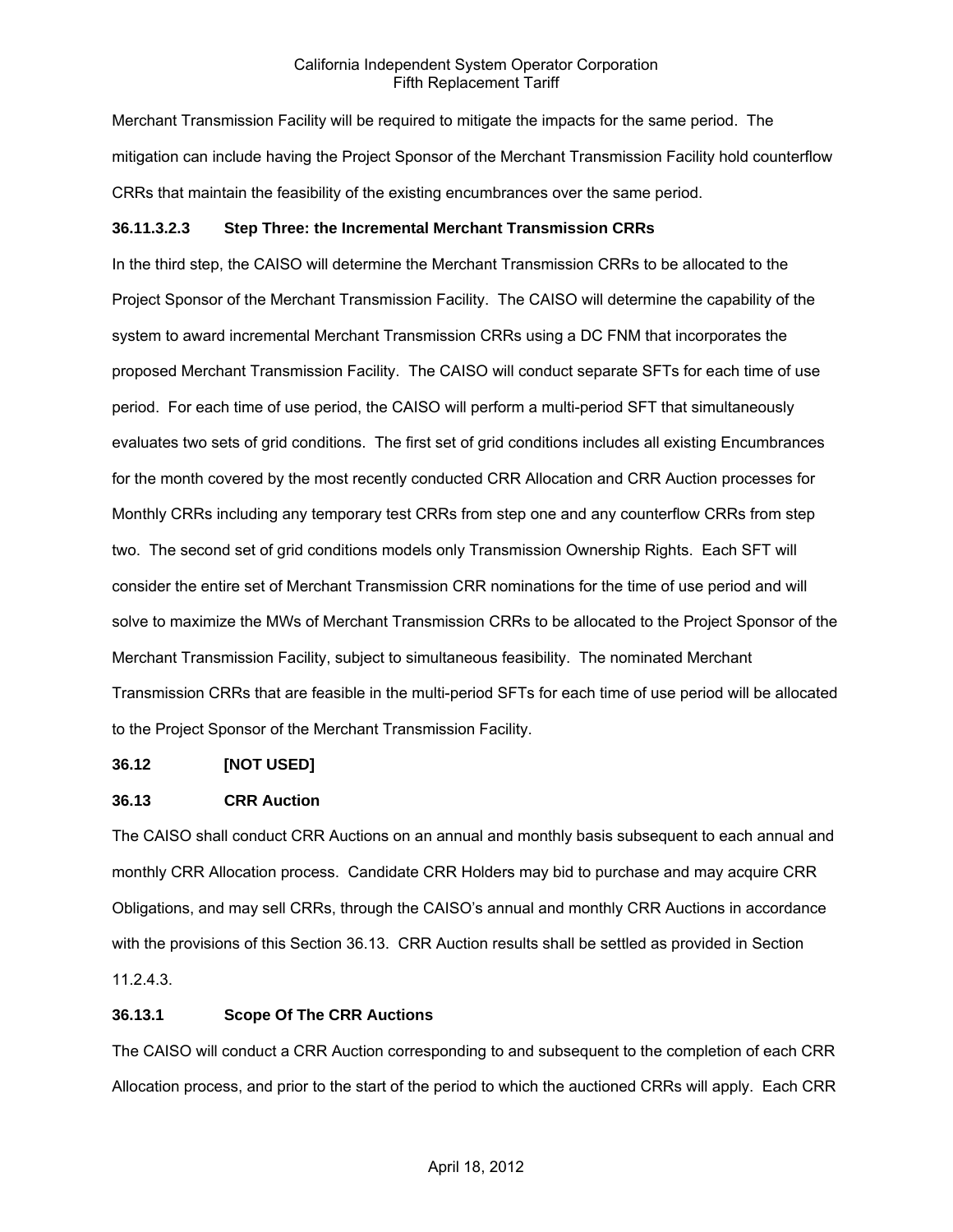Auction will release CRRs having the same seasons, months and time of use specifications as the CRRs released in the corresponding CRR Allocation. Each CRR Auction will utilize the same DC FNM that was utilized in the corresponding CRR Allocation. For each CRR Auction, the CRRs allocated in the corresponding CRR Allocation will be modeled as fixed injections and withdrawals on the DC FNM and will not be adjusted by the SFT in the CRR Auction process. Thus the CRR Auction will release only those CRRs that are feasible given the results of the corresponding CRR Allocation. CRRs released in a CRR Auction will be indistinguishable from CRRs released in the corresponding CRR Allocation for purposes of settlement and secondary trading. The following additional provisions apply. First, participants in the CRR Auctions will have more choices regarding CRR Sources and CRR Sinks than are eligible for nomination in the CRR Allocations, as described in Section 36.13.5. Second, to the extent a Market Participant receives CRRs in both a CRR Allocation and the corresponding CRR Auction, the CRRs obtained in the CRR Auction will not be eligible for nomination in the PNP. Third, in CRR Year One the CRR Auction cannot be used by CRR Holders to offer for sale CRRs they acquired in a prior CRR Allocation, CRR Auction or through the Secondary Registration System. In the annual and monthly CRR Auction processes for years following CRR Year One, CRR Holders may offer for sale any CRRs held by such holders, subject to the limitations on sale and transfer of Long Term CRRs specified in Section 36.7.1.2. Merchant Transmission CRRs that are CRR Options may be offered for sale in the annual and monthly CRR Auctions for years following CRR Year One, subject to the same temporal limitations that apply to Long Term CRRs as specified in Section 36.7.1.2. As further described in Section 36.13.4, sales of CRRs in the CRR Auctions are accomplished through the submission of a CRR bid to procure a counterflow CRR of the CRR to be liquidated.

#### **36.13.2 Responsibilities Of The CAISO Prior To Each CRR Auction**

The CAISO shall publish on the CAISO Website a notice of upcoming CRR Auctions at least seven (7) days prior to the CRR Auction. The CAISO will also provide additional information needed by CRR Auction participants in accordance with the provisions of Section 6.5.1.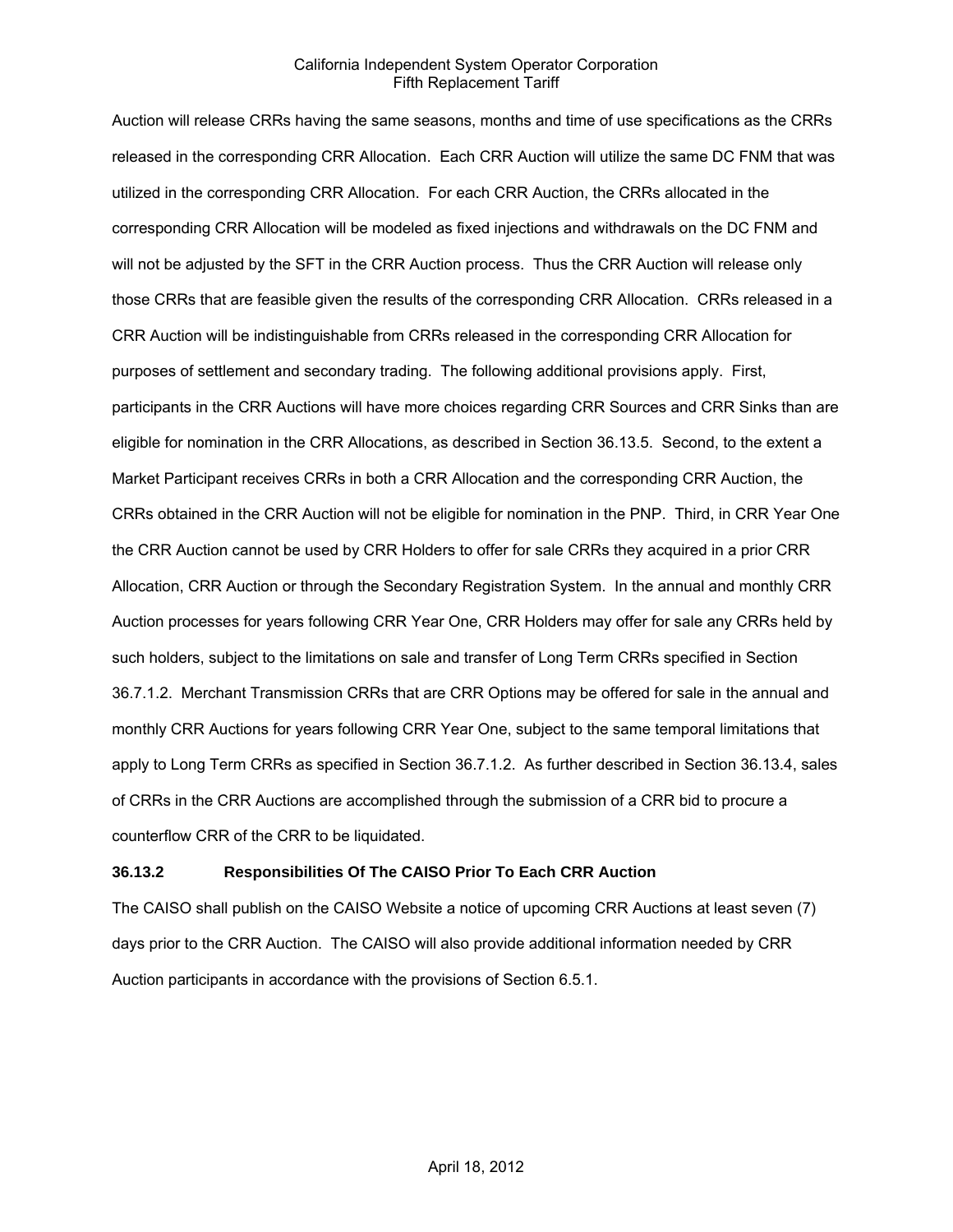## **36.13.3 CRR Holder Creditworthiness**

All Market Participants are eligible to acquire CRRs by participating in the CRR Auction, provided that the Market Participant has met all the CRR Holder requirements described in Section 36.5, the creditworthiness provisions in Section 12 and Section 12.6 and the relevant Business Practice Manual.

### **36.13.4 Bids In The CRR Auctions**

Bids to purchase CRRs shall be submitted in accordance with the requirements set out in this Section 36.13.4 and as further specified in the applicable Business Practice Manuals. Once submitted to the CAISO, CRR bids may not be cancelled or rescinded by the Market Participant after the CRR Auction is closed. Market Participants may bid for Point-to-Point CRRs. Each bid for a Point-to-Point CRR shall specify:

- (a) The associated month or season and time of use period;
- (b) The associated CRR Source and CRR Sink;
- (c) A monotonically non-increasing piecewise linear bid curve in quantities (denominated in thousandths of a MW) and prices (\$/MW).

Bid prices in all CRR bids may be negative. Sales of CRRs in the CRR Auctions are accomplished through the submission of a CRR bid to procure a counterflow CRR of the CRR to be liquidated. If such bids for sale of CRRs are cleared through the CRR Auction, the entitlements rights of the CRR Holder that sold the CRR in this manner are effectively liquidated.

## **36.13.5 Eligible Sources And Sinks For CRR Auction**

Allowable CRR Sources for CRRs acquired/sold in the CRR Auction will be PNodes, Scheduling Points, Trading Hubs, LAPs, MSS-LAPs and Sub-LAPs. Allowable CRR Sinks for CRRs acquired/sold in the CRR Auction will be PNodes, Scheduling Points, Trading Hubs, LAPs, MSS-LAPs and Sub-LAPs.

## **36.13.6 Clearing Of The CRR Auction**

The SFT used to clear the CRR Auction will utilize the same DC FNM and optimization algorithm as the corresponding CRR Allocation, except that nominations to the CRR Auction will have associated pricequantity bid curves. The CRR Auction SFT will use the bid prices in determining which CRRs to award when not all nominations are simultaneously feasible, will select the set of simultaneously feasible CRRs with the highest total auction value as determined by the CRR bids, and will calculate nodal prices at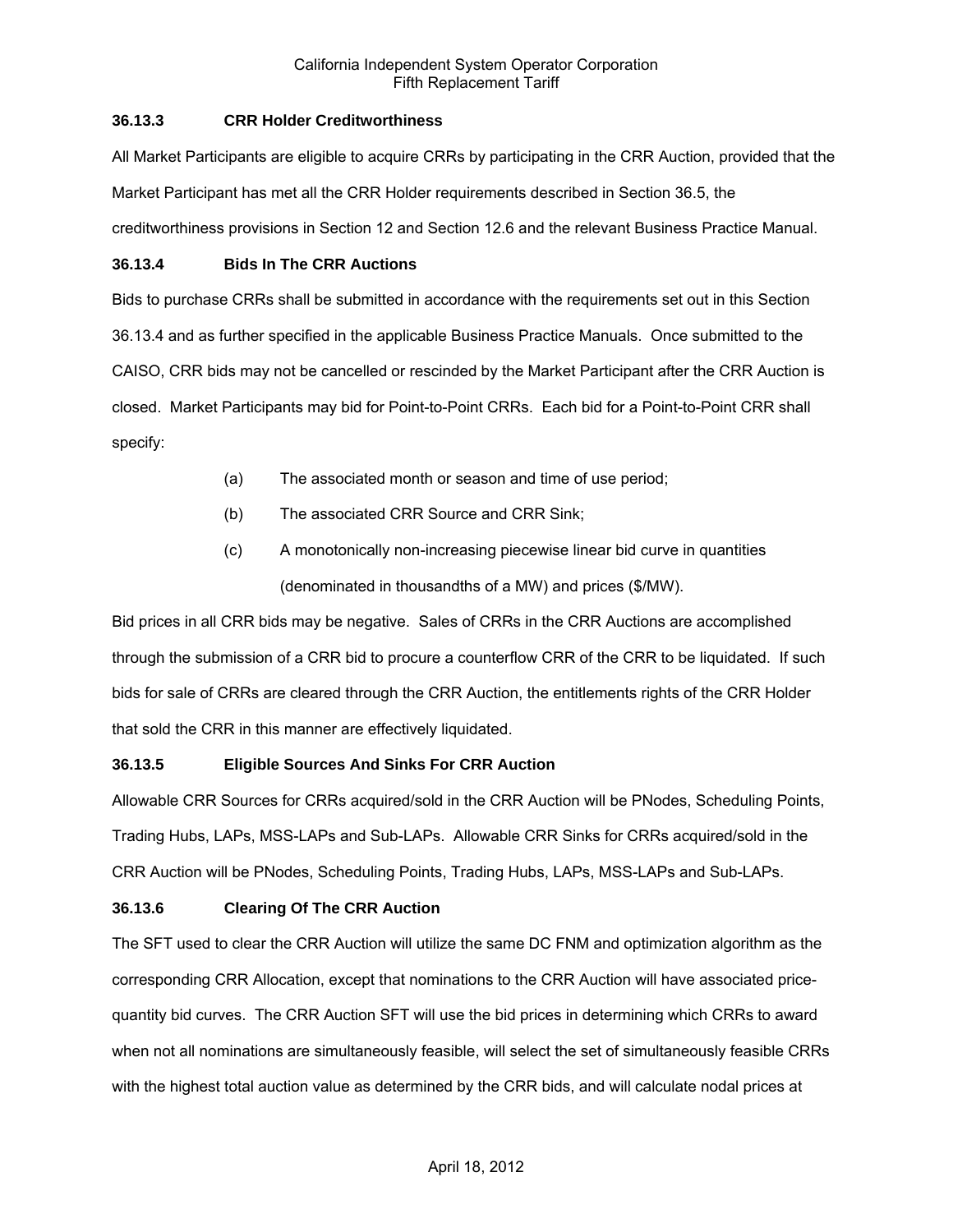each PNode of the DC FNM. In the event that there are two (2) or more identical bids for a specific combination of CRR Source and CRR Sink that affect an overloaded constraint, the CRR Auction optimization cannot distinguish these bids based on either effectiveness or price and therefore the CRR Auction optimization will award each CRR bidder a pro rata share of the CRRs that can be awarded based on the bid MW amounts. Based on the nodal prices calculated by the CRR Auction SFT, the CRR Market Clearing Price per MW for a specific CRR in most cases will equal the nodal price at the CRR Source minus the nodal price at the CRR Sink. In certain anomalous cases as further described in the Business Practice Manuals, the CRR Market Clearing Price will be based on the CRR MWs cleared and the shadow price for each binding constraint at the specified location.

#### **36.13.7 Announcement Of CRR Auction Results**

Within five (5) Business Days after the close of a CRR Auction, the CAISO shall post the results. The results shall include but are not limited to the MW quantity, the CRR Source and CRR Sink for each CRR awarded, the nodal prices calculated by the CRR Auction SFT, and the parties to whom the CRRs were awarded. The CAISO shall not disclose prices specified in any CRR bid.

#### **36.14 CRR Implications Of New IBAAs Or Modifying Existing IBAAs**

#### **36.14.1 Coordination Of IBAA Changes With Release Of CRRs**

To the extent practicable, the CAISO will coordinate future IBAA changes, including establishment of new IBAAs and modifications to existing IBAAs, with the annual CRR Allocation and CRR Auction processes. Where feasible, the CAISO will implement the FNM containing the IBAA changes for use in the CAISO Markets beginning with the markets for a Trading Day of January 1 of a new calendar year and, consistent with Section 6.5.1, will provide Market Participants all the IBAA modeling and pricing details as part of the FNM information package that is made available for CRR purposes prior to the CAISO conducting the annual CRR Allocation and CRR Auction process for that calendar year. As a result, all CRRs released in that process will be based upon the same FNM for IBAAs that will be used in the CAISO Markets when the released CRRs and the IBAA changes become effective. In the event that there is a need to implement an IBAA change other than on January 1, the CAISO will incorporate the IBAA change into the FNM for the monthly CRR Allocation and CRR Auction process for the first month in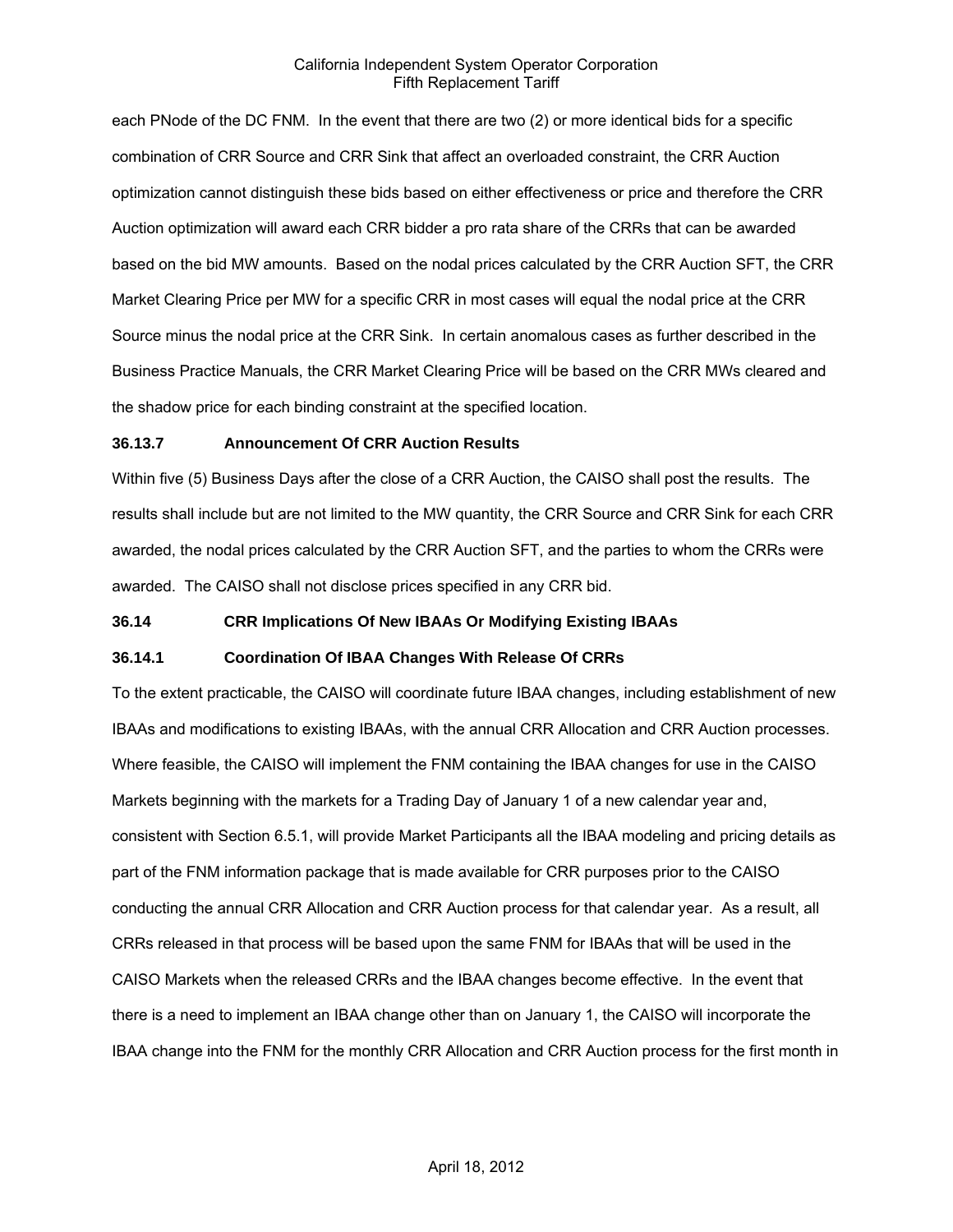which the IBAA change will take effect. In all cases the CAISO will follow the provisions of this Section 36.14 for assessing and mitigating impacts on any Previously-Released CRRs.

#### **36.14.2 Modifications To CRR Settlement To Reflect Ibaa Changes**

To the extent an IBAA change, including the establishment of a new IBAA or a change to an existing IBAA, modifies the pricing for Settlement purposes of IFM scheduled transactions between the CAISO Balancing Authority Area and the IBAA, the Settlement of certain Previously-Released CRRs may no longer be consistent with the modified IFM Settlement. A CRR Holder of a Previously-Released CRR whose CRR Source or CRR Sink is affected by an IBAA change may make a one-time election either to (a) modify the Settlement of the affected CRR Source or CRR Sink to conform to the revised IFM pricing associated with the IBAA change, or (b) retain the original CRR Source or CRR Sink specification of the Previously-Released CRR. The CRR Holder of such a CRR must make the one-time election prior to the first CRR Allocation and CRR Auction process that incorporates the IBAA change in the CRR FNM, in accordance with the process time line specified in the applicable Business Practice Manual. If the IBAA change is implemented to coincide with the beginning of a calendar year and is coordinated with the annual CRR Allocation and CRR Auction process for that year, as described in Section 36.14.1, the provisions discussed herein apply only to Previously-Released CRRs that are Long Term CRRs and Previously-Released CRRs that are Seasonal CRRs obtained through the CRR Allocation and are eligible for PNP nomination. In the event that the IBAA change is implemented in the CAISO Markets other than on January 1, then these provisions apply also to any Previously-Released CRRs that are Seasonal CRRs effective for the remainder of the year in which the IBAA change is implemented.

## **36.14.3 IBAA Change Impact On Adequacy Of Previously-Released CRRs**

It is possible that, as a result of modifying the CRR Sources or CRR Sinks of Previously-Released CRRs as provided in Section 36.14.2, the entire set of Previously-Released CRRs may no longer be simultaneously feasible. Any such violation of simultaneous feasibility may or may not lead to a revenue shortfall, that is, a deficiency over the course of a month between the IFM Congestion Charge and the amount of funds needed to fully settle the CRRs that are in effect for that month. Consistent with Section 11.2.4.4.1, any revenue shortfall that may result from IBAA-related changes to CRR Sources and CRR Sinks would be funded through the relevant daily CRR Balancing Account.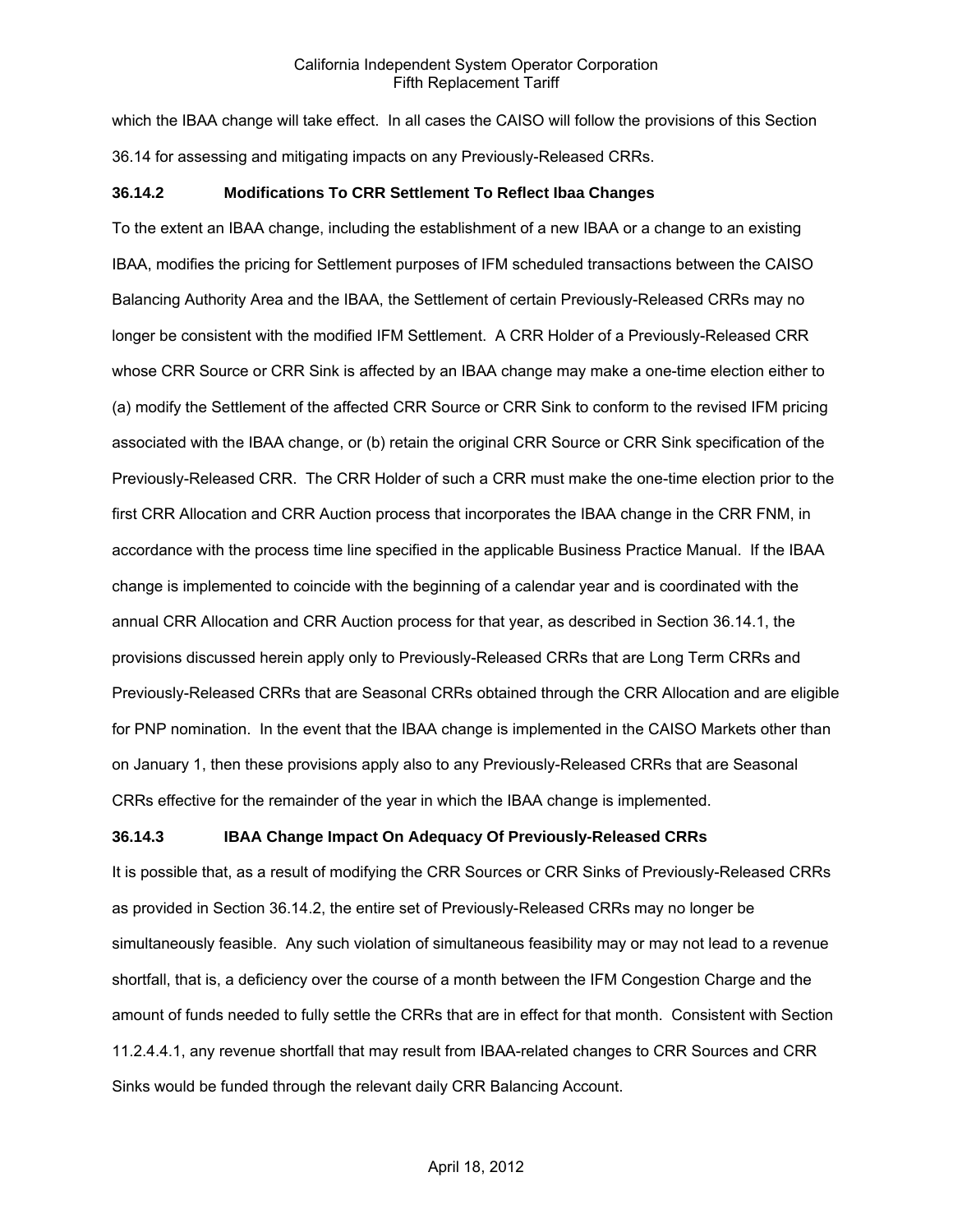## **36.15 [NOT USED]**

- **37. Rules Of Conduct**
- **37.1 Objectives, Definitions, And Scope**

#### **37.1.1 Purpose**

Section 37 sets forth the guiding principles for participation in the markets administered by the CAISO. The specified Rules of Conduct are intended to provide fair notice to Market Participants of the conduct expected of them, to provide an environment in which all parties may participate on a fair and equal basis, to redress instances of gaming and other instances of anticompetitive behavior, and thereby to foster confidence of Market Participants, ratepayers and the general public in the proper functioning of the CAISO markets.

### **37.1.2 Objectives**

The objectives of this CAISO Tariff are to:

- (a) Provide clear Rules of Conduct specifying the behavior expected of Market Participants; and
- (b) For those Rules of Conduct involving objectively identifiable behavior, establish in advance the Sanctions for violation of the specified Rules of Conduct.

## **37.1.3 Application Of Other Remedies**

The activities and remedies authorized under this Section 37 are in addition to any other actions or relief that may be available to the CAISO elsewhere in the CAISO Tariff or under law, regulation or order. Nothing in this Section 37 limits or should be construed to limit the right of the CAISO to take action or seek relief otherwise available to it, and such action or relief may be pursued in addition to the action or relief specified in this Section 37.

#### **37.1.4 [NOT USED]**

#### **37.1.5 Administration**

The CAISO shall administer the following Rules of Conduct specified herein: Section 37.4.1, Section 37.4.2, Section 37.4.3, Section 37.5.2, Section 37.6.1, Section 37.6.2, and Section 37.6.3. FERC shall administer the following Rules of Conduct specified herein: Section 37.2.1, Section 37.2.3, Section 37.2.4, and Section 37.3.1.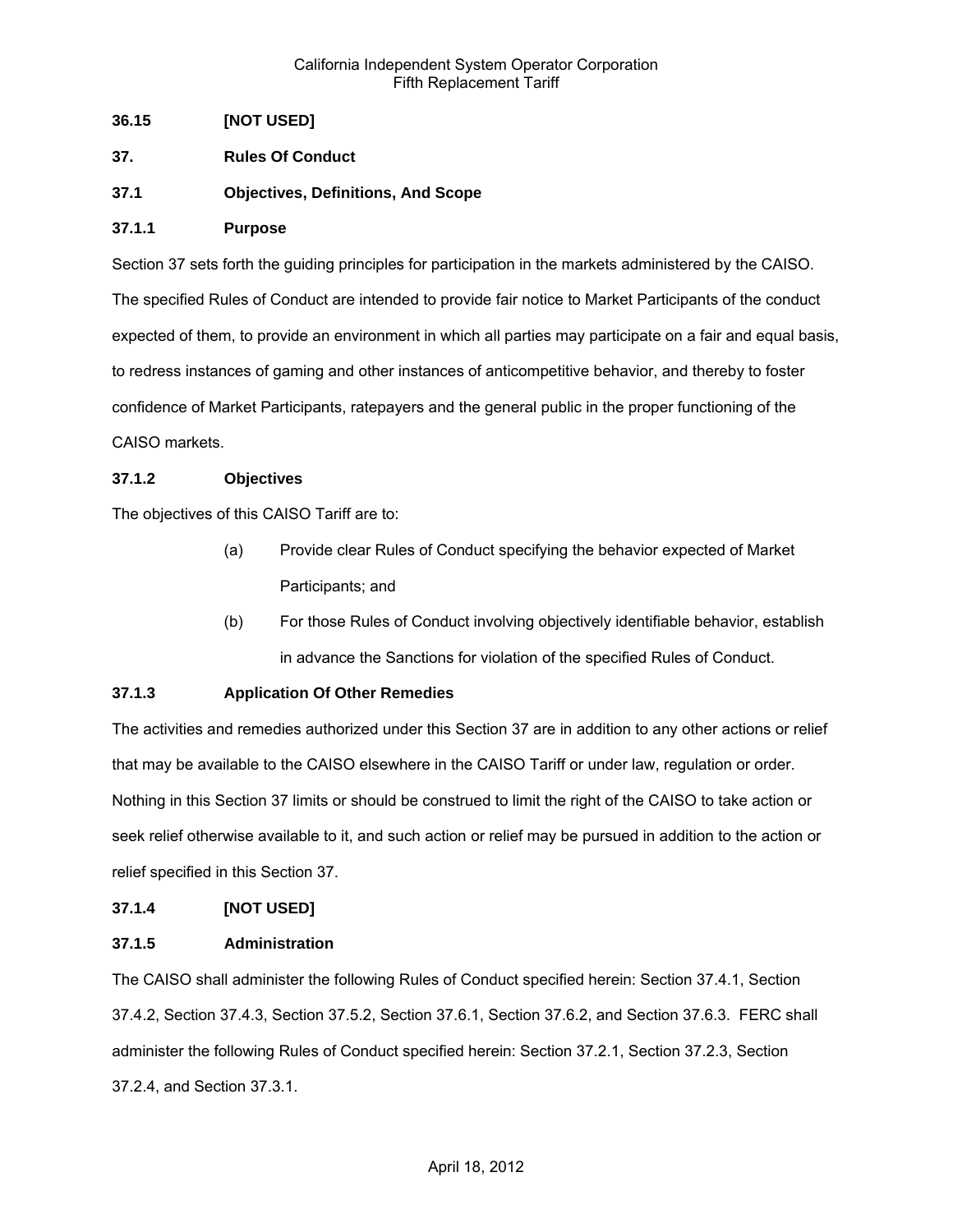## **37.2 Comply With Operating Orders**

## **37.2.1 Compliance With Orders Generally**

## **37.2.1.1 Expected Conduct**

Market Participants must comply with operating orders issued by the CAISO as authorized under the CAISO Tariff. For purposes of enforcement under this Section 37.2, an operating order shall be an order(s) from the CAISO directing a Market Participant to undertake, a single, clearly specified action (e.g., the operation of a specific device, or change in status of a particular Generating Unit) that is intended by the ISO to resolve a specific operating condition. Deviation from an ADS Dispatch Instruction shall not constitute a violation of this Section 37.2.1.1. A Market Participant's failure to obey an operating order containing multiple instructions to address a specific operating condition will result in a single violation of Section 37.2. If some limitation prevents the Market Participant from fulfilling the action requested by the CAISO then the Market Participant must promptly and directly communicate the nature of any such limitation to the CAISO.

- **37.2.1.2 [NOT USED]**
- **37.2.2 Failure To Curtail Load**
- **37.2.2.1 [NOT USED]**
- **37.2.2.2 [NOT USED]**
- **37.2.3 Operations & Maintenance Practices**

## **37.2.3.1 Expected Conduct**

Market Participants shall undertake such operating and maintenance practices as necessary to avoid contributing to a major Outage or prolonging response time to a major Outage. For the purposes of this Section 37.2.3.1, a major Outage is an Outage that affects at least ten (10) percent of the Load served by the Distribution System of a UDC or any Outage that results in major damage to the CAISO Controlled Grid or to the health and safety of personnel.

- **37.2.3.2 [NOT USED]**
- **37.2.4 Resource Adequacy Availability**
- **37.2.4.1 Expected Conduct**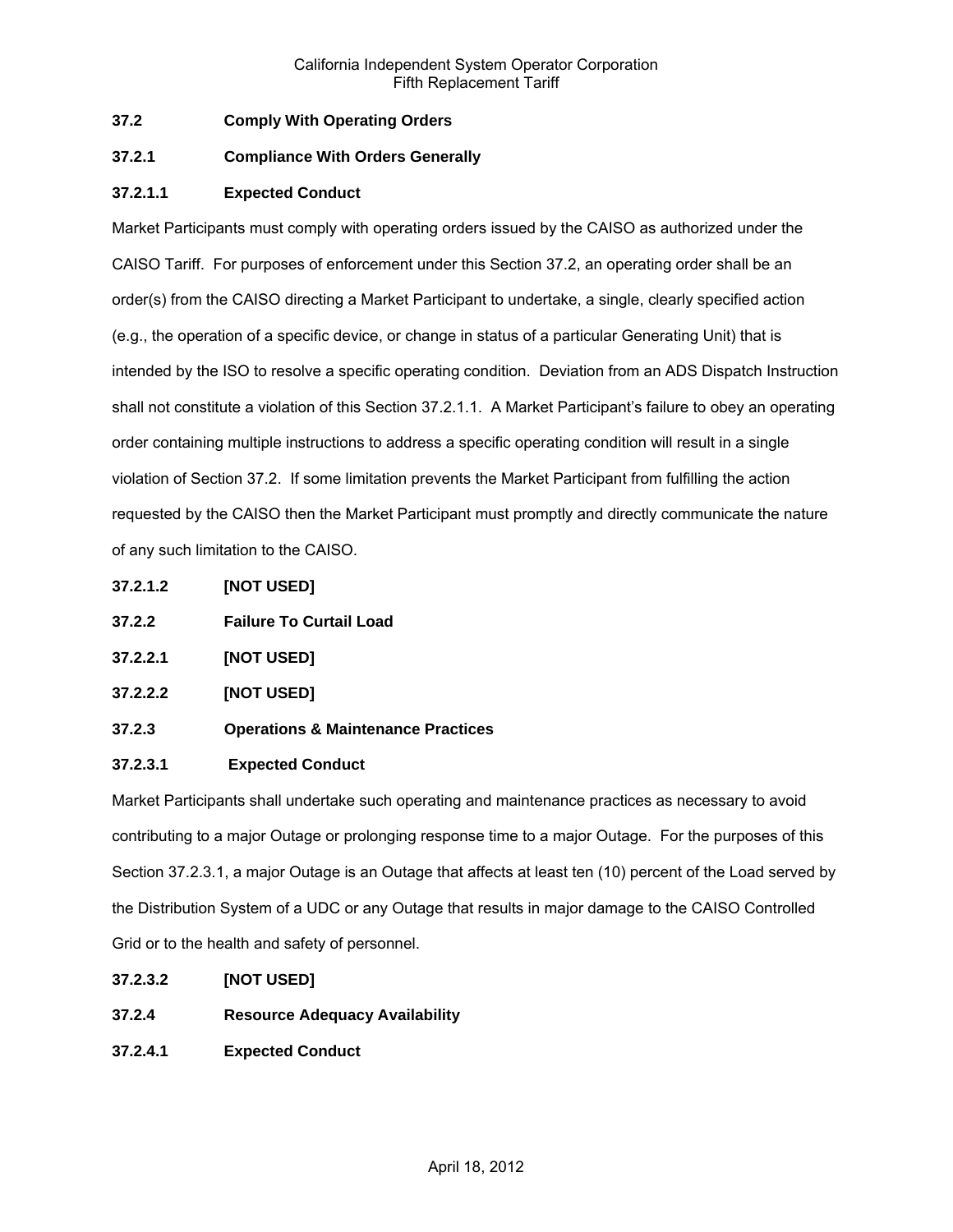Subject to Section 40 a Market Participant shall start a Generating Unit listed as a Resource Adequacy Resource and bring it on-line and/or available consistent with a DAM or RUC commitment or Real-Time Dispatch Instructions and once started up, shall not shut down a Generating Unit listed as a Resource Adequacy Resource in a manner that is inconsistent with a DAM or RUC commitment or Real-Time Dispatch Instructions, unless the CAISO releases the Generating Unit after the RUC process is completed, or a derate or Outage prevents the Generating Unit from being on-line and available.

- **37.2.4.2 [NOT USED]**
- **37.2.5 [NOT USED]**
- **37.2.6 [NOT USED]**
- **37.3 Submit Feasible Bids And Submissions To Self-Provide**
- **37.3.1 Bidding Generally**

## **37.3.1.1 Expected Conduct**

Market Participants must submit Bids for Energy, RUC Capacity and Ancillary Services and Submissions to Self-Provide an Ancillary Service from resources that are reasonably expected to be available and capable of performing at the levels specified in the Bid, and to remain available and capable of so performing based on all information that is known to the Market Participant or should have been known to the Market Participant at the time of submission. HASP Intertie Schedules for import or export Energy are not subject to the foregoing requirement, but failure to deliver on such HASP Intertie Schedules can be subject to referral by DMM under Section 11.1, Appendix P where the failure to deliver is suspected to be a Market Violation.

#### **37.3.1.2 [NOT USED]**

## **37.3.2 Exceptions**

The submission of a Bid or of a Submission to Self-Provide Ancillary Services that causes, or that the CAISO expects to cause Congestion shall not, by itself, constitute a violation of Section 37.3.1.

- **37.4 Comply With Availability Reporting Requirements**
- **37.4.1 Reporting Availability**
- **37.4.1.1 Expected Conduct**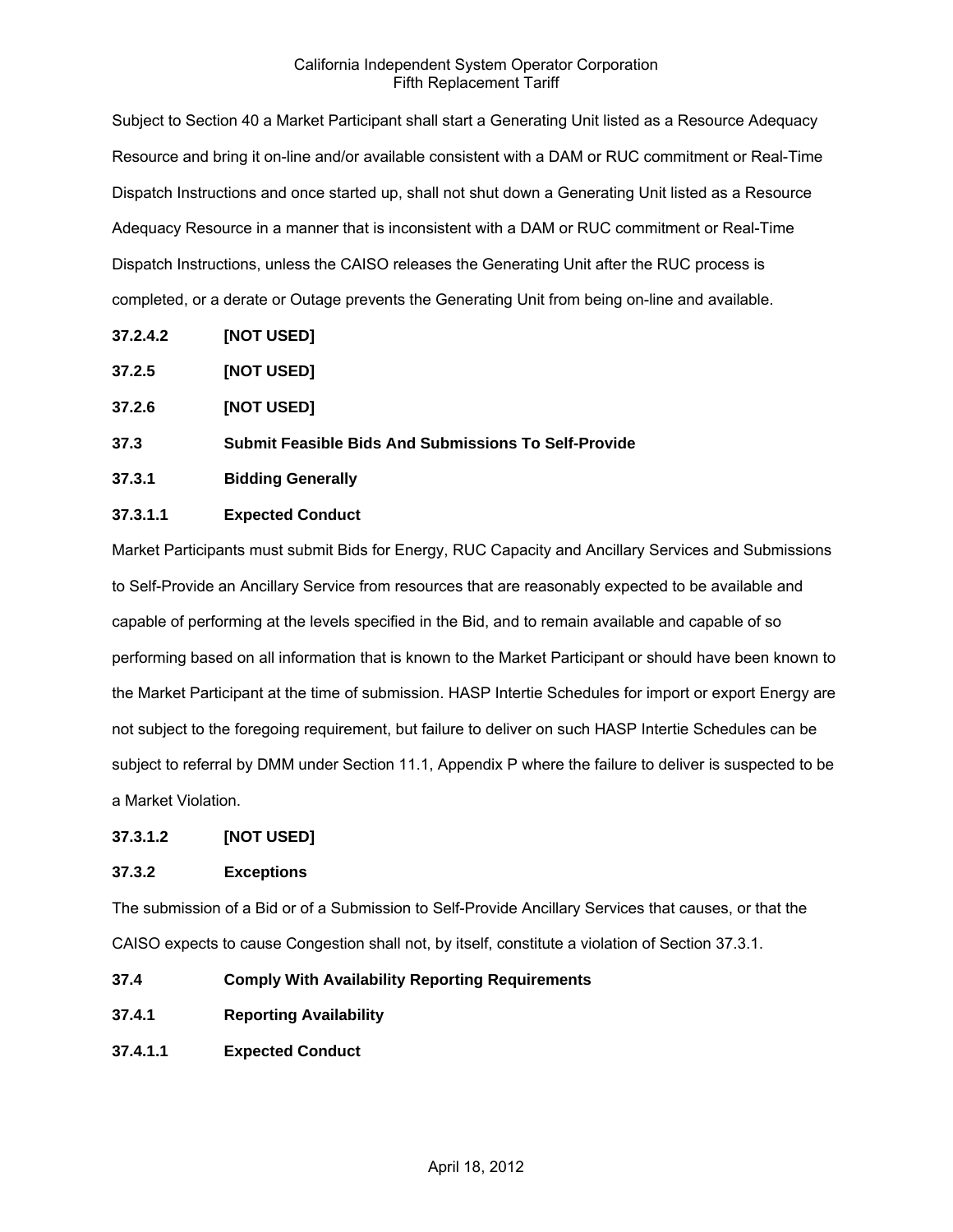A Market Participant shall notify the CAISO Control Center of any Outage reportable pursuant to Section 9.3.10.3.1 of a Generating Unit subject to Section 4.6 within sixty (60) minutes after the Outage is discovered.

## **37.4.1.2 Sanctions**

A "violation" for purposes of this Section shall mean each failure to notify the CAISO Control Center about an Outage of a Generating Unit within sixty (60) minutes after the Outage is discovered, as required by Section 37.4.1, except that (a) for each Generating Unit, the first such failure in a calendar month shall not constitute a violation, and (b) for each Generating Unit, multiple failures in the same calendar day shall constitute a single violation. The Sanctions for a violation of Section 37.4.1 shall be as follows:

- (a) for each Generating Unit that is the subject of a violation, the Sanction for the first violation in a calendar month shall be a warning letter;
- (b) for each Generating Unit that is the subject of a violation, the Sanction for the second and subsequent violations in a calendar month will be a financial penalty, as follows:
	- (i) if the Generating Unit has not been the subject of a financial penalty for a previous violation within twelve (12) months of the instant violation, the Sanction will be \$1,000;
	- (ii) if the Generating Unit has been the subject of one financial penalty for a previous violation within twelve (12) months of the instant violation, the Sanction will be \$2,000;
	- (iii) if the Generating Unit has been the subject of two or more financial penalties for previous violations within twelve (12) months of the instant violation, the Sanction will be \$5,000.

# **37.4.2 Scheduling And Final Approval Of Outages**

## **37.4.2.1 Expected Conduct**

A Market Participant shall not undertake an Outage except as approved by the CAISO Outage Coordination Office in accordance with Section 9.3.2, Section 9.3.9, and Section 9.3.6.6. A Market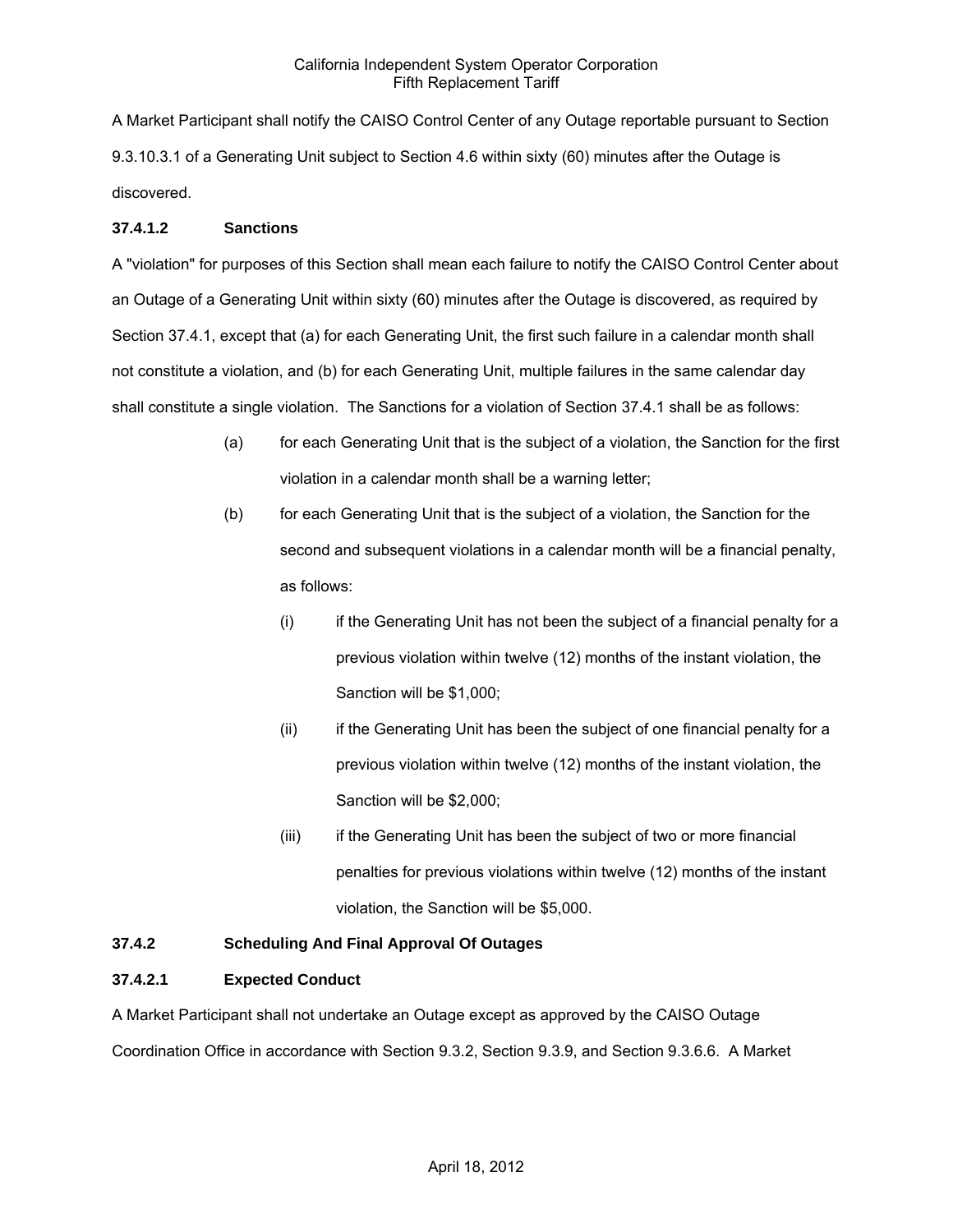Participant shall not commence any Outage without obtaining final approval from the CAISO Control Center in accordance with Sections 9.3.9 and 9.3.10.

### **37.4.2.2 Sanctions**

The Sanctions for a violation of Section 37.4.2 shall be as follows: for the first violation within a rolling twelve (12) month period, \$5,000; for subsequent violations within a rolling twelve (12) month period, \$10,000. A "violation" shall mean each Outage undertaken for which all required approvals were not obtained.

### **37.4.3 Explanation Of Forced Outages**

### **37.4.3.1 Expected Conduct**

As required by Section 9.3.10.6, a Market Participant must provide a detailed explanation of a Forced Outage within two (2) Business Days after the Operator initially notifies the CAISO pursuant to Section 9.3.10.3.1 of the change in maximum output capability. To enable the CAISO to review the explanation submitted by the Operator and to prepare a report on the Forced Outage, the CAISO may request that the Market Participant submit additional information regarding the Forced Outage. An Operator must provide information requested by the CAISO within four (4) Business Days of the CAISO's request for the submission of additional information regarding the Forced Outage.

#### **37.4.3.2 Sanctions**

The Sanction for failing to provide an explanation of Forced Outage within the deadline established in Section 37.4.3.1 and Section 9.3.10.6 shall be \$500 per day for each day the explanation is late. The Sanction for failing to provide a response to a request for additional information regarding the Forced Outage within the deadline established in the request for additional information shall be as specified in Section 37.6.1.

#### **37.4.4 Enhancements And Exceptions**

Except as otherwise specifically provided, penalty amounts shall be tripled for any violation of Section 37.4.1 through Section 37.4.3 that occurs during a CAISO System Emergency. Violations of the above rules that result in circumstances in which an Uninstructed Deviation Penalty under Section 11.23 is assessed shall not be subject to Sanction under this Section. 37.4.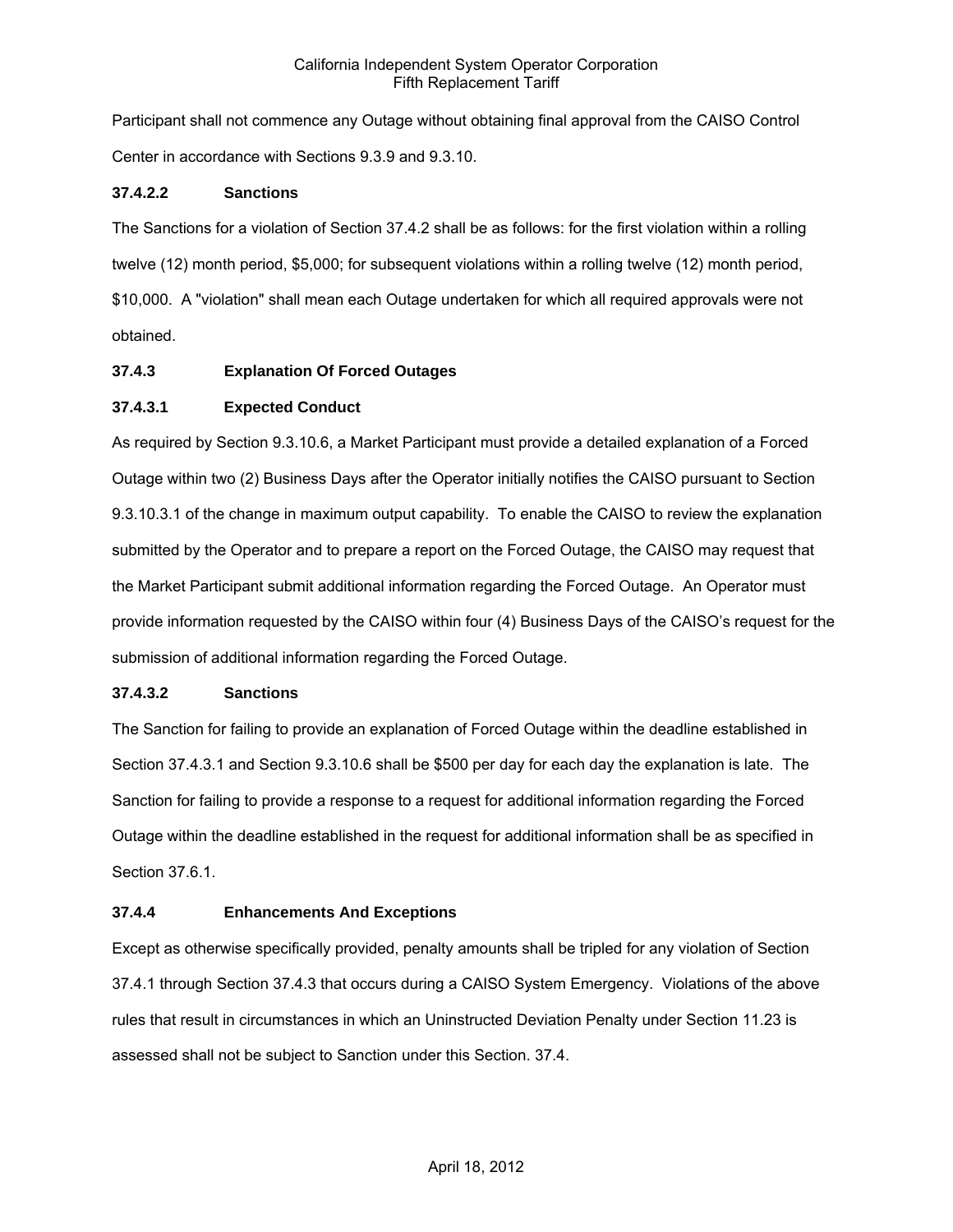- **37.5 Provide Factually Accurate Information**
- **37.5.1 [NOT USED]**
- **37.5.1.2 [NOT USED]**
- **37.5.2 Inaccurate or Late Actual SQMD**

### **37.5.2.1 Expected Conduct**

Market Participants shall provide complete and accurate Settlement Quality Meter Data for each Trading Hour and shall correct any errors in such data no later than forty-eight (48) Business Days after the Trading Day (T+48B). Failure either to submit complete and accurate Actual Settlement Quality Meter Data or to replace Estimated Settlement Quality Meter Data with complete and accurate Actual Settlement Quality Meter Data by T+48B is late Actual Settlement Quality Meter Data and shall be a violation of this rule. The failure to provide complete and accurate Actual Settlement Quality Meter Data, as required by Section 10.3.6 that causes an error to exist in such Settlement Quality Meter Data after forty-eight (48) Business Days after the Trading Day (T+48B) shall be a violation of this rule. Scheduling Coordinators that fail to submit Scheduling Coordinator Estimated Settlement Quality Meter Data that is complete and based on a good faith estimate that reasonably represents Demand and/or Generation quantities for each Settlement Period as required by Section 10 shall be a violation of this rule and may be referred to DMM for investigation.

## **37.5.2.2 Sanctions**

Violations under this Section 37.5.2 shall be subject to Sanction described in Section 37.11.

## **37.5.2.3 Disposition of Sanction Proceeds**

For purposes of redistributing collected market adjustments, any amounts collected under this provision shall be applied first to those parties affected by the conduct. Any excess amounts shall be disposed of as set forth in Section 37.9.4.

- **37.6 Provide Information Required By CAISO Tariff**
- **37.6.1 Required Information Generally**

## **37.6.1.1 Expected Conduct**

Except as provided below in Section 37.6.4 (Review by FERC), all information that is required to be submitted to the CAISO under the CAISO Tariff must be submitted by the specified deadline. For the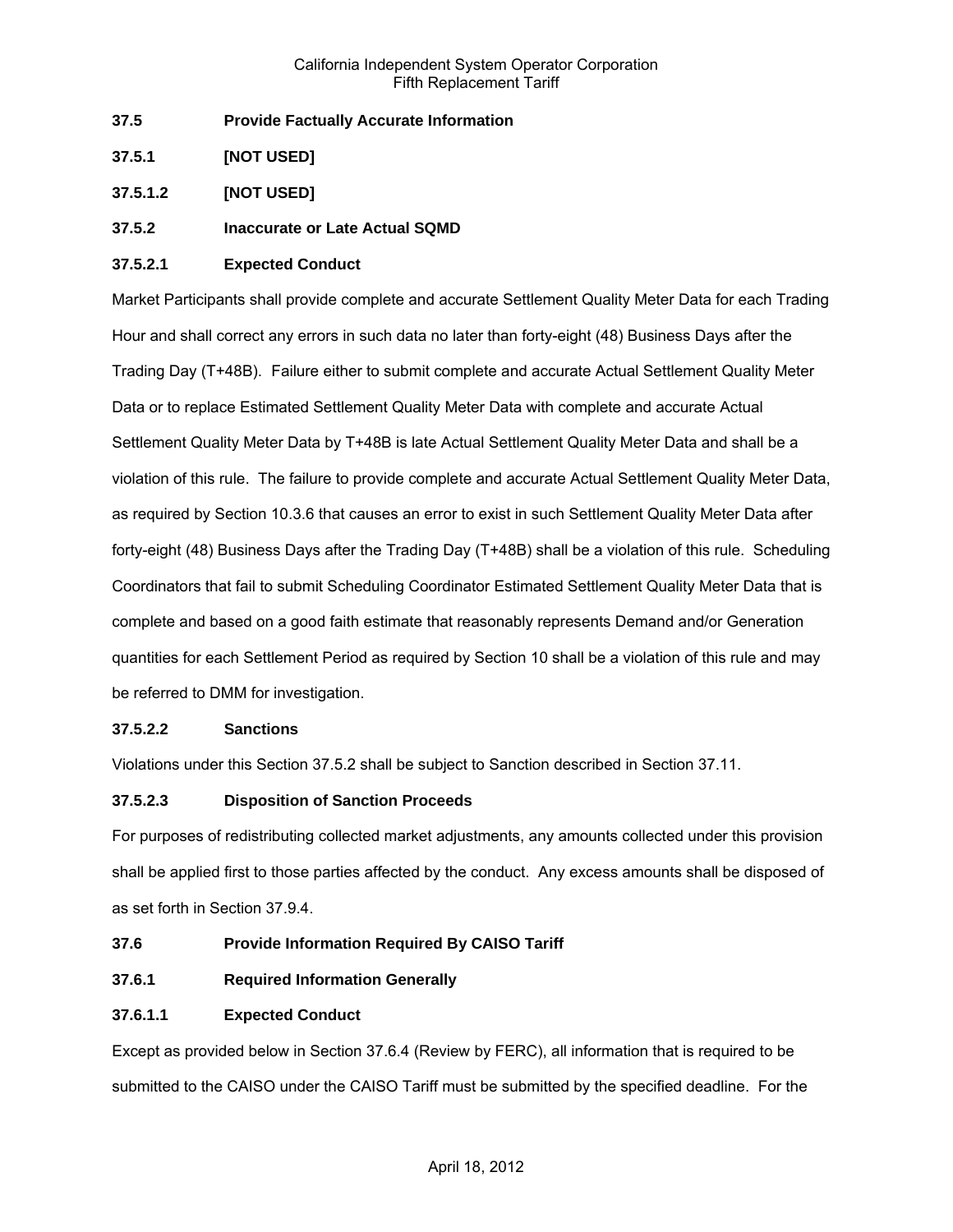purposes of this Section 37.6.1.1, the specified deadline is either the deadline established directly in the CAISO Tariff or, where the CAISO Tariff does not establish a specific deadline, by the deadline that the CAISO has authority to establish under the CAISO Tariff.

### **37.6.1.2 Sanctions**

Except as otherwise provided below, in Section 37.6.2 and Section 37.6.3, the Sanction for a violation of Section 37.6.1.1 shall be \$500 for each day that the required information is late.

## **37.6.2 Investigation Information**

## **37.6.2.1 Expected Conduct**

Except as provided below in Section 37.6.4 (Review by FERC), Market Participants must submit information in response to a written request by the CAISO for information requested in the course of an investigation authorized by the CAISO by the deadline established in the request by the CAISO.

# **37.6.2.2 Sanctions**

The Sanction for a violation of Section 37.6.2 shall be as follows: for the first violation in a rolling twelve (12) month period, \$1000/day; for the second violation in a rolling twelve (12) month period, \$2000/day; for the third and subsequent violations in a rolling twelve (12) month period, \$5000/day. For purposes of this subsection, a violation shall be each failure to provide a full response to a written request and the Sanction shall be determined from the date that the response was due until a full response to the request is received.

## **37.6.3 Audit Materials**

## **37.6.3.1 Expected Conduct**

Except as provided below in Section 37.6.4 (Review by FERC), Market Participants shall comply with the CAISO's audit and/or test procedures authorized pursuant to Section 10.3.10, and further shall perform and submit an annual self-audit as required by the procedures the ISO establishes pursuant to Section 10.3.10, including procedures established relating to the deadline for submitting the required audit.

## **37.6.3.2 Sanctions**

For failure to submit an audit report as required by Section 10.3.10.1, the Sanction shall be \$1000/day until such report is received by the CAISO. For all other violations of this rule the Sanctions shall be as follows: for the first violation in a rolling twelve (12) month period, \$1000/day; for the second violation in a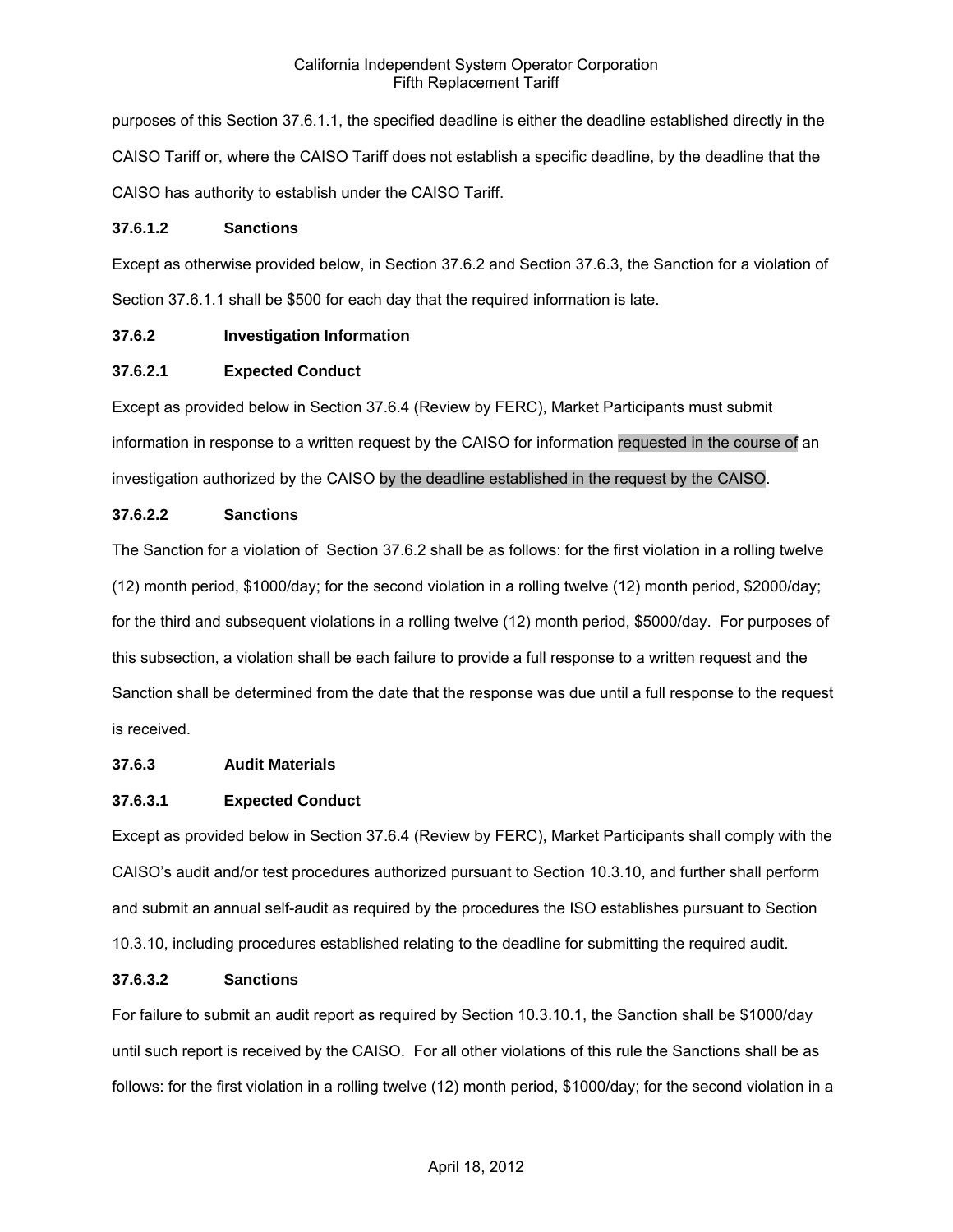rolling twelve (12) month period, \$2000/day; for the third and subsequent violations in a rolling twelve (12) month period, \$5000/day. For purposes of this subsection, a "violation" shall be each failure to provide all information required under the audit or test, from the date that the information was due until all required information is received by the CAISO.

## **37.6.4 Review By FERC**

A Market Participant who objects to an information, audit or test obligation that is enforceable under Section 37.6.1, Section 37.6.2 or Section 37.6.3 above shall have the right immediately (and in all events, no later than the due date for the information) to seek review of the obligation with FERC. In the event that such review is sought, the time for submitting the response or other information to the CAISO shall be tolled until FERC resolves the issue.

## **37.7 [NOT USED]**

## **37.8 Process For Investigation And Enforcement**

## **37.8.1 Purpose; Scope**

The provisions of this Section 37.8 set forth the procedures by which the CAISO will independently investigate potential violations of the Rules of Conduct and administer enforcement activities. Except as hereinafter provided the provisions of this section apply to the Rules of Conduct set forth in Sections 37.2 through 37.6.

## **37.8.2 Referrals To FERC**

Section 37.2.1, Section 37.2.3, Section 37.2.4, and Section 37.3.1 shall be enforced by FERC, in accordance with FERC's rules and procedures. Pursuant to Section 11 of Appendix P, DMM shall refer suspected violations of Section 37.2.1, Section 37.2.3, Section 37.2.4, and Section 37.3.1 to FERC. For violations of this Section 37 that are enforced by FERC, Section 37.8.3, Section 37.8.4, Section 37.8.5, Section 37.8.6, Section 37.8.7, Section 37.8.8, Section 37.8.9, and Section 37.8.10 shall not apply to any investigation DMM may conduct of a suspected Market Violation to FERC.

## **37.8.3 Investigation**

The CAISO shall conduct a reasonable investigation seeking available facts, data, and other information relevant to the potential Rules of Conduct violation.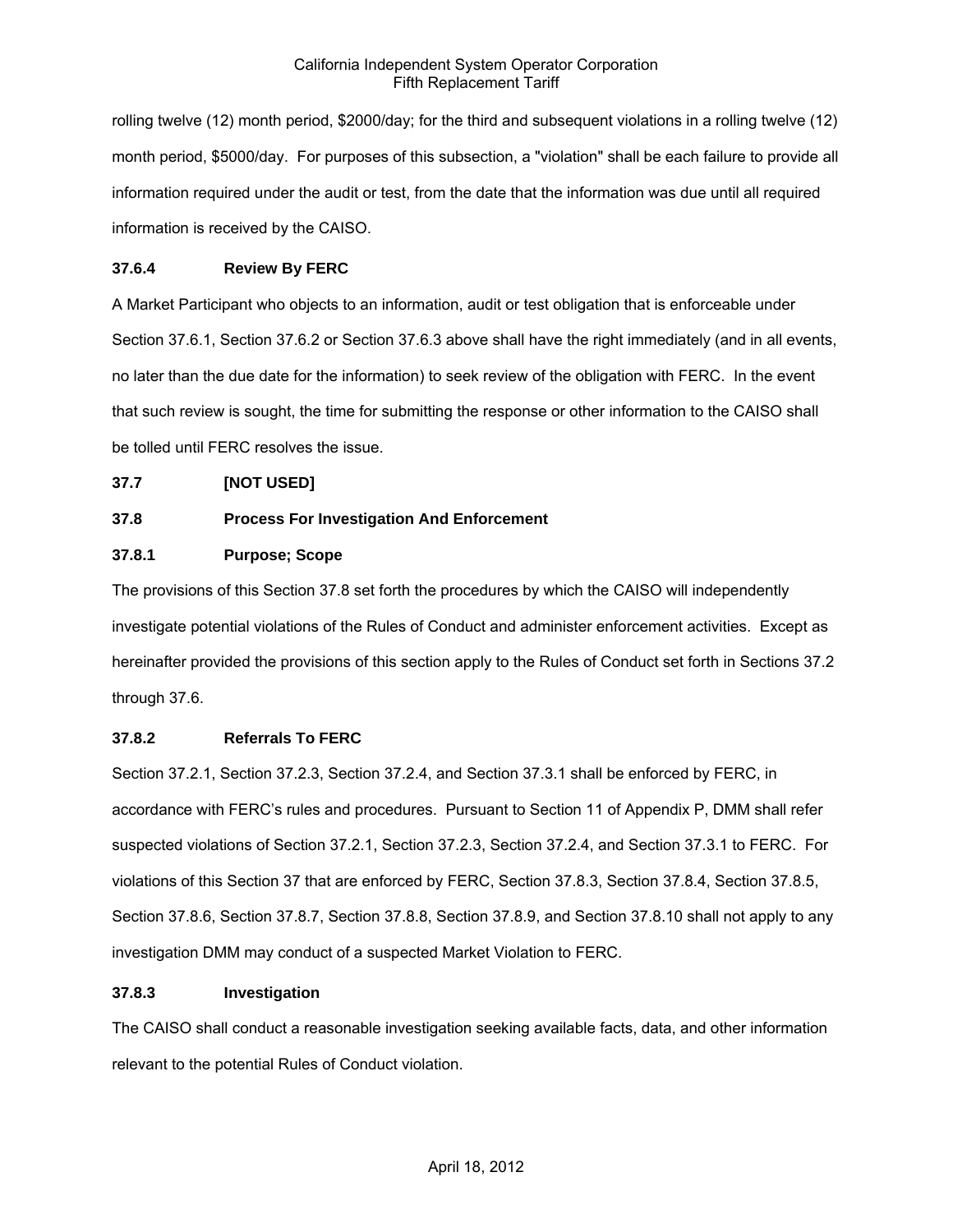### **37.8.4 Notice**

The CAISO shall provide notice of the investigation in sufficient detail to allow for a meaningful response to the Scheduling Coordinator and, as limited below, to all Market Participants the Scheduling Coordinator represents that are the subject(s) of the investigation. The CAISO shall contact the Market Participant(s) that may be involved, so long as the CAISO has sufficient objective information to identify and verify the role of the Market Participant(s) in the potential Rules of Conduct violation. Such Market Participant(s) will likely have an existing contractual relationship with the CAISO (e.g., UDC, MSS, CAISO Metered Entity, Participating Transmission Owner, Participating Generator, Participating Load, or Demand Response Provider).

## **37.8.5 Opportunity To Present Evidence**

The CAISO shall provide an opportunity to the Market Participant(s) that are the subject(s) of the investigation to present any issues of fact or other information relevant to the potential Rules of Conduct violation being investigated. The CAISO shall consider all such information or data presented.

## **37.8.6 Results Of Investigation**

The CAISO shall notify the Market Participant(s) that are the subject(s) of the investigation of the results of the investigation. The Market Participant(s) shall have thirty (30) days to respond to the findings of the CAISO before the CAISO makes a determination of whether a Sanction is required by this CAISO Tariff.

## **37.8.7 Statement Of Findings And Conclusions**

Where the investigation results in a Sanction, the CAISO shall state its findings and conclusions in writing, and will make such writing available to the Scheduling Coordinator and, as provided in Section 37.8.4, to the Market Participant(s) that are the subject(s) of the investigation.

## **37.8.8 Officer Representative**

Where an investigation results in a Sanction by the CAISO, the CAISO shall direct its notice of such result to a responsible representative of the Scheduling Coordinator and, as provided in Section 37.8.4, to the Market Participant(s) that are the subject(s) of the investigation at the officer level.

## **37.8.9 Record Of Investigation**

Where an investigation results in a Sanction, the CAISO will maintain a record of the investigation until its decision has been finally reviewed, if review is sought, or until the period for seeking review has expired.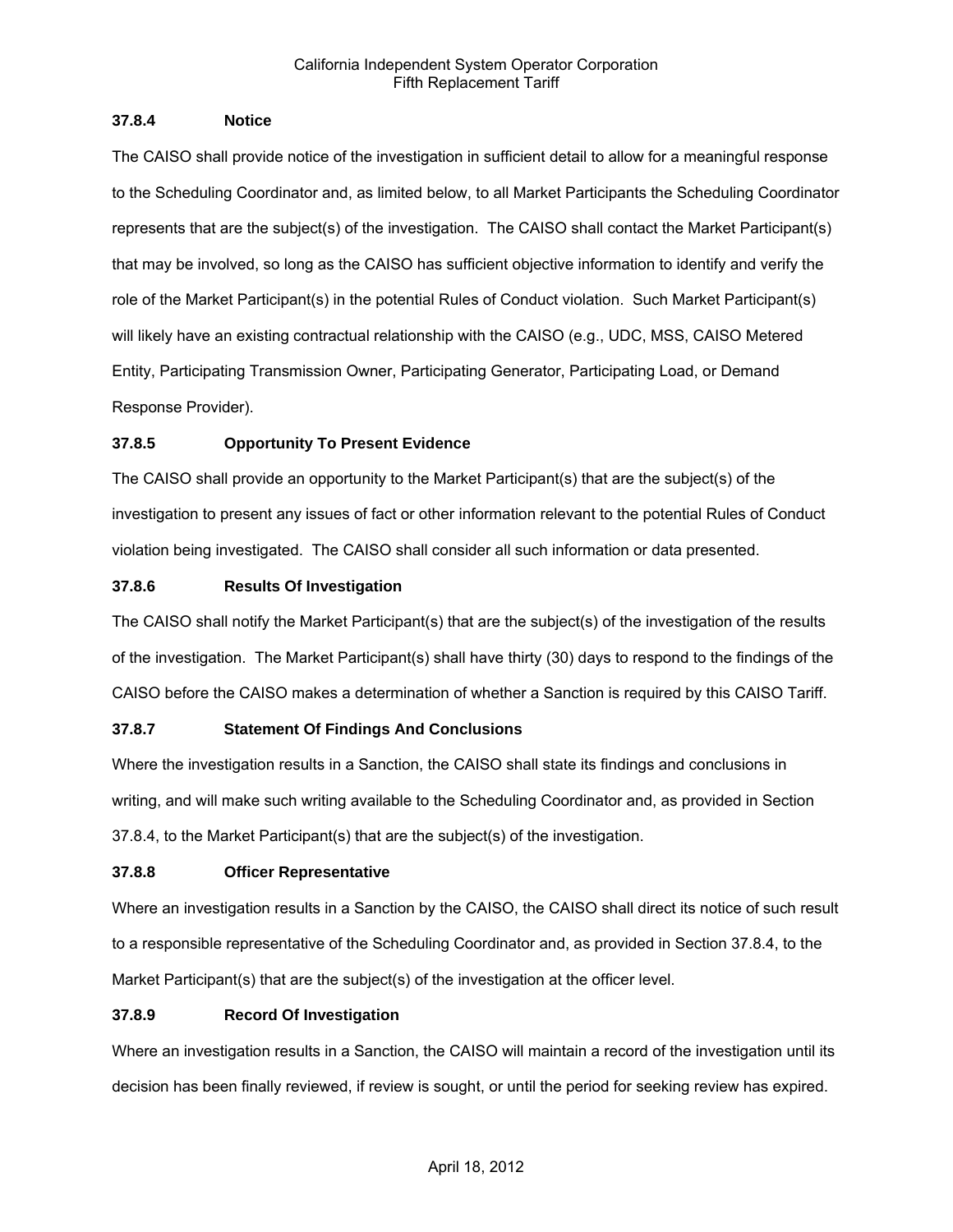### **37.8.10 Review Of Determination**

A Market Participant that receives a Sanction may obtain immediate review of the CAISO's determination by directly appealing to FERC, in accordance with FERC's rules and procedures. In such case, the applicable Scheduling Coordinator shall also dispute the Recalculation Settlement Statement containing the financial penalty, in accordance with Section 11. The Recalculation Settlement Statement dispute and appeal to FERC must be made in accordance with the timeline for raising disputes specified in Section 11.29.8. The penalty will be tolled until FERC renders its decision on the appeal. The disposition by FERC of such appeal shall be final, and no separate dispute of such Sanction may be initiated under Section 13, except as provided in Section 37.9.3.4. For the purpose of applying the time limitations set forth in Section 37.10.1, a Sanction will be considered assessed when it is included on a Recalculation Settlement Statement, whether or not the CAISO accepts a Scheduling Coordinator's dispute of such Recalculation Settlement Statement pending resolution of an appeal to FERC in accordance with this section or Section 37.9.3.3.

### **37.9 Administration Of Sanctions**

#### **37.9.1 Assessment; Waivers And Adjustments**

Penalty amounts for violation of these Rules of Conduct shall be calculated as specified in Section 37.4.1.2, Section 37.4.2.2, Section 37.4.3.2, Section 37.4.4, Section 37.5.2.2, Section 37.6.1.2, Section 37.6.2.2, and Section 37.6.3.2.

- **37.9.2 [NOT USED]**
- **37.9.2.1 [NOT USED]**
- **37.9.2.2 [NOT USED]**
- **37.9.2.3 [NOT USED]**
- **37.9.2.4 [NOT USED]**
- **37.9.2.5 [NOT USED]**
- **37.9.2.6 [NOT USED]**
- **37.9.3 Settlement**
- **37.9.3.1 Settlement Statements**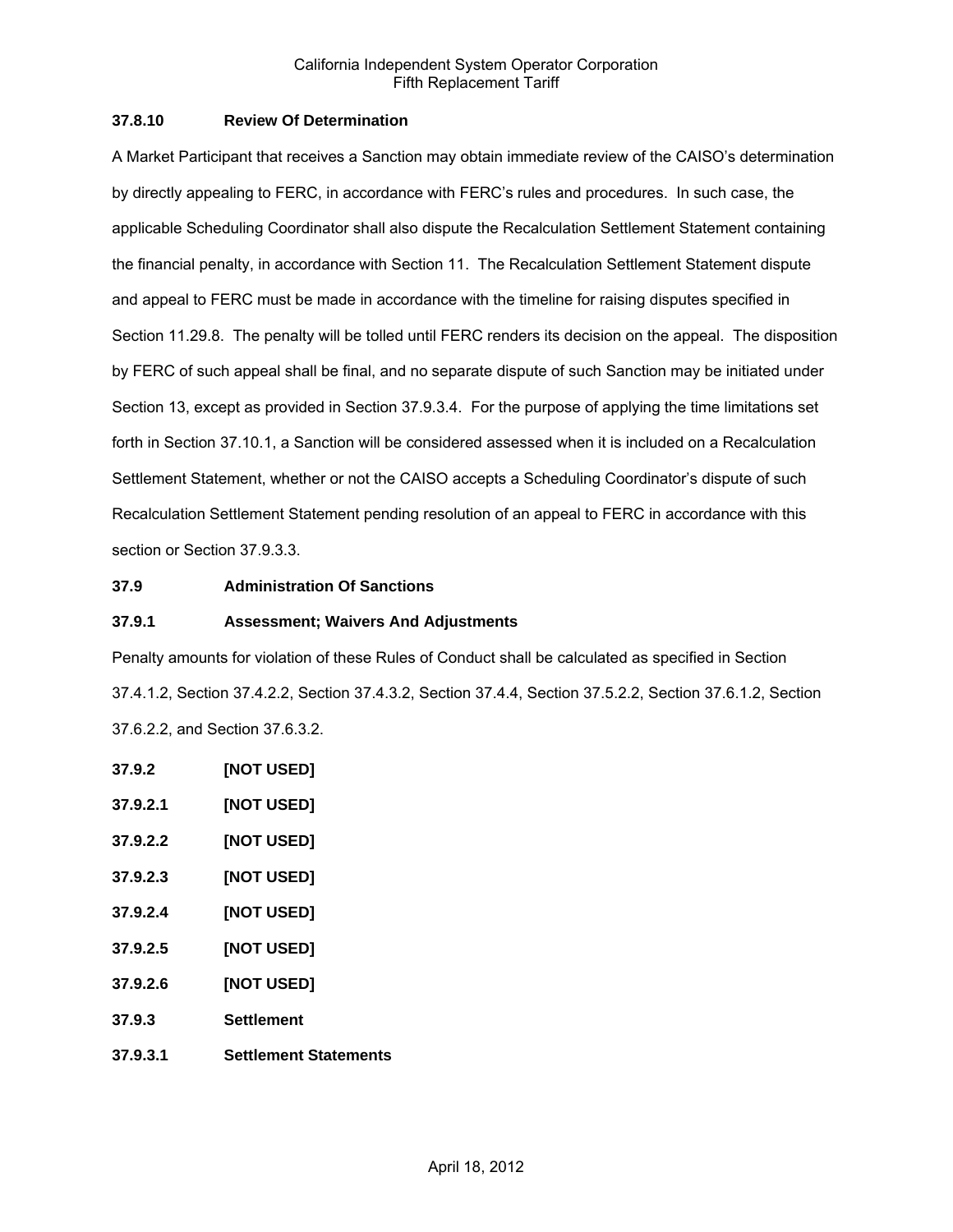The CAISO will administer any penalties issued under this Section 37 through Recalculation Settlement Statements, as relevant, issued to the responsible Scheduling Coordinator by the CAISO. Before invoicing a financial penalty through the Settlement process, the CAISO will provide a description of the penalty to the responsible Scheduling Coordinator and all Market Participants the Scheduling Coordinator represents that are liable for the penalty, when the CAISO has sufficient objective information to identify and verify responsibility of such Market Participants. The description shall include the identity of the Market Participant that committed the violation and the amount of the penalty.

#### **37.9.3.2 Payment**

Except as provided in Section 37.8.10 or Section 37.9.3.3 below, the Scheduling Coordinator shall be obligated to pay all penalty amounts reflected on Settlement Statements to the CAISO pursuant to the CAISO's Settlement process, as set forth in Section 11.

#### **37.9.3.3 Other Responsible Party**

Where a party or parties other than the Scheduling Coordinator is responsible for the conduct giving rise to a penalty reflected on a Settlement Statement, and where the Scheduling Coordinator bears no responsibility for the conduct, such other party or parties ultimately shall be liable for the penalty. Under such circumstances, the Scheduling Coordinator shall use reasonable efforts to obtain payment of the penalty from the responsible party(ies) and to remit such payment to the CAISO in the ordinary course of the Settlement process. In the event that the responsible party(ies) wish to dispute the penalty, or the Scheduling Coordinator otherwise is unable to obtain payment from the responsible parties, the Scheduling Coordinator shall notify the CAISO and dispute the Settlement Statement. The CAISO promptly shall notify FERC. If the CAISO finds that a Market Participant separate from the Scheduling Coordinator that is unable to obtain payment from the responsible party(ies) is solely responsible for a violation, the Scheduling Coordinator that is unable to obtain payment may net its payment of its Invoice amount by the amount of the penalty in question. The CAISO may refuse to offer further service to any responsible party that fails to pay a penalty, unless excused under the terms of the CAISO Tariff, by providing notice of such refusal to the Scheduling Coordinator. Following such notice, the Scheduling Coordinator shall be liable for any subsequent penalties assessed on account of such responsible party.

**37.9.3.4 [NOT USED]**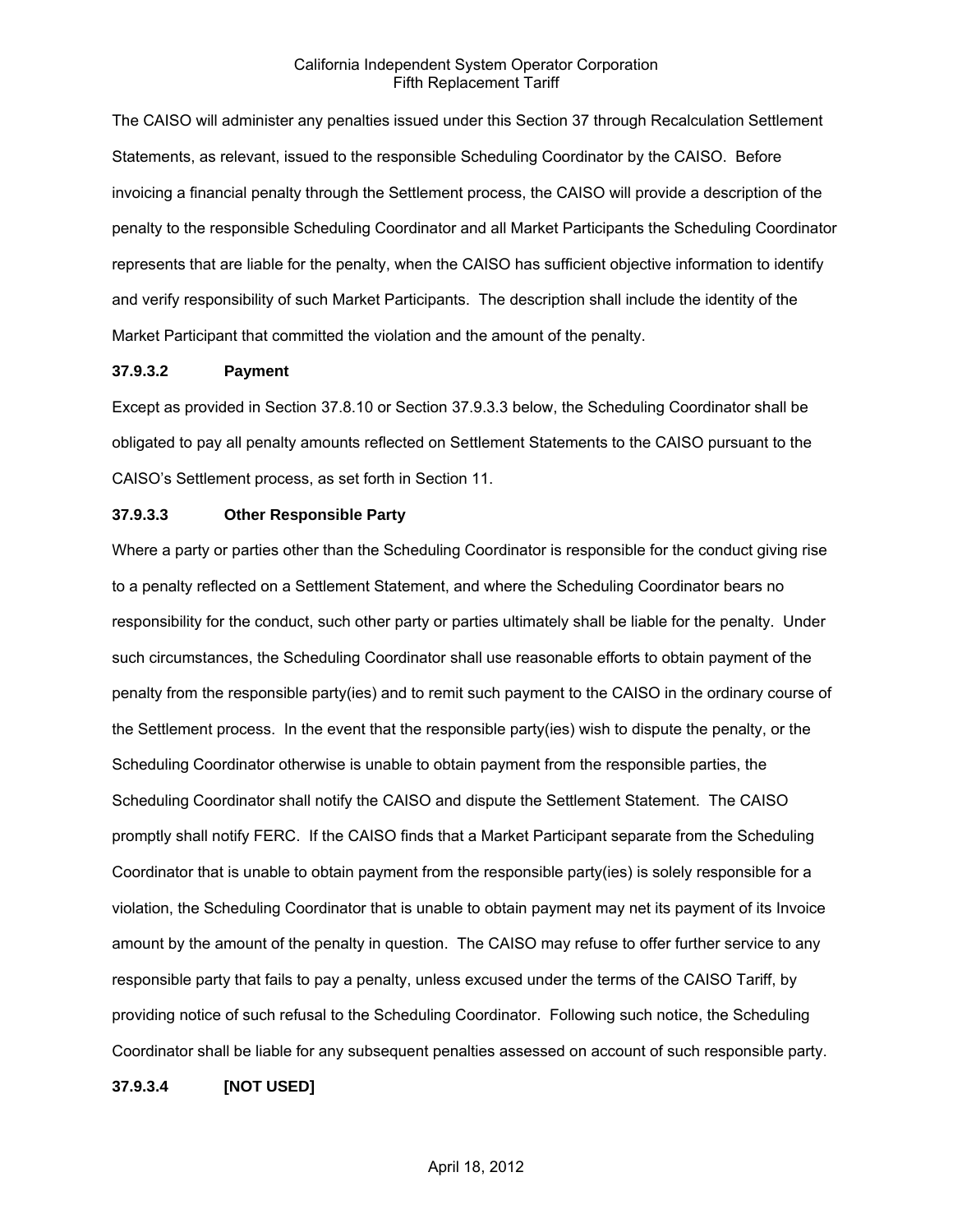### **37.9.4 Disposition Of Proceeds**

The CAISO shall collect penalties assessed pursuant to this Section 37.9 and deposit such amounts in an interest bearing trust account. After the end of each calendar year, the CAISO shall distribute the penalty amounts together with interest earned through payments to Scheduling Coordinators as provided herein. For the purpose of this Section 37.9.4, "eligible Market Participants" shall be those Market Participants that were not assessed a financial penalty pursuant to this Section 37 during the calendar year. Each Scheduling Coordinator that paid GMC during the calendar year will identify, in a manner to be specified by the CAISO, the amount of GMC paid by each Market Participant for whom that Scheduling Coordinator provided service during that calendar year. The total amount assigned to all Market Participants served by that Scheduling Coordinator in such calendar year (including the Scheduling Coordinator itself for services provided on its own behalf), shall equal the total GMC paid by that Scheduling Coordinator.

The CAISO will calculate the payment due each Scheduling Coordinator based on the lesser of the GMC actually paid by all eligible Market Participants represented by that Scheduling Coordinator, or the product of a) the amount in the trust account, including interest, and b) the ratio of the GMC paid by each Scheduling Coordinator for eligible Market Participants, to the total of such amounts paid by all Scheduling Coordinators. Each Scheduling Coordinator is responsible for distributing payments to the eligible Market Participants it represented in proportion to GMC collected from each eligible Market Participant.

Prior to allocating the penalty proceeds, the CAISO will obtain FERC's approval of its determination of eligible Market Participants and their respective shares of the trust account proceeds. If the total amount in the trust account to be so allocated exceeds the total GMC obligation of all eligible Market Participants, then such excess shall be treated in accordance with Section 11.29.9.6.3.

#### **37.10 Miscellaneous**

## **37.10.1 Time Limitation**

An investigation of events potentially subject to Sanction by the CAISO under this Section 37 must be commenced within ninety (90) days of discovery of the events. Sanctions may be assessed under this Section 37 up to one year after discovery of the events constituting the violation, but no later than three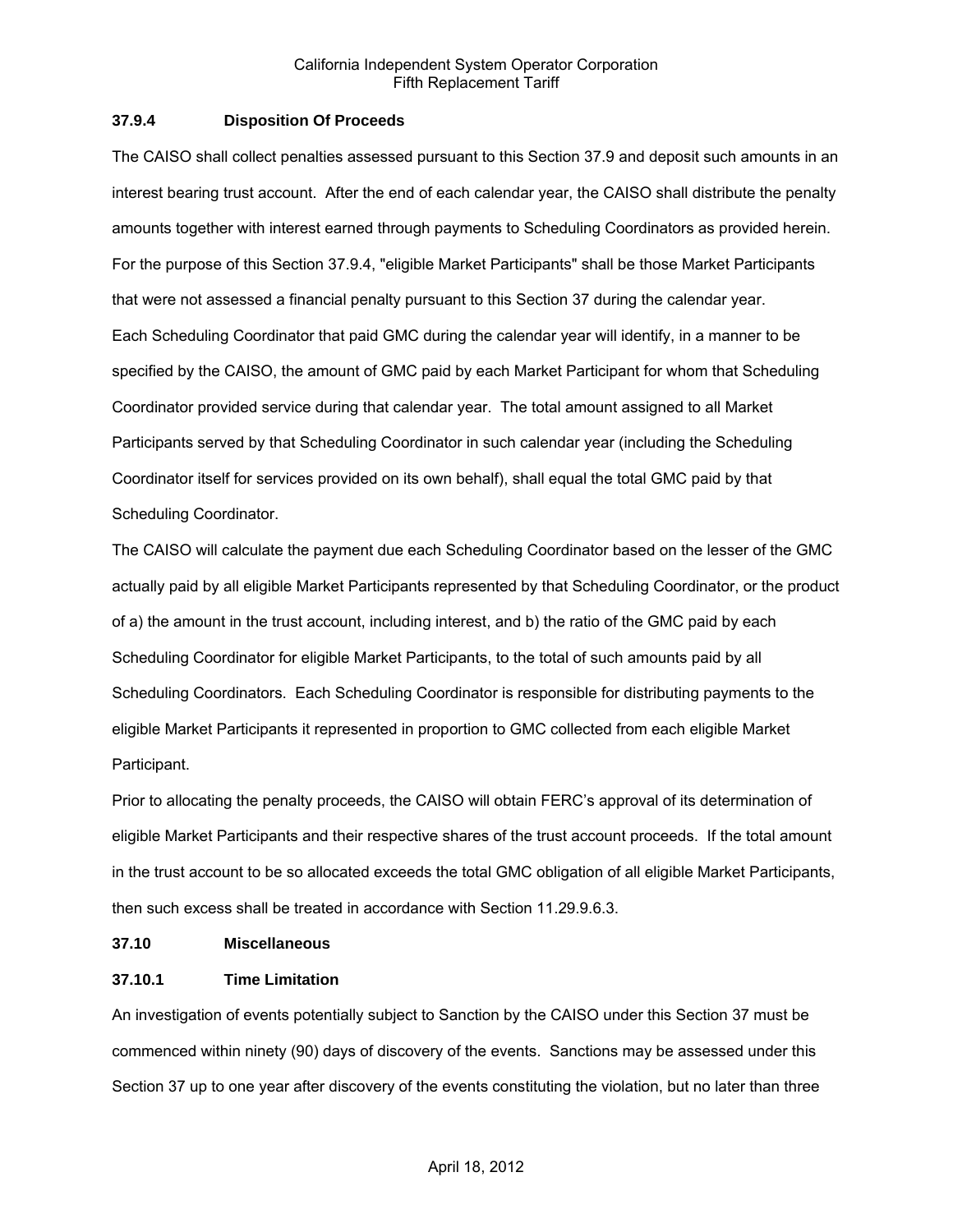years after the date of the violation. Nothing in this section shall limit the rights or liabilities of any party under any other provision of applicable laws, regulations or tariff provisions.

### **37.10.2 No Limitation On Other Rights**

Nothing contained in this Section 37 shall limit the ability of the CAISO to collect information from Market Participants or to establish new provisions pursuant to Section 15.

### **37.11 Method For Calculating Penalties**

### **37.11.1 Inaccurate or Late Actual SQMD Penalty**

There is no Sanction for the submission of inaccurate or late Actual Settlement Quality Meter Data used for a Recalculation Settlement Statement T+ 12B. However, failure by a Scheduling Coordinator, under a specific SCID, to submit Actual Settlement Quality Meter Data or to replace Estimated Settlement Quality Meter Data with Actual Settlement Quality Meter Data by forty-eight (48) Business Days after the Trading Day (T+48B) for one or more scheduled Resource IDs for a given Trading Day is late Actual Settlement Quality Meter Data and constitutes a Rule of Conduct violation. The Sanction is \$1,000 and the Scheduling Coordinator is required to submit Actual Settlement Quality Meter Data during the period specified in Section 10.3.6.4 for Recalculation Settlement Statement T+9M. Where a Scheduling Coordinator fails to submit Actual Settlement Quality Meter Data or to replace Estimated Settlement Quality Meter Data with Actual Settlement Quality Meter Data by T+48B for at one or more scheduled Resource IDs for a given Trading Day and that Scheduling Coordinator also fails to submit Actual Settlement Quality Meter Data during the period specified in Section 10.3.6.3 for Recalculation Settlement Statement T+9M, then the Scheduling Coordinator shall also be levied a Sanction of \$3,000. The submission by a Scheduling Coordinator of Actual Settlement Quality Meter Data that causes an error to exist in such Actual Settlement Quality Meter Data after T+48B shall constitute inaccurate Actual Settlement Quality Meter Data and is a Rule of Conduct violation. The Sanction is \$1,000. All violations of this Section 37.11.1 shall be found per SCID per Trading Day and all Sanctions assessed under this Section 37 shall be levied per SCID per Trading Day. Accordingly, for any given trade date, one Scheduling Coordinator may be found to have committed multiple violations of, and may be assessed multiple Sanctions under, this Section 37.11.1

## **37.11.2 Inaccurate Actual SQMD Penalty Without Recal. Sett. Stmt.**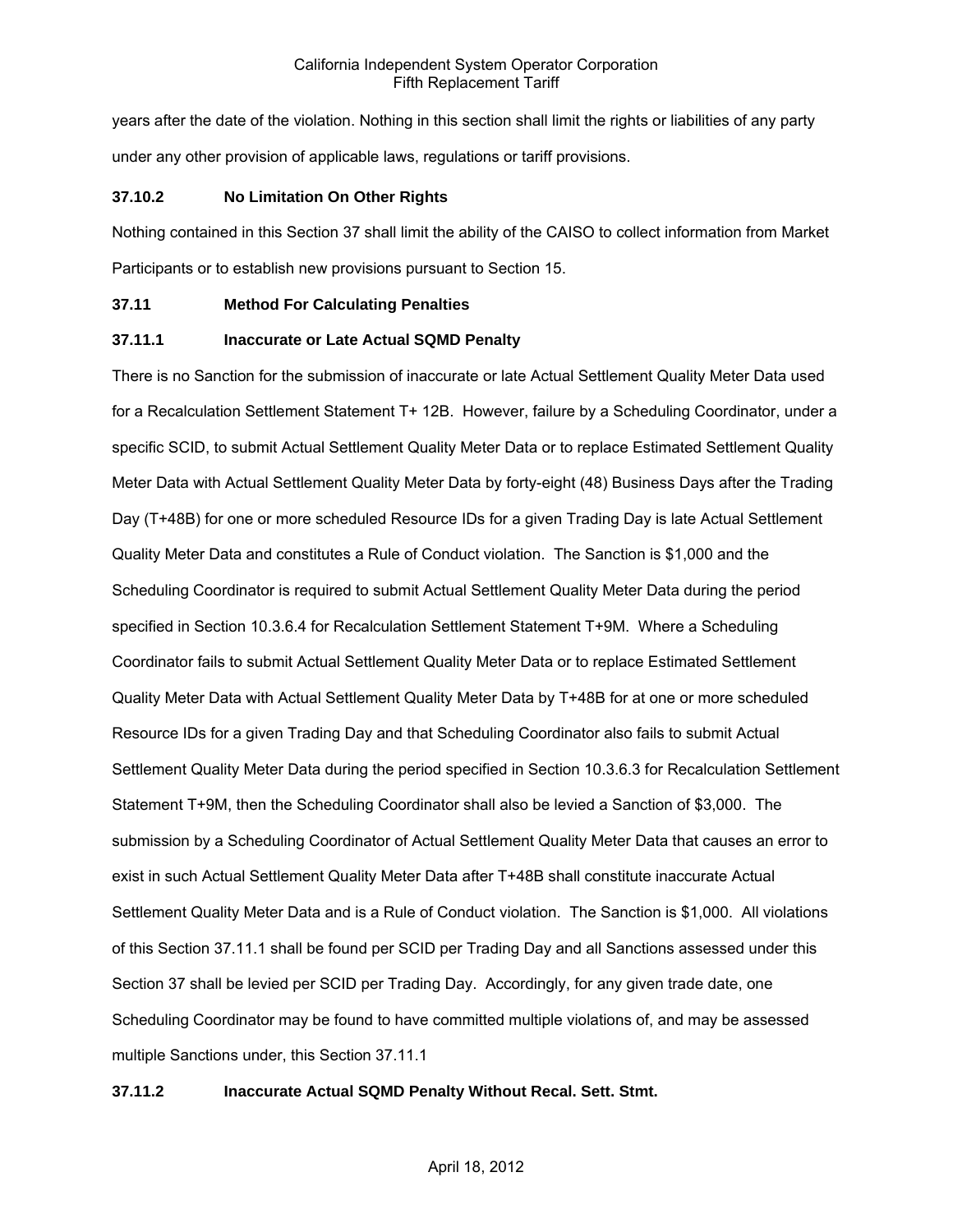If the CAISO does not perform a Recalculation Settlement Statement or re-run, for cases of inaccurate Actual Settlement Quality Meter Data, the penalty will be a market adjustment and a Sanction. The Sanction shall be \$1,000. The market adjustment approximates the financial impact on the market; however, it does not completely reflect all the Settlement consequences of inaccurately submitted Meter Data. The approximated value of the inaccurate Meter Data in question will be calculated and returned to the market based on the average of the pro rata share of Unaccounted for Energy (UFE) charged in the utility Service Area during the period of the inaccurate Meter Data event. If the error is to the detriment of the responsible Scheduling Coordinator (e.g., under-reported Generation or over-reported Demand), and the CAISO does not produce a Recalculation Settlement Statement or perform a re-run, then no market adjustment will be made but the Sanction of \$1,000 still shall be levied.

For the market adjustment, the applicable price will be the greater of: (1) the simple average of the relevant twelve (12) five-minute LMPs for each hour in which inaccurate Meter Data occurred; or (2) \$10/MWh. The LMP used will be the value posted on OASIS for each Trading Hour of the applicable Trading Day.

#### **38. Market Monitoring**

To comply with Commission Order No. 719, P 392, Section 38 has been consolidated with, and moved to, Appendix O (for the MSC) and Appendix P (for DMM). Where a provision in Appendix O or Appendix P is cross-referenced in another section or appendix of this Tariff, the language in Appendix O or Appendix P shall govern in the event of any conflict.

#### **39. Market Power Mitigation Procedures**

#### **39.1 Intent Of CAISO Mitigation Measures; Additional FERC Filings**

These CAISO market power mitigation measures ("Mitigation Measures") are intended to provide the means for the CAISO to mitigate the market effects of any conduct that would substantially distort competitive outcomes in the CAISO Markets while avoiding unnecessary interference with competitive price signals. These Mitigation Measures are intended to minimize interference with an open and competitive market, and thus to permit, to the maximum extent practicable, price levels to be determined by competitive forces under the prevailing market conditions. To that end, the Mitigation Measures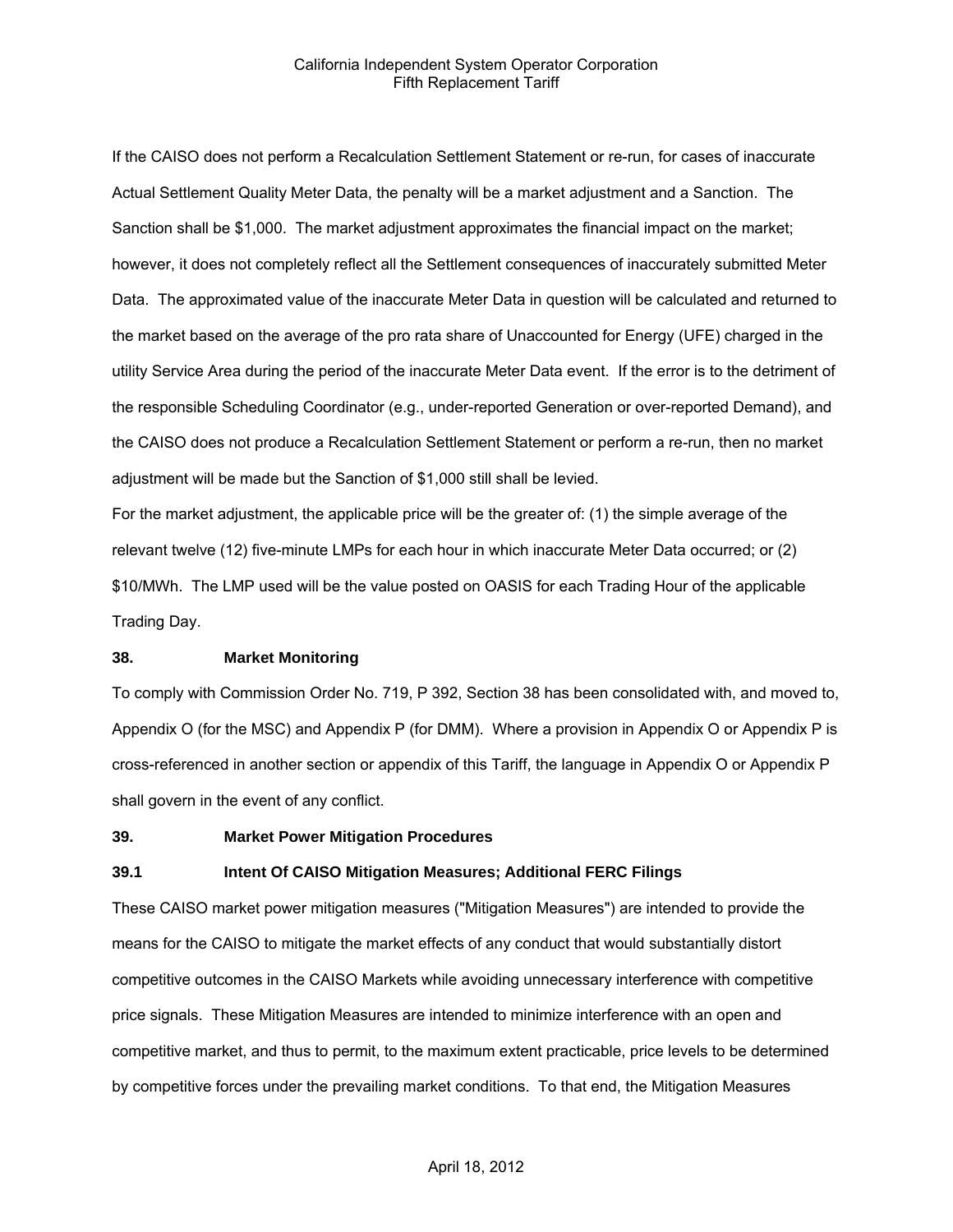authorize the mitigation only of specific conduct identified through explicit procedures specified below. In addition, the CAISO shall monitor the markets it administers for conduct that it determines constitutes an abuse of market power but is not addressed by the market power mitigation procedures specified below. If the CAISO identifies any such conduct, it shall make a filing under Section 205 of the Federal Power Act, 16 U.S.C. § 824d, with FERC requesting authorization to apply appropriate mitigation measures. Any such filing shall identify the particular conduct the CAISO believes warrants mitigation, shall propose a specific mitigation measure for the conduct, and shall set forth the CAISO's justification for imposing that mitigation measure.

#### **39.2 Conditions For The Imposition Of Mitigation Measures**

#### **39.2.1 Conduct Inconsistent With Competitive Conduct**

In general, the CAISO shall consider a Market Participant's conduct to be inconsistent with competitive conduct if the conduct would not be in the economic interest of the Market Participant in the absence of market power. The categories of conduct that are inconsistent with competitive conduct include, but may not be limited to, the four categories of conduct specified in Section 39.3 below.

#### **39.3 Categories Of Conduct That May Warrant Mitigation**

## **39.3.1 Conduct Regarding Bidding, Scheduling Or Facility Operation**

Mitigation Measures may be applied to bidding, scheduling or operation of an Electric Facility or as specified in Section 39.3.1. The following categories of conduct, whether by a single firm or by multiple firms acting in concert, may cause a material effect on prices or generally the outcome of the CAISO Markets if exercised from a position of market power. Accordingly, the CAISO shall monitor the CAISO Markets for the following categories of conduct, and shall impose appropriate Mitigation Measures if such conduct is detected and the other applicable conditions for the imposition of Mitigation Measures are met:

> (1) Physical withholding of an Electric Facility, in whole or in part, that is, not offering to sell or schedule the output of or services provided by an Electric Facility capable of serving a CAISO Market. Such withholding may include, but not be limited to: (i) falsely declaring that an Electric Facility has been forced out of service or otherwise become totally or partially unavailable, (ii) refusing to offer Bids for an Electric Facility when it would be in the economic interest, absent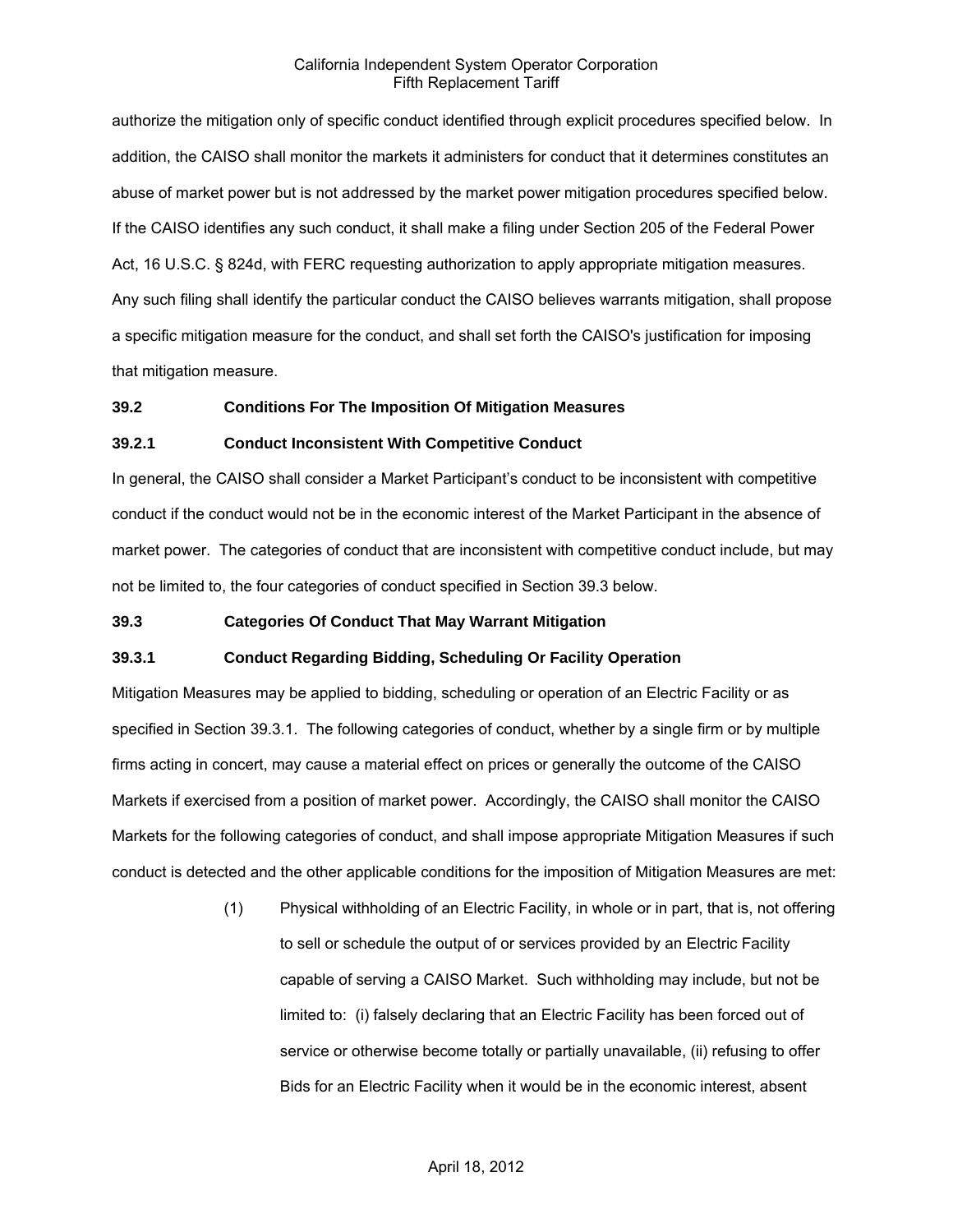market power, of the withholding entity to do so, (iii) declining Bids called upon by the CAISO (unless the CAISO is informed in accordance with established procedures that the relevant resource for which the Bid is submitted has undergone a forced outage or derate), or (iv) operating a Generating Unit in Real-Time to produce an output level that is less than the Dispatch Instruction.

- (2) Economic withholding of an Electric Facility, that is, submitting Bids for an Electric Facility that are unjustifiably high (relative to known operational characteristics and/or the known operating cost of the resource) so that: (i) the Electric Facility is not or will not be dispatched or scheduled, or (ii) the Bids will set LMPs.
- (3) Uneconomic production from an Electric Facility, that is, increasing the output of an Electric Facility to levels that would otherwise be uneconomic in order to cause, and obtain benefits from, a Transmission Constraint.
- (4) Bidding practices that distort prices or uplift charges away from those expected in a competitive market, such as registering Start-Up Cost and Minimum Load Cost data or submitting Bid Costs on behalf of an Electric Facility that are unjustifiably high (relative to known operational characteristics and/or the known operating cost of the resource) or misrepresenting the physical operating capabilities of an Electric Facility resulting in uplift payments or prices significantly in excess of actual costs.

#### **39.3.2 Market Effects Of Rules, Standards, Procedures, Other Items**

Mitigation Measures may also be imposed to mitigate the market effects of a rule, standard, procedure, design feature, or known software imperfection of a CAISO Market that allows a Market Participant to manipulate market prices or otherwise impair the efficient operation of that market, pending the revision of such rule, standard, procedure design feature, or software defect to preclude such manipulation of prices or impairment of efficiency.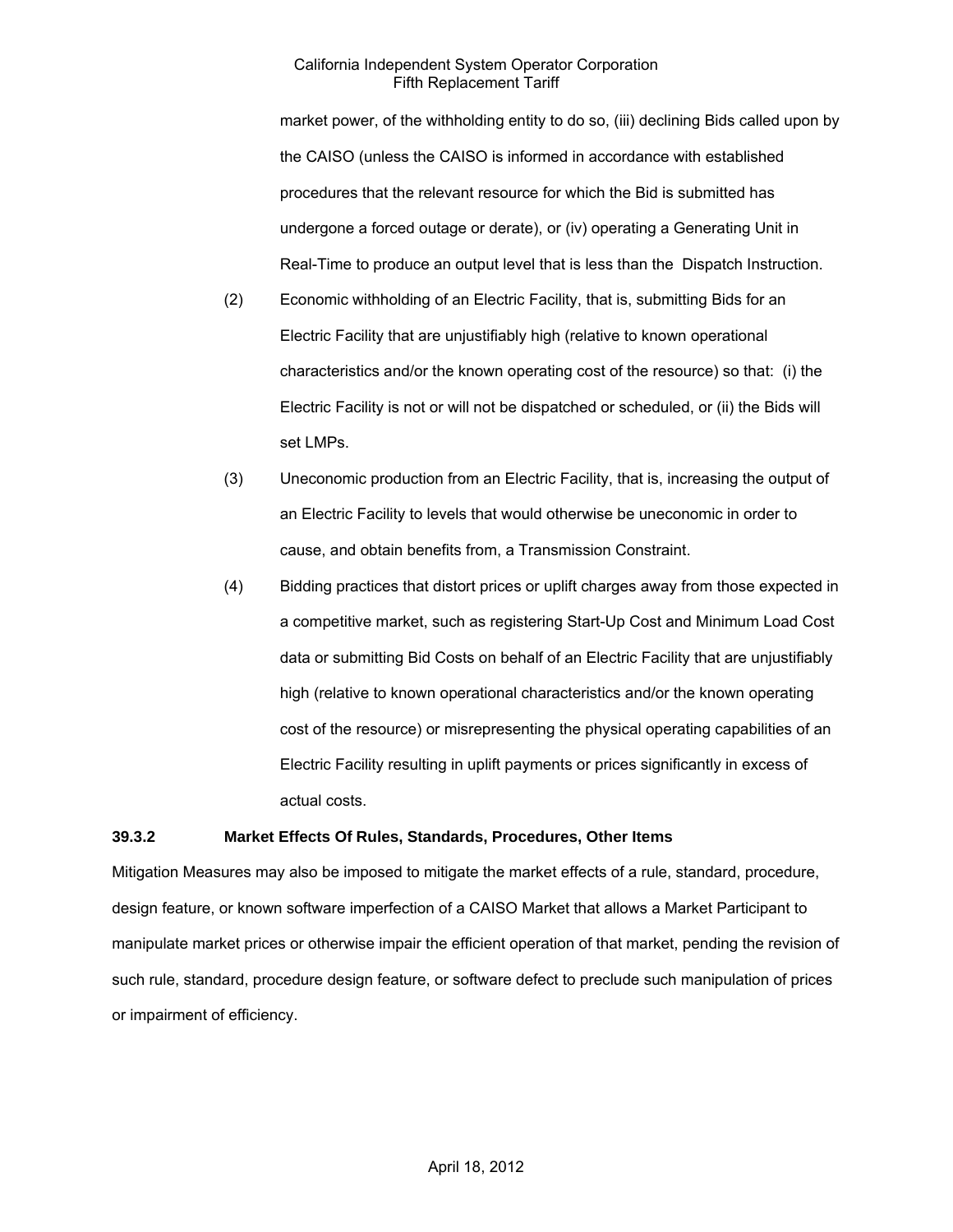## **39.3.3 Using Different Prices In Other Markets Not Uncompetitive**

Taking advantage of opportunities to sell at a higher price or buy at a lower price in a market other than a CAISO Market shall not be deemed a form of withholding or otherwise inconsistent with competitive conduct.

## **39.3.4 Foregoing Category List Subject To Amendment As Appropriate**

The CAISO shall monitor CAISO Markets for other categories of conduct, whether by a single firm or by multiple firms acting in concert, that have material effects on prices in a CAISO Market or other payments. The CAISO shall seek to amend the foregoing list as may be appropriate to include any such conduct that would substantially distort or impair the competitiveness of any of the CAISO Markets.

## **39.4 Sanctions For Physical Withholding**

The CAISO may report a Market Participant the CAISO determines to have engaged in physical withholding, including providing the CAISO false information regarding derating or outage of an Electric Facility, to the Federal Energy Regulatory Commission in accordance with Section 9.3.10.5. In addition, a Market Participant that fails to operate a Generating Unit in conformance with CAISO Dispatch Instructions shall be subject to the penalties set forth in Section 11.23.

## **39.5 FERC-Ordered Measures**

In addition to any mitigation measures specified above, the CAISO shall administer, and apply when appropriate in accordance with their terms, such other mitigation measures as it may be directed to implement by order of the FERC.

## **39.6 Rules Limiting Certain Energy, AS, And RUC Bids**

## **39.6.1 Maximum Bid Prices**

Notwithstanding any other provision of this CAISO Tariff, maximum Bid price provisions of Section 39 shall apply to limit, Energy Bids, RUC Availability Bids, and Ancillary Service Bids as specified below.

## **39.6.1.1 Maximum Price for Energy Bids**

For the twelve (12) months following the effective date of this Section, the maximum Energy Bid prices shall be \$500/MWh. After the twelfth month following the effective date of this Section, the maximum Energy Bid price shall be \$750/MWh. After the twenty-fourth month following the effective date of this Section, the maximum Energy Bid price shall be \$1,000/MWh.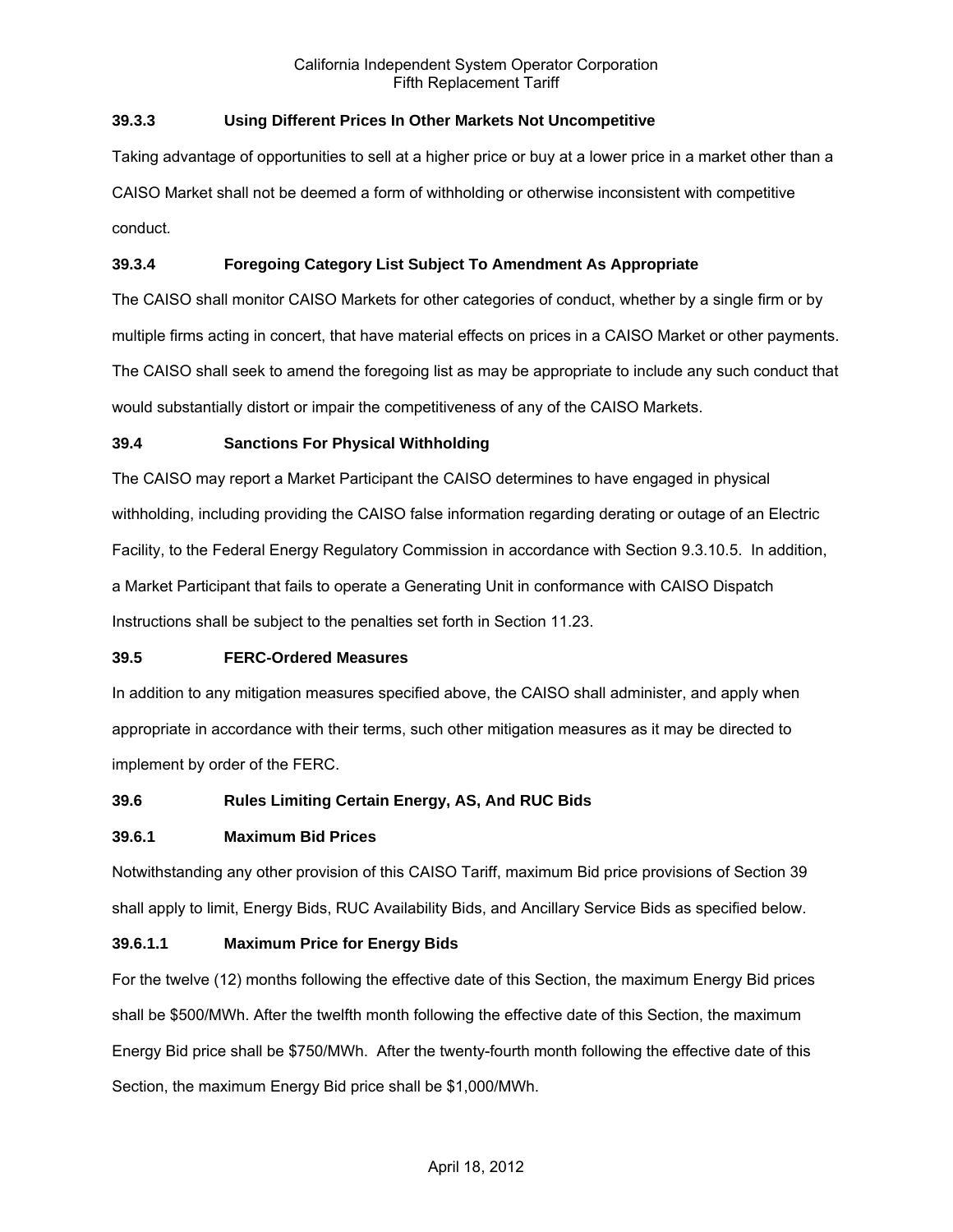## **39.6.1.2 Maximum RUC Availability Bid Prices**

The maximum RUC Availability Bid price shall be \$250/MW/h.

## **39.6.1.3 Maximum Ancillary Services Bid Prices**

The maximum level for Ancillary Services Bid prices shall be \$250/MWh.

## **39.6.1.4 Minimum Bid Price for Energy Bids**

Energy Bids into the CAISO Markets less than -\$30/MWh are not eligible to set any LMP. If the CAISO dispatches a resource with an Energy Bid less than -\$30/MWh, the Scheduling Coordinator on behalf of the resource will be eligible to be paid the Bid price upon the submission of detailed information justifying the cost components of the Bid to the CAISO and FERC no later than seven (7) days after the end of the month in which the Bid was submitted. The CAISO will treat such information as confidential and will apply the procedure in Section 20.4 with regard to requests for disclosure of such information. The CAISO shall pay Scheduling Coordinators for amounts in excess of -\$30/MWh minimum Bid price upon FERC acceptance of the information justifying the cost components. Virtual Bids may not be less than -\$30/MWh.

# **39.6.1.5 Minimum Bid Price for Ancillary and RUC Bids**

Ancillary Service Bids and RUC Availability Bids submitted into CAISO markets must have Bid prices not less than \$0/MW/h.

## **39.6.1.6 Maximum Start-Up Cost and Minimum Load Cost Registered Cost Values**

The maximum Start-Up Cost and Minimum Load Cost values registered in the Master File by Scheduling Coordinators for resources that elect the Registered Cost option in accordance with Section 30.4 will be limited to 200% of the Projected Proxy Cost.

## **39.6.1.6.1 Gas Price Component of Projected Proxy Cost**

For natural gas fired resources, the CAISO will calculate a gas price to be used in establishing maximum Start-Up Costs and Minimum Load Costs after the twenty-first day of each month and post it on the CAISO Website by the end of each calendar month. The price will be applicable for Scheduling Coordinators electing the Registered Cost option until a new gas price is calculated and posted on the CAISO Website. The gas price will be calculated as follows: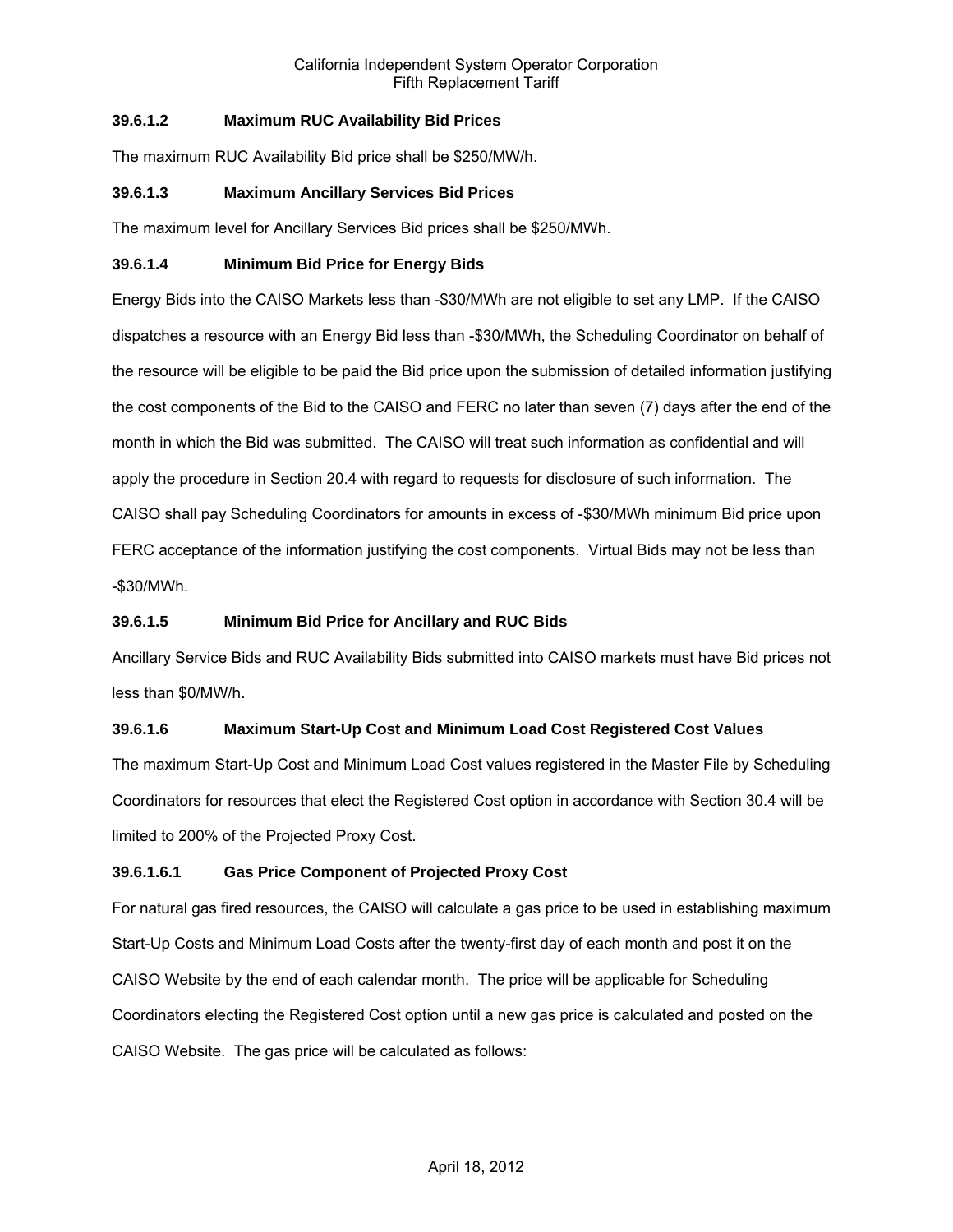- (1) Daily closing prices for monthly natural gas futures contracts at Henry Hub for the next calendar month are averaged over the first twenty-one (21) days of the month, resulting in a single average for the next calendar month.
- (2) Daily prices for futures contracts for basis swaps at identified California delivery points, are averaged over the first twenty-one (21) days of the month for the identified California delivery points as set forth in the Business Practice Manual.
- (3) For each of the California delivery point, the average Henry Hub and basis swap prices are combined and will be used as the baseline gas price applicable for calculating the caps for Start-Up and Minimum Load costs for resources electing the Registered Cost option. The most geographically appropriate will apply to a particular resource.
- (4) The applicable intra-state gas transportation charge as set forth in the Business Practice Manual will be added to the baseline gas price for each resource that elects the Registered Cost option to create a final gas price for calculating the caps for Start-Up and Minimum Load Costs for each such resource.

For non-gas fired resources, the Projected Proxy Costs for Start-Up Costs and Minimum Load Costs will be calculated using the information contained in the Master File used for calculating the Proxy Cost, as set forth in the Business Practice Manual.

#### **39.7 Local Market Power Mitigation For Energy Bids**

Local Market Power Mitigation is based the assessment and designation of Transmission Constraints as competitive or non-competitive pursuant to Section 39.7.2. Prior to the effective date of this tariff provision, assessments will be performed for use in the DAM, HASP and the RTM at a minimum four (4) times per year and potentially more frequently if needed due to changes in system conditions, network topology, or market performance. Any changes in Transmission Constraints designations will be publicly noticed prior to making the change. Upon determination that an ad hoc assessment is warranted, the CAISO will notice Market Participants that such an assessment will be performed. As of the effective date of this tariff provision, these procedures will only apply to assessments and designations of Transmission Constraints as competitive or non-competitive used in the HASP and RTM, while assessments and designations of Transmission Constraints as competitive or non-competitive for the DAM will be made as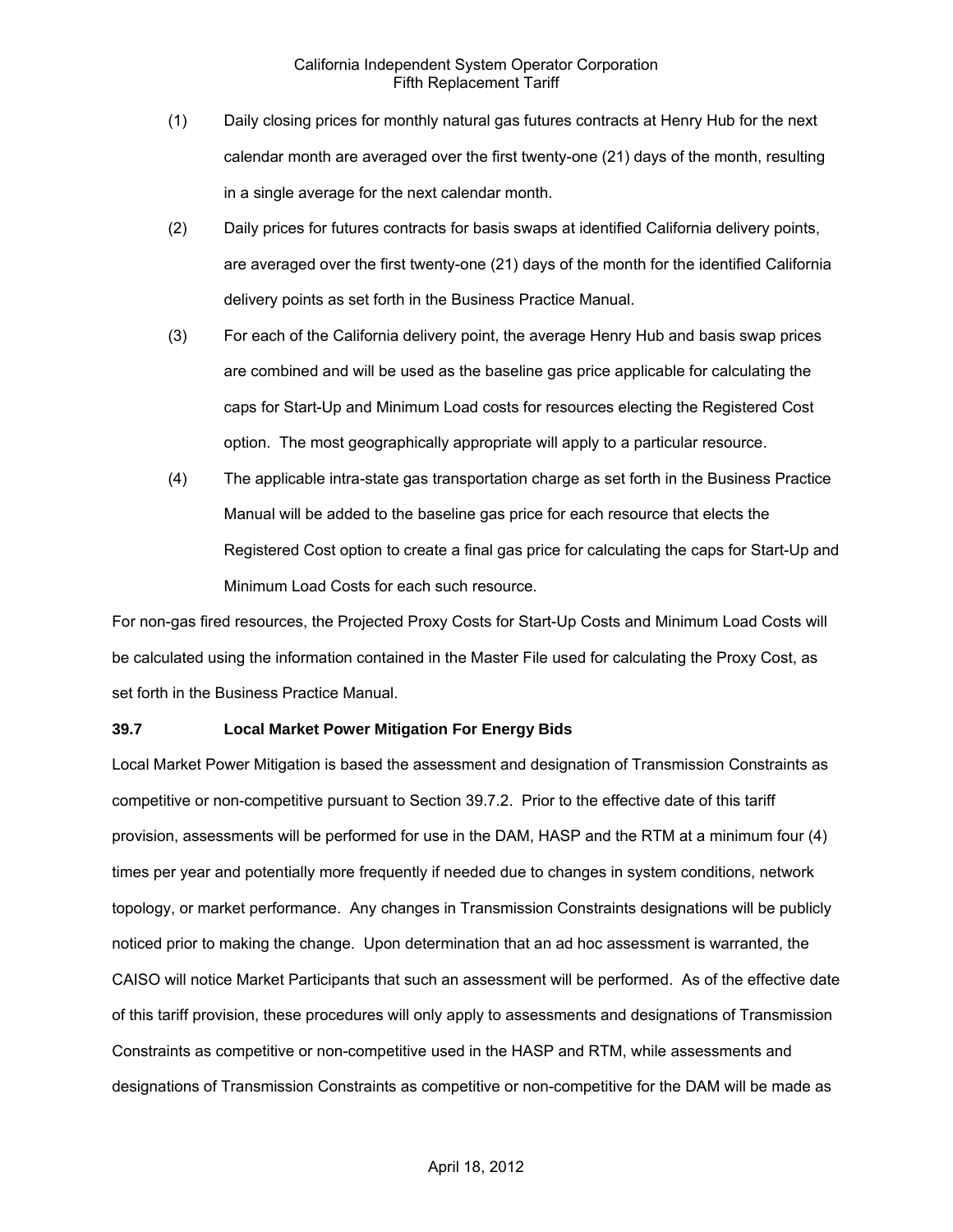part of each MPM run associated with the DAM. The determination whether a unit is being dispatched to relieve Congestion on a competitive or non-competitive Transmission Constraint is based on a preliminary market run that is performed prior to the actual pricing run of the market, as described in Sections 31 and 33 for the DAM and RTM, respectively.

### **39.7.1 Calculation Of Default Energy Bids**

Default Energy Bids shall be calculated by the CAISO, for the on-peak hours and off-peak hours for both the DAM and RTMs, pursuant to one of the methodologies described in this Section. The Scheduling Coordinator for each Generating Unit owner or Participating Load must rank order the following options of calculating the Default Energy Bid starting with its preferred method. The Scheduling Coordinator must provide the data necessary for determining the Variable Costs unless the Negotiated Rate Option precedes the Variable Cost Option in the rank order, in which case the Scheduling Coordinator must have a negotiated rate established with the Independent Entity charged with calculating the Default Energy Bid. If no rank order is specified for a Generating Unit or Participating Load, then the default rank order of (1) Variable Cost Option, (2) Negotiated Rate Option, (3) LMP Option will be applied. For the first ninety (90) days after changes to resource status and MSG Configurations as specified in Section 27.8.3, including the first ninety (90) days after the effective date of Section 27.8.3, the Default Energy Bid option for the resource is limited to the Negotiated Rate Option or the Variable Cost Option.

## **39.7.1.1 Variable Cost Option**

For natural gas-fueled units, the Variable Cost Option will calculate the Default Energy Bid by adding incremental fuel cost with variable operation and maintenance cost, adding ten percent (10%) to the sum, and adding a Bid Adder if applicable. For non-natural gas-fueled units, the Variable Cost Option will calculate the Default Energy Bid by summing incremental fuel cost plus ten percent (10%) of fuel cost plus a Bid Adder if applicable.

## **39.7.1.1.1 Incremental Fuel Cost Calculation Under the Variable Cost Option**

For natural gas-fueled units, incremental fuel cost is calculated based on an incremental heat rate curve multiplied by the natural gas price calculated as described below.

Resource owners shall submit to the CAISO average heat rates (Btu/kWh) measured for at least two (2) and up to eleven (11) generating operating points (MW), where the first and last operating points refer to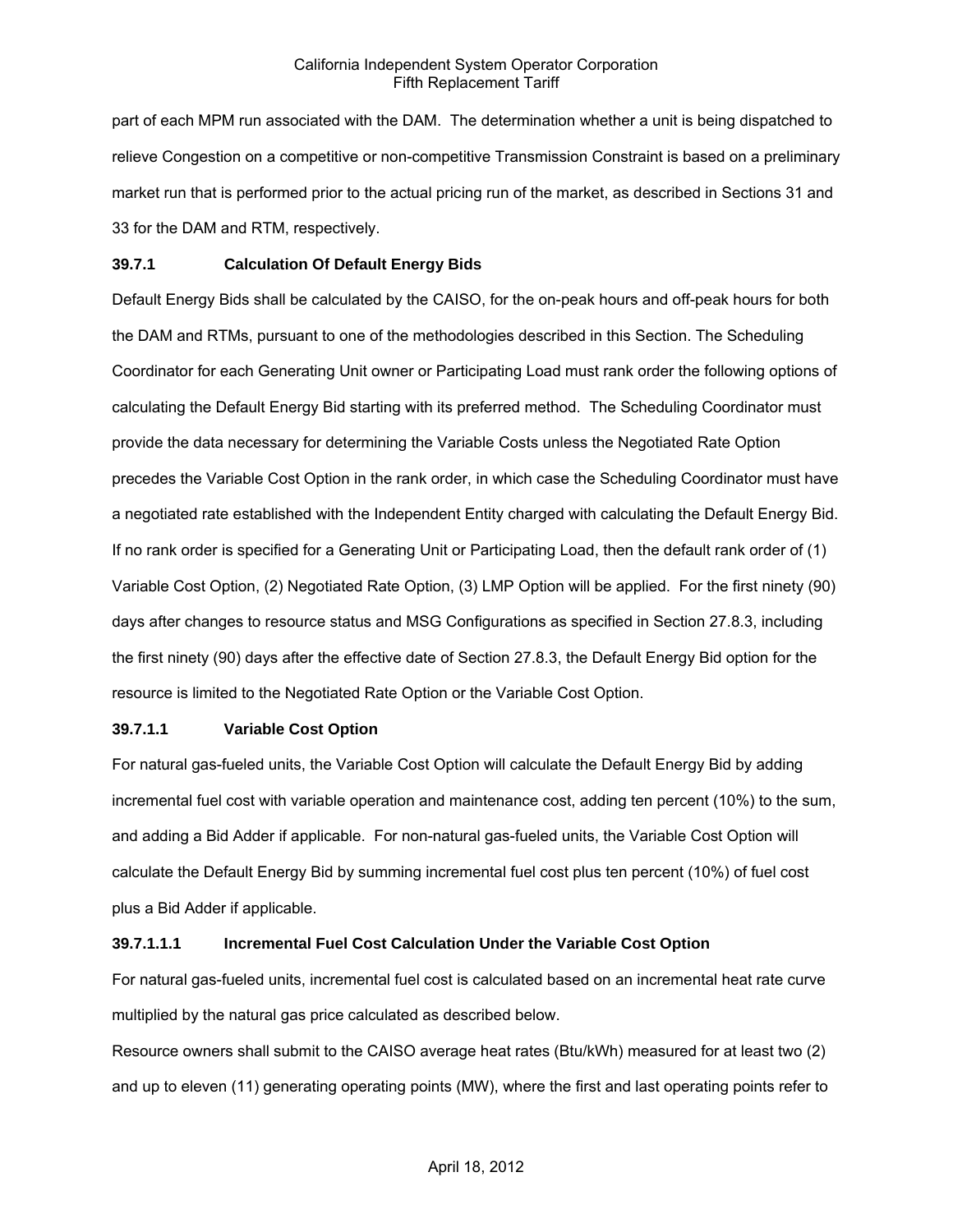the minimum and maximum operating levels (i.e., PMin and PMax), respectively. The average heat rate curve formed by the (Btu/kWh, MW) pairs is a piece-wise linear curve between operating points, and two (2) average heat rate pairs yield one (1) incremental heat rate segment that spans two (2) consecutive operating points. The incremental heat rates (Btu/kWh) in the incremental heat rate curve are calculated by converting the average heat rates submitted by resource owners to the CAISO to requirements of heat input (Btu/h) for each of the operating points and dividing the changes in requirements of heat input from one (1) operating point to the next by the changes in MW between two (2) consecutive operating points as specified in the Business Practice Manual. For each segment representing operating levels below eighty (80) percent of the unit's PMax, the incremental heat rate is limited to the maximum of the average heat rates for the two (2) operating points used to calculate the incremental heat rate segment.

The unit's final incremental fuel cost curve is calculated by multiplying this incremental heat rate curve by the applicable natural gas price, and then, if necessary, applying a left-to-right adjustment to ensure that the final incremental cost curve is monotonically non-decreasing.

For non-natural gas-fueled units, incremental fuel cost is calculated based on an average cost curve as described below.

Resource owners for non-natural gas-fueled units shall submit to the CAISO average fuel costs (\$/MW) measured for at least two (2) and up to eleven (11) generating operating points (MW), where the first and last operating points refer to the minimum and maximum operating levels (i.e., PMin and PMax), respectively. The average cost curve formed by the (\$/MWh, MW) pairs is a piece-wise linear curve between operating points, and two (2) average cost pairs yield one (1) incremental cost segment that spans two (2) consecutive operating points. For each segment representing operating levels below eighty (80) percent of the unit's PMax, the incremental cost rate is limited to the maximum of the average cost rates for the two (2) operating points used to calculate the incremental cost segment. The unit's final incremental fuel cost curve is then adjusted, if necessary, applying a left-to-right adjustment to ensure that the final incremental cost curve is monotonically non-decreasing.

Heat rate curves and average cost curves shall be stored, updated, and validated in the Master File. To calculate the natural gas price, the CAISO will use different gas price indices for the Day-Ahead Market and the Real-Time Market and each gas price index will be calculated using at least two prices from two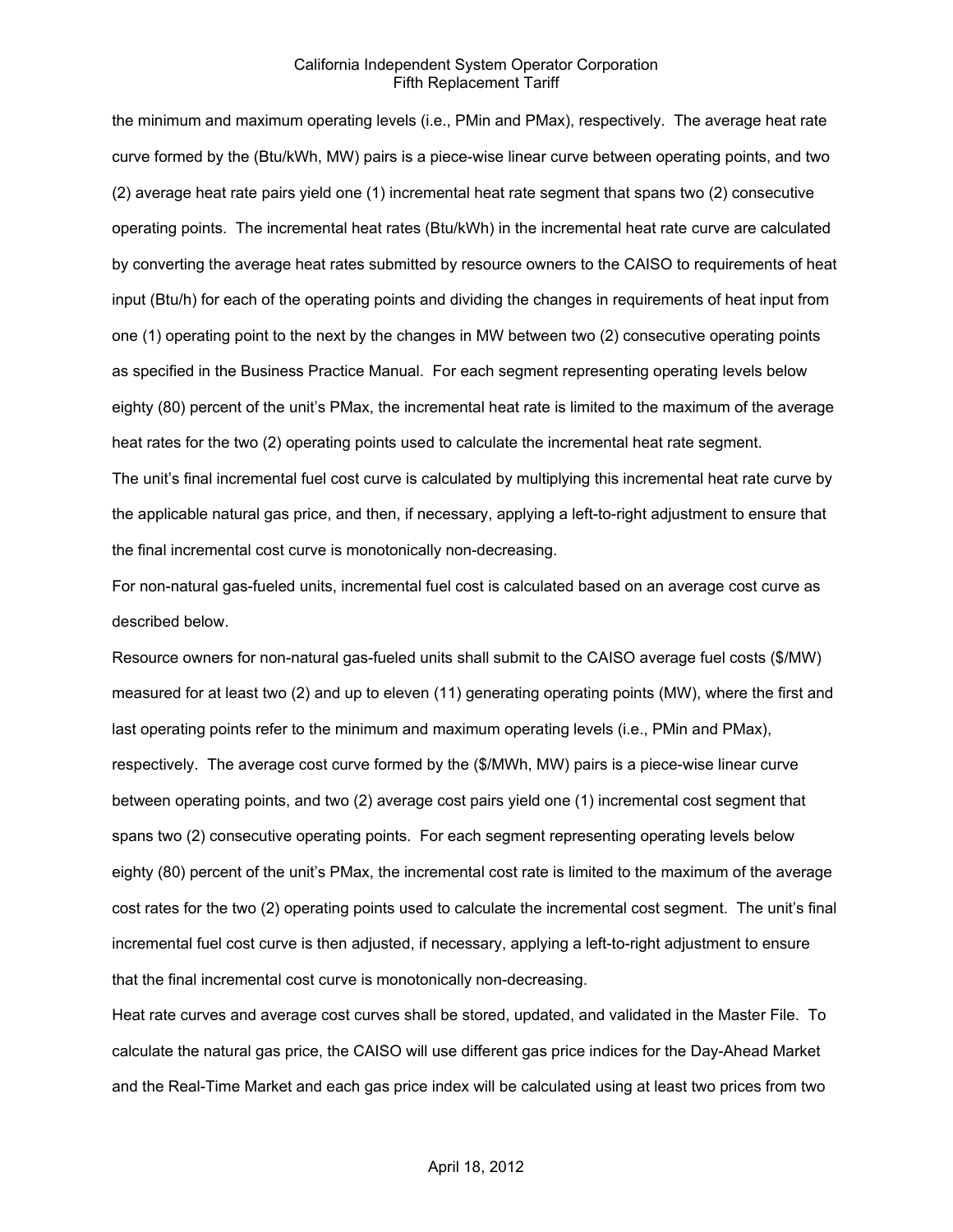or more of the following publications: Natural Gas Intelligence, SNL Energy/BTU's Daily Gas Wire, Platt's Gas Daily and the Intercontinental Exchange. If a gas price index is unavailable for any reason, the CAISO will use the most recent available gas price index. For the Day-Ahead Market, the CAISO will update the gas price index between 19:00 and 22:00 Pacific Time using natural gas prices published on two (2) days prior to the applicable Trading Day, unless gas prices are not published on that day, in which case the CAISO will use the most recently published prices that are available. For the Real-Time Market, the CAISO will update gas price indices between the hours of 19:00 and 22:00 Pacific Time using natural gas prices published one (1) day prior to the applicable Trading Day, unless gas prices are not published on that day, in which case the CAISO will use the most recently published prices that are available.

#### **39.7.1.1.2 Variable Operation and Maintenance Cost Under the Variable Cost Option**

The default value for the variable operation and maintenance cost portion will vary by fuel source or technology as follows: (1) solar \$0.00/MWh; (2) nuclear \$1.00/MWh; (3) coal \$2.00/MWh; (4) wind \$2.00/MWh; (5) hydro \$2.50/MWh; (6) natural gas-fired combined cycle and steam units \$2.80/MWh; (7) geothermal \$3.00 WMh; (8) landfill gas \$4.00/MWh; (9) combustion turbines and reciprocating engines; and (10) biomass \$5.00/MWh. Resource specific values may be negotiated with the CAISO or the Independent Entity charged with calculating the Default Energy Bid. Default operation and maintenance values as well as any negotiated values will also be used to calculate Minimum Load Costs pursuant to Section 30.4.

#### **39.7.1.2 LMP Option**

The CAISO will calculate the LMP Option for the Default Energy Bid as a weighted average of the lowest quartile of LMPs at the Generating Unit PNode in periods when the unit was Dispatched during the preceding ninety (90) day period for which LMPs that have passed the price validation and correction process set forth in Section 35 are available. The weighted average will be calculated based on the quantities Dispatched within each segment of the Default Energy Bid curve. Each Bid segment created under the LMP Option for Default Energy Bids will be subject to a feasibility test, as set forth in a Business Practice Manual, to determine whether there are a sufficient number of data points to allow for the calculation of an LMP based Default Energy Bid. The feasibility test is designed to avoid excessive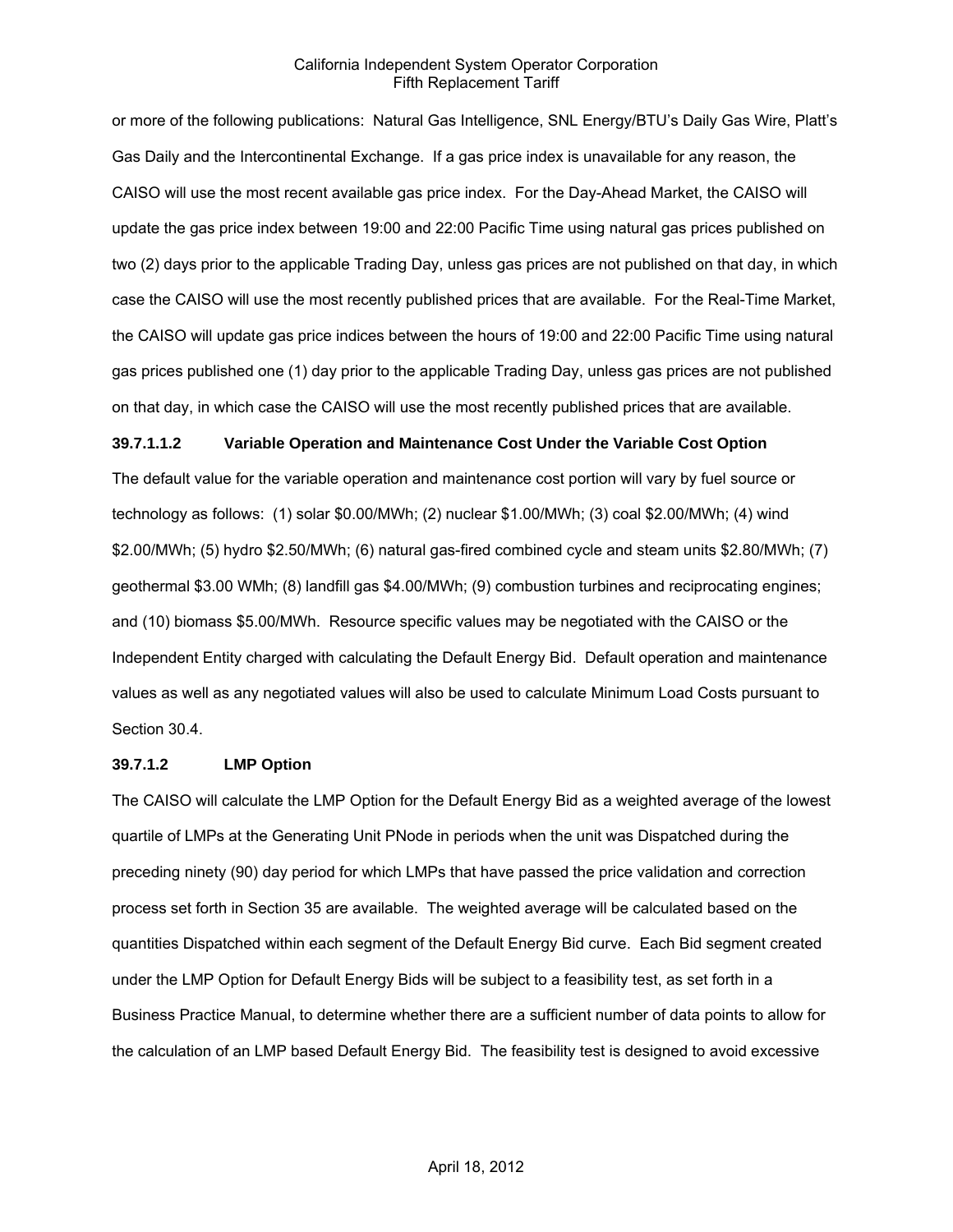volatility of the Default Energy Bid under the LMP Option that could result when calculated based on a relatively small number of prices.

## **39.7.1.3 Negotiated Rate Option**

#### **39.7.1.3.1 Submission Process**

Scheduling Coordinators that elect the Negotiated Rate Option for the Default Energy Bid shall submit a proposed Default Energy Bid along with supporting information and documentation as described in a BPM. Within ten (10) Business Days of receipt, the CAISO or an Independent Entity selected by the CAISO will provide a written response. If the CAISO or Independent Entity accepts the proposed Default Energy Bid, it will become effective within three (3) Business Days from the date of acceptance by the CAISO and remain in effect until: (1) the Default Energy Bid is modified by FERC; (2) the Default Energy Bid is modified by mutual agreement of the CAISO and the Scheduling Coordinator; or (3) the Default Energy Bid expires, is terminated or is modified pursuant to any agreed upon term or condition or pertinent FERC order.

If the CAISO or Independent Entity selected by the CAISO does not accept the proposed Default Energy Bid, the CAISO or Independent Entity selected by the CAISO and the Scheduling Coordinator shall enter a period of good faith negotiations that terminates sixty (60) days following the date of submission of a proposed Default Energy Bid by a Scheduling Coordinator. If at any time during this period, the CAISO or Independent Entity selected by the CAISO and the Scheduling Coordinator agree upon the Default Energy Bid, it will be become effective within three (3) Business Days of the date of agreement and remain in effect until: (1) the Default Energy Bid is modified by FERC; (2) the Default Energy Bid is modified by mutual agreement of the CAISO and the Scheduling Coordinator; or (3) the Default Energy Bid expires, is terminated or is modified pursuant to any agreed upon term or condition or pertinent FERC order.

If by the end of the sixty (60)-day period the CAISO or Independent Entity selected by the CAISO and the Scheduling Coordinator fail to agree on the Default Energy Bid to be used under the Negotiated Rate Option, the Scheduling Coordinator has the right to file a proposed Default Energy Bid with FERC pursuant to Section 205 of the Federal Power Act.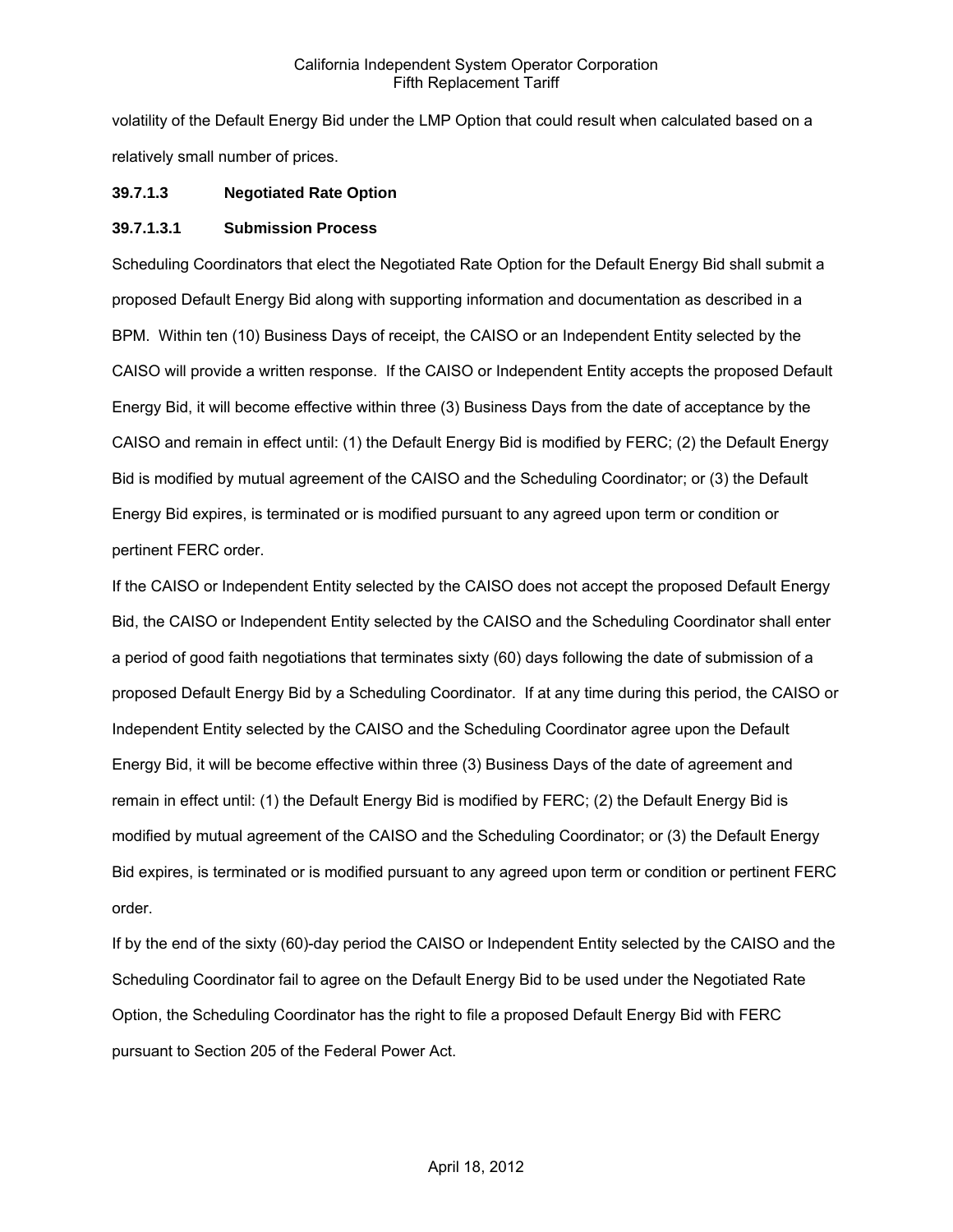During the sixty (60)-day period following the submission of a proposed negotiated Default Energy Bid by a Scheduling Coordinator, and pending FERC's acceptance in cases where the CAISO or Independent Entity selected by the CAISO fail to agree on the Default Energy Bid for use under the Negotiated Rate Option and the Scheduling Coordinator filed a proposed Default Energy Bid with FERC pursuant to Section 205 of the Federal Power Act, the Scheduling Coordinator has the option of electing to use any of the other options available pursuant to Section 39.7. If the Scheduling Coordinator does not elect to use any of the other options available pursuant to Section 39.7, or if sufficient data do not exist to calculate a Default Energy Bid using any of these options, the CAISO may establish a temporary Default Energy Bid as specified in Section 39.7.1.5.

### **39.7.1.3.2 Informational Filings With FERC**

The CAISO shall make an informational filing with FERC of any Default Energy Bids negotiated pursuant to this section, or any temporary Default Energy Bids established pursuant to Section 39.7.1.5, or any custom operations and maintenance adders negotiated pursuant to Section 39.7.1.1.2, no later than seven (7) days after the end of the month in which the Default Energy or operations and maintenance values were established.

#### **39.7.1.4 Frequently Mitigated Unit Option**

A Frequently Mitigated Unit that is eligible for a Bid Adder may select a fourth Default Energy Bid option, which is equal to the Variable Cost Option plus the Bid Adder as described in Section 39.7.

#### **39.7.1.5 Temporary Default Energy Bid**

If the Scheduling Coordinator does not elect to use any of the other options available pursuant to Section 39.7.1, or if sufficient data do not exist to calculate a Default Energy Bid using any of the available options, the CAISO will first seek to obtain from the Scheduling Coordinator any additional data required for calculating the Default Energy Bid options available pursuant to 39.7.1. If the provision of additional data by a Scheduling Coordinator results in additional or modified Default Energy Bid options pursuant to 39.7.1, the Scheduling Coordinator will have another opportunity to elect one of these options as its temporary Default Energy Bid. If the Scheduling Coordinator does not elect to use any of the options available pursuant to Section 39.7.1, or if sufficient data still do not exist to calculate a Default Energy Bid using any of the available options, the CAISO may establish a temporary Default Energy Bid based on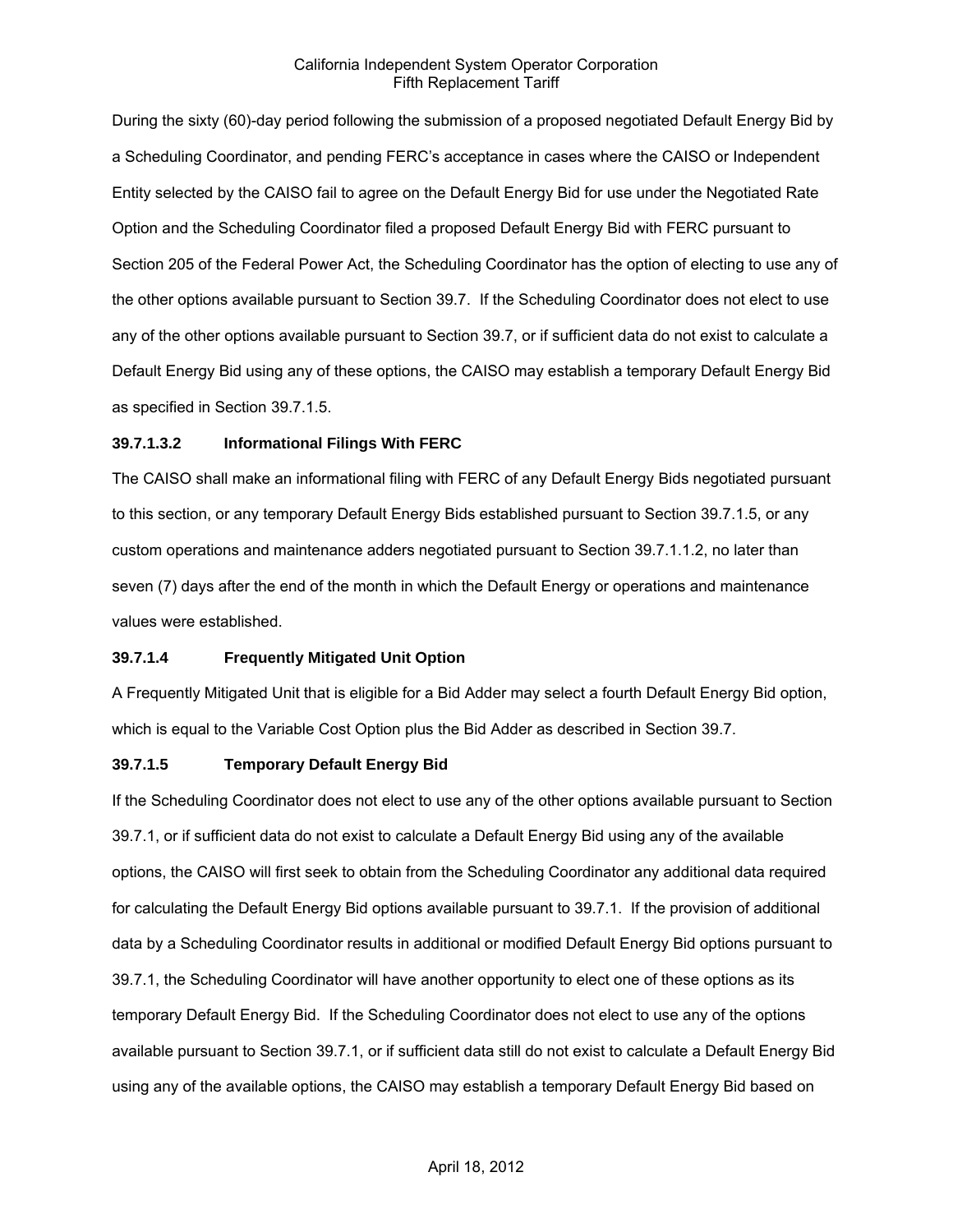one or more of the following: (1) operating cost data, opportunity cost, and other appropriate input from the Market Participant; (2) the CAISO's estimated operating costs of the Electric Facility, taking the best information available to the CAISO; (3) an appropriate average of competitive Bids of one or more similar Electric Facilities; or (4) any of the other options for determining a Default Energy Bid for which data are available.

#### **39.7.1.6 Default Energy Bids for RMR Units**

The available capacity in excess of the Maximum Net Dependable Capacity (MNDC) specified in the RMR Contract up to the maximum generation capacity (PMax) is subject to Local Market Power Mitigation. The Scheduling Coordinator for the RMR Unit must rank order its preferences between the Variable Cost Option, the LMP Option, and the Negotiated Rate Option, which shall be the default rank order if no rank order is specified by the Scheduling Coordinator. These preferences will be used to determine the Default Energy Bids for the capacity between the MNDC and PMax. RMR Proxy Bids for RMR Units based on contractually specified costs are used in lieu of Default Energy Bids for the contractual RMR Unit capacity between the minimum generating capacity (PMin) and the MNDC. The CAISO or Independent Entity will concatenate these two calculation methodologies (for calculating RMR Proxy Bids and Default Energy Bids for RMR Units) and will adjust them for monotonicity without lowering any price on either curve to create a single Energy Bid Curve to be used in the MPM processes as described in Sections 31 and 33 for the DAM and RTM, respectively. RMR Units are not eligible to receive a Bid Adder pursuant to Section 39.8 for contractual RMR Unit capacity between PMin and MNDC.

#### **39.7.2 Competitive Path Designation**

#### **39.7.2.1 Timing of Assessments**

For the DAM, the CAISO will make assessments and designations of whether competitiveness of Transmission Constraints are competitive or non-competitive as part of each MPM run associated with the DAM. Only binding Transmission Constraints determined by the Day-Ahead MPM process will be assessed in the DAM.

For the HASP and RTM, the CAISO may perform additional competitive constraint assessments during the year if changes in transmission infrastructure, generation resources, or Load, in the CAISO Balancing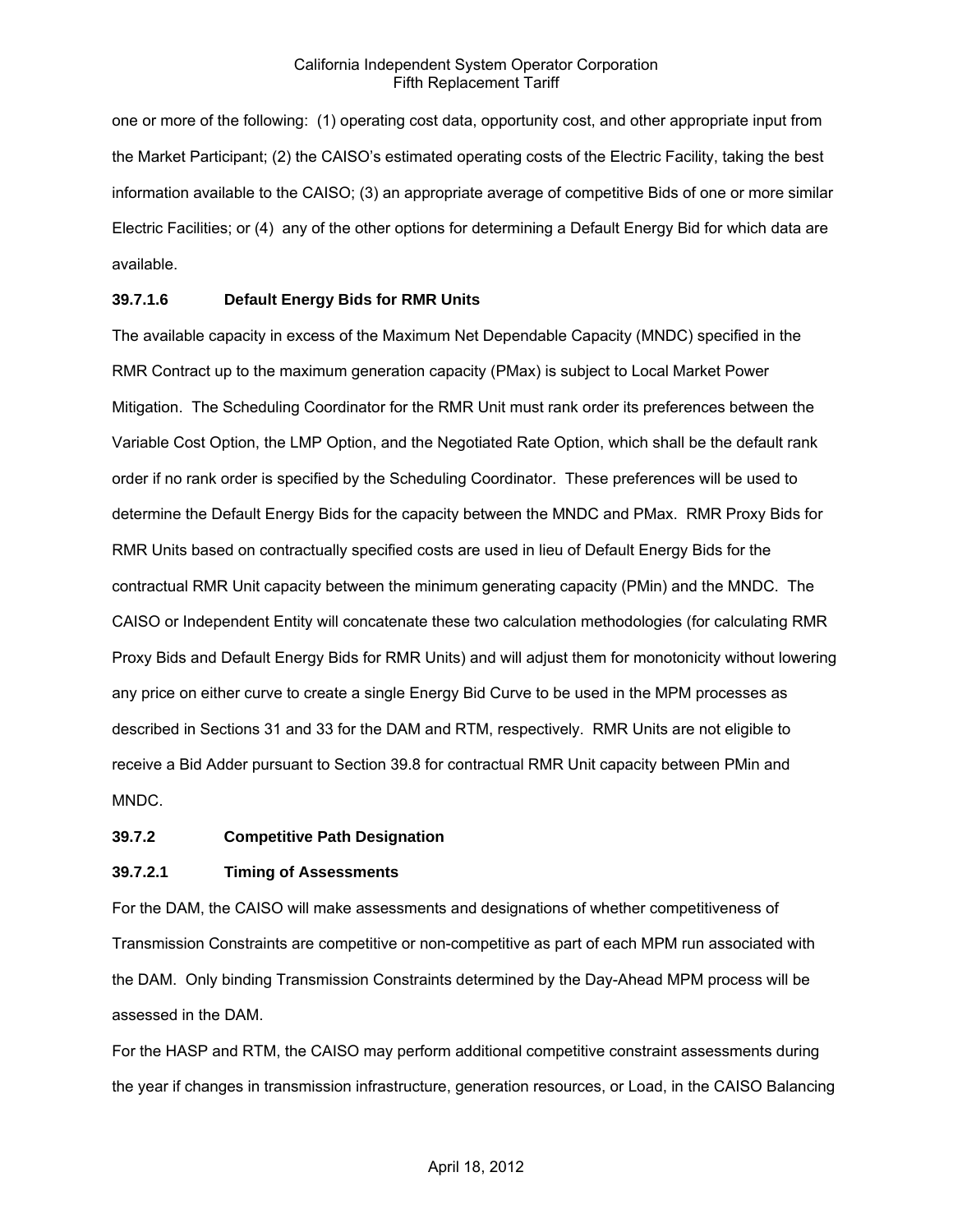Authority Area and adjacent Balancing Authority Areas suggest material changes in market conditions or if market outcomes are observed that are inconsistent with competitive market outcomes. The CAISO will calculate and post path designations for the HASP and RTM not less than four (4) times each year thereafter to provide timely seasonal path designations.

### **39.7.2.2 Criteria**

For the DAM, a Transmission Constraint will be competitive by default unless the CAISO designates the Transmission Constraint as non-competitive pursuant to this Section 39.7.2.2. For the HASP and RTM, a Transmission Constraint will be non-competitive by default unless the CAISO designates the Transmission Constraint as competitive pursuant to this Section 39.7.2.2.

- (a) Transmission Constraints for the DAM As part of the MPM process associated with the DAM, the CAISO will designate a Transmission Constraint for the DAM as noncompetitive when the fringe supply of counter-flow to the Transmission Constraint from all portfolios of suppliers that are not identified as potentially pivotal is less than the demand for counter-flow. For purposes of determining whether to designate a Transmission Constraint as non-competitive pursuant to this Section 39.7.2.2(a):
	- (i) Counter-flow to the Transmission Constraint means the delivery of Power from a resource to the system load distributed reference bus. If counter-flow to the Transmission Constraint is in the direction opposite to the market flow of Power to the Transmission Constraint, the counter-flow to the Transmission Constraint is calculated as shift factor multiplied by the resource's scheduled Power. Otherwise, counter-flow to the Transmission Constraint is zero.
	- (ii) Fringe supply of counter-flow to the Transmission Constraint includes all available capacity from resources not controlled by the identified potentially pivotal suppliers and all Virtual Supply Awards not controlled by the identified potentially pivotal suppliers that provide counter-flow to the Transmission Constraint. Available capacity reflects the highest capacity of a resource's Energy Bid adjusted for Self-Provided Ancillary Services and derates.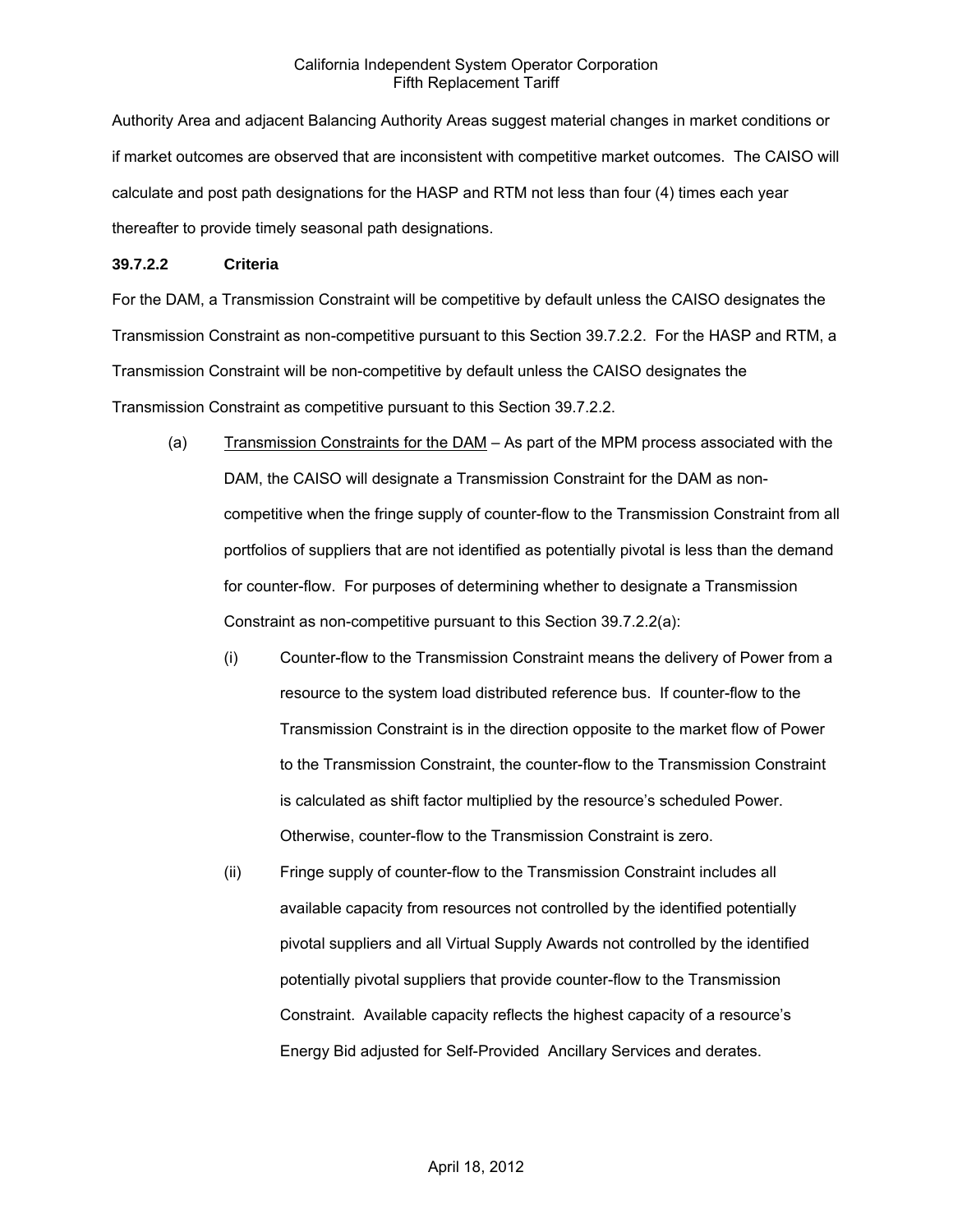- (iii) Demand for counter-flow to the Transmission Constraint means all internal dispatched Supply and Virtual Supply Awards that provide counter-flow to the Transmission Constraint.
- (iv) Potentially pivotal suppliers mean the three (3) portfolios of net sellers that control the largest quantity of counter-flow supply to the Transmission Constraint.
- (v) Portfolio means the effective available generation capacity under the control of the Scheduling Coordinator and/or Affiliate determined pursuant to Section 4.5.1.1.12 and all effective Virtual Supply Awards of the Scheduling Coordinator and/or Affiliate. Effectiveness in supplying counter-flow is determined by scaling generation capacity and/or Virtual Supply Awards by the shift factor from that location to the Transmission Constraint being tested.
- (vi) A portfolio of a net seller is any portfolio that is not a portfolio of a net buyer. A portfolio of a net buyer means a portfolio for which the average daily net value of Measured Demand minus Supply over a twelve (12) month period is positive. The average daily net value is determined for each portfolio by subtracting, for each Trading Day, Supply from Measured Demand and then averaging the daily value for all Trading Days over the twelve (12) month period. The CAISO will calculate whether portfolios are portfolios of net buyers in the third month of each calendar quarter and the calculations will go into effect at the start of the next calendar quarter. The twelve (12) month period used in this calculation will be the most recent twelve month (12) period for which data is available. The specific mathematical formula used to perform this calculation will be set forth in a Business Practice Manual.
- (vii) In determining which Scheduling Coordinators and/or Affiliates control the resources in the three (3) identified portfolios, the CAISO will include resources and Virtual Supply Awards directly associated with all Scheduling Coordinator ID Codes associated with the Scheduling Coordinators and/or Affiliates, as well as all resources that the Scheduling Coordinators and/or Affiliates control pursuant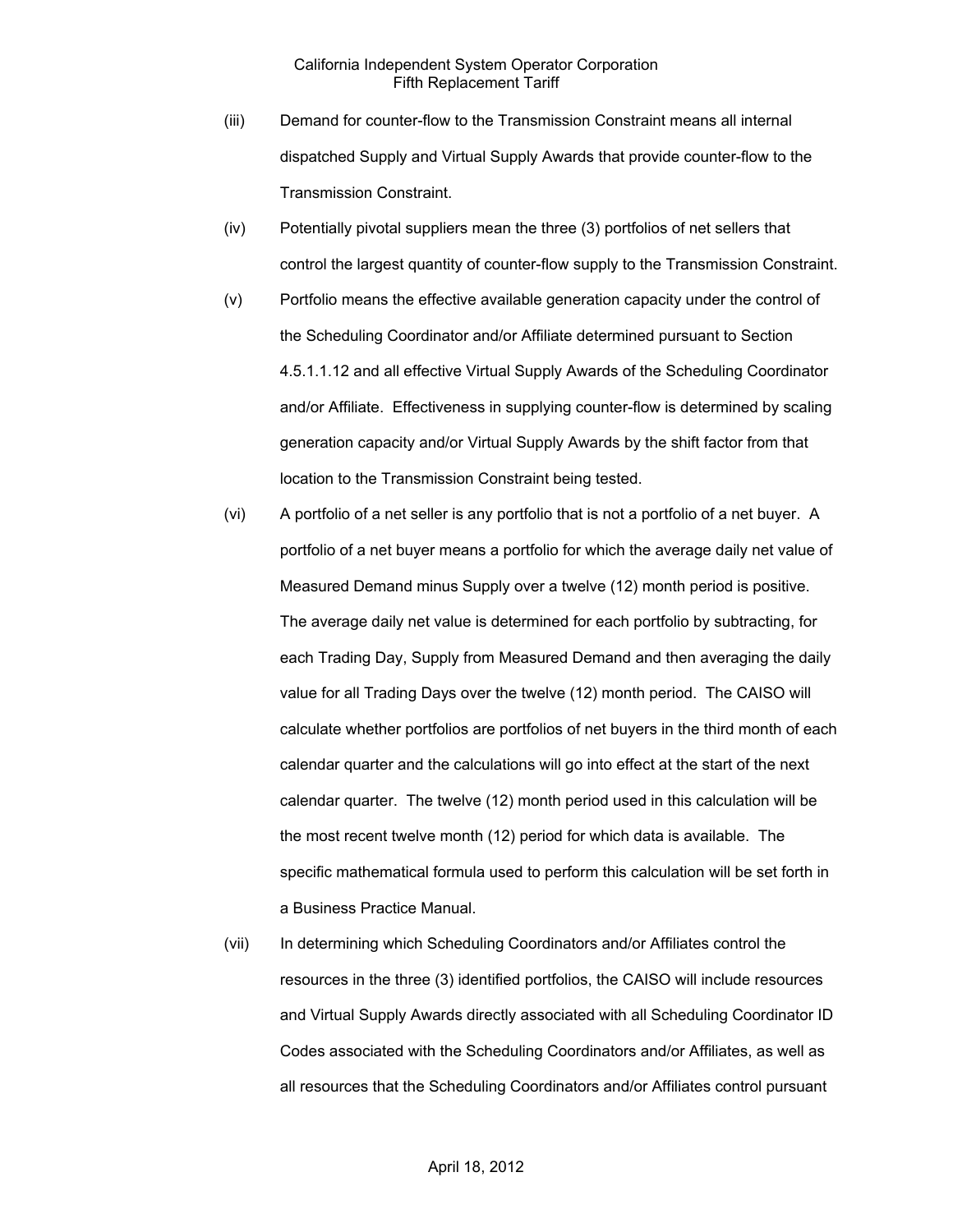to Resource Control Agreements registered with the CAISO as set forth Section 4.5.1.1.13. Resources identified pursuant to Resource Control Agreements will only be assigned to the portfolio of the Scheduling Coordinator that has control of the resource or whose Affiliate has control of the resource pursuant to the Resource Control Agreements.

(b) Transmission Constraints for the HASP and RTM - A Transmission Constraint for the HASP or RTM will be deemed competitive if no three (3) unaffiliated suppliers are jointly pivotal in relieving Congestion on that constraint. The determination of whether or not the pivotal supplier criteria for an individual Transmission Constraint for the HASP or RTM are violated will be assessed using the Feasibility Index described in Section 39.7.2.4. Assessment of competitiveness for the HASP or RTM will be performed assuming various system conditions potentially including but not limited to season, load, planned transmission and resource outages. If an individual Transmission Constraint for the HASP or RTM fails the pivotal supplier criteria under any of these system conditions, the Transmission Constraint will be deemed uncompetitive until a subsequent assessment deems the Transmission Constraint competitive. In general, a constraint for the HASP or RTM may be an individual transmission line or a collection of lines that create a distinct Transmission Constraint. For purposes of the competitive assessment for the HASP or RTM, the set of Transmission Constraints that will be included in the FNM are those modeled along with Transmission Constraints expected to be enforced in clearing the CAISO Markets.

#### **39.7.2.3 Candidate Path Identification**

Assessments of competitive Transmission Constraints for the HASP or RTM will consider all interfaces to neighboring Balancing Authority Areas and all inter-zonal interfaces that predate the effective date of this provision to be competitive, and no such interfaces will be included in the set of candidate Transmission Constraints for assessment. The set of candidate Transmission Constraints for the HASP or RTM will be reduced to those remaining Transmission Constraints that were congested or managed for Congestion in greater than five hundred (500) hours in the prior twelve (12) months.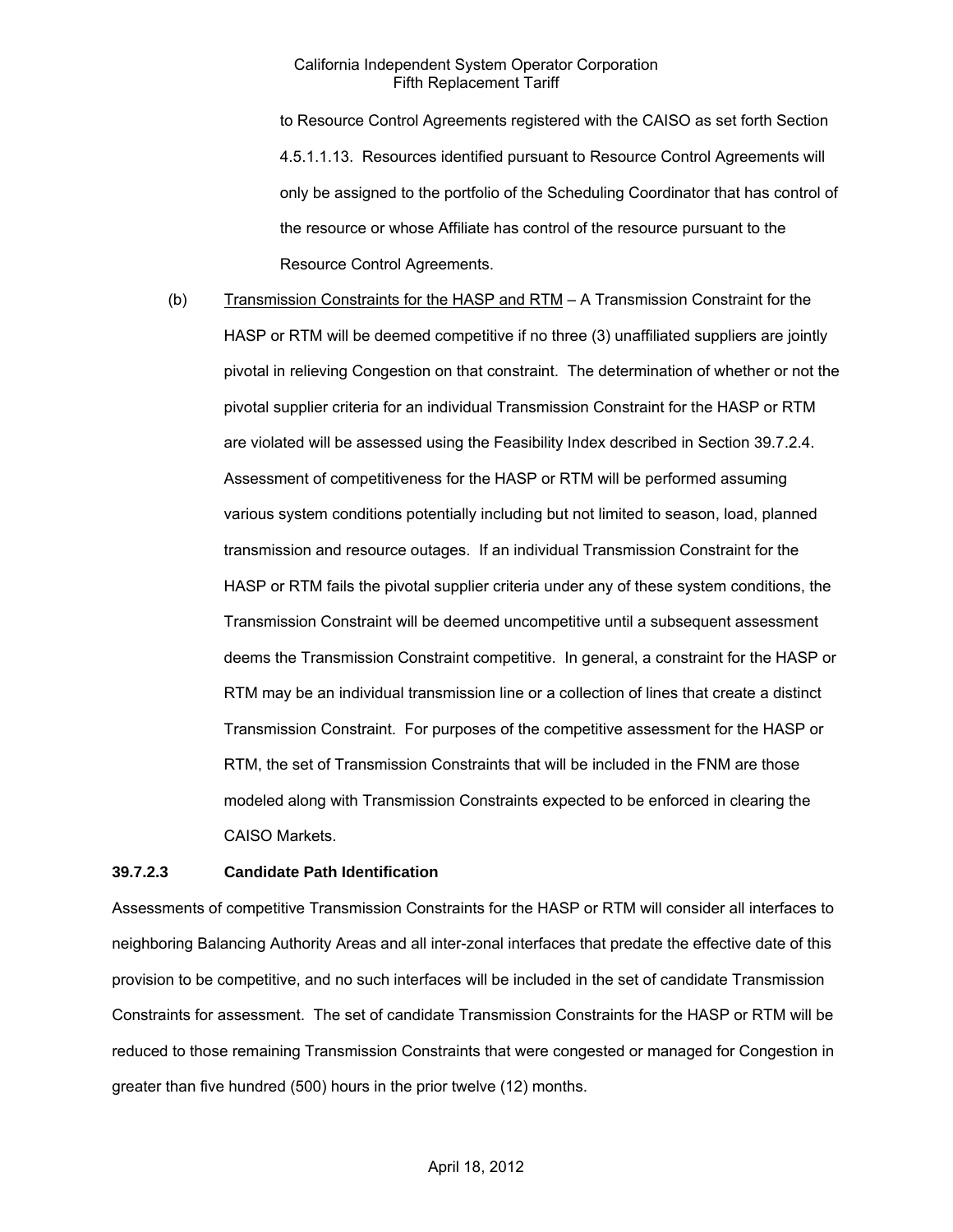### **39.7.2.4 Feasibility Index**

For the HASP or RTM, the CAISO will perform a pivotal supplier test on all suppliers in the CAISO Balancing Authority Area for each path to be assessed using the Feasibility Index (FI). Suppliers will be considered in two groups: those suppliers with the largest portfolios will be considered in the preliminary simulations, and any additional suppliers who are likely to be pivotal given the competitive designations from the preliminary simulations. The FI requires solving the FNM having removed all internal resources of a supplier and modifying the candidate constraints of the FNM such that the flow limits of the set of candidate constraints can be exceeded with a penalty imposed for excess flow. The resulting solution to the FNM produces constraint flows that can be used to calculate the FI. The FI is calculated for each constraint as the proportion of the Transmission Constraint limit that is exceeded to solve the FNM without the specified supplier's supply. FI values less than zero indicate the supplier is pivotal in relieving Congestion on the specified constraint. The process is repeated by removing the supply portfolio of two and three suppliers for paths with non-negative FI. If any three suppliers are jointly pivotal in relieving Congestion on a candidate path, as indicated by an FI value less than zero, the candidate path will be deemed uncompetitive. Otherwise, the candidate path will be deemed competitive. The portfolio of each supplier will be based on ownership information available to the CAISO, taking into account any material transfer of sufficient length that the transfer of control could have persistent impact on the relative shares of supply within the CAISO Balancing Authority Area. These transfers of control will be utilized in the assessment as provided to the CAISO by the supplier reflecting its triennial filing with FERC for marketbased rate authority.

### **39.8 Eligibility For Bid Adder**

A Scheduling Coordinator submitting Bids for Generating Units is eligible to have a Bid Adder applied to a Generating Unit for the next operating month if the criteria in Section 39.8.1 are met as determined on a monthly basis in the preceding month.

### **39.8.1 Bid Adder Eligibility Criteria**

To receive a Bid Adder, a Generating Unit must: (i) have a Mitigation Frequency that is greater than eighty (80) percent in the previous twelve (12) months; and (ii) must not have a contract to be a Resource Adequacy Resource for its entire Net Qualifying Capacity, or be designated under the CPM for its entire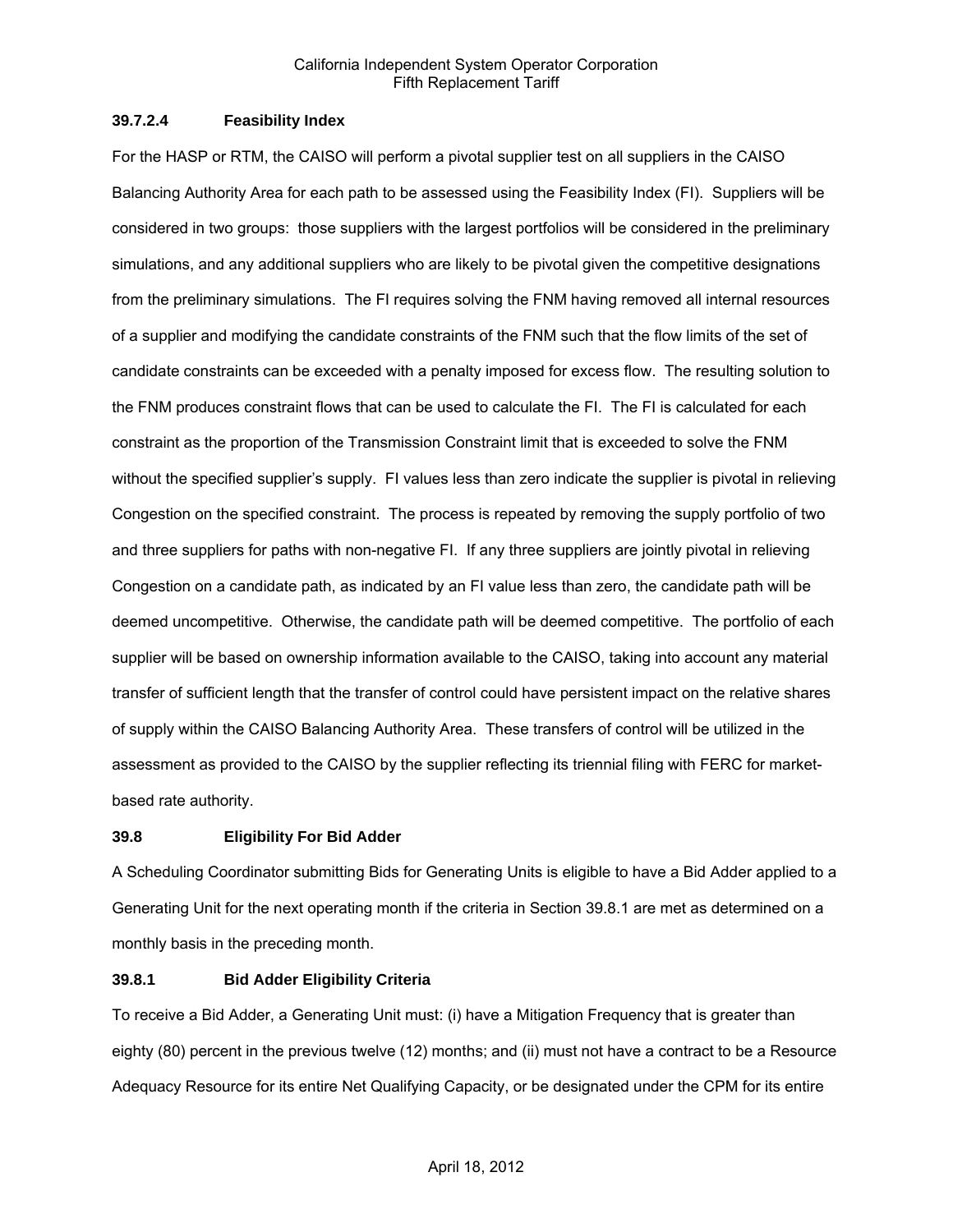Eligible Capacity, or be subject to an obligation to make capacity available under this CAISO Tariff. If a Generating Unit is designated under the CPM for a portion of its Eligible Capacity, the provisions of this section apply only to the portion of the capacity not designated. Scheduling Coordinators for Generating Units seeking to receive Bid Adders must further agree to be subject to the Frequently Mitigated Unit option for a Default Energy Bid. Run hours are those hours during which a Generating Unit has positive metered output. Generating Units that received RMR Dispatches and/or incremental Bids dispatched out of economic merit order to manage local Congestion in an hour prior to the effective date of this Section will have that hour counted as a mitigated hour in their Mitigation Frequency. After the first twelve (12) months from the effective date of this Section, the Mitigation Frequency will be based entirely on a Generating Unit being mitigated under the MPM procedures in Sections 31 and 33.

#### **39.8.2 New Generating Units**

For new Generating Units, with less than twelve (12) months of operation, determination of eligibility for the Bid Adder will be based on data beginning with the first date the Generating Unit participated in the CAISO Markets through the end date of the period for which the Mitigation Frequency is being calculated. The 200 run hour criteria will be pro-rated for the proportion of a twelve (12)-month period that the new Generating Unit submitted effective Bids in the CAISO markets.

#### **39.8.3 Bid Adder Values**

The value of the Bid Adder will be either: (i) a unit-specific value determined in consultation with the CAISO or an independent entity selected by the CAISO, or (ii) a default Bid Adder of \$24/MWh. For Generating Units with a portion of their capacity identified as meeting an LSE's Resource Adequacy Requirements, that Generating Unit's Bid Adder value will be reduced by the percent of the Generating Unit's capacity that is identified as meeting an LSE's Resource Adequacy Requirements. The reduced Bid Adder will be applied to that Generating Unit's entire Default Energy Bid Curve.

#### **39.9 CRR Monitoring And Affiliate Disclosure Requirements**

The CAISO will monitor the CRR holdings and CAISO Markets activity for anomalous market behavior, gaming, or exercise of market power resulting from CRR ownership concentrations that are not aligned with actual transmission usage as a result of secondary market auction outcomes. If the CAISO identifies such behavior it may seek FERC approval to impose position limits on the total number or MW quantity of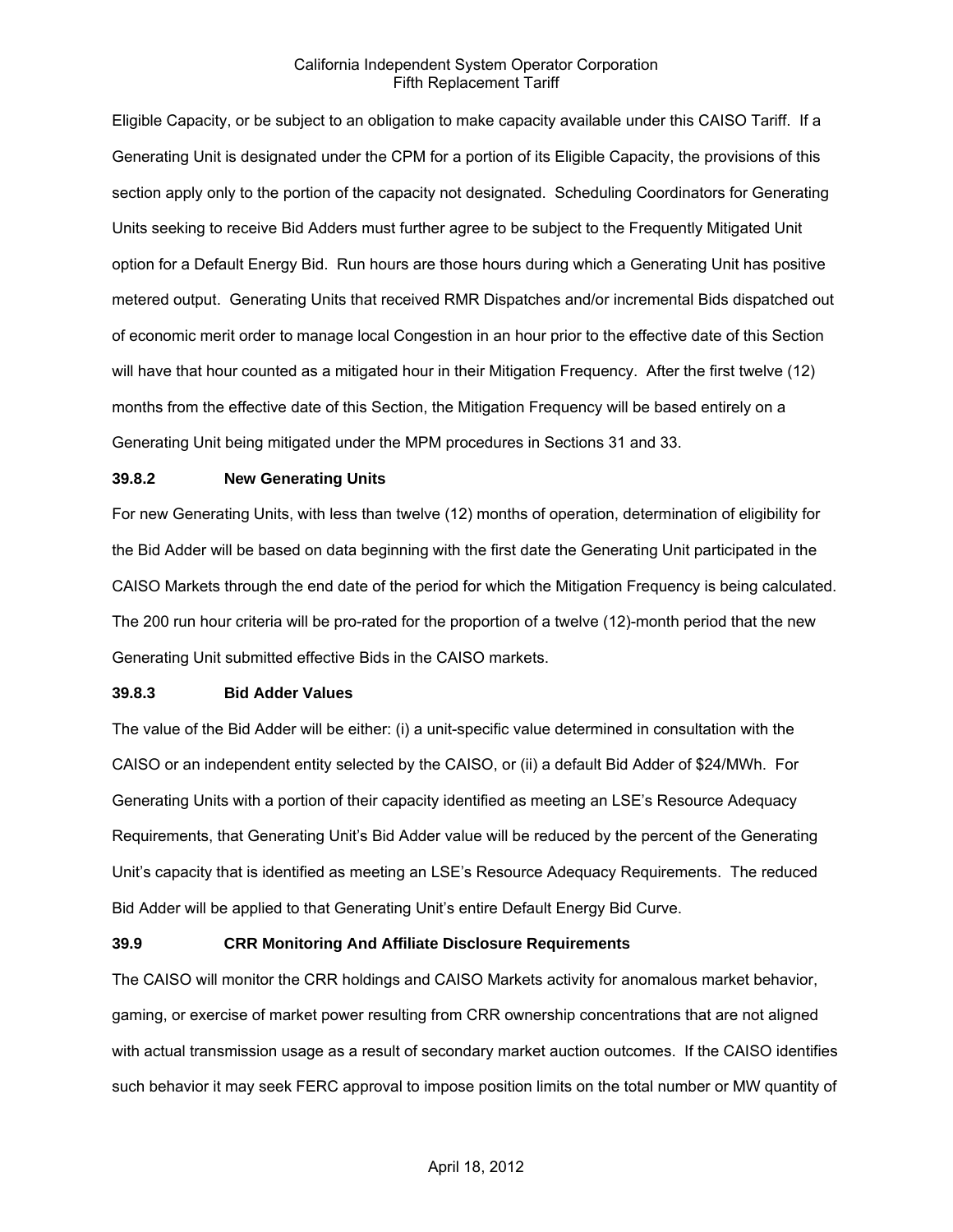CRRs that may be held by any single entity and its Affiliates. Each CRR Holder or Candidate CRR Holder must notify the CAISO of any Affiliate that is a CRR Holder, Candidate CRR Holder, or Market Participant, any Affiliate that participates in an organized electricity market in North America, and any guarantor of any such Affiliate.

### **39.10 Mitigation Of Exceptional Dispatches Of Resources**

The CAISO shall apply Mitigation Measures to Exceptional Dispatches of resources when such resources are committed or dispatched under Exceptional Dispatch for purposes of: (1) addressing reliability requirements related to non-competitive Transmission Constraints; (2) ramping resources with Ancillary Services Awards or RUC Capacity to a dispatch level that ensures their availability in Real-Time; and (3) addressing unit-specific environmental constraints not incorporated into the Full Network Model or the CAISO's market software that affect the dispatch of Generating Units in the Sacramento Delta and are commonly known as "Delta Dispatch".

## **39.10.1 Measures For Resources Eligible For Supplemental Revenues**

In all cases where a resource is subject to Mitigation Measures under Section 39.10, and the resource is eligible for supplemental revenues pursuant to Section 39.10.3, Exceptional Dispatch Energy delivered by the resource shall be settled as set forth in either Section 11.5.6.7.1 or Section 11.5.6.7.3, whichever is applicable.

## **39.10.2 Resources Not Eligible For Supplemental Revenues**

In all cases where a resource is subject to Mitigation Measures under Section 39.10, and the resource is not eligible for supplemental revenues pursuant to Section 39.10.3, Exceptional Dispatch Energy delivered by the resource shall be settled as set forth in either Section 11.5.6.7.2 or Section 11.5.6.7.3, whichever is applicable.

### **39.10.3 Eligibility For Supplemental Revenues**

Except as provided in Section 39.10.4, a resource that is committed or dispatched under Exceptional Dispatch shall be eligible for supplemental revenues only during such times that the resource meets all of the following criteria:

> (i) the resource has notified the CAISO, at least seven days prior to the calendar month in which the Exceptional Dispatch occurs, that the resource has chosen to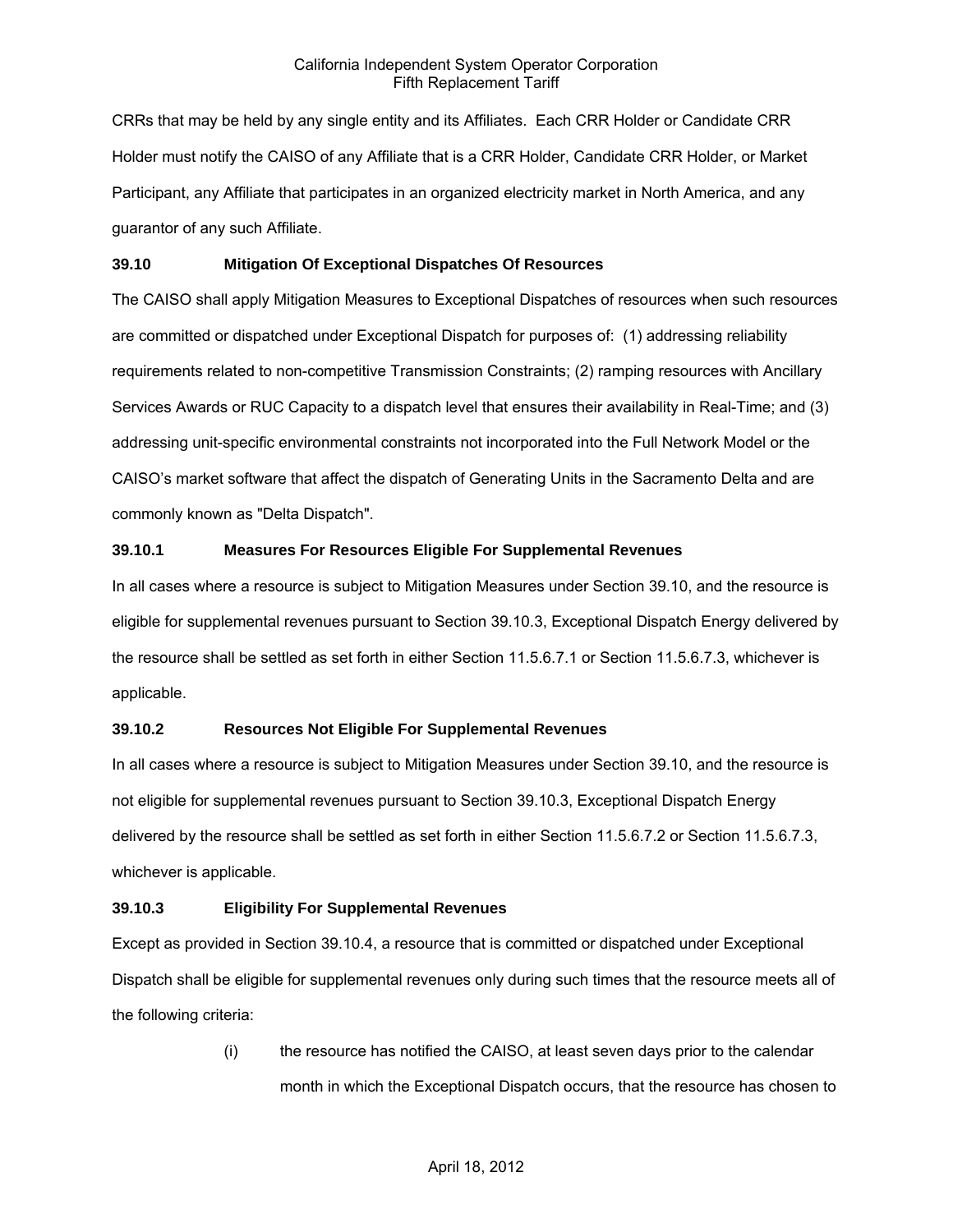receive supplemental revenues in lieu of an Exceptional Dispatch CPM designation under Section 43.1.5;

- (ii) the resource has been mitigated under Section 39.10;
- (iii) the resource is not under an RMR Contract, is not designated as CPM Capacity, and is not a Resource Adequacy Resource, unless the resource is a Partial Resource Adequacy Resource or a partial CPM resource, and the Exceptional Dispatch requires non-RA Capacity or non-CPM Capacity, in which case only the capacity not committed as Resource Adequacy Capacity or CPM Capacity is eligible for supplemental revenues; and
- (iv) the resource has a Bid in the IFM, HASP, and RTM for the applicable Operating Day or Operating Hour in which the resource is committed or dispatched under Exceptional Dispatch.

## **39.10.4 Limitation On Supplemental Revenues**

Supplemental revenues authorized under this Section 39.10 shall not exceed within a 30-day period (this 30-day period begins on the day of the first Exceptional Dispatch of the resource and re-starts on the day of the first Exceptional Dispatch of the resource following the end of any prior 30-day period) the difference between any monthly CPM Capacity Payments due the resource for the 30-day period (calculated according to the ratio of the actual number of days that the resource had capacity designated as CPM Capacity during the 30-day period to the total number of days in the month) and the monthly CPM Capacity Payment, without any CPM Availability Factor adjustment, for which the resource would be eligible pursuant to Section 43.6 had its entire capacity less any Resource Adequacy Capacity been designated as an CPM resource.

### **39.10.5 Calculation Of Exceptional Dispatch Supplemental Revenues**

The amount of Exceptional Dispatch supplemental revenues accrued by a resource within any 30-day period as defined in Section 39.10.4 shall be a running total of the sum of supplemental revenues received during that 30-day period. The calculation of supplemental revenues accrued by a resource within a 30-day period is based on the higher of (a) the Energy Bid price for the resource minus the Default Energy Bid price for the resource or (b) the Resource-Specific Settlement Interval LMP minus the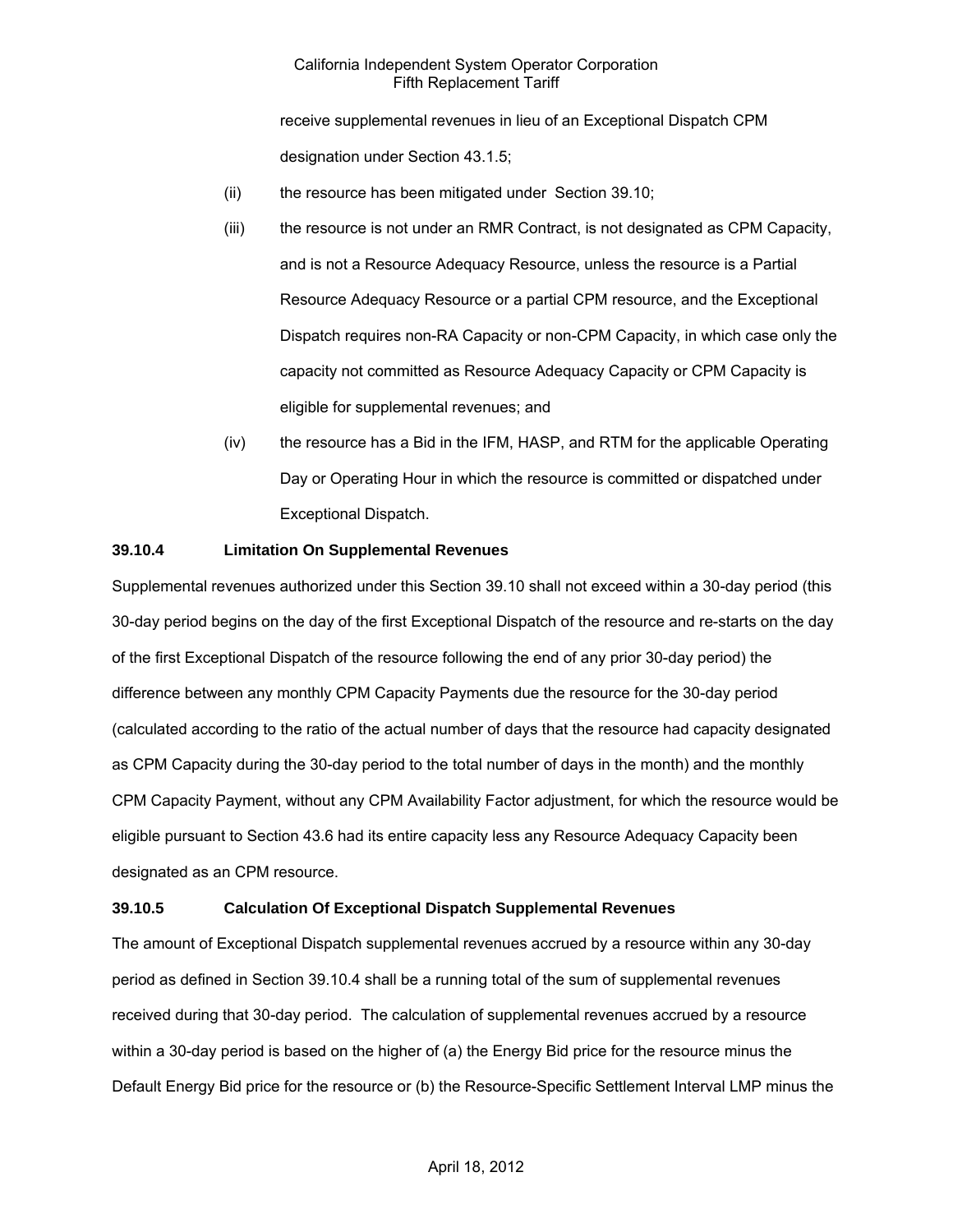Default Energy Bid price for the resource. The greater of (a) or (b) is multiplied by the amount of Energy provided by the resource under Exceptional Dispatch, and the results of that multiplication are summed across the successive hours of the 30-day period. Once the resource has reached the limit on supplemental revenues described in Section 39.10.4 based on the calculation above, then the Settlement for the resource will be as provided in Section 11.5.6.7.2 and the resource will not be eligible for additional supplemental revenues for the rest of the 30-day period.

## **39.11 Market Power Mitigation Applicable to Virtual Bidding**

## **39.11.1 Affiliate Disclosure Requirements**

Each Convergence Bidding Entity must satisfy the Affiliate disclosure requirements set forth in Section 4.14.2.1.

## **39.11.2 Monitoring of Virtual Bidding Activity**

The CAISO and DMM will monitor virtual bidding activity for anomalous market behavior, gaming, or the exercise of market power.

## **40. Resource Adequacy Demonstration For All SCs In The CAISO BAA**

## **40.1 Applicability**

A Load Serving Entity, and its Scheduling Coordinator, shall be exempt from this Section 40 during the next Resource Adequacy Compliance Year, if the metered peak Demand of the Load Serving Entity did not exceed one (1) MW during the twelve months preceding the last date on which the Load Serving Entity can make the election in Section 40.1.1 for the next Resource Adequacy Compliance Year. This Section 40 shall apply to all other Load Serving Entities and their respective Scheduling Coordinators. For purposes of Section 40, a Load Serving Entity shall not include any entity satisfying the terms of California Public Utilities Code Section 380(j)(3).

## **40.1.1 Election Of Load Serving Entity Status**

On an annual basis, in the manner and schedule set forth in the Business Practice Manual, the Scheduling Coordinator for a Load Serving Entity, not exempt under Section 40.1, shall inform the CAISO whether each such LSE elects to be either: (i) a Reserve Sharing LSE or (ii) a Modified Reserve Sharing LSE. A Scheduling Coordinator for a Load following MSS is not required to make an election under this Section. Scheduling Coordinators for Load following MSSs are subject solely to Sections 40.2.4, 40.3,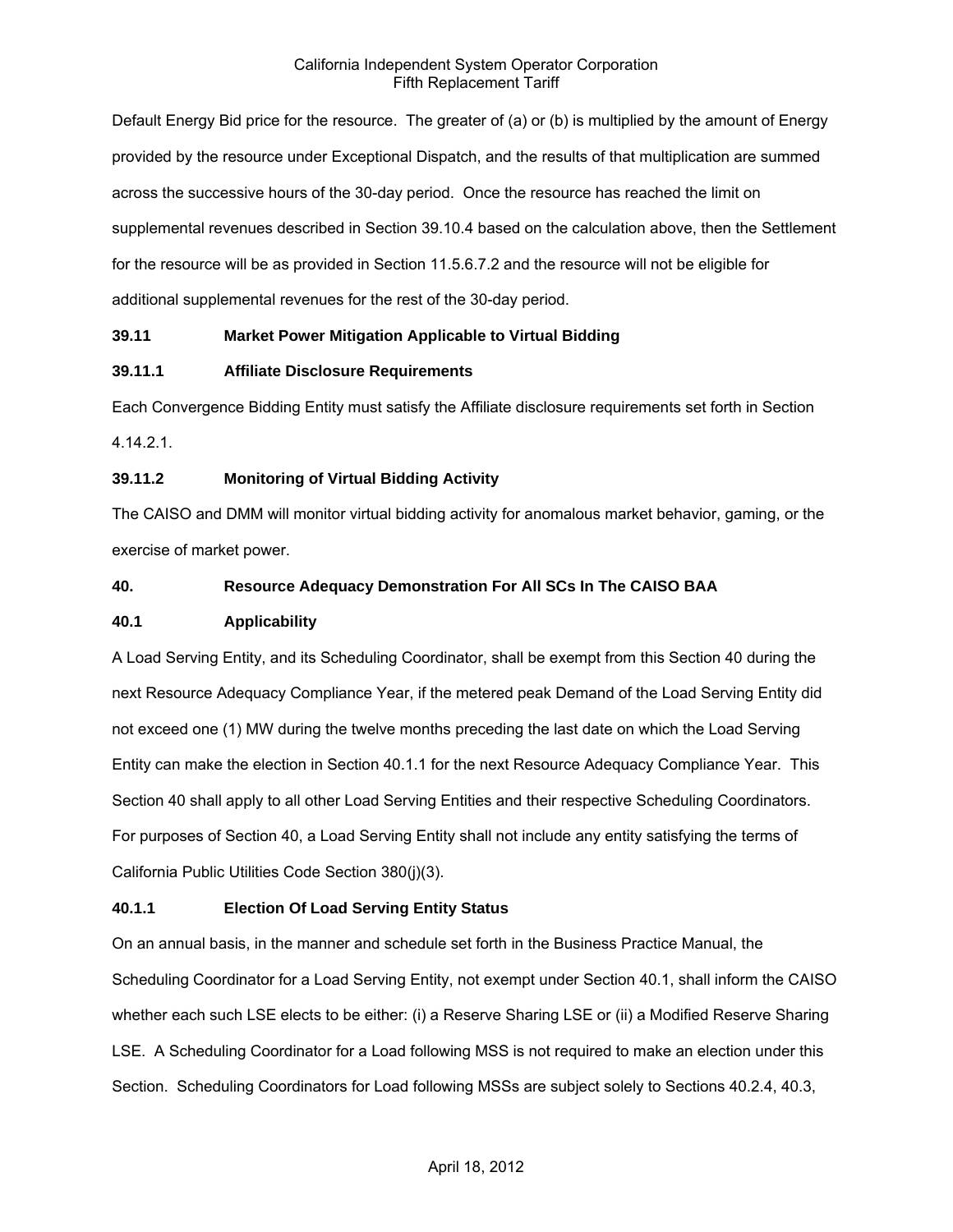and with respect to their Local Capacity Area Resources identified in accordance with Section 40.2.4, Section 40.9.

The CAISO may confirm with the CPUC, Local Regulatory Authority, or federal agency, as applicable, the accuracy of the election by the Scheduling Coordinator for any LSE under its respective jurisdiction, or, in the absence of any election by the Scheduling Coordinator, the desired election for any LSE under its jurisdiction. The determination of the CPUC, Local Regulatory Authority, or federal agency will be deemed binding by the CAISO on the Scheduling Coordinator and the LSE. If the Scheduling Coordinator and CPUC, Local Regulatory Authority, or federal agency, as appropriate, fail to make the election on behalf of an LSE in accordance with the Business Practice Manual, the LSE shall be deemed a Reserve Sharing LSE.

# **40.2 Information Requirements For Resource Adequacy Programs**

- **40.2.1 Reserve Sharing LSEs**
- **40.2.1.1 Requirements for CPUC Load Serving Entities Electing Reserve Sharing LSE Status**
	- (a) The Scheduling Coordinator for a CPUC Load Serving Entity electing Reserve Sharing LSE status must provide the CAISO with all information or data to be provided to the CAISO as required by the CPUC and pursuant to the schedule adopted by the CPUC.
	- (b) Where the information or data provided to the CAISO under Section 40.2.1.1(a) does not include Reserve Margin(s), then the provisions of Section 40.2.2.1(b) shall apply.
	- (c) Where the information or data provided to the CAISO under Section 40.2.1.1(a) does not include criteria for determining qualifying resource types and their Qualifying Capacity, then the provisions of Section 40.8 shall apply.
	- (d) Where the information or data provided to the CAISO under Section 40.2.1.1(a) does not include annual and monthly Demand Forecast requirements, then the provisions of Section 40.2.2.3 shall apply.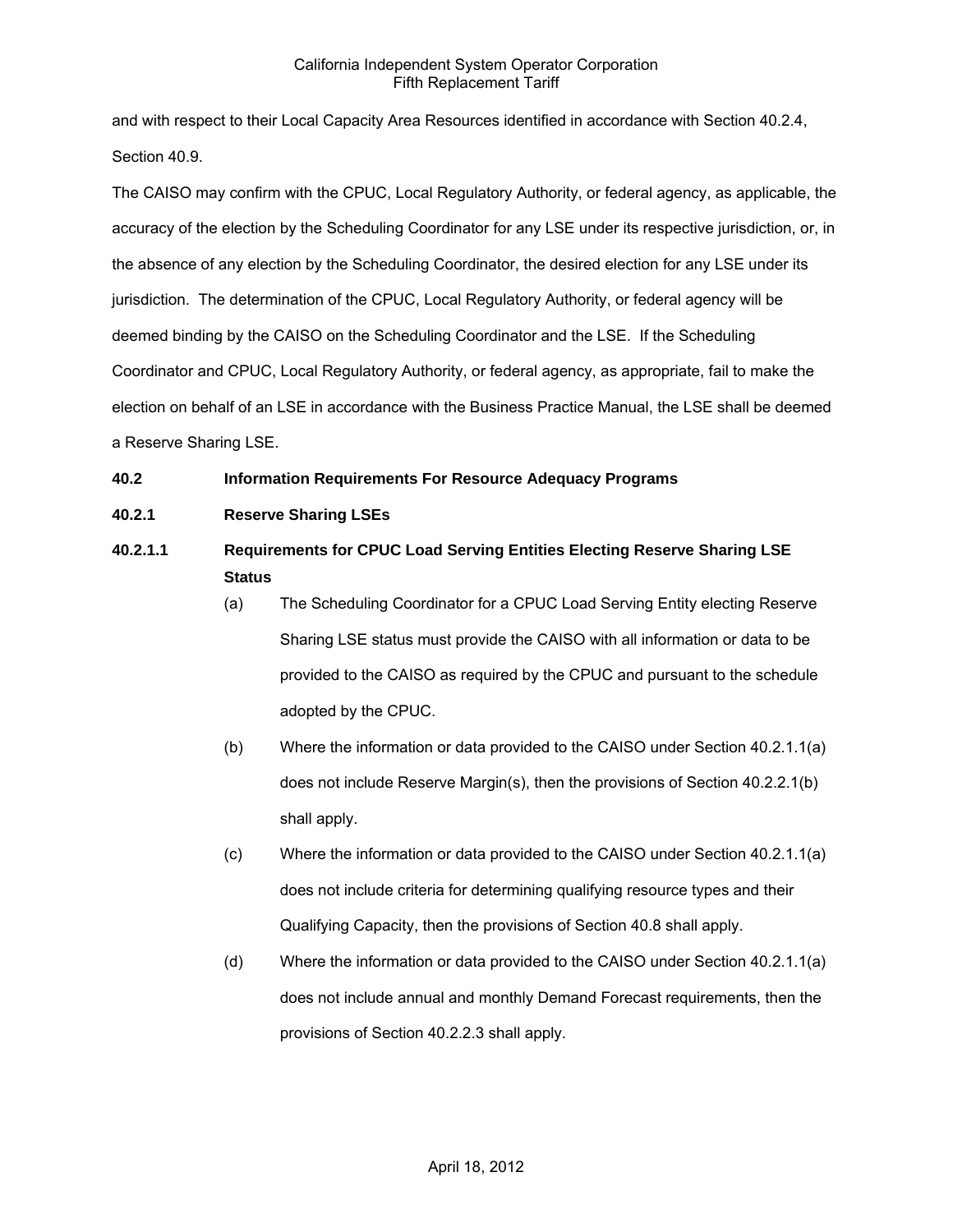(e) Where the information or data provided to the CAISO under Section 40.2.1.1(a) does not include annual and monthly Resource Adequacy Plan requirements, then Section 40.2.2.4 shall apply.

## **40.2.2 Non-CPUC LSEs Electing Reserve Sharing LSE Status**

### **40.2.2.1 Reserve Margin**

- (a) The Scheduling Coordinator for a Non-CPUC Load Serving Entity electing Reserve Sharing LSE status must provide the CAISO with the Reserve Margin(s) adopted by the appropriate Local Regulatory Authority or federal agency for use in the annual Resource Adequacy Plan and monthly Resource Adequacy Plans listed as a percentage of the Demand Forecasts developed in accordance with Section 40.2.2.3.
- (b) For the Scheduling Coordinator for a Non-CPUC Load Serving Entity for which the appropriate Local Regulatory Authority or federal agency has not established a Reserve Margin(s) or a CPUC Load Serving Entity subject to Section 40.2.1.1(b) that has elected Reserve Sharing LSE status, the Reserve Margin for each month shall be no less than fifteen percent (15%) of the LSE's peak hourly Demand for the applicable month, as determined by the Demand Forecasts developed in accordance with Section 40.2.2.3.

## **40.2.2.2 Qualifying Capacity Criteria**

The Scheduling Coordinator for a Non-CPUC Load Serving Entity electing Reserve Sharing LSE status must provide the CAISO with a description of the criteria adopted by the Local Regulatory Authority or federal agency for determining qualifying resource types and the Qualifying Capacity from such resources and any modifications thereto as they are implemented from time to time. The Reserve Sharing LSE may elect to utilize the criteria set forth in Section 40.8.

### **40.2.2.3 Demand Forecasts**

The Scheduling Coordinator for a Non-CPUC Load Serving Entity or CPUC Load Serving Entity subject to Section 40.2.1.1(b) electing Reserve Sharing LSE status must provide annual and monthly Demand Forecasts on the schedule and in the reporting format(s) set forth in the Business Practice Manual. The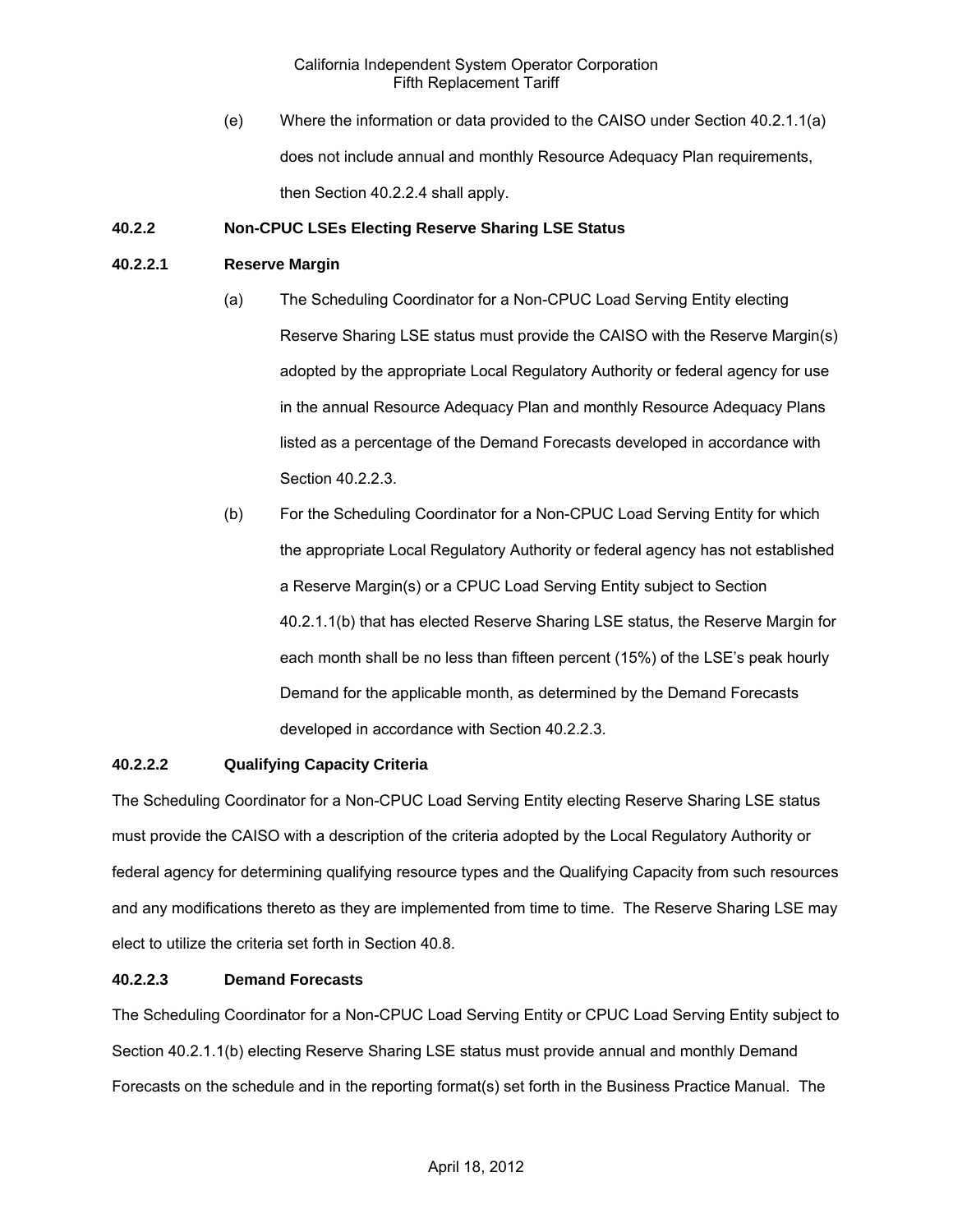annual and monthly Demand Forecasts shall utilize the annual and monthly coincident peak Demand determinations provided by the California Energy Commission for such Load Serving Entity, which will be calculated from the Demand Forecast information submitted to the California Energy Commission by each Reserve Sharing LSE; or (ii) if the California Energy Commission does not produce coincident peak Demand Forecasts for the Load Serving Entity, the annual and monthly coincident peak Demand Forecasts produced by the CAISO for such Load Serving Entity in accordance with its Business Practice Manual. Scheduling Coordinators must provide data and information, as may be requested by the CAISO, necessary to develop or support the Demand Forecasts required by this Section.

### **40.2.2.4 Annual and Monthly Resource Adequacy Plans**

The Scheduling Coordinator for a Non-CPUC Load Serving Entity or a CPUC Load Serving Entity subject to Section 40.2.1.1(b) electing Reserve Sharing LSE status must provide annual and monthly Resource Adequacy Plans for such Load Serving Entity, on a schedule and in the reporting format(s) set forth in the Business Practice Manual. The annual Resource Adequacy Plan must, at a minimum, set forth the Local Capacity Area Resources, if any, procured by the Load Serving Entity as described in Section 40.3. The monthly Resource Adequacy Plan should identify all resources, including Local Capacity Area Resources, the Load Serving Entity will rely upon to satisfy the applicable month's peak hour Demand of the Load Serving Entity as determined by the Demand Forecasts developed in accordance with Section 40.2.2.3 and applicable Reserve Margin. Resource Adequacy Plans must utilize the Net Qualifying Capacity requirements of Section 40.4.

### **40.2.3 Modified Reserve Sharing LSEs**

### **40.2.3.1 Reserve Margin**

(a) The Scheduling Coordinator for a Load Serving Entity electing Modified Reserve Sharing LSE status must provide the CAISO with the Reserve Margin(s) adopted by the CPUC, Local Regulatory Authority, or federal agency, as appropriate, for use in the annual Resource Adequacy Plan and monthly Resource Adequacy Plans listed as a percentage of the Demand Forecasts developed in accordance with Section 40.2.3.3.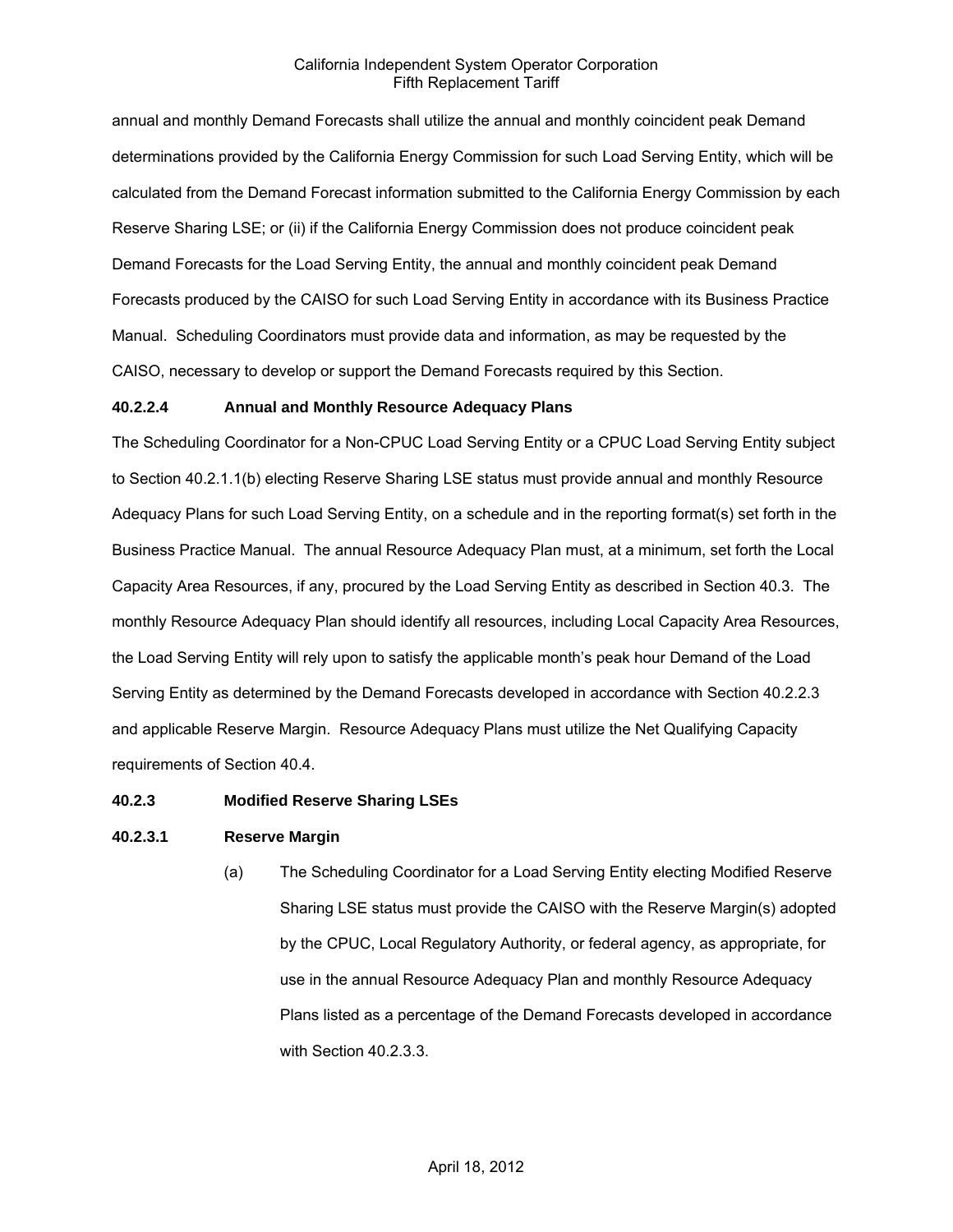(b) For the Scheduling Coordinator for a Load Serving Entity electing Modified Reserve Sharing LSE status for which the CPUC, Local Regulatory Authority, or federal agency, as appropriate, has not established a Reserve Margin, the Reserve Margin shall be no less than fifteen percent (15%) of the applicable month's peak hour Demand of the Load Serving Entity, as determined by the Demand Forecasts developed in accordance with Section 40.2.3.3.

## **40.2.3.2 Qualifying Capacity**

The Scheduling Coordinator for a Load Serving Entity electing Modified Reserve Sharing LSE status must provide the CAISO with a description of the criteria for determining qualifying resource types and the Qualifying Capacity from such resources and any modifications thereto as they are implemented from time to time. The Modified Reserve Sharing LSE may elect to utilize the criteria set forth in Section 40.8.

## **40.2.3.3 Demand Forecasts**

- (a) The Scheduling Coordinator for a Load Serving Entity electing Modified Reserve Sharing LSE status must provide annual and monthly Demand Forecasts on the schedule and in the reporting format(s) set forth in the Business Practice Manual. The annual and monthly Demand Forecasts shall utilize the annual and monthly coincident peak Demand determinations provided by the California Energy Commission for such Load Serving Entity, which will be calculated from Demand Forecast data submitted to the California Energy Commission by each Modified Reserve Sharing LSE; or (ii) if the California Energy Commission does not produce coincident peak Demand Forecasts for the Load Serving Entity, the annual and monthly coincident peak Demand Forecasts produced by the CAISO for such Load Serving Entity in accordance with its Business Practice Manual. Scheduling Coordinators must provide data and information, as may be requested by the CAISO, to develop or support the Demand Forecast required by this Section 40.2.3.3(b).
- (b) The Scheduling Coordinator for a Load Serving Entity electing Modified Reserve Sharing LSE status must submit, on the schedule and in the reporting format set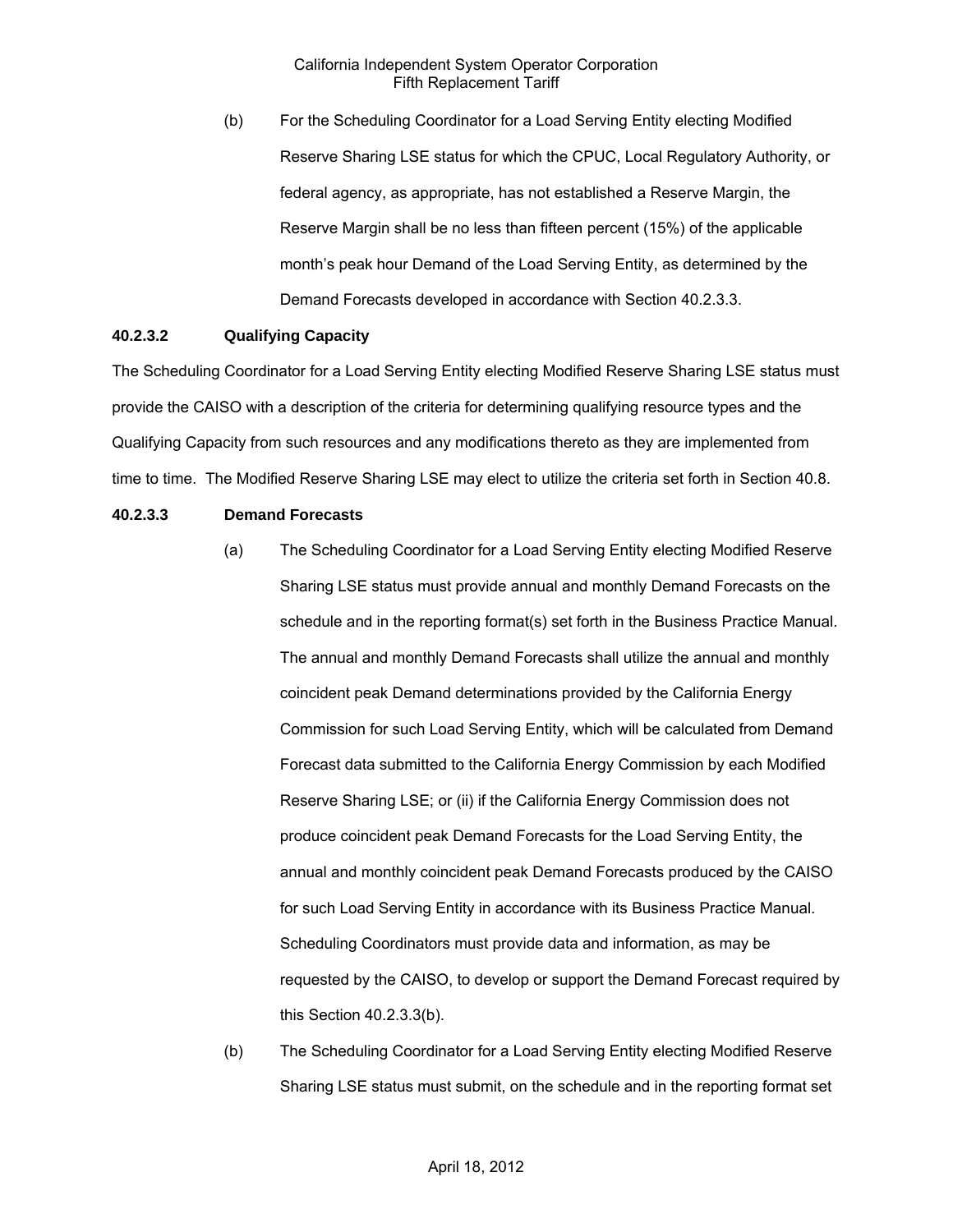forth in the Business Practice Manual, hourly Demand Forecasts for each Trading Hour of the next Trading Day for each Modified Reserve Sharing LSE represented. The Scheduling Coordinator for a Load Serving Entity electing Modified Reserve Sharing LSE status must provide data or supporting information, as requested by the CAISO, for the Demand Forecasts required by this Section 40.2.3.3(b) for each Modified Reserve Sharing LSE served by the Scheduling Coordinator and a description of the criteria upon which the Demand Forecast was developed, and any modifications thereto as they are implemented from time to time.

### **40.2.3.4 Annual and Monthly Resource Adequacy Plans**

The Scheduling Coordinator for a Load Serving Entity electing Modified Reserve Sharing LSE status must provide annual and monthly Resource Adequacy Plans, on a schedule and in the reporting format(s) set forth in the Business Practice Manual, for each Modified Reserve Sharing LSE served by the Scheduling Coordinator. The annual Resource Adequacy Plan must, at a minimum, set forth the Local Capacity Area Resources, if any, procured by the Modified Reserve Sharing LSE as described in Section 40.3. The monthly Resource Adequacy Plan must identify the resources the Modified Reserve Sharing LSE will rely upon to satisfy its forecasted monthly Demand and Reserve Margin as set forth in Section 40.2.3.1, for the relevant reporting period and must utilize the Net Qualifying Capacity requirements of Section 40.4.

#### **40.2.4 Load Following MSS**

A Scheduling Coordinator for a Load following MSS must provide an annual Resource Adequacy Plan that sets forth, at a minimum, the Local Capacity Area Resources, if any, procured by the Load following MSS as described in Section 40.3. The annual Resource Adequacy Plan shall utilize the annual coincident peak Demand determination provided by the California Energy Commission for such Load following MSS using Demand Forecast data submitted to the California Energy Commission by the Load following MSS, or, if the California Energy Commission does not produce coincident peak Demand Forecasts for the Load following MSS, the annual coincident peak Demand Forecast produced by the CAISO for such Load following MSS in accordance with its Business Practice Manual using Demand Forecast data submitted to the CAISO by the Load following MSS. The Local Capacity Area Resources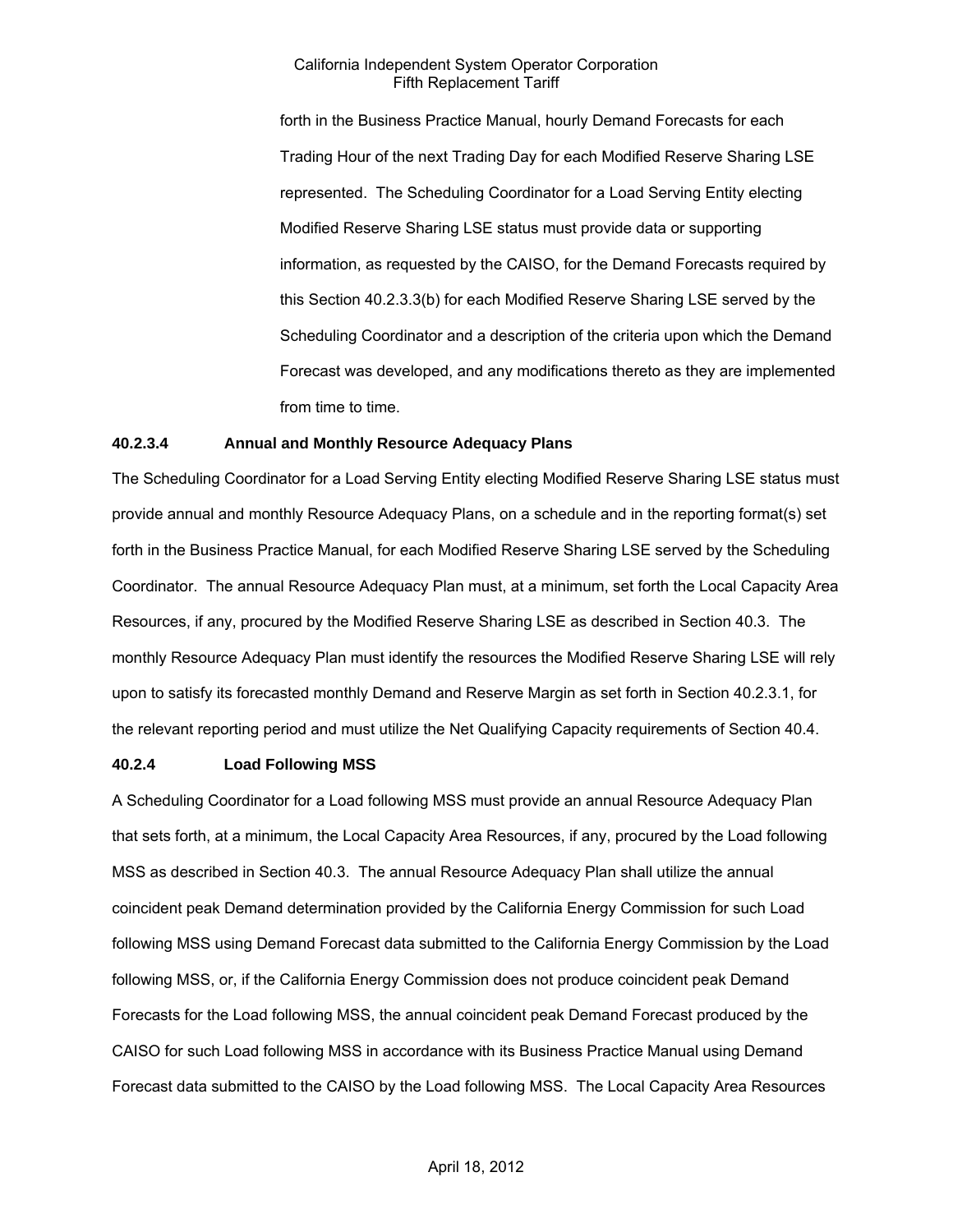identified by the annual Resource Adequacy Plan submitted by the Load following MSS shall be subject to the Availability Standards, Non-Availability Charge, and Availability Incentive Payment specified in Section 40.9.

## **40.3 Local Capacity Area Resource Requirements For SCs For LSEs**

## **40.3.1 Local Capacity Technical Study**

On an annual basis, pursuant to the schedule set forth in the Business Practice Manual, the CAISO will, perform, and publish on the CAISO Website the Local Capacity Technical Study. The Local Capacity Technical Study shall identify Local Capacity Areas, determine the minimum amount of Local Capacity Area Resources in MW that must be available to the CAISO within each identified Local Capacity Area, and identify the Generating Units within each identified Local Capacity Area. The CAISO shall collaborate with the CPUC, Local Regulatory Authorities within the CAISO Balancing Authority Area, federal agencies, and Market Participants to ensure that the Local Capacity Technical Study is performed in accordance with this Section 40.3 and to establish for inclusion in the Business Practice Manual other parameters and assumptions applicable to the Local Capacity Technical Study and a schedule that provides for: (i) reasonable time for review of a draft Local Capacity Technical Study, (ii) reasonable time for Participating TOs to propose operating solutions, and (iii) release of the final Local Capacity Technical Study no later than 120 days prior to the date annual Resource Adequacy Plans must be submitted under this Section 40.

### **40.3.1.1 Local Capacity Technical Study Criteria**

The Local Capacity Technical Study will determine the minimum amount of Local Capacity Area Resources needed to address the Contingencies identified in Section 40.3.1.2. In performing the Local Capacity Technical Study, the CAISO will apply those methods for resolving Contingencies considered appropriate for the performance level that corresponds to a particular studied Contingency, as provided in NERC Reliability Standards TPL-001-0, TPL-002-0, TPL-003-0, and TPL-004-0, as augmented by CAISO Reliability Criteria in accordance with the Transmission Control Agreement and Section 24.2.1. The CAISO Reliability Criteria shall include: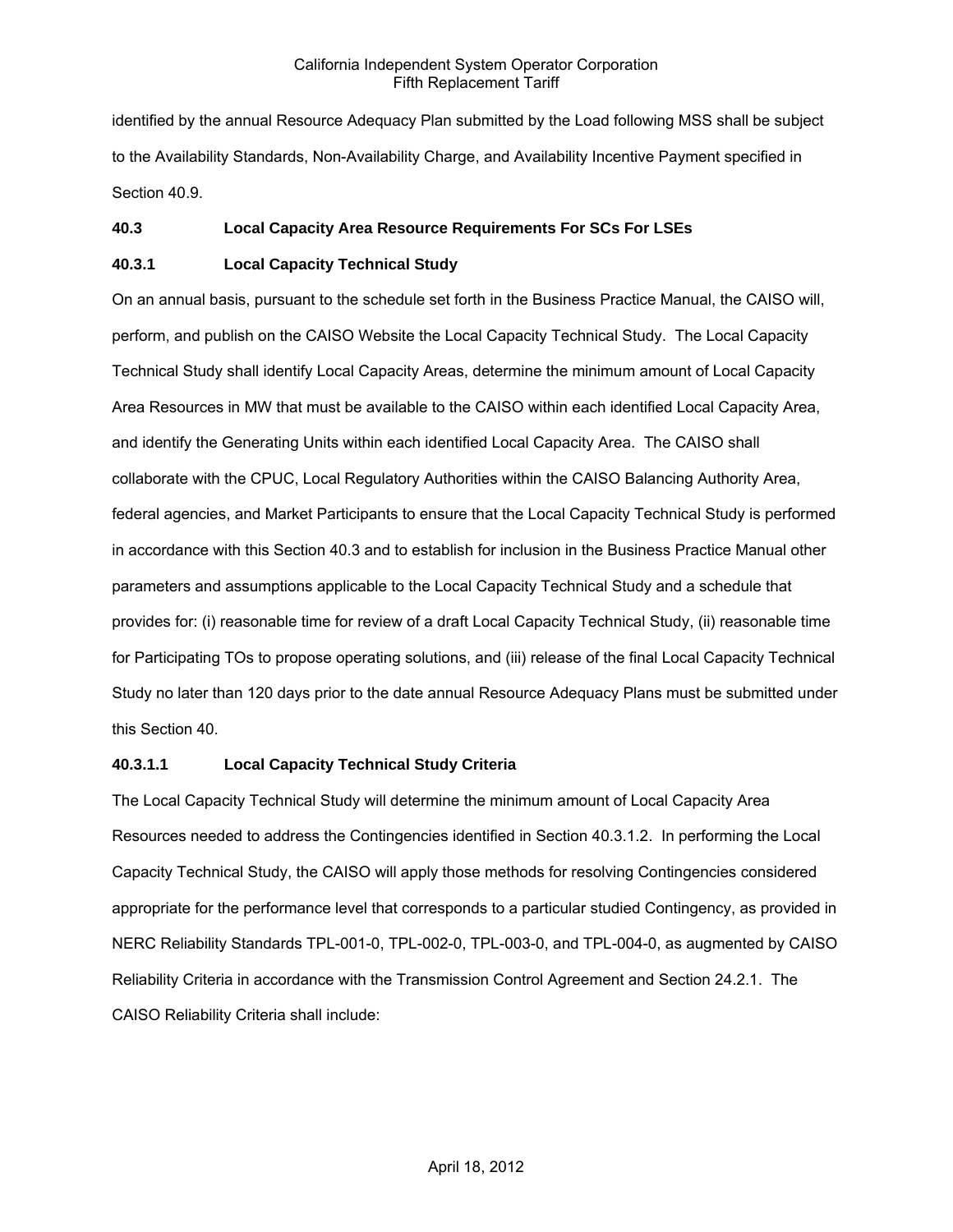- (1) Time Allowed for Manual Readjustment: This is the amount of time required for the Operator to take all actions necessary to prepare the system for the next Contingency. This time should not be less than thirty (30) minutes.
- (2) No voltage collapse or dynamic instability shall be allowed for a Contingency in Category D – extreme event (any B1-4 system readjusted (Common Mode) L-2), as listed in Section 40.3.1.2.

# **40.3.1.2 Local Capacity Technical Study Contingencies.**

| The Local Capacity Technical Study shall assess the following |
|---------------------------------------------------------------|
| Contingencies:                                                |
| <b>Contingency Component(s)</b>                               |
| NERC/WECC Performance Level A - No Contingencies              |
| NERC/WECC Performance Level B - Loss of a single element      |
| 1. Generator (G-1)                                            |
| 2. Transmission Circuit (L-1)                                 |
| 3. Transformer (T-1)                                          |
| 4. Single Pole (dc) Line                                      |
| 5. G-1 system readjusted L-1                                  |
| NERC/WECC Performance Level C - Loss of two or more elements  |
| 3. L-1 system readjusted G-1                                  |
| 3. G-1 system readjusted T-1 or T-1 system readjusted G-1     |
| 3. L-1 system readjusted T-1 or T-1 system readjusted L-1     |
| 3. G-1 system readjusted G-1                                  |
| 3. L-1 system readjusted L-1                                  |
| 4. Bipolar (dc) Line                                          |
| 5. Two circuits (Common Mode) L-2                             |
| WECC-S3. Two generators (Common Mode) G-2                     |
| D - Extreme event - loss of two or more elements              |
| Any B1-4 system readjusted (Common Mode) L-2                  |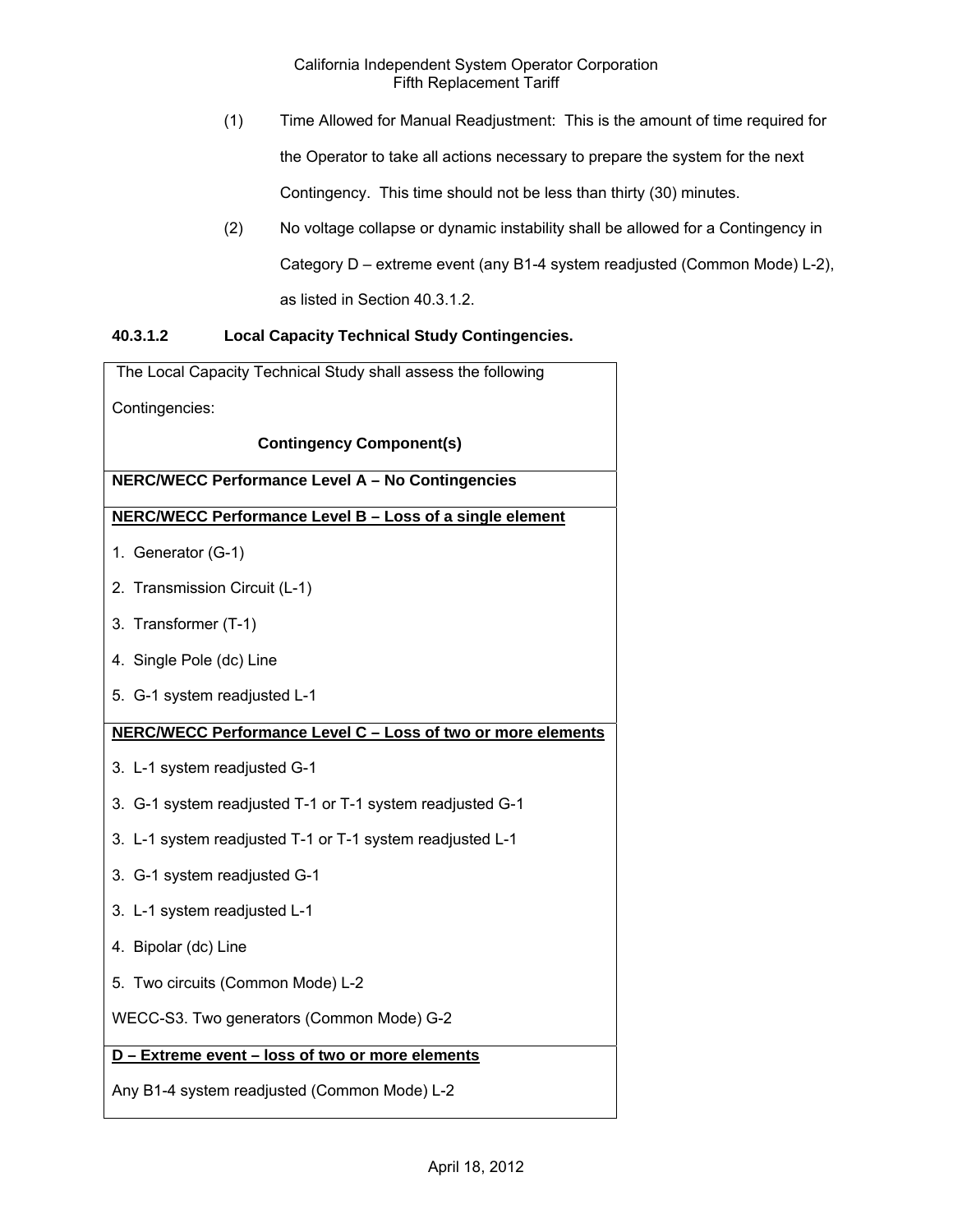## **40.3.2 Allocation Of Local Capacity Area Resource Obligations**

The CAISO will allocate responsibility for Local Capacity Area Resources to Scheduling Coordinators for Load Serving Entities in the following sequential manner:

- (a) The responsibility for the aggregate Local Capacity Area Resources required for all Local Capacity Areas within each TAC Area as determined by the Local Capacity Technical Study will be allocated to all Scheduling Coordinators for Load Serving Entities that serve Load in the TAC Area in accordance with the Load Serving Entity's proportionate share of the LSE's TAC Area Load at the time of the CAISO's annual coincident peak Demand set forth in the annual peak Demand Forecast for the next Resource Adequacy Compliance Year as determined by the California Energy Commission. Expressed as a formula, the allocation of Local Area Capacity Resource obligations will be as follows: (∑ Local Capacity Area MW in TAC Area from the Local Capacity Technical Study) \* (LSE Demand in TAC Area at CAISO annual coincident peak Demand)/(Total TAC Area Demand at the time of CAISO annual coincident peak Demand). This will result in a MW responsibility for each Load Serving Entity for each TAC Area in which the LSE serves Load. The LSE may meet its MW responsibility, as assigned under this Section, for each TAC Area in which the LSE serves Load by procurement of that MW quantity in any Local Capacity Area in the TAC Area.
- (b) For Scheduling Coordinators for Non-CPUC Load Serving Entities, the Local Capacity Area Resource obligation will be allocated based on Section 40.3.2(a) above.
- (c) For Scheduling Coordinators for CPUC Load Serving Entities, the CAISO will allocate the Local Capacity Area Resource obligation based on an allocation methodology, if any, adopted by the CPUC. However, if the allocation methodology adopted by the CPUC does not fully allocate the total sum of each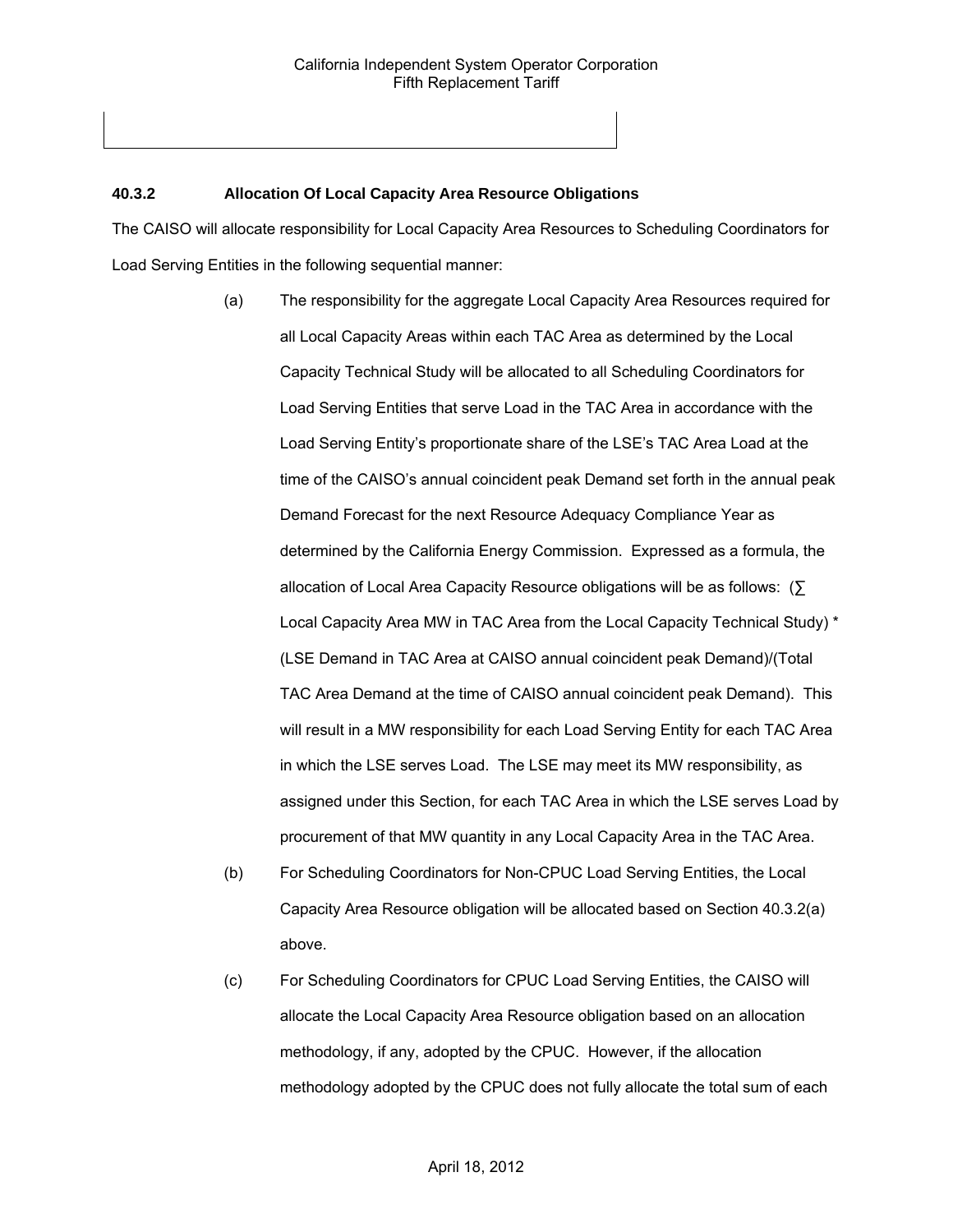CPUC Load Serving Entity's proportionate share calculated under Section 40.3.2(a), the CAISO will allocate the difference to all Scheduling Coordinators for CPUC Load Serving Entities in accordance with their proportionate share calculated under 40.3.2(a). If the CPUC does not adopt an allocation methodology, the CAISO will allocate Local Capacity Area Resources to Scheduling Coordinators for CPUC Load Serving Entities based on Section 40.3.2(a).

Once the CAISO has allocated the total responsibility for Local Capacity Area Resources, the CAISO will inform the Scheduling Coordinator for each LSE of the LSE's specific allocated responsibility for Local Capacity Area Resources in each TAC Area in which the LSE serves Load.

## **40.3.3 Procurement Of Local Capacity Area Resources By LSEs**

Nothing in this Section 40 obligates any Scheduling Coordinator to demonstrate on behalf of a Load Serving Entity that the Load Serving Entity has procured Local Capacity Area Resources to satisfy capacity requirements for each Local Capacity Area identified in the technical study. Scheduling Coordinators for Load Serving Entities may aggregate responsibilities for procurement of Local Capacity Area Resources. If a Load Serving Entity has procured Local Capacity Area Resources that satisfy generation capacity requirements for Local Capacity Areas, the Scheduling Coordinator for such Load Serving Entity shall include this information in its annual and monthly Resource Adequacy Plan(s).

### **40.3.4 [NOT USED]**

### **40.4 General Requirements On Resource Adequacy Resources**

### **40.4.1 Eligible Resources And Determination Of Qualifying Capacity**

The CAISO shall use the criteria provided by the CPUC or Local Regulatory Authority to determine and verify, if necessary, the Qualifying Capacity of all Resource Adequacy Resources; however, to the extent a resource is listed by one or more Scheduling Coordinators in their Resource Adequacy Plans, which apply the criteria of more than one Local Regulatory Authority that leads to conflicting Qualifying Capacity values for that resource, the CAISO will accept the methodology that results in the highest Qualifying Capacity value. Only if the CPUC, Local Regulatory Authority, or federal agency has not established any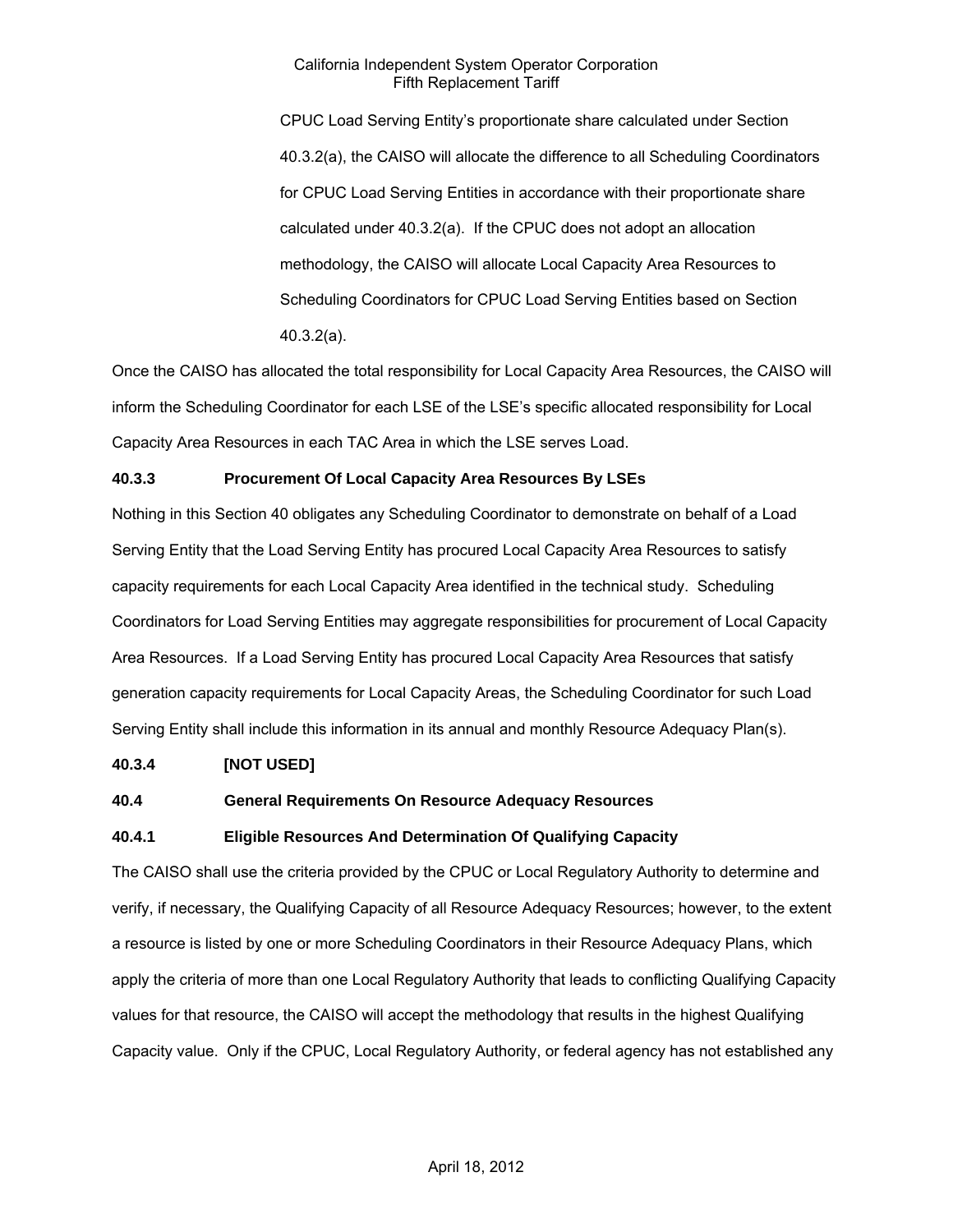Qualifying Capacity criteria, or chooses to rely on the criteria in this CAISO Tariff, will the provisions of Section 40.8 apply.

## **40.4.2 Net Qualifying Capacity Report**

The CAISO shall produce an annual report posted to the CAISO Website on the schedule set forth in the Business Practice Manual that sets forth the Net Qualifying Capacity of all Participating Generators. All other Resource Adequacy Resources may be included in the annual report under Section 40.4.2 upon their request. The Net Qualifying Capacity of any resource included in the annual report, once posted to the CAISO Website, shall not be reduced by the CAISO for the next Resource Adequacy Compliance Year. Any change proposed to be made to a Net Qualifying Capacity value for a resource included in a prior annual report shall be explained, and any test results or analyses underlying the change provided, to the Scheduling Coordinator within ten (10) days of the CAISO's determination that a change to the resource's Net Qualifying Capacity is appropriate, which also must be at least fifteen (15) days prior to the posting on the CAISO Website of the annual report. Any disputes as to the CAISO's determination regarding Net Qualifying Capacity shall be subject to the CAISO ADR Procedures.

## **40.4.3 General Qualifications For Supplying Net Qualifying Capacity**

Resource Adequacy Resources included in a Resource Adequacy Plan submitted by a Scheduling Coordinator on behalf of a Load Serving Entity serving Load in the CAISO Balancing Authority Area must:

- (1) Be available for testing by the CAISO to validate Qualifying Capacity, which can be no less than a resource's PMin even if the resource's contractual Resource Adequacy Capacity is less than its PMin, and determine Net Qualifying Capacity for the next Resource Adequacy Compliance Year;
- (2) Provide any information requested by the CAISO to apply the performance criteria to be adopted by the CAISO pursuant to Section 40.4.5;
- (3) Submit Bids into the CAISO Markets as required by this CAISO Tariff;
- (4) Be in compliance, as of the date that the CAISO performs any testing or otherwise determines Net Qualifying Capacity for the next Resource Adequacy Compliance Year, with the criteria for Qualifying Capacity established by the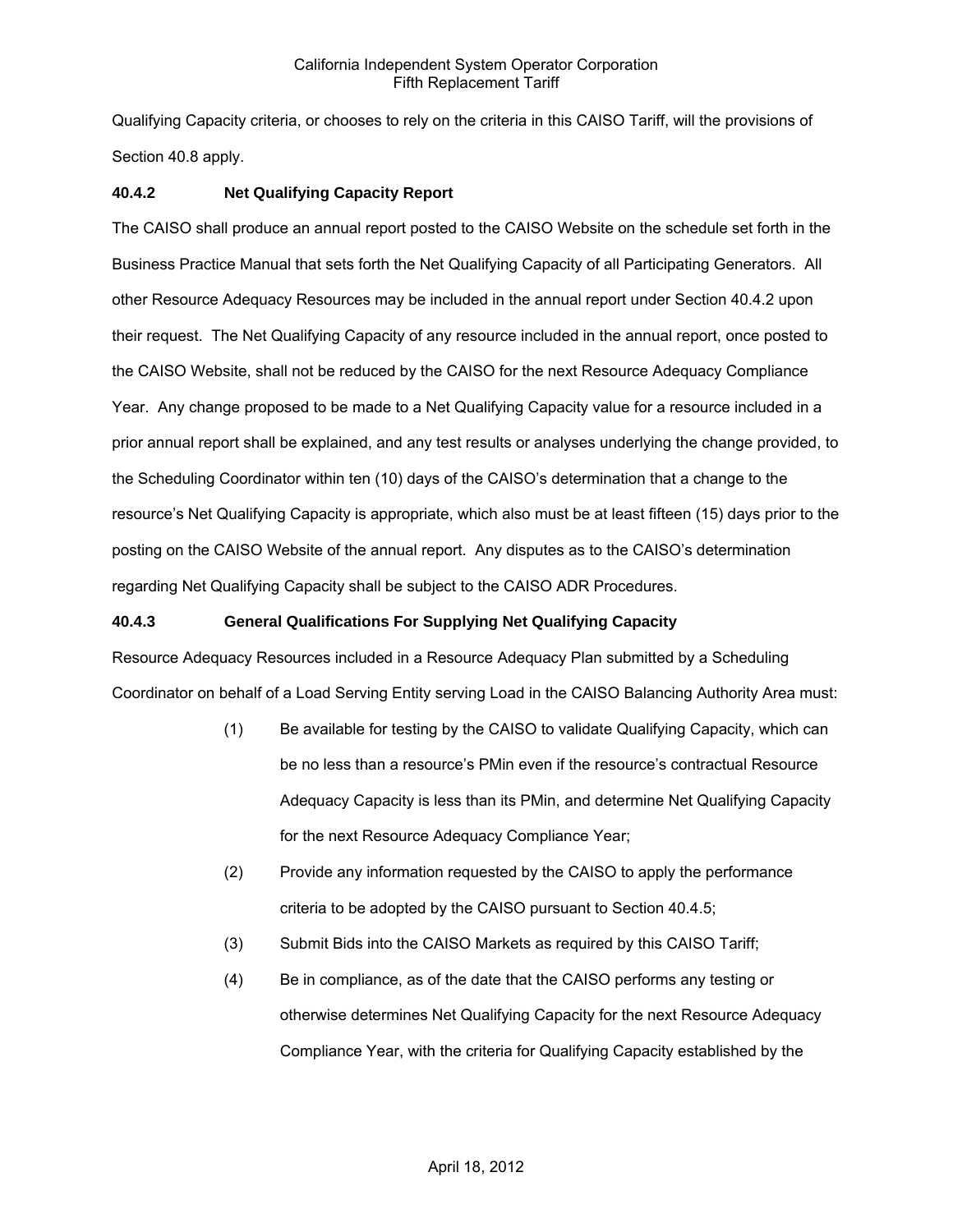CPUC, relevant Local Regulatory Authority, or federal agency and provided to the CAISO; and

- (5) Be subject to Sanctions for non-performance as specified in the CAISO Tariff; and
- (6) For a resource with contractual Resource Adequacy Capacity less than PMin, make the PMin available to the CAISO for commitment or dispatch at PMin, subject to Section 11.8 provisions for Bid Cost Recovery, so that the resource's Resource Adequacy Capacity can be utilized as required by this CAISO Tariff.

## **40.4.4 Reductions For Testing**

In accordance with the procedures specified in the Business Practice Manual, the Generating Unit of a Participating Generator or other Generating Units, System Units or Loads of Participating Loads or Proxy Demand Resources included in a Resource Adequacy Plan submitted by a Scheduling Coordinator on behalf of a Load Serving Entity can have its Qualifying Capacity reduced, for purposes of the Net Qualifying Capacity annual report under Section 40.4.2 for the next Resource Adequacy Compliance Year, if a CAISO testing program determines that it is not capable of supplying the full Qualifying Capacity amount.

# **40.4.5 Reductions For Performance Criteria**

No later than 12 months after the effective date of this Section 40, the CAISO will issue a report outlining a proposal with respect to performance criteria for Resource Adequacy Resources. The CAISO will collaborate with the CPUC and other Local Regulatory Authorities to develop the performance criteria to be submitted to FERC. The Scheduling Coordinator for a Resource Adequacy Resource shall provide or make available to the CAISO, subject to the confidentiality provisions of this CAISO Tariff, all documentation requested by the CAISO to determine, develop or implement the performance criteria, including, but not limited to, NERC Generating Availability Data System data.

## **40.4.6 Reductions For Deliverability**

# **40.4.6.1 Deliverability Within the CAISO Balancing Authority Area**

In order to determine Net Qualifying Capacity from Resource Adequacy Resources subject to this Section 40.4, the CAISO will determine that a Resource Adequacy Resource is available to serve the aggregate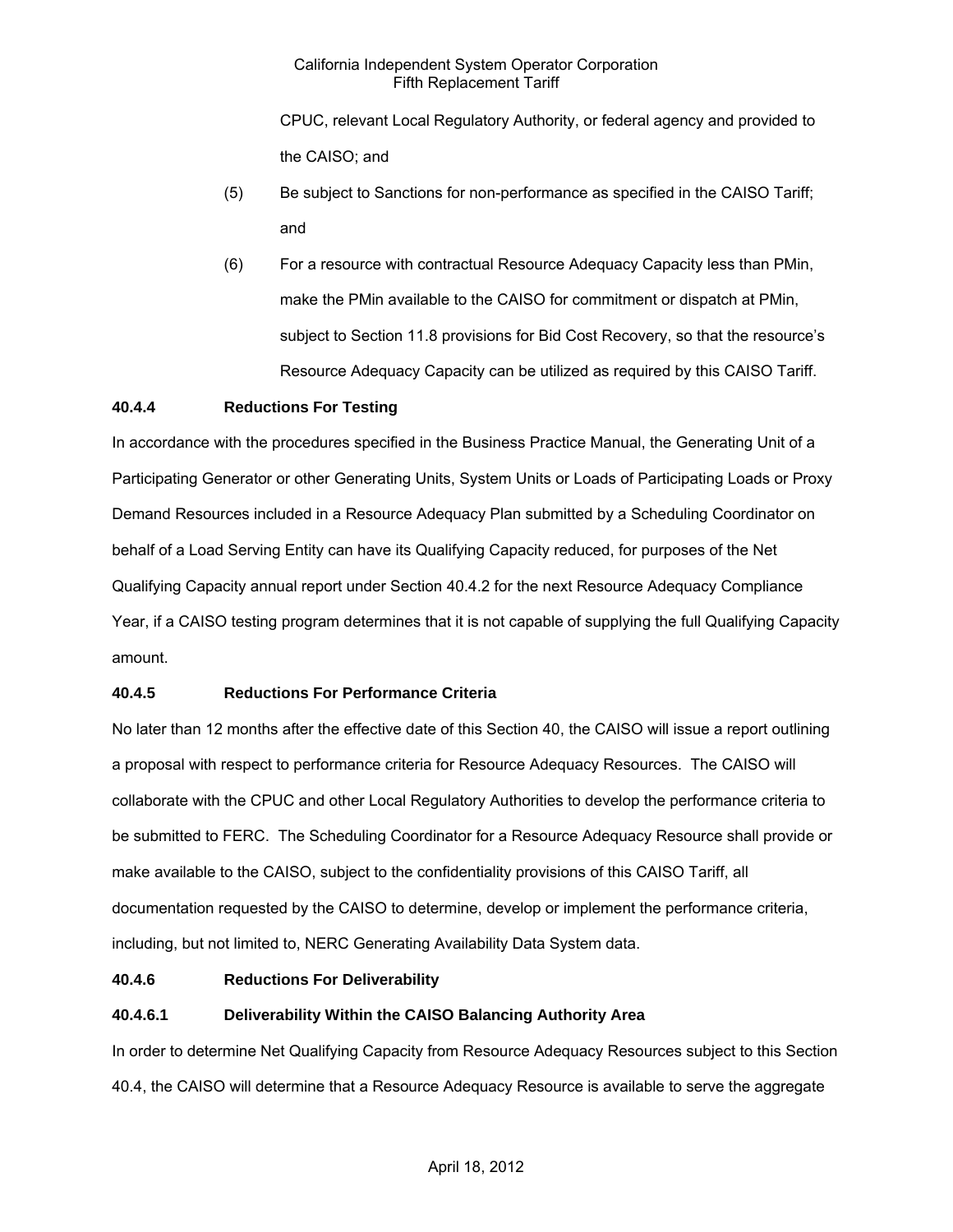of Load by means of a deliverability study. Documentation explaining the CAISO's deliverability analysis will be posted on the CAISO Website. The deliverability study will be performed annually and shall focus on peak Demand conditions. The results of the deliverability study shall be incorporated into the Net Qualifying Capacity annual report under Section 40.4.2 and will be effective for the next Resource Adequacy Compliance Year. To the extent the deliverability study shows that the Qualifying Capacity is not deliverable to the aggregate of Demand under the conditions studied, the Qualifying Capacity of the Resource Adequacy Resource will be reduced on a MW basis for the capacity that is undeliverable. Resources will be electrically grouped in a manner consistent with the CAISO Deliverability Assessment methodology posted on the CAISO Website. For Resource Adequacy Resources in the same electrical group which have identified deliverability constraints, the Qualifying Capacity of the Resource Adequacy Resources that obtained Full Capacity Deliverability Status or partial deliverability through Section 8.2 of Appendix Y to this CAISO Tariff will be reduced prior to reducing the Qualifying Capacity of those resources which were originally provided Full Capacity Deliverability Status pursuant to inclusion in an Interconnection Study Cycle under Appendix Y to this CAISO Tariff.

#### **40.4.6.2 Deliverability of Imports**

#### **40.4.6.2.1 Available Import Capability Assignment Process**

For Resource Adequacy Plans covering any period after December 31, 2007, total Available Import Capability will be assigned on an annual basis for a one-year term to Load Serving Entities serving Load in the CAISO Balancing Authority Area and other Market Participants through their respective Scheduling Coordinators, as described by the following sequence of steps. However, should the CPUC modify by decision its compliance period from January to December of the calendar year to May through April of the calendar year, the CAISO shall extend the effectiveness of the assignment for Resource Adequacy Compliance Year 2008 through April 2009.

Step 1: Determination of Maximum Import Capability on Interties into the CAISO Balancing Authority Area: The CAISO shall establish the Maximum Import Capability for each Intertie into the CAISO Balancing Authority Area, and will post those values on the CAISO Website in accordance with the schedule and process set forth in the Business Practice Manual.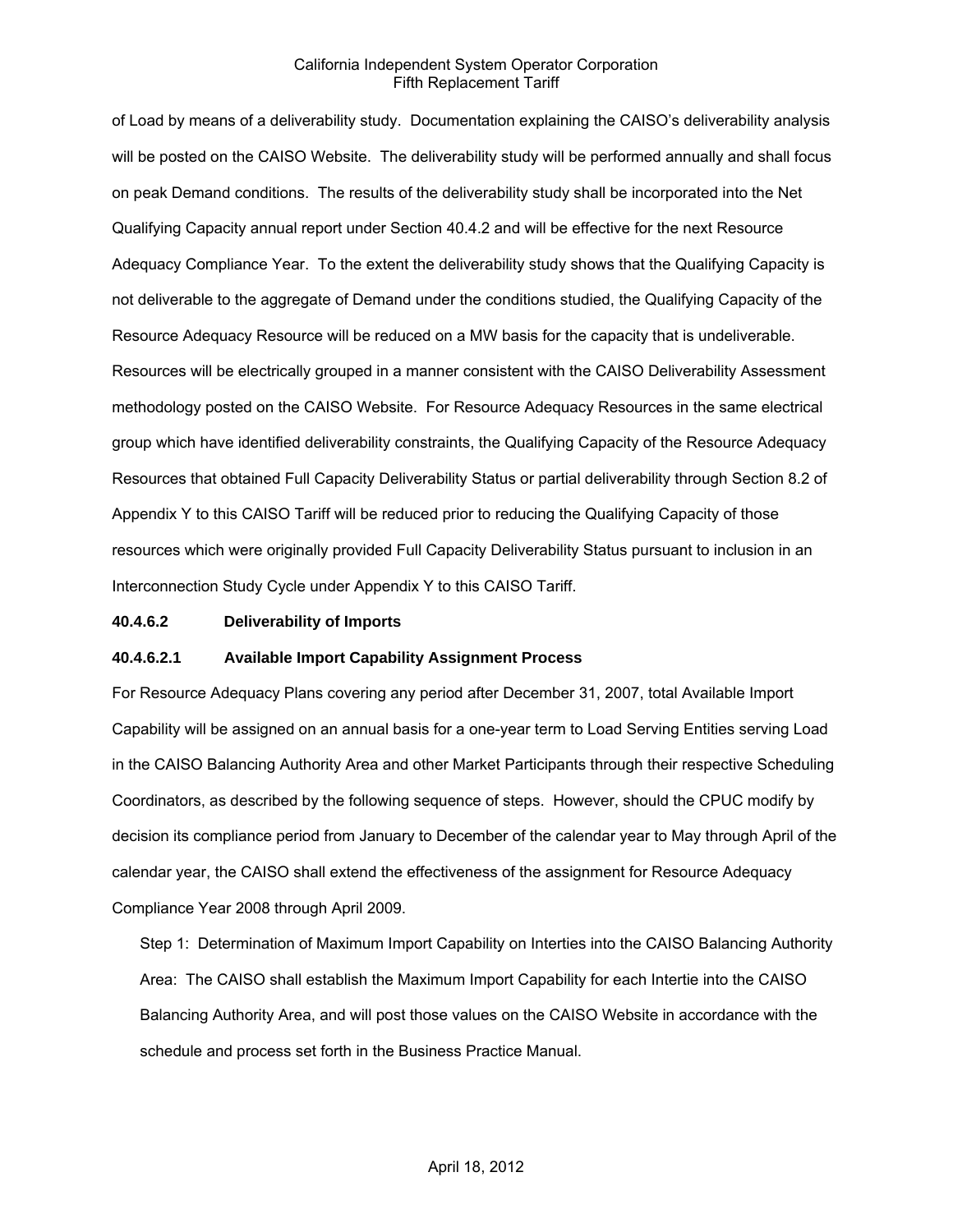Step 2: Determination of Available Import Capability by Accounting for Existing Contracts and Transmission Ownership Rights Held by Out-of- Balancing Authority Area LSEs: For each Intertie, the Available Import Capability will be determined by subtracting from the Maximum Import Capability established in Step 1 for each Intertie the import capability on each Intertie associated with (i) Existing Contracts and (ii) Transmission Ownership Rights held by load serving entities that do not serve Load within the CAISO Balancing Authority Area. The remaining sum of all Intertie Available Import Capability is the Total Import Capability. Total Import Capability shall be used to determine the Load Share Quantity for each Load Serving Entity that serves Load within the CAISO Balancing Authority Area.

Step 3: Determination of Existing Contract Import Capability by Accounting for Existing Contracts and Transmission Ownership Rights Held by CAISO Balancing Authority Area LSEs: From the Available Import Capability remaining on each Intertie after Step 2 above, Existing Contracts and Transmission Ownership Rights held by Load Serving Entities that serve Load within the CAISO Balancing Authority Area shall be reserved for the holders of such commitments and will not be subject to reduction under any subsequent steps in this Section. The import capability reserved pursuant to this Step 3 is the Existing Contract Import Capability.

Step 4: Assignment of Pre-RA Import Commitments: From the Available Import Capability remaining on each Intertie after reserving Existing Contract Import Capability under Step 3 above, the CAISO will assign to Load Serving Entities serving Load within the CAISO Balancing Authority Area Pre-RA Import Commitment Capability on a particular Intertie based on Pre-RA Import Commitments in effect (where a supplier has an obligation to deliver the Energy or make the capacity available) at any time during the Resource Adequacy Compliance Year for which the Available Import Capability assignment is being performed. The Pre-RA Import Commitment will be assigned to the Intertie selected by the Load Serving Entity during the Resource Adequacy Compliance Year 2007 import capability assignment process, which was required to be based on the Intertie upon which the Energy or capacity from the Pre-RA Import Commitment had been primarily scheduled or, for a Pre-RA Import Commitment without a scheduling history at the time of the Resource Adequacy Compliance Year 2007 import capability assignment process, the primary Intertie upon which the Energy or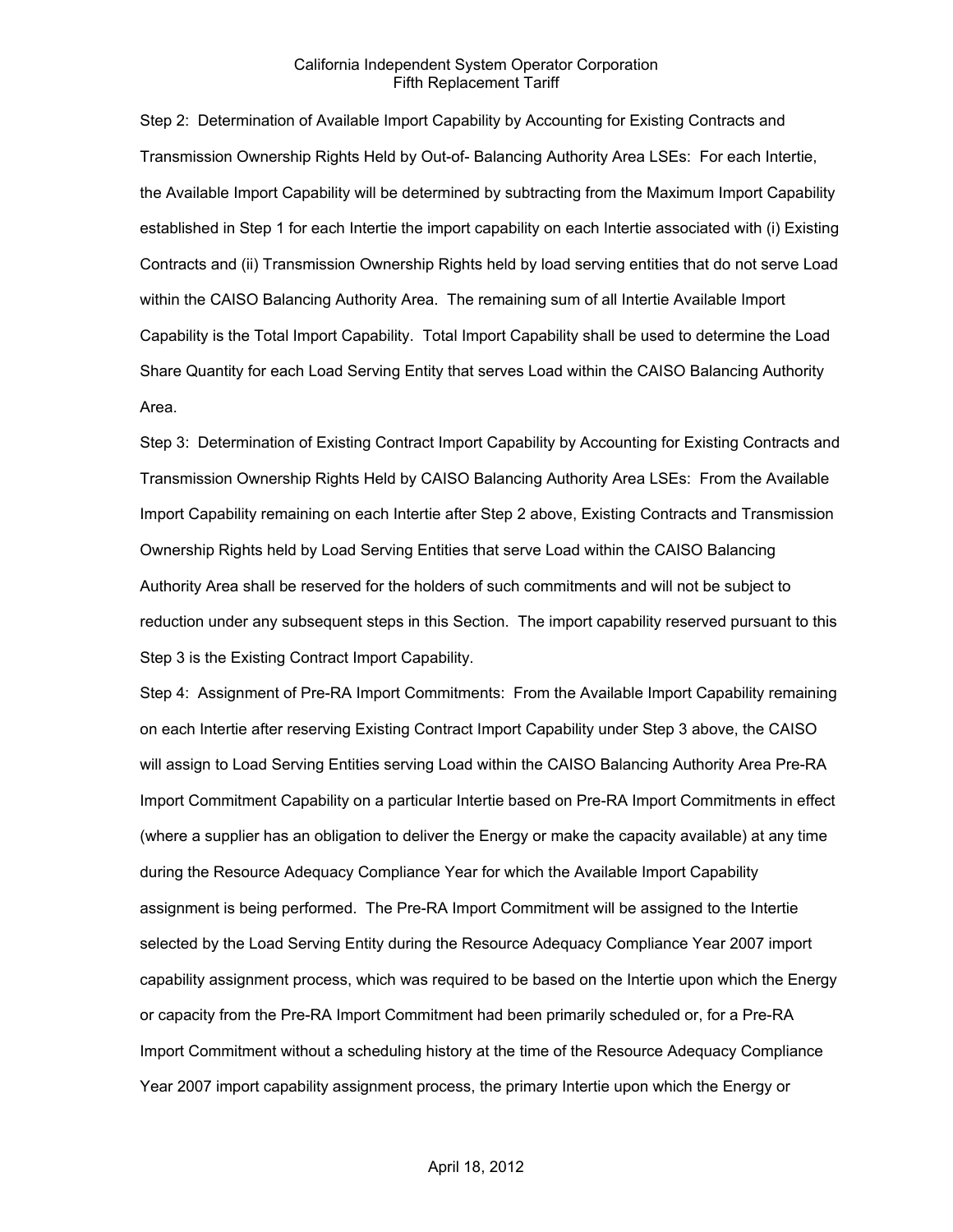capacity was anticipated to be scheduled. To the extent a Pre-RA Import Commitment was not presented during the Resource Adequacy Compliance Year 2007 import capability assignment process, the Load Serving Entity shall select the Intertie upon which the Pre-RA Import Commitment is primarily anticipated to be scheduled during the term of the Pre-RA Import Commitment and that selection shall be utilized in future annual Available Import Capability assignment processes. If a Pre-RA Import Commitment submitted on behalf of a LSE with Existing Contract Import Capability is assigned under this Section to the same Intertie on which the LSE holds Existing Contract Import Capability, the Pre-RA Import Commitment will be assumed to deliver over the Existing Contract Import Capability until exhausted, unless the LSE can demonstrate otherwise.

To the extent a particular Intertie becomes over requested with Pre-RA Import Commitments due to either Pre-RA Import Commitments not included in the Resource Adequacy Compliance Year 2007 import capability assignment process or changes in system conditions that decrease the Maximum Import Capability of the Intertie, such that the MW represented in all Pre-RA Import Commitments utilizing the Intertie exceed the Intertie's Available Import Capability in excess of that reserved for Existing Contracts and Transmission Ownership Rights under Steps 2 and 3, the Pre-RA Import Commitments will be assigned Pre-RA Import Commitment Capability, based on the Import Capability Load Share Ratio of each Load Serving Entity submitting Pre-RA Import Commitments on the particular Intertie. To the extent this initial assignment of Pre-RA Import Commitment Capability has not fully assigned the Available Import Capability of the particular over requested Intertie, the remaining Available Import Capability on the over requested Intertie will be assigned until fully exhausted based on the Import Capability Load Share Ratio of each Load Serving Entity whose submitted Pre-RA Import Commitment has not been fully satisfied by the previous Import Capability Load Share Ratio assignment iteration. The Available Import Capability assigned pursuant to this Step 4 is the Pre-RA Import Commitment Capability.

Step 5: Assignment of Remaining Import Capability Limited by Load Share Quantity: The Total Import Capability remaining after Step 4 will be assigned only to Load Serving Entities serving Load within the CAISO Balancing Authority Area that have not received Existing Contract Import Capability and Pre-RA Import Commitment Capability under Steps 3 and 4, that exceed the Load Serving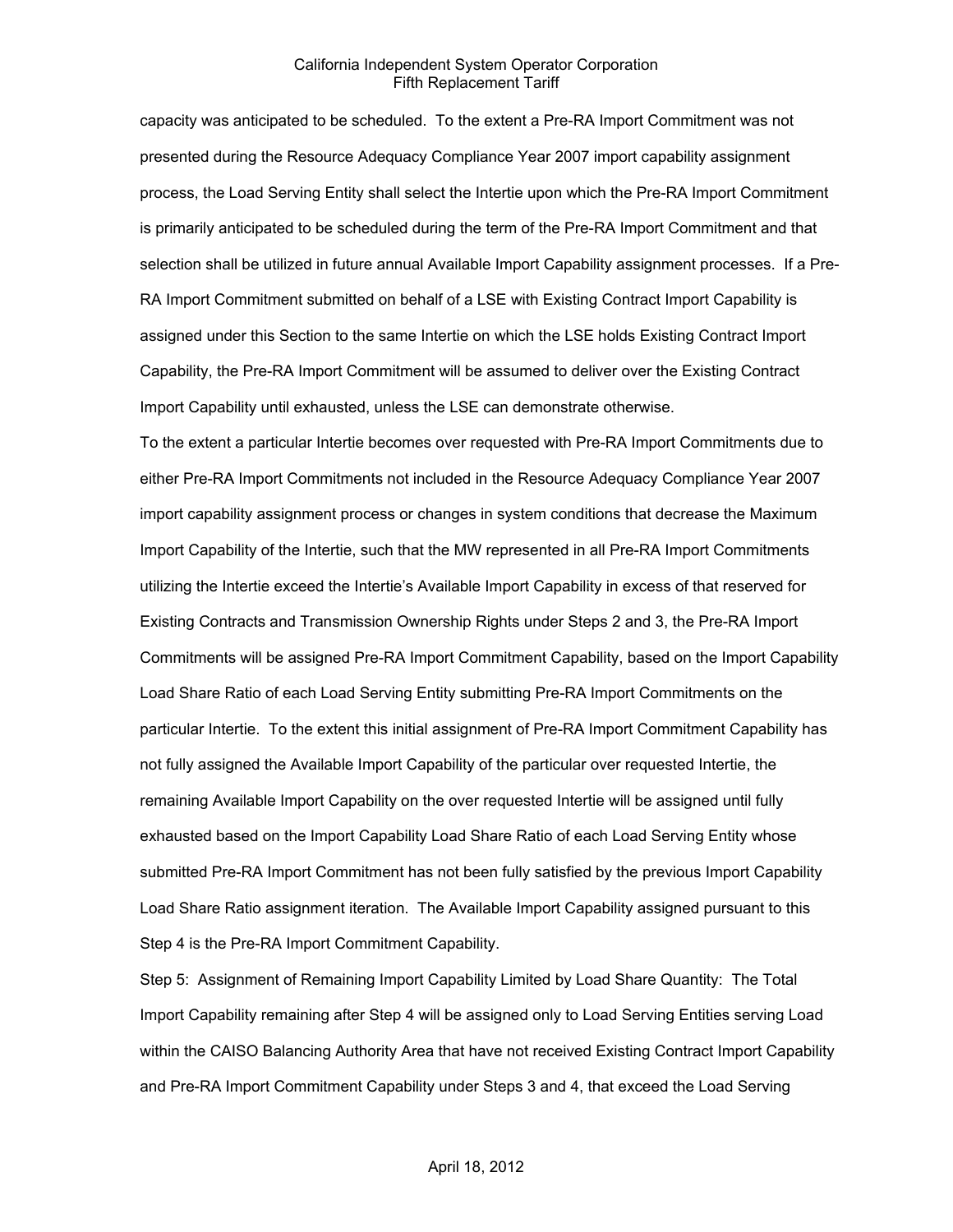Entity's Load Share Quantity. Only the MW quantity of any Pre-RA Import Commitment Capability assigned to Existing Contract Import Capability under Step 4 that exceeds the Existing Contract Import Capability on the particular Intertie will be counted for purposes of this Step 5. This Total Import Capability will be assigned until fully exhausted to those Load Serving Entities eligible to receive an assignment under this Step based on each Load Serving Entity's Import Capability Load Share Ratio up to, but not in excess of, its Load Share Quantity. The quantity of Total Import Capability assigned to the Load Serving Entity under this Step is the Load Serving Entity's Remaining Import Capability. This Step 5 does not assign Remaining Import Capability on a specific Intertie. Step 6: CAISO Posting of Assigned and Unassigned Capability: Following the completion of Step 5, the CAISO will post to the CAISO Website, in accordance with the schedule set forth in the Business Practice Manual the following information:

- (a) The Total Import Capability;
- (b) The quantity in MW of Existing Contracts and Transmission Ownership Rights assigned to each Intertie, distinguishing between Existing Contracts and Transmission Ownership Rights held by Load Serving Entities within the CAISO Balancing Authority Area and those held by load serving entities outside the CAISO Balancing Authority Area;
- (c) The aggregate quantity in MW, and identity of the holders, of Pre-RA Import Commitments assigned to each Intertie; and
- (d) The aggregate quantity in MW of Available Import Capability after Step 4, the identity of the Interties with Available Import Capability, and the MW quantity of Available Import Capability on each such Intertie.

Step 7: CAISO Notification of LSE Assignment Information: Following the completion of Step 5, in accordance with the schedule set forth in the Business Practice Manual, the CAISO will notify the Scheduling Coordinator for each Load Serving Entity of:

- (a) The Load Serving Entity's Import Capability Load Share;
- (b) The Load Serving Entity's Load Share Quantity; and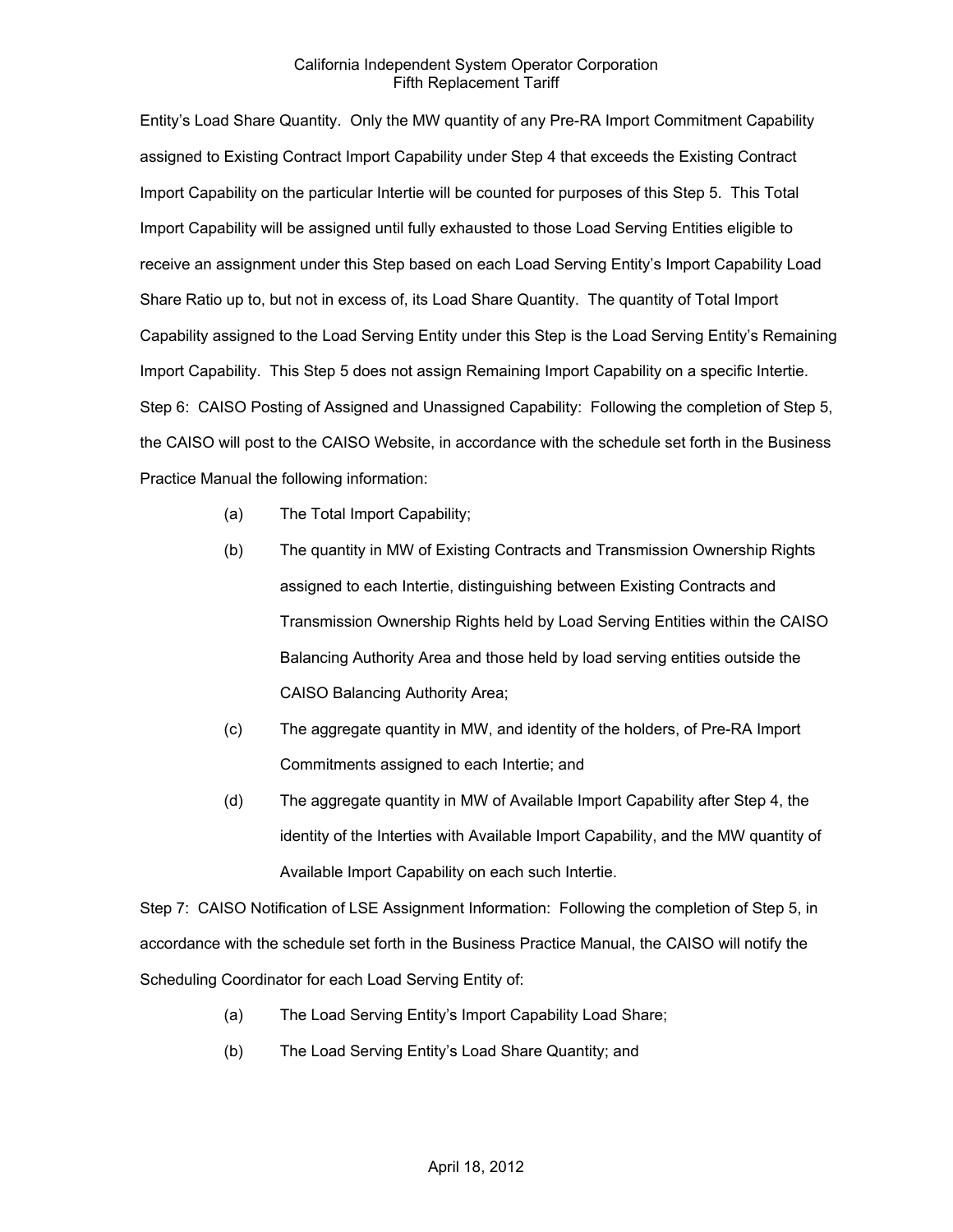- (c) The amount of, and Intertie on which, the Load Serving Entity's Existing Contract Import Capability and Pre-RA Import Commitment Capability, as applicable, has been assigned; and
- (d) The Load Serving Entity's Remaining Import Capability.

Step 8: Transfer of Import Capability: In accordance with the schedule set forth in the Business Practice Manual, a Load Serving Entity shall be allowed to transfer some or all of its Remaining Import Capability to any other Load Serving Entity or Market Participant. The CAISO will accept transfers among LSEs and Market Participants only to the extent such transfers are reported to the CAISO, in accordance with the schedule set forth in the Business Practice Manual and through the CAISO's Import Capability Transfer Registration Process, by the entity receiving the Remaining Import Capability who must set forth (1) the name of the counter-parties, (2) the MW quantity, (3) term of transfer, and (4) price on a per MW basis. The CAISO will post to the CAISO Website by August 8, 2007 for Resource Adequacy Compliance Year 2008 and for subsequent Resource Adequacy Compliance Years in accordance with the schedule set forth in the Business Practice Manual the information on transfers of Remaining Import Capability received under this Step 8. Step 9: Initial Scheduling Coordinator Request to Assign Remaining Import Capability by Intertie: In accordance with the schedule set forth in the Business Practice Manual, the Scheduling Coordinator for each Load Serving Entity or Market Participant shall notify the CAISO of its request to assign its post-trading Remaining Import Capability on a MW basis per available Intertie. Total requests for assignment of Remaining Import Capability by a Scheduling Coordinator cannot exceed the sum of the post-traded Remaining Import Capability of its Load Serving Entities. The CAISO will honor the requests to the extent an Intertie has not been over requested. If an Intertie is over requested, the requests for Remaining Import Capability on that Intertie will be assigned based on each Load Serving Entity's Import Capability Load Share Ratio in the same manner as set forth in Step 4. A Market Participant without an Import Capability Load Share will be assigned the Import Capability Load Share equal to the average Import Capability Load Share of those Load Serving Entities from which it received transfers of Remaining Import Capability.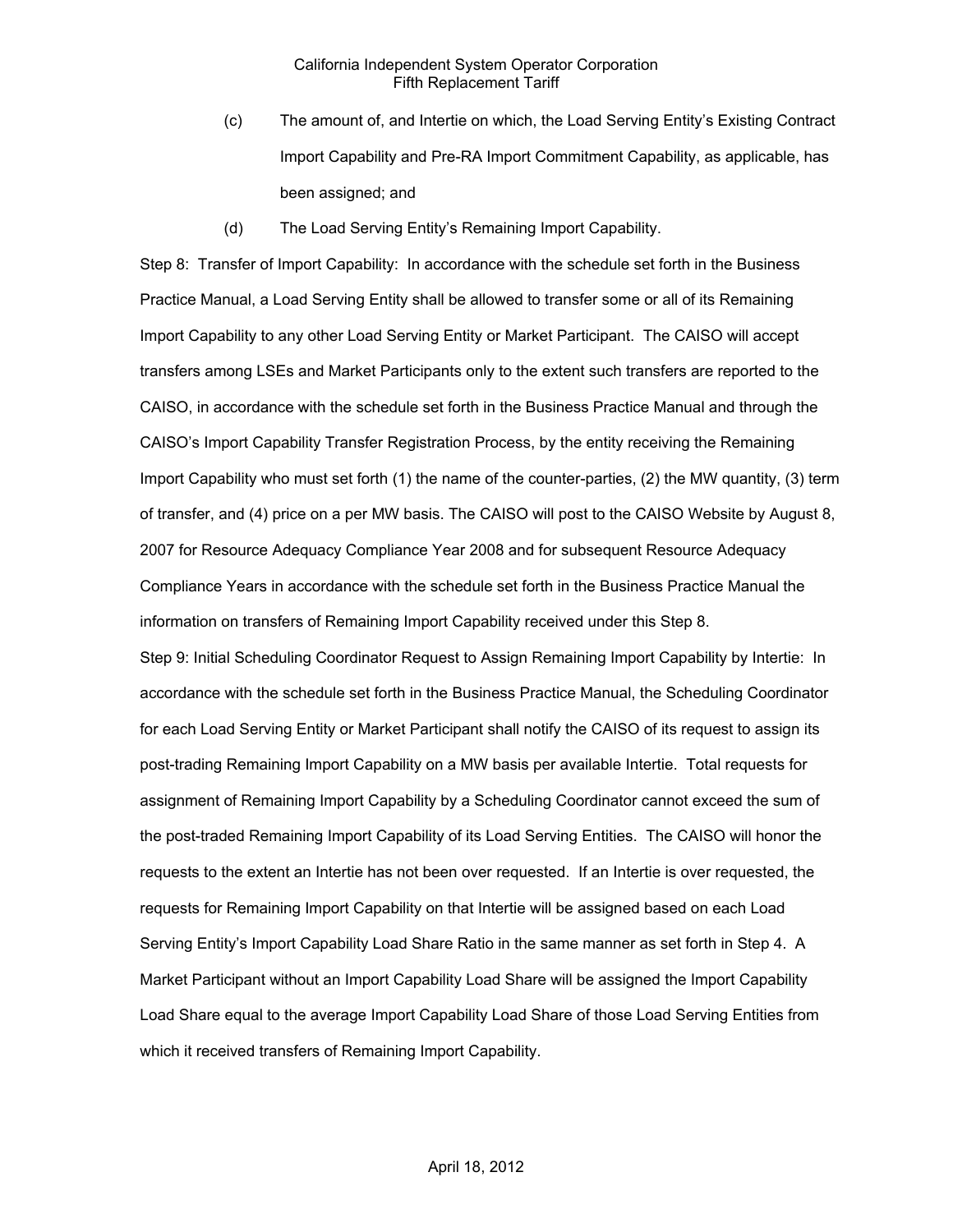Step 10: CAISO Notification of Initial Remaining Import Capability Assignments and Unassigned Capability: In accordance with the schedule set forth in the Business Practice Manual, the CAISO will:

- (a) Notify the Scheduling Coordinator for each Load Serving Entity or Market Participant of the Load Serving Entity or Market Participant's accepted request(s) for assigning Remaining Import Capability under Step 9; and
- (b) Publish on the CAISO Website aggregate unassigned Available Import Capability, if any, the identity of the Interties with unassigned Available Import Capability, and the MW quantity of Available Import Capability, on each such Intertie.

Step 11: Secondary Scheduling Coordinator Request to Assign Remaining Import Capability by Intertie: To the extent Remaining Import Capability remains unassigned as disclosed by Step 10, in accordance with the schedule set forth in the Business Practice Manual, Scheduling Coordinators for Load Serving Entities or Market Participants shall notify the CAISO of their requests to assign any remaining Remaining Import Capability on a MW per available Intertie basis. The CAISO will honor the requests to the extent an Intertie has not been over requested. If an Intertie is over requested, the requests on that Intertie will be assigned based on each Load Serving Entity or Market Participant's Import Capability Load Share Ratio, as used in Steps 4 and 9.

Step 12: Notification of Secondary Remaining Import Capability Assignments and Unassigned Capability: In accordance with the schedule set forth in the Business Practice Manual, the CAISO will:

- (a) Notify the Scheduling Coordinator for each Load Serving Entity or Market Participant of the Load Serving Entity or Market Participant's accepted request(s) for assigning Remaining Import Capability under Step 11; and
- (b) Publish on the CAISO Website unassigned aggregate Available Import Capability, if any, the identity of the Interties with Available Remaining Import Capability, and the MW quantity of Availability Import Capability on each such Intertie.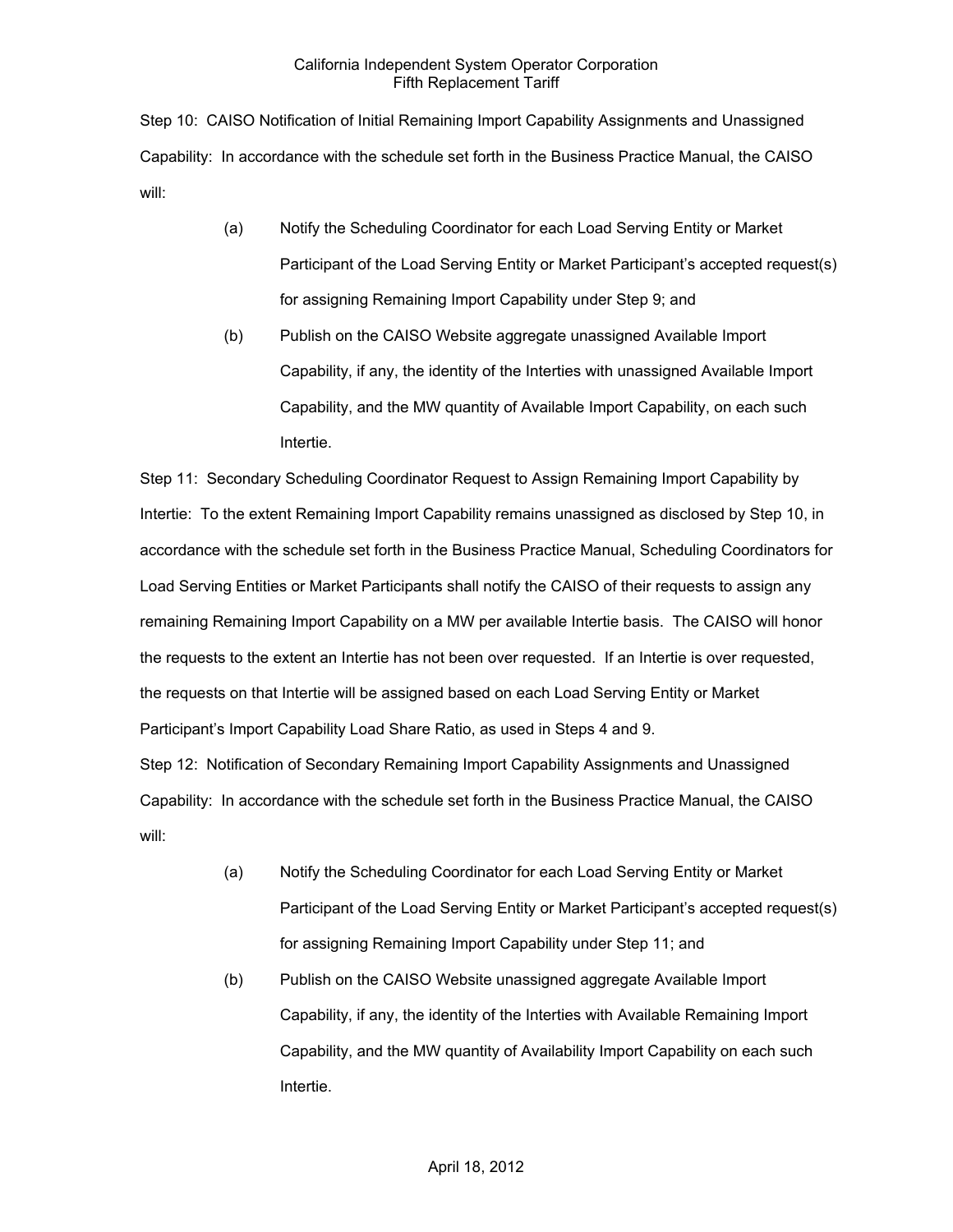Step 13: Requests for Balance of Year Unassigned Available Import Capability: To the extent total Available Import Capability remains unassigned as disclosed by Step 12, Scheduling Coordinators for Load Serving Entities or Market Participants may notify the CAISO at any time, except as limited herein, of a request for unassigned Available Import Capability on a specific Intertie on a per MW basis. Each request must include the identity of Load Serving Entity or Market Participant on whose behalf the request is made. The CAISO will accept only two (2) requests per calendar week from any Scheduling Coordinator on behalf of a single Load Serving Entity or other Market Participant. The CAISO will honor requests in priority of the time requests from Scheduling Coordinators were received until the Intertie is fully assigned and without regard to any Load Serving Entity's Load Share Quantity. Any honored request shall be for the remainder of the Resource Adequacy Compliance Year; however, any notification by the CAISO of acceptance of the request in accordance with this Section after the 20th calendar day of any month shall not be permitted to be included in the Load Serving Entity's Resource Adequacy Plan submitted in the same month as the acceptance. The CAISO shall provide an electronic means, either through the Import Capability Transfer Registration Process or otherwise, of notifying the Scheduling Coordinator of the time the request was deemed received by the CAISO and, within seven (7) days of receipt of the request, whether the request was honored. If honored, it shall be the responsibility of the Scheduling Coordinator and its Load Serving Entity to notify the CPUC or applicable Local Regulatory Authority of the acceptance of the request for unassigned Available Import Capability. If the request is not honored because the Intertie requested was fully assigned, the request will be deemed rejected and the Scheduling Coordinator, if it still seeks to obtain unassigned Available Import Capability, will be required to submit a new request for unassigned Available Import Capability on a different Intertie. The CAISO will update on its website the list of unassigned Available Import Capability by Intertie in accordance with the schedule set forth in the Business Practice Manual.

This multi-step process for assignment of Total Import Capability does not guarantee or result in any actual transmission service being assigned and is only used for determining the import capability that can be credited towards satisfying the Reserve Margin of a Load Serving Entity under this Section 40. Upon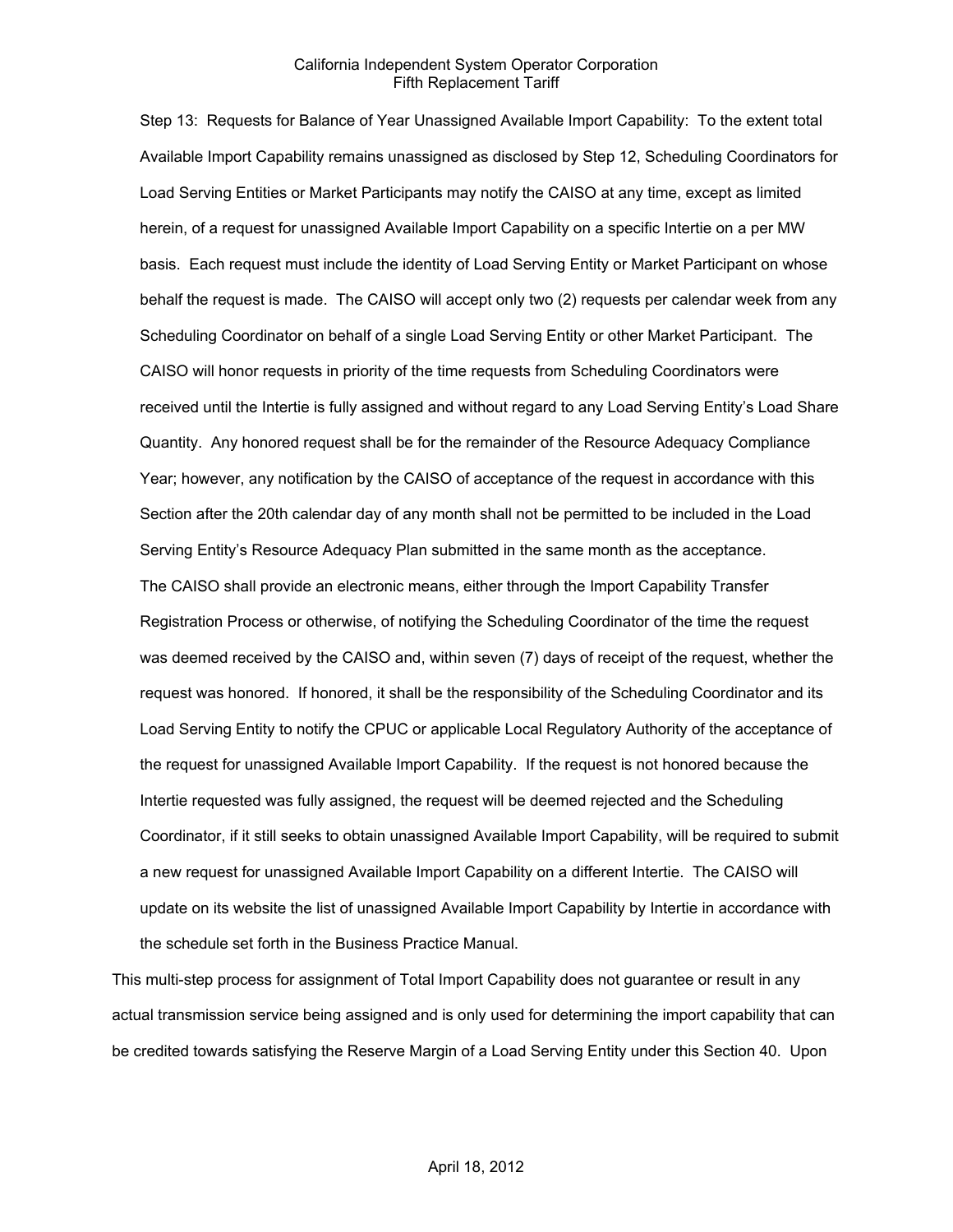the request of the CAISO, Scheduling Coordinators must provide the CAISO with information on Pre-RA Import Commitments and any transfers or sales of assigned Total Import Capability.

## **40.4.6.2.2 Bilateral Import Capability Transfers and Registration Process**

## **40.4.6.2.2.1 Eligibility Registration for Bilaterial Import Capability Transfers**

To be eligible to engage in any bilateral assignment, sale, or other transfer of Remaining Import Capability under Step 8 of Section 40.4.6.2.1 or Section 40.4.6.2.2.2 or Existing Contract Import Capability, and Pre-RA Import Commitment Capability under Section 40.6.2.2.2, a Load Serving Entity or other Market Participant must provide the CAISO through the Import Capability Transfer Registration Process the following information:

- (a) Name of the Load Serving Entity or Market Participant
- (b) E-mail contact information

The CAISO will post to the CAISO Website the information received under this Section on a monthly basis in accordance with the schedule set forth in the Business Practice Manual. Any assignment, sale, or other transfer of Existing Contract Import Capability, Pre-RA Import Commitment Capability, or Remaining Import Capability may only be made by or to a Load Serving Entity or Market Participant whose information received under this Section has been posted to the CAISO Website prior to the date of the assignment, sale, or other transfer of the Existing Contract Import Capability, Pre-RA Import Commitment Capability, or Remaining Import Capability. It shall be the exclusive responsibility of the Scheduling Coordinator for the Load Serving Entity or Market Participant to ensure that the information posted to the CAISO Website under this Section is accurate and up to date.

## **40.4.6.2.2.2 Reporting Process for Bilateral Import Capability Transfers**

This Section shall apply to all transfers of Existing Contract Import Capability, Pre-RA Import Commitment Capability, or Remaining Import Capability other than that provided for in Step 8 of Section 40.4.6.2.1. Any Load Serving Entity or other Market Participant that has obtained Existing Contract Import Capability, Pre-RA Import Commitment Capability, or Remaining Import Capability may assign, sell, or otherwise transfer such Existing Contract Import Capability, Pre-RA Import Commitment Capability, or Remaining Import Capability in MW increments. The import capability subject to each transfer shall remain on the Intertie assigned pursuant to Section 40.4.6.2.1.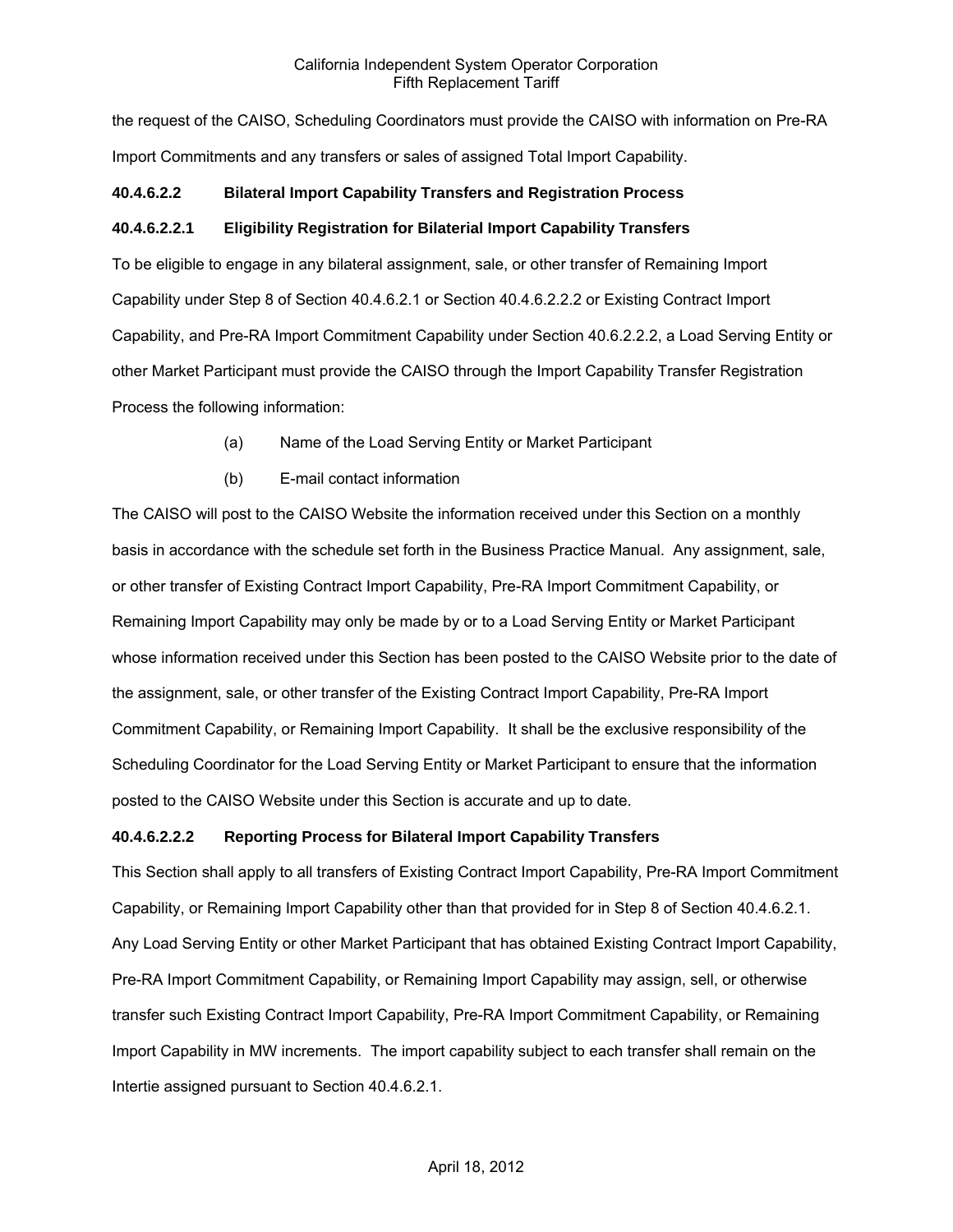The Scheduling Coordinator for the Load Serving Entity or Market Participant receiving the transferred Existing Contract Import Capability, Pre-RA Import Commitment Capability, or Remaining Import Capability must report the transfer to the CAISO through the CAISO's Import Capability Transfer Registration Process by providing the following information:

- (a) Identity of the counter-party(ies);
- (b) The MW quantity;
- (c) The Intertie on which the Existing Contract Import Capability, Pre-RA Import Commitment Capability, or Remaining Import Capability was assigned;
- (d) Term of the transfer;
- (e) Price on a per MW basis; and
- (f) Whether the import capability assignment being transferred is Existing Contract Import Capability, Pre-RA Import Commitment Capability, or Remaining Import Capability.

The CAISO will promptly post to the CAISO Website the information on transfers received under this Section except for the information received pursuant to subpart (f) of this Section. On a quarterly basis, the CAISO shall also report to FERC the transfer information received under this Section and Step 8 of Section 40.4.6.2.1. Transfer information received in accordance with this Section after the 20th calendar day of any month shall not be permitted to be included in the Load Serving Entity's Resource Adequacy Plan submitted in the same month as the transfer submission.

## **40.4.6.2.2.3 Other Import Capability Information Postings**

The CAISO will post to the CAISO Website on a monthly basis in accordance with the schedule set forth in the Business Practice Manual, for each Intertie, the holder and that holder's quantity in MW of import capability assigned on the particular Intertie as of the reporting date.

 The CAISO will also post to the CAISO Website following submission of the annual Resource Adequacy Plans under Sections 40.2.1.1, 40.2.2.4, 40.2.3.4, and 40.2.4, for each Intertie, by a "yes" or "no" designation, whether each holder of import capability assigned on the particular Intertie has fully included the assigned import capability in the holder's annual Resource Adequacy Plans.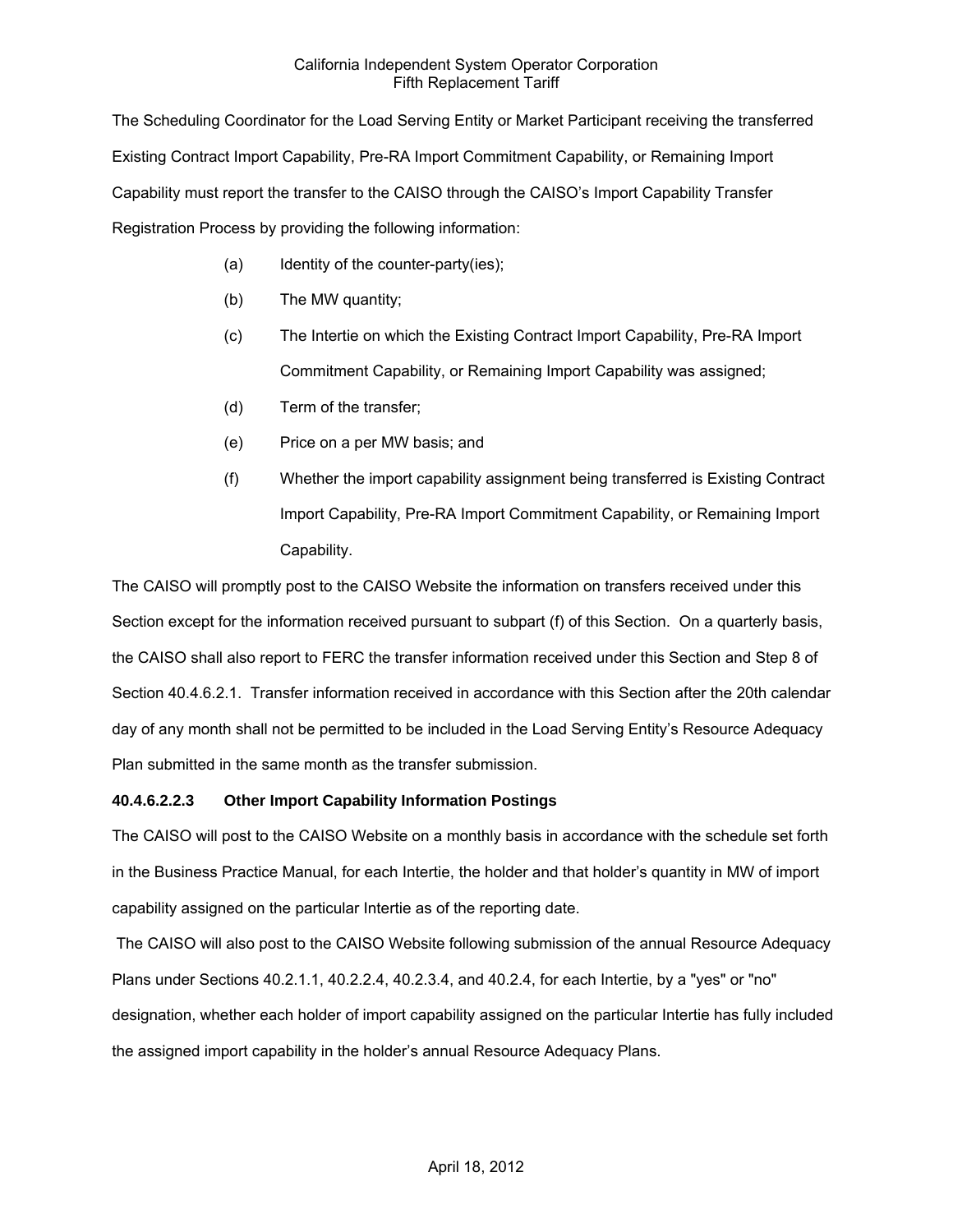## **40.4.7 Submission Of Supply Plans**

## **40.4.7.1 Schedule for Submission of Supply Plans**

Scheduling Coordinators representing Resource Adequacy Resources supplying Resource Adequacy Capacity shall provide the CAISO with annual and monthly Supply Plans, on the schedule set forth in the Business Practice Manual verifying their agreement to provide Resource Adequacy Capacity during the next Resource Adequacy Compliance Year or relevant month, as applicable.

## **40.4.7.2 Form of Supply Plans**

The Supply Plan must be in the form of the template provided on the CAISO Website, which shall include an affirmative representation by the Scheduling Coordinator submitting the Supply Plan that the CAISO is entitled to rely on the accuracy of the information provided in the Supply Plan to perform those functions set forth in this Section 40.

## **40.4.7.3 Validation of Supply Plans**

The CAISO shall be entitled to take reasonable measures to validate the accuracy of the information submitted in Supply Plans under this Section. Supply Plan validation measures may include the following:

> (a) The CAISO may compare a Resource Adequacy Resource's Resource Adequacy Capacity against the Resource Adequacy Resource's Net Qualifying Capacity, if applicable. To the extent the Resource Adequacy Capacity of a Resource Adequacy Resource included in a Supply Plan is greater than the Resource Adequacy Resource's Net Qualifying Capacity, the CAISO will notify the respective Scheduling Coordinators for the Resource Adequacy Resource and each Load Serving Entity that has included the Resource Adequacy Resource in its Resource Adequacy Plan that the Resource Adequacy Capacity from the Resource Adequacy Resource shall be reduced to the Resource Adequacy Resource's Net Qualifying Capacity and that it will be considered a mismatch under Section 40.7. If the CAISO is not advised as to how the reduction in Resource Adequacy Capacity to conform with the Resource Adequacy Resource's Net Qualifying Capacity shall be allocated among each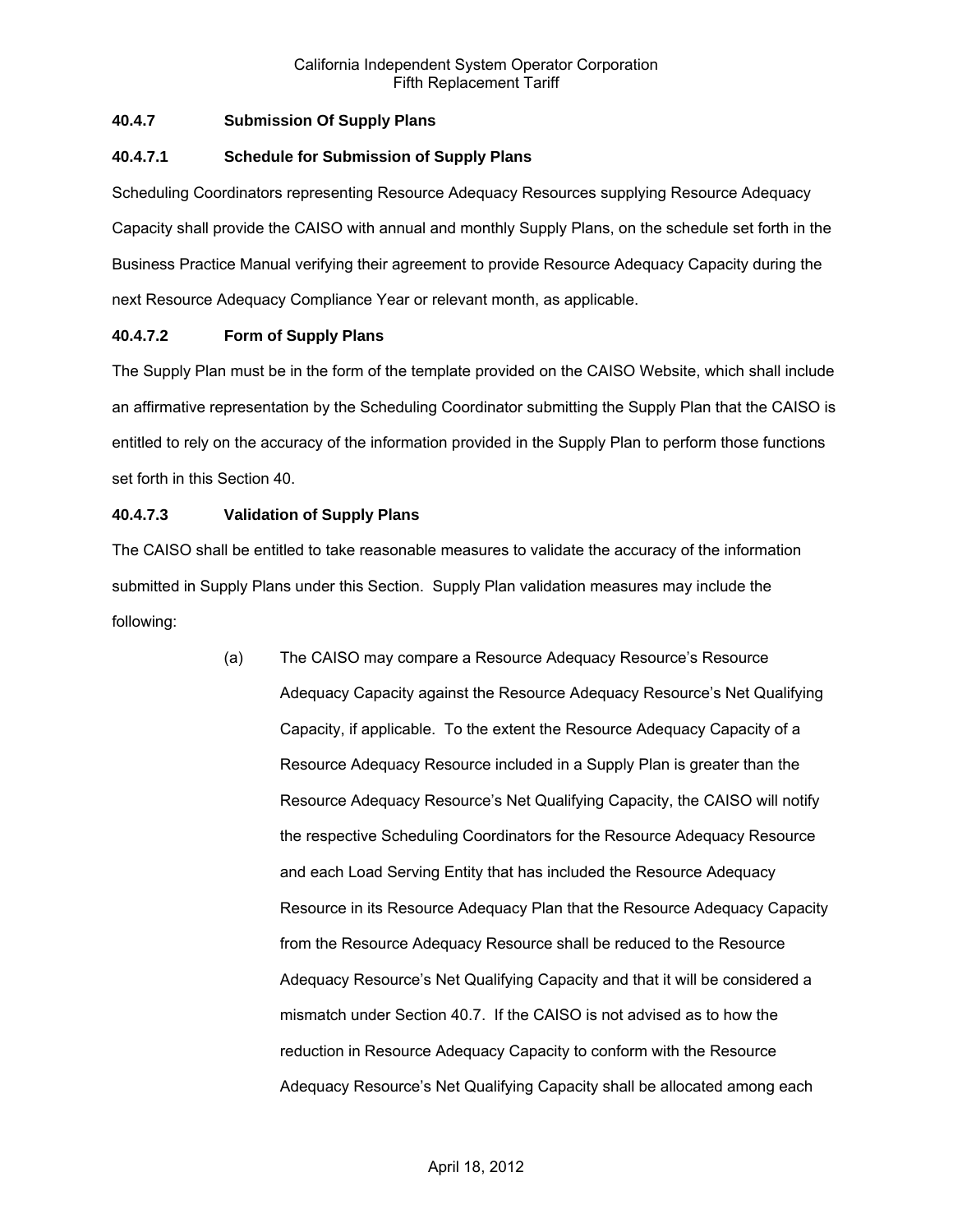Load Serving Entity that included the Resource Adequacy Resource on its Resource Adequacy Plan, the CAISO will apply a pro rata reduction based on the Supply Plan.

(b) Other errors or inaccuracies identified by the CAISO in a Supply Plan shall be treated as a mismatch under Section 40.7.

Disputes regarding the CAISO's determination of Net Qualifying Capacity shall be subject to Section 40.5.2. The provisions of this Section shall not affect a Resource Adequacy Resource's Net Qualifying Capacity posted by the CAISO under Section 40.5.2.

## **40.5 Requirements Applying To Modified Reserve Sharing LSEs Only**

## **40.5.1 Day Ahead Scheduling And Bidding Requirements**

- (1) Scheduling Coordinators on behalf of Modified Reserve Sharing LSEs serving Load within the CAISO Balancing Authority Area for whom they submit Demand Bids shall submit into the IFM Bids or Self-Schedules for Demand equal to one hundred (100) percent and for Supply equal to one hundred and fifteen (115) percent of the hourly Demand Forecasts for each Modified Reserve Sharing LSE it represents for each Trading Hour for the next Trading Day. Subject to Section 40.5.5, the resources included in a Self-Schedule or a Bid in each Trading Hour to satisfy one hundred and fifteen percent (115%) of the Modified Reserve Sharing LSE's hourly Demand Forecasts will be deemed Resource Adequacy Resources and (a) shall be comprised of those resources listed in the Modified Reserve Sharing LSE's monthly Resource Adequacy Plan and (b) shall include all Local Capacity Area Resources listed in the Modified Reserve Sharing LSE's annual Resource Adequacy Plan, if any, except to the extent the Local Capacity Area Resources, if any, are unavailable due to any Outages or reductions in capacity reported to the CAISO in accordance with this CAISO Tariff.
	- (i) Local Capacity Area Resources physically capable of operating must submit: (a) Economic Bids for Energy and/or Self-Schedules for all their Resource Adequacy Capacity and (b) Economic Bids for Ancillary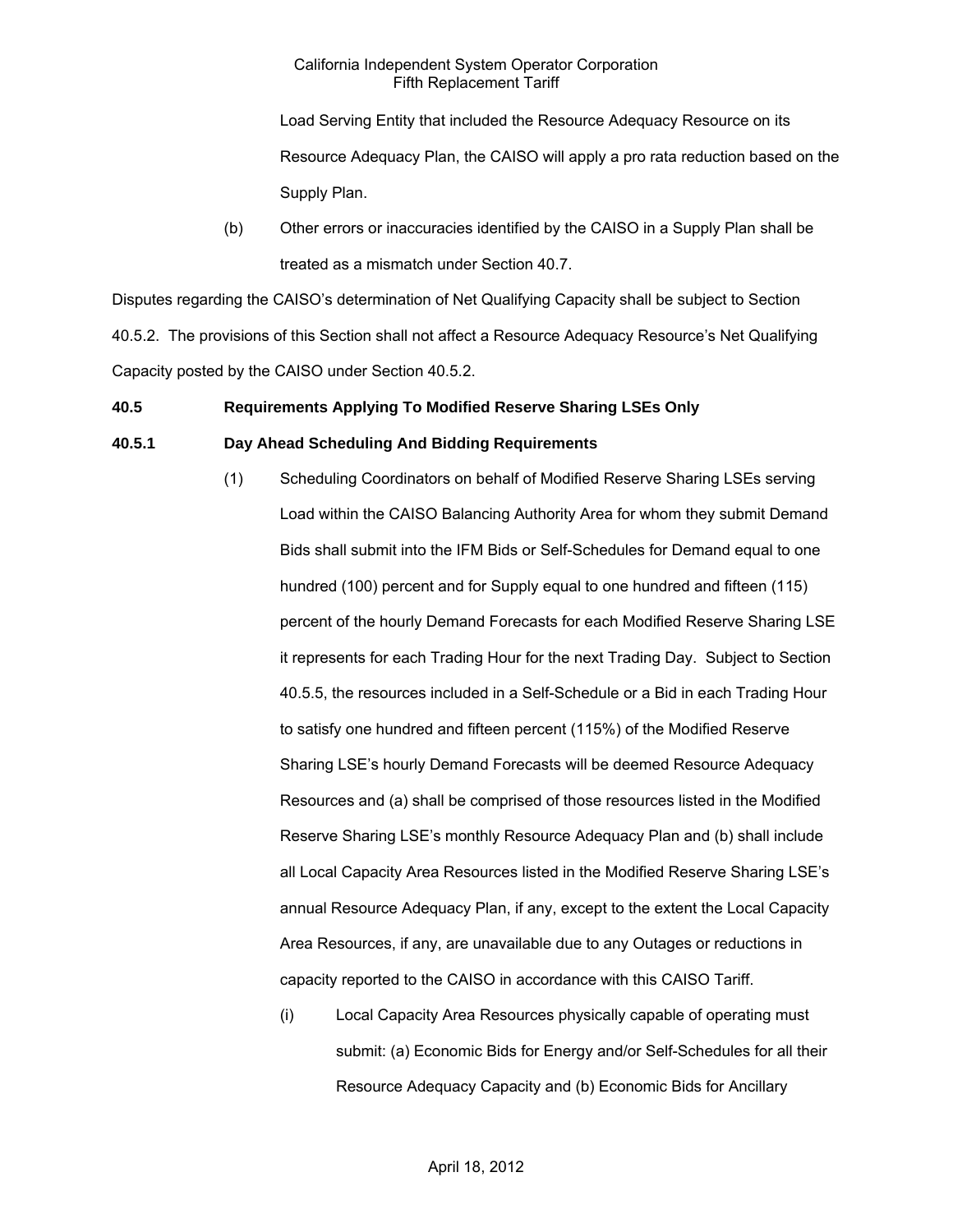Services and/or a Submission to Self-Provide Ancillary Services for all of their Resource Adequacy Capacity that is certified to provide Ancillary Services. For Local Resource Adequacy Capacity that is certified to provide Ancillary Services and is not covered by a Submission to Self-Provide Ancillary Services, the resource must submit Economic Bids for each Ancillary Service for which the resource is certified. For Resource Adequacy Capacity subject to this requirement for which no Economic Energy Bid or Self-Schedule has been submitted, the CAISO shall insert a Generated Bid in accordance with Section 40.6.8. For Resource Adequacy Capacity subject to this requirement for which no Economic Bids for Ancillary Services or Submissions to Self-Provide Ancillary Services have been submitted, the CAISO shall insert a Generated Bid in accordance with Section 40.6.8 for each Ancillary Service the resource is certified to provide. However, to the extent the Generating Unit providing Local Capacity Area Resource capacity constitutes a Use-Limited Resource under Section 40.6.4, the provisions of Section 40.6.4 will apply.

- (ii) Resource Adequacy Resource must participate in the RUC to the extent that the resource has available Resource Adequacy Capacity that was offered into the IFM and is not reflected in an IFM Schedule. Resource Adequacy Capacity participating in RUC will be optimized using zero dollar (\$0/MW-hour) RUC Availability Bid.
- (iii) Capacity from Resource Adequacy Resources selected in RUC will not be eligible to receive a RUC Availability Payment.
- (iv) Through the IFM co-optimization process, the CAISO will utilize available Local Capacity Area Resource Adequacy Capacity to provide Energy or Ancillary Services in the most efficient manner to clear the Energy market, manage congestion and procure required Ancillary Services. In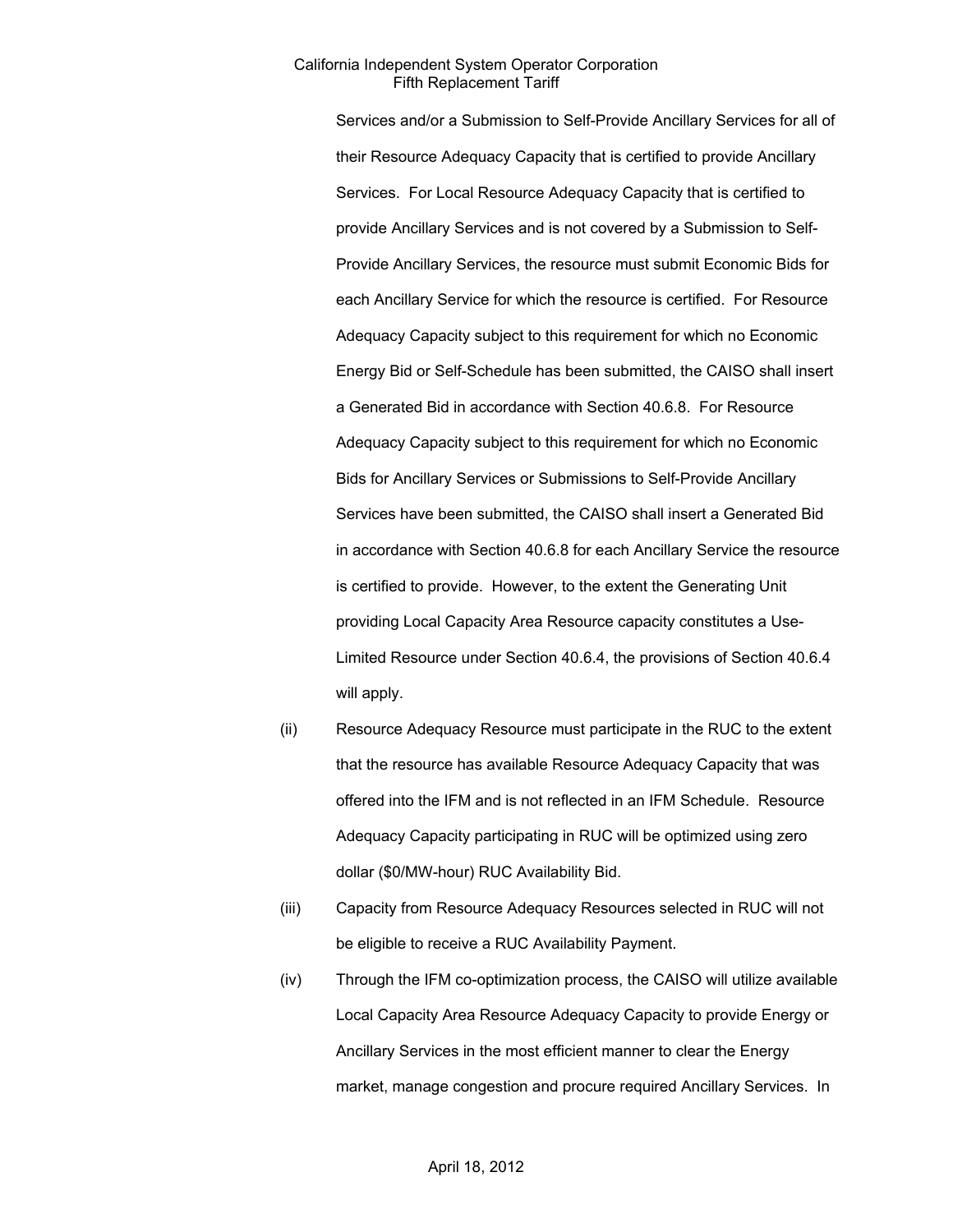so doing the IFM will honor submitted Energy Self-Schedules of the Local Capacity Area Resource Adequacy Capacity of the Modified Reserve Sharing LSE unless the CAISO is unable to satisfy one hundred (100) percent of the Ancillary Services requirements. In such cases the CAISO may curtail all or a portion of a submitted Energy Self-Schedule to allow Ancillary Service-certified Local Capacity Area Resource Adequacy Capacity to be used to meet the Ancillary Service requirements. The CAISO will not curtail for the purpose of meeting Ancillary Service requirements a Self-Schedule of a resource internal to a Metered Subsystem that was submitted by the Scheduling Coordinator for that Metered Subsystem. If the IFM reduces the Energy Self-Schedule of Resource Adequacy Capacity to provide an Ancillary Service, the Ancillary Service Marginal Price for that Ancillary Service will be calculated in accordance with Section 27.1.2 using the Ancillary Service Bids submitted by the Scheduling Coordinator for the Resource Adequacy Resource or inserted by the CAISO pursuant to this Section 40.5.1, and using the resource's Generated Energy Bid to determine the Resource Adequacy Resource's opportunity cost of Energy. If the Scheduling Coordinator for the Modified Reserve Sharing LSE's Resource Adequacy Resource believes that the opportunity cost of Energy based on the Resource Adequacy Resource's Generated Energy Bid is insufficient to compensate for the resource's actual opportunity cost, the Scheduling Coordinator may submit evidence justifying the increased amount to the CAISO and to the FERC no later than seven (7) days after the end of the month in which the submitted Energy Self-Schedule was reduced by the CAISO to provide an Ancillary Service. The CAISO will treat such information as confidential and will apply the procedures in Section 20.4 of this CAISO Tariff with regard to requests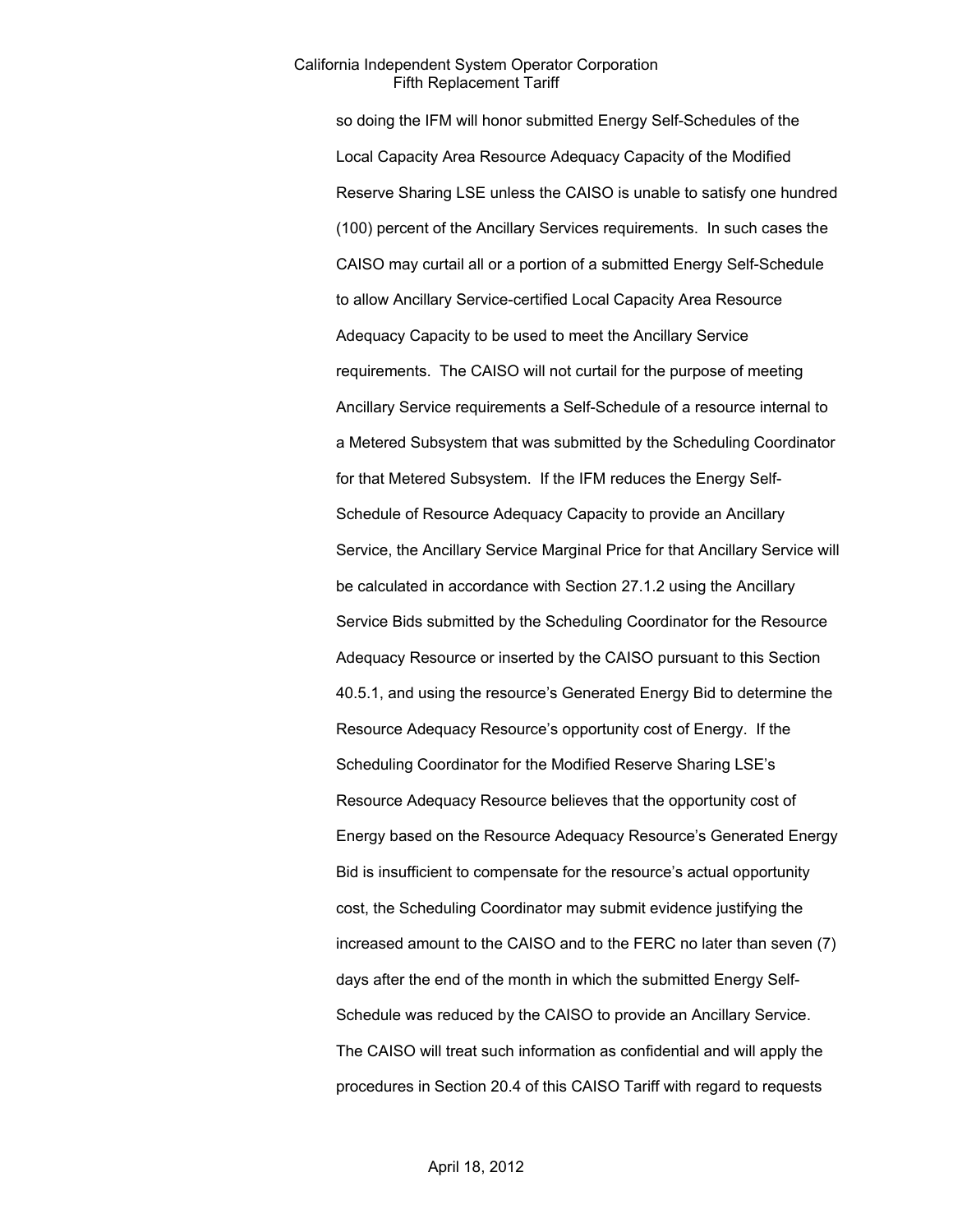for disclosure of such information. The CAISO shall pay the higher opportunity costs after those amounts have been approved by FERC.

- (2) Resource Adequacy Resources of Modified Reserve Sharing LSEs that do not clear in the IFM or are not committed in RUC shall have no further offer requirements in HASP or Real-Time, except under System Emergencies as provided in this CAISO Tariff.
- (3) Resource Adequacy Resources committed by the CAISO must maintain that commitment through Real-Time. In the event of a Forced Outage on a Resource Adequacy Resource committed in the Day-Ahead Market to provide Energy, the Scheduling Coordinator for the Modified Reserve Sharing LSE will have up to the next HASP bidding opportunity, plus one hour, to replace the lesser of: (i) the committed resource suffering the Forced Outage, (ii) the quantity of Energy committed in the Day-Ahead Market, or (iii) one hundred and seven (107) percent of the hourly forecast Demand.

### **40.5.2 Demand Forecast Accuracy**

On a monthly basis, the CAISO will review Meter Data to evaluate the accuracy or quality of the hourly Day-Ahead Demand Forecasts submitted by the Scheduling Coordinator on behalf of Modified Reserve Sharing LSEs. If the CAISO determines, based on its review, that one or more Demand Forecasts materially under-forecasts the Demand of the Modified Reserve Sharing LSEs for whom the Scheduling Coordinator schedules, after accounting for weather adjustments, the CAISO will notify the Scheduling Coordinator of the deficiency and will cooperate with the Scheduling Coordinator and Modified Reserve Sharing LSE(s) to revise its Demand Forecast protocols or criteria. If the material deficiency affects ten (10) hourly Demand Forecasts over a minimum of two (2) non-consecutive Business Days within a month, the CAISO may: (i) inform State of California authorities including, but not necessarily limited to, the California Legislature, and identify the Modified Reserve Sharing LSE(s) represented by the Scheduling Coordinator and (ii) assign to the Scheduling Coordinator responsibility for all tier 1 RUC charges as specified in Section 11.8.6.5 to address the uncertainty caused by the Scheduling Coordinator's deficient hourly Demand Forecasts until the deficiency is addressed.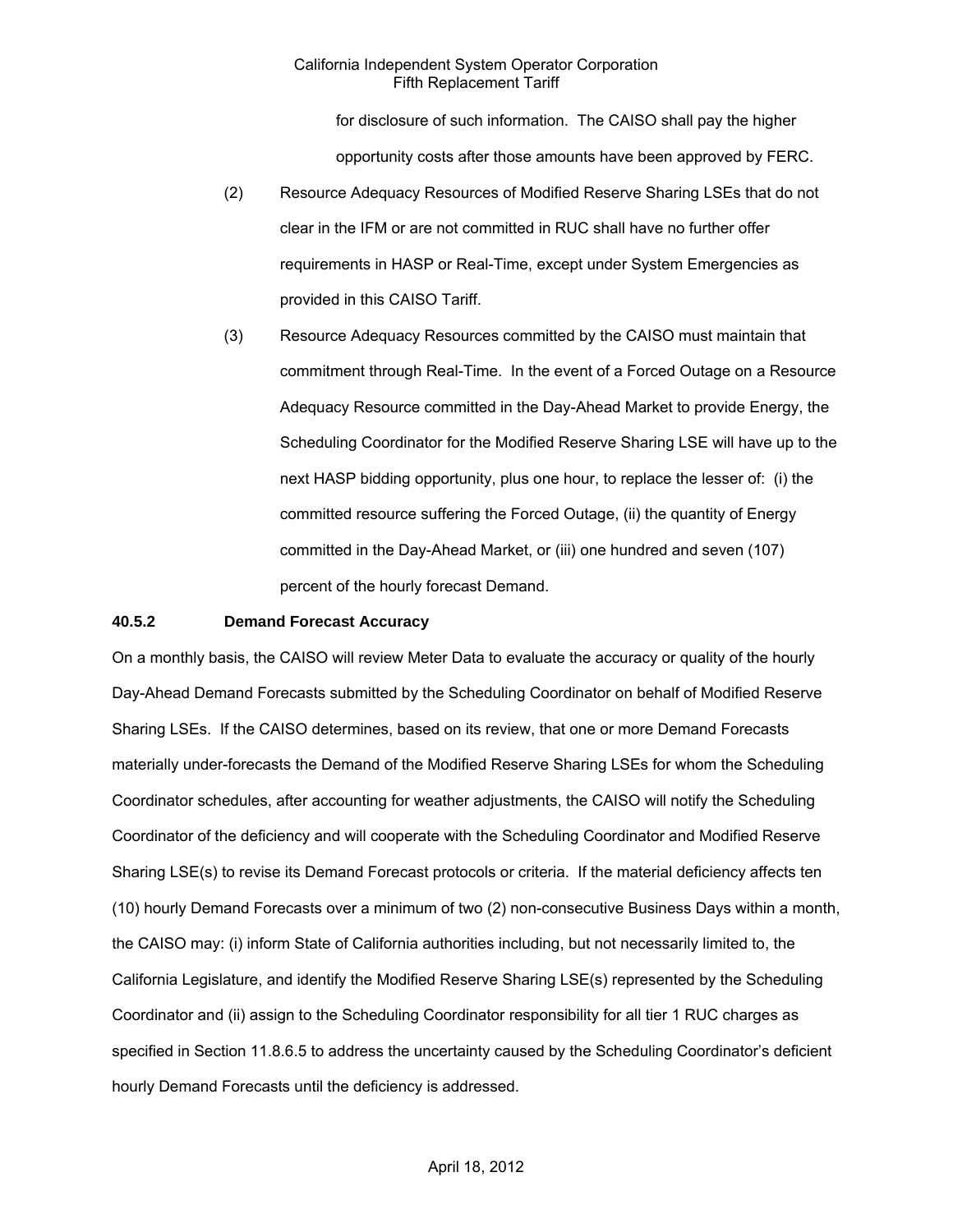## **40.5.3 Requirement To Make Resources Available In System Emergency**

Scheduling Coordinators for Modified Reserve Sharing LSEs that are MSS Operators shall make resources available to the CAISO during a System Emergency in accordance with the provisions of their Metered Subsystem Agreement. Scheduling Coordinators for all other Modified Reserve Sharing LSEs shall make available to the CAISO upon a warning or emergency notice of an actual or imminent System Emergency all resources that have not submitted a Self-Schedule or Economic Bid in the IFM that were listed in the Modified Reserve Sharing LSE's monthly Resource Adequacy Plan that are physically capable of operating without violation of any applicable law.

### **40.5.4 Consequence Of Failure To Meet Scheduling Obligation**

- (1) If the Scheduling Coordinator for the Modified Reserve Sharing LSE fails to submit a Self-Schedule or submit Bids equal to 115% of its hourly Demand Forecasts for each Trading Hour for the next Trading Day in the IFM and RUC, the Scheduling Coordinator will be charged a capacity surcharge of three times the price of the relevant Day-Ahead Hourly LAP LMP in the amount of the shortfall. To the extent the Scheduling Coordinator for the Modified Reserve Sharing LSE schedules imports on one or more Scheduling Points in an aggregate megawatt amount greater than its aggregate import deliverability allocation under Section 40.4.6.2, the quantity of megawatts in excess of its import deliverability allocation will not count toward satisfying the Modified Reserve Sharing LSE's scheduling obligation, unless it clears the Day-Ahead Market.
- (2) If the Scheduling Coordinator for the Modified Reserve Sharing LSE cannot fulfill its obligations under Section 40.5.1(3), the Scheduling Coordinator for the Modified Reserve Sharing LSE will be charged a capacity surcharge of two times the average of the six (6) Settlement Interval LAP prices for the hour in the amount of the shortfall. Energy scheduled in the HASP will not net against, or be used as a credit to correct, any failure to fulfill the Day-Ahead IFM hourly scheduling and RUC obligation in Section 40.5.1(1).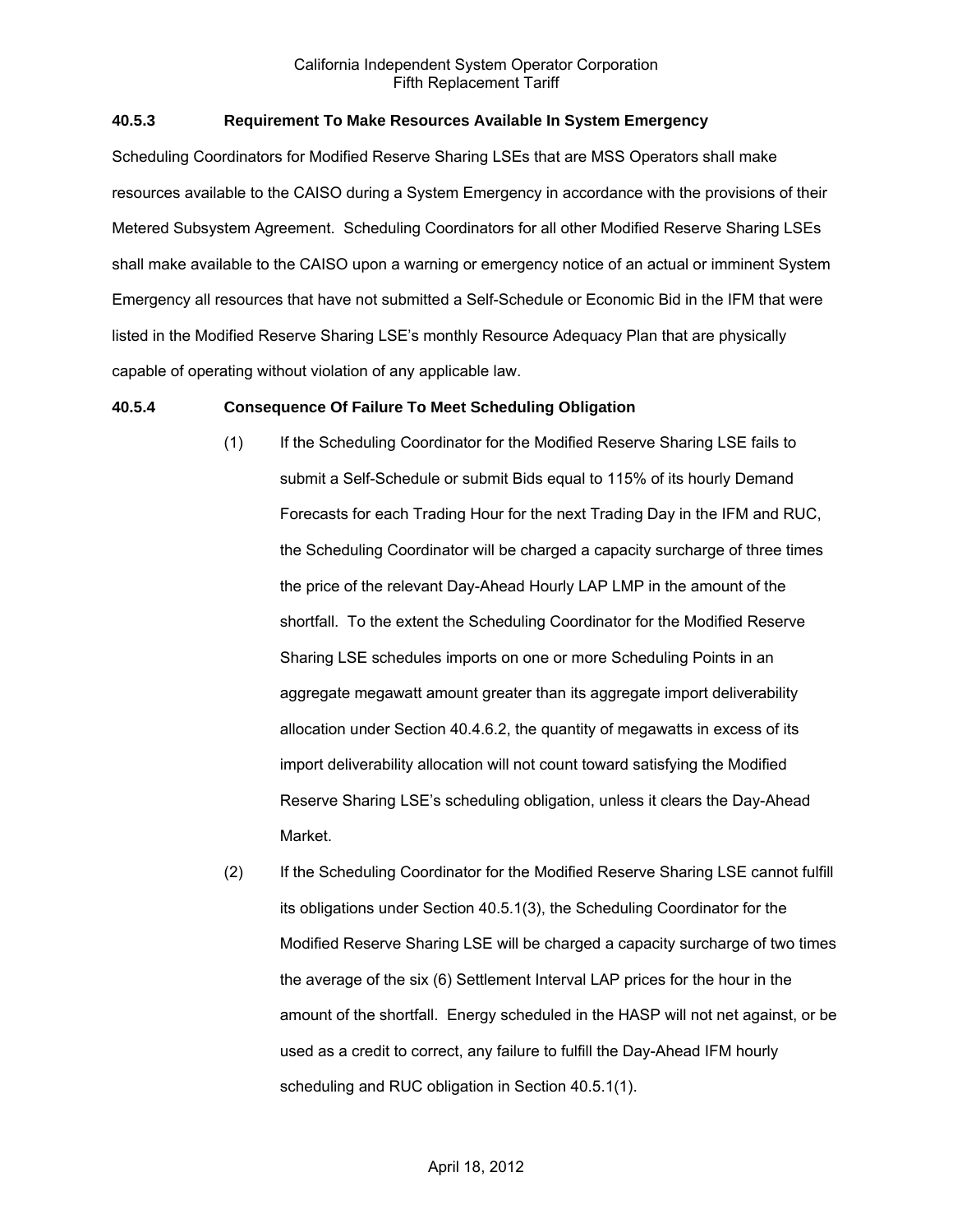(3) Any Energy surcharge received by the CAISO pursuant to this Section 40.5.4 shall be allocated to Scheduling Coordinators representing other Load Serving Entities in proportion to each such Scheduling Coordinator's Measured Demand during the relevant Trading Hour(s) to the aggregate CAISO Measured Demand during the relevant Trading Hour(s).

## **40.5.5 Substitution Of Resources**

Subject to the provisions of this Section 40.5, the Scheduling Coordinator for a Modified Reserve Sharing LSE may substitute for its Resource Adequacy Resources listed in its monthly Resource Adequacy Plan provided:

- (1) Substitutions must occur no later than the close of the IFM; and
- (2) Resources eligible for substitution are either imports or capacity from non-Resource Adequacy Resources or Resource Adequacy Resources with additional available capacity defined as Net Qualifying Capacity in excess of previously sold Resource Adequacy Capacity; however a Local Capacity Area Resource may be substituted only with capacity from non-Resource Adequacy Resources located in the same Local Capacity Area.

## **40.6 Requirements For SCs And Resources For Reserve Sharing LSEs**

This Section 40.6 does not apply to Resource Adequacy Resources of Load following MSSs and those entities that participate in the Modified Reserve Sharing LSE program under Section 40.5. Scheduling Coordinators supplying Resource Adequacy Capacity shall make the Resource Adequacy Capacity listed in the Scheduling Coordinator's monthly Supply Plans under Section 40.4.7 available to the CAISO each hour of each day of the reporting month in accordance with this Section 40.6.

## **40.6.1 Day-Ahead Availability**

Scheduling Coordinators supplying Resource Adequacy Capacity shall make the Resource Adequacy Capacity, except for that subject to Section 40.6.4, available Day-Ahead to the CAISO as follows:

> (1) Resource Adequacy Resources physically capable of operating must submit: (a) Economic Bids for Energy and/or Self-Schedules for all their Resource Adequacy Capacity and (b) Economic Bids for Ancillary Services and/or a Submission to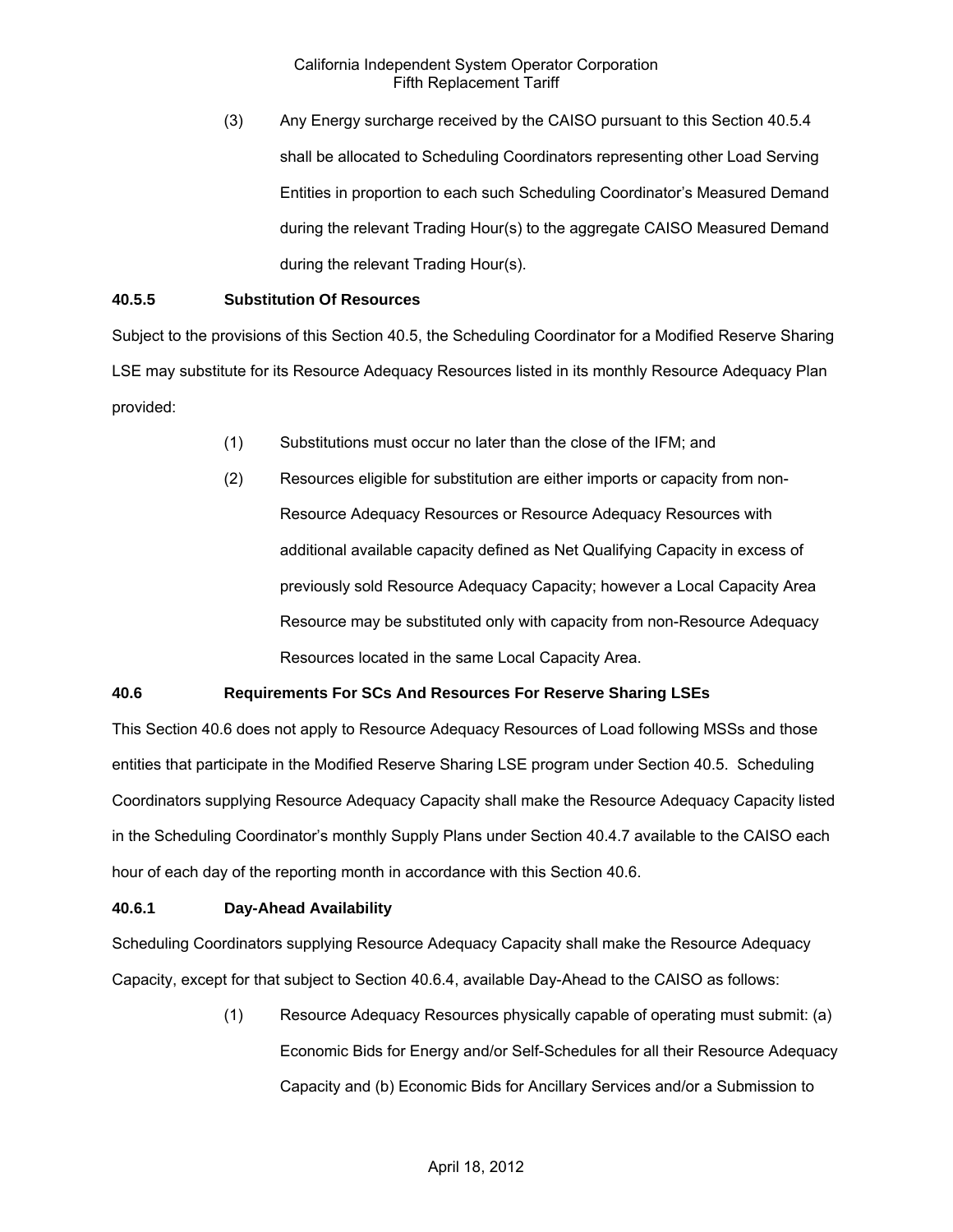Self-Provide Ancillary Services in the IFM for all of their Resource Adequacy Capacity that is certified to provide Ancillary Services. For Resource Adequacy Capacity that is certified to provide Ancillary Services and is not covered by a Submission to Self-Provide Ancillary Services, the resource must submit Economic Bids for each Ancillary Service for which the resource is certified. For Resource Adequacy Capacity subject to this requirement for which no Economic Energy Bid or Self-Schedule has been submitted, the CAISO shall insert a Generated Bid in accordance with Section 40.6.8. For Resource Adequacy Capacity subject to this requirement for which no Economic Bids for Ancillary Services or Submissions to Self-Provide Ancillary Services have been submitted, the CAISO shall insert a Generated Bid in accordance with Section 40.6.8 for each Ancillary Service the resource is certified to provide.

- (2) Resource Adequacy Resources that are Extremely Long-Start Resources must make themselves available to the CAISO by complying with the Extremely Long-Start Commitment Process under Section 31.7 or otherwise committing the ELS Resource upon instruction from the CAISO, if physically capable. Once the ELS Resource is committed by the CAISO, it is subject to the provisions of this Section 40.6.1 regarding Day-Ahead Availability and Section 40.6.2 regarding Real-Time Availability for the Trading Days for which it was committed.
- (3) Resource Adequacy Resources must be available except for limitations specified in the Master File, legal or regulatory prohibitions or as otherwise required by this CAISO Tariff or by Good Utility Practice.
- (4) Through the IFM co-optimization process, the CAISO will utilize available Resource Adequacy Capacity to provide Energy or Ancillary Services in the most efficient manner to clear the Energy market, manage congestion and procure required Ancillary Services. In so doing, the IFM will honor submitted Energy Self-Schedules of Resource Adequacy Capacity unless the CAISO is unable to satisfy one hundred percent (100%) of the Ancillary Services requirements. In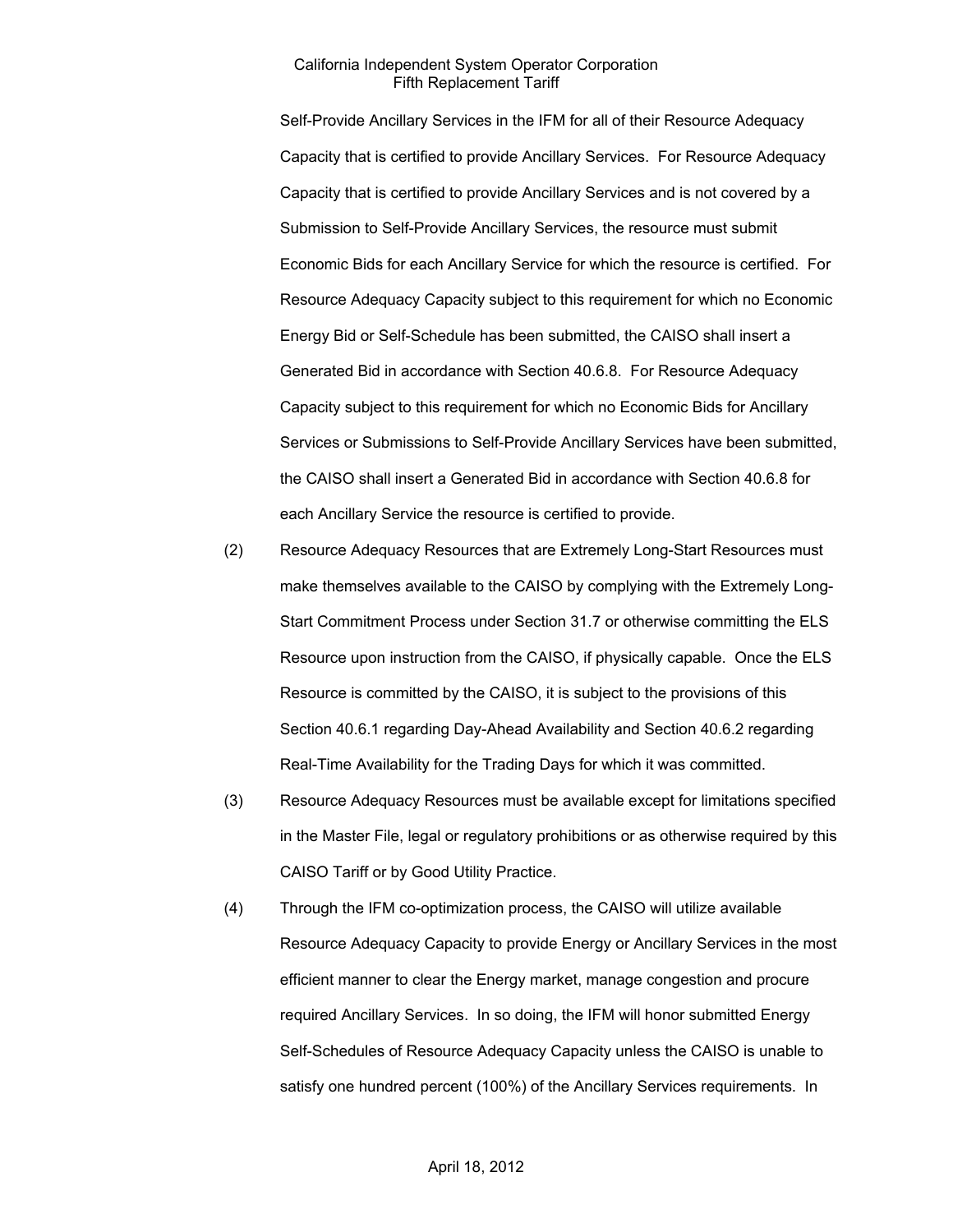such cases, the CAISO may curtail all or a portion of a submitted Energy Self-Schedule to allow Ancillary Service-certified Resource Adequacy Capacity to be used to meet the Ancillary Service requirements. The CAISO will not curtail for the purpose of meeting Ancillary Service requirements a Self-Schedule of a resource internal to a Metered Subsystem that was submitted by the Scheduling Coordinator for that Metered Subsystem. If the IFM reduces the Energy Self-Schedule of Resource Adequacy Capacity to provide an Ancillary Service, the Ancillary Service Marginal Price for that Ancillary Service will be calculated in accordance with Section 27.1.2 using the Ancillary Service Bids submitted by the Scheduling Coordinator for the Resource Adequacy Resource or inserted by the CAISO pursuant to this Section 40.6.1, and using the resource's Generated Energy Bid to determine the Resource Adequacy Resource's opportunity cost of Energy. If the Scheduling Coordinator for the Resource Adequacy Resource believes that the opportunity cost of Energy based on the Resource Adequacy Resource's Generated Energy Bid is insufficient to compensate for the resource's actual opportunity cost, the Scheduling Coordinator may submit evidence justifying the increased amount to the CAISO and to the FERC no later than seven (7) days after the end of the month in which the submitted Energy Self-Schedule was reduced by the CAISO to provide an Ancillary Service. The CAISO will treat such information as confidential and will apply the procedures in Section 20.4 of this CAISO Tariff with regard to requests for disclosure of such information. The CAISO shall pay any higher opportunity costs approved by FERC.

(5) A Resource Adequacy Resources must participate in the RUC to the extent that the resource has available Resource Adequacy Capacity that is not reflected in an IFM Schedule. Resource Adequacy Capacity participating in RUC will be optimized using a zero dollar (\$0/MW-hour) RUC Availability Bid.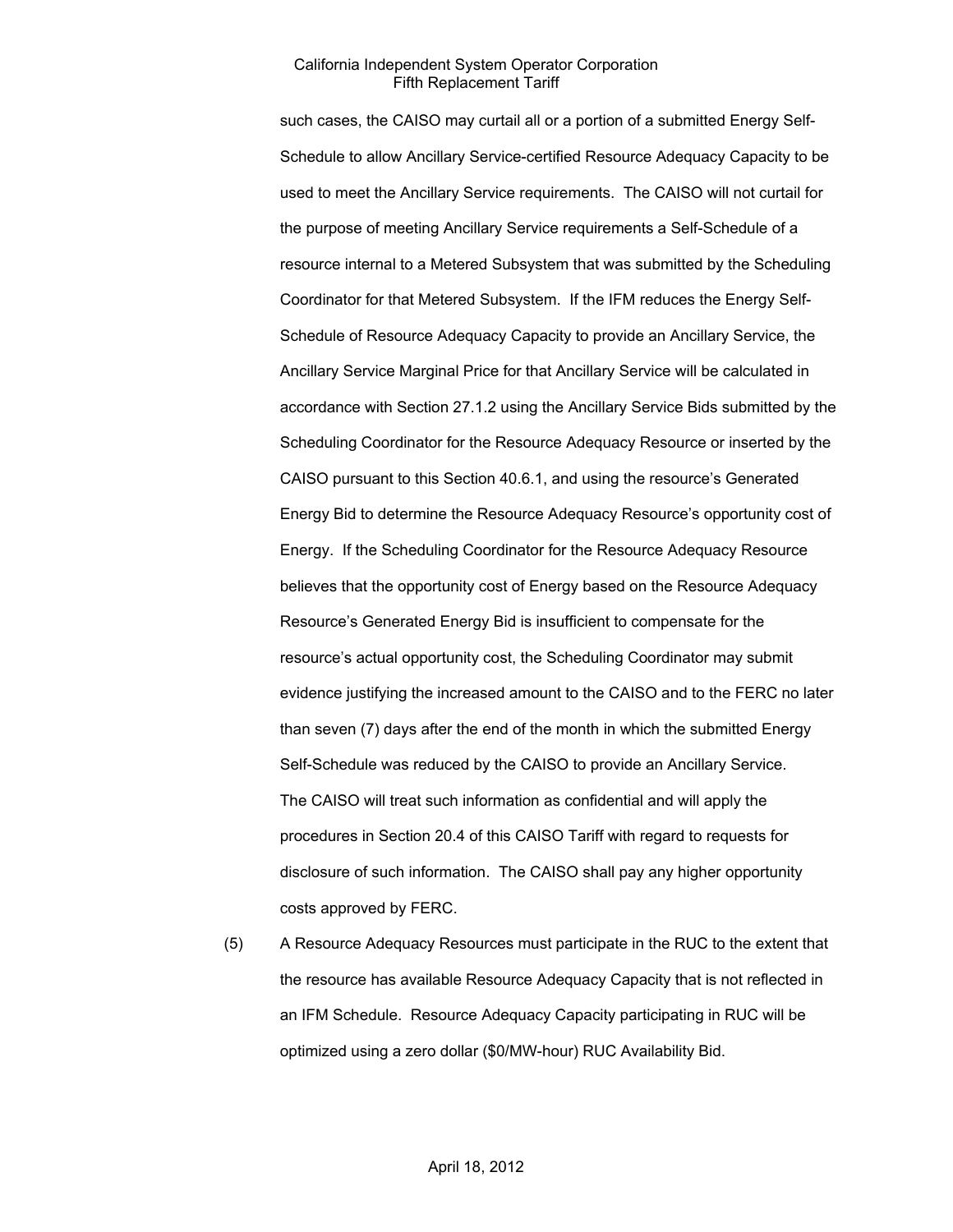(6) Capacity from Resource Adequacy Resources selected in RUC will not be eligible to receive a RUC Availability Payment.

#### **40.6.2 Real-Time Availability**

Resource Adequacy Resources that have received an IFM Schedule for Energy or Ancillary Services or a RUC Schedule for all or part of their Resource Adequacy Capacity must remain available to the CAISO through Real-Time for Trading Hours for which they receive an IFM or RUC Schedule, including any Resource Adequacy Capacity of such resources that is not included in an IFM Schedule or RUC Schedule, except for Resource Adequacy Capacity that is subject to Section 40.6.4.

Short Start Units or Long Start Units that are Resource Adequacy Resources that do not have an IFM Schedule or a RUC Schedule for any of their Resource Adequacy Capacity for a given Trading Hour may be required to be available to the CAISO through Real-Time as specified in Sections 40.6.3 and 40.6.7. Resource Adequacy Resources with Resource Adequacy Capacity that is required to be available to the CAISO through Real-Time and does not have an IFM Schedule or a RUC Schedule for a given Trading Hour must submit to the RTM for that Trading hour: (a) Energy Bids and Self-Schedules for the full amount of the available Resource Adequacy Capacity, including capacity for which it has submitted Ancillary Services Bids or Submissions to Self-Provide Ancillary Services; and (b) Ancillary Services Bids and Submissions to Self-Provide Ancillary Services for the full amount of the available Ancillary Servicecertified Resource Adequacy Capacity and for each Ancillary Service for which the resource is certified, including capacity for which it has submitted Energy Bids and Self-Schedules. The CAISO will insert Generated Bids in accordance with Section 40.6.8 for any Resource Adequacy Capacity subject to the above requirements for which the resource has failed to submit the appropriate bids to the RTM. The CAISO will honor submitted Energy Self-Schedules of Resource Adequacy Capacity unless the CAISO is unable to satisfy one hundred (100) percent of its Ancillary Services requirements. In such cases, the CAISO may curtail all or a portion of a submitted Energy Self-Schedule to allow Ancillary Service-certified Resource Adequacy Capacity to be used to meet the Ancillary Service requirements, as long as such curtailment does not lead to a real-time shortfall in energy supply. If the CAISO reduces a submitted Real-Time Energy Self-Schedule for Resource Adequacy Capacity when that capacity is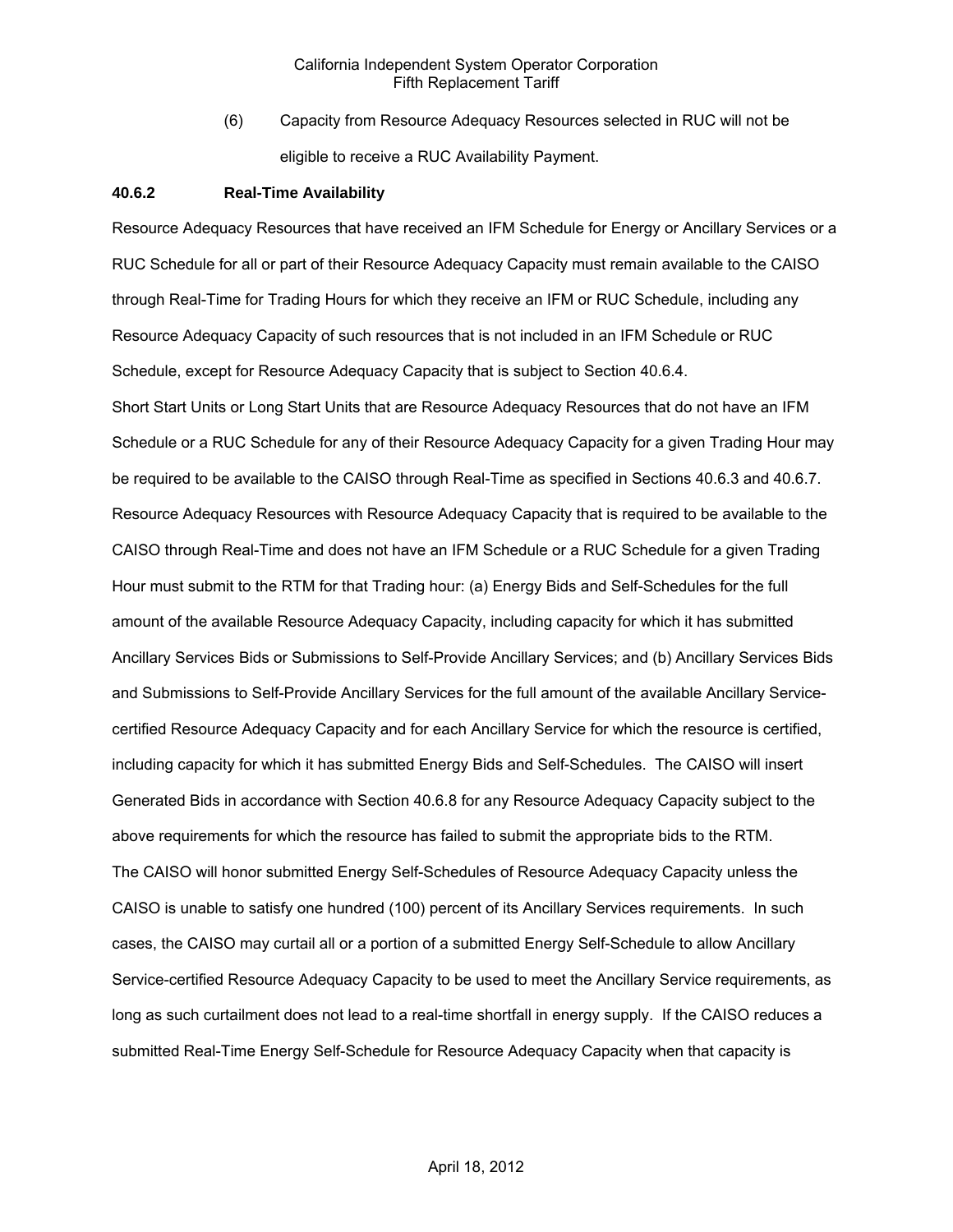needed to meet an Ancillary Services requirement, the Ancillary Service Marginal Price for that capacity will be calculated in accordance with Sections 27.1.2 and 40.6.1.

## **40.6.3 Additional Availability Requirements For Short Start Units**

A Short Start Unit that is a Resource Adequacy Resource and that does not have an IFM Schedule or a RUC Schedule for any of its capacity for a given Trading Hour is required to participate in the Real Time Market in accordance with Section 40.6.2. Such a resource that is also a Use-Limited Resource subject to Section 40.6.4 is required, consistent with their applicable use plan, to submit Economic Bids or Self Schedules for Resource Adequacy Capacity into the Real Time Market.

The CAISO may waive these availability obligations for a Short Start Unit that does not have an IFM Schedule or a RUC Schedule based on the procedure to be published on the CAISO Website.

## **40.6.4 Use-Limited Resources Additional Availability Requirements**

## **40.6.4.1 Registration of Use-Limited Resources**

Hydroelectric Generating Units, Proxy Demand Resources, and Participating Load, including Pumping Load, are deemed to be Use-Limited Resources for purposes of this Section 40 and are not required to submit the application described in this Section 40.6.4.1. Scheduling Coordinators for other Use-Limited Resources, must provide the CAISO an application in the form specified on the CAISO Website requesting registration of a specifically identified resource as a Use-Limited Resource. This application shall include specific operating data and supporting documentation including, but not limited to:

- (1) a detailed explanation of why the resource is subject to operating limitations;
- (2) historical data to show attainable MWhs for each 24-hour period during the preceding year, including, as applicable, environmental restrictions for NOx, SOx, or other factors; and
- (3) further data or other information as may be requested by the CAISO to understand the operating characteristics of the unit.

Within five (5) Business Days after receipt of the application, the CAISO will respond to the Scheduling Coordinator as to whether or not the CAISO agrees that the facility is eligible to be a Use-Limited Resource. If the CAISO determines the facility is not a Use-Limited Resource, the Scheduling Coordinator may challenge that determination in accordance with the CAISO ADR Procedures.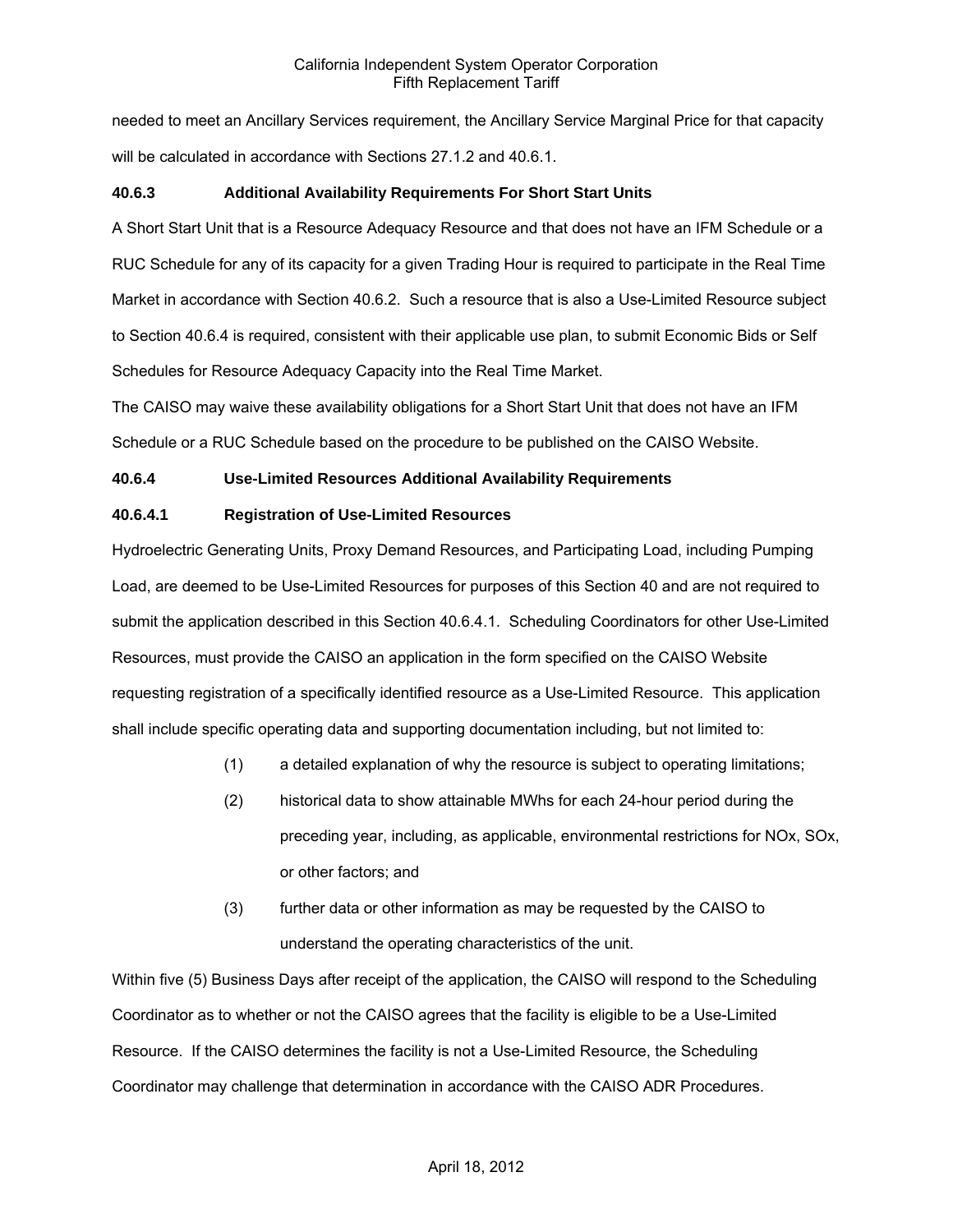### **40.6.4.2 Use Plan**

The Scheduling Coordinator shall provide for the following Resource Adequacy Compliance Year a proposed annual use plan for each Use-Limited Resource that is a Resource Adequacy Resource. The proposed annual use plan will delineate on a month-by-month basis the total MWhs of Generation, total run hours, expected daily supply capability (if greater than four hours) and the daily Energy limit, operating constraints, and the timeframe for each constraint. The CAISO will have an opportunity to discuss the proposed annual use plan with the Scheduling Coordinator and suggest potential revisions to meet reliability needs of the system. The Scheduling Coordinator shall then submit its final annual use plan. Scheduling Coordinators for Use-Limited Resources must submit the proposed and final annual use plans in accordance with the schedule set forth in the Business Practice Manual. The Scheduling Coordinator will be able to update the projections made in the annual use plan in the monthly Resource Adequacy Plans. Hydroelectric Generating Units and Pumping Load will be able to update use plans intra-monthly as necessary to reflect evolving hydrological and meteorological conditions. The annual use plan must reflect the potential operation of the Use-Limited Resource at a level no less than the minimum criteria set forth by the Local Regulatory Authority for qualification of the resource.

#### **40.6.4.3 Bidding Requirements on Use-Limited Resources**

### **40.6.4.3.1 Non-Hydro and Dispatchable Use-Limited Resources**

Use-Limited Resources, other than those subject to the provisions of 40.6.4.3.2, must submit a Supply Bid or Self-Schedule for their Resource Adequacy Capacity in the Day-Ahead Market whenever the Use-Limited Resources are physically capable of operating in accordance with their operating criteria, including environmental or other regulatory requirements. Use-Limited Resources will also provide a daily Energy limit as part of their Day-Ahead Market offer to enable the CAISO to schedule them for the period in which they are capable of providing the Energy. To the extent that the daily Energy limit has been reached through Self-Schedules, no further action will be taken by the CAISO, unless rescheduling of the Energy is necessary for System Reliability. Use-Limited Resources will attempt to reschedule the Energy in recognition of the System Reliability concern, to the extent that the change is possible without violating a Use-Limited Resource's operating criteria.

### **40.6.4.3.2 Hydro and Non-Dispatchable Use-Limited Resources**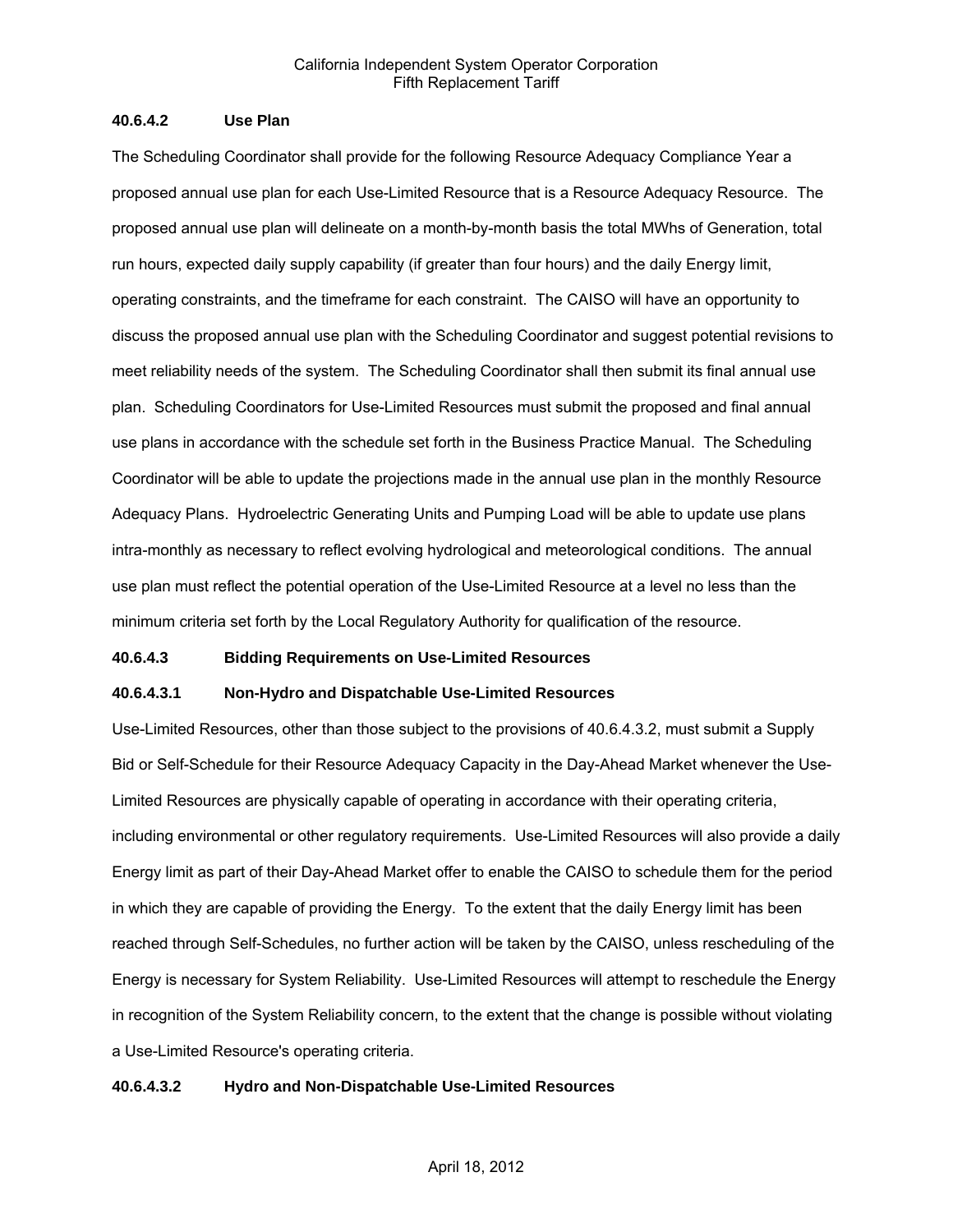Hydroelectric Generating Units, Pumping Load, and Non-Dispatchable Use-Limited Resources shall submit Self-Schedules or Bids in the Day-Ahead Market for their expected available Energy or their expected as-available Energy, as applicable, in the Day-Ahead Market and HASP. Such resources shall also revise their Self-Schedules or submit additional Bids in HASP based on the most current information available regarding expected Energy deliveries. Hydroelectric Generating Units, Pumping Load, and Non-Dispatchable Use-Limited Resources will not be subject to commitment in the RUC process. The CAISO will retain discretion as to whether a particular resource should be considered a Non-Dispatchable Use-Limited Resource, and this decision will be made in accordance with the provisions of Section 40.6.4.1.

### **40.6.4.3.3 Availability of Use-Limited Resources During System Emergencies**

All Use-Limited Resources remain subject to Section 7.7.2.3 regarding System Emergencies to the extent the Use-Limited Resource is owned or controlled by a Participating Generator.

### **40.6.4.3.4 Availability of Intermittent Resources**

Any Eligible Intermittent Resource that provides Resource Adequacy Capacity may, but is not required to, submit Bids in the Day-Ahead Market.

### **40.6.5 Additional Availability Requirements For System Resources**

In the IFM, the multi-hour block constraints of a System Resource, other than a System Resource capable of submitting a Dynamic Schedule or a Resource-Specific System Resource, are honored in the optimization. Such a resource that is also a Resource Adequacy Resource must be capable of hourly scheduling by the CAISO in RUC if it is not fully scheduled in the IFM. If such a Resource Adequacy Resource is scheduled in the RUC, the CAISO will schedule the resource in the HASP for each hour of the resource's RUC schedule without regard to the multi-hour block constraint that was submitted to the IFM. For an existing System Resource that provides Resource Adequacy Capacity through a call-option that expires prior to the close of the IFM, such a System Resource listed on a Resource Adequacy Plan must be reported to the CAISO for consideration in the Extremely Long-Start Commitment Process.

# **40.6.5.1 Additional Availability Requirements for Dynamic and Non-Dynamic Resource-Specific System Resources**

A Dynamic or Non-Dynamic Resource-Specific System Resource that supplies Resource Adequacy Capacity, and is not otherwise a Use-Limited Resource under Section 40.6.4, will be subject to the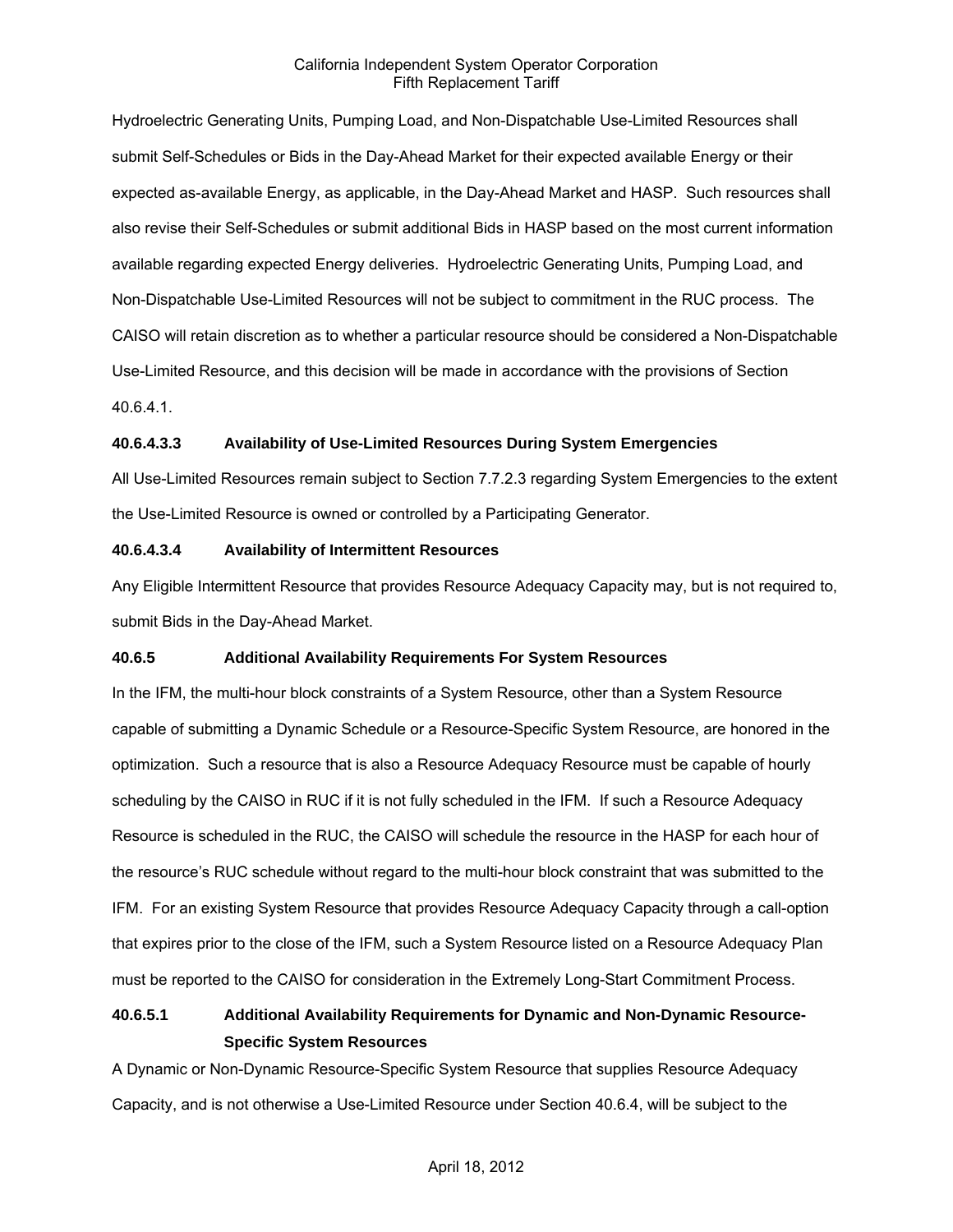requirements of Sections 40.6.1, 40.6.2 and either Section 40.6.3 as a Short Start Unit or Section 40.6.7 as a Long Start Unit based upon the Dynamic Resource-Specific System Resource's registered physical operating characteristics.

### **40.6.5.2 Dynamic Non-Resource-Specific System Resources**

A Dynamic non-Resource-Specific System Resource that provides Resource Adequacy Capacity will be subject to the provisions of 40.6.1 and 40.6.2.

### **40.6.6 Requirements For Partial Resource Adequacy Resources**

Only that output of a Partial Resource Adequacy Resource that is designated by a Scheduling Coordinator as Resource Adequacy Capacity in its monthly or annual Supply Plan shall have an availability obligation to the CAISO. Exports being supported by non-Resource Adequacy Capacity from a Partial Resource Adequacy Resource that becomes unavailable or unusable shall be considered as an export of non-Resource Adequacy Capacity based on the pro-rata allocation of derated capacity of the Partial Resource Adequacy Resource as follows:

- (a) Resource Adequacy Capacity [(Resource Adequacy Capacity/PMax Capacity of Resource Adequacy Resource) x MW Derate or Outage]; or
- (b) [1- (Resource Adequacy Capacity/PMax Capacity of Resource Adequacy Resource)] x De-rated PMax].

### **40.6.7 Release Of Long Start Units**

Long Start Units not committed in the Day-Ahead Market will be released from any further obligation to submit Self-Schedules or Bids for the relevant Operating Day. Scheduling Coordinators for Long Start Units are not precluded from self-committing the unit after the Day-Ahead Market and submitting a Self-Schedule for Wheeling-Out in the HASP, unless precluded by terms of their contracts.

### **40.6.8 Use Of Generated Bids**

Prior to completion of the Day-Ahead Market, the CAISO will determine if Resource Adequacy Capacity subject to the requirements of Sections 40.5.1 or 40.6.1 and for which the CAISO has not received notification of an Outage has not been reflected in a Bid and will insert a Generated Bid for such capacity into the CAISO Day-Ahead Market. Prior to running the Real-Time Market, the CAISO will determine if Resource Adequacy Capacity subject to the requirements of Section 40.6.2 and for which the CAISO has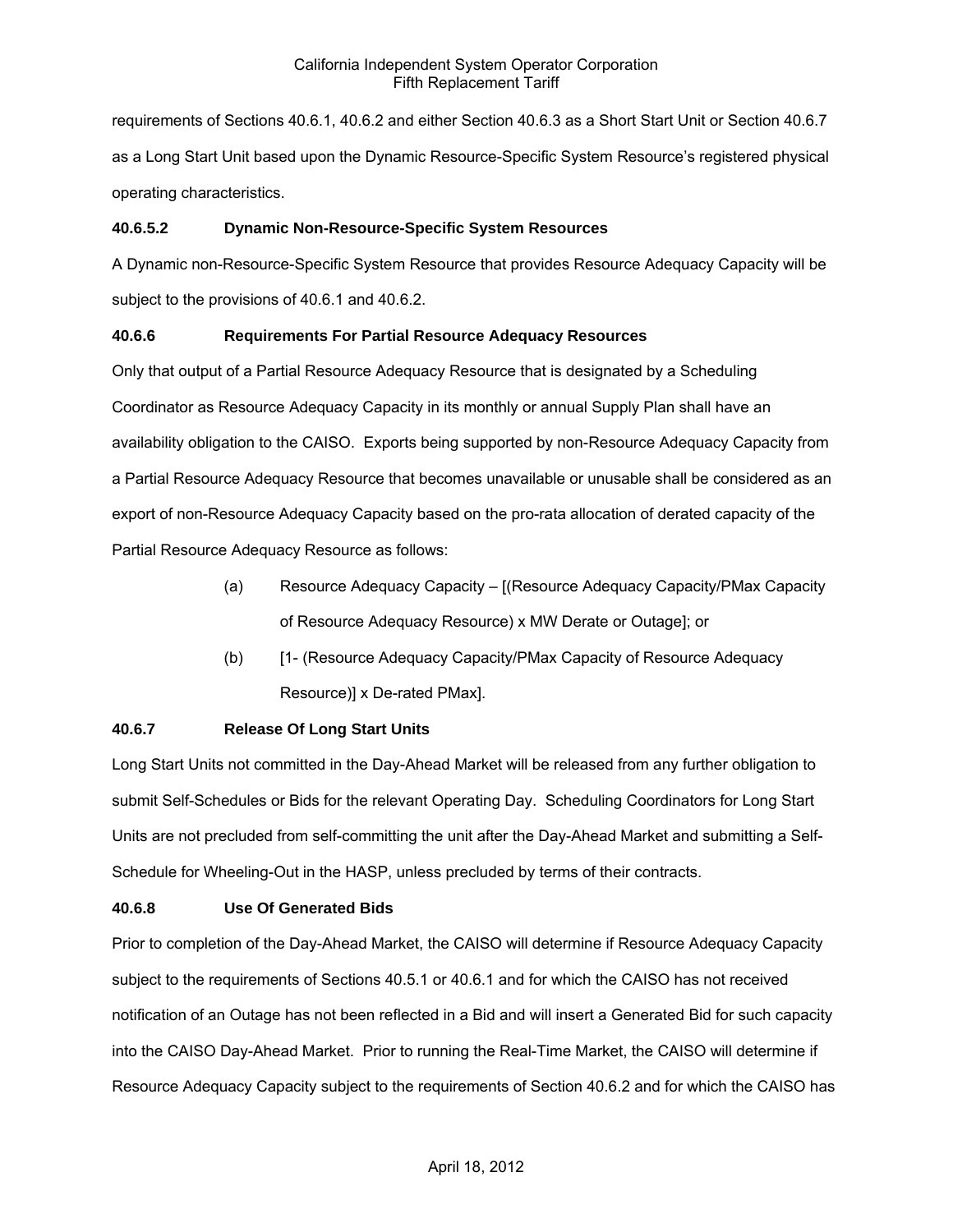not received notification of an Outage has not been reflected in a Bid and will insert a Generated Bid for such capacity into the Real-Time Market. If a Scheduling Coordinator for an RA Resource submits a partial bid for the resource's RA Capacity, the CAISO will insert a Generated Bid only for the remaining RA Capacity. In addition, the CAISO will determine if all dispatchable Resource Adequacy Capacity from Short Start Units, not otherwise selected in the IFM or RUC, is reflected in a Bid into the Real-Time Market and will insert a Generated Bid for any remaining dispatchable Resource Adequacy Capacity for which the CAISO has not received notification of an Outage. A Generated Bid for Energy will be calculated as provided in the Business Practice Manuals. A Generated Bid for Ancillary Services will equal zero dollars (\$0/MW-hour). Notwithstanding any of the provisions of Section 40.6.8 set forth above, the CAISO will not insert any Bid in the Real-Time Market required under this Section 40 for a Resource Adequacy Resource that is a Use-Limited Resource unless the resource submits an Energy Bid and fails to submit an Ancillary Service Bid.

### **40.6.8.1 Generated Bids for NRS-RA Resources**

Generated Bids to be submitted by the CAISO pursuant to Section 40.6.8 for non-Resource-Specific System Resources that provide Resource Adequacy capacity shall be calculated in accordance with this Section.

#### **40.6.8.1.1 Calculation Options for Generated Bids**

The Scheduling Coordinator for each non-Resource Specific System Resource that provides Resource Adequacy Capacity shall select the price taker option, LMP-based option, or negotiated price option as the methodology for calculating the Generated Bids to be submitted by the CAISO under Section 40.6.8 for both the DAM and RTMs. If no selection is made, the CAISO will apply the price taker option to calculate the Generated Bids. For the first ninety (90) days after a resource becomes a non-Resource-Specific System Resource, the calculation of Generated Bids for Resource Adequacy capacity is limited to the price taker option or negotiated price option.

### **40.6.8.1.2 Price Taker Option**

The price taker option is a Generated Bid of \$0/MWh plus the CAISO's estimate of the applicable grid management charge per MWh based on the gross amount of MWh scheduled in the DAM and HASP.

### **40.6.8.1.3 LMP-Based Option**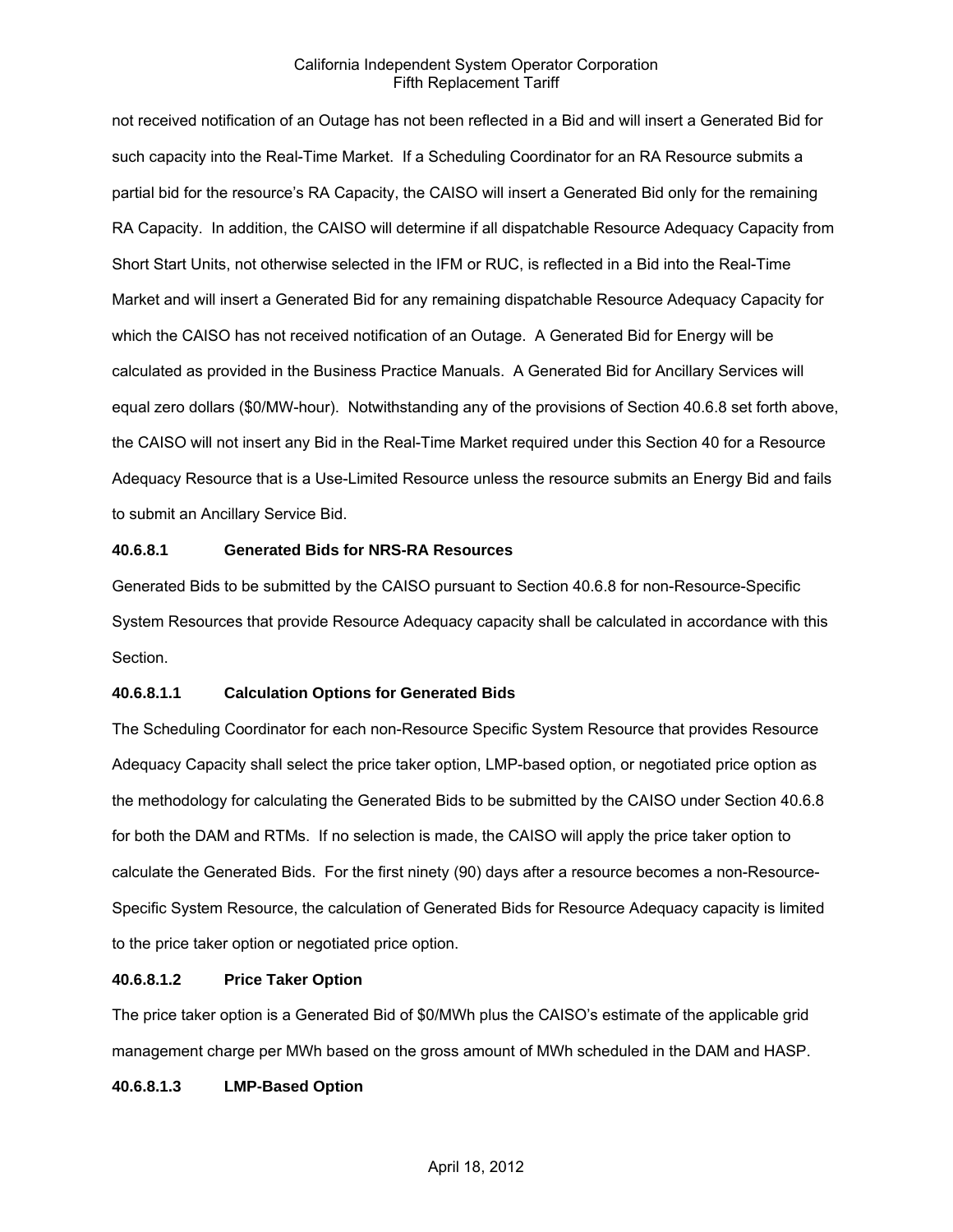The LMP-based option calculates the Generated Bid as the weighted average of the lowest quartile of LMPs, at the Intertie point designated for the non-Resource-Specific System Resource's Resource Adequacy Capacity in the Supply Plan, during periods in which the resource was dispatched in the preceding ninety (90) days for which LMPs that have passed the price validation and correction process set forth in Section 35 are available. The weighted average will be calculated based on the quantities Dispatched within each segment of the Generated Bid curve. Each Bid segment created under the LMPbased option for Generated Bids will be subject to a feasibility test, as set forth in a Business Practice Manual, to determine whether there are a sufficient number of data points to allow for the calculation of an LMP-based Generated Bid. The feasibility test is designed to avoid excessive volatility of the Generated Bid under the LMP-based option that could result when calculated based on a relatively small number of prices. If the Scheduling Coordinator for the non-Resource Specific System Resource elects the LMP-based method, it must additionally select either the price-taker method or the negotiated-rate method as the alternative calculation method for the Generated Bids in the event that the feasibility test fails for the LMP-based method.

#### **40.6.8.1.4 Negotiated Price Option**

Under the negotiated price option, a Scheduling Coordinator shall submit a proposed Generated Bid along with supporting information and documentation as described in a Business Practice Manual. Within ten (10) Business Days of receipt, the CAISO or an Independent Entity selected by the CAISO will provide a written response. If the CAISO or Independent Entity accepts the proposed Generated Bid, it will become effective within three (3) Business Days from the date of acceptance by the CAISO and remain in effect until: (1) the Generated Bid is modified by FERC; (2) the Generated Bid is modified by mutual agreement of the CAISO and the Scheduling Coordinator; or (3) the Generated Bid expires, is terminated or is modified pursuant to any agreed upon term or condition or pertinent FERC order. If the CAISO or Independent Entity selected by the CAISO does not accept the proposed Generated Bid, the CAISO or Independent Entity selected by the CAISO and the Scheduling Coordinator shall enter a period of good faith negotiations that terminates sixty (60) days following the date of submission of a proposed Generated Bid by a Scheduling Coordinator. If at any time during this period, the CAISO or Independent Entity selected by the CAISO and the Scheduling Coordinator agree upon the Generated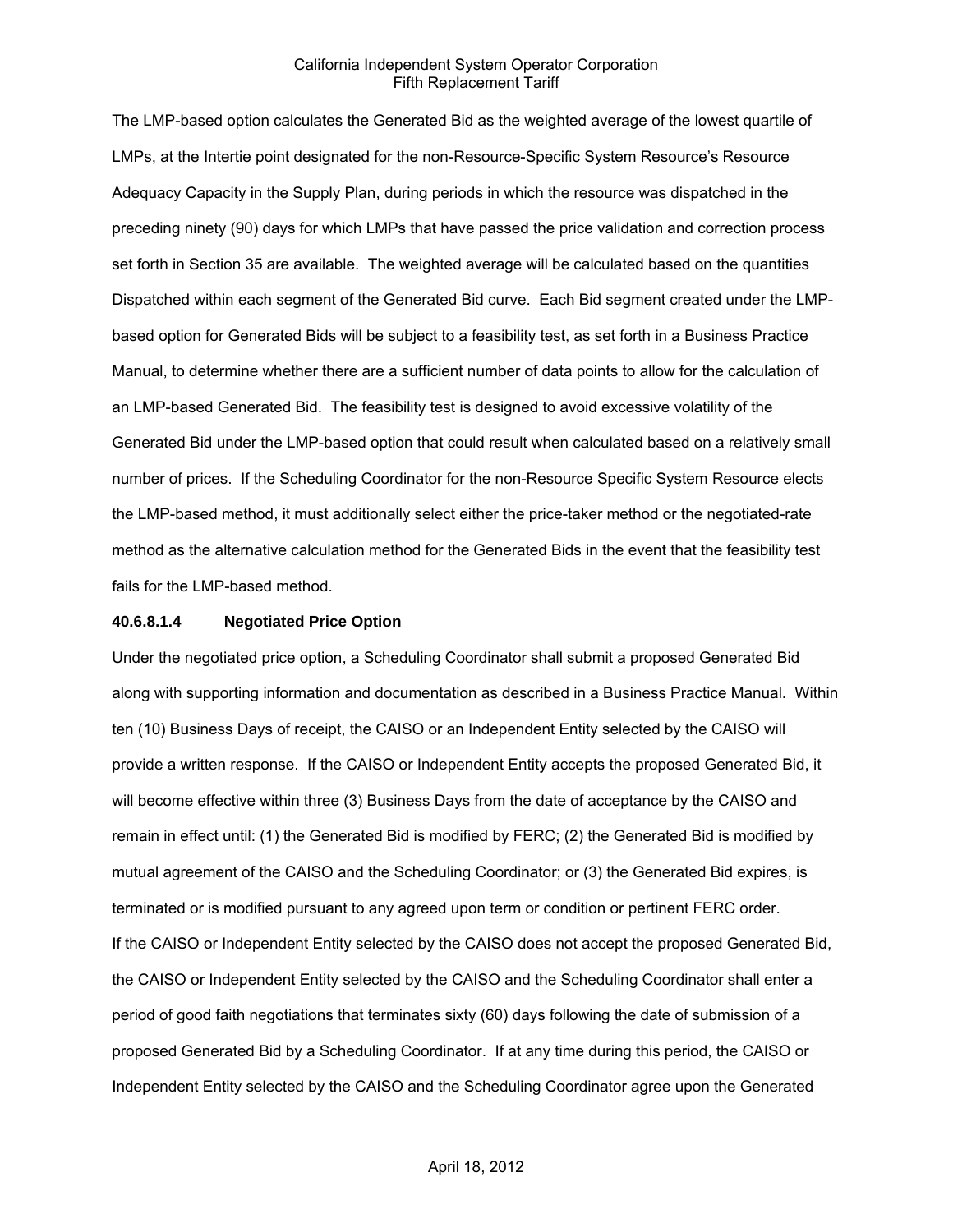Bid, it will be become effective within three (3) Business Days of the date of agreement and remain in effect until: (1) the Generated Bid is modified by FERC; (2) the Generated Bid is modified by mutual agreement of the CAISO and the Scheduling Coordinator; or (3) the Generated Bid expires, is terminated or is modified pursuant to any agreed upon term or condition or pertinent FERC order.

If by the end of the sixty (60) day period the CAISO or Independent Entity selected by the CAISO and the Scheduling Coordinator fail to agree on the Generated Bid to be used under the negotiated price option, the Scheduling Coordinator has the right to file a proposed Generated Bid with FERC pursuant to Section 205 of the Federal Power Act.

During the sixty (60) day period following the submission of a proposed negotiated Generated Bid by a Scheduling Coordinator, and pending FERC's acceptance in cases where the CAISO or Independent Entity selected by the CAISO fail to agree on the Generated Bid for use under the negotiated price option and the Scheduling Coordinator filed a proposed Generated Bid with FERC pursuant to Section 205 of the Federal Power Act, the Scheduling Coordinator has the option of electing to use any of the other options available pursuant to this Section.

The CAISO shall make an informational filing with FERC of any Generated Bids negotiated pursuant to this Section no later than seven (7) days after the end of the month in which the Generated Bids were established.

### **40.6.8.1.5 Partial Bids**

If a Scheduling Coordinator for a non-Resource-Specific System Resource that provides Resource Adequacy Capacity submits a bid for a MW quantity less than the Resource Adequacy Capacity identified in the resource's Supply Plan, the CAISO will insert a Generated Bid only for the remaining Resource Adequacy Capacity by extending the last segment of the resource's bid curve to the full quantity (MWh) of the Resource Adequacy obligation.

### **40.6.8.1.6 Subset-of-Hours Contracts**

The CAISO will submit Generated Bids for non-Resource-Specific System Resources that provide Resource Adequacy Capacity subject to a Subset-of-Hours Contract during only those hours in which the resource is contractually obligated to make the Resource Adequacy Capacity available and the CAISO has not received either notification of an Outage or a Bid for such capacity. If the Scheduling Coordinator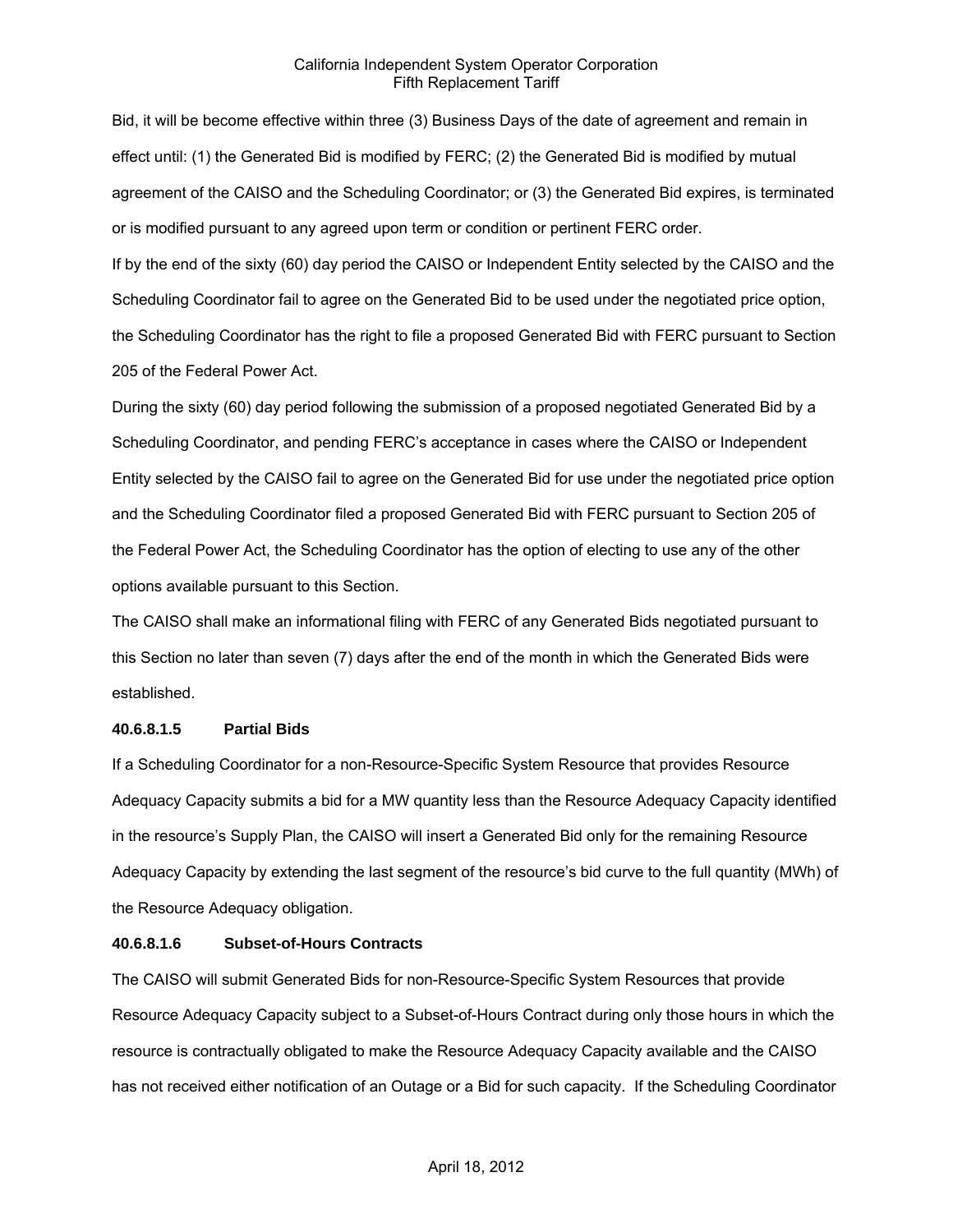for the non-Resource Specific System Resource submits a Bid for part of the Resource Adequacy Capacity subject to a Subset-of-Hours Contract for any hour the resource is contractually obligated to provide the Resource Adequacy Capacity, the CAISO will insert a Generated Bid only for the remaining Resource Adequacy Capacity. Non-Resource-Specific System Resources that provide Resource Adequacy Capacity subject to a Subset-of-Hours Contract must meet the technical interface specifications and submit contractual information as required by a Business Practice Manual.

### **40.6.9 Grandfathered Firm Liquidated Damages Contracts Requirements**

Resource Adequacy Capacity represented by a Firm Liquidated Damages Contract and relied upon by a Scheduling Coordinator in a monthly or annual Resource Adequacy Plan shall be submitted as a Self-Schedule or Bid in the Day-Ahead IFM to the extent such scheduling right exists under the Firm Liquidated Damages Contract.

### **40.6.10 Exports Of Energy From Resource Adequacy Capacity**

Resource Adequacy Capacity may be utilized to serve an Export Bid. An Export Bid may be submitted into the CAISO Markets and be cleared by the Energy being provided by Resource Adequacy Capacity.

### **40.6.11 Curtailment Of Exports In Emergency Situations**

At its sole discretion, the CAISO may curtail exports from Resource Adequacy Capacity to prevent or alleviate a System Emergency. An Export Bid or a Self-Schedule to provide exports included in a binding Schedule accepted in the IFM or HASP will not be distinguished from a Demand Bid or Self-Schedule to serve Load within the CAISO Balancing Authority Area included in a binding Schedule accepted in the IFM or HASP for purposes of curtailment under this Section, except as consistent with Good Utility Practice.

### **40.6.12 Participating Loads and Proxy Demand Resources**

Participating Loads or Proxy Demand Resources that are included in a Resource Adequacy Plan and Supply Plan, if the Scheduling Coordinator for the Participating Loads or Proxy Demand Resources is not the same as that for the Load Serving Entity, will be administered by the CAISO in accordance with the terms and conditions established by the CPUC or the Local Regulatory Authority.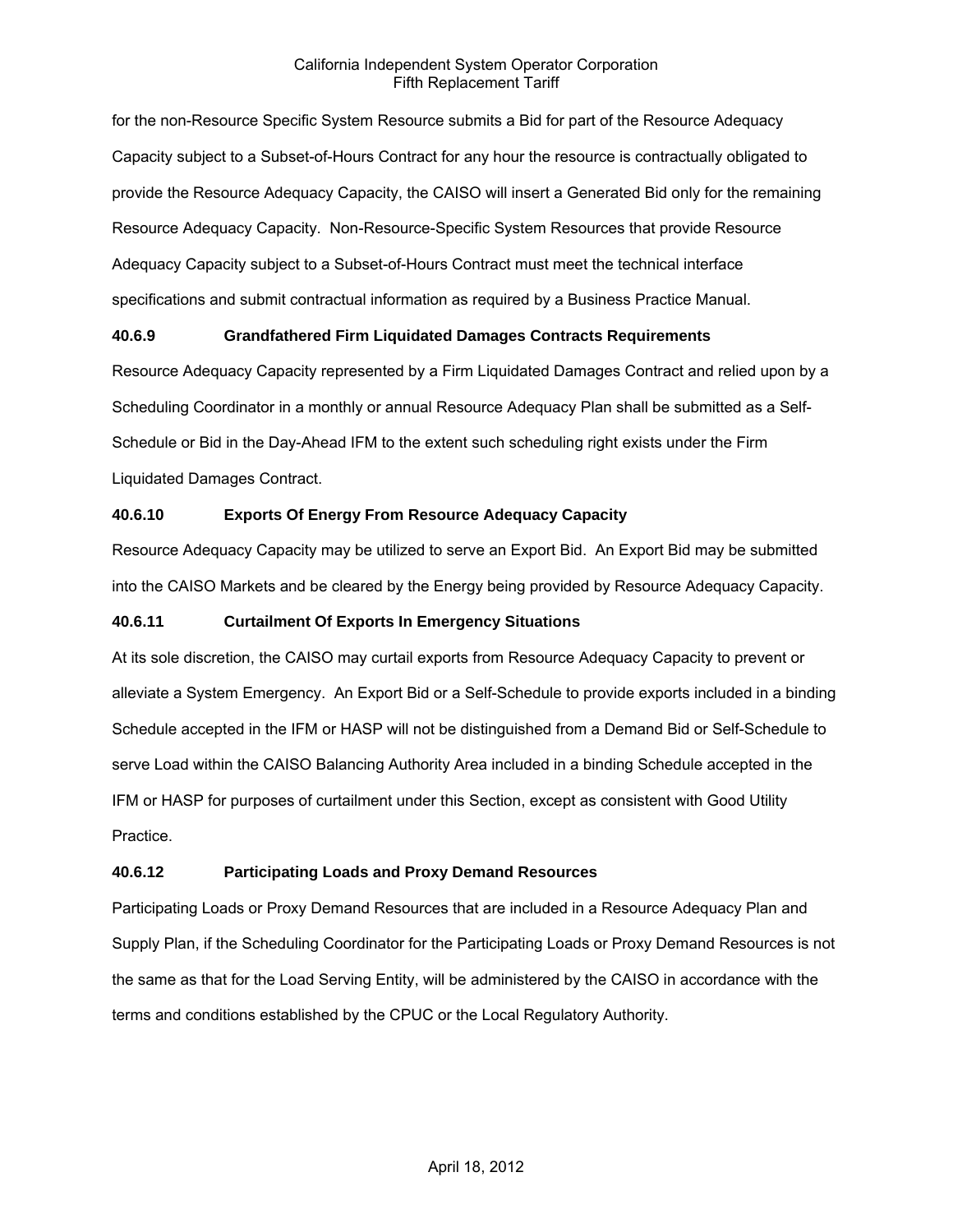### **40.7 Compliance**

The CAISO will evaluate whether each annual and monthly Resource Adequacy Plan submitted by a Scheduling Coordinator on behalf of a Load Serving Entity demonstrates Resource Adequacy Capacity sufficient to satisfy the Load Serving Entity's (i) allocated responsibility for Local Capacity Area Resources under Section 40.3.2 and (ii) applicable Demand and Reserve Margin requirements. If the CAISO determines that a Resource Adequacy Plan does not demonstrate Local Capacity Area Resources sufficient to meet its allocated responsibility under Section 40.3.2, compliance with applicable Demand and Reserve Margin requirements, or compliance with any other resource adequacy requirement in this Section 40 or adopted by the CPUC, Local Regulatory Authority, or federal agency, as applicable, the CAISO will notify the relevant Scheduling Coordinator, CPUC, Local Regulatory Authority, or federal agency with jurisdiction over the relevant Load Serving Entity, or in the case of a mismatch between Resource Adequacy Plan(s) and Supply Plan(s), the relevant Scheduling Coordinators, in an attempt to resolve any deficiency in accordance with the procedures set forth in the Business Practice Manual. The notification will include the reasons the CAISO believes a deficiency exists. If the deficiency relates to the demonstration of Local Capacity Area Resources in a Load Serving Entity's annual Resource Adequacy Plan, and the CAISO does not provide a written notice of resolution of the deficiency as set forth in the Business Practice Manual, the Scheduling Coordinator for the Load Serving Entity may demonstrate that the identified deficiency is cured by submitting a revised annual Resource Adequacy Plan within thirty (30) days of the beginning of the Resource Adequacy Compliance Year. For all other identified deficiencies, at least ten (10) days prior the effective month of the relevant Resource Adequacy Plan, the Scheduling Coordinator for the Load Serving Entity shall (i) demonstrate that the identified deficiency is cured by submitting a revised Resource Adequacy Plan or (ii) advise the CAISO that the CPUC, Local Regulatory Authority, or federal agency, as appropriate, has determined that no deficiency exists. In the case of a mismatch between Resource Adequacy Plan(s) and Supply Plan(s), if resolved, the relevant Scheduling Coordinator(s) must provide the CAISO with revised Resource Adequacy Plan(s) or Supply Plans, as applicable, at least ten (10) days prior to the effective month. If the CAISO is not advised that the deficiency or mismatch is resolved at least ten (10) days prior to the effective month, the CAISO will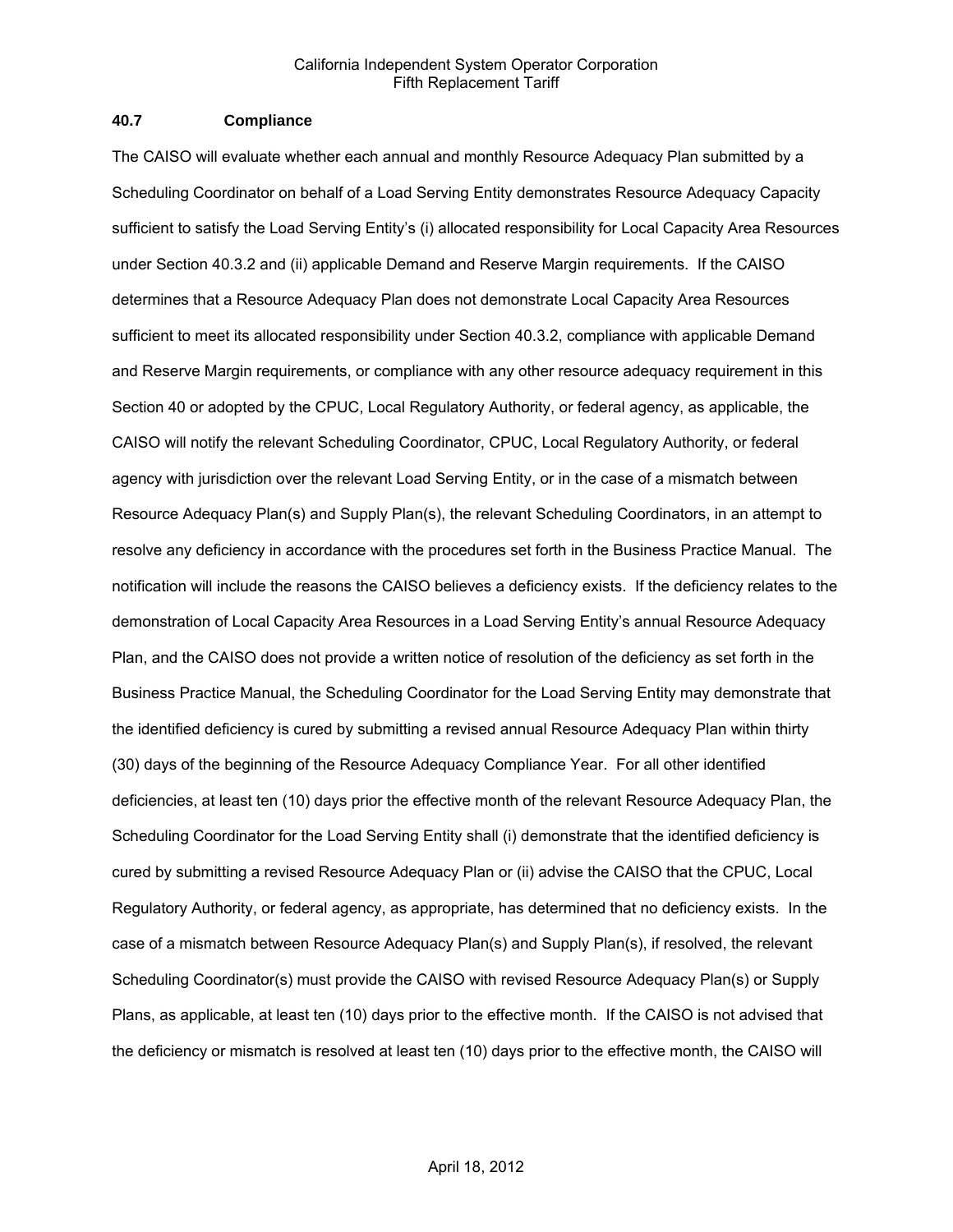use the information contained in the Supply Plan to set the obligations of Resource Adequacy Resources under this Section 40 and/or to assign any costs incurred under this Section 40 and Section 43.

### **40.7.1 Other Compliance Issues**

Scheduling Coordinators representing Generating Units, System Units or System Resources supplying Resource Adequacy Capacity that fail to provide the CAISO with an annual or monthly Supply Plan, as applicable, as set forth in Section 40.7, shall be subject to Section 37.6.1. Further, Scheduling Coordinators representing Generating Units, System Units or System Resources supplying Resource Adequacy Capacity that fail to provide the CAISO with information required for the CAISO to determine Net Qualifying Capacity shall not be eligible for inclusion in the Net Qualifying Capacity annual report under Section 40.4.2 for the next Resource Adequacy Compliance Year and shall be subject to any applicable Sanctions under Section 37.6.1.

### **40.7.2 Penalties For Non-Compliance**

The failure of a Resource Adequacy Resource or Resource Adequacy Capacity to be available to the CAISO in accordance with the requirements of this Section 40 and the failure to operate a Resource Adequacy Resource by placing it online or in a manner consistent with a submitted Bid or Generated Bid shall be subject to the applicable Sanctions set forth in Section 37.2.4. However, any failure of the Resource Adequacy Resource to satisfy any obligations prescribed under this Section 40 during a Resource Adequacy Compliance Year for which Resource Adequacy Capacity has been committed to a Load Serving Entity shall not limit in any way, except as otherwise established under Section 40.4.5 or requirements of the CPUC, Local Regulatory Authority, or federal agency, as applicable, the ability of the Load Serving Entity to whom the Resource Adequacy Capacity has been committed to use such Resource Adequacy Capacity for purposes of satisfying the resource adequacy requirements of the CPUC, Local Regulatory Authority, or federal agency, as applicable. In addition, a Reserve Sharing LSE shall not be subject to any sanctions, penalties, or other compensatory obligations under this Section 40 on account of a Resource Adequacy Resource's satisfaction or failure to satisfy its obligations under this Section 40.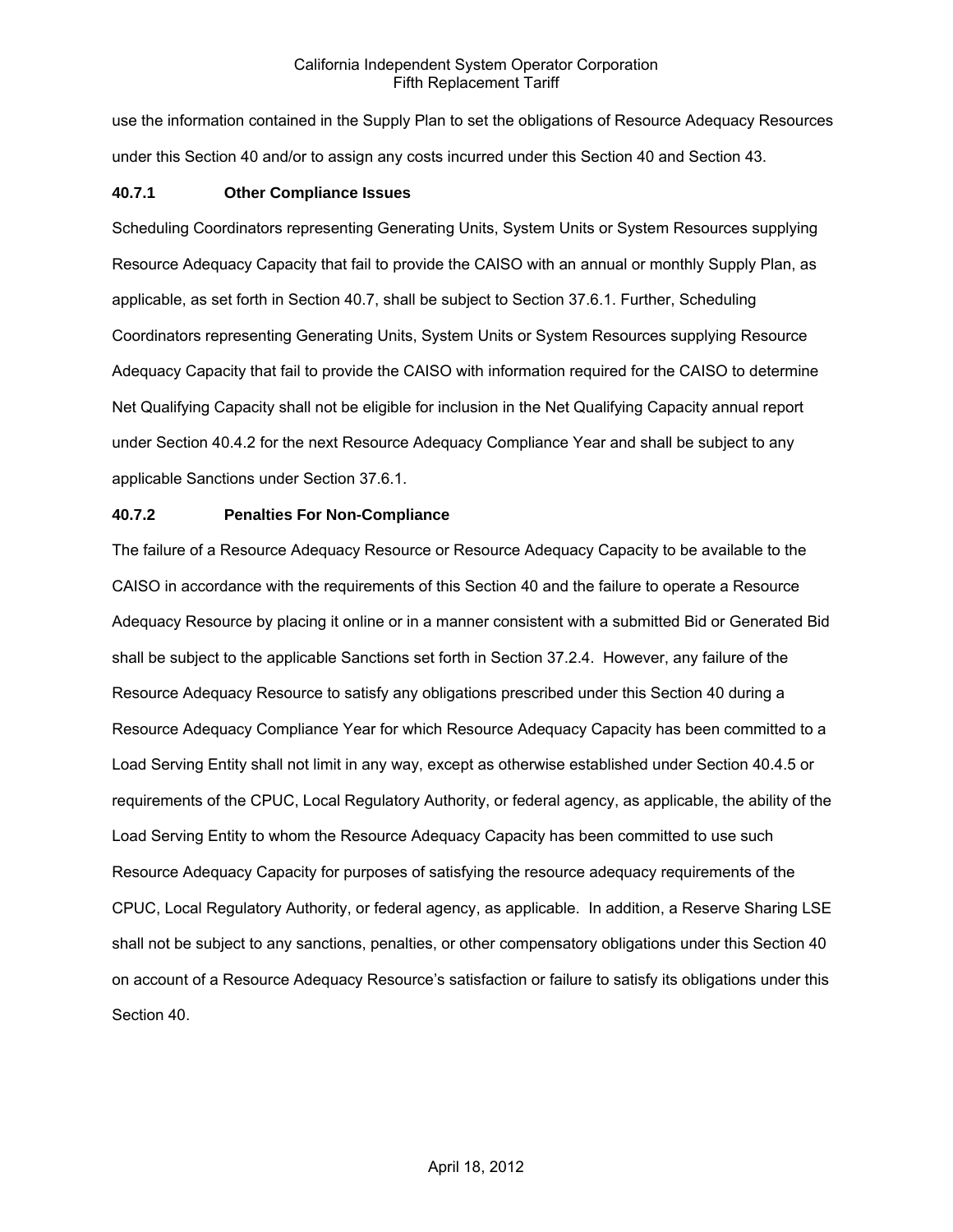### **40.8 CAISO Default Qualifying Capacity Criteria**

### **40.8.1 Applicability**

The criteria in this Section 40.8 shall apply only: (i) where the CPUC or Local Regulatory Authority has not established and provided to the CAISO criteria to determine the types of resources that may be eligible to provide Qualifying Capacity and for calculating Qualifying Capacity for such eligible resource types and (ii) until the CAISO has been notified in writing by the CPUC of its intent to overturn, reject or fundamentally modify the capacity-based framework in CPUC Decisions 04-01-050 (Jan. 10, 2004), 04- 10-035 (Oct. 28, 2004), and 05-10-042 (Oct. 31, 2005). The types of resources specified in this Section 40.8.1 will be eligible to provide Qualifying Capacity to the extent they meet the criteria for each type of resource set forth in this Section 40.8.1.

### **40.8.1.2 Nuclear and Thermal**

Nuclear and thermal Generating Units, other than Qualifying Facilities with effective contracts under the Public Utility Regulatory Policies Act addressed in Section 40.8.1.8 below, must be a Participating Generator or a System Unit. The Qualifying Capacity of nuclear and thermal units, other than Qualifying Facilities addressed in Section 40.8.1.8, will be based on net dependable capacity defined by NERC Generating Availability Data System information.

### **40.8.1.3 Hydro**

Hydroelectric Generating Units, other than Qualifying Facilities with contracts under the Public Utility Regulatory Policies Act, must be either Participating Generators or System Units. The Qualifying Capacity of a pond or Pumped-Storage Hydro Unit, other than a QF, will be determined based on net dependable capacity defined by NERC GADS minus variable head derate based on an average dry year reservoir level. The Qualifying Capacity of a pond or Pumped-Storage Hydro Unit that is a QF will be determined based on historic performance during the hours of noon to 6:00 p.m., using a three-year rolling average.

The Qualifying Capacity of all run-of-river hydro units, including Qualifying Facilities, will be based on net dependable capacity defined by NERC GADS minus an average dry year conveyance flow, stream flow, or canal head derate. As used in this section, average dry year reflects a one-in-five year dry hydro scenario (for example, using the 4th driest year from the last 20 years on record).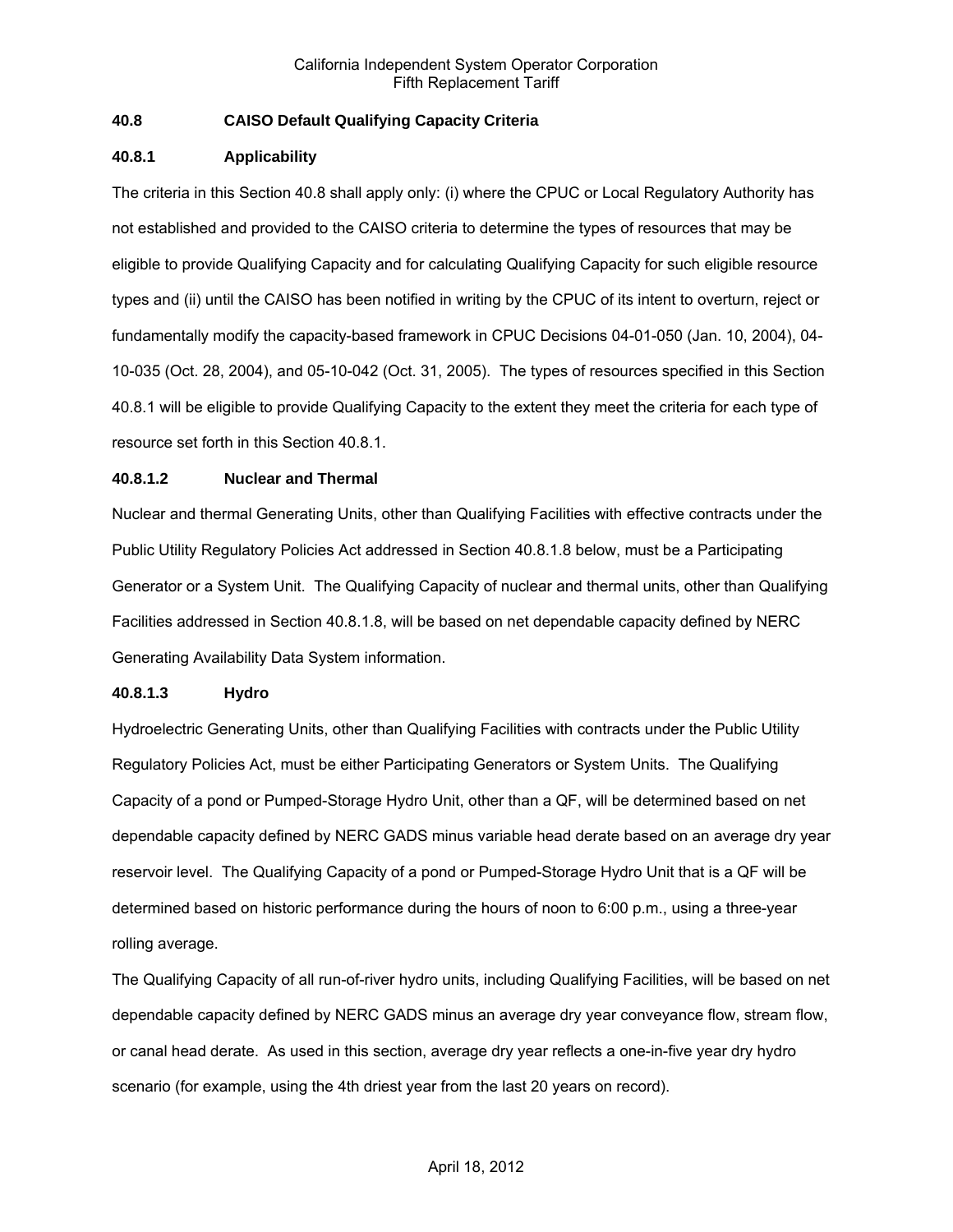### **40.8.1.4 Unit-Specific Contracts**

Unit-specific contracts with Participating Generators or System Units will qualify as Resource Adequacy Capacity subject to the verification that the total MW quantity of all contracts from a specific unit do not exceed the total Net Qualifying Capacity (MW) consistent with the Net Qualifying Capacity determination for that unit.

### **40.8.1.5 Contracts with Liquidated Damage Provisions**

Firm Energy contracts with liquidated damages provisions, as generally reflected in Service Schedule C of the Western Systems Power Pool Agreement or the Firm LD product of the Edison Electric Institute pro forma agreement, or any other similar firm Energy contract that does not require the seller to source the Energy from a particular unit, and specifies a delivery point internal to the CAISO Balancing Authority Area entered into before October 27, 2005 shall be eligible to count as Qualifying Capacity until the end of 2008. A Scheduling Coordinator, however, cannot have more than twenty-five percent (25%) of its portfolio of Qualifying Capacity met by contracts with liquidated damage provisions for 2008.

### **40.8.1.6 Wind and Solar**

As used in this Section, wind units are those wind generating Units without backup sources of Generation and solar units are those solar generating Units without backup sources of Generation. Wind and solar units, other than Qualifying Facilities with effective contracts under the Public Utility Regulatory Policies Act, must be Participating Intermittent Resources or subject to availability provisions of Section 40.6.4.3.4.

The Qualifying Capacity of all wind or solar units, including Qualifying Facilities, for each month will be based on their monthly historic performance during that same month during the hours of noon to 6:00 p.m., using a three-year rolling average. For wind or solar units with less than three years operating history, all months for which there is no historic performance data will utilize the monthly average production factor of all units (wind or solar, as applicable) within the TAC Area, or other production data from another area determined by the CAISO to be appropriate if the unit is not within a TAC Area, in which the generating unit is located.

### **40.8.1.7 Geothermal**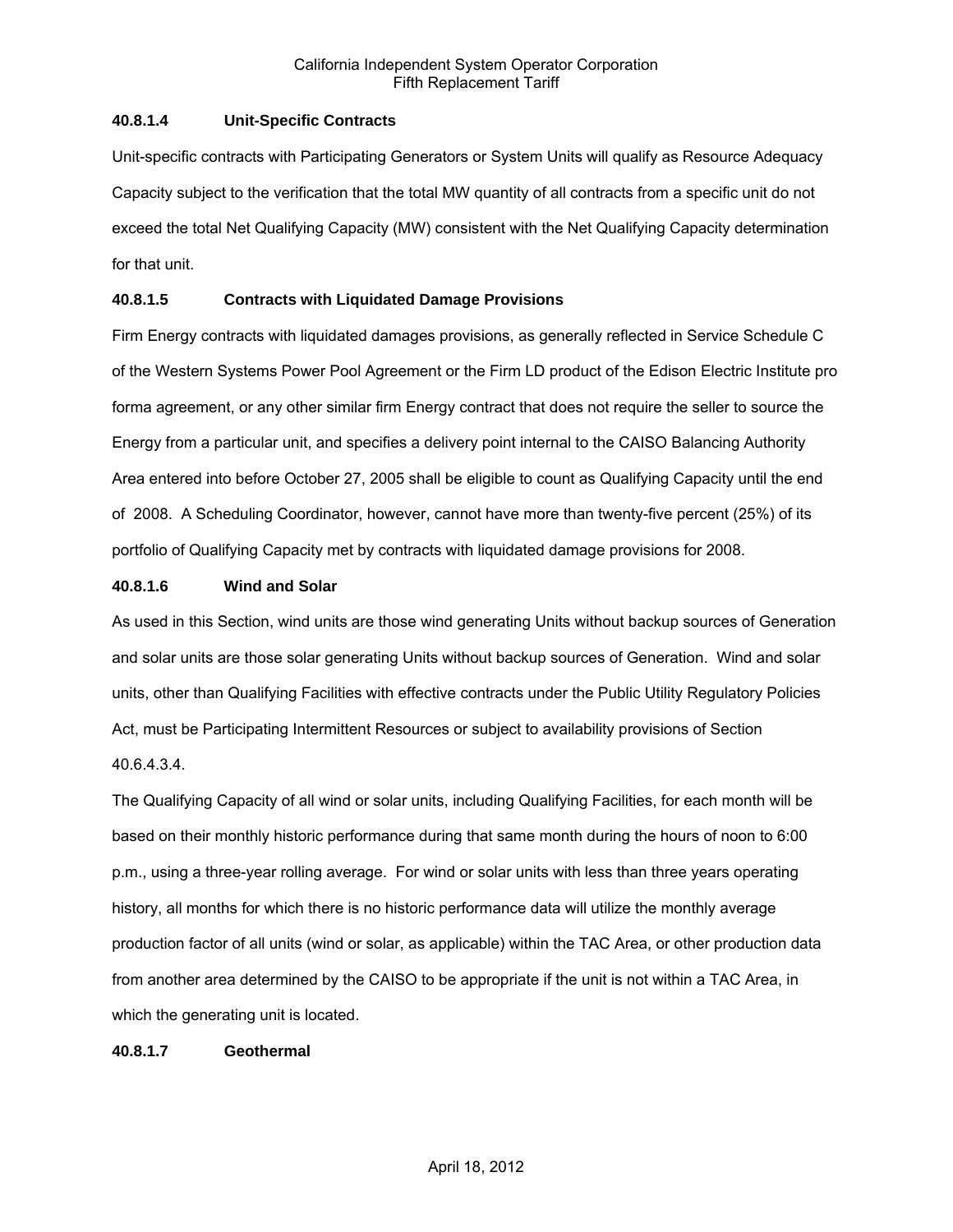Geothermal Generating Units, other than Qualifying Facilities addressed in Section 40.8.1.8, must be Participating Generators or System Units. The Qualifying Capacity of geothermal units, other than Qualifying Facilities addressed in Section 40.8.1.8, will be based on NERC GADS net dependable capacity minus a derate for steam field degradation.

### **40.8.1.8 Treatment of Qualifying Capacity for Qualifying Facilities**

Qualifying Facilities must be subject to an effective Participating Generator Agreement or QF Participating Generator Agreement or must be System Units, unless they have a PURPA contract. Except for hydro, wind, and solar Qualifying Facilities addressed pursuant to Sections 40.8.1.3 and 40.8.1.6, the Qualifying Capacity of Qualifying Facilities under PURPA contracts, will be based on historic monthly Generation output during the hours of noon to 6:00 p.m. (net of Self-provided Load) during a three-year rolling average.

### **40.8.1.9 Participating Loads**

The Qualifying Capacity of Participating Loads shall be the average reduction in Demand over a threeyear period on a per Dispatch basis or, if the Load does not have three years of performance history, based on comparable evaluation data using similar programs. Loads of Participating Loads must be available at least 48 hours, and if the Loads can only be dispatched for a maximum of two hours per event, then only 0.89 percent of a Scheduling Coordinator's portfolio may be made up of such Loads.

### **40.8.1.10 Jointly-Owned Facilities**

A jointly-owned facility must be either a Participating Generator or a System Unit. The Qualifying Capacity for the entire facility will be determined based on the type of resource as described elsewhere in this Section 40.8.1. In addition, the Scheduling Coordinator must provide the CAISO with a demonstration of its entitlement to the output of the jointly-owned facility's Qualified Capacity and an explanation of how that entitlement may change if the facility's output is restricted.

### **40.8.1.11 Facilities under Construction**

The Qualifying Capacity for facilities under construction will be determined based on the type of resource as described elsewhere in this Section 40.8. In addition, the facility must have been in commercial operation for no less than one month to be eligible to be included as a Resource Adequacy Resource in a Scheduling Coordinator's monthly Resource Adequacy Plan.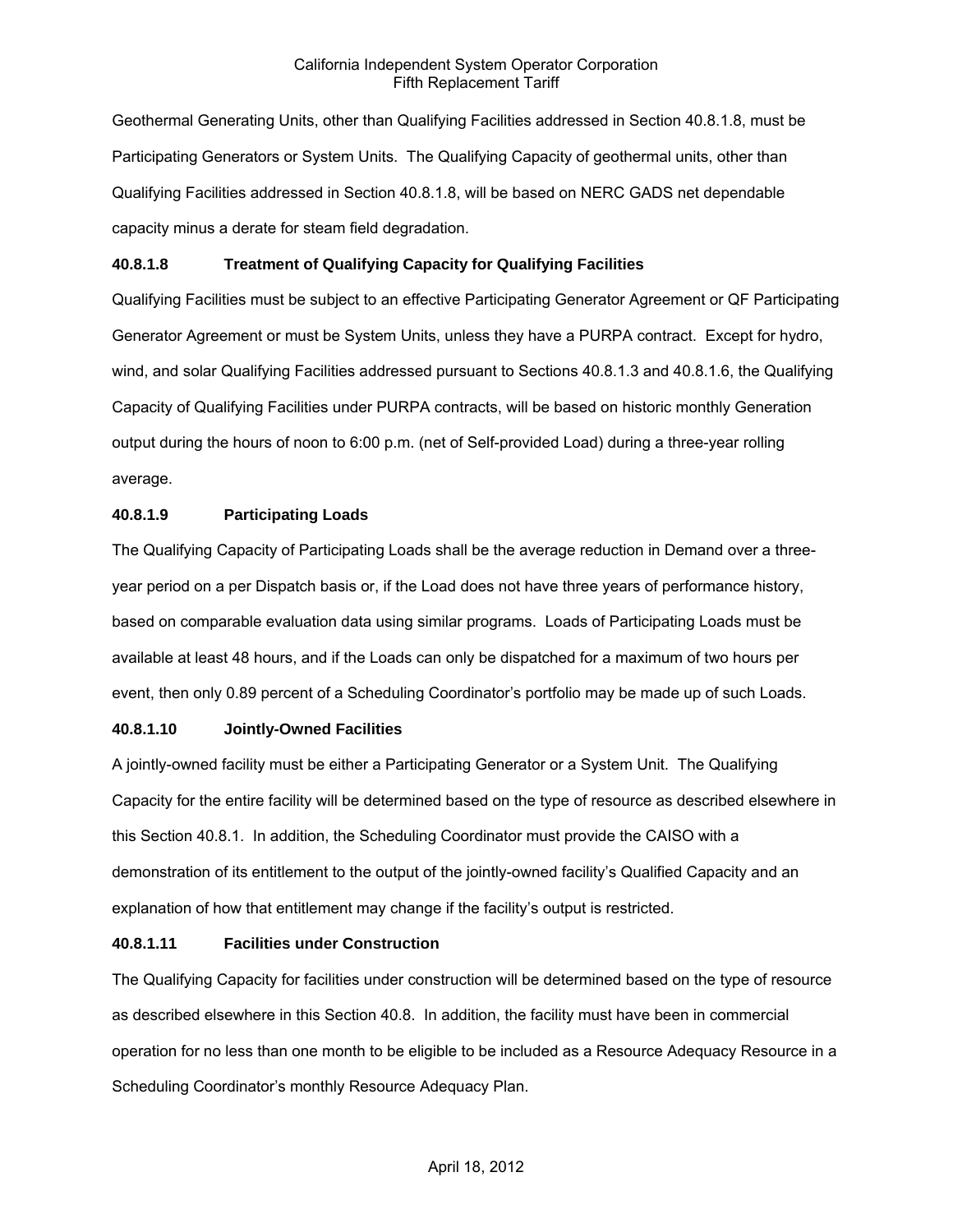### **40.8.1.12 System Resources and Pseudo-Ties**

### **40.8.1.12.1 Dynamic System Resources and Pseudo-Ties**

Dynamic System Resources and Pseudo-Ties of Generating Units to the CAISO Balancing Authority Area shall be treated similar to resources within the CAISO Balancing Authority Area, except with respect to the deliverability screen under Section 40.4.6.1 and with respect to the limitation on the Qualifying Capacity of wind and solar resources set forth in Section 40.8.1.6. However, eligibility as a Resource Adequacy Resource is contingent upon a showing by the Scheduling Coordinator that the Dynamic System Resource or Pseudo-Tie of a Generating Unit to the CAISO Balancing Authority Area has secured transmission through any intervening Balancing Authority Areas for the Operating Hours that cannot be curtailed for economic reasons or bumped by higher priority transmission and that the Load Serving Entity for which the Scheduling Coordinator is submitting Demand Bids has an allocation of import capacity at the import Scheduling Point under Section 40.4.6.2 that is not less than the Resource Adequacy Capacity provided by the Dynamic System Resource or Pseudo-Tie of a Generating Unit to the CAISO Balancing Authority Area.

### **40.8.1.12.2 Non-Dynamic System Resources**

For Non-Dynamic System Resources, the Scheduling Coordinator must demonstrate that the Load Serving Entity for which the Scheduling Coordinator is scheduling Demand has an allocation of import capacity at the import Scheduling Point under Section 40.4.6.2 that is not less than the Resource Adequacy Capacity from the Non-Dynamic System Resource. The Scheduling Coordinator must also demonstrate that the Non-Dynamic System Resource is covered by Operating Reserves, unless unit contingent, in the sending Balancing Authority Area. Eligibility as Resource Adequacy Capacity is contingent upon a showing by the Scheduling Coordinator of the System Resource that it has secured transmission through any intervening Balancing Authority Areas for the Operating Hours that cannot be curtailed for economic reasons or bumped by higher priority transmission. With respect to Non-Dynamic System Resources, any inter-temporal constraints, such as multi-hour run blocks, must be explicitly identified in the monthly Resource Adequacy Plan, and no constraints may be imposed beyond those explicitly stated in the plan.

### **40.8.1.13 Proxy Demand Resources**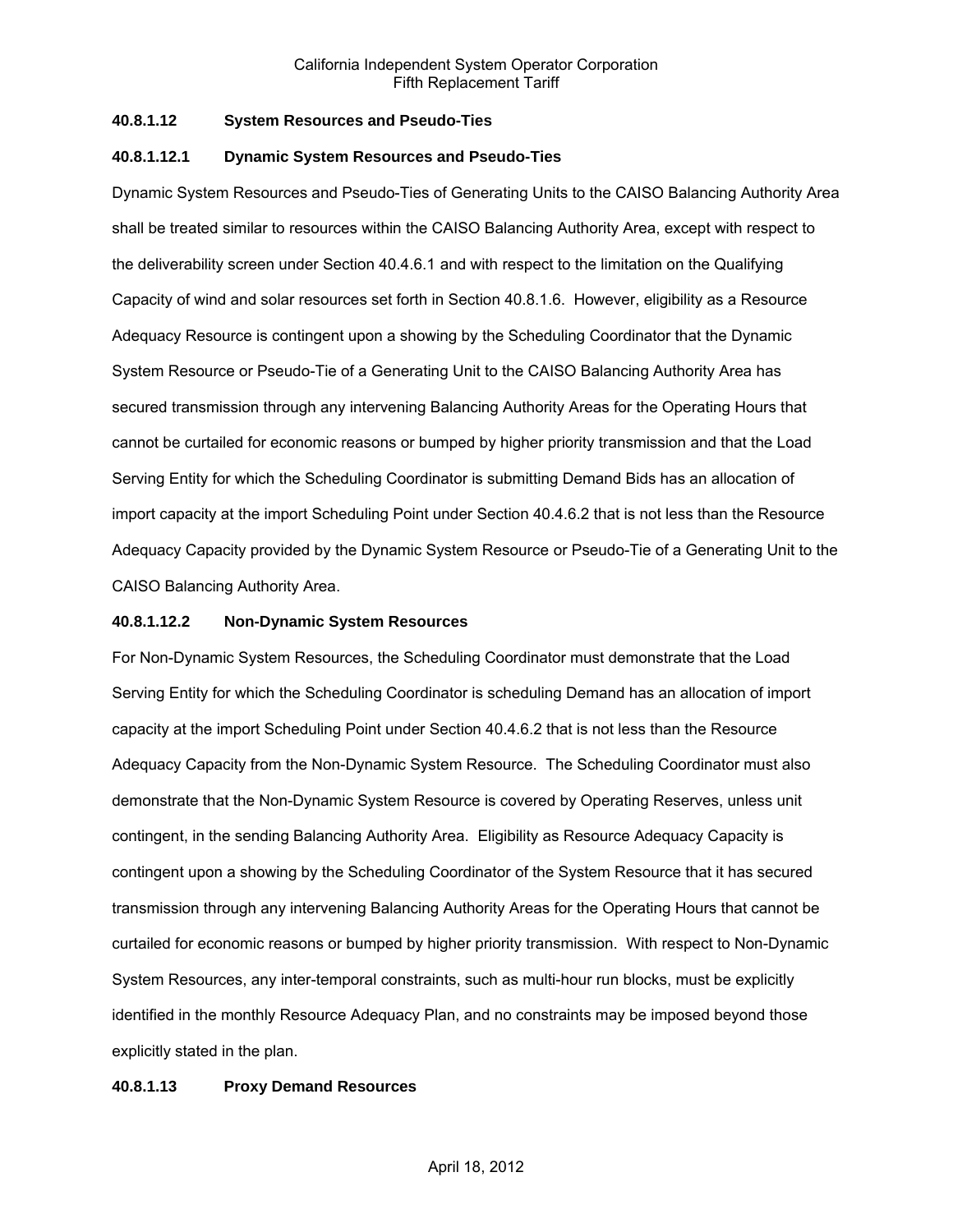The Qualifying Capacity of a Proxy Demand Resource, for each month, will be based on the resource's average monthly historic demand reduction performance during that same month during the Availability Assessment Hours, as described in Section 40.9.3, using a three-year rolling average. For a Proxy Demand Resource with fewer than three years of performance history, for all months for which there is no historic data, the CAISO will utilize a monthly megawatt value as certified and reported to the CAISO by the Demand Response Provider; otherwise, where available, the CAISO will use the average of historic demand reduction performance data available, by month, for a Proxy Demand Resource. Proxy Demand Resources must be available at least four (4) hours per month in which they are eligible to provide RA Capacity and must be dispatchable for a minimum of thirty (30) minutes per event within each of those months.

### **40.9. Availability Standards And Payment; Non-Availability Charges**

#### **40.9.1 General**

Except for the exemptions specified in Section 40.9.2, the CAISO will track the availability of Resource Adequacy Capacity during the Availability Assessment Hours of each month, as specified in Section 40.9.3, in order to determine the amount of Resource Adequacy Capacity that was available to the CAISO. Each non-exempt Resource Adequacy Resource will be subject to the Availability Standards determined in accordance with either Section 40.9.4 or 40.9.7, whichever is applicable, for each month during each Resource Adequacy Compliance Year, starting with the 2010 Resource Adequacy Compliance Year. Scheduling Coordinators for Resource Adequacy Resources will be subject to Non-Availability Charges or Availability Incentive Payments as specified in either Section 40.9.4 or Section 40.9.7, whichever is applicable. MW values or percentages used by the CAISO in this Section 40.9 will be calculated to no less than two decimal places.

### **40.9.2 Exemptions**

The following exemptions apply to the CAISO's Availability Standards program of this Section 40.9:

(1) Resources with a Pmax less than one (1.0) MW will not be used to determine Availability Standards, will not be subject to Non-Availability Charges or Availability Incentive Payments, and will not be subject to the additional Outage reporting requirements of this Section 40.9.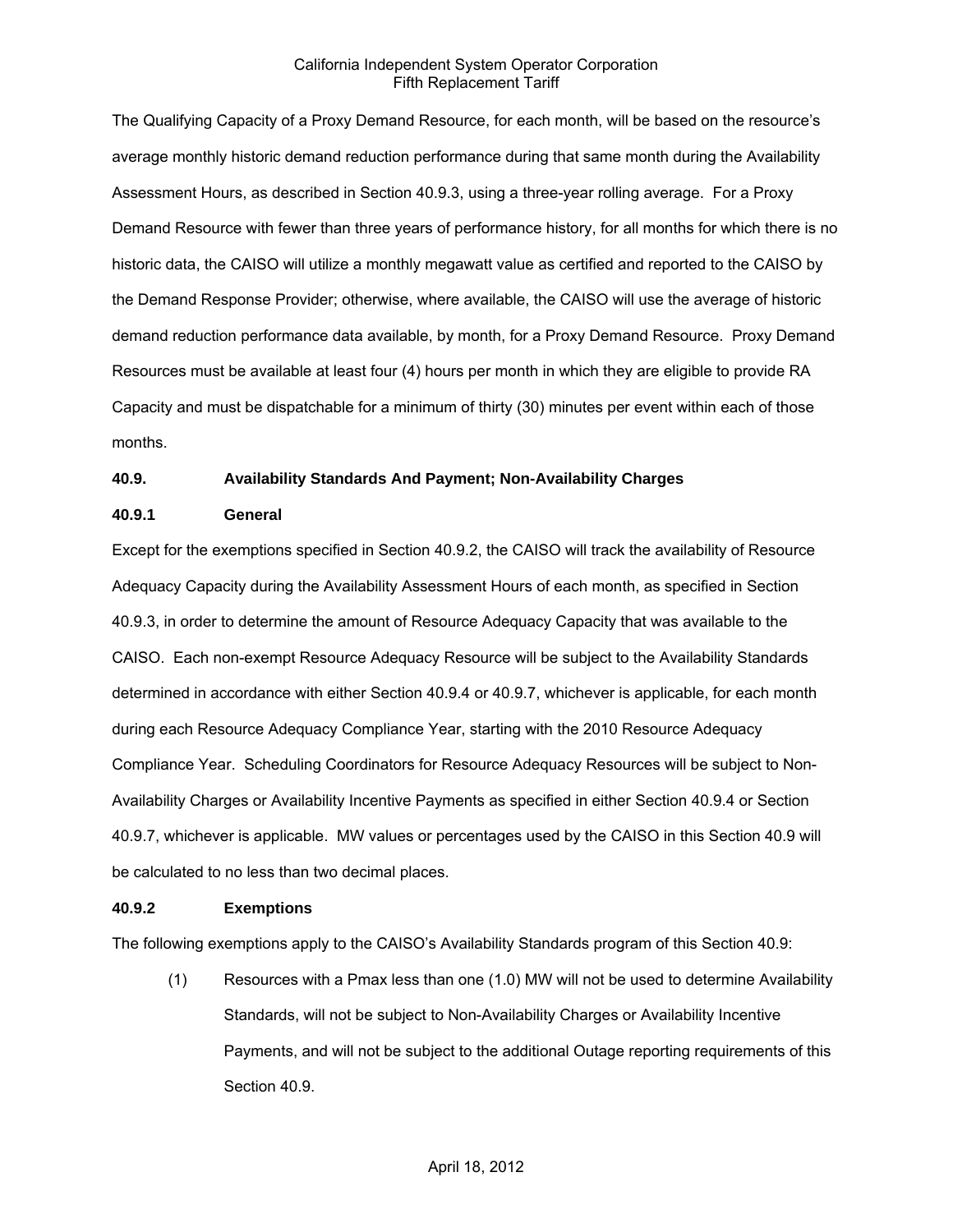- (2) Capacity under a resource specific power supply contract that existed prior to June 28, 2009 and Resource Adequacy Capacity that was procured under a contract that was either executed or submitted to the applicable Local Regulatory Authority for approval prior to June 28, 2009, and is associated with specific Generating Units or System Resources, will not be subject to Non-Availability Charges or Availability Incentive Payments. Such contracted Resource Adequacy Capacity, except for non Resource-Specific System Resources, will be included in the development of Availability Standards and will be subject to any Outage reporting requirements necessary for this purpose. The exemption will apply only for the initial term of the contract and to the MW capacity quantity and Resource Adequacy Resources specified in the contract prior to June 28, 2009. The exemption shall terminate upon the conclusion of the initial contract term. Exempt contracts may be re-assigned or undergo novation on or after June 28, 2009, but the exemption shall not apply for any extended contract term, increased capacity quantity or additional resource(s) beyond those specified in the contract prior to June 28, 2009. Scheduling Coordinators for Resource Adequacy Resources subject to these contracts will be required to certify the start date of the contract, the expiration date, the Resource ID(s), and the amount of Resource Adequacy Capacity associated with each Resource ID included in the contract. For Resource Adequacy Resources whose Qualifying Capacity value is determined by historical output, the capacity under a resource specific power supply contract or Resource Adequacy Capacity that was procured under a contract that was either executed or submitted to the applicable Local Regulatory Authority for approval that meets the requirements in this subsection (2) will not be subject to Non-Availability Charges or Availability Incentive Payments, except that the deadline date for either type of contract shall be August 22, 2010 instead of June 28, 2009.
- (3) For a contract entered into prior to June 28, 2009 that provides for the amount of Resource Adequacy Capacity to increase during the original term of the contract, based on a ratio of the Resource Adequacy Resource's output or due to an addition of capacity,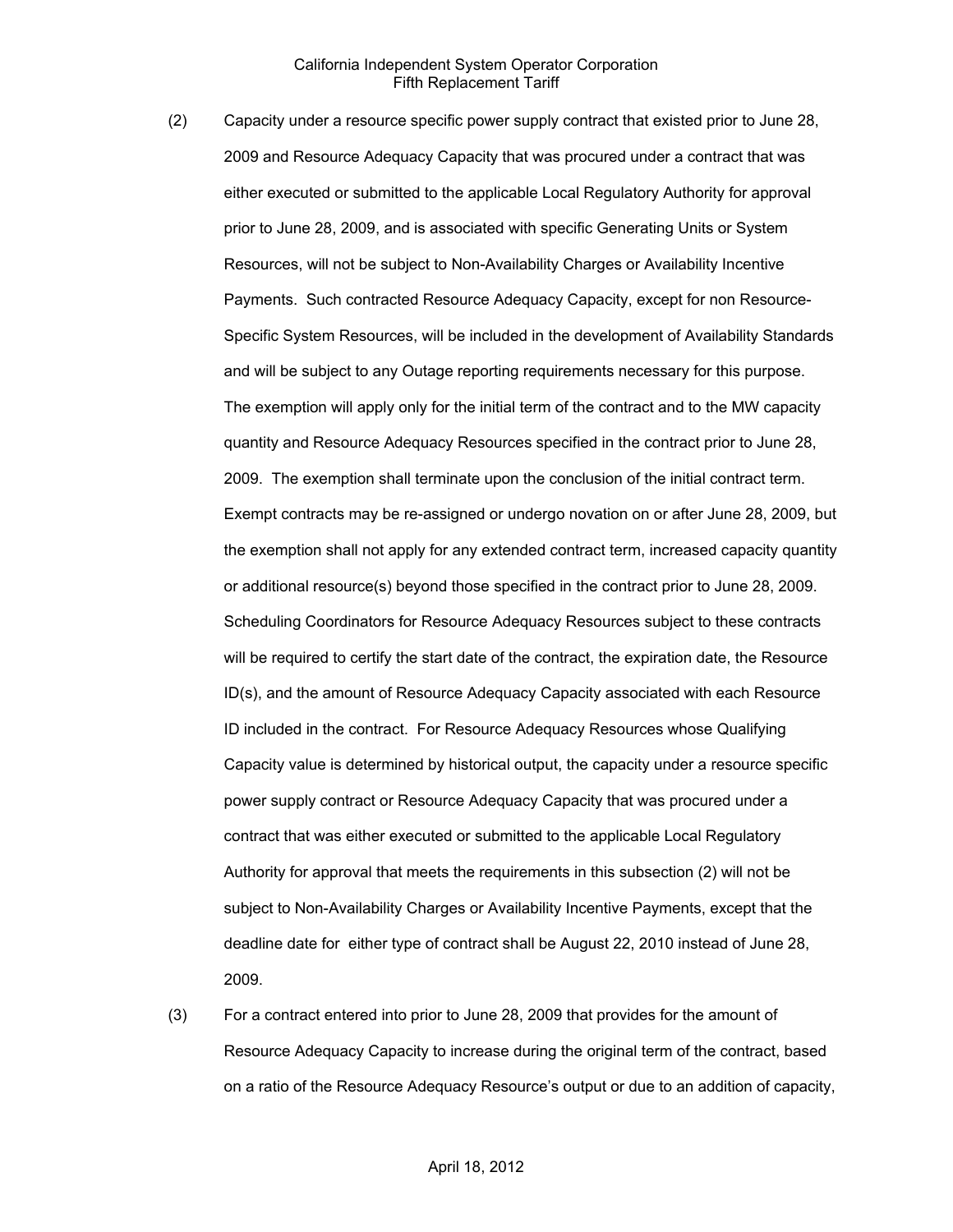the exemption provided in subsection (2) of this Section 40.9.2 will apply to the additional capacity allowed under the contract; provided that the capacity increase (i) is expressly contained in the provisions of the contract, (ii) occurs during the primary term of the contract; and (iii) does not result from contract extensions or other amendments to the original terms and conditions of the contract. Scheduling Coordinators for Resource Adequacy Resources subject to contracts that provide for such capacity increases or additions must include in their certification, in addition to the requirements of subsection (2) of this Section 40.9.2, (i) the citation to any contract provisions that might entitle them to increased exempt Resource Adequacy Capacity from the contracted resources during the primary term of the contract; (ii) the amount of additional capacity to which they might be entitled; and (iii) the actual effective date of the capacity increase. If the actual amount of capacity and/or the actual effective date of the capacity increase is not known at the time of the initial certification, the Scheduling Coordinator shall provide a supplemental certification(s) when this information becomes known. For Resource Adequacy Resources whose Qualifying Capacity value is determined by historical output the exemption provided in subsection (2) of this Section 40.9.2 will apply to an increase in the capacity under a resource specific power supply contract or Resource Adequacy Capacity that was procured under a contract that was either executed or submitted to the applicable Local Regulatory Authority for approval that meets the requirements in this subsection (3), except that the deadline date for either type of contract to be exempt shall be August 22, 2010 instead of June 28, 2009.

- (4) Demand response resources will not be used to determine Availability Standards, will not be subject to Non-Availability Charges or Availability Incentive Payments, and will not be subject to the additional Outage reporting requirements of this Section 40.9.
- (5) Resource Adequacy Capacity provided through contracts for Energy from non-specified resources delivered within the CAISO Balancing Authority Area will not be used to determine Availability Standards, will not be subject to Non-Availability Charges or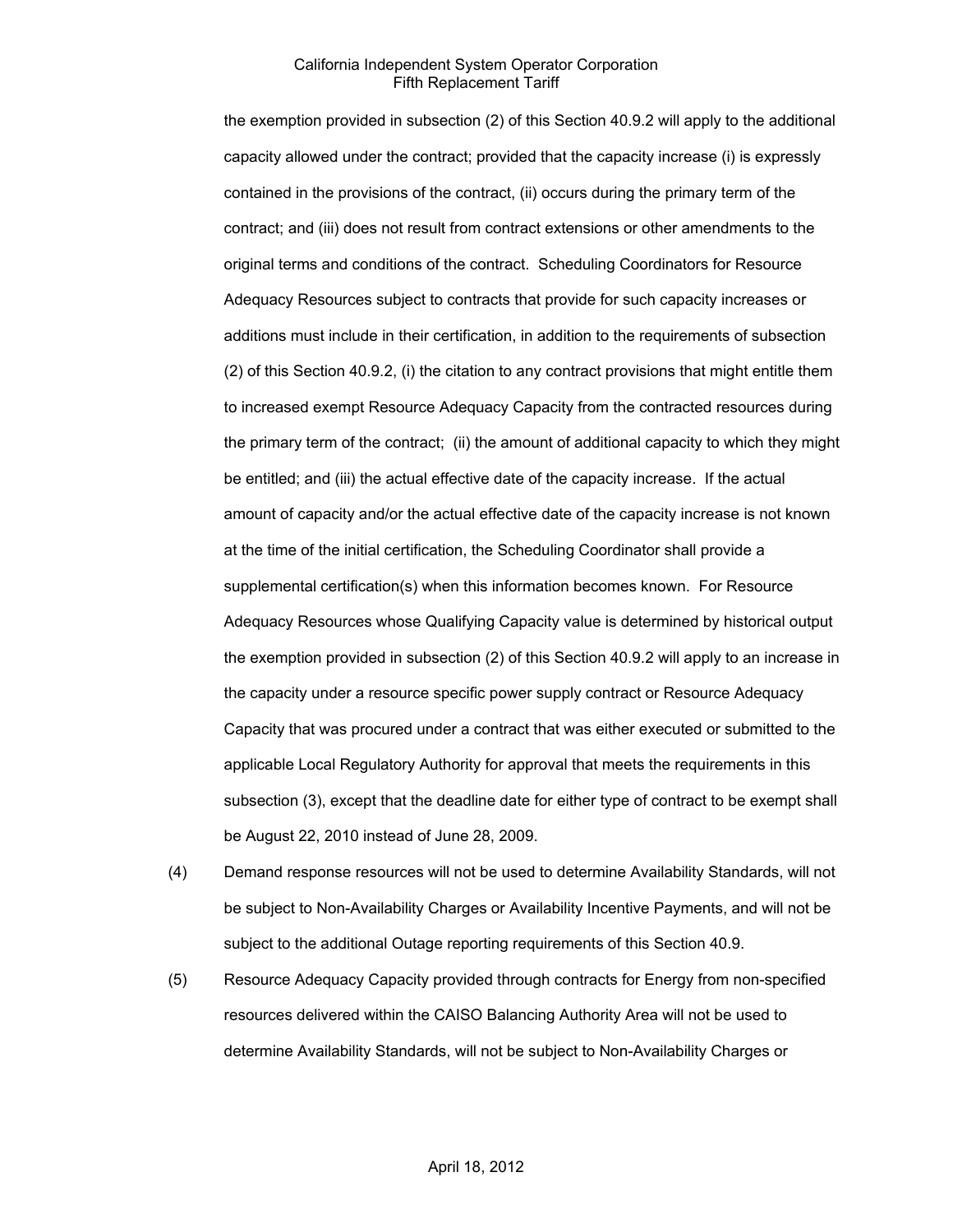Availability Incentive Payments, and will not be subject to the additional Outage reporting requirements of this Section 40.9; and

- (6) Resource Adequacy Resources of a Modified Reserve Sharing LSE or a Load following MSS will be used to determine the Availability Standards and will be subject to any Outage reporting requirements necessary for this purpose. Non-Local Capacity Area Resource Adequacy Resources of a Modified Reserve Sharing LSE or a Load following MSS will not be subject to Non-Availability Charges or Availability Incentive Payments, but those entities shall remain responsible for any other applicable deficiency payments under this CAISO Tariff or the applicable MSS Agreement. (7) Scheduling Coordinators for Qualifying Facilities that are Resource Adequacy Resources shall be exempt from the Outage reporting requirements of Section 40.9 if the resource provides Resource Adequacy Capacity under an existing agreement for Regulatory Must-Take Generation that is exempt from the application of Non-Availability Charges and Availability Incentive Payments pursuant to Section 40.9.2(2) or 40.9.2(3). This exemption from the Outage reporting requirements of Section 40.9 shall end for each resource when its contract terminates or it is no longer eligible for exemption under Section 40.9.2(2) or 40.9.2(3), or if requested by the Scheduling Coordinator for the resource, whichever is earlier.
- (8) Scheduling Coordinators for Qualifying Facilities that are Resource Adequacy Resources shall be exempt from the Outage reporting requirements of Section 40.9, and will not be subject to Non-Availability Charges or Availability Incentive Payments, if the resource provides Resource Adequacy Capacity pursuant to an existing agreement for Regulatory Must-Take Generation that was executed prior to the August 22, 2010 deadline for exemption under Section 40.9.2(2), and remains in effect pursuant to California Public Utilities Commission Decision 07-09-040 that extended the term of expiring contracts until such time as the new contracts resulting from that decision are available. This exemption from the Outage reporting requirements of Section 40.9, and the Availability Incentive Payments and Non-Availability Charges, shall end for each resource when its contract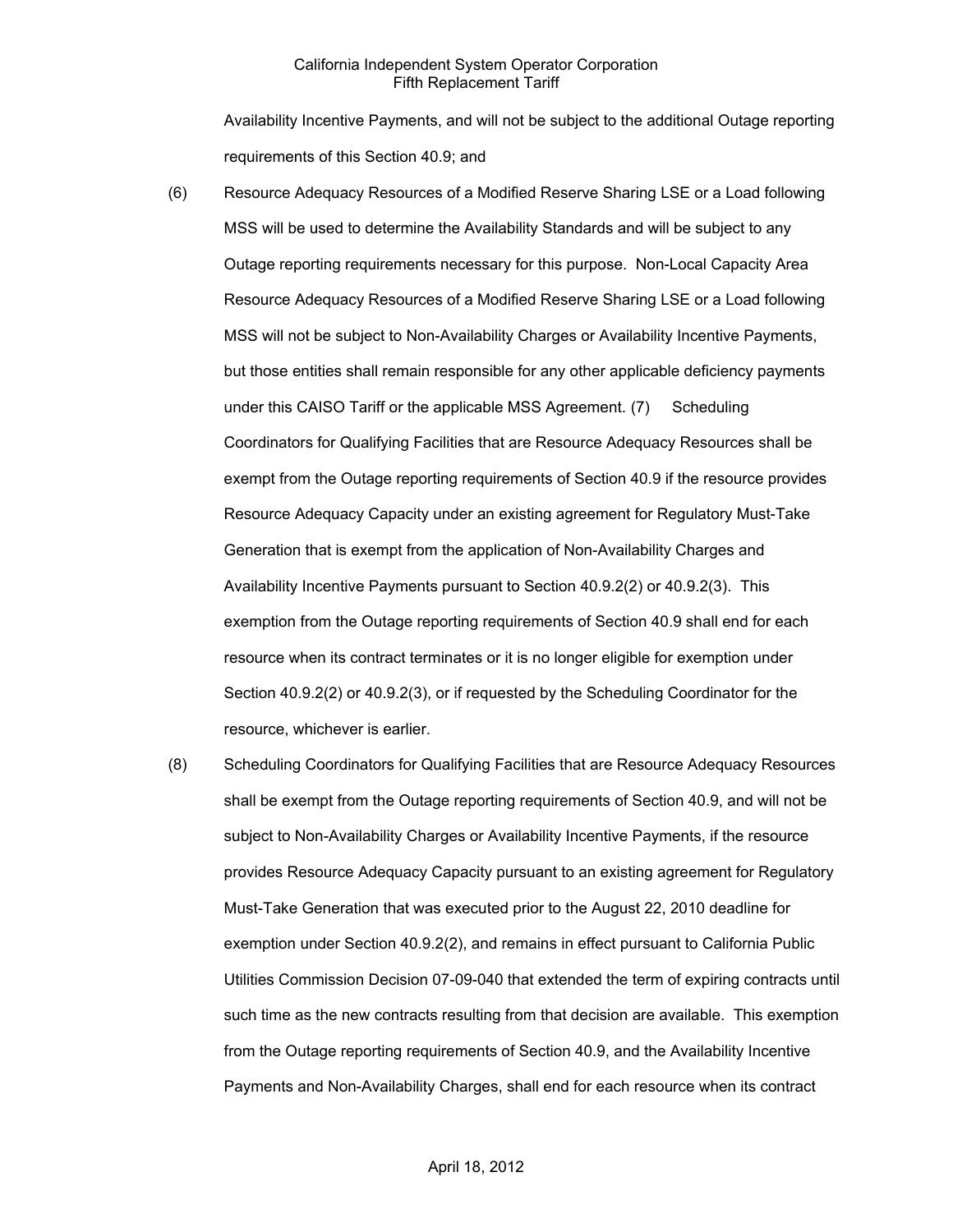terminates or if requested by the Scheduling Coordinator for the resource, whichever is earlier.

Exclusions from the Availability Standards and Outage reporting requirements established in this Section 40.9 are for this Section 40.9 alone and do not affect any other obligation arising under the CAISO Tariff.

### **40.9.3 Availability Assessment Hours**

The CAISO shall establish Availability Assessment Hours applicable for each month of each Resource Adequacy Compliance Year, which shall be applied starting with Resource Adequacy Compliance Year 2010, in order to assess the extent to which each Resource Adequacy Resource has met the Availability Standards of this Section 40.9. The Availability Assessment Hours shall be a pre-defined set of hours in each month corresponding to the operating periods when high demand conditions typically occur and when the availability of Resource Adequacy Capacity is most critical to maintaining system reliability. The Availability Assessment Hours shall be comprised of five consecutive hours of each non-weekend, nonfederal holiday day. The five hour period will vary by season as necessary such that, based on historical actual load data, the coincident peak load hour typically falls within the five-hour range each day during the month. The CAISO shall annually determine the five hour range for the Availability Assessment Hours for each month of the next Resource Adequacy Compliance year prior to the start of each Resource Adequacy Compliance Year and shall specify them in the Business Practice Manual.

### **40.9.4 Availability Determinations**

This Section 40.9.4 addresses availability assessment for all Resource Adequacy Capacity, including the Resource Adequacy Capacity of Resource-Specific System Resources, subject to the Section 40.9 Availability Standards program; however, this Section 40.9.4 does not apply to Resource Adequacy Capacity provided by non-Resource-Specific System Resources which are addressed in Section 40.9.7.

### **40.9.4.1 Availability Standard**

The CAISO shall calculate and publish the monthly Availability Standards for Resource Adequacy Compliance Year 2010 no later than forty five (45) days after a FERC order approving this section and by July 1 prior to each Resource Adequacy Compliance Year thereafter. For Resource Adequacy Compliance Year 2010, the monthly Availability Standards applicable to Resource Adequacy Resources subject to this Section 40.9.4 will be based on the historical availability of Resource Adequacy Resources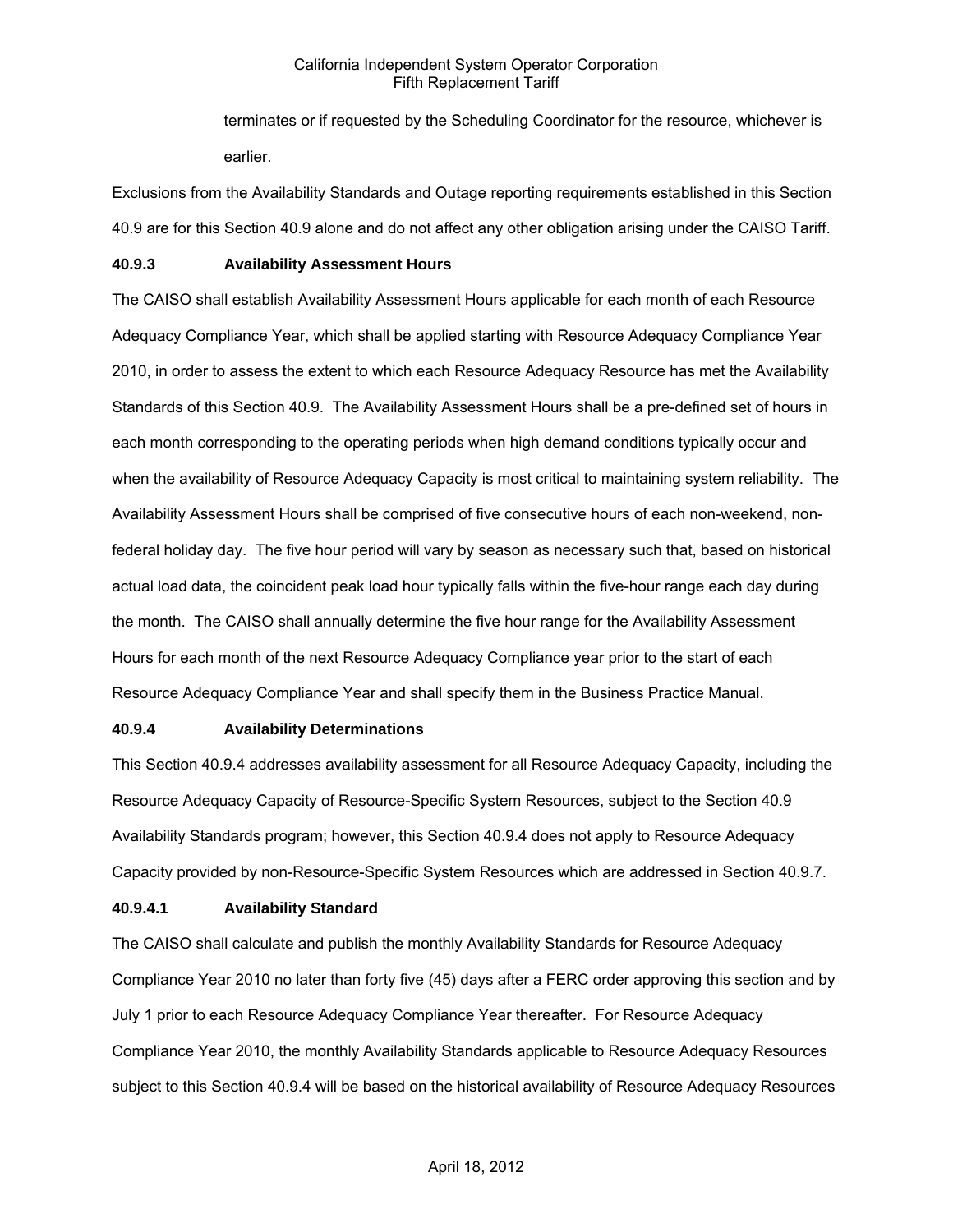during the Availability Assessment Hours of the corresponding months during the period from June 2006 through December 2008. For subsequent years, the monthly Availability Standards will be based on historical availability for the Availability Assessment Hours over the previous three years. Each monthly Availability Standard will be calculated as the sum of the available Resource Adequacy Capacity of the included Resource Adequacy Resources across all the Availability Assessment Hours of the month, divided by the sum of the designated Resource Adequacy Capacity for the same set of hours and resources, and multiplied by 100 to obtain a number between zero (0) and one hundred percent (100%). For the purpose of determining the available Resource Adequacy Capacity in each month, the CAISO will use the Outage information reported in SLIC and, when available, the Outage reports submitted pursuant to Section 40.9.5. To ensure consistency between the calculation of the monthly Availability Standard and the calculation of each resource's monthly availability, the data utilized for both calculations will be in accordance with the provisions of Sections 40.9.4.2. All Resource Adequacy Resources except for the following will be included in the calculation of the Availability Standards:

- (1) Resource Adequacy Resources exempted in Section 40.9.2;
- (2) Non-Resource-Specific System Resources;
- (3) Resources between one (1) MW and ten (10) MW subject to the reporting requirements of Section 40.9.5, until such time that the CAISO has received the outage reports and can begin to utilize the data; and
- (4) Use-Limited Resources for Compliance Year 2010 and 2011.

#### **40.9.4.2 Availability Calculation for a Resource Adequacy Resource**

The CAISO will calculate the monthly availability for each Resource Adequacy Resource subject to this Section 40.9.4 as follows:

The sum of the hourly available Resource Adequacy Capacity of the resource over all Availability Assessment Hours of the month, divided by the sum of the hourly Resource Adequacy Capacity of the resource as designated in the Supply Plan for the resource for those hours, and multiplied by 100 to obtain a number between zero percent (0%) and one hundred percent (100%).

(c) A Resource Adequacy Resource will be determined to be less than one hundred percent (100%) available in a given month if it has any Forced Outages or temperature-related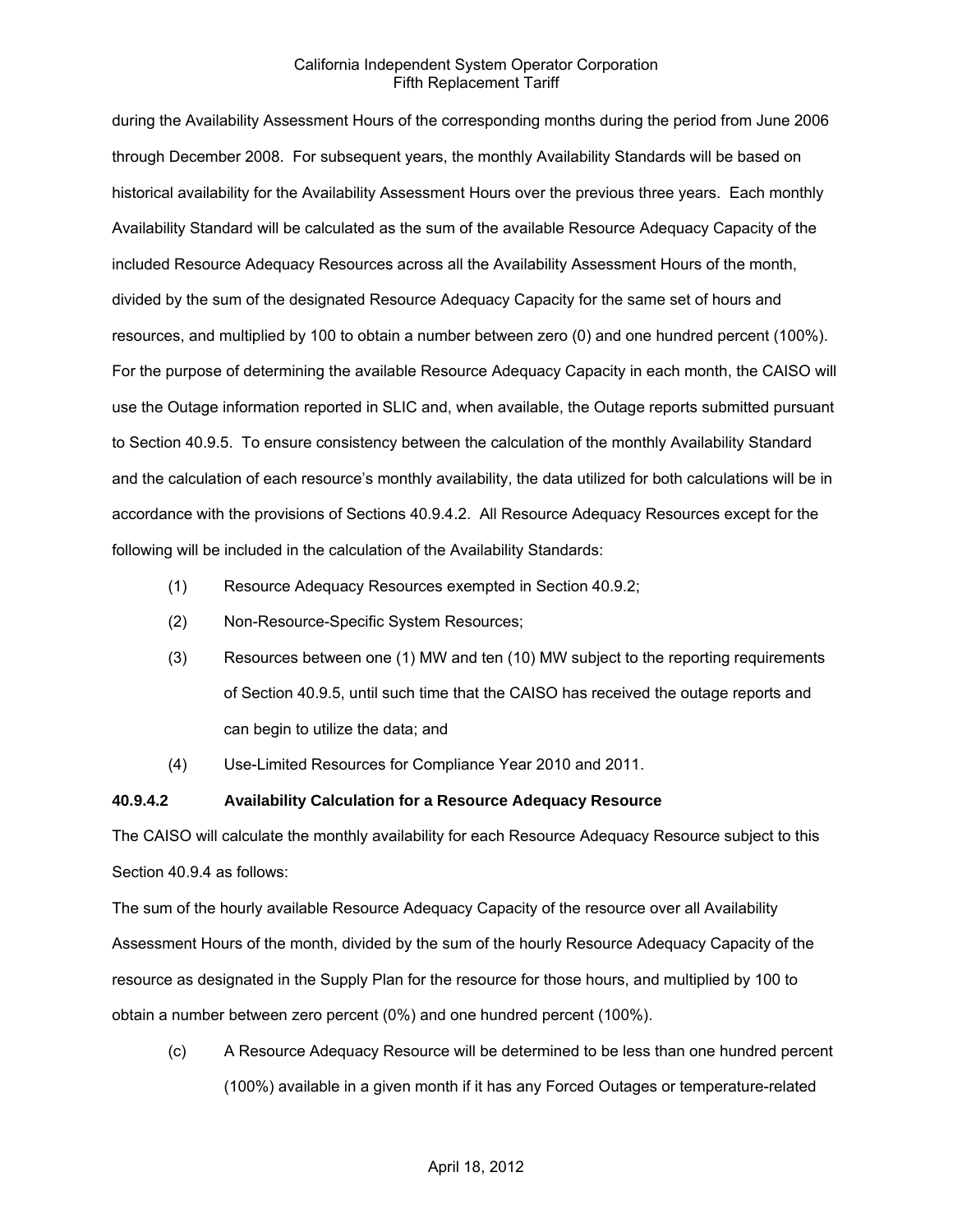ambient de-rates that impact the availability of its designated Resource Adequacy Capacity during the Availability Assessment Hours of that month.

(d) For Resource Adequacy Resources whose Qualifying Capacity value is determined by historical output, its hourly available Resource Adequacy Capacity for each Availability Assessment Hour will be determined from three components: the total actual amount of Energy the resource delivered during that hour; Resource Adequacy Capacity of the resource as designated in its Supply Plan; and the resource's Net Qualifying Capacity as reduced for that hour by the same percentage by which any Forced Outages or temperature-related ambient de-rates reduced the resource's capacity from its PMax capacity. If the total actual amount of Energy delivered by the resource in an Availability Assessment Hour is greater than or equal to the amount of Resource Adequacy Capacity designated in the Supply Plan, the hourly available Resource Adequacy Capacity for the hour will equal the resource's Resource Adequacy Capacity as designated in its Supply Plan. If the total actual amount of Energy delivered by the resource in an Availability Assessment Hour is less than the amount of Resource Adequacy Capacity designated in the Supply Plan, the available Resource Adequacy Capacity of the resource for that hour will be the higher of the total actual Energy the resource delivered in that hour or the resource's Net Qualifying Capacity as reduced for that hour by the same percentage by which any Forced Outages or temperature-related ambient de-rates reduced the resource's capacity from its PMax capacity. The Resource Adequacy Capacity for each resource will be determined in accordance with the following formula:

> Hourly Available Resource Adequacy Capacity = Min (RA Capacity, Max (Actual Energy, Proportional Derated Capacity))

Where:

RA Capacity = Resource Adequacy Capacity designated in the Supply Plan Actual Energy = Total actual Energy delivered by the resource in the Availability Assessment Hour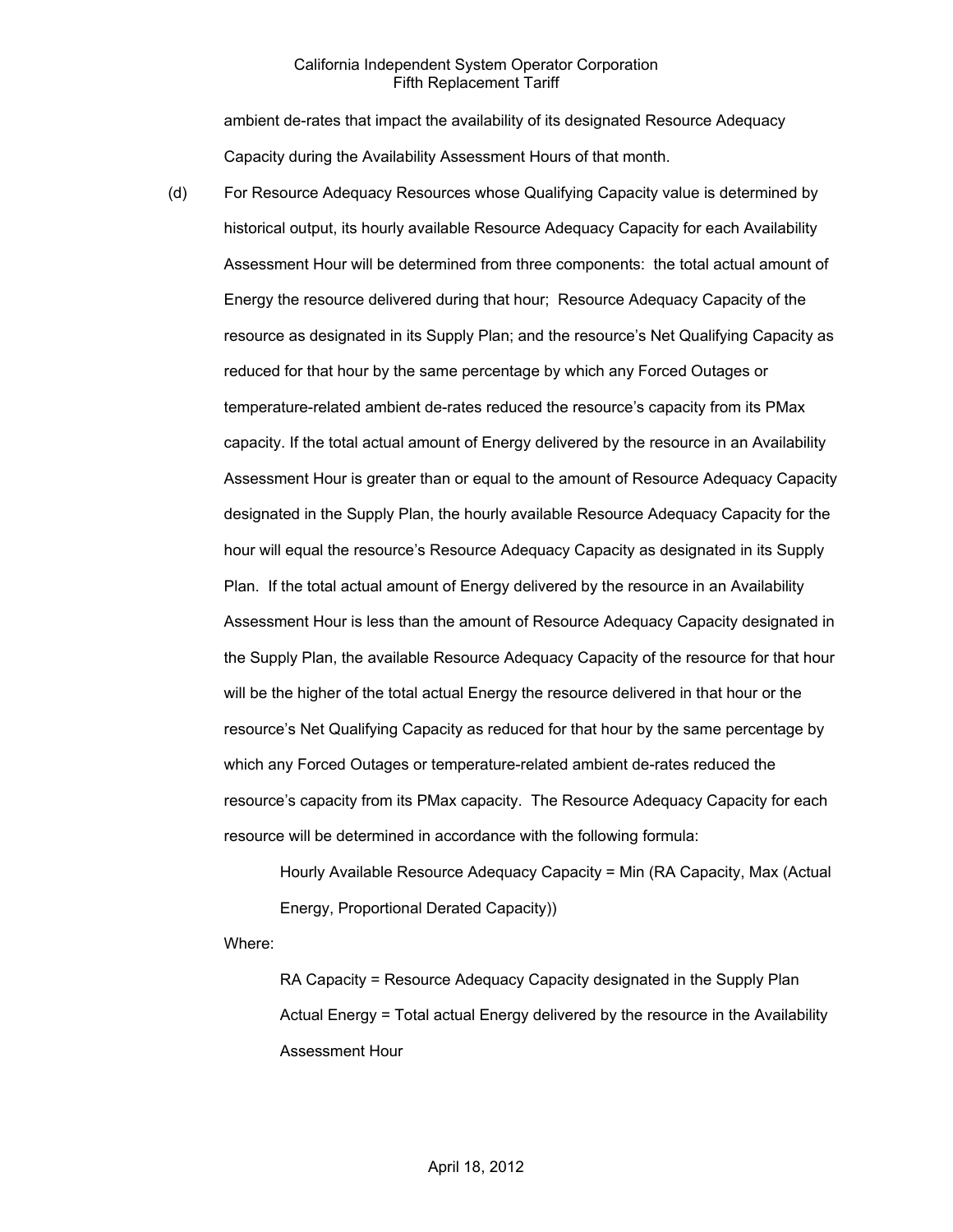Proportional Derated Capacity = Resource's Net Qualifying Capacity as reduced for that hour by the same percentage by which any Forced Outages or temperature-related ambient de-rates reduced the resource's capacity from its PMax capacity

If the SC for the Resource Adequacy Resource requests to convert from a Forced Outage to a Maintenance Outage in accordance with Section 9.3.3, the SC must terminate the existing Forced Outage and submit a new request for a Maintenance Outage. In the event the CAISO rejects the request to convert from a Forced Outage to a Maintenance Outage due to reliability criteria, the Outage will not be converted and the Forced Outage will continue. Outages properly submitted for temperature-related ambient derates for a Use Limited Resource will be counted against its availability only until such time as the Use Limited Resource reaches its energy limit constraint, at which time such Outages or derates will no longer count against the availability of the Use Limited Resource for the relevant month. The start and end times used in calculating the availability of each resource each month will be the Outage time reported in the SLIC system or through the alternative reporting process of Section 40.9.5 for resources not included in the SLIC system.

#### **40.9.4.2.1 Substitute Capacity**

A Scheduling Coordinator may substitute capacity that is not Resource Adequacy Capacity for its Resource Adequacy Capacity that is on a Forced Outage or de-rate in order to mitigate the impact of the Forced Outage or de-rate on its availability calculation. Such substitution will be accepted by the CAISO in accordance with the following procedures.

(1) For Local Capacity Area Resources. A Scheduling Coordinator providing Resource Adequacy Capacity to satisfy a Local Capacity Area requirement may pre-qualify alternate resources by providing a prequalification request in accordance with the form and schedule specified in the Business Practice Manual. If the alternate resource is located at the same bus as the Resource Adequacy Resource it would replace and has similar operational characteristics, the CAISO will approve the pre-qualification request as a substitute resource for use in the subsequent Resource Adequacy Compliance Year. Additionally, when a Local Capacity Area Resource Adequacy Resource subsequently has a Forced Outage or de-rate, the Scheduling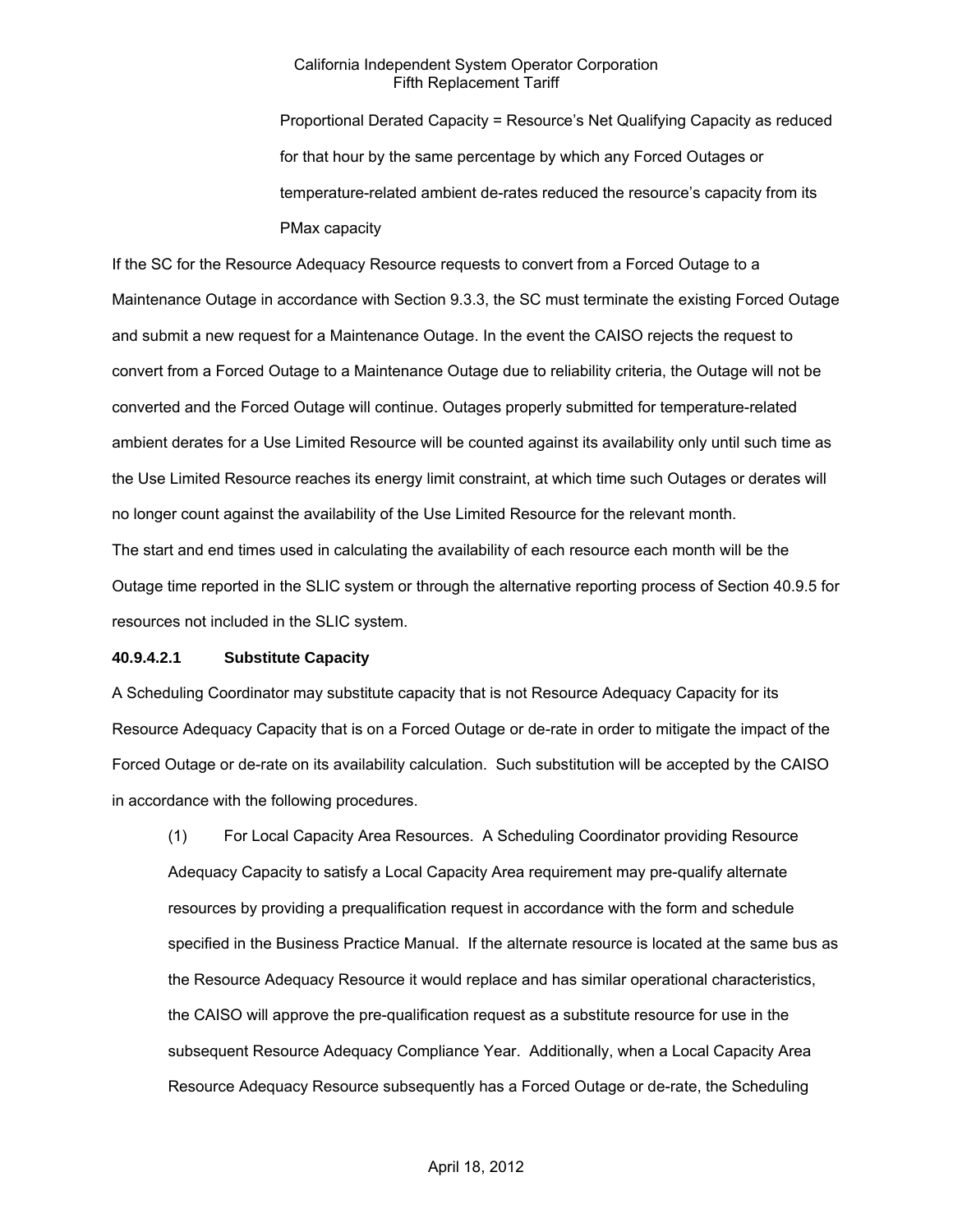Coordinator may, prior to the close of IFM, request to substitute a non-pre-qualified resource. The CAISO will grant the request if the alternate resource is (i) located at the same bus and meets the CAISO's operational needs, or (ii) if not located at the same bus, is located in the same Local Capacity Area, and which meets the CAISO's effectiveness and operational needs, including size of resource, as determined by the CAISO in its reasonable discretion.

(2) Non-Local Capacity Area Resources (Resource Adequacy Resources designated to meet system requirements). If a Resource Adequacy Resource that is not also a Local Capacity Area Resource has an outage that would count against its availability, the Scheduling Coordinator for that resource may, prior to the close of the IFM, request to substitute a non-Resource Adequacy Resource to be used in the place of the original resource. A Scheduling Coordinator for a non-Resource Specific System Resource that has an outage that would count against its availability may, prior to the close of the IFM, request to substitute a non-Resource Adequacy Resource that is internal to the CAISO Balancing Area Authority (which does not include a Pseudo-Tie of a Generating Unit to the CAISO Balancing Authority Area) to be used in the place of the original resource. The CAISO shall approve the request if the substitute resource provides the same MW quantity of deliverable capacity as the original Resource Adequacy Resource.

### **40.9.4.2.2 Accounting for De-Rates**

In accounting for a de-rate of a unit that has not committed one hundred percent (100%) of its Net Qualified Capacity in its Monthly Supply Plan, the CAISO will follow the following principles:

- (1) Any de-rate will be applied first to any non Resource Adequacy Capacity of the resource; and
- (2) Any de-rate to Resource Adequacy Capacity will be applied pro-rata to any contract capacity exempt under Section 40.9.2(2) and any non-exempt Resource Adequacy Capacity commitment from that resource.

### **40.9.5 Outage Reporting**

Scheduling Coordinators for Generating Units or Resource-Specific System Resources that are also Resource Adequacy Resources with a maximum output capability of one (1) MW or more, but which do not meet the requirement to provide information on Forced Outages in accordance with Section 9.3.10,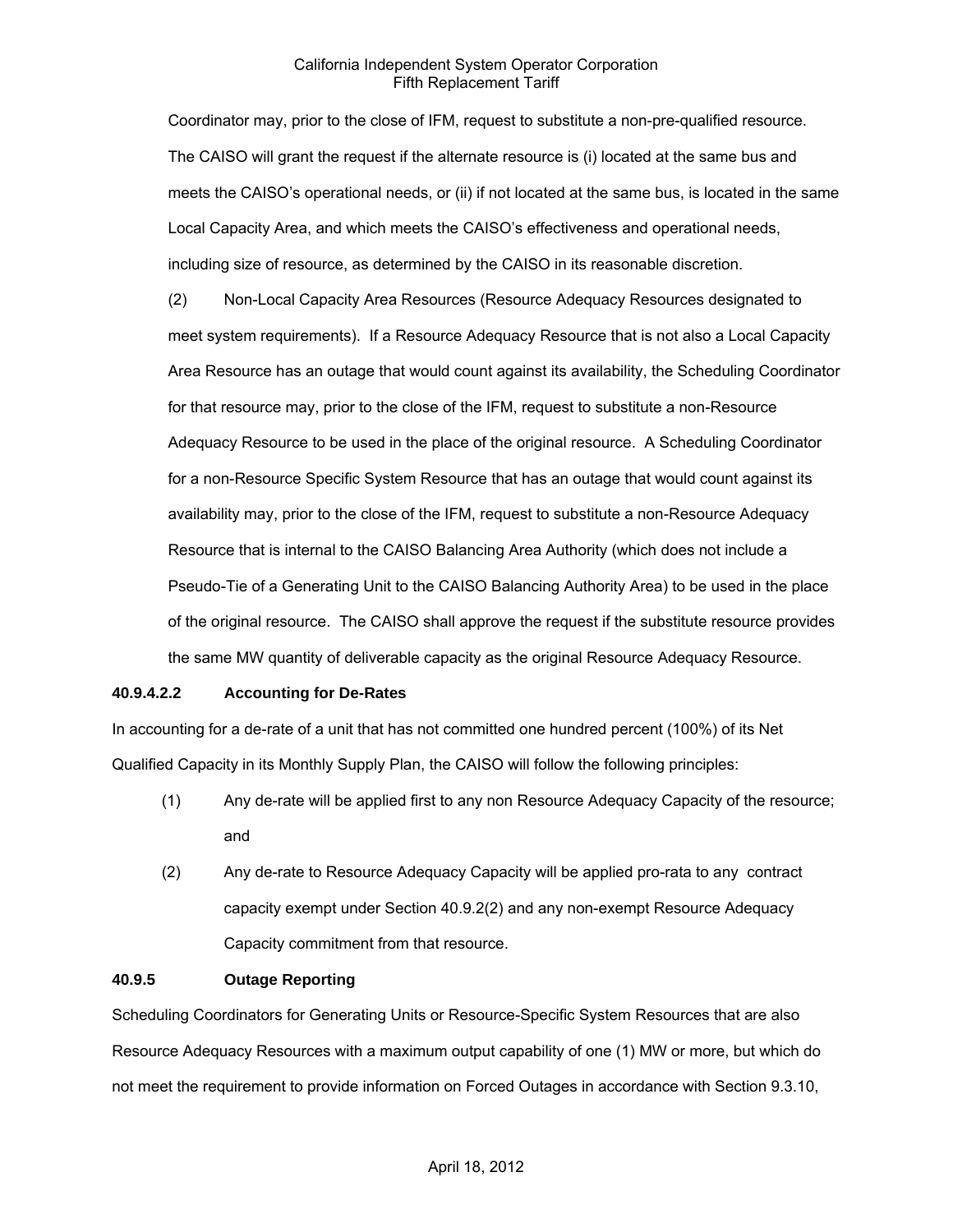shall provide equivalent availability-related information in the form and on the schedule specified in the Business Practice Manuals. This information shall identify all Forced Outages, non-ambient de-rates, and temperature-related ambient de-rates that have occurred over the previous calendar month and shall contain all relevant details needed to enable the CAISO to perform the availability calculation for the resource in accordance with Section 40.9.4, including: the start and end times of any Outages or derates, the MW availability in all Availability Assessment Hours, and the causes of any Forced Outages or de-rates. Scheduling Coordinators for Resource Adequacy Resources whose maximum output capability is ten (10) MW or more shall report Outage-related information in accordance with the reporting obligations in Section 9.3.10.

### **40.9.6 Non-Availability Charges And Availability Incentive Payments**

A Resource Adequacy Resource that is subject to the availability assessment in accordance with Section 40.9.4 and whose monthly availability calculation under Section 40.9.4.2 is more than two and a half percent (2.5%) below the monthly Availability Standard will be subject to a Non-Availability Charge for the month. A Resource Adequacy Resource subject to Section 40.9.4 whose availability calculation under Section 40.9.4.2 is more than two and a half percent (2.5%) above the monthly Availability Standard will be eligible for an Availability Incentive Payment for the month. For Resources whose Qualifying Capacity is determined by their historical output, the CAISO will calculate but not apply through the settlements process the Non-Availability Charges or Availability Incentive Payments to Trading Days within the three months of January, February, and March 2011.

# **40.9.6.1 Determination of Resource Adequacy Capacity Subject to Non-Availability Charge** The amount of Resource Adequacy Capacity of a Resource Adequacy Resource subject to the Non-Availability Charge will be determined as follows:

(1) A Resource Adequacy Resource with actual availability calculated in accordance with Section 40.9.4.2 that is less than the Availability Standard minus the tolerance band of two and a half percent (2.5%) for a given month will have the Non-Availability Charge assessed to that portion of its non-exempt Resource Adequacy Capacity determined in accordance with the following formula:

 $P = RA*(S - .025) - X$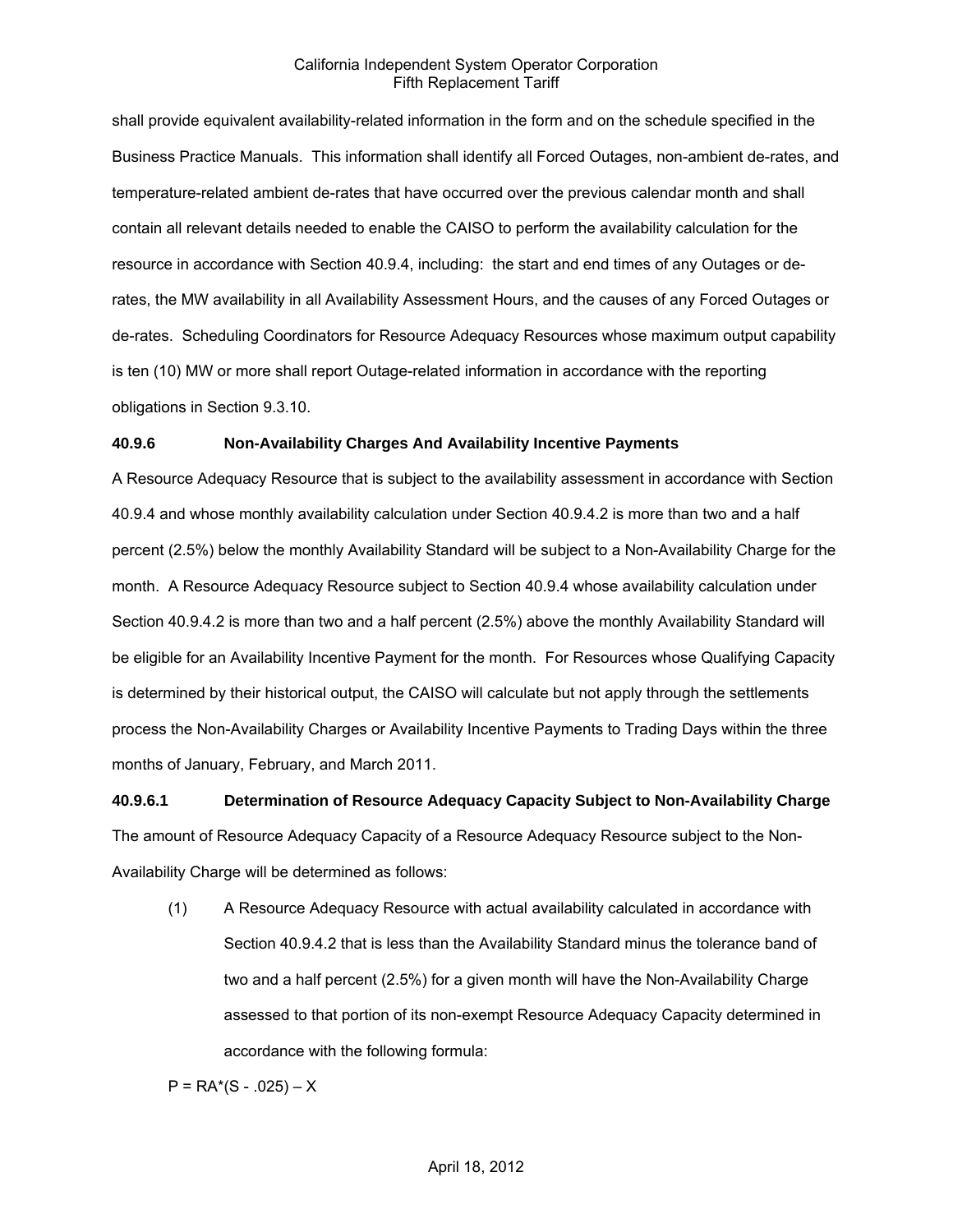Where:

- P = The RA Resource's RA Capacity subject to Non-Availability Charge
- $S =$  Monthly Availability Standard as a fraction, so that  $0 < S < 1.0$
- RA = The RA Resource's RA Capacity (MW) {as designated in its Supply Plan, less any exempt capacity}
- $X =$  The {mean of the} RA Resource's {hourly available RC Capacity over all Availability Assessment Hours of the month (MW).}
- (2) No Non-Availability Charge will be applied when a Resource Adequacy Resource's actual availability, calculated in accordance with Section 40.9.4.2 for a given month, is equal to or greater than the Availability Standard less two and a half percent (2.5%).
- (3) Any Forced Outage, non-ambient de-rate, or temperature-related ambient de-rates of a resource that the CAISO has accepted as a substitute for a Resource Adequacy Resource in accordance with Section 40.9.4.2.1 will be applied in calculating the availability of the Resource Adequacy Resource for which it is substituting.

### **40.9.6.2 Determination of the Non-Availability Charge**

The per-MW Non-Availability Charge rate will be the Monthly CPM Capacity Payment price as specified in Schedule 6 of Appendix F of this CAISO Tariff. The Non-Availability Charge for a Resource Adequacy Resource shall be determined by multiplying the resource's capacity subject to the Non-Availability Charge calculated in accordance with Section 40.9.6.1 by the Non-Availability Charge rate.

### **40.9.6.3 Availability Incentive Payment**

Scheduling Coordinators for Resource Adequacy Resources that achieve monthly availability that is more than two and a half percent (2.5%) above the monthly Availability Standard are eligible to receive the monthly Availability Incentive Payment. This payment will be funded entirely through the monthly Non-Availability Charges assessed for the same month. For each resource eligible for the Availability Incentive Payment, its eligible capacity will be that portion of its designated Resource Adequacy Capacity equal to its actual availability calculated in accordance with Section 40.9.4.2 minus the Availability Standard percent minus two and a half percent (2.5%). The monthly Availability Incentive Payment rate will equal the total Non-Availability Charges assessed for the month divided by the total Resource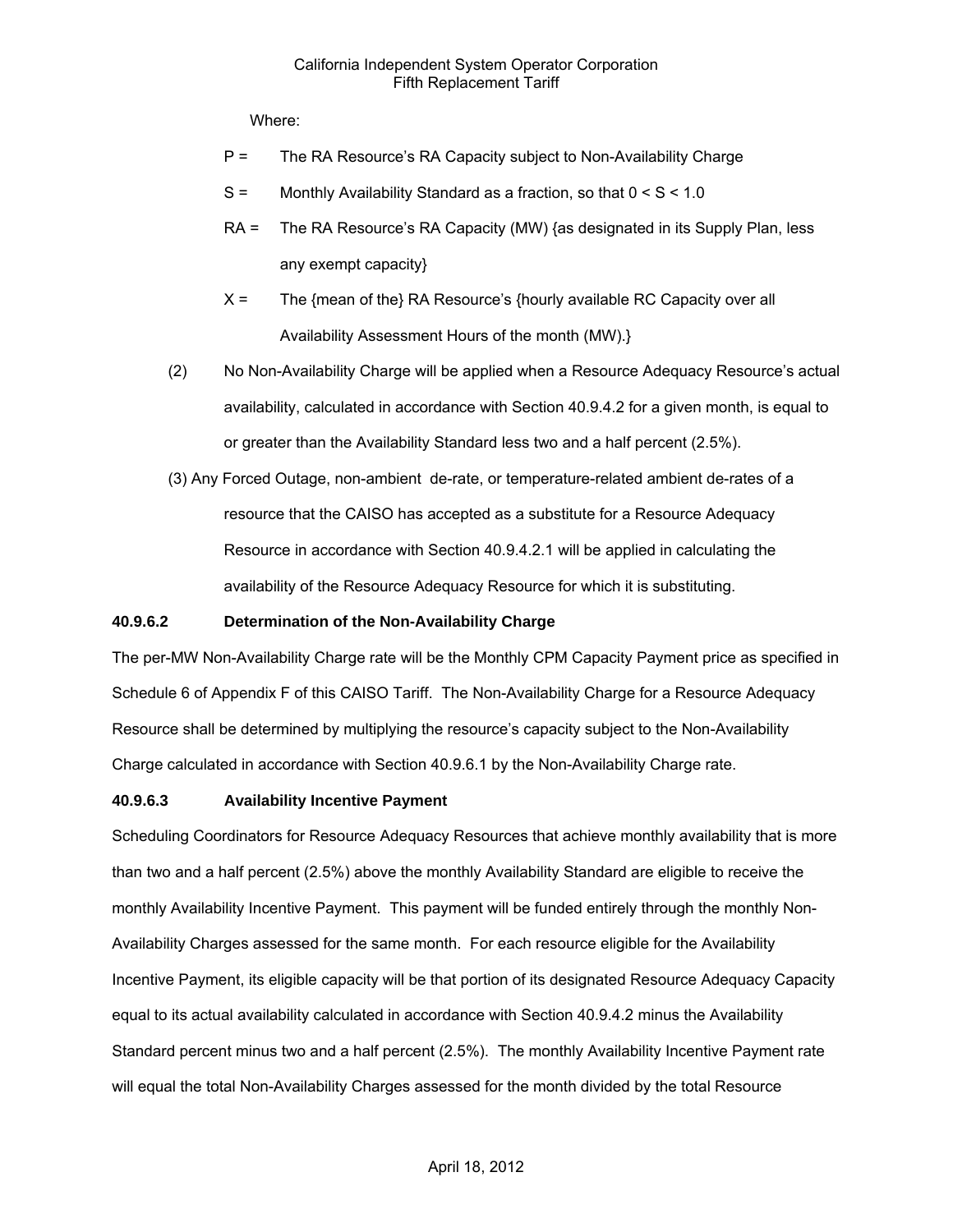Adequacy Capacity eligible to receive the Availability Incentive Payment that month, provided that the Availability Incentive Payment rate shall not exceed three times the Non-Availability Charge rate. The Availability Incentive Payment the CAISO shall pay to each eligible resource will equal the product of its eligible capacity and the Availability Incentive Payment rate. Any remaining Non-Availability Charge funds that are not distributed to eligible Resource Adequacy Resources will be credited against the Real-Time neutrality charge to metered CAISO Demand for that Trade.

### **40.9.6.4 Monthly Settlement**

The CAISO shall calculate and settle Non-Availability Charges and Availability Incentive Payments on a Trade Month basis so that all Non-Availability Charges collected for a Trade Month are allocated in accordance with Section 40.9.6.3 for that same Trade Month.

### **40.9.7 Assessment For NRS-RA Resources**

Non-Resource-Specific System Resources that provide Resource Adequacy Capacity will comprise a distinct category for purposes of the CAISO's Availability Standards program. This category will utilize the same Availability Standard determined for other Resource Adequacy Resources in accordance with Section 40.9.4.1, but will have its own availability calculations, as well as a separate account for settling Non-Availability Charges and Availability Incentive Payments.

### **40.9.7.1 Availability Standard for NRS-RA Resources**

Through Resource Adequacy Compliance Year 2015, the monthly Availability Standard for the non-Resource-Specific System Resource s that provide Resource Adequacy Capacity will be the Availability Standard determined in accordance with Section 40.9.4.1. Beginning with Resource Adequacy Compliance year 2016, the monthly Availability Standard for the non-Resource-Specific System Resources that provide Resource Adequacy Capacity will be based on historical availability for the Availability Assessment Hours over the previous three years. Each monthly Availability Standard will be calculated as the sum of the available Resource Adequacy Capacity of the included non-Resource-Specific System Resources across all Availability Assessment Hours of the month, divided by the sum of the designated Resource Adequacy Capacity for the same set of hours and resources, and multiplied by one hundred (100) to obtain a number between zero (0) and one hundred (100) percent. For non-Resource-Specific System Resources that provide Resource Adequacy Capacity subject to a Subset-of-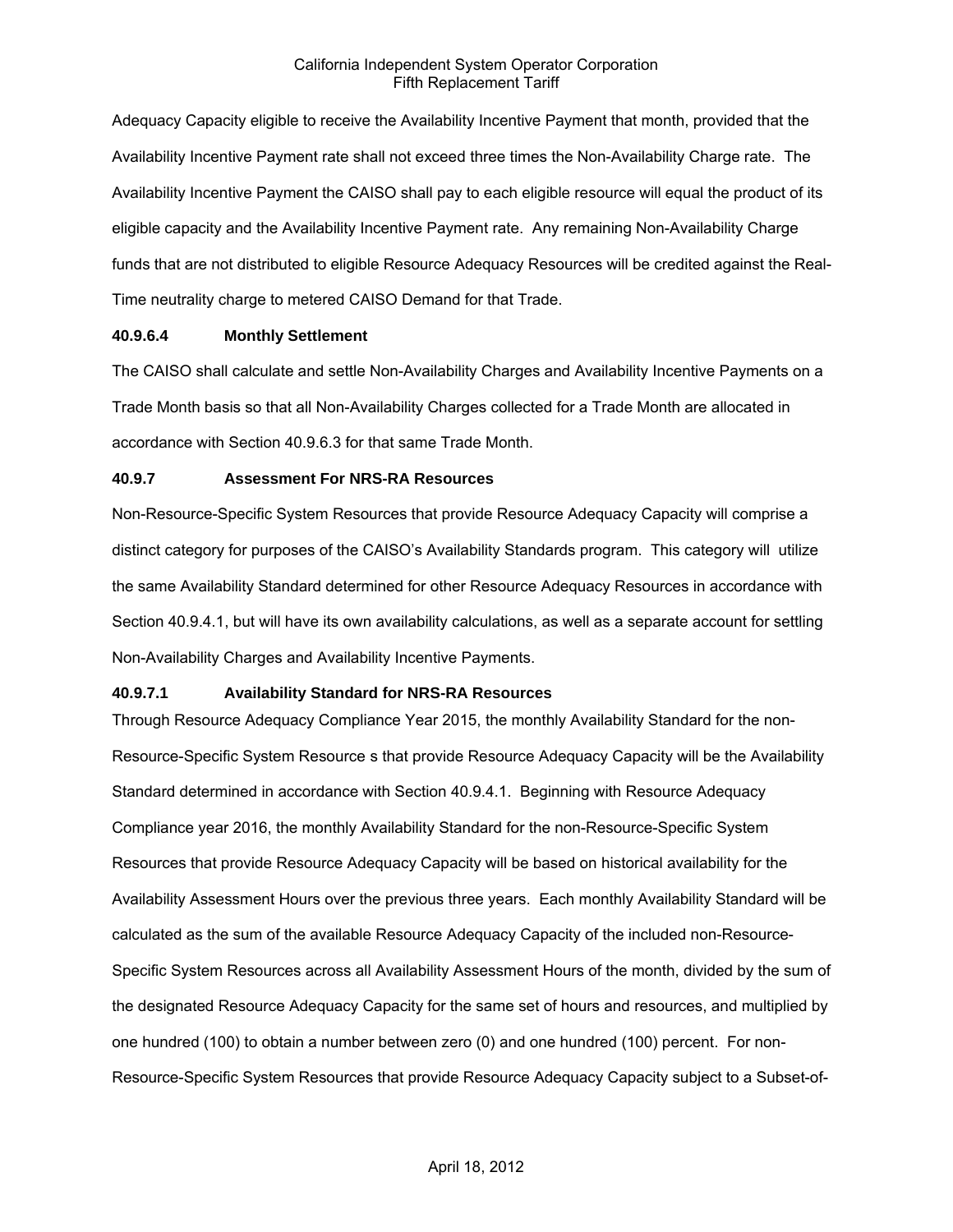Hours Contract, the sum of the available Resource Adequacy Capacity will be based on the Availability Assessment Hours of the month that overlap the hours during which the resource is contractually obligated to make the Resource Adequacy Capacity available to the CAISO. The Availability Standard applicable to a non-Resource Specific System Resource shall not include any hours in which the resource was prohibited by Section 30.8 from bidding across an out-of-service transmission path at its designated Scheduling Point. A non-Resource Specific System Resource providing Resource Adequacy Capacity whose monthly availability calculation under Section 40.9.7.2 is more than two and a half (2.5) percent below the monthly Availability Standard will be subject to a Non-Availability Charge for the month. A non-Resource Specific System Resource providing Resource Adequacy Capacity whose monthly availability calculation under Section 40.9.7.2 is more than two and a half (2.5) percent above the monthly Availability Standard will be eligible for Availability Incentive Payments. Non-Resource-Specific System Resources will not be included in the calculation of the Availability Standards for other Resource Adequacy Resources as determined in Section 40.9.4.

#### **40.9.7.2 Availability Calculation for NRS-RA Resources**

The availability of Resource Adequacy Capacity provided by a non-Resource-Specific System Resource will be calculated as the sum of the MW-hours of the resource's available Resource Adequacy Capacity over all Availability Assessment Hours of the month, divided by the sum of the resource's designated nonexempt hourly Resource Adequacy Capacity for all Availability Assessment Hours, times one hundred (100) to obtain a number between zero (0) and one hundred (100) percent. For non-Resource-Specific System Resources that provide Resource Adequacy Capacity subject to a Subset-of-Hours Contract, the sum of the available Resource Adequacy Capacity will be based on the Availability Assessment Hours of the month that overlap the hours during which the resource is contractually obligated to make the Resource Adequacy Capacity available to the CAISO. The Scheduling Coordinator for Resource Adequacy Capacity provided by non-Resource-Specific System Resources is expected to secure sufficient transmission rights to deliver the Resource Adequacy Capacity to its designated CAISO Scheduling Point. In determining monthly availability of a non-Resource-Specific System Resource under Section 40.9.7.2, any hours in which the resource was prohibited by Section 30.8 from bidding across an out-of-service transmission path at its designated Scheduling Point will be excluded from the calculation.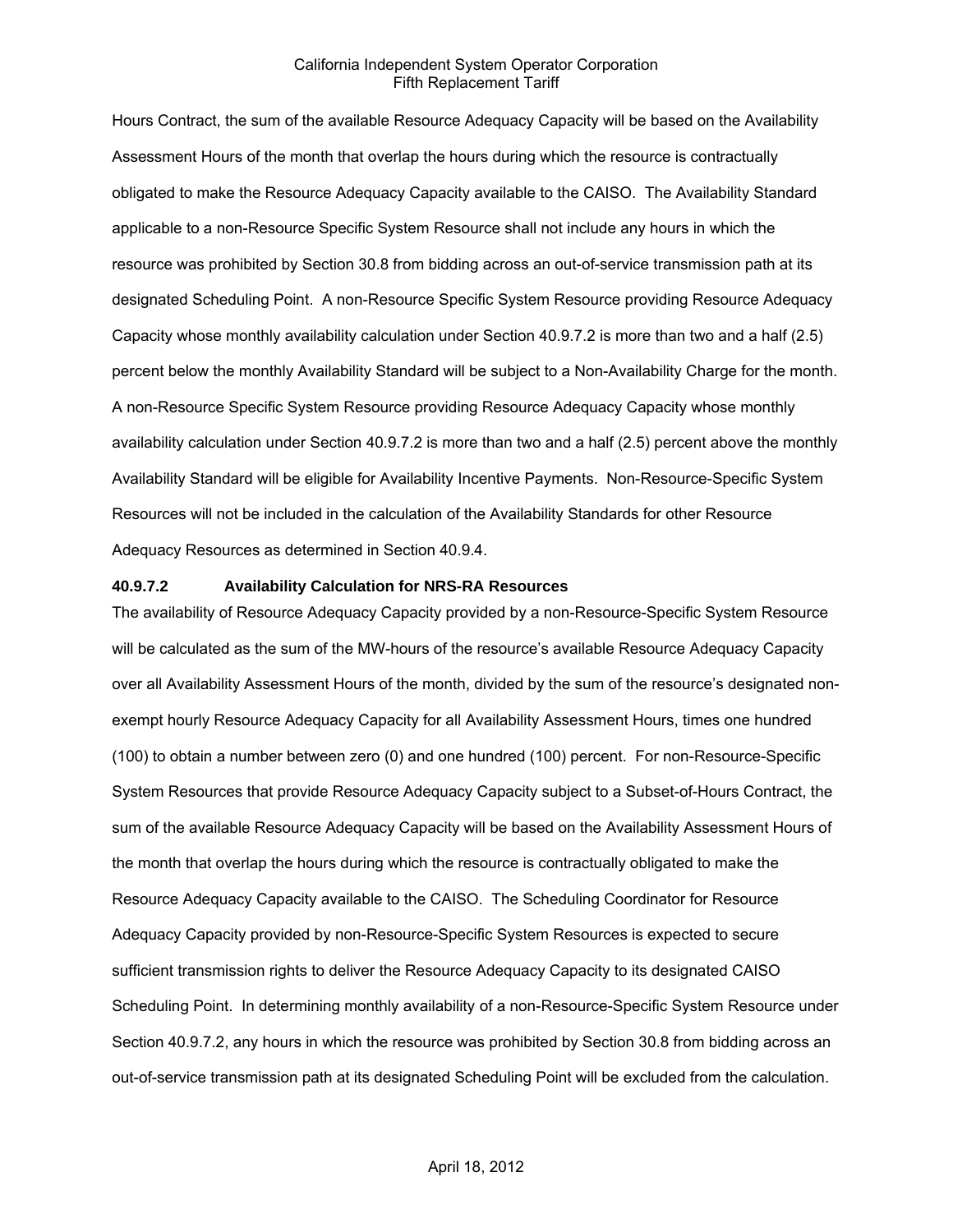Scheduling Coordinators for non-Resource-Specific System Resources must submit a monthly report of such hours occurring under Section 30.8, in the format and manner described in the Business Practice Manual for Reliability Requirements.

# **40.9.7.3 Determination of Non-Availability Charges and Availability Incentive Payments for NRS-RA Resources**

A Non-Resource-Specific System Resource that provides Resource Adequacy Capacity and whose actual availability calculated in accordance with Section 40.9.7.2 is less than the Availability Standard defined in Section 40.9.7.1 minus the tolerance band of two and one-half (2.5) percent for a given month shall be assessed a Non-Availability Charge. This charge for such a resource shall apply to that portion of the resource's designated non-exempt Resource Adequacy Capacity equal to one hundred (100) percent minus the ratio of its actual availability calculated in accordance with Section 40.9.7.2 to the Availability Standard minus two and one-half (2.5) percent. The Non-Availability Charge will then equal the resource's applicable capacity that is subject to Non-Availability Charges multiplied by the a Non-Availability Charge rate equal to the Monthly CPM Capacity Payment price as specified in Schedule 6 of Appendix F of this CAISO Tariff.

Funds collected for Non-Availability Charges pursuant to this Section 40.9.7.3 in a Trade Month will be used to provide Availability Incentive Payments to non-Resource-Specific System Resources providing Resource Adequacy Capacity that exceed the Availability Standard established in Section 40.9.7.1 plus the tolerance band of two and one-half (2.5) percent for that same Trade Month. The funds will be distributed to each such resource in proportion to the resource's share of the total non-exempt Resource Adequacy Capacity provided by non-Resource-Specific System Resources that are eligible for Availability Incentive Payments or the month.

Any Availability Incentive Payment to a non-Resource-Specific System Resource providing Resource Adequacy Capacity under this Section 40.9.7.3 will be capped at three times the Non-Availability Charge rate multiplied by the amount of the resource's non-exempt Resource Adequacy Capacity. Any remaining monthly surplus of Non-Availability Charges from non-Resource-Specific System Resources providing Resource Adequacy Capacity in a Trade Month will be credited against the Real-Time neutrality charge for that Trade Month in accordance with Section 11.5.2.3. Only revenues received from the assessment of Non-Availability Charges to non-Resource-Specific System Resources providing Resource Adequacy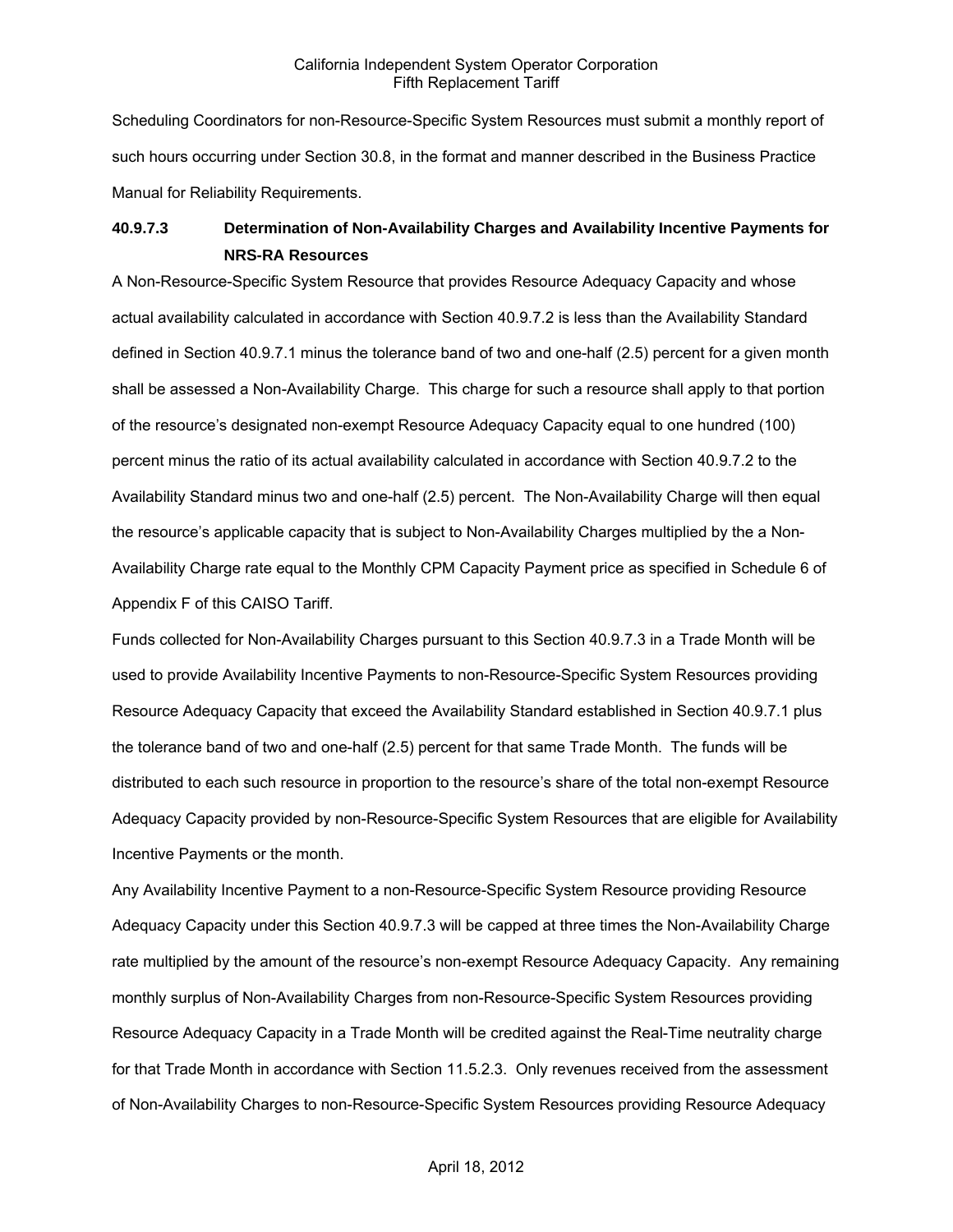Capacity will be used to fund Availability Incentive Payments for non-Resource-Specific System Resources providing Resource Adequacy Capacity.

### **40.9.8 Reporting**

By July 1 of each year, the CAISO will provide an informational report that will be posted on the CAISO Website and include the following information: (1) the Availability Standard value for each month of the year and (2) information on the average actual availability each month of Resource Adequacy Resources, the total amount of Non-Availability Charges assessed and the total amount of Availability Incentive Payments made.

### **41. Procurement Of RMR Generation**

### **41.1 Procurement Of Reliability Must-Run Generation By The CAISO**

A Reliability Must-Run Contract is a contract entered into by the CAISO with a Generator which operates a Generating Unit giving the CAISO the right to call on the Generator to generate Energy and, only as provided in this Section 41.1, or as needed for Black Start or Voltage Support required to meet local reliability needs, or to procure Ancillary Services from Potrero power plant to meet operating criteria associated with the San Francisco local reliability area, to provide Ancillary Services from the Generating Units as and when this is required to ensure that the reliability of the CAISO Controlled Grid is maintained.

### **41.2 Designation Of Generating Unit As Reliability Must-Run Unit**

The CAISO will, subject to any existing power purchase contracts of a Generating Unit, have the right at any time based upon CAISO Controlled Grid technical analyses and studies to designate a Generating Unit as a Reliability Must-Run Unit. A Generating Unit so designated shall then be obligated to provide the CAISO with its proposed rates for Reliability Must-Run Generation for negotiation with the CAISO. Such rates shall be authorized by FERC or the Local Regulatory Authority, whichever authority is applicable.

### **41.3 Reliability Studies And Determination Of RMR Unit Status**

In addition to the Local Capacity Technical Study under 40.3.1, the CAISO may perform additional technical studies, as necessary, to ensure compliance with Reliability Criteria. The CAISO will then determine which Generating Units it requires to continue to be Reliability Must-Run Units, which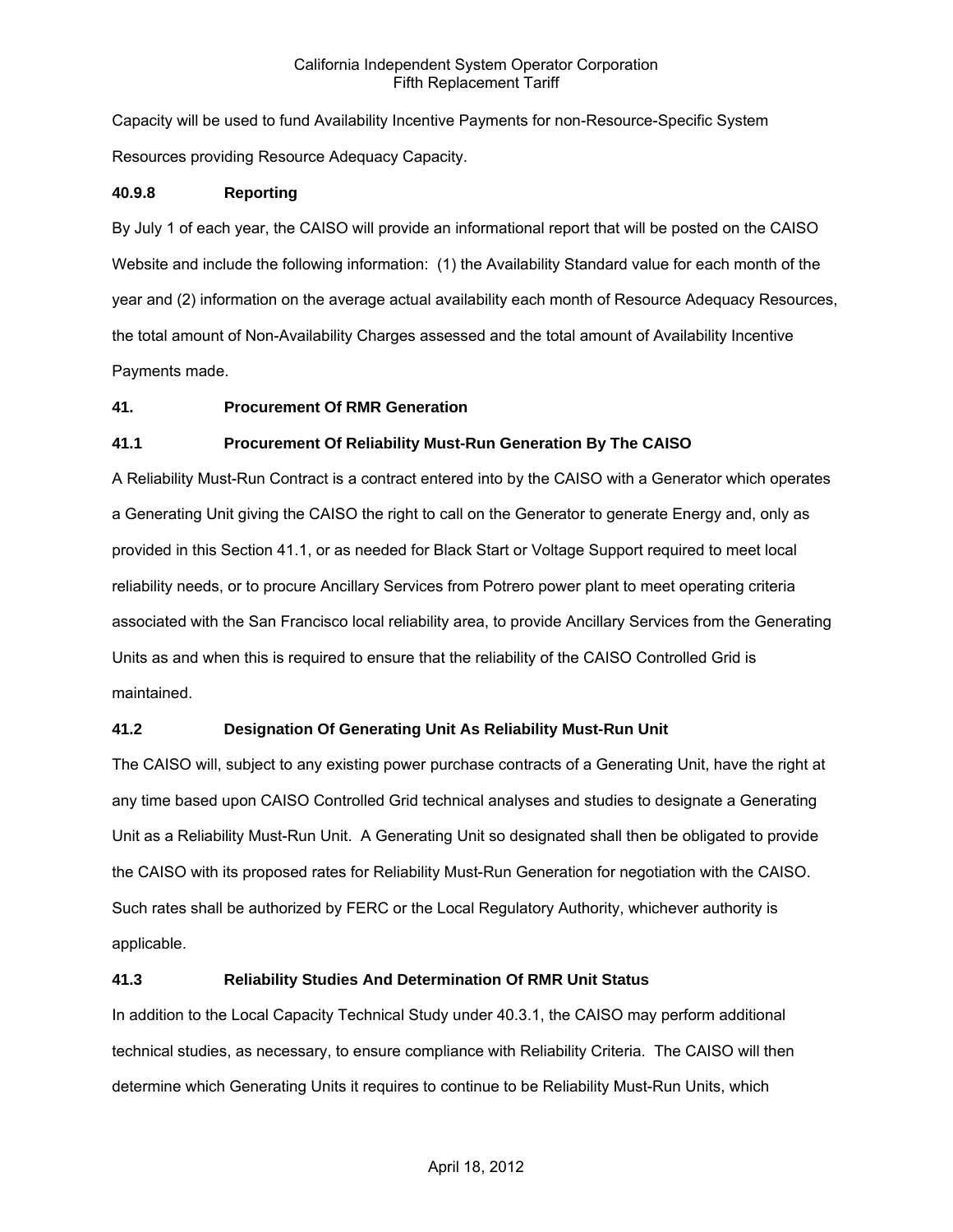Generating Units it no longer requires to be Reliability Must-Run Units and which Generating Units it requires to become the subject of a Reliability Must-Run Contract which had not previously been so contracted to the CAISO. None of the Generating Units owned by Local Publicly Owned Electric Utilities are planned to be designated as Reliability Must-Run Units by the CAISO as of the CAISO Operations Date but are expected to be operated in such a way as to maintain the safe and reliable operation of the interconnected transmission system comprising the CAISO Balancing Authority Area. However, in the future, Local Publicly Owned Electric Utilities may contract with the CAISO to provide Reliability Must-Run Generation.

### **41.4 Reliability Must-Run Contracts**

A pro forma of the Reliability Must-Run Contract is attached as Appendix G. From the CAISO Operations Date all Reliability Must-Run Units will be placed under the "As Called" conditions, but the parties may, pursuant only to the terms of the Reliability Must-Run Contract, transfer any such unit to one of the alternative forms of conditions under specific circumstances. The CAISO will review the terms of the applicable forms of agreement applying to each Reliability Must-Run Unit to ensure that the CAISO will procure Reliability Must-Run Generation from the cheapest available sources and to maintain System Reliability. The CAISO shall give notice to terminate Reliability Must-Run Contracts that are no longer necessary or can be replaced by less expensive and/or more competitive sources for maintaining the reliability of the CAISO Controlled Grid.

### **41.5 RMR Dispatch**

### **41.5.1 Day-Ahead And HASP RMR Dispatch**

RMR Dispatches will be determined in accordance with the RMR Contract, the MPM process addressed in Sections 31 and 33 and through manual RMR Dispatch Notices to meet Applicable Reliability Criteria. The CAISO will notify Scheduling Coordinators for RMR Units of the amount and time of Energy requirements from specific RMR Units in the Trading Day prior to or at the same time as the Day-Ahead Schedules and AS and RUC Awards are published, to the extent that the CAISO is aware of such requirements, through an RMR Dispatch Notice or flagged RMR Dispatch in the IFM Day-Ahead Schedule. The CAISO may also issue RMR Dispatch Notices after Market Close of the DAM and through Dispatch Instructions flagged as RMR Dispatches in the Real-Time Market. The Energy to be delivered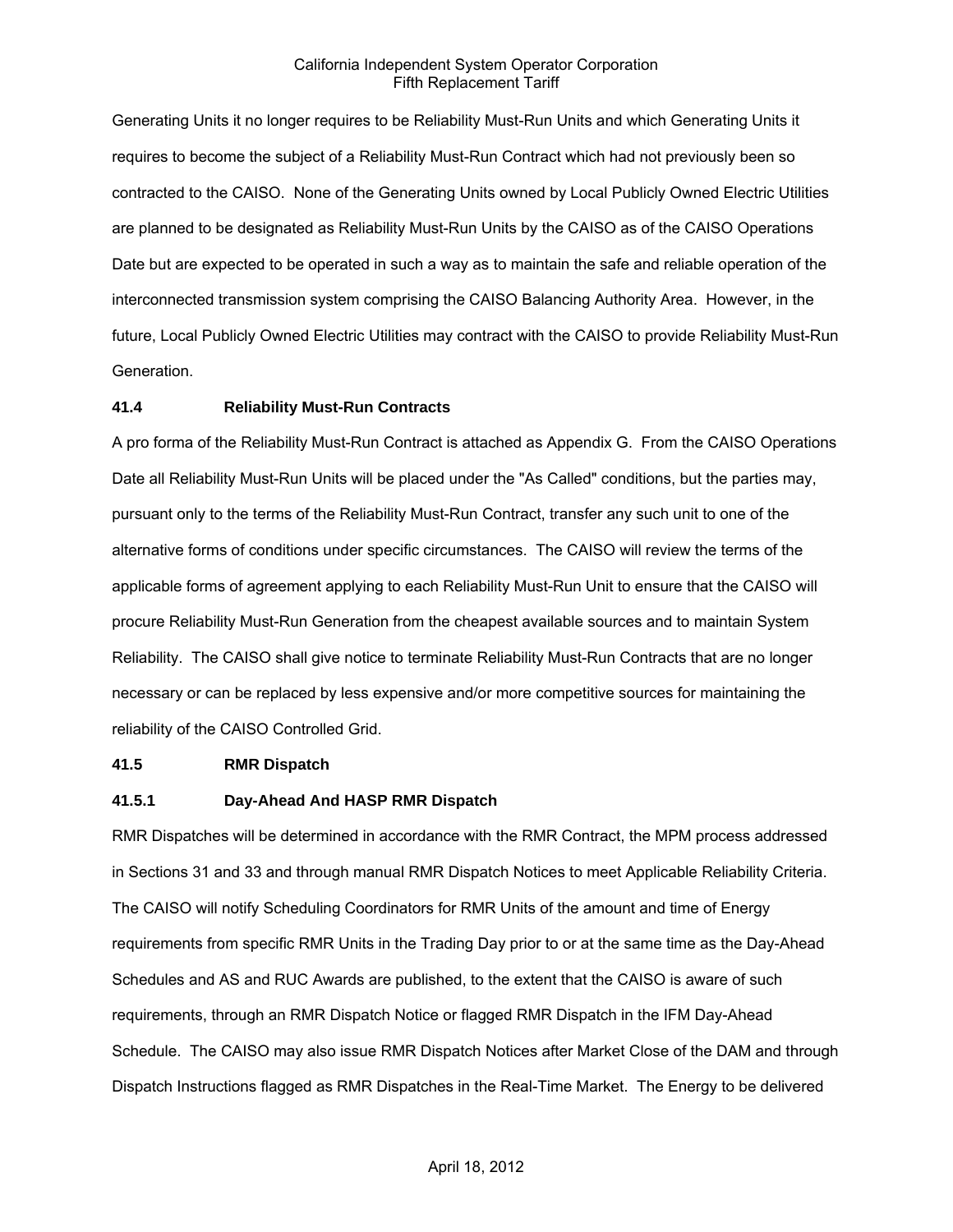for each Trading Hour pursuant to the RMR Dispatch Notice an RMR Dispatch in the IFM or Real-Time shall be referred to as the RMR Energy. Scheduling Coordinators may submit Bids in the DAM or the HASP for RMR Units operating under Condition 1 of the RMR Contract in accordance with the bidding rules applicable to non-RMR Units. A Bid submitted in the DAM or the HASP for a Condition 1 RMR Unit shall be deemed to be a notice of intent to substitute a market transaction for the amount of MWh specified in each Bid for each Trading Hour pursuant to Section 5.2 of the RMR Contract. In the event the CAISO issues an RMR Dispatch Notice or an RMR Dispatch in the IFM or Real-Time Market for any Trading Hour, any MWh quantities cleared through the MPM shall be considered as a market transaction in accordance with the RMR Contract. RMR Units operating as Condition 2 RMR Units may not submit Bids until and unless the CAISO issues an RMR Dispatch Notice or issues an RMR Dispatch in the IFM, in which case a Condition 2 RMR Unit shall submit Bids in accordance with the RMR Contract in the next available market for the Trading Hours specified in the RMR Dispatch Notice or Day-Ahead Schedule.

#### **41.5.2 RMR Payments**

RMR Units operating as Condition 1 RMR Units or Condition 2 RMR Units that receive an RMR Dispatch Notice will be paid in accordance with the RMR Contract.

#### **41.5.3 RMR Units And Ancillary Services Requirements**

The CAISO may call upon RMR Units in any amounts that the CAISO has determined is necessary at any time after the issuance of Day-Ahead Schedules for the Trading Day if: (i) the CAISO determines that it requires more of an Ancillary Service than it has been able to procure, except that the CAISO shall not be required to accept Ancillary Services Bids that exceed the price caps specified in Section 39 or any other FERC-imposed price caps; and (ii) the CAISO has notified Scheduling Coordinators of the circumstances existing in this Section 41.5.3, and after such notice, the CAISO determines that a bid insufficiency condition in accordance with the RMR Contract exists in the HASP and the CAISO requires more of an Ancillary Service. The CAISO must provide the notice specified in sub paragraph (ii) of this Section 41.5.3 as soon as possible after the CAISO determines that additional Ancillary Services are needed for which Bids are not available. The CAISO may only determine that a Bid insufficiency exists after the Market Close of the HASP, unless an earlier determination is required in order to accommodate the RMR Unit's operating constraints. For the purposes of this Section 41.5.3, a Bid insufficiency exists in HASP if,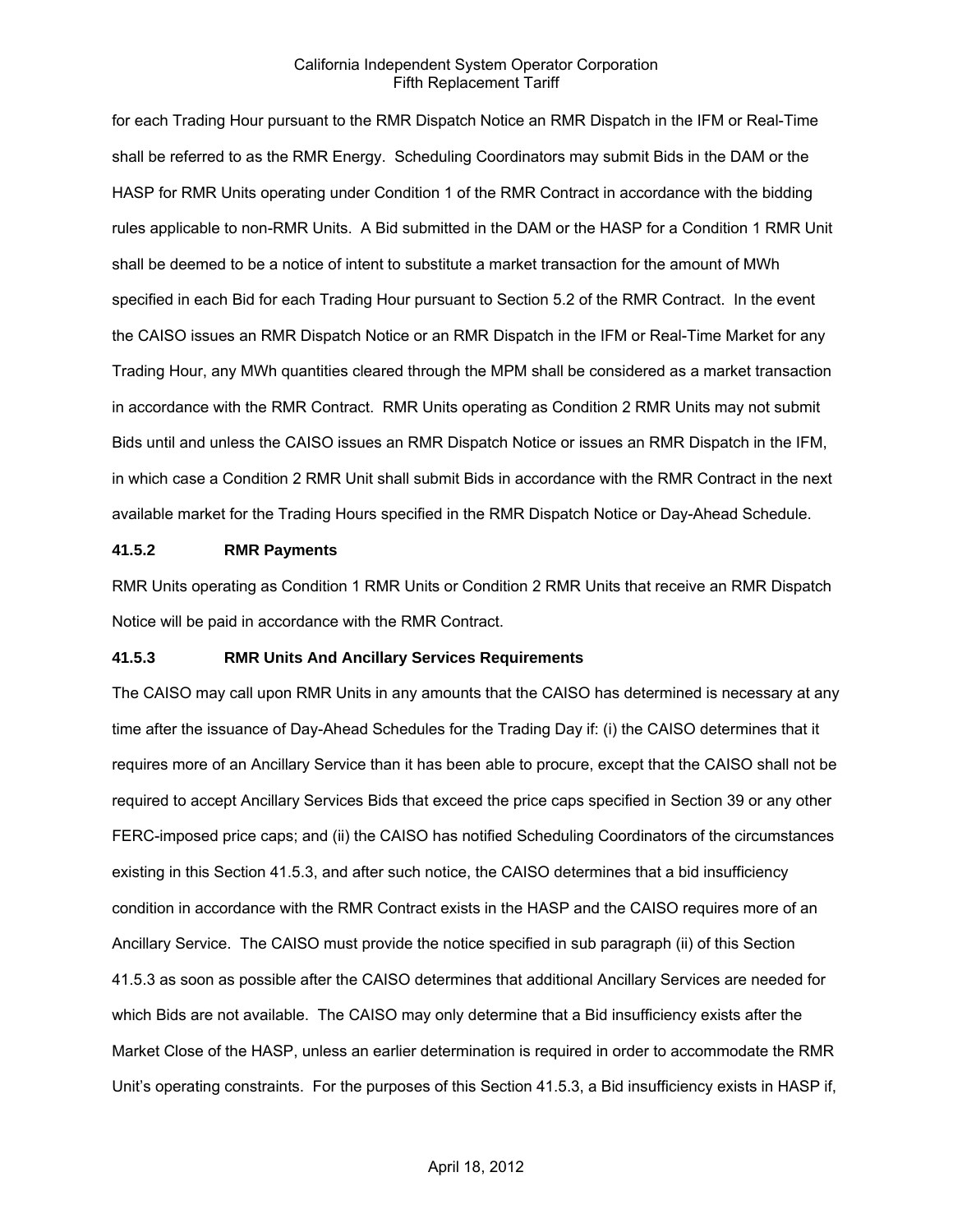and only if: (i) Bids in the HASP for the particular Ancillary Service that can be used to satisfy that particular Ancillary Services requirement that remain after first procuring the megawatts of the Ancillary Service that the CAISO had notified Scheduling Coordinators it would procure in the HASP ("remaining Ancillary Services requirement") represent, in the aggregate, less than two times such remaining Ancillary Services requirement; or (ii) there are less than two unaffiliated bidders to provide such remaining Ancillary Services requirement. If the CAISO determines that a Bid insufficiency condition exists as described in this Section 41.5.3, the CAISO may nonetheless accept available Bids if it determines in its sole discretion that the prices specified in the Bids and the Energy Bid Curves created by the Bids indicate that the Scheduling Coordinators were not attempting to exercise market power.

#### **41.6 Reliability Must-Run Charge**

The CAISO shall prepare and send to each Responsible Utility in accordance with Section 11.13, a CAISO Invoice as provided in the RMR Contract in respect of those costs incurred under each Reliability Must-Run Contract that are payable to the CAISO by such Responsible Utility or payable by the CAISO to such Responsible Utility pursuant to Section 41.7. The CAISO Invoices as provided in the RMR Contract shall reflect all reductions or credits required or allowed under or arising from the Reliability Must-Run Contract or under this Section 41.6. The CAISO Invoice as provided in the RMR Contract shall separately show the amounts due for services from each RMR Owner. Each Responsible Utility shall pay the amount due under each CAISO Invoice as provided in the RMR Contract by the due date specified in the CAISO Invoice as provided in the RMR Contract, in default of which interest shall become payable at the interest rate provided in the Reliability Must-Run Contract from the due date until the date on which the amount is paid in full. For each Reliability Must-Run Contract, the CAISO shall establish two segregated commercial bank accounts under the Facility Trust Account referred to in Section 11.13.2.1 and Article 9 of the Reliability Must-Run Contract. One commercial bank account, the RMR Owner Facility Trust Account, shall be held in trust by the CAISO for the RMR Owner. The other commercial bank account, the Responsible Utility Facility Trust Account, shall be held in trust by the CAISO for the Responsible Utility. Payments received by the CAISO from the Responsible Utility in connection with the Reliability Must-Run Contract, including payments following termination of the Reliability Must-Run Contract, will be deposited into the RMR Owner Facility Trust Account and payments from the CAISO to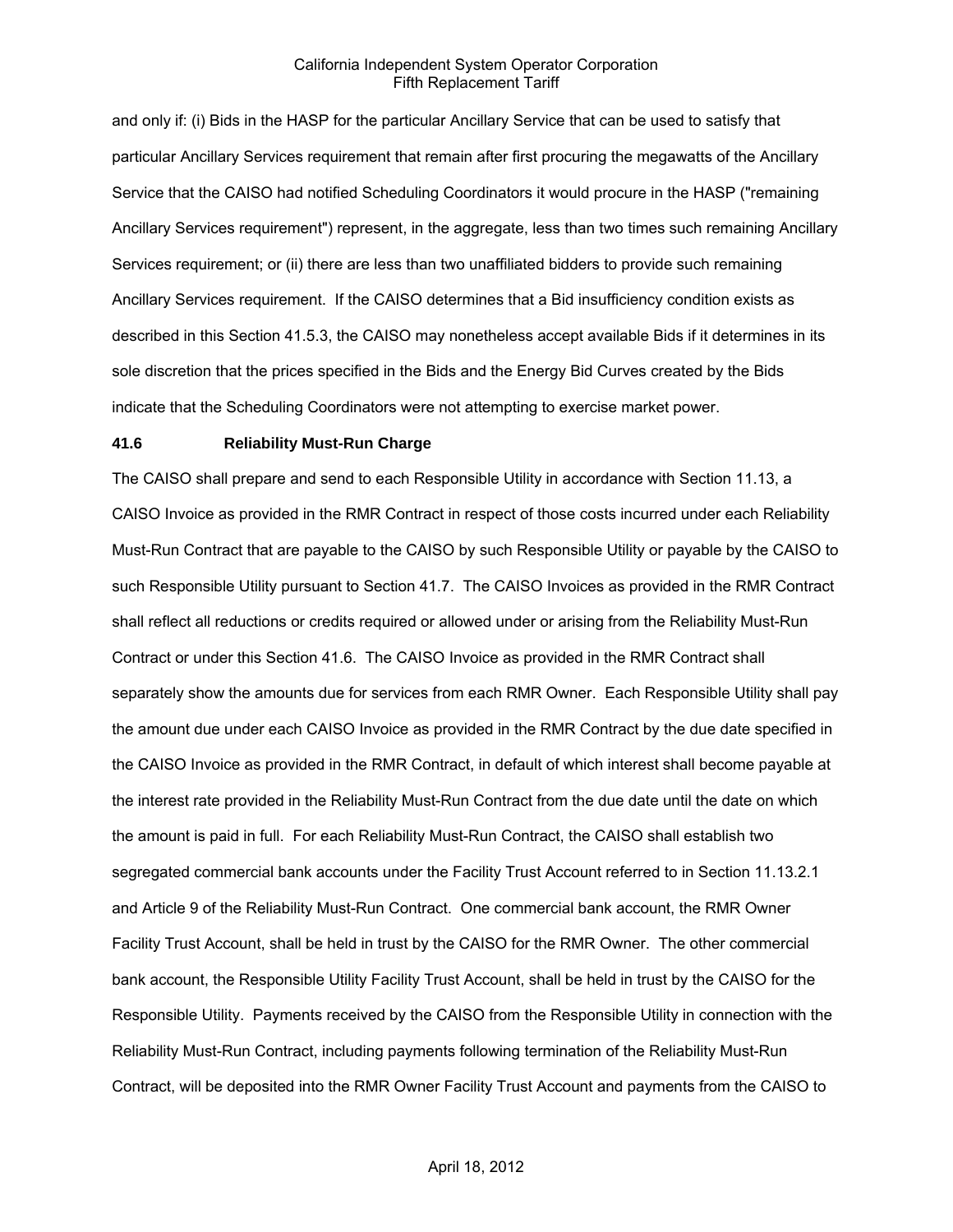the RMR Owner will be withdrawn from such account, in accordance with this Section 41.6, Article 9 of the Reliability Must-Run Contract and Section 11.13. Any payments received by the CAISO from the RMR Owner in connection with the Reliability Must-Run Contract will be deposited into the Responsible Utility Facility Trust Account. Any payments due to the Responsible Utility of funds received from the RMR Owner in connection with the Reliability Must-Run Contract will be withdrawn from the Responsible Utility Facility Trust Account, in accordance with this Section 41.6, Section 11.13, and Article 9 of the Reliability Must-Run Contract. Neither the RMR Owner Facility Trust Account nor the Responsible Utility Facility Trust Account shall have other funds commingled in it at any time. The CAISO shall not modify this Section or Section 11.13 as it applies to procedures for the billing, invoicing and payment of charges under Reliability Must-Run Contracts without the Responsible Utility's consent, provided, however, that no such consent shall be required with respect to any change in the method by which costs incurred by the CAISO under RMR Contracts are allocated to or among Responsible Utilities.

#### **41.6.1 No Offsets To Responsible Utility's CAISO Invoice Payments**

Except where the Responsible Utility is also the RMR Owner, the Responsible Utility's payment of the CAISO Invoice as provided in the RMR Contract shall be made without offset, recoupment or deduction of any kind whatsoever. Notwithstanding the foregoing, if the CAISO fails to deduct an amount required to be deducted under Section 41.6.2, the Responsible Utility may deduct such amount from payment otherwise due under such CAISO Invoice as provided in the RMR Contract.

#### **41.6.2 Refunds Of Disputed Amounts On RMR Invoices**

If the Responsible Utility disputes a CAISO Invoice as provided in the RMR Contract, Revised Estimated RMR Invoice, or Revised Adjusted RMR Invoice, or Final Invoice, it shall pay the CAISO Invoice as provided in the RMR Contract but may pay under protest and reserve its right to seek a refund, with interest, from the CAISO. If resolution of the dispute results in an amount paid by the Responsible Utility under protest being due from the CAISO to the Responsible Utility and from the RMR Owner to the CAISO, and such amount was paid to the RMR Owner by the CAISO, then such amount, with interest at the interest rate specified in the applicable Reliability Must-Run Contract from the date of payment until the date on which the amount is repaid in full, shall be refunded by the RMR Owner to the CAISO and from the CAISO to the Responsible Utility, pursuant to Article 9 of the Reliability Must-Run Contract and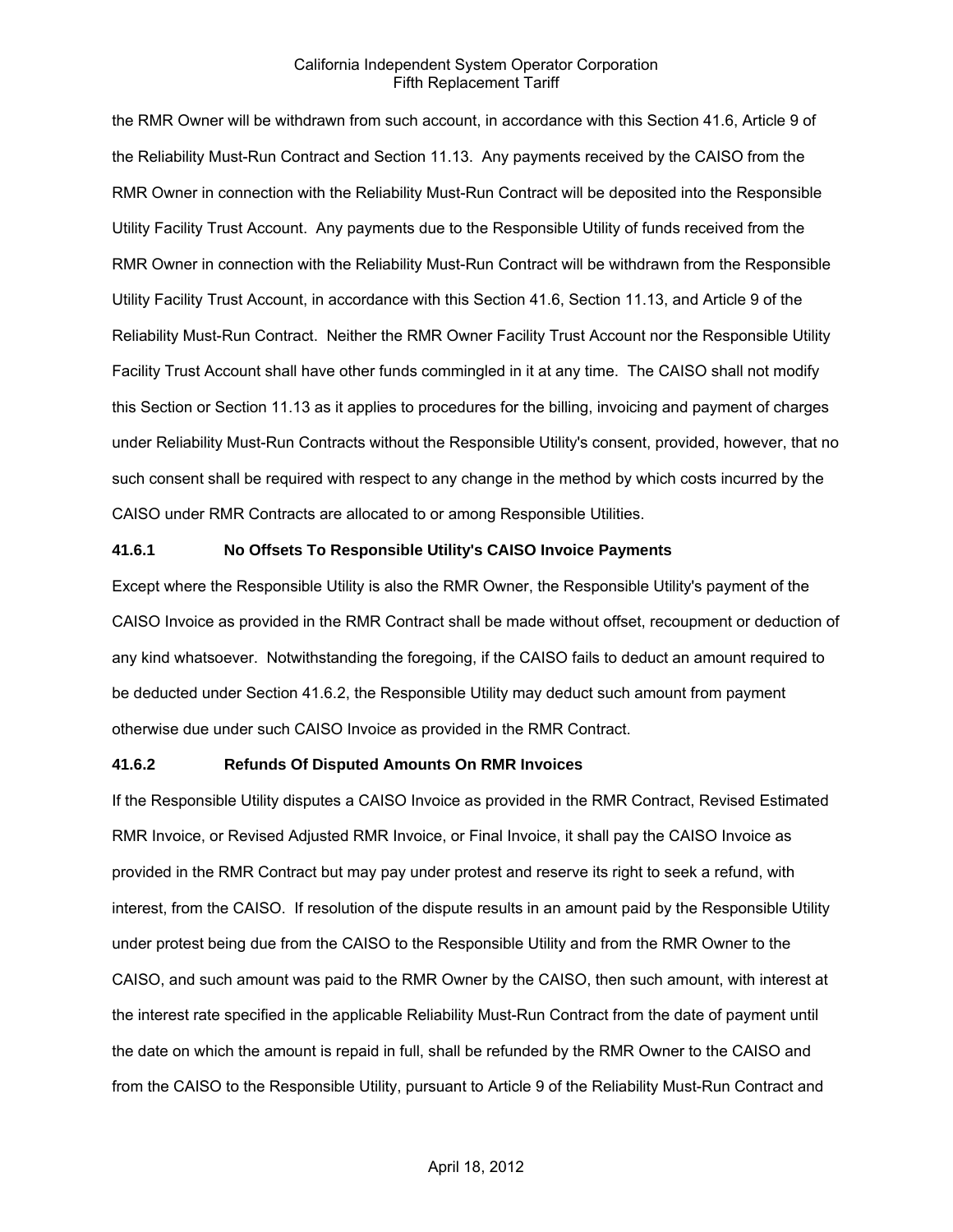Section 11.13, by the RMR Owner's inclusion of such refund amount in the appropriate invoice. If the RMR Owner does not include such refund amount (including interest) in the appropriate invoice, then such refund amount shall be deducted by the CAISO from the next succeeding amounts otherwise due from the Responsible Utility to the CAISO and from the next succeeding amounts otherwise due from the CAISO to the RMR Owner with respect to the applicable Reliability Must-Run Contract or, if such RMR Contract has terminated, such amount shall be refunded by the CAISO to the Responsible Utility; provided, however, that if and to the extent that such resolution is based on an error or breach or default of the RMR Owner's obligations to the CAISO under the Reliability Must-Run Contract, then such refund obligation shall extend only to amounts actually collected by the CAISO from the RMR Owner as a result of such resolution. If resolution of the dispute requires the CAISO, but not the RMR Owner, to pay the Responsible Utility, then such award shall be recovered from any applicable insurance proceeds, provided that to the extent sufficient funds are not recoverable through insurance, the amount of the award (whether determined through settlement, or the CAISO ADR Procedures or otherwise) shall be collected by the CAISO pursuant to Section 13.5, and in any event, the award shall be paid by the CAISO to the Responsible Utility pursuant to Section 13.5.

### **41.6.3 Time-Frame For Responsible Utility To Dispute RMR Invoices**

If the Responsible Utility disputes a CAISO Invoice as provided in the RMR Contract, a Revised Estimated RMR Invoice, a Revised Adjusted RMR Invoice, or a Final Invoice, or part thereof, based in whole or in part on an alleged error by the RMR Owner or breach or default of the RMR Owner's obligations to the CAISO under the Reliability Must-Run Contract, the Responsible Utility shall notify the CAISO of such dispute within twelve (12) months of its receipt of the applicable Revised Adjusted RMR Invoice or Final Invoice from the CAISO, except that the Responsible Utility may also dispute a Revised Estimated RMR Invoice, Revised Adjusted RMR Invoice, or Final Invoice for the reasons set forth above in this Section 41.6.3, within sixty (60) days from the issuance of a final report with respect to an audit of the RMR Owner's books and accounts allowed by a Reliability Must-Run Contract.

### **41.6.4 Disputes After Operational Compliance Review**

If the Responsible Utility disputes a CAISO Invoice as provided in the RMR Contract, a Revised Estimated RMR Invoice, a Revised Adjusted RMR Invoice, or a Final Invoice, based in whole or in part on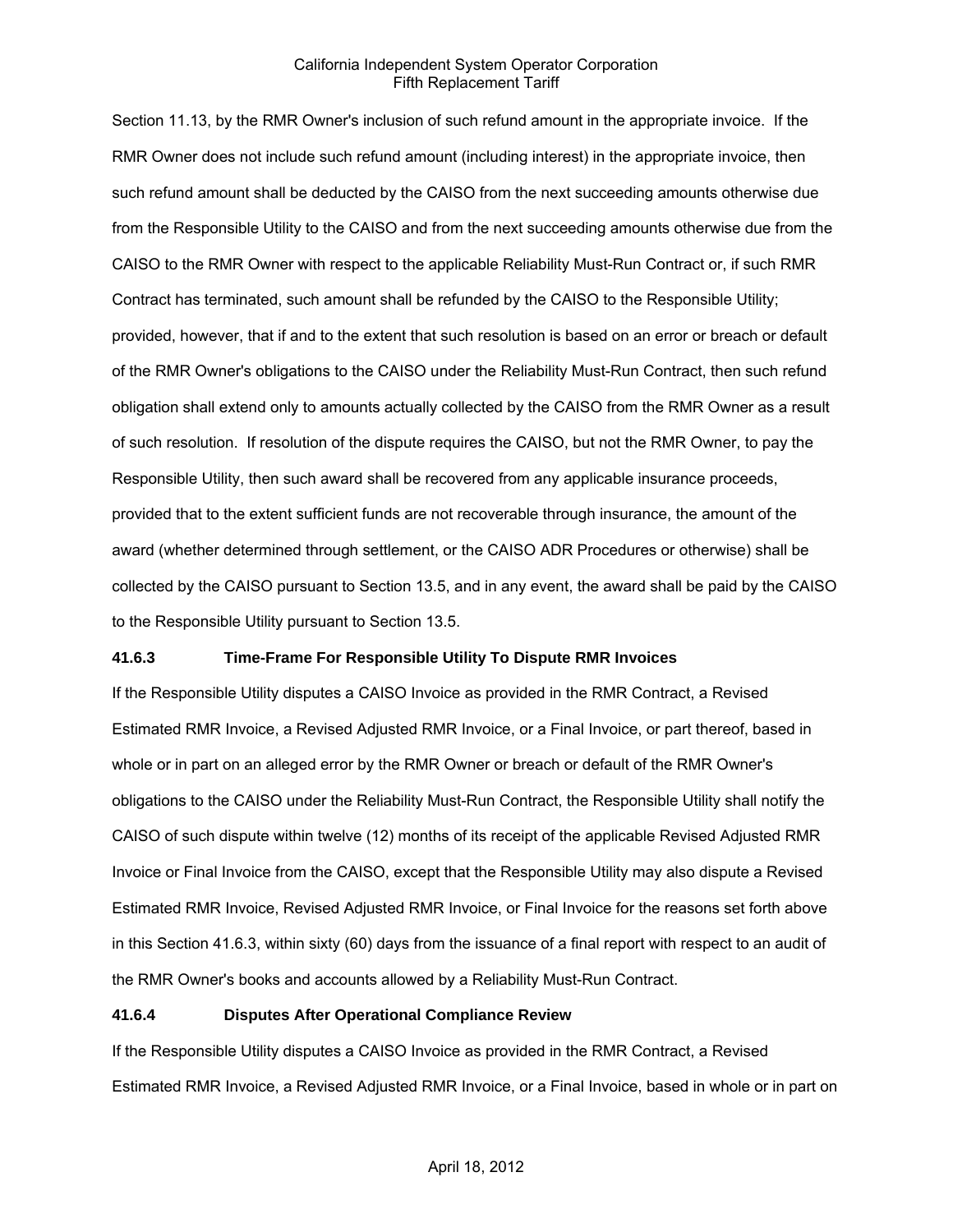an alleged error by the CAISO or breach or default of the CAISO's obligations to the Responsible Utility, the Responsible Utility shall notify the CAISO of such dispute prior to the later to occur of: (i) the date twelve (12) months following the date on which the CAISO submitted such invoice to the Responsible Utility for payment or (ii) the date sixty (60) days following the date on which a final report is issued in connection with an operational compliance review, pursuant to Section 22.1.2.2, of the CAISO's performance of its obligations to Responsible Utilities under this Section 41.6.4 conducted by an independent third party selected by the CAISO Governing Board and covering the period to which such alleged dispute relates. The CAISO or any Responsible Utility shall have the right to request, but not to require, that the CAISO Governing Board arrange for such an operational compliance review at any time.

#### **41.6.5 Invoice Disputes Subject To RMR Contract Resolution Process**

Notwithstanding Section 13, any Responsible Utility dispute relating to a CAISO Invoice as provided in the RMR Contract, a Revised Estimated RMR Invoice, a Revised Adjusted RMR Invoice, a Final Invoice, or a RMR Charge, RMR Payment or RMR Refund shall be resolved through the dispute resolution process specified in the relevant RMR Contract. If the Responsible Utility fails to notify the CAISO of any dispute as provided above, it shall be deemed to have validated the invoice and waived its right to dispute such invoice.

#### **41.6.6 RMR Owner's Rights As A Third Party Beneficiary**

The RMR Owner shall, to the extent set forth herein, be a third party beneficiary of, and have all rights that the CAISO has under the CAISO Tariff, at law, in equity or otherwise, to enforce the Responsible Utility's obligation to pay all sums invoiced to it in the CAISO Invoices as provided in the RMR Contract but not paid by the Responsible Utility, to the extent that, as a result of the Responsible Utility's failure to pay, the CAISO does not pay the RMR Owner on a timely basis amounts due under the Reliability Must-Run Contract. The RMR Owner's rights as a third party beneficiary shall be no greater than the CAISO's rights and shall be subject to the dispute resolution process specified in the relevant RMR Contract. Either the CAISO or the RMR Owner (but not both) will be entitled to enforce any claim arising from an unpaid CAISO Invoice as provided in the RMR Contract, and only one party will be a "disputing party" under the dispute resolution process specified in the relevant RMR Contract with respect to such claim so that the Responsible Utility will not be subject to duplicative claims or recoveries. The RMR Owner shall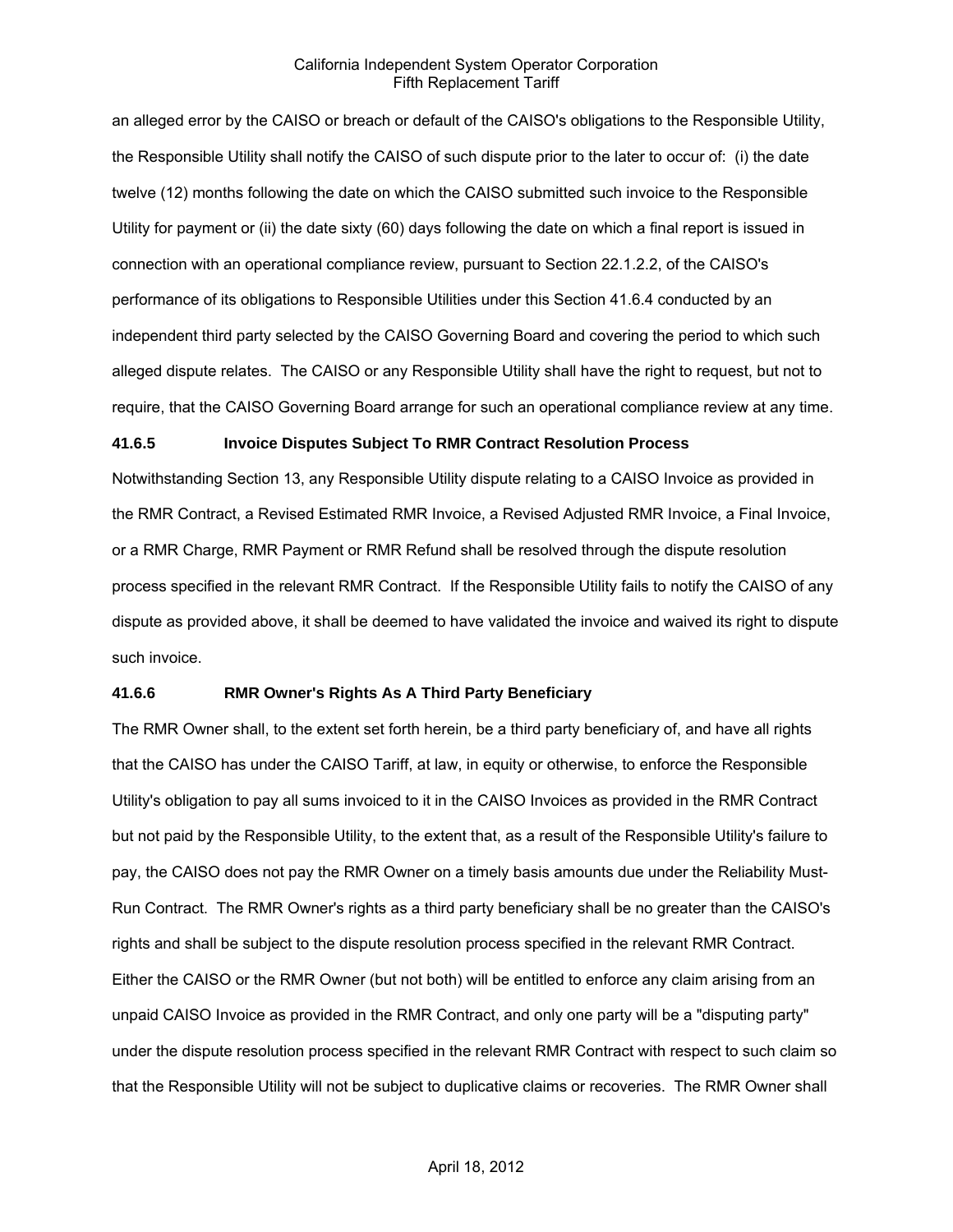have the right to control the disposition of claims against the Responsible Utility for non-payments that result in payment defaults by the CAISO under a Reliability Must-Run Contract. To that end, in the event of non-payment by the Responsible Utility of amounts due under the CAISO Invoice as provided in the RMR Contract, the CAISO will not take any action to enforce its rights against the Responsible Utility unless the CAISO is requested to do so by the RMR Owner. The CAISO shall cooperate with the RMR Owner in a timely manner as necessary or appropriate to most fully effectuate the RMR Owner's rights related to such enforcement, including using its best efforts to enforce the Responsible Utility's payment obligations if, as, to the extent, and within the time frame, requested by the RMR Owner. The CAISO shall intervene and participate where procedurally necessary to the assertion of a claim by the RMR Owner.

### **41.7 Responsibility For Reliability Must-Run Charge**

Except as otherwise provided in Section 41.8 , the costs incurred by the CAISO under each Reliability Must-Run Contract shall be payable to the CAISO by the Responsible Utility in whose PTO Service Territory the Reliability Must-Run Units covered by such Reliability Must-Run Contract are located or, where a Reliability Must-Run Unit is located outside the PTO Service Territory of any Responsible Utility, by the Responsible Utility or Responsible Utilities whose PTO Service Territories are contiguous to the Service Area in which the Generating Unit is located, in proportion to the benefits that each such Responsible Utility receives, as determined by the CAISO. Where costs incurred by the CAISO under a Reliability Must-Run Contract are allocated among two or more Responsible Utilities pursuant to this section, the CAISO will file the allocation under Section 205 of the Federal Power Act.

### **41.8 Responsibility For RMR Charges Associated With SONGS**

If the CAISO procures Reliability Must-Run Generation from the San Onofre Nuclear Generation Station Units 2 or 3, it shall determine prior to the operation of such facilities as Reliability Must-Run Generation the appropriate allocation of associated charges, if any, among Responsible Utilities. The allocation of such charges shall be based on the reliability benefits that the CAISO reasonably identifies through studies and analysis as accruing to the respective Service Areas of the Responsible Utilities.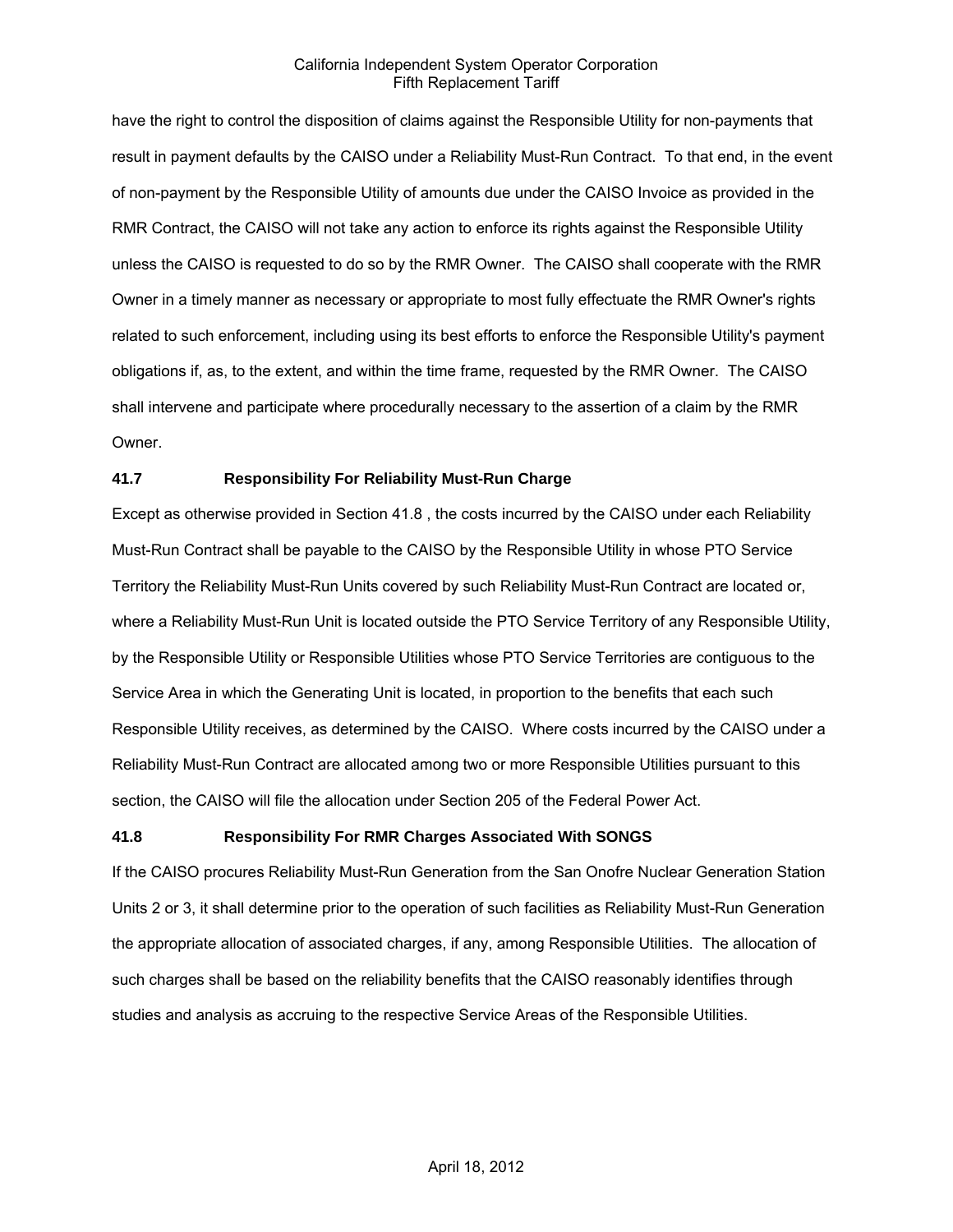## **41.9 Exceptional Dispatch Of Condition 2 RMR Units**

The CAISO may Dispatch an RMR Unit that has currently selected Condition 2 of its RMR Contract to provide Energy through an Exceptional Dispatch under this CAISO Tariff for reasons other than as prescribed in the RMR Contract under the following conditions:

> (1) The CAISO projects that it will require Energy from the Condition 2 RMR Unit to (a) meet forecast Demand and operating reserve requirements or (b) manage Congestion and no other Generating Unit that is available is capable of meeting the identified requirement;

### **41.9.1 Notification Required Before Condition 2 RMR Unit Dispatch**

Before dispatching a Condition 2 RMR Unit in accordance with this Section, the CAISO must notify Market Participants of (a) the situation for which the CAISO is contemplating dispatching a Condition 2 RMR Unit in accordance with this Section, and (b) the date and time the CAISO requires the Condition 2 RMR Unit so dispatched to be operating. The CAISO shall provide such notice as far in advance as practical and prior to directing the Condition 2 RMR Unit to Start-Up

Notwithstanding anything to the contrary in the applicable RMR Contract, all MWh, Start-Ups and service hours provided by a Generating Unit that has currently selected Condition 2 of its RMR Contract pursuant to this Section 41.9.1 through an Exceptional Dispatch outside of the RMR Contract shall not be used to determine future "Annual Service Limits" as defined in the RMR Contract. Payment for Dispatches pursuant to this Section 41.9.1 is governed by Section 11.

### **42. Adequacy Of Facilities To Meet Operating & Planning Reserve**

### **42.1 Generation Planning Reserve Criteria**

Generation planning reserve criteria shall be met as follows:

**42.1.1.** On an annual basis, the CAISO shall prepare a forecast of weekly Generation capacity and weekly peak Demand on the CAISO Controlled Grid. This forecast shall cover a period of twelve months and be posted on the CAISO Website and the CAISO may make the forecast available in other forms at the CAISO's option.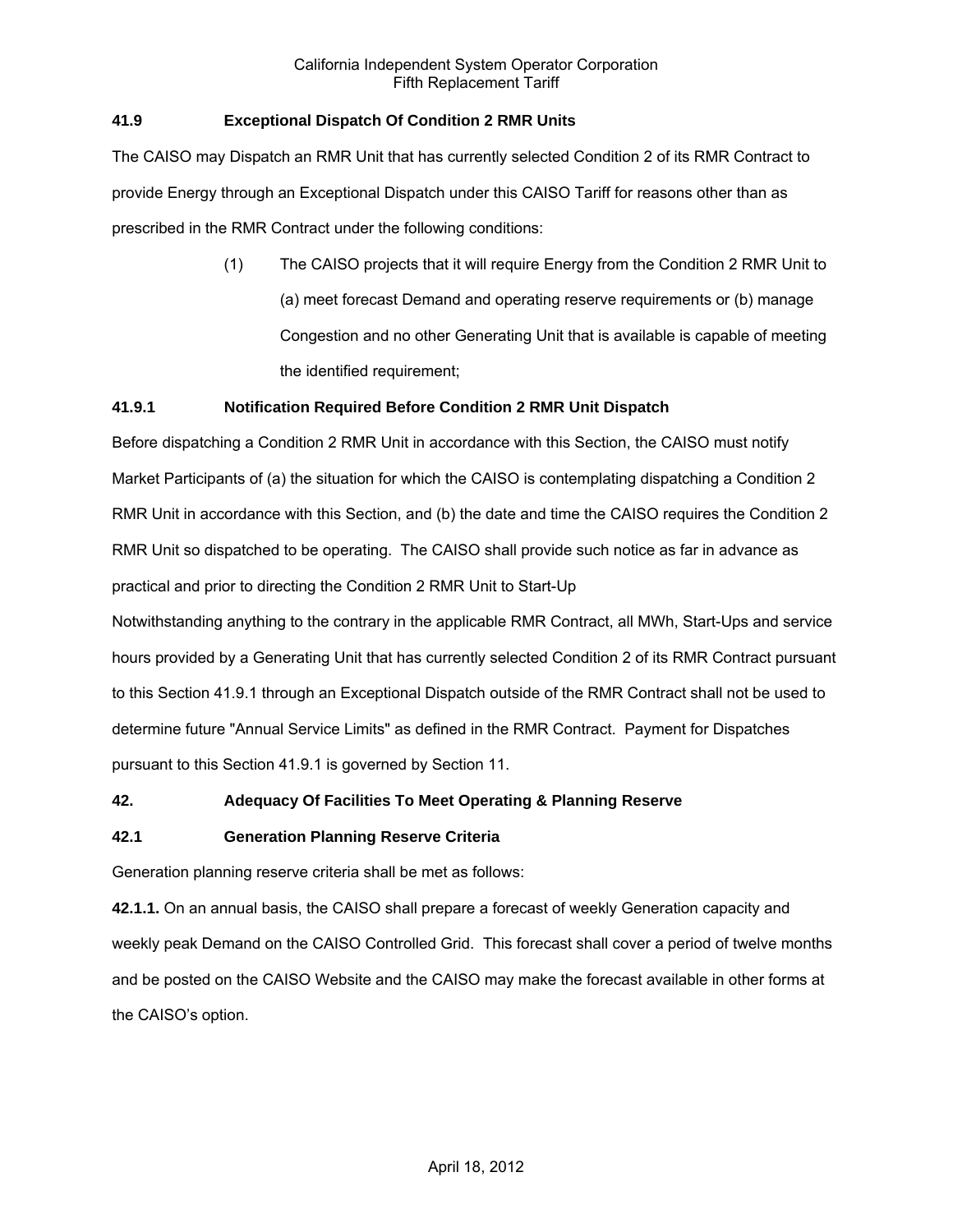# **42.1.2 Applicable Reliability Criteria Met In Peak Demand**

If the forecast shows that the Applicable Reliability Criteria can be met during peak Demand periods, then the CAISO shall take no further action

# **42.1.3 Applicable Reliability Criteria Not Met In Peak Demand**

If the forecast shows that the Applicable Reliability Criteria cannot be met during peak Demand periods, then the CAISO shall facilitate the development of market mechanisms to bring the CAISO Controlled Grid during peak periods into compliance with the Applicable Reliability Criteria (or such more stringent criteria as the CAISO may impose). The CAISO shall solicit Bids in the form of Ancillary Services, shortterm Generation supply contracts of up to one (1) year with Generators, and Load curtailment contracts giving the CAISO the right to reduce the Demands of those parties that win the contracts when there is insufficient Generation capacity to satisfy those Demands in addition to all other Demands. The Load curtailment contracts shall provide that the CAISO's curtailment rights can only be exercised after all available Generation capacity has been fully utilized unless the exercise of such rights would allow the CAISO to satisfy the Applicable Reliability Criteria at lower cost, and the curtailment rights shall not be exercised to stabilize or otherwise influence prices for power in the Energy markets.

# **42.1.4 Lowest Cost Bids Satisfying Applicable Reliability Criteria**

If Ancillary Services, short-term Generation supply contracts, or Load curtailment contracts are required to meet Applicable Reliability Criteria, the CAISO shall select the Bids that permit the satisfaction of those Applicable Reliability Criteria at the lowest cost.

# **42.1.5 CAISO To Take Necessary Steps To Ensure Criteria Compliance**

Notwithstanding the foregoing, if the CAISO concludes that it may be unable to comply with the Applicable Reliability Criteria, the CAISO shall, acting in accordance with Good Utility Practice, take such steps as it considers to be necessary to ensure compliance, including the negotiation of contracts through processes other than competitive solicitations. These steps can include the negotiation of contracts for Generation or Ancillary Services on a Real-Time basis.

# **42.1.6 Long Term Forecast For Information Purposes**

The CAISO may, in addition to the required annual forecast, publish a forecast of the peak Demands and Generation resources for two or more additional years. This forecast would be for information purposes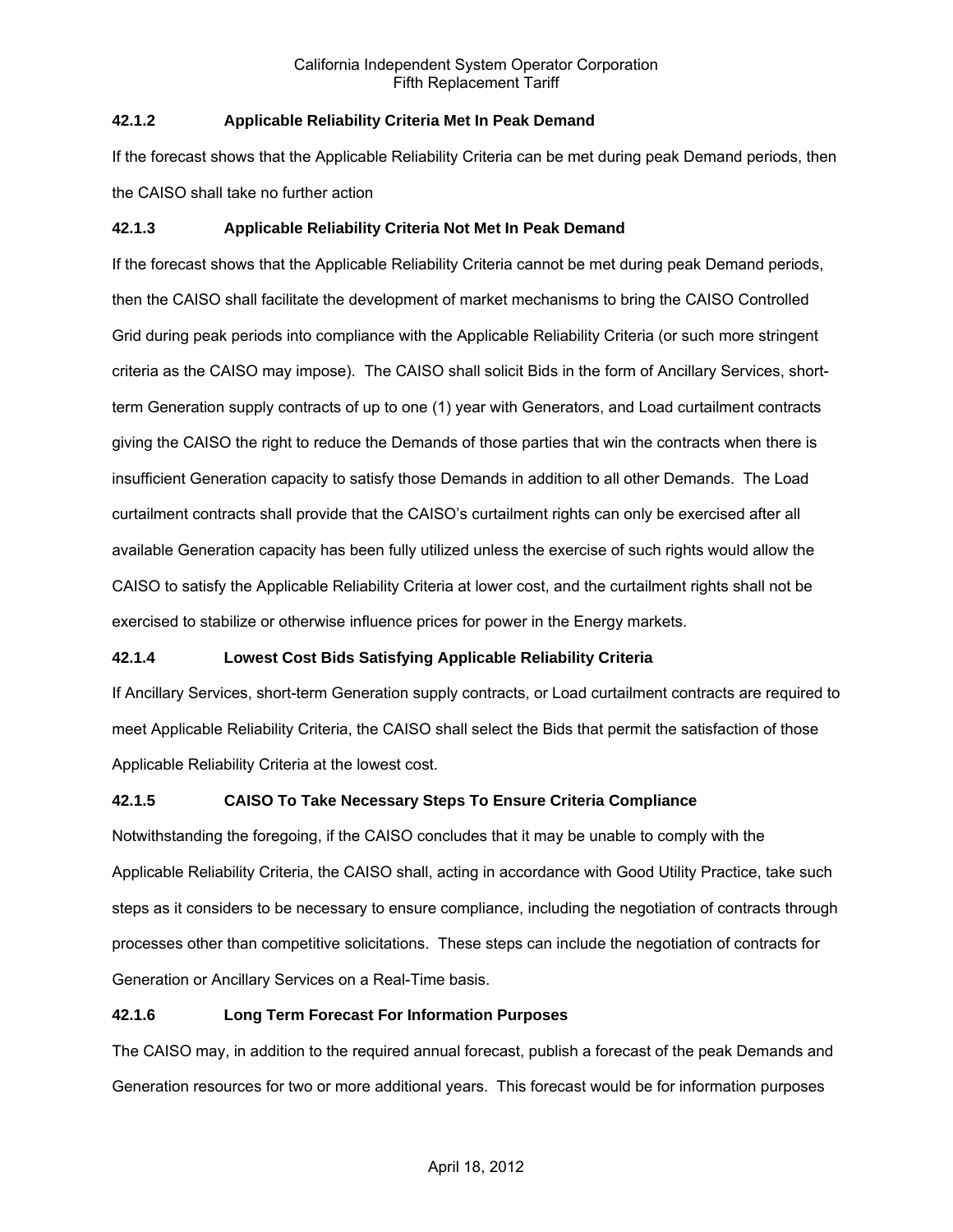to allow Market Participants to take appropriate steps to satisfy the Applicable Reliability Criteria, and would not be used by the CAISO to determine whether additional resources are necessary.

# **42.1.7 Reliance On Market Forces To Maximum Possible Extent**

In fulfilling its requirement to ensure that the applicable Generation planning reserve criteria are satisfied, the CAISO shall rely to the maximum extent possible on market forces.

# **42.1.8 Allocation Of Costs Incurred By CAISO In Trading Hour To SCs**

Except where and to the extent costs incurred by the CAISO for any contract entered into under Section 42.1.5 are recovered from Scheduling Coordinators pursuant to Sections 11.5.8, 11.10 or 42.1.9, all costs incurred by the CAISO in any Trading Hour shall be charged to each Scheduling Coordinator pro rata based upon the same proportion as the Scheduling Coordinator's Measured Demand bears to the total Measured Demand served in that hour.

# **42.1.9 Costs For Difference In Schedules And Real-Time Deviations**

Costs incurred by the CAISO pursuant to any contract entered into under this Section for resources to meet any portion of the anticipated difference between forward Schedules and the Real-Time deviations from those Schedules shall be charged to each Scheduling Coordinator pro rata based upon the same proportion as the Scheduling Coordinator's obligation for RUC Availability Payments.

# **43. Capacity Procurement Mechanism**

# **43.1 Interim Capacity Procurement Mechanism**

The ICPM as well as changes made to other Sections to implement the ICPM shall expire at midnight on the last day of the twenty-fourth month following the effective date of this Section and shall be replaced with the CPM. ICPM designations in existence on the date the CPM becomes effective shall, as of that date, be subject to the CPM, including the provisions concerning compensation, cost allocation and Settlement, until such time as the ICPM resources have been finally compensated for their services rendered under the ICPM prior to the termination of the ICPM, and the CAISO has finally allocated and recovered the costs associated with such ICPM compensation.

# **43.1.1 Capacity Procurement Mechanism Expiration**

The CPM as well as changes made to other Sections to implement the CPM shall expire at midnight on the last day of the forty-eighth month following the effective date of this Section. CPM designations in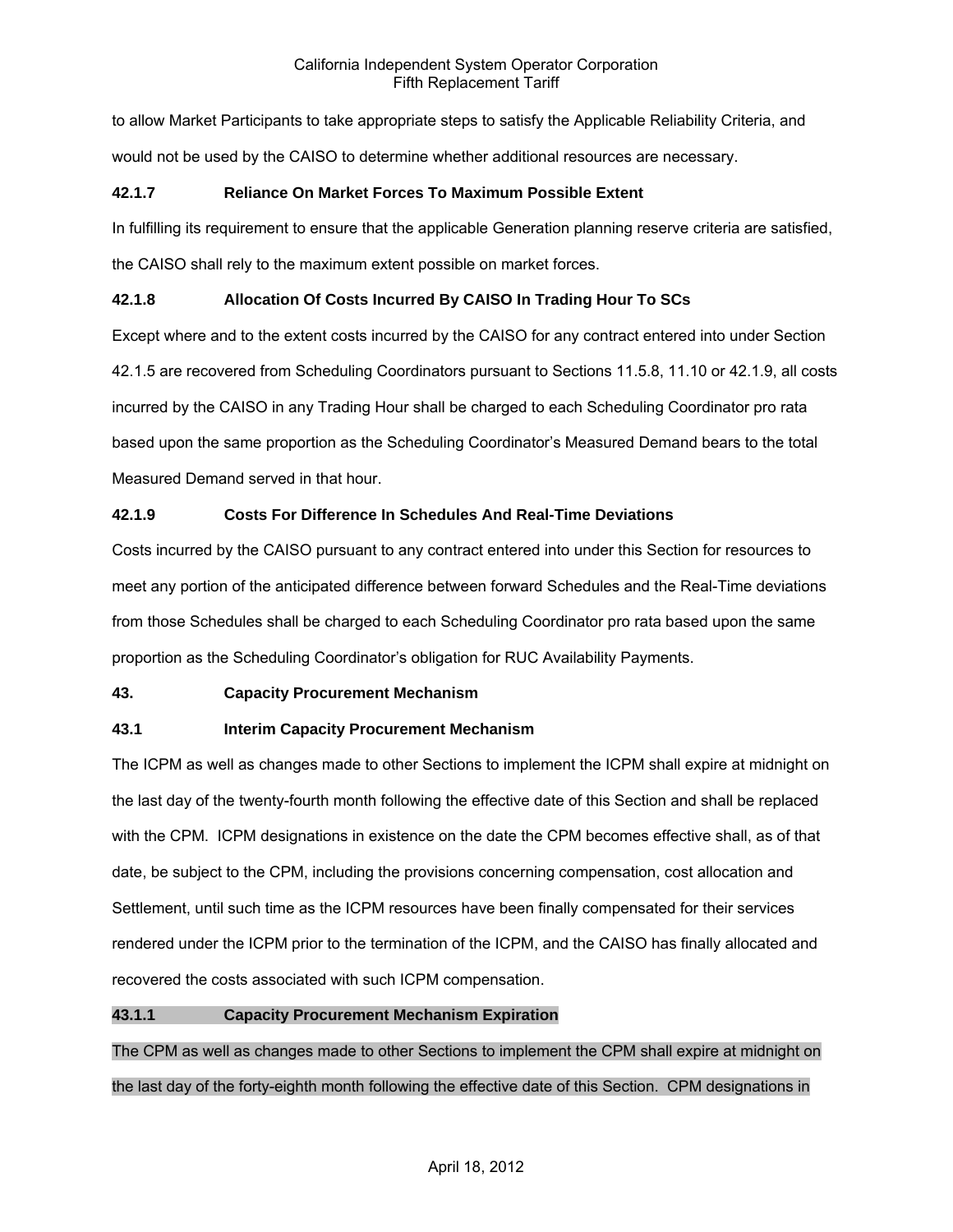existence on the expiration date shall continue in effect and remain subject to the CPM, including the provisions concerning compensation, cost allocation and Settlement, until such time as the CPM resources have been finally compensated for their services rendered under the CPM prior to the termination of the CPM, and the CAISO has finally allocated and recovered the costs associated with such CPM compensation.

### **43.1.2 Capacity Procurement Mechanism Designation**

The CAISO shall have the authority to designate Eligible Capacity to provide CPM Capacity services under the CPM to address the following circumstances, as discussed in greater detail in Section 43:

- 1. Insufficient Local Capacity Area Resources in an annual or monthly Resource Adequacy Plan;
- 2. Collective deficiency in Local Capacity Area Resources;
- 3. Insufficient Resource Adequacy Resources in an LSE's annual or monthly Resource Adequacy Plan;
- 4. A CPM Significant Event;
- 5. A reliability or operational need for an Exceptional Dispatch CPM; and
- 6. Capacity at risk of retirement within the current RA Compliance Year that will be needed for reliability by the end of the calendar year following the current RA Compliance Year.

# **43.2.1 SC Failure To Show Sufficient Local Capacity Area Resources**

#### **43.2.1.1 Annual Resource Adequacy Plan**

Where a Scheduling Coordinator fails to demonstrate in an annual Resource Adequacy Plan, submitted separately for each represented LSE, procurement of each LSE's share of Local Capacity Area Resources, as determined in Section 40.3.2 for each month of the following Resource Adequacy Compliance Year, the CAISO shall have the authority to designate CPM Capacity; provided, however, that the CAISO shall not designate CPM Capacity under this Section 43.2.1.1 until after the Scheduling Coordinator has had the opportunity to cure the deficiency set forth in Section 40.7. The CAISO's authority to designate CPM Capacity under this Section 43.2.1.1 is to ensure that each Local Capacity Area in a TAC Area in which the LSE serves Load has Local Capacity Area Resources in the amounts and locations necessary to comply with the Local Capacity Technical Study criteria provided in Section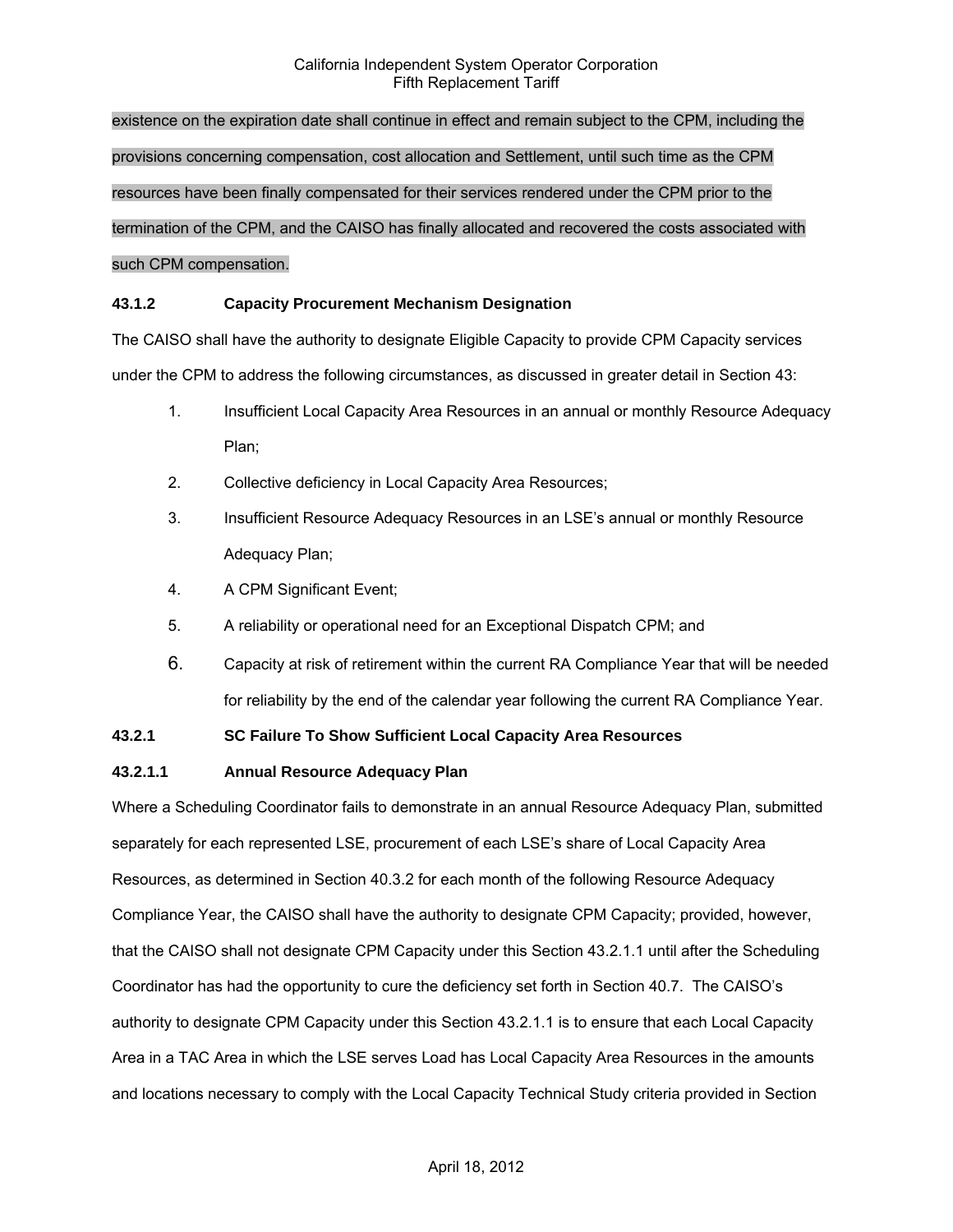40.3.1.1, after assessing the effectiveness of Generating Units under RMR Contracts, if any, and all Resource Adequacy Resources reflected in all submitted annual Resource Adequacy Plans and any supplements thereto, as may be permitted by the CPUC, Local Regulatory Authority, or federal agency and provided to the CAISO in accordance with Section 40.7, whether or not such Generating Units under RMR Contracts and Resource Adequacy Resources are located in the applicable Local Capacity Area.

#### **43.2.1.2 Monthly Resource Adequacy Plan**

Where a Scheduling Coordinator fails to demonstrate in a monthly Resource Adequacy Plan, submitted separately for each represented LSE, procurement of each LSE's share of Local Capacity Area Resources, as determined in Section 40.3.2 for the reported month, the CAISO shall have the authority to designate CPM Capacity; provided, however, that the CAISO shall not designate CPM Capacity under this Section 43.2.1.2 until after the Scheduling Coordinator has had the opportunity to cure the deficiency as set forth in Section 40.7. The CAISO's authority to designate CPM Capacity under this Section 43.2.1.1 is to ensure that each Local Capacity Area in a TAC Area in which the LSE serves Load has Local Capacity Area Resources in the amounts and locations necessary to comply with the Local Capacity Technical Study criteria provided in Section 40.3.1.1, after assessing the effectiveness of Generating Units under RMR Contracts, if any, and all Resource Adequacy Resources reflected in all submitted annual and monthly Resource Adequacy Plans and any supplements thereto, as may be permitted by the CPUC, Local Regulatory Authority, or federal agency and provided to the CAISO in accordance with Section 40.7, whether or not such Generating Units under RMR Contracts and Resource Adequacy Resources are located in the applicable Local Capacity Area.

#### **43.2.2 Collective Deficiency In Local Capacity Area Resources**

The CAISO shall have the authority to designate CPM Capacity where the Local Capacity Area Resources specified in the annual Resource Adequacy Plans of all applicable Scheduling Coordinators, after the opportunity to cure under Section 43.2.2.1 has been exhausted, fail to ensure compliance in one or more Local Capacity Areas with the Local Capacity Technical Study criteria provided in Section 40.3.1.1, regardless of whether such resources satisfy, for the deficient Local Capacity Area, the minimum amount of Local Capacity Area Resources identified in the Local Capacity Technical Study, and after assessing the effectiveness of Generating Units under RMR Contracts, if any, and all Resource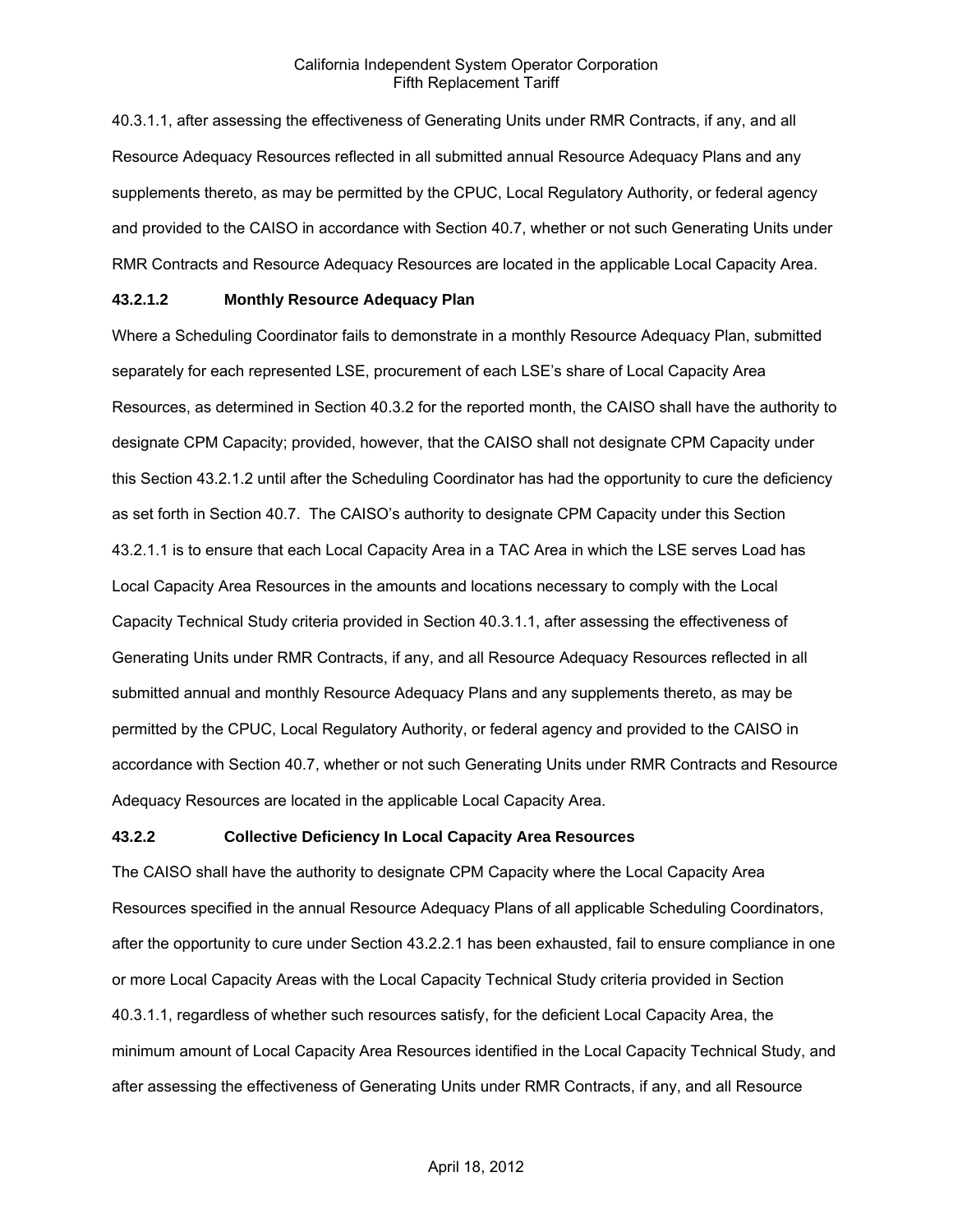Adequacy Resources reflected in all submitted annual Resource Adequacy Plans, whether or not such Generating Units under RMR Contracts and Resource Adequacy Resources are located in the applicable Local Capacity Area. The CAISO may, pursuant to this Section 43.2.2, designate CPM Capacity in an amount and location sufficient to ensure compliance with the Reliability Criteria applied in the Local Capacity Technical Study.

# **43.2.2.1 LSE Opportunity to Resolve Collective Deficiency in Local Capacity Area Resources**

Where the CAISO determines that a need for CPM Capacity exists under Section 43.2.2, but prior to any designation of CPM Capacity, the CAISO shall issue a Market Notice identifying the deficient Local Capacity Area and the quantity of capacity that would permit the deficient Local Capacity Area to comply with the Local Capacity Technical Study criteria provided in Section 40.3.1.1 and, where only specific resources are effective to resolve the Reliability Criteria deficiency, the CAISO shall provide the identity of such resources. Any Scheduling Coordinator may submit a revised annual Resource Adequacy Plan within thirty (30) days of the beginning of the Resource Adequacy Compliance Year demonstrating procurement of additional Local Capacity Area Resources consistent with the Market Notice issued under this Section.

Any Scheduling Coordinator that provides such additional Local Capacity Area Resources consistent with the Market Notice under this Section shall have its share of any CPM procurement costs under Section 43.7.3 reduced on a proportionate basis. If the full quantity of capacity is not reported to the CAISO under revised annual Resource Adequacy Plans in accordance with this Section, the CAISO may designate CPM Capacity sufficient to alleviate the deficiency.

# **43.2.3 SC Failure To Show Sufficient Resource Adequacy Resources**

The CAISO shall have the authority to designate CPM Capacity where a Scheduling Coordinator fails to demonstrate in an annual or monthly Resource Adequacy Plan, submitted separately for each represented LSE, procurement of sufficient Resource Adequacy Resources to comply with each LSE's annual and monthly Demand and Reserve Margin requirements under Section 40; provided that the CAISO shall not designate CPM Capacity under this Section 43.2.3 until after the Scheduling Coordinator has had the opportunity to cure the deficiency as set forth in Section 40.7; provide further that the CAISO shall not designate CPM Capacity under this Section 42.2.3 unless there is an overall net deficiency in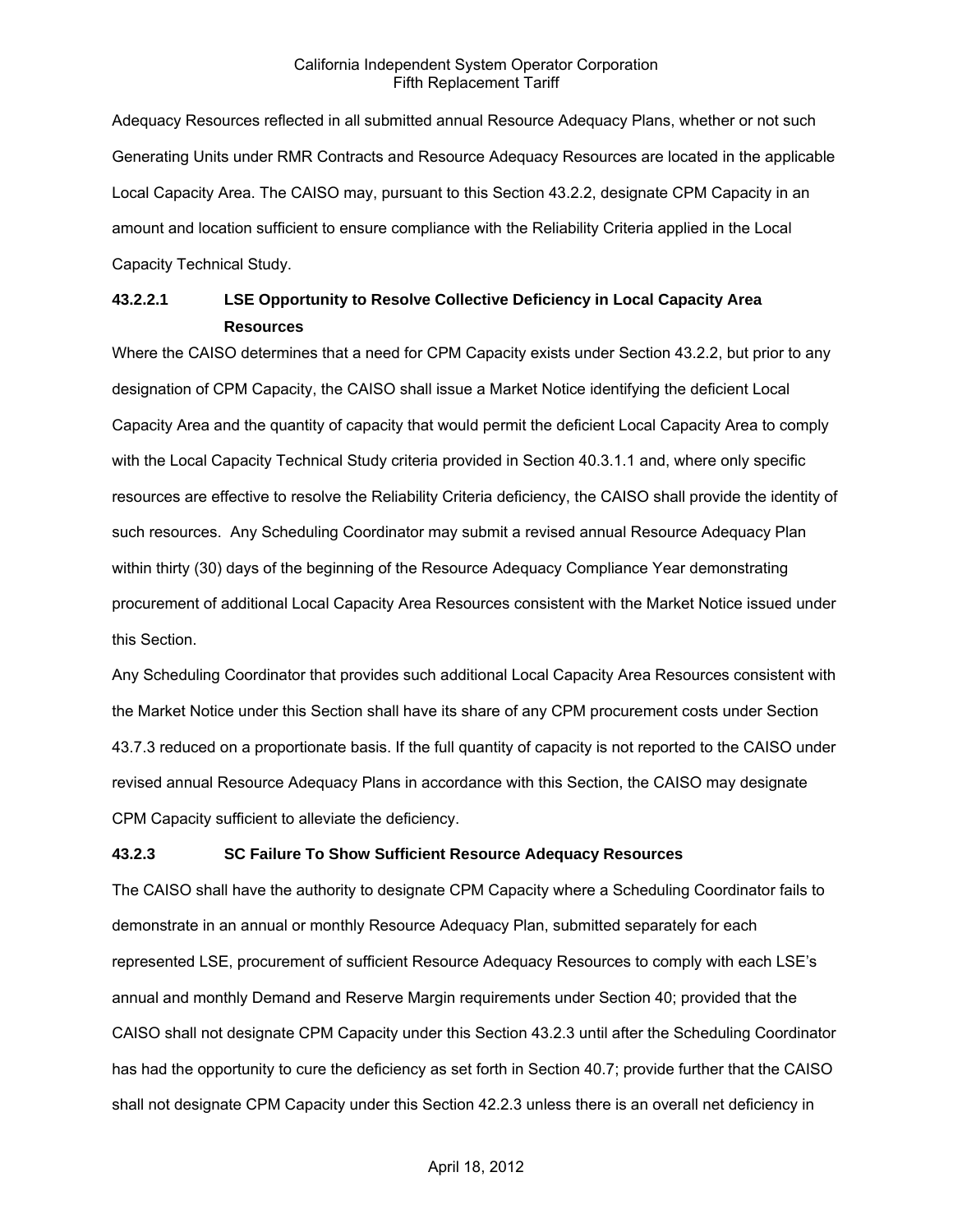meeting the total annual or monthly Demand and Reserve Margin requirements, whichever is applicable, after taking into account all LSE demonstrations in their applicable or monthly Resource Adequacy Plans.

# **43.2.4 CPM Significant Events**

The CAISO may designate CPM Capacity to provide service on a prospective basis following an CPM Significant Event, to the extent necessary to maintain compliance with Reliability Criteria and taking into account the expected duration of the CPM Significant Event.

# **43.2.5 Exceptional Dispatch CPM**

Except as provided in Section 43.2.5.1, the CAISO shall designate as CPM Capacity to provide service on a prospective basis the capacity of a resource that responds to an Exceptional Dispatch if the Exceptional Dispatch is issued pursuant to Section 34.9.1, subsections (6), (9) or (10) of Section 34.9.2, or Section 34.9.3, unless the Exceptional Dispatch directs the curtailment or shut down of the resource.

# **43.2.5.1 Limitation on Eligibility for Exceptional Dispatch CPM Designation**

The following capacity is not eligible to receive an Exceptional Dispatch CPM designation under this Section 43.2.5.1:

- (1) RA Capacity, RMR Capacity, and CPM Capacity; and
- (2) Capacity of a resource that is eligible to receive supplemental revenues under Section 39.10.3 during any month for which the resource has notified the CAISO under Section 39.10.3 that it chooses to receive supplemental revenues in lieu of an Exceptional Dispatch CPM designation

# **43.2.5.2 Quantity of Capacity included in an Exceptional Dispatch CPM Designation**

**43.2.5.2.1 Exceptional Dispatch Commitments of Non RA, Non RMR and Non CPM Resources**  If a resource does not have any self-schedule, market-based commitment, or RA, RMR or CPM Capacity and receives an Exceptional Dispatch CPM designation under Section 43.2.5 following an Exceptional Dispatch eligible for a CPM designation, the CAISO shall designate as CPM Capacity the greater of the resource's PMin or the quantity of capacity needed from the resource to address the reliability issue as determined in an engineering assessment if available at that time. For designations made in the post-day ahead timeframe, the CAISO will make an initial determination of the quantity of Exceptional Dispatch CPM Capacity and will subsequently make a post-day ahead reliability assessment of the amount of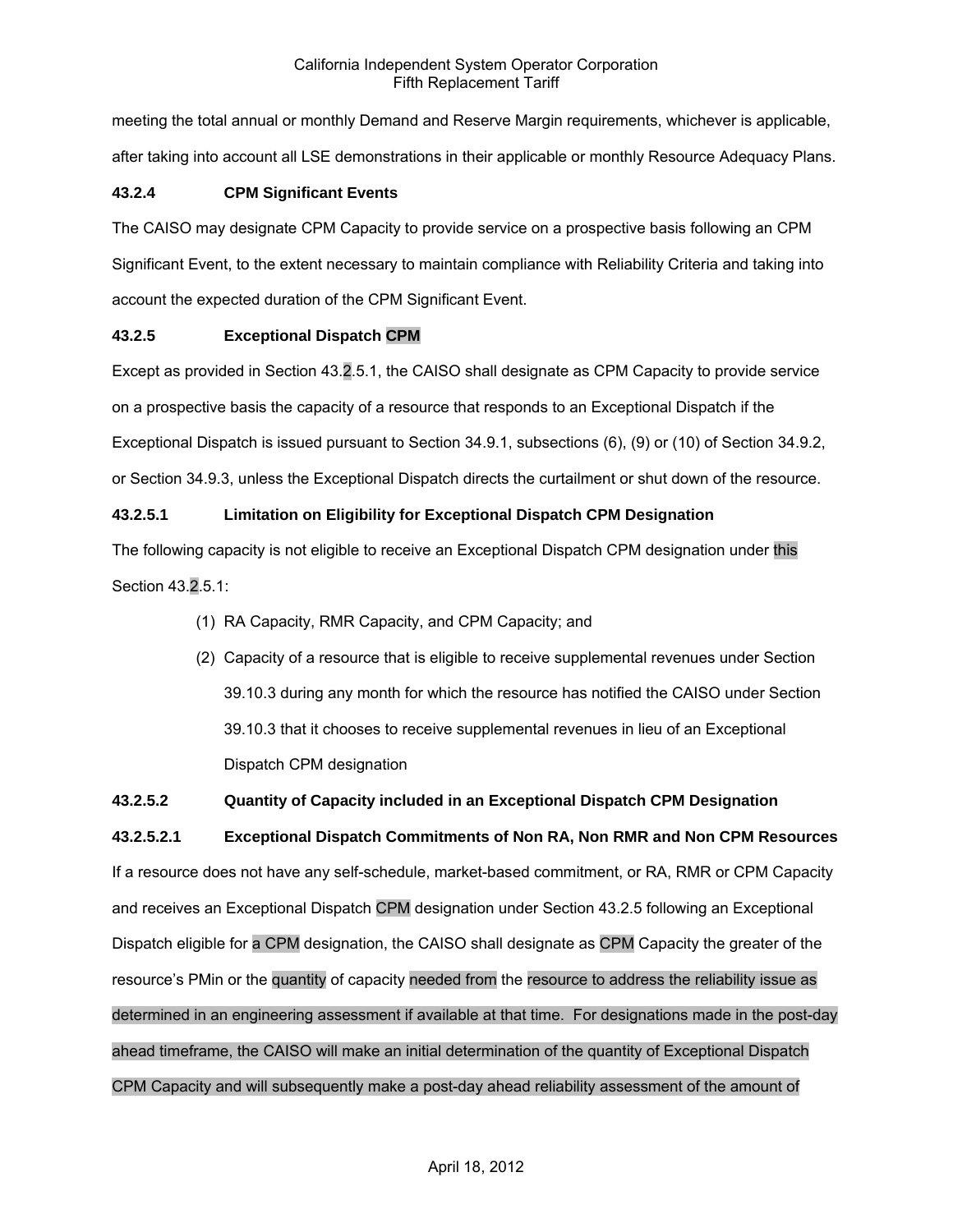capacity needed to address the reliability issue, as set forth in the Business Practice Manuals. If the postday ahead reliability assessment shows that no additional Exceptional Dispatch CPM Capacity is needed from the resource to address the reliability issue, the resource will be compensated based on the initial quantity of capacity designated. If the post-day ahead reliability assessment shows that additional Exceptional Dispatch CPM Capacity is needed from the resource to address the reliability issue, the CAISO will designate the incremental quantity of capacity, will treat the initial and incremental quantities of the Exceptional Dispatch CPM Capacity as a single designation effective as of the date of the initial designation, and will compensate the resource based on the sum of the initial and incremental quantities of the Exceptional Dispatch CPM Capacity for the term of the designation. Any incremental Exceptional Dispatch CPM Capacity designated under this section does not result in a new thirty (30) day term or sixty (60) -day term, as applicable.

# **43.2.5.2.2 Exceptional Dispatch of Partial RA, Partial CPM Unit, or Market Committed Resource**

If a resource is a Partial Resource Adequacy Resource, has a CPM designation of less than its entire capacity, has a Self Schedule or has a market based commitment, or has already received an Exceptional Dispatch CPM designation under Section 43.2.5, the CAISO shall designate as CPM Capacity the amount by which the quantity of capacity needed from the resource to address the reliability issue exceeds the greater of –

- (1) the capacity that the resources must make available to the CAISO as the result of an RA Capacity or CPM Capacity obligation; if any; and
- (2) the sum of any Self-Schedule and any market-based commitment or dispatch of the resource.

# **43.2.5.2.3 Subsequent Exceptional Dispatch**

If the CAISO, during the term of a resource's Exceptional Dispatch CPM designation, issues a subsequent Exceptional Dispatch to the resource that exceeds the sum of the resource's CPM Capacity and RA Capacity, the subsequent Exceptional Dispatch CPM Capacity shall equal the difference between the quantity of capacity needed from the resource to address the reliability issue, as determined in an engineering assessment conducted as set forth in the Business Practice Manuals, and the sum of the resource's CPM Capacity and RA Capacity, but not to exceed the resource's Eligible Capacity. The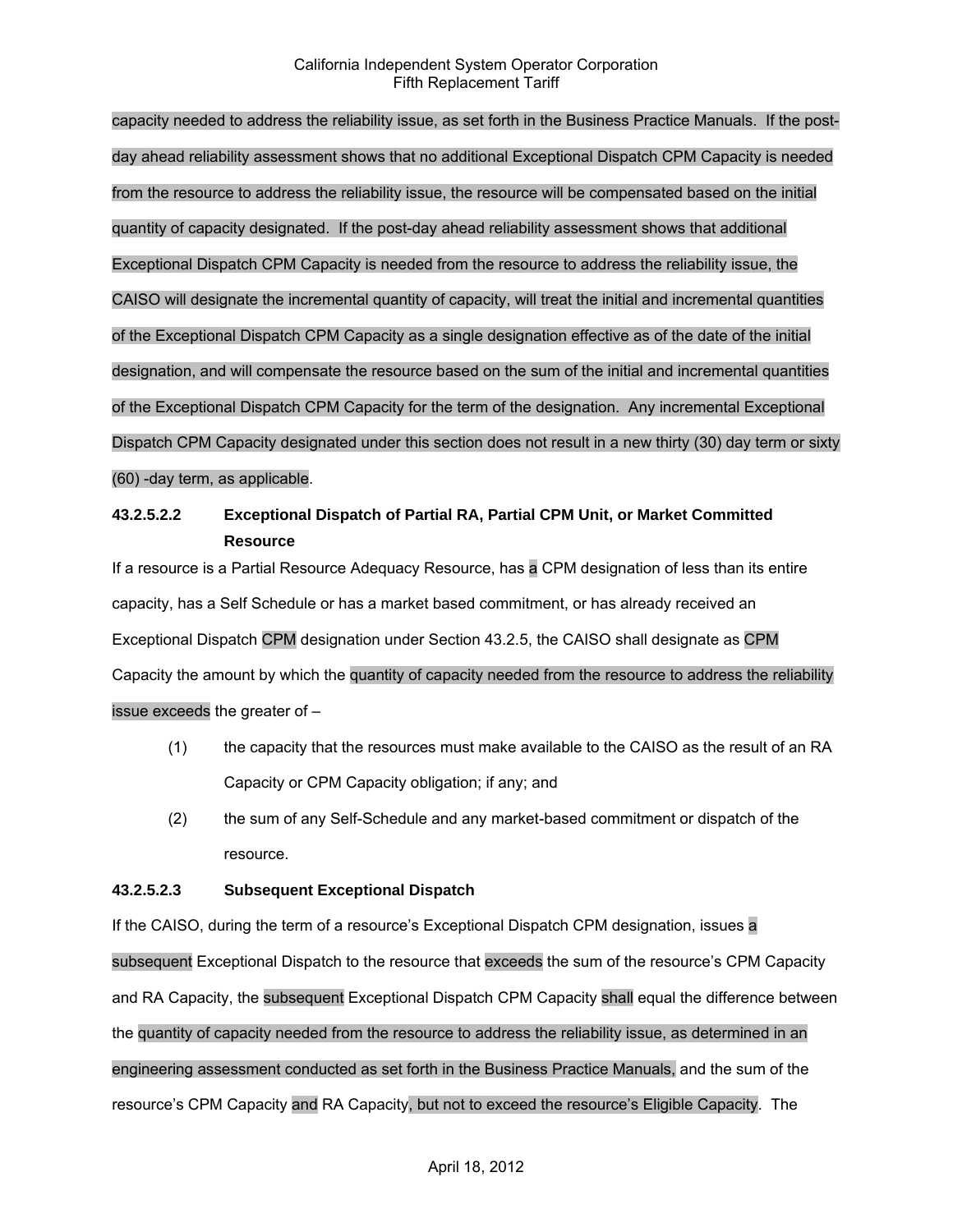increase will be effective for the remainder of the initial Exceptional Dispatch CPM Term and retroactively to the beginning of the initial Exceptional Dispatch CPM Term or the first day of the month in which the increase occurs, whichever is later. Any incremental Exceptional Dispatch issued within any Exceptional Dispatch CPM Term does not result in a new 30-day term or 60-day term, as applicable.

### **43.2.5.2.4 Change in RA, RMR or CPM Status**

If a resource has an RA, RMR or CPM Capacity obligation that pre-existed the resource's Exceptional Dispatch CPM designation and, during the term of the resource's Exceptional Dispatch CPM designation, the amount of the resource's RA, RMR or CPM Capacity is reduced, the CAISO will increase the CPM designation by the amount, if any, necessary to ensure that the sum of Exceptional Dispatch CPM designation quantity and any remaining RA Capacity is not less than PMin. If capacity that receives an Exceptional Dispatch CPM designation becomes RA Capacity or receives a monthly CPM designation or Significant Event designation or receives an RMR Contract as of a certain date, then the Exceptional Dispatch CPM designation shall be reduced by the amount of the new RA Capacity, CPM Significant Event designation, or RMR Contract from that date through the rest of the 30-day term.

#### **43.2.6 Capacity At Risk Of Retirement Needed For Reliability**

The CAISO shall have the authority to designate CPM Capacity to keep a resource in operation that is at risk of retirement during the current RA Compliance Year and that will be needed for reliability by the end of the calendar year following the current RA Compliance Year. The CAISO may issue this risk of retirement CPM designation in the event that all of the following requirements apply:

- (1) the resource was not contracted as RA Capacity nor listed as RA Capacity in any LSE's annual Resource Adequacy Plan during the current RA Compliance Year;
- (2) the CAISO did not identify any deficiency, individual or collective, in an LSE's annual Resource Adequacy Plan for the current RA Compliance Year that resulted in a CPM designation for the resource in the current RA Compliance Year;
- (3) CAISO technical assessments project that the resource will be needed for reliability purposes, either for its locational or operational characteristics, by the end of the calendar year following the current RA Compliance Year;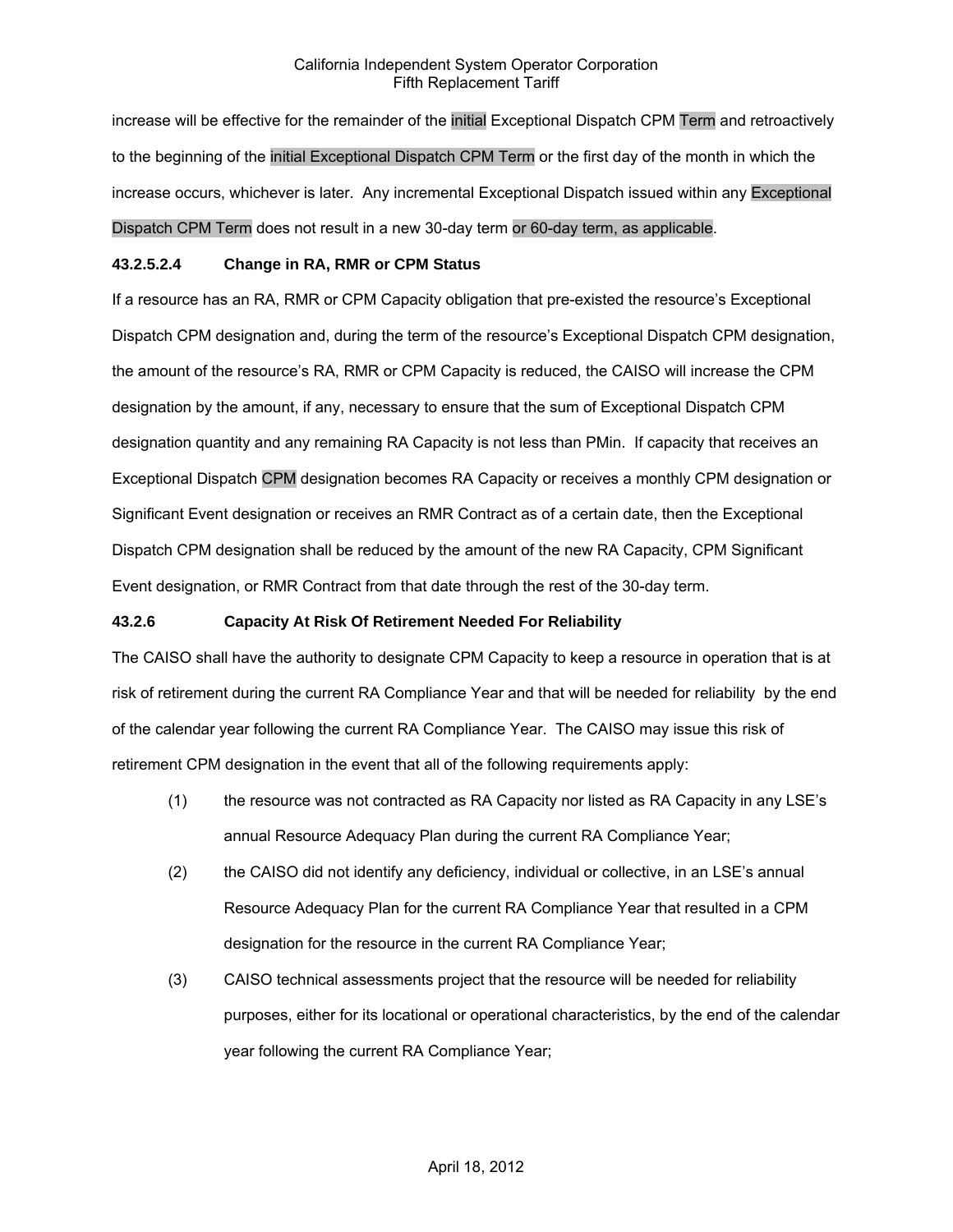- (4) no new generation is projected by the ISO to be in operation by the start of the subsequent RA Compliance Year that will meet the identified reliability need; and
- (5) the resource owner submits to the CAISO and DMM, at least 180 days prior to terminating the resource's PGA or removing the resource from PGA Schedule 1, a request for a CPM designation under this Section 43.2.6 and the affidavit of an executive officer of the company who has the legal authority to bind such entity, with the supporting financial information and documentation discussed in the BPM for Reliability Requirements, that attests that it will be uneconomic for the resource to remain in service in the current RA Compliance Year and that the decision to retire is definite unless CPM procurement occurs;

If the CAISO determines that all of the requirements have been met, prior to issuing the CPM designation, the CAISO shall prepare a report that explains the basis and need for the CPM designation. The CAISO shall post the report on the CAISO's Website and allow an opportunity of no less than seven (7) days for stakeholders to review and submit comments on the report and no less than thirty (30) days for an LSE to procure Capacity from the resource. If an LSE does not, within that period, procure sufficient RA Capacity to keep the resource in operation during the current RA Compliance Year, the CAISO may issue the risk of retirement CPM designation; provided that the CAISO determines that the designation is necessary and that all other available procurement measures have failed to procure the resources needed for reliable operation. The ISO will not issue CPM designations in order to circumvent existing procurement mechanisms that could adequately resolve reliability needs.

#### **43.3 Terms Of CPM Designation**

#### **43.3.1 SC Annual Plan Failure To Show Local Capacity Area Resources**

CPM Capacity designated under Section 43.2.2.1 shall have a minimum commitment term of one (1) month and a maximum commitment term of one (1) year, based on the period(s) of overall shortage as reflected in the annual Resource Adequacy Plans that have been submitted. The term of the designation may not extend into a subsequent Resource Adequacy Compliance Year.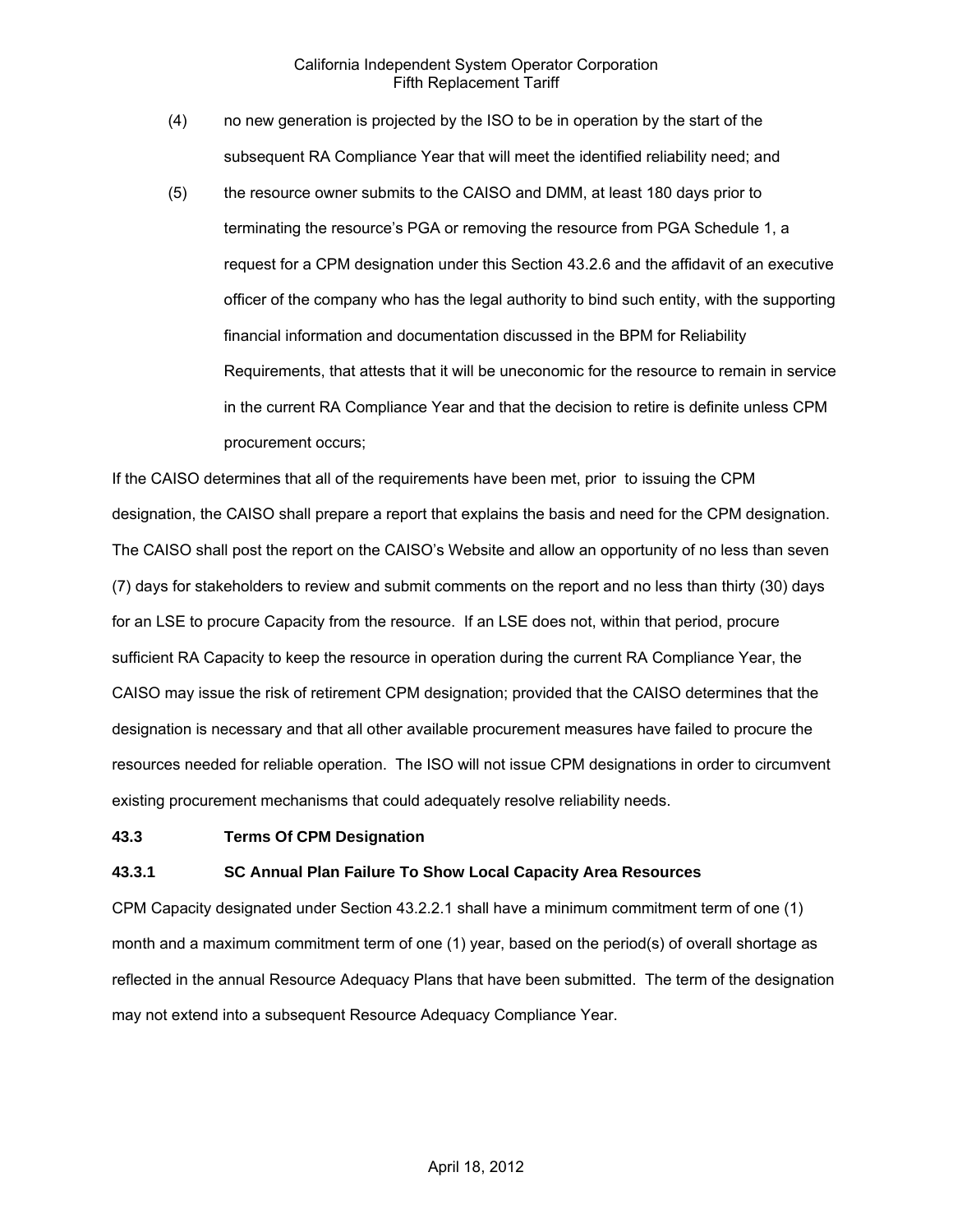# **43.3.2 SC Month Plan Failure To Show Local Capacity Area Resources**

CPM Capacity designated under Section 43.2.1.2 shall have a minimum commitment term of one (1) month. The term of the designation may not extend into a subsequent Resource Adequacy Compliance Year.

#### **43.3.3 Annual Plan Collective LCA Resouces Insufficient**

CPM Capacity designated under Section 43.2.2 shall have a minimum commitment term of one (1) month and a maximum commitment term of one year, based on the period(s) of overall shortage as reflected in the annual Resource Adequacy Plans that have been submitted. The term of the designation may not extend into a subsequent Resource Adequacy Compliance Year.

#### **43.3.4 SC Failure To Show Sufficient Resource Adequacy Resources**

CPM Capacity designated under Section 43.2.3 shall: (a) have a minimum commitment term of one (1) month and a maximum commitment term equal to the maximum annual procurement period established by the Local Reliability Authority based on the period of the deficiency reflected in the annual Resource Adequacy Plan or (b) have a commitment term of one (1) month if the deficiency is in the monthly Resource Adequacy Plan. The term of the designation may not extend into a subsequent Resource Adequacy Compliance Year.

#### **43.3.5 Term – CPM Significant Event**

CPM Capacity designated under Section 43.1.4 shall have an initial term of thirty (30) days. If the CAISO determines that the CPM Significant Event is likely to extend beyond the thirty (30) day period, the CAISO shall extend the designation for another sixty (60) days. During this additional sixty (60) day period, the CAISO will provide Market Participants with an opportunity to provide alternative solutions to meet the CAISO's operational and reliability needs in response to the CPM Significant Event, rather than rely on the CAISO's designation of capacity under the CPM. The CAISO shall consider and implement, if acceptable to the CAISO in accordance with Good Utility Practice, such alternative solutions provided by Market Participants in a timely manner. If Market Participants do not submit any alternatives to the designation of CPM capacity that are fully effective in addressing the deficiencies in Reliability Criteria resulting from CPM Significant Event, the CAISO shall extend the term of the designation under Section 43.1.4 for the expected duration of the CPM Significant Event.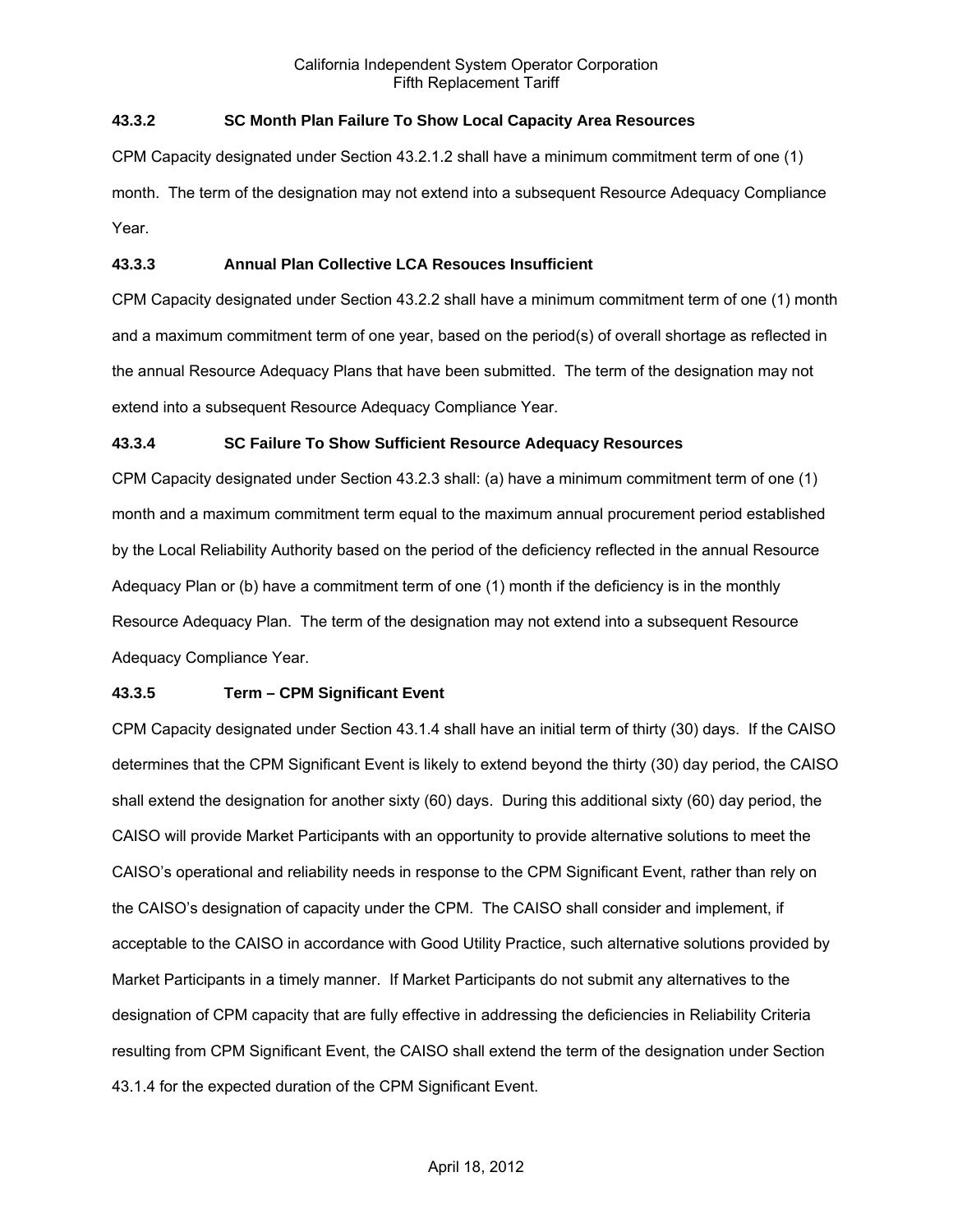If the solutions offered by Market Participants are only partially effective in addressing the CAISO's operational and reliability needs resulting from the CPM Significant Event, the CAISO shall extend the designation under Section 43.1.4 for the expected duration of the CPM Significant Event, but only as to the amount of CPM Capacity necessary to satisfy the CAISO's operational and reliability needs after taking into account the effective capacity provided by the alternative solution. If there is a reasonable alternative solution that fully resolves the CAISO's operational and reliability needs, the CAISO will not extend the designation under Section 43.2.4.

### **43.3.6 Term – Exceptional Dispatch CPM**

The CAISO shall make an explicit determination for each initial Exceptional Dispatch CPM designation as to whether it was necessary to address an Exceptional Dispatch CPM System Reliability Need or an Exceptional Dispatch CPM Non-System Reliability Need. Exceptional Dispatch CPM Capacity designated under Section 43.2.5 for an Exceptional Dispatch CPM System Reliability Need shall have an Exceptional Dispatch CPM Term of thirty (30) days. If the CAISO determines that the circumstances that led to the Exceptional Dispatch are likely to extend beyond the initial thirty (30) day period, the CAISO shall issue an Exceptional Dispatch CPM or other CPM designation for an additional thirty (30) days. Exceptional Dispatch CPM Capacity designated under Section 43.2.5 for an Exceptional Dispatch CPM Non-System Reliability Need shall have an Exceptional Dispatch CPM Term of sixty (60) days. If the CAISO determines that the circumstances that led to the Exceptional Dispatch are likely to extend beyond the initial sixty (60) day period, the CAISO shall issue an Exceptional Dispatch CPM or other CPM designation for an additional sixty (60) days.

# **43.3.7 Term - Capacity At Risk Of Retirement Needed For Reliability**

A CPM designation for Capacity at risk of retirement under Section 43.2.6 shall have a minimum commitment term of one (1) month and a maximum commitment term of one (1) year, based on the number of months for which the capacity is to be procured within the current RA Compliance Year, The term of the designation may not extend into a subsequent Resource Adequacy Compliance Year. The CAISO shall rescind the CPM designation for any month during which the resource is under contract with an LSE to provide RA Capacity.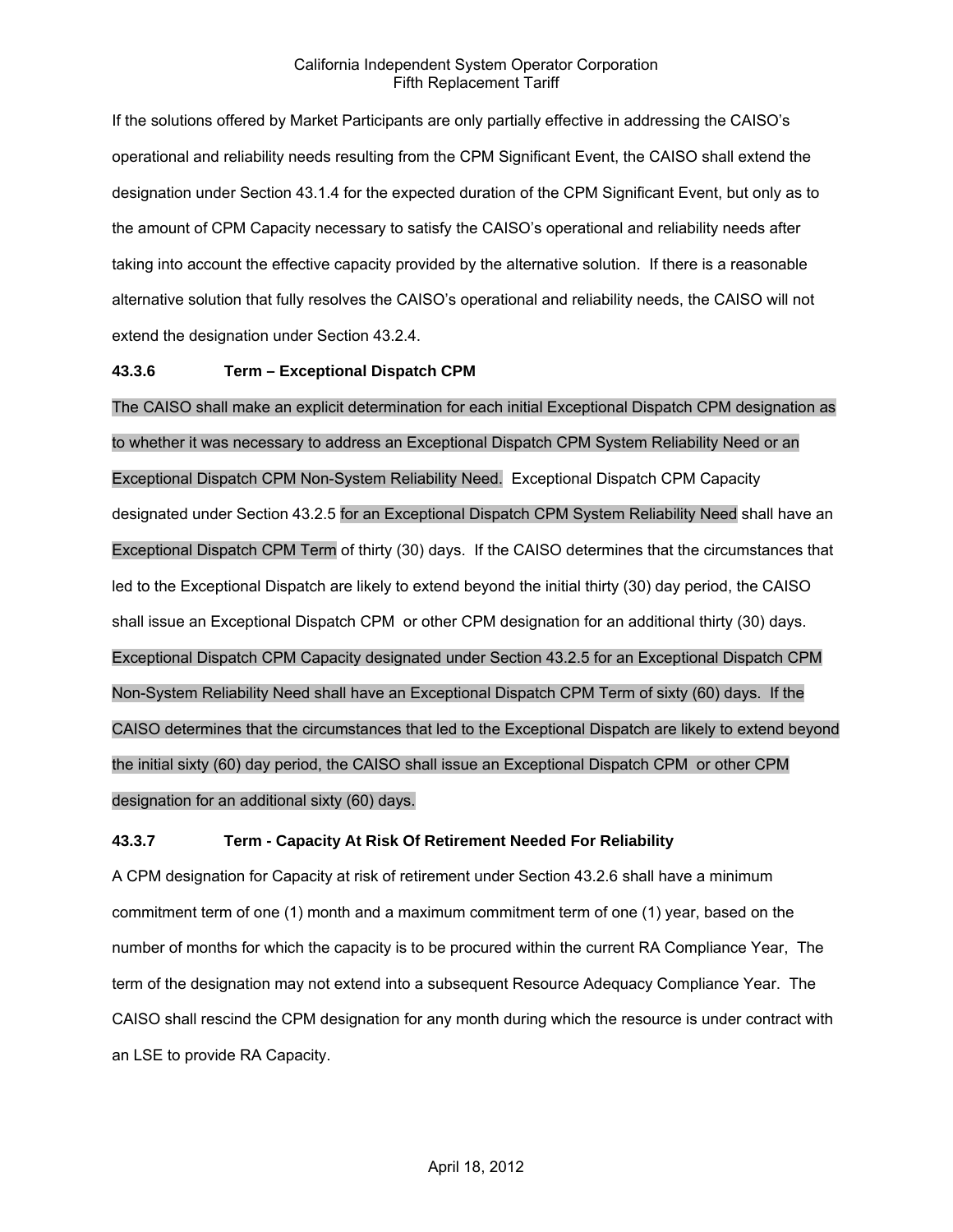# **43.4 Selection Of Eligible Capacity Under The ICPM**

In accordance with Good Utility Practice, the CAISO shall make designations of Eligible Capacity as CPM Capacity under Section 43.1 by applying the following criteria in the order listed:

- (1) the effectiveness of the Eligible Capacity at meeting the designation criteria specified in Section 43.2;
- (2) the capacity costs associated with the Eligible Capacity;
- (3) the quantity of a resource's available Eligible Capacity, based on a resource's PMin, relative to the remaining amount of capacity needed;
- (4) the operating characteristics of the resource, such as dispatchability, Ramp Rate, and load-following capability;
- (5) whether the resource is subject to restrictions as a Use-Limited Resource; and
- (6) for designations under Section 43.2.3, the effectiveness of the Eligible Capacity in meeting local and/or zonal constraints or other CAISO system needs.

In applying these selection criteria, the goal of the CAISO is to designate lower cost resources that will be effective in meeting the reliability needs underlying the CPM designations. In making this determination, the CAISO will apply the first criterion to identify the effective Eligible Capacity by considering the effectiveness of the resources at meeting the designation criteria for the type of CPM to be issued and at resolving the underlying reliability need. The CAISO will apply the second criterion by considering the cost of the effective Eligible Capacity. The CAISO will endeavor to designate a resource at the CPM Capacity price determined in accordance with Section 43.6.1 before selecting a resource with a higher unit-specific CPM Capacity price specified under Section 43.6.2. The CAISO will endeavor to designate resources that have specified a capacity price before designating resources that have not specified a CPM Capacity price under Section 43.6.2.1. The CAISO will apply the third criterion by considering the quantity of a resource's Eligible Capacity. The CAISO will endeavor to select a resource that has a PMin at or below the capacity that is needed to meet the reliability need before selecting a resource that has a PMin that would result in over-procurement. The CAISO will apply the fourth criterion by considering specific operating characteristics of a resource, such as dispatchability, ramp rate, and load-following capability to the extent that such characteristics are an important factor in resolving the reliability need.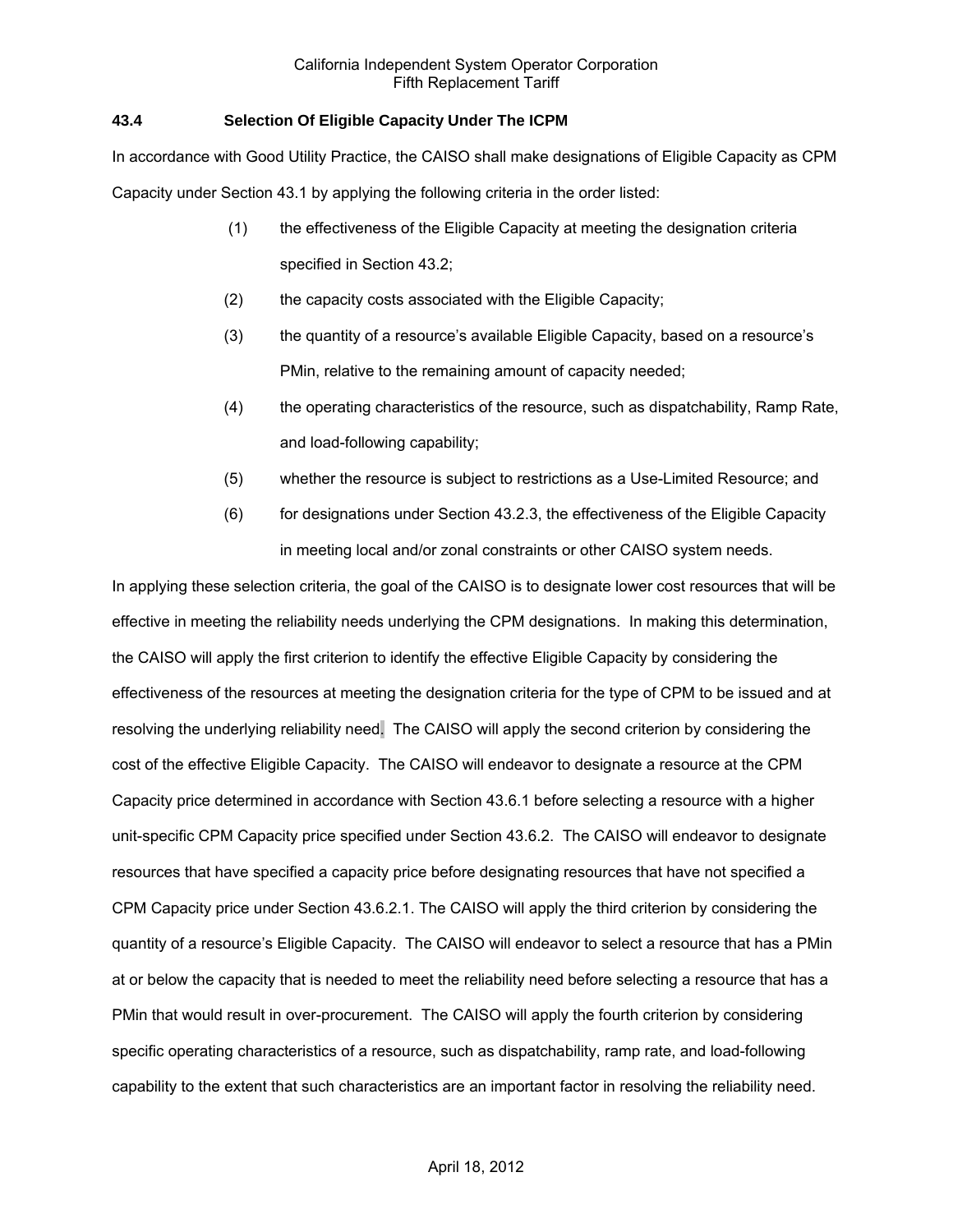The CAISO will apply the fifth criterion by considering whether a resource is use-limited and whether that status may restrict its ability to be available to the CAISO in the Day-Ahead Market and Real-Time Market throughout the period for which it is being procured. To the extent that use-limited resources are capable of performing the required service for the duration of the CPM designation, the CAISO will not unduly discriminate in favor of non-Use Limited resources when applying the selection criteria. The ISO will apply the sixth criterion by considering the effectiveness of the Eligible Capacity to meet local and/or zonal constraints or other CAISO system needs for CPM designations under 43.2.3. If after applying these criteria, two or more resources that are eligible for designation equally satisfy these criteria, the CAISO shall utilize a random selection method to determine the designation between those resources. While the CAISO does not have to designate the full capability of a resource, the CAISO may designate under the CPM an amount of CPM Capacity from a resource that exceeds the amount of capacity identified to ensure compliance with the Reliability Criteria set forth in Section 40.3 due to the PMin or other operational requirements/limits of a resource that has available capacity to provide CPM service. The CAISO shall not designate the capacity of a resource for an amount of capacity that is less than the resource's PMin.

#### **43.5 Obligations Of A Resource Designated Under The CPM**

#### **43.5.1 Availability Obligations**

Capacity from resources designated under the CPM shall be subject to all of the availability, dispatch, testing, reporting, verification and any other applicable requirements imposed under Section 40.6 on Resource Adequacy Resources identified in Resource Adequacy Plans. In accordance with those requirements, CPM Capacity designated under the CPM shall meet the Day-Ahead availability requirements specified in Section 40.6.1 and the Real-Time availability requirements of Section 40.6.2. Also in accordance with those requirements, Generating Units designated under the CPM that meet the definition of Short Start Units shall have the obligation to meet the additional availability requirements of Section 40.6.3, and Generating Units designated under the CPM that meet the definition of Long Start Units will have the rights and obligations specified in Section 40.6.7.1.

If the CAISO has not received an Economic Bid or a Self-Schedule for CPM Capacity, the CAISO shall utilize a Generated Bid in accordance with the procedures specified in Section 40.6.8.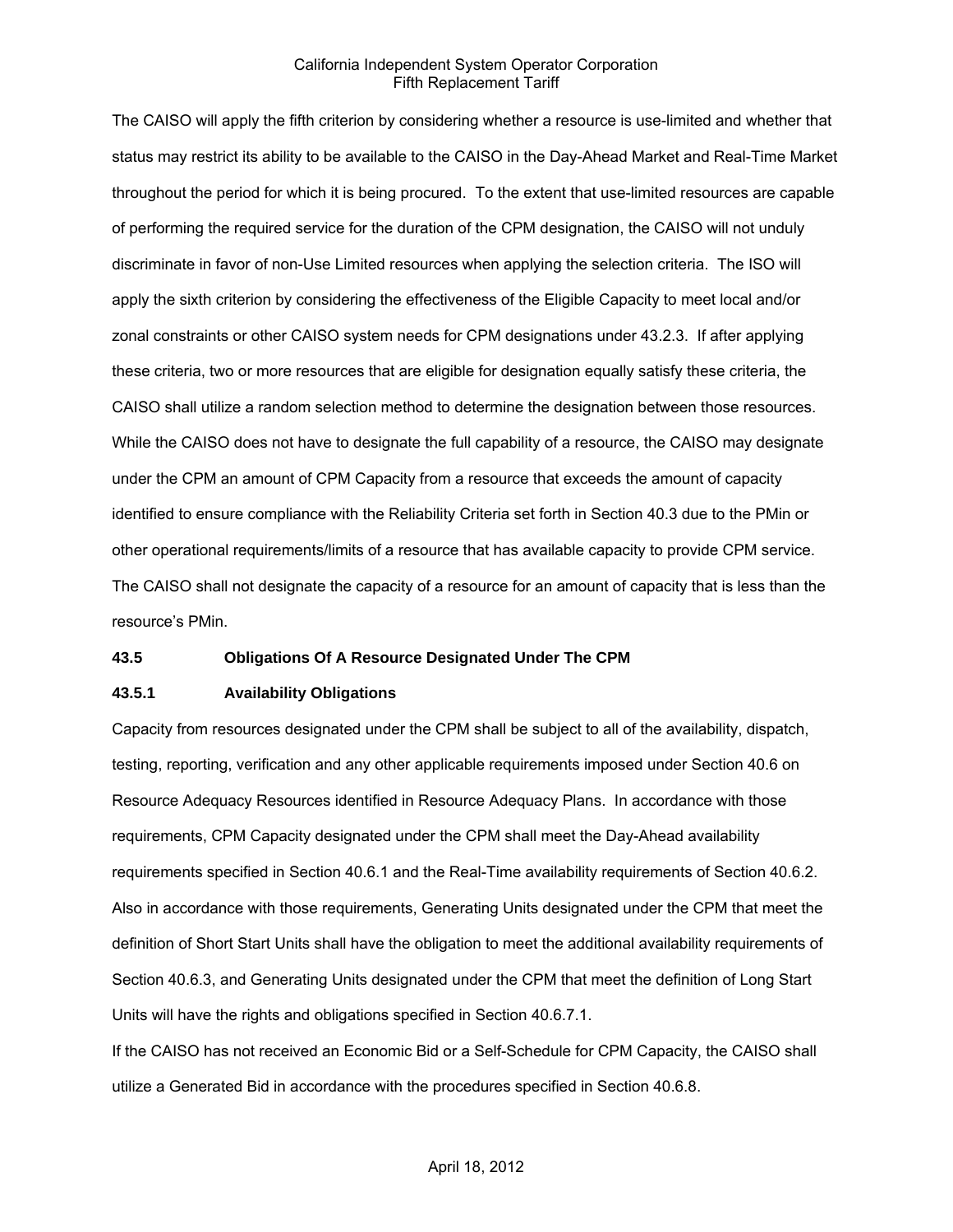In addition to Energy Bids, resources designated under the CPM shall submit Ancillary Service Bids for their CPM Capacity to the extent that the resource is certified to provide the Ancillary Service.

# **43.5.2 Obligation To Provide Capacity And Termination**

The decision to accept an CPM designation shall be voluntary for the Scheduling Coordinator for any resource. If the Scheduling Coordinator for a resource accepts an CPM designation, it shall be obligated to perform for the full quantity and full period of the designation with respect to the amount of CPM Capacity for which it has accepted an CPM designation. If a Participating Generator's or Participating Load's Eligible Capacity is designated under the CPM after the Participating Generator or Participating Load has filed notice to terminate its Participating Generator Agreement, QF PGA, Pseudo-Tie Participating Generator Agreement, or Participating Load Agreement or withdraw the Eligible Capacity from its Participating Generator Agreement, QF PGA, Pseudo-Tie Participating Generator Agreement, or Participating Load Agreement, and the Scheduling Coordinator for the resource agrees to provide service under the CPM, then the Scheduling Coordinator shall enter into a new Participating Generator Agreement, QF PGA, Pseudo-Tie Participating Generator Agreement, or Participating Load Agreement, as applicable, with the CAISO.

#### **43.6 Reports**

The CAISO shall publish the following reports and notices.

# **43.6.1 CPM Designation Market Notice**

The CAISO shall issue a Market Notice within two (2) Business Days of an CPM designation under Sections 43.2.1 through 43.2.6. CPM designations as a result of Exceptional Dispatches shall be subject to the reporting requirement set forth in Section 34.9.4. The Market Notice shall include a preliminary description of what caused the CPM designation, the name of the resource(s) procured, the preliminary expected duration of the CPM designation, the initial designation period, and an indication that a designation report is being prepared in accordance with Section 43.6.2. For Exceptional Dispatch CPM designations, the market notice shall additionally indicate whether the designation was made to address an Exceptional Dispatch CPM System Reliability Need or an Exceptional Dispatch CPM Non-System Reliability Need, specify the quantity of the Exceptional Dispatch CPM capacity that was procured and the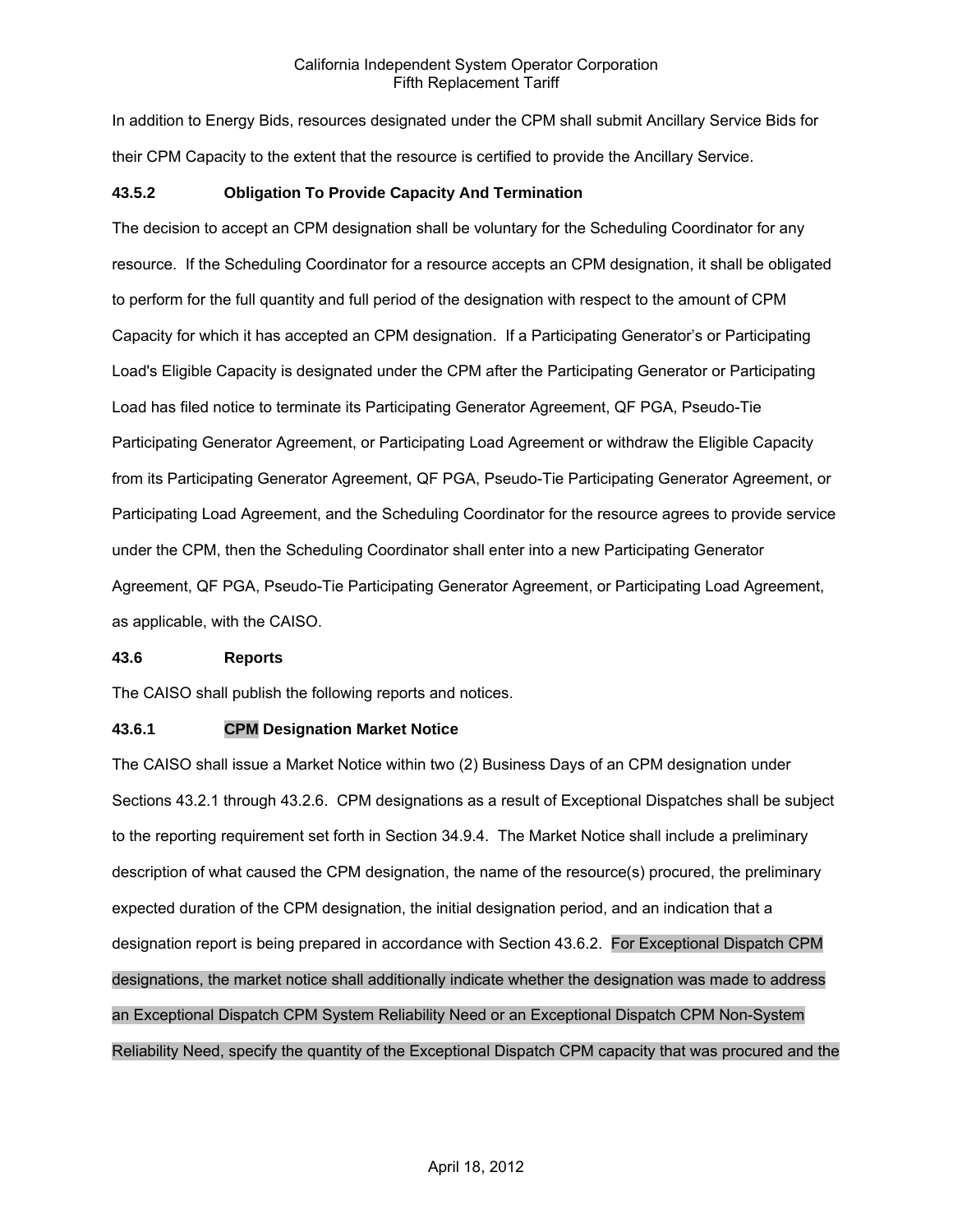# Exceptional Dispatch CPM Term, and identify the engineering assessment the CAISO used to determine

#### the quantity of capacity needed from the resource to address the reliability issue.

#### **43.6.2 Designation Of A Resource Under The CPM**

The CAISO shall post a designation report to the CAISO Website and provide a Market Notice of the availability of the report within the earlier of thirty (30) days of procuring a resource under Sections 43.2.1 through 43.2.6 or ten (10) days after the end of the month. The designation report shall include the following information:

- (1) A description of the reason for the designation (LSE procurement shortfall, Local Capacity Area Resource effectiveness deficiency, or CPM Significant Event), and an explanation of why it was necessary for the CAISO to utilize the CPM authority);
- (2) The following information would be reported for all backstop designations:
	- (a) the resource name;
	- (b) the amount of CPM Capacity designated (MW),
	- (c) an explanation of why that amount of CPM Capacity was designated,
	- (d) the date CPM Capacity was designated,
	- (e) the duration of the designation; and
	- (f) the price for the CPM procurement; and
- (3) If the reason for the designation is an CPM Significant Event, the CAISO will also include:
	- (a) a discussion of the event or events that have occurred, why the CAISO has procured CPM Capacity, and how much has been procured;
	- (b) an assessment of the expected duration of the CPM Significant Event;
	- (c) the duration of the initial designation (thirty (30) days); and
	- (d) a statement as to whether the initial designation has been extended (such that the backstop procurement is now for more than thirty (30) days), and, if it has been extended, the length of the extension.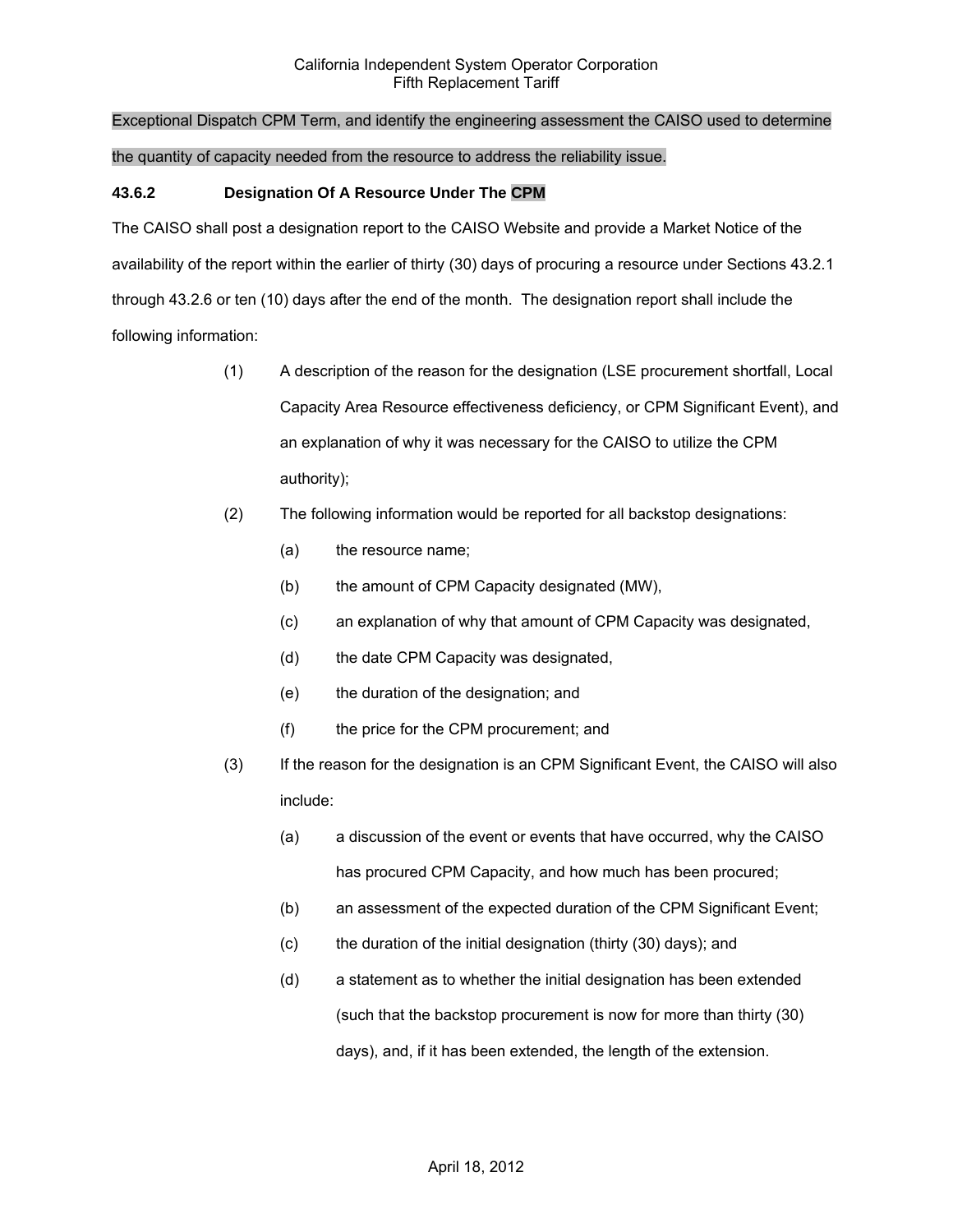# (4) If the reason for the designation is Exceptional Dispatch CPM Capacity, the CAISO will also include additional information about the CAISO's determination of the quantity and term of the designation, which supplements the information included in the market notice issued pursuant to Section 43.6.1.

# **43.6.3 Non-Market And Repeated Market Commitment Of Non-RA Capacity**

Within ten (10) calendar days after the end of each month, the CAISO shall post a report to the CAISO Website that identifies for the prior month:

- (1) Any non-market commitments of non-Resource Adequacy Capacity; and
- (2) All market commitments of non-Resource Adequacy Capacity.

The CAISO will provide a Market Notice of the availability of this report. The report will not include commitments of RMR Generation capacity, Resource Adequacy Capacity or designated CPM Capacity. The report shall include the following information:

- (a) the name of the resource;
- (b) the IOU Service Area and Local Capacity Area (if applicable);
- (c) the maximum capacity committed in response to the event (MW);
- (d) how capacity was procured (for example, by RUC or Exceptional Dispatch);
- (e) the reason capacity was committed; and
- (f) information as to whether or not all Resource Adequacy Resources and previously-designated CPM Capacity were used first and, if not, why they were not.

# **43.6.4 Board Of Governors Report**

The CAISO will include in the operations report provided to the CAISO Governing Board at each board meeting a summary of CPM costs.

# **43.7 Payments To Resources Designated Under The CPM**

Scheduling Coordinators for Eligible Capacity may submit to the CAISO an intention to be paid a monthly CPM Capacity Payment under Section 43.7.1 or Section 43.7.2. Scheduling Coordinators for Eligible Capacity will be able to change their selections annually within thirty (30) days of a CAISO Market Notice seeking such payment preferences. To the extent a Scheduling Coordinator for Eligible Capacity does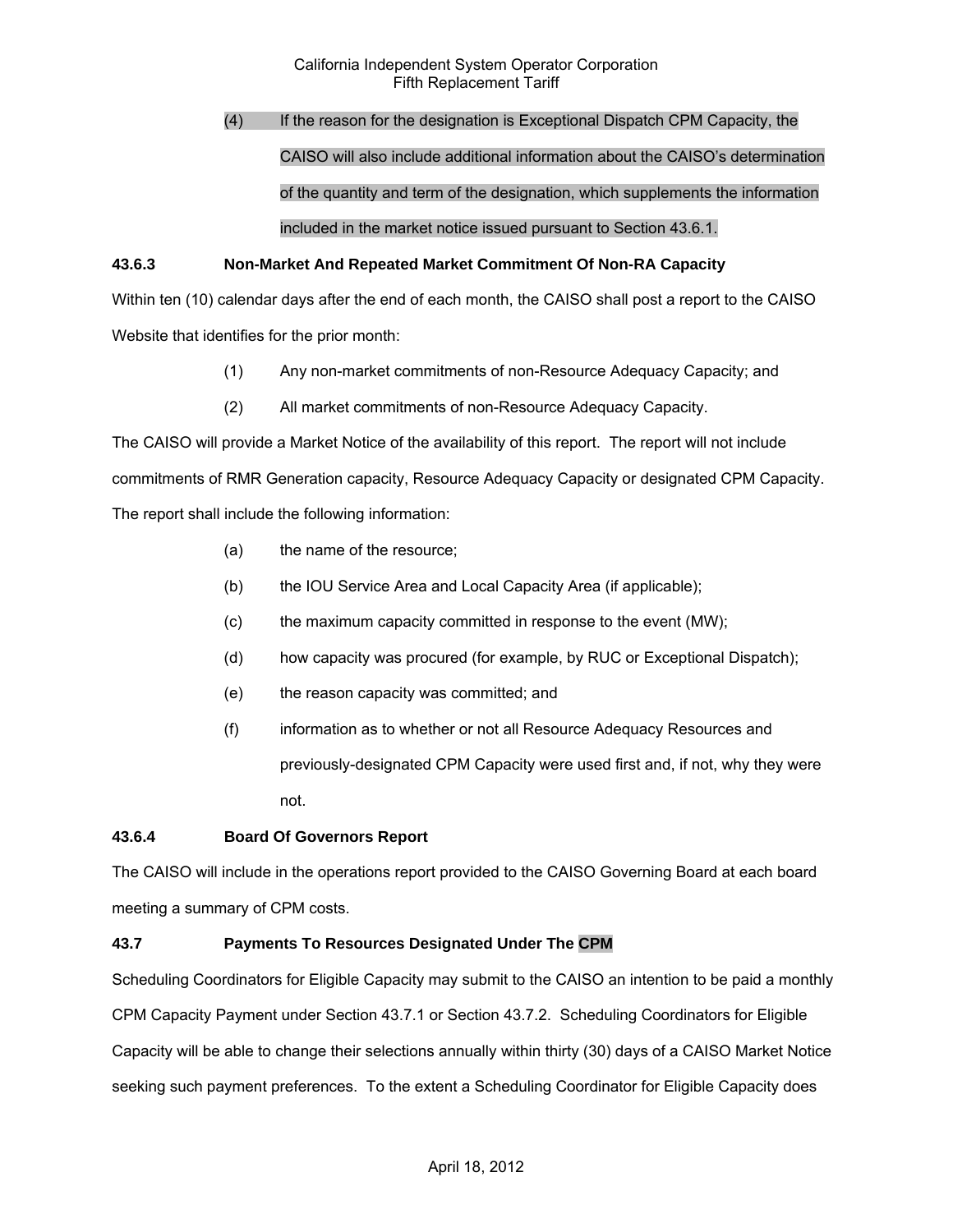not submit a selection to be compensated in accordance with Section 43.7.1, the Scheduling Coordinator shall be deemed to have selected to be paid on a resource-specific basis pursuant to Section 43.7.2, for purposes of the CAISO's CPM designation determinations.

### **43.7.1 Monthly CPM Capacity Payment**

On February 16, 2012, the fixed CPM Capacity price of \$67.50/kW-year shall become effective and shall remain in effect for two (2) years. On February 16, 2014, the fixed CPM Capacity price shall increase by five (5) percent and the effective price shall be \$70.88/kW-year, which shall remain in effect for two (2) years until February 16, 2016.

### **43.7.1.1 Calculation of Monthly CPM Capacity Payment**

Scheduling Coordinators representing resources receiving payment under Section 43.7.1 shall receive a monthly CPM Capacity Payment for each month of CPM designation equal to the product of the amount of their CPM Capacity, the relevant CPM Availability Factor for Forced Outages, as determined in accordance with Appendix F, Schedule 6, a monthly shaping factor as set forth in Appendix F, Schedule 6, the effective fixed CPM Capacity price per kW-year and the CPM Availability Percentage for Maintenance Outages, so that the formula for determining the monthly CPM Capacity Payment would be as follows:

> (CPM Capacity MW) x (CPM Availability Factor for Forced Outages) x (1/12 monthly shaping factor) x (effective fixed CPM Capacity price per kW-year) x CPM Availability Percentage for Maintenance Outages.

The CPM Availability Percentage for Maintenance Outages is equal to the ratio of: (1) the sum of the CPM Capacity MW for each hour of the month across all hours of the month, where the actual capacity MW available to the CAISO, if less than the CPM Capacity MW, shall be substituted for CPM Capacity MW for each hour the resource is not available due to a Maintenance Outage or non-temperature-related ambient de-rates to (2) the product of CPM Capacity MW and the total hours in the month. The foregoing formula shall apply to all CPM Capacity receiving monthly CPM Capacity Payments under this Section 43.6.1 except for CPM Capacity designated to respond to an CPM Significant Event or an Exceptional Dispatch ICPM, in which case the monthly CPM Capacity Payment shall be based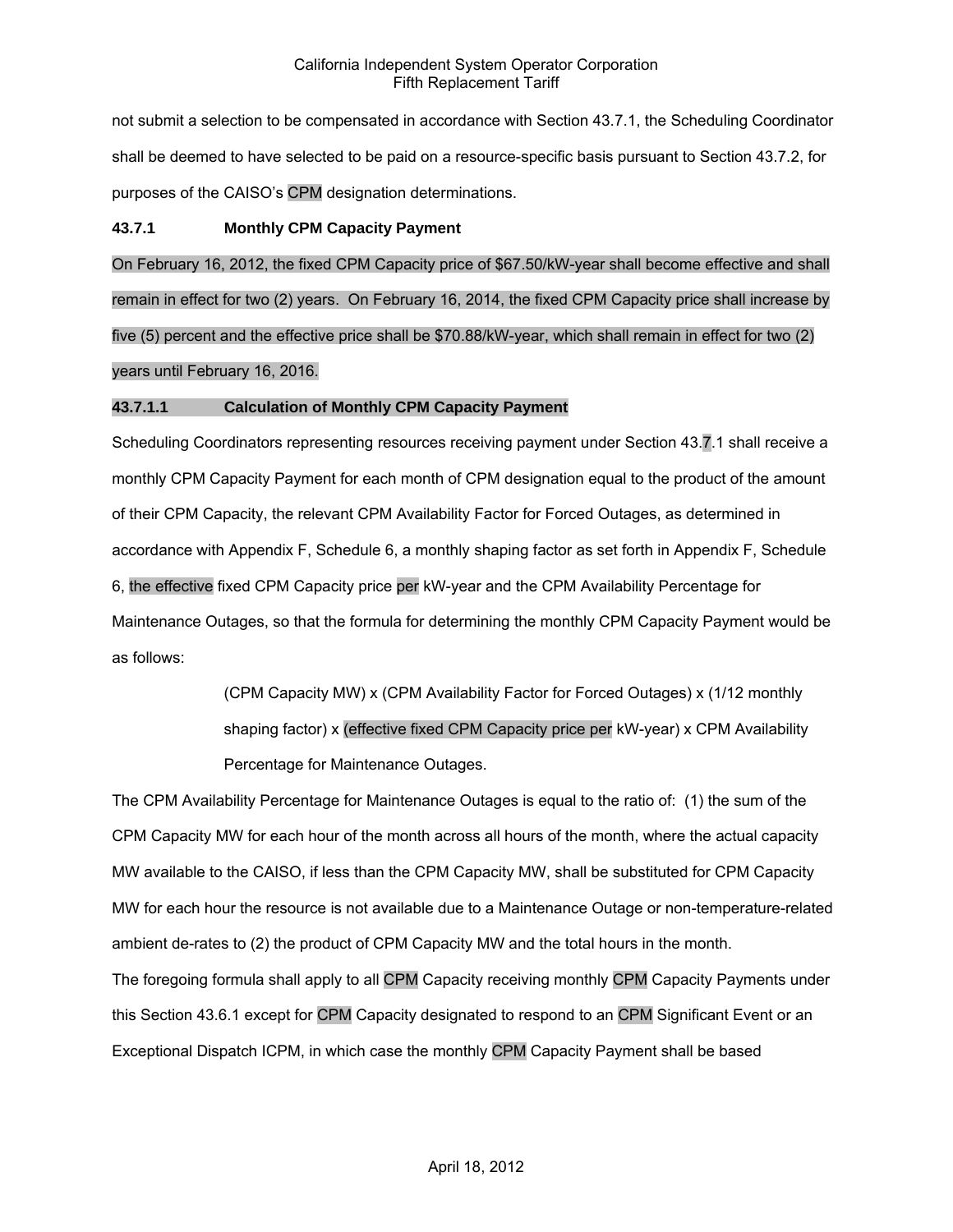proportionately on the actual number of days the resource was designated as CPM Capacity during the month to the total number of days in the month.

For purposes of CPM designations, except for designations for CPM Significant Events and Exceptional Dispatch CPM, the CPM Availability Factor for Forced Outages shall be calculated as the ratio of: (1) the sum of the CPM Capacity MW for each hour of the month across all hours of the month, where the actual capacity MW available to the CAISO, if less than the CPM Capacity MW, shall be substituted for CPM Capacity MW for each hour the resource is not available due to a Forced Outage or temperature-related ambient de-rate, to (2) the product of CPM Capacity MW and the total hours in the month. For purposes of CPM designations for CPM Significant Events and Exceptional Dispatch CPM, the CPM Availability Factor for Forced Outages shall be calculated as the ratio of: (1) the sum of the CPM Capacity MW for each hour across all hours of the month or part of the month for which a unit is designated, whichever is applicable, where the actual capacity MW available to the CAISO, if less than the CPM Capacity MW, shall be substituted for CPM Capacity MW for each hour the resource is not available due to a Forced Outage or temperature-related ambient de-rate, to (2) the product of CPM Capacity MW and the total hours in the month or part of the month for which a unit is designated, whichever is applicable.

#### **43.7.2 Resource-Specific CPM Capacity Payment**

If a Scheduling Coordinator for Eligible Capacity believes that the fixed CPM Capacity price per KW-year in effect under Section 43.7.1 will not compensate a resource for its going forward costs, as calculated in accordance with the formula provided in Section 43.7.2.2, the Scheduling Coordinator may annually in accordance with Section 43.7, inform the CAISO of what proposed higher CPM Capacity price would compensate the resource for its going forward costs and which the Scheduling Coordinator is willing to have the CAISO use for purposes of the CPM designation process ("going forward cost offer price").

# **43.7.2.1 Failure to Submit Going Forward Cost Offer Price**

A Scheduling Coordinator for a resource is not required to submit a specific going forward cost offer price for such resource under the process provided for in Section 43.7; however, except for an Exceptional Dispatch CPM designation, a Scheduling Coordinator that has not previously identified the going forward cost offer price for a resource must notify the CAISO of what that price is before any CAISO designation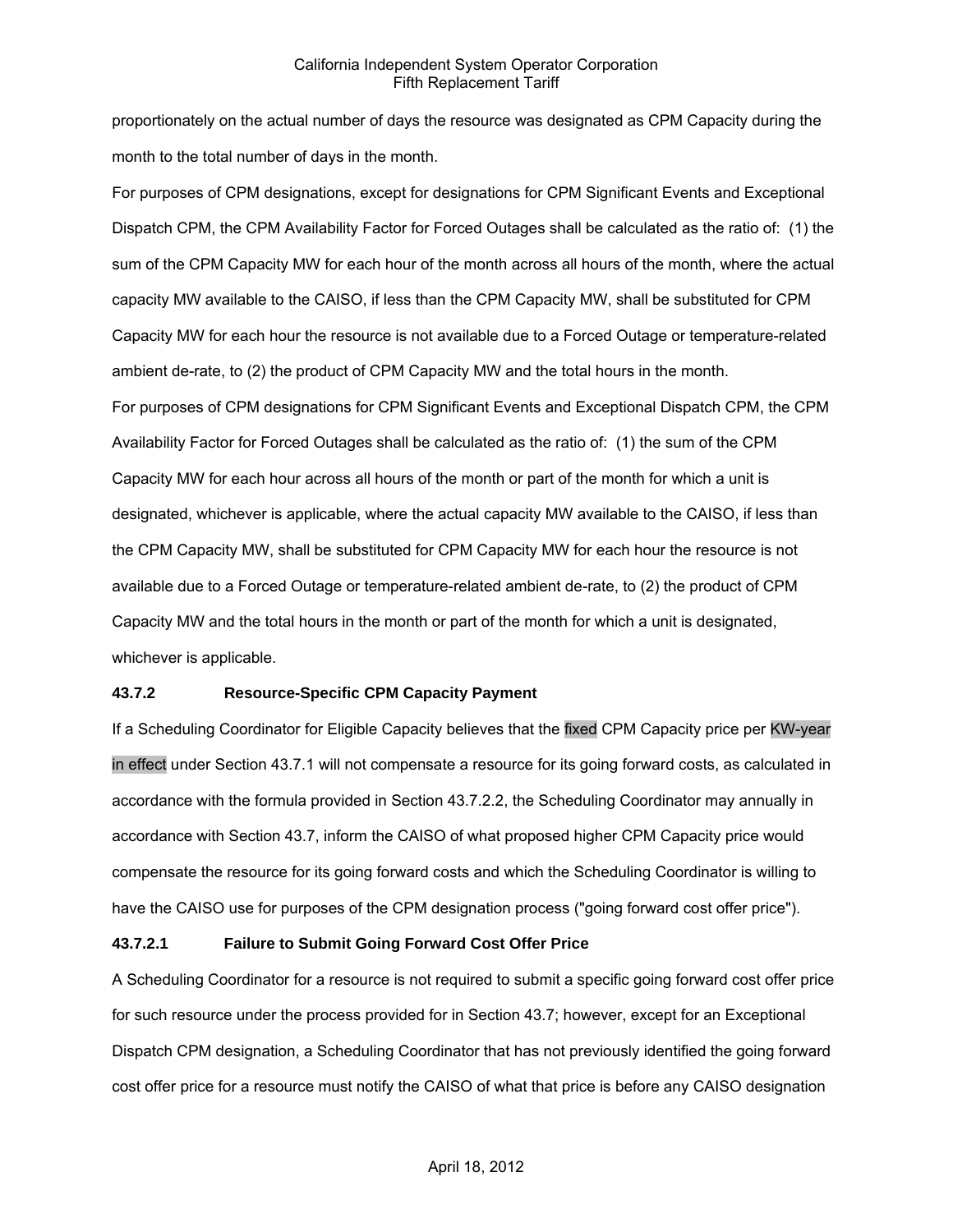of that resource's capacity as CPM Capacity can become effective. In the case of an Exceptional Dispatch CPM designation on behalf of a resource that has not selected the supplemental revenues option, the CPM designation shall become effective notwithstanding the resource's failure to select compensation pursuant to Section 43.7.1 or to identify a going forward cost offer price pursuant to Section 43.7.2. In such a case, the CAISO shall use the compensation under Section 43.7.1 for both dispatch and compensation for the Exceptional Dispatch CPM Term. In the case of a Scheduling Coordinator that has not previously identified the going forward cost offer price for a resource, the cap on supplemental revenues under Section 39.10.4 will be calculated using the monthly capacity payment under Section 43.7.1.

#### **43.7.2.1.1 Determination of Capacity Price**

If the CAISO designates a resource that has proposed a CPM Capacity price above the fixed CPM Capacity price per kW-year in effect under Section 43.7.1, and the sales from the resource are under the jurisdiction of the FERC, the Scheduling Coordinator for the resource shall make a limited resourcespecific filing before the FERC to determine the just and reasonable capacity price for the going forward costs for the resource to be used in applying the CAISO's FERC jurisdictional monthly CPM Capacity Payment formula. If the sales from the resource are not under the jurisdiction of the FERC, the Scheduling Coordinator for the resource shall make a non-jurisdictional filing with the FERC to determine the just and reasonable capacity price for the going forward costs for the resource to be used in applying the CAISO's FERC-jurisdictional monthly CPM Capacity Payment formula.

#### **43.7.2.1.2 Going Forward Cost**

In making the cost justification filing with FERC for an CPM Capacity price above the fixed CPM Capacity price per kW-year under Section 43.7.1, the Scheduling Coordinator for the resource may not propose - and shall not get paid --an amount higher than the going forward cost offer price that it had previously proposed to the CAISO as its going forward cost offer price under Section 43.7 or this Section 43.7.2, either prior to or at the time of CPM designation.

Going forward costs for any resource-specific filing under this Section shall be calculated based on the following formula: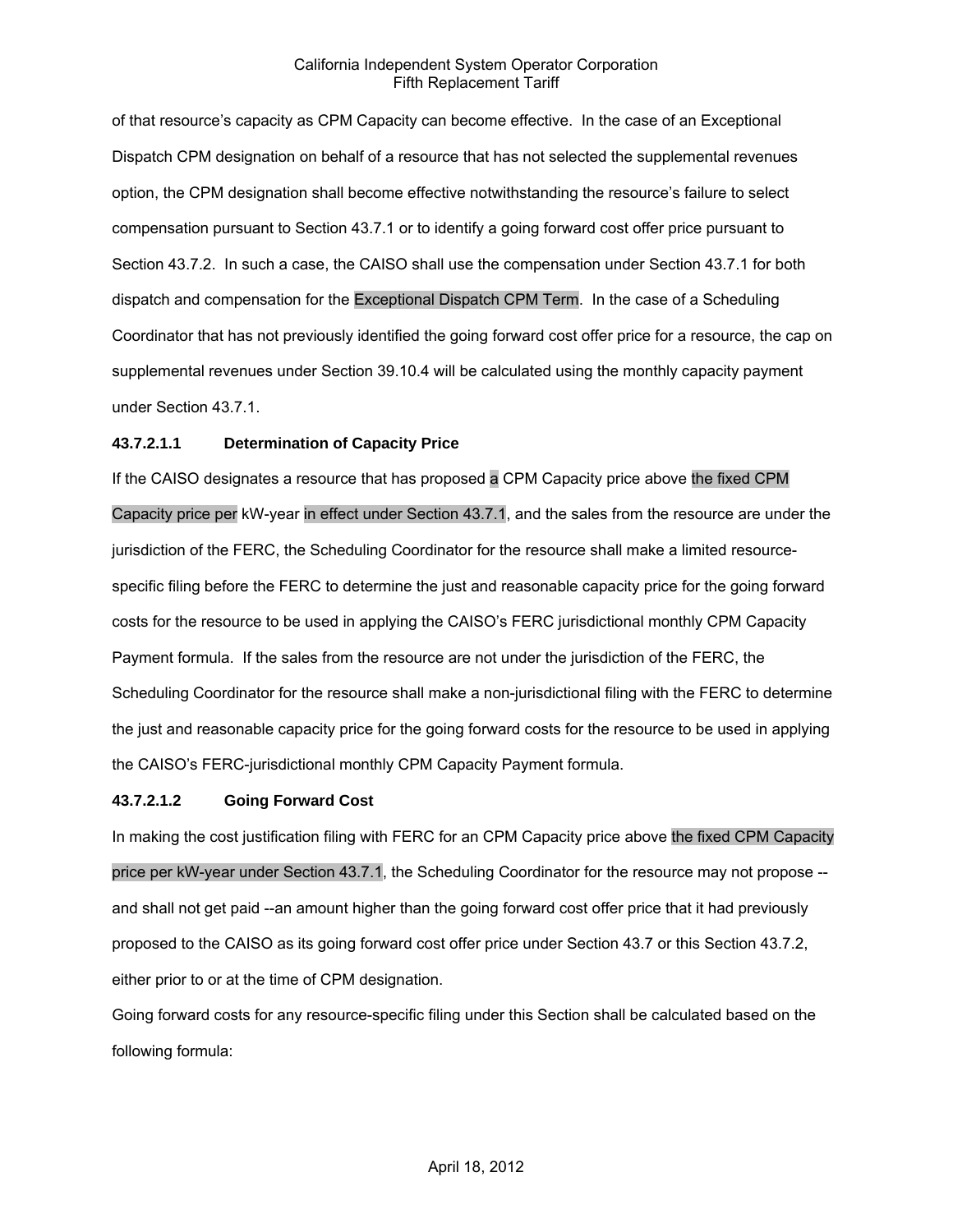(fixed operation & maintenance costs, plus ad valorem taxes, plus administrative & general costs,

plus ten (10) percent of the foregoing amounts),

provided such costs shall be converted to a fixed \$/kW-year amount.

# **43.7.2.2 Resource-Specific Monthly CPM Capacity Payment**

Scheduling Coordinators representing resources receiving payment under Section 43.7.2 shall receive a monthly CPM Capacity Payment for each month of CPM designation equal to the product of the amount of their CPM Capacity, the relevant CPM Availability Factor for Forced Outages as determined in accordance with Appendix F, Schedule 6, a monthly shaping factor as set forth in Appendix F, Schedule 6, the resource-specific CPM Capacity price, as determined by FERC and the CPM Availability Percentage for Maintenance Outages, in accordance with the following formula:

> (CPM Capacity MW) x (CPM Availability Factor for Forced Outages) x (1/12 monthly shaping factor) x (the resource-specific CPM Capacity price as determined by FERC) x CPM Availability Percentage for Maintenance Outages.

The CPM Availability Percentage for Maintenance Outages is equal to the ratio of: (1) the sum of the CPM Capacity MW for each hour of the month across all hours of the month, where the actual capacity MW available to the CAISO, if less than the CPM Capacity MW, shall be substituted for CPM Capacity MW for each hour the resource is not available due to a Maintenance Outage or non-temperature-related ambient de-rate to (2) the product of CPM Capacity MW and the total hours in the month. The foregoing formula shall apply to all CPM Capacity receiving monthly CPM Capacity Payments under Section 43.7.2 except for CPM Capacity designated to respond to an CPM Significant Event or Exceptional Dispatch CPM, in which case the monthly CPM Capacity Payment shall be based proportionately on the actual number of days the resource was designated as CPM Capacity during the month and available to the CAISO to the total number of days in the month.

Prior to the determination by FERC of the resource-specific going forward costs for CPM Capacity designated and paid pursuant to Section 43.7.2, the CAISO shall proceed as follows. For the period between the CAISO's designation and the FERC's determination, the CAISO shall utilize the fixed CPM Capacity price per kW-year in effect under Section 43.7.1 for purposes of the resource-specific monthly CPM Capacity Payment for financial Settlement. This amount shall be subject to surcharge based on the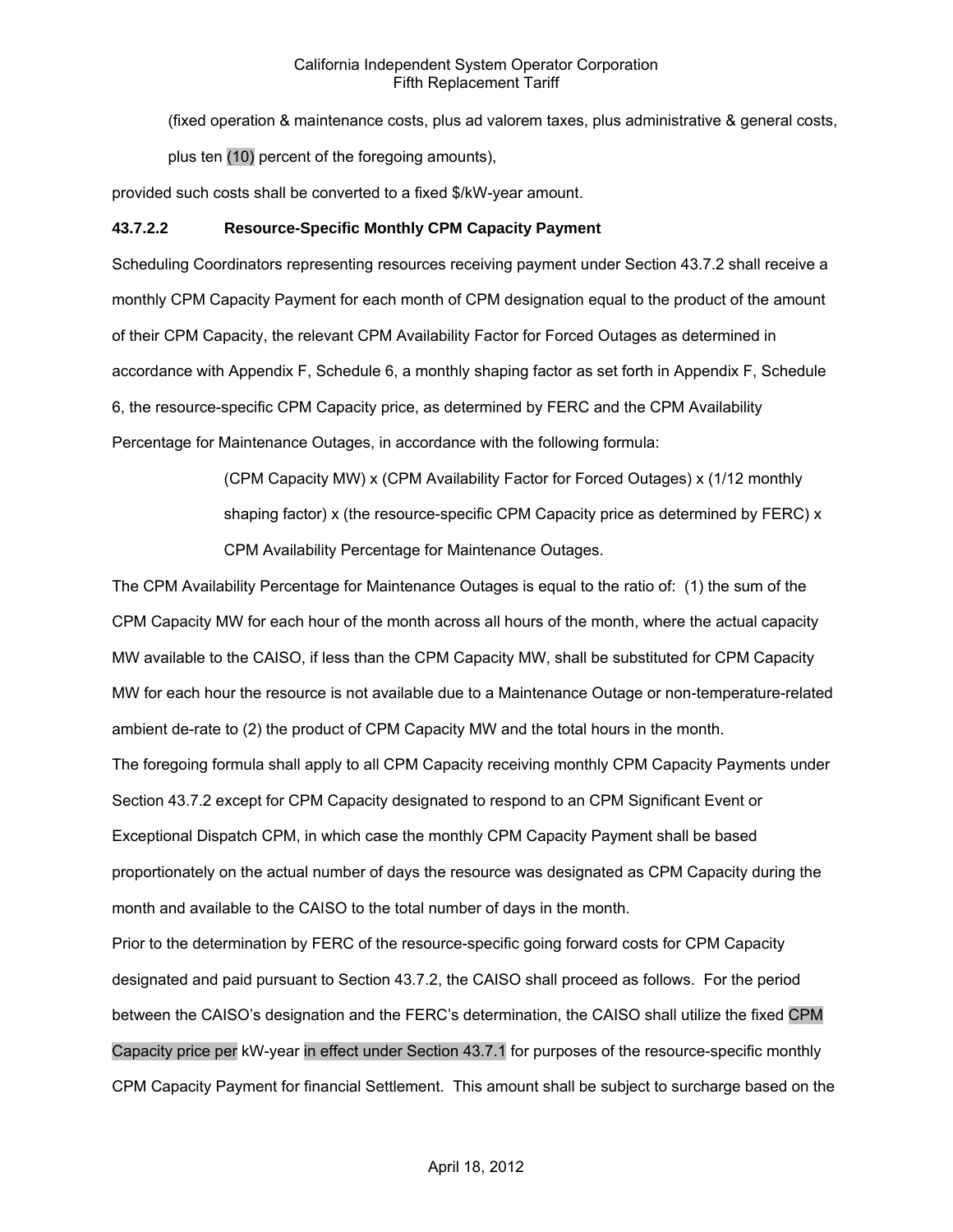outcome of the FERC proceeding so that the resource will receive any higher actual resource-specific payment as determined by FERC for the full period of the CPM designation. Once approved by FERC, the CAISO shall apply the higher of \$55/kW-year or the resource-specific CPM Capacity price as determined by the FERC.

For purposes of CPM designations, except for designations for CPM Significant Events, the CPM Availability Factor for Forced Outages shall be calculated as the ratio of: (1) the sum of the CPM Capacity MW for each hour of the month across all hours of the month, where the actual capacity MW available to the CAISO, if less than the CPM Capacity MW, shall be substituted for CPM Capacity MW for each hour the resource is not available due to a Forced Outage or temperature-related ambient de-rates, to (2) the product of CPM Capacity MW and the total hours in the month.

For purposes of CPM designations for CPM Significant Events, the CPM Availability Factor for Forced Outages shall be calculated as the ratio of: (1) the sum of the CPM Capacity MW for each hour across all hours of the month or part of the month for which a unit is designated, whichever is applicable, where the actual capacity MW available to the CAISO, if less than the CPM Capacity MW, shall be substituted for CPM Capacity MW for each hour the resource is not available and is not on an authorized Outage, to (2) the product of CPM Capacity MW and the total hours in the month or part of the month for which a unit is designated, whichever is applicable.

For purposes of this Section 43.7.2, an authorized Outage shall be limited to a CAISO Approved Maintenance Outage.

#### **43.7.3 Market Payments**

In addition to the CPM Capacity Payment identified in Section 43.7, CPM resources shall be entitled to retain any revenues received as a result of their selection in the CAISO Markets, provided, however, that CPM resources are required to participate in the RUC process will be optimized using a zero (\$0) dollar RUC Availability Bid and are not eligible to receive compensation through the RUC process.

#### **43.8 Allocation Of CPM Capacity Payment Costs**

For each month, the CAISO shall allocate the costs of CPM Capacity Payments made pursuant to Section 43.6 as follows:

#### **43.8.1 LSE Shortage Of Local Capacity Area Resources In Annual Plan**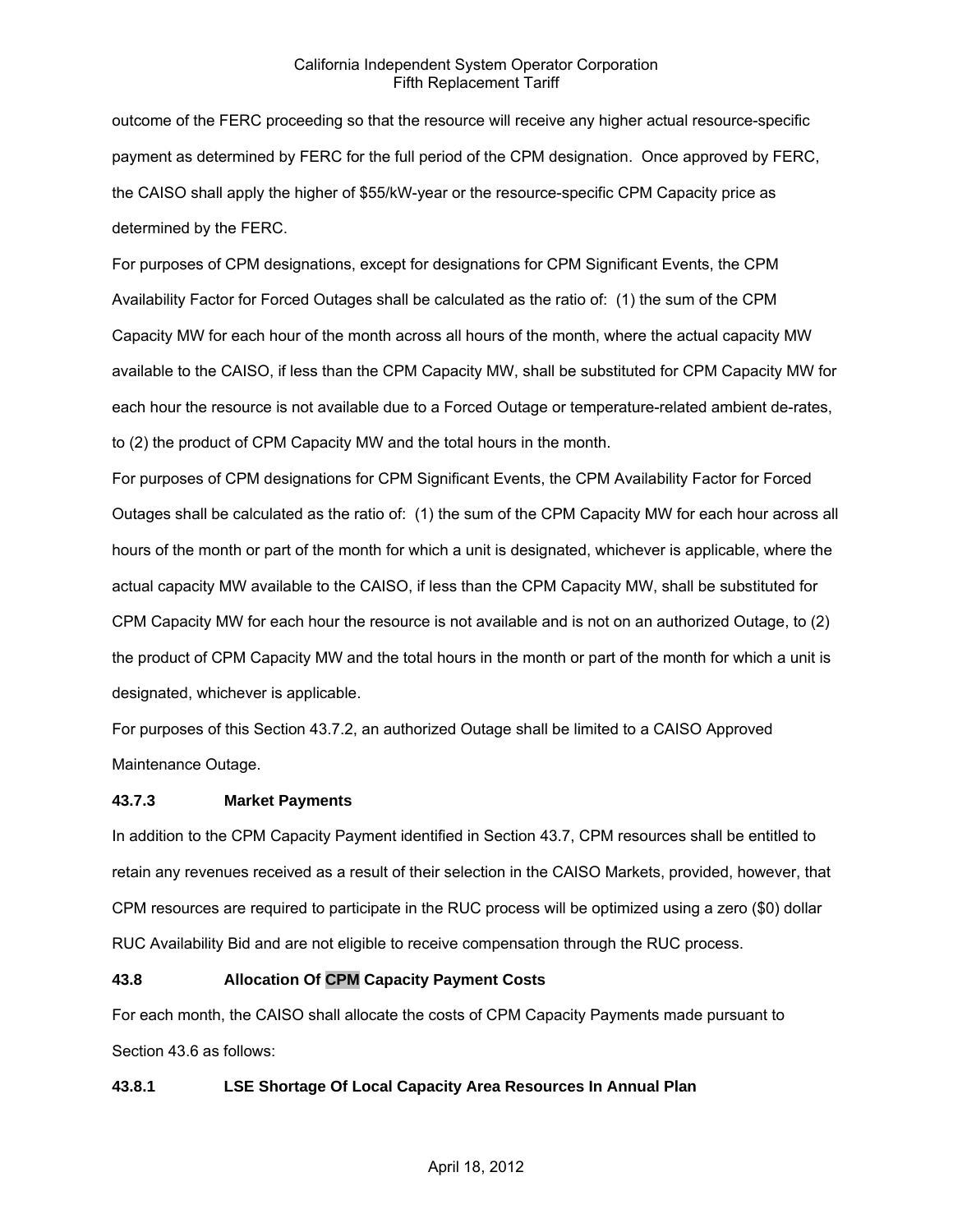If the CAISO makes CPM designations under Section 43.2.1.1 to address a shortage resulting from the failure of a Scheduling Coordinator for an LSE to identify sufficient Local Capacity Area Resources to meet its applicable Local Capacity Area capacity requirements in its annual Resource Adequacy Plan, then the CAISO shall allocate the total costs of the CPM Capacity Payments for such CPM designations (for the full term of those CPM designations) pro rata to each Scheduling Coordinator for an LSE based on the ratio of its Local Capacity Area Resource Deficiency to the sum of the deficiency of Local Capacity Area Resources in the deficient Local Capacity Area(s) within a TAC Area. The Local Capacity Resource Area Deficiency under this Section shall be computed on a monthly basis and the CPM Capacity Payments allocated based on deficiencies during the month(s) covered by the CPM designation(s).

#### **43.8.2 LSE Shortage Of Local Capacity Area Resources In Month Plan**

If the CAISO makes CPM designations under Section 43.2.1.2 to address a shortage resulting from the failure of a Scheduling Coordinator for an LSE to identify sufficient Local Capacity Area Resources to meet its applicable Local Capacity Area capacity requirements in its monthly Resource Adequacy Plan, then the CAISO shall allocate the total costs of the CPM Capacity Payments for such CPM designations (for the full term of those CPM designations) pro rata to each Scheduling Coordinator for an LSE based on the ratio of its Local Capacity Area Resource Deficiency to the sum of the deficiency of Local Capacity Area Resources in the deficient Local Capacity Area(s) within a TAC Area.

#### **43.8.3 Collective Deficiency In Local Capacity Area Resources**

If the CAISO makes designations under Section 43.1.2 the CAISO shall allocate the costs of such designations to all Scheduling Coordinators for LSEs serving Load in the TAC Area(s) in which the deficient Local Capacity Area was located. The allocation will be based on the Scheduling Coordinators' proportionate share of Load in such TAC Area(s) as determined in accordance with Section 40.3.2, excluding Scheduling Coordinators for LSEs that procured additional capacity in accordance with Section 43.2.1.2 on a proportionate basis, to the extent of their additional procurement.

# **43.8.4 LSE Shortage Of Demand Or Reserve Margin Requirement In Plan**

If the CAISO makes CPM designations under Section 43.1.3, then the CAISO will allocate the total costs of the CPM Capacity Payments for such CPM designations (for the full term of those CPM designations) pro rata to each LSE based on the proportion of its deficiency to the aggregate deficiency.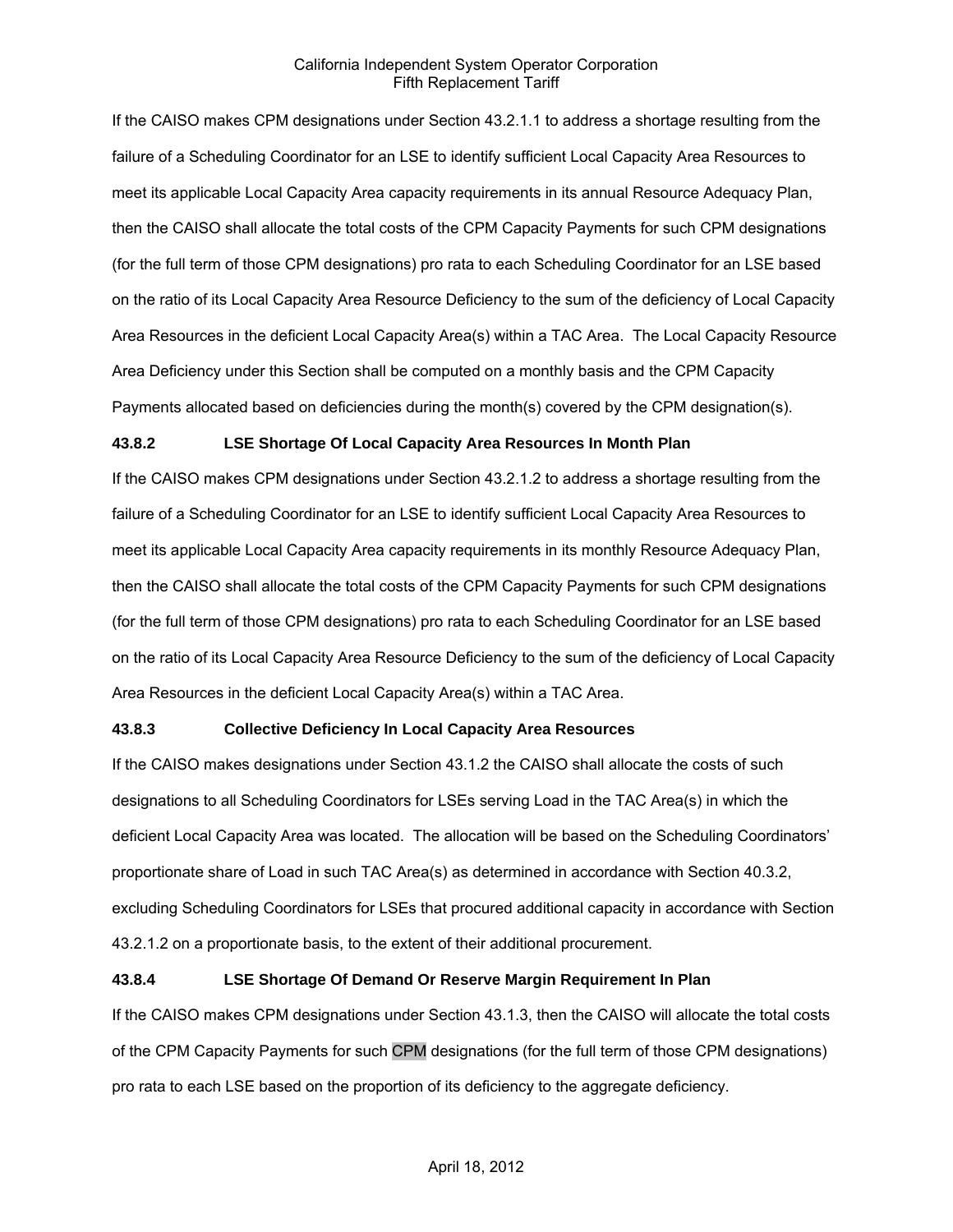# **43.8.5 Allocation Of CPM Significant Event Costs**

If the CAISO makes any CPM Significant Event designations under Section 43.2.4, the CAISO shall allocate the costs of such designations to all Scheduling Coordinators for LSEs that serve Load in the TAC Area(s) in which the CPM Significant Event caused or threatened to cause a failure to meet Reliability Criteria based on the percentage of actual Load of each LSE represented by the Scheduling Coordinator in the TAC Area(s) to total Load in the TAC Area(s) as recorded in the CAISO Settlement system for the actual days during any Settlement month period over which the designation has occurred.

# **43.8.6 Allocation Of Exceptional Dispatch CPMs**

If the CAISO makes any Exceptional Dispatch CPM designations under Section 43.2.5, the CAISO shall allocate the costs of such designations to all Scheduling Coordinators for LSEs that serve Load in the TAC Area(s) in which the need for the Exceptional Dispatch CPM arose based on the percentage of actual Load of each LSE represented by the Scheduling Coordinator in the TAC Area(s) to total Load in the TAC Area(s) as recorded in the CAISO Settlement system for the actual days during any Settlement month period over which the designation has occurred.

#### **43.8.7 Allocation of CPM Costs For Resources At Risk of Retirement**

If the CAISO makes any CPM designations under Section 43.2.6 for resources at risk of retirement needed for reliability, the CAISO shall allocate the costs of such designations to all Scheduling Coordinators for LSEs that serve Load in the TAC Area(s) in which the need for the CPM designation arose based on the percentage of actual Load of each LSE represented by the Scheduling Coordinator in the TAC Area(s) to total Load in the TAC Area(s) as recorded in the CAISO Settlement system for the actual days during any Settlement month period over which the designation has occurred.

# **43.9 Crediting Of CPM Capacity**

The CAISO shall credit CPM designations to the resource adequacy obligations of Scheduling Coordinators for Load Serving Entities as follows:

> (a) To the extent the cost of CPM designation under Section 43.2.1.1 is allocated to a Scheduling Coordinator on behalf of a LSE under Section 43.8.1, the CAISO shall provide the Scheduling Coordinator on behalf of the LSE, for the term of the designation, credit towards (1) the LSE's Local Capacity Area Resource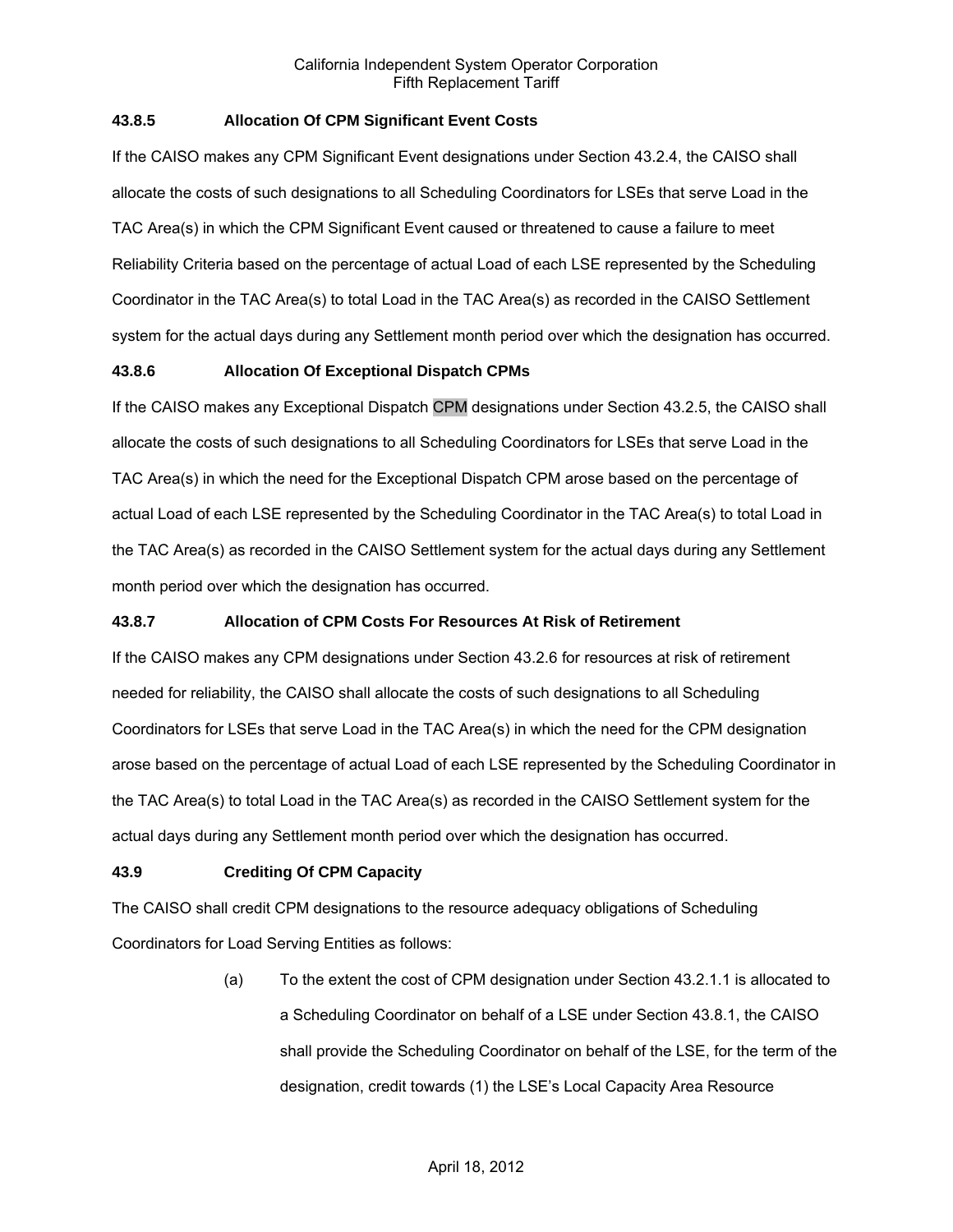obligation under Section 40.3.2 in an amount equal to the LSE's pro rata share of the CPM Capacity designated under Section 43.2.1.1 and (2) the LSE's Demand and Reserve Margin requirements determined under Section 40 in an amount equal to the LSE's pro rata share of the CPM Capacity designated under Section 43.2.1.1.

- (b) To the extent the cost of CAISO designation under Section 43.2.2 is allocated to a Scheduling Coordinator on behalf of a LSE under Section 43.8.3, the CAISO shall provide the Scheduling Coordinator on behalf of the LSE, for the term of the designation, credit towards the LSE's Demand and Reserve Margin requirements determined under Section 40 in an amount equal to the LSE's pro rata share of the CPM Capacity designated under Section 43.2.2.
- (c) To the extent the cost of CPM designation under Section 43.2.3 is allocated to a Scheduling Coordinator on behalf of a LSE under Section 43.8.4, and the designation is for greater than one month under Section 43.3.4, the CAISO shall provide the Scheduling Coordinator on behalf of the LSE, for the term of the designation, credit towards the LSE's Demand and Reserve Margin requirements determined under Section 40 in an amount equal to the LSE's pro rata share of the CPM Capacity designated under Section 43.2.3.
- (d) To the extent the cost of CPM designation under Section 43.2.6 is allocated to a Scheduling Coordinator on behalf of a LSE under Section 43.8.7, and the designation is for greater than one month under Section 43.3.7, the CAISO shall provide the Scheduling Coordinator on behalf of the LSE, for the term of the designation, credit towards the LSE's Demand and Reserve Margin requirements determined under Section 40 in an amount equal to the LSE's pro rata share of the CPM Capacity designated under Section 43.2.6.
- (e) The credit provided in this Section shall be used for determining the need for the additional designation of CPM Capacity under Section 43.2 and for allocation of CPM costs under Section 43.8.